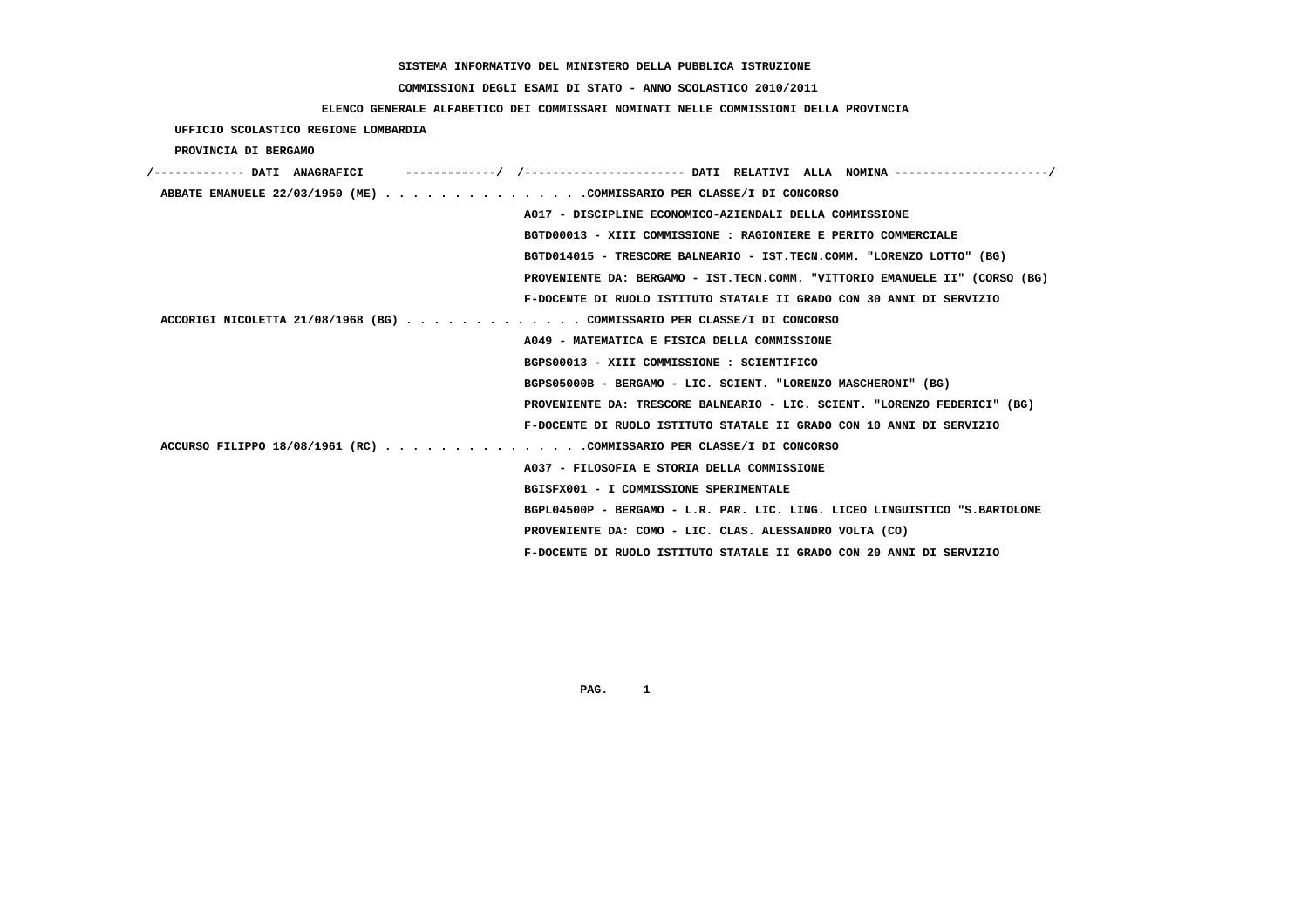#### **COMMISSIONI DEGLI ESAMI DI STATO - ANNO SCOLASTICO 2010/2011**

#### **ELENCO GENERALE ALFABETICO DEI COMMISSARI NOMINATI NELLE COMMISSIONI DELLA PROVINCIA**

 **UFFICIO SCOLASTICO REGIONE LOMBARDIA PROVINCIA DI BERGAMO /------------- DATI ANAGRAFICI -------------/ /----------------------- DATI RELATIVI ALLA NOMINA ----------------------/ ACQUISTO CALOGERO 20/03/1970 (EE) . . . . . . . . . . . . . .COMMISSARIO PER CLASSE/I DI CONCORSO A019 - DISCIPLINE GIURIDICHE ED ECONOMIC. DELLA COMMISSIONE BGRR9A001 - I COMMISSIONE : TECNICO GESTIONE AZIENDALE LINGUISTICA BGRC09000A - BERGAMO - IST.PROF.SERV.COM. "GUIDO GALLI" (BG) II CLASSE: ALBINO - IS.PR.SERV.COM.TUR "OSCAR ARNULFO ROMERO" (BG) PROVENIENTE DA: TREVIGLIO - IS.PR.SERV.COM.TUR "ZENALE E BUTINONE" (BG) I-DOCENTE NON DI RUOLO IN SERV. TERMINE ATTIV. DID. CON 13 ANNI DI SERVIZIO AIELLI GIANCARLO 23/05/1971 (TE) . . . . . . . . . . . . . . COMMISSARIO PER CLASSE/I DI CONCORSO A034 - ELETTRONICA DELLA COMMISSIONE BGTF45002 - II COMMISSIONE : PER. IND.LE CAPOTECNICO-SPECIALIZZ.:INFORMATIC BGTF010003 - BERGAMO - IST.TECN.IND. "PIETRO PALEOCAPA" (BG) PROVENIENTE DA: OSTIGLIA - IST.TECN.IND. ITIS OSTIGLIA (MN) I-DOCENTE NON DI RUOLO IN SERV. TERMINE ATTIV. DID. CON 6 ANNI DI SERVIZIO ALBERGHINA SALVATORE 11/10/1958 (CT) . . . . . . . . . . . . COMMISSARIO PER CLASSE/I DI CONCORSO A034 - ELETTRONICA DELLA COMMISSIONE BGTB03001 - I COMMISSIONE : PER. AERON. SPEC.: ASS. NAVIG. AER. E NAVIG. AE BGTB015001 - BERGAMO - L.R. PAR. IST.TECN.AERON. IST.TEC. AERONAUTICO "ANTO PROVENIENTE DA: GORGONZOLA - IST.TECN.IND. ITI G. MARCONI (MI) F-DOCENTE DI RUOLO ISTITUTO STATALE II GRADO CON 10 ANNI DI SERVIZIO**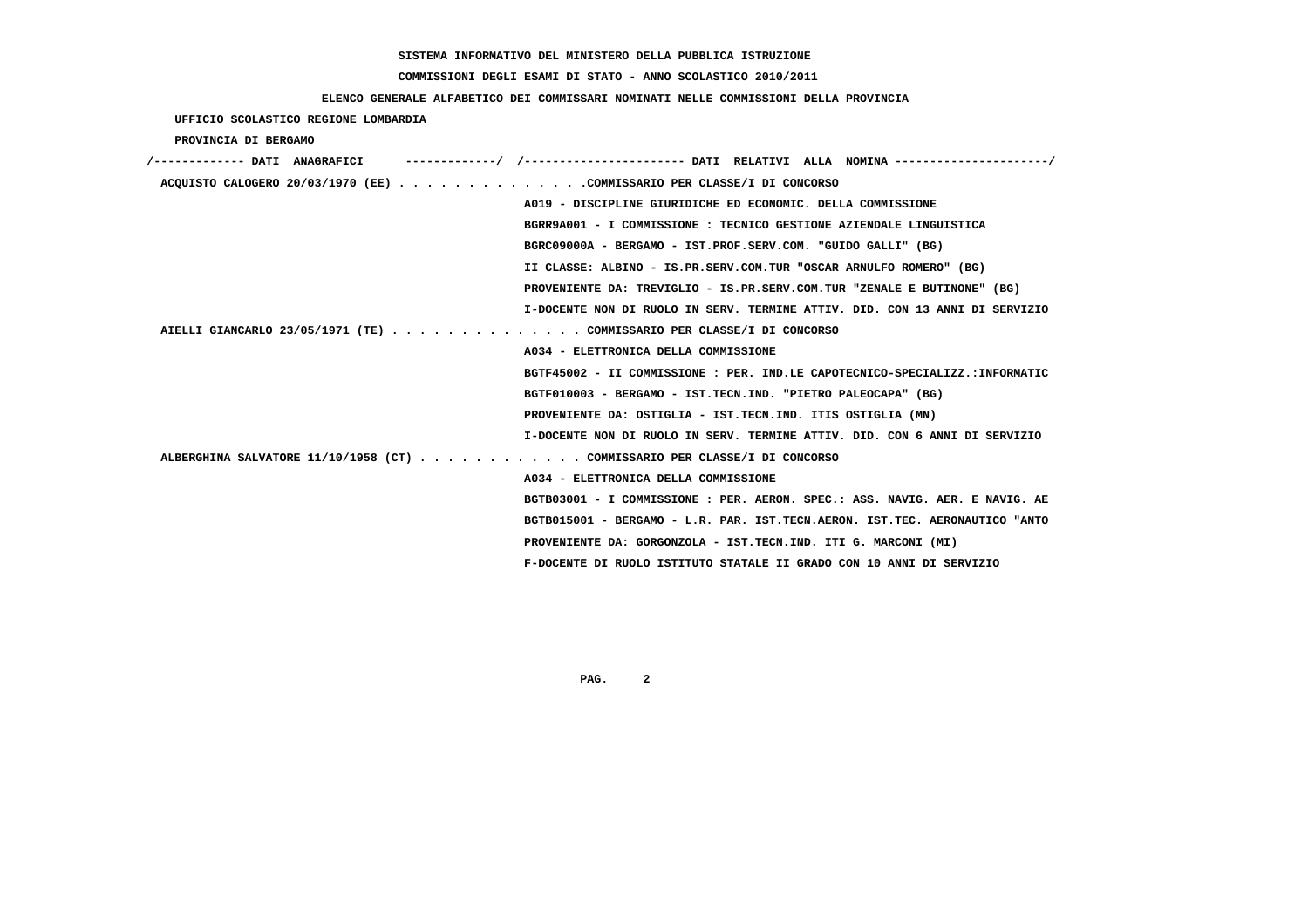# **COMMISSIONI DEGLI ESAMI DI STATO - ANNO SCOLASTICO 2010/2011**

## **ELENCO GENERALE ALFABETICO DEI COMMISSARI NOMINATI NELLE COMMISSIONI DELLA PROVINCIA**

 **UFFICIO SCOLASTICO REGIONE LOMBARDIA**

 **PROVINCIA DI BERGAMO**

| /------------- DATI ANAGRAFICI |                                                                             |
|--------------------------------|-----------------------------------------------------------------------------|
|                                | ALIBERTI ANTONELLA 12/06/1963 (BR) COMMISSARIO PER CLASSE/I DI CONCORSO     |
|                                | A017 - DISCIPLINE ECONOMICO-AZIENDALI DELLA COMMISSIONE                     |
|                                | BGRR9B003 - III COMMISSIONE : TECNICO GESTIONE AZIENDALE INFORMATICA        |
|                                | BGRC01401T - TRESCORE BALNEARIO - IST.PROF.SERV.COM. "LORENZO LOTTO" (BG)   |
|                                | PROVENIENTE DA: BERGAMO - IST.PROF.SERV.COM. "GUIDO GALLI" (BG)             |
|                                | F-DOCENTE DI RUOLO ISTITUTO STATALE II GRADO CON 18 ANNI DI SERVIZIO        |
|                                | ANANIA ROBERTA 31/08/1976 (CZ) COMMISSARIO PER CLASSE/I DI CONCORSO         |
|                                | A060 - SC.NA., CH., GEOG., MIC. DELLA COMMISSIONE                           |
|                                | BGPS00004 - IV COMMISSIONE : SCIENTIFICO                                    |
|                                | BGPS135006 - BERGAMO - L.R. PAR. LIC. SCIENT. LICEO SCIENTIFICO "MARIA IMMA |
|                                | PROVENIENTE DA: TREVIGLIO - IS.PR.SERV.COM.TUR "ZENALE E BUTINONE" (BG)     |
|                                | I-DOCENTE NON DI RUOLO IN SERV. TERMINE ATTIV. DID. CON 6 ANNI DI SERVIZIO  |
|                                | ANIGELLO ANGELO $10/04/1948$ (NA) COMMISSARIO PER CLASSE/I DI CONCORSO      |
|                                | A017 - DISCIPLINE ECONOMICO-AZIENDALI DELLA COMMISSIONE                     |
|                                | BGRR9B002 - II COMMISSIONE : TECNICO GESTIONE AZIENDALE INFORMATICA         |
|                                | BGRC00301B - PRESEZZO - IS.PR.SERV.COM.TUR "BETTY AMBIVERI" (BG)            |
|                                | PROVENIENTE DA: DALMINE - IS.PR.SERV.COM.TUR "LUIGI EINAUDI" (BG)           |
|                                | F-DOCENTE DI RUOLO ISTITUTO STATALE II GRADO CON 33 ANNI DI SERVIZIO        |
|                                |                                                                             |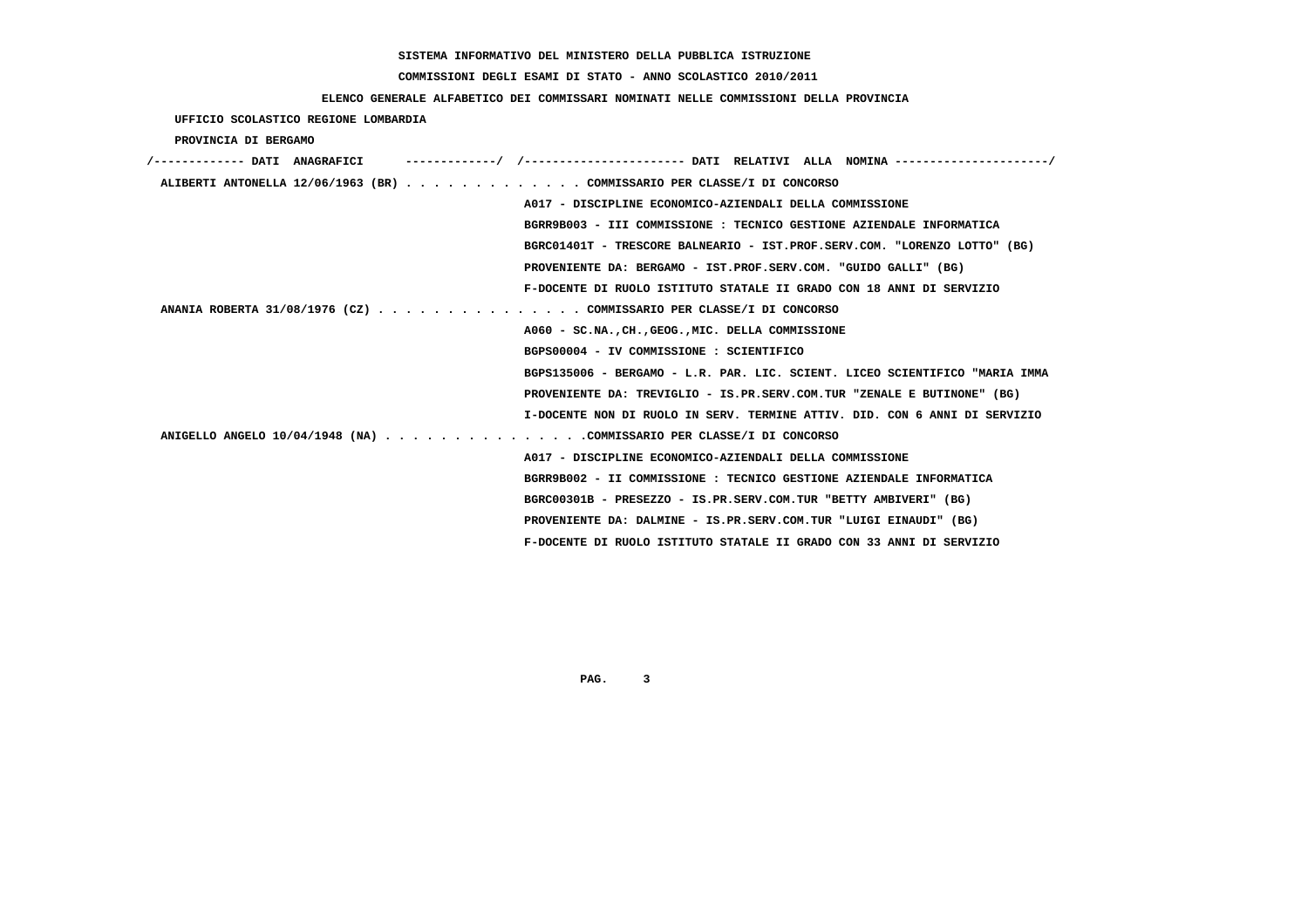# **COMMISSIONI DEGLI ESAMI DI STATO - ANNO SCOLASTICO 2010/2011**

### **ELENCO GENERALE ALFABETICO DEI COMMISSARI NOMINATI NELLE COMMISSIONI DELLA PROVINCIA**

## **UFFICIO SCOLASTICO REGIONE LOMBARDIA**

### **PROVINCIA DI BERGAMO**

| ----------/ /--------------------- DATI RELATIVI ALLA NOMINA--------------------/<br>/------------- DATI ANAGRAFICI |
|---------------------------------------------------------------------------------------------------------------------|
| ANTOGNOZZI FRANCESCA ROMANA 27/11/1970 (MC) COMMISSARIO PER CLASSE/I DI CONCORSO                                    |
| A047 - MATEMATICA                                                                                                   |
| A049 - MATEMATICA E FISICA DELLA COMMISSIONE                                                                        |
| BGIA44003 - III COMMISSIONE SPERIMENTALE                                                                            |
| BGPM010002 - BERGAMO - IST. MAG. "P. SECCO SUARDO" (BG)                                                             |
| II CLASSE: SARNICO - LIC. SCIENT. "SERAFINO RIVA" (BG)                                                              |
| PROVENIENTE DA: ROMANO DI LOMBARDIA - IST. MAG. "DON LORENZO MILANI" (BG)                                           |
| F-DOCENTE DI RUOLO ISTITUTO STATALE II GRADO CON 3 ANNI DI SERVIZIO                                                 |
| ANTONICELLI VITA ANNA ROSA 06/11/1969 (BA) COMMISSARIO PER CLASSE/I DI CONCORSO                                     |
| A042 - INFORMATICA DELLA COMMISSIONE                                                                                |
| BGTD14004 - IV COMMISSIONE : RAGIONIERE PERITO COMMERCIALE E PROGRAMMATORE                                          |
| BGTD02000B - TREVIGLIO - IST.TECN.COMM. GUGLIELMO OBERDAN (BG)                                                      |
| PROVENIENTE DA: BERGAMO - IST.TECN.AGR. DI BERGAMO (BG)                                                             |
| F-DOCENTE DI RUOLO ISTITUTO STATALE II GRADO CON 10 ANNI DI SERVIZIO                                                |
| APICELLA VITTORIO 21/05/1964 (SA) COMMISSARIO PER CLASSE/I DI CONCORSO                                              |
| A036 - FILOSOFIA, PSICOL. E SC. DELL'EDUCAZ. DELLA COMMISSIONE                                                      |
| BGRR90006 - VI COMMISSIONE : TECNICO DEI SERVIZI TURISTICI                                                          |
| BGRC033017 - TREVIGLIO - IS.PR.SERV.COM.TUR "ZENALE E BUTINONE" (BG)                                                |
| PROVENIENTE DA: BERGAMO - I. P. SERV. SOC. "MAMOLI" PROF.DIURNO (BG)                                                |
| F-DOCENTE DI RUOLO ISTITUTO STATALE II GRADO CON 10 ANNI DI SERVIZIO                                                |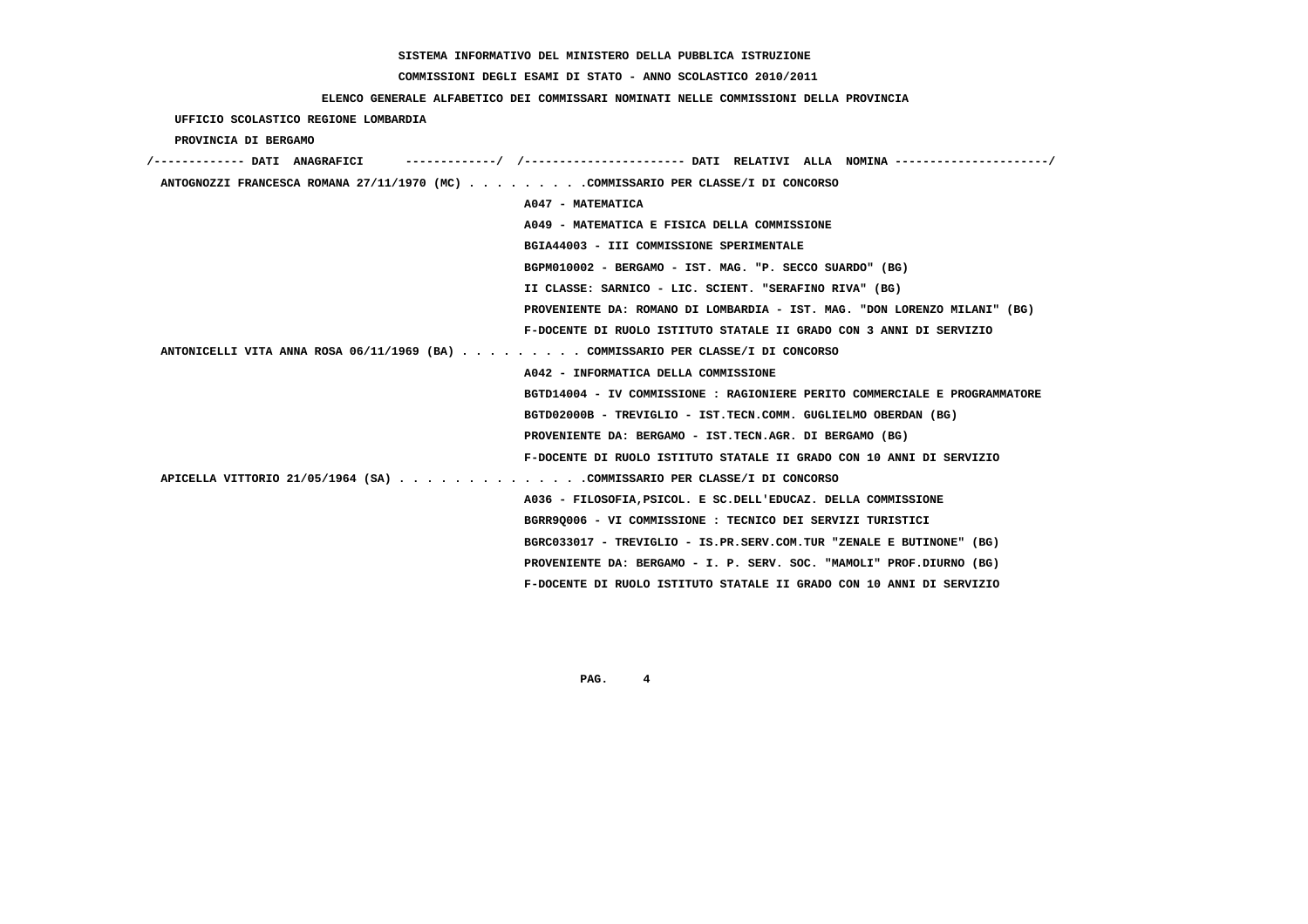# **COMMISSIONI DEGLI ESAMI DI STATO - ANNO SCOLASTICO 2010/2011**

### **ELENCO GENERALE ALFABETICO DEI COMMISSARI NOMINATI NELLE COMMISSIONI DELLA PROVINCIA**

| UFFICIO SCOLASTICO REGIONE LOMBARDIA                                   |                                                                                       |
|------------------------------------------------------------------------|---------------------------------------------------------------------------------------|
| PROVINCIA DI BERGAMO                                                   |                                                                                       |
| /------------- DATI ANAGRAFICI                                         | ------------/ /--------------------- DATI RELATIVI ALLA NOMINA ---------------------/ |
| ARIENTI CRISTINA 18/02/1965 (MI) COMMISSARIO PER CLASSE/I DI CONCORSO  |                                                                                       |
|                                                                        | A049 - MATEMATICA E FISICA DELLA COMMISSIONE                                          |
|                                                                        | BGPS00031 - XXXI COMMISSIONE : SCIENTIFICO                                            |
|                                                                        | BGPS008012 - PRESEZZO - LIC. SCIENT. "MAIRONI DA PONTE" (BG)                          |
|                                                                        | II CLASSE: ZOGNO - LIC. SCIENT. "DAVID MARIA TUROLDO" (BG)                            |
|                                                                        | PROVENIENTE DA: DALMINE - LIC. SCIENT. "LUIGI EINAUDI" (BG)                           |
|                                                                        | F-DOCENTE DI RUOLO ISTITUTO STATALE II GRADO CON 10 ANNI DI SERVIZIO                  |
| ARNOLDI LAURA 26/07/1980 (BG) COMMISSARIO PER CLASSE/I DI CONCORSO     |                                                                                       |
|                                                                        | A446 - LINGUA E CIV. STRANIERA (SPAGNOLO) DELLA COMMISSIONE                           |
|                                                                        | BGTP02002 - II COMMISSIONE : PERITO AZIENDALE E CORRISPOND. IN LINGUE ESTER           |
|                                                                        | BGTD06000T - BERGAMO - IST.TECN.COMM. "BORTOLO BELOTTI" (BG)                          |
|                                                                        | PROVENIENTE DA: TRESCORE BALNEARIO - IST. MAG. "LORENZO FEDERICI" (BG)                |
|                                                                        | I-DOCENTE NON DI RUOLO IN SERV. TERMINE ATTIV. DID. CON 3 ANNI DI SERVIZIO            |
| ARRIGONI CATERINA 21/08/1959 (BG) COMMISSARIO PER CLASSE/I DI CONCORSO |                                                                                       |
|                                                                        | A025 - DISEGNO E STORIA DELL'ARTE DELLA COMMISSIONE                                   |
|                                                                        | BGPS00029 - XXIX COMMISSIONE : SCIENTIFICO                                            |
|                                                                        | BGPS008012 - PRESEZZO - LIC. SCIENT. "MAIRONI DA PONTE" (BG)                          |
|                                                                        | PROVENIENTE DA: DALMINE - LIC. SCIENT. "LUIGI EINAUDI" (BG)                           |
|                                                                        | F-DOCENTE DI RUOLO ISTITUTO STATALE II GRADO CON 4 ANNI DI SERVIZIO                   |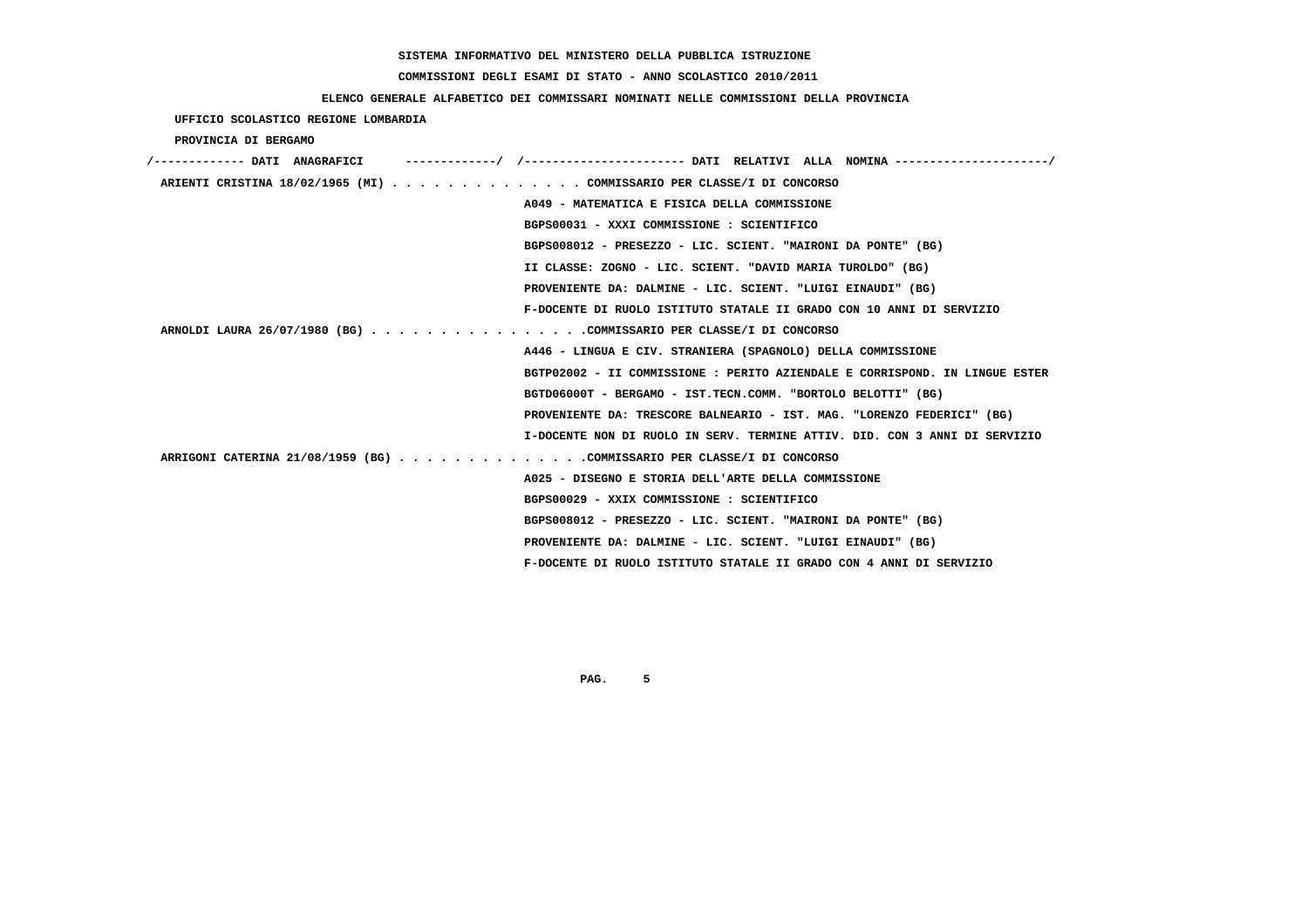# **COMMISSIONI DEGLI ESAMI DI STATO - ANNO SCOLASTICO 2010/2011**

## **ELENCO GENERALE ALFABETICO DEI COMMISSARI NOMINATI NELLE COMMISSIONI DELLA PROVINCIA**

 **UFFICIO SCOLASTICO REGIONE LOMBARDIA**

 **PROVINCIA DI BERGAMO**

| /------------- DATI ANAGRAFICI                                         | ----------/ /---------------------- DATI RELATIVI ALLA NOMINA--------------------/ |
|------------------------------------------------------------------------|------------------------------------------------------------------------------------|
| ARROSTUTO CARMELO 02/11/1962 (PA) COMMISSARIO PER CLASSE/I DI CONCORSO |                                                                                    |
|                                                                        | A034 - ELETTRONICA DELLA COMMISSIONE                                               |
|                                                                        | BGTF51004 - IV COMMISSIONE : PER. IND.LE CAPOTEC.-SPECIAL.:ELETTROTEC.E AUT        |
|                                                                        | PROVENIENTE DA: CLUSONE - I.P.IND. E ART. ISTITUTO SUPERIORE "TARCISIO P (B        |
|                                                                        | F-DOCENTE DI RUOLO ISTITUTO STATALE II GRADO CON 10 ANNI DI SERVIZIO               |
| ARSUFFI PIERLUIGI 09/02/1959 (BG) COMMISSARIO PER CLASSE/I DI CONCORSO |                                                                                    |
|                                                                        | A061 - STORIA DELL'ARTE DELLA COMMISSIONE                                          |
|                                                                        | BGSL02002 - II COMMISSIONE : SECONDA SEZIONE ARCHITETTURA                          |
|                                                                        | BGSL001014 - LOVERE - LIC. ART. "DECIO CELERI" (BG)                                |
|                                                                        | PROVENIENTE DA: TREVIGLIO - LIC. CLAS. "SIMONE WEIL" (BG)                          |
|                                                                        | F-DOCENTE DI RUOLO ISTITUTO STATALE II GRADO CON 11 ANNI DI SERVIZIO               |
| ARTUSO GIUSEPPE 01/06/1963 (MI) COMMISSARIO PER CLASSE/I DI CONCORSO   |                                                                                    |
|                                                                        | A072 - TOPOG. GEN., COSTR.RUR. E DISEGNO DELLA COMMISSIONE                         |
|                                                                        | BGTL01003 - III COMMISSIONE : GEOMETRA                                             |
|                                                                        | BGTD006016 - ROMANO DI LOMBARDIA - I.T.COMM E GEOM. "GIAMBATTISTA RUBINI" (        |
|                                                                        | PROVENIENTE DA: BERGAMO - IST.TECN.AGR. DI BERGAMO (BG)                            |
|                                                                        | H-DOCENTE NON DI RUOLO IN SERV. TERMINE ANNO SCOL. CON 18 ANNI DI SERVIZIO         |
|                                                                        |                                                                                    |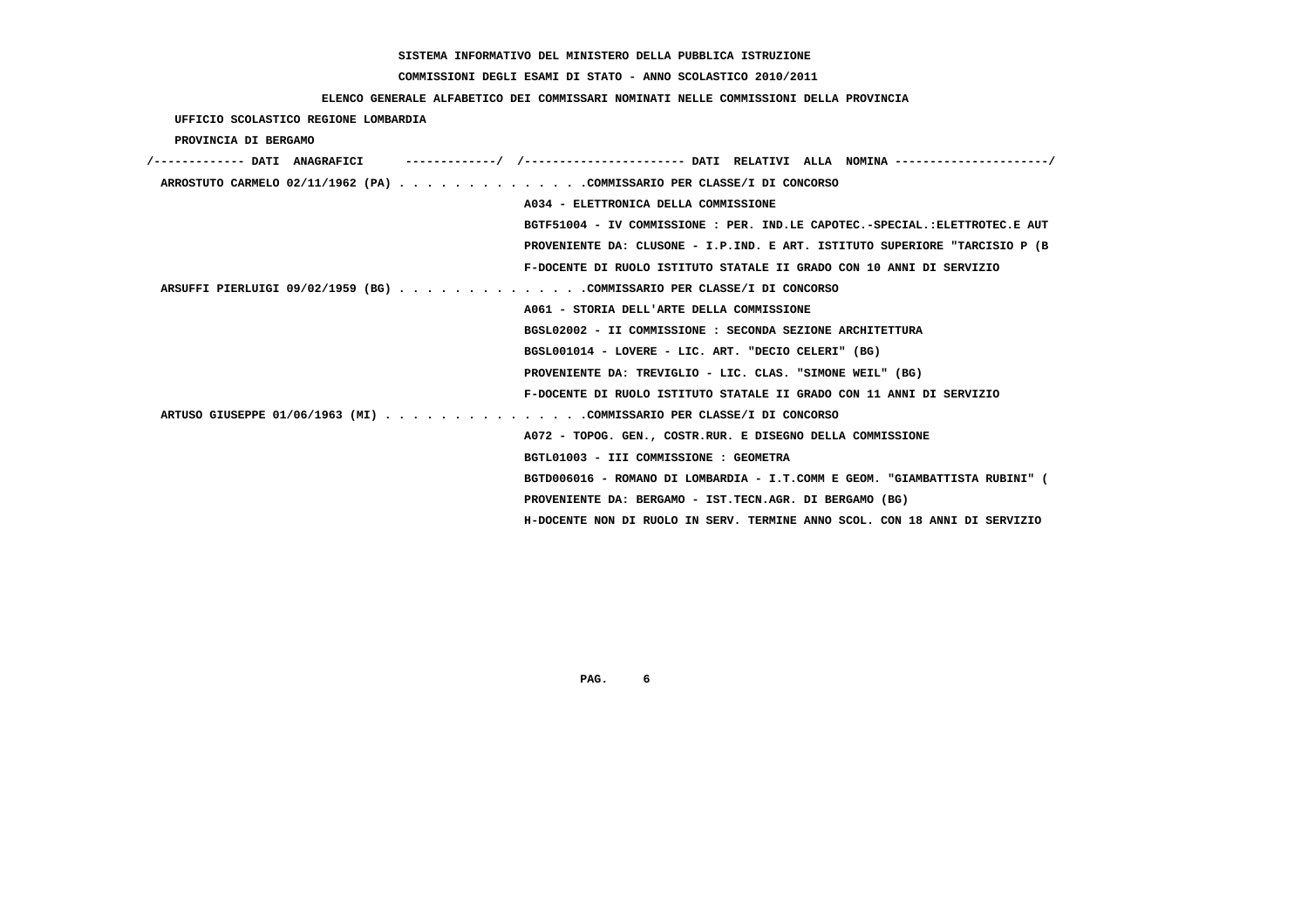# **COMMISSIONI DEGLI ESAMI DI STATO - ANNO SCOLASTICO 2010/2011**

# **ELENCO GENERALE ALFABETICO DEI COMMISSARI NOMINATI NELLE COMMISSIONI DELLA PROVINCIA**

 **UFFICIO SCOLASTICO REGIONE LOMBARDIA**

 **PROVINCIA DI BERGAMO**

| AVIGLIANO DONATO 17/05/1975 (PZ) COMMISSARIO PER CLASSE/I DI CONCORSO  |                                                                             |
|------------------------------------------------------------------------|-----------------------------------------------------------------------------|
|                                                                        | A042 - INFORMATICA DELLA COMMISSIONE                                        |
|                                                                        | BGTD14003 - III COMMISSIONE : RAGIONIERE PERITO COMMERCIALE E PROGRAMMATORE |
|                                                                        | BGTD014015 - TRESCORE BALNEARIO - IST.TECN.COMM. "LORENZO LOTTO" (BG)       |
|                                                                        | PROVENIENTE DA: BERGAMO - IST.TECN.IND. "CATERINA CANIANA" (BG)             |
|                                                                        | I-DOCENTE NON DI RUOLO IN SERV. TERMINE ATTIV. DID. CON 4 ANNI DI SERVIZIO  |
| AZZONI ELENA 30/08/1964 (BS) COMMISSARIO PER CLASSE/I DI CONCORSO      |                                                                             |
|                                                                        | A017 - DISCIPLINE ECONOMICO-AZIENDALI DELLA COMMISSIONE                     |
|                                                                        | BGTD00008 - VIII COMMISSIONE : RAGIONIERE E PERITO COMMERCIALE              |
|                                                                        | BGTD01101N - DALMINE - I.T.COMM E GEOM. "LUIGI EINAUDI" (BG)                |
|                                                                        | PROVENIENTE DA: ROMANO DI LOMBARDIA - I.T.COMM E GEOM. "GIAMBATTISTA RUBINI |
|                                                                        | I-DOCENTE NON DI RUOLO IN SERV. TERMINE ATTIV. DID. CON 18 ANNI DI SERVIZIO |
| BACCHINI VIRGINIA 25/06/1956 (LC) COMMISSARIO PER CLASSE/I DI CONCORSO |                                                                             |
|                                                                        | A042 - INFORMATICA DELLA COMMISSIONE                                        |
|                                                                        | BGTF50001 - I COMMISSIONE : PER. IND.LE CAPOTEC.-SPECIAL:ELETTRON.E TELECOM |
|                                                                        | PROVENIENTE DA: LECCO - IST.TECN.IND. S.TEN.VASC. A.BADONI (LC)             |
|                                                                        | F-DOCENTE DI RUOLO ISTITUTO STATALE II GRADO CON 27 ANNI DI SERVIZIO        |
|                                                                        |                                                                             |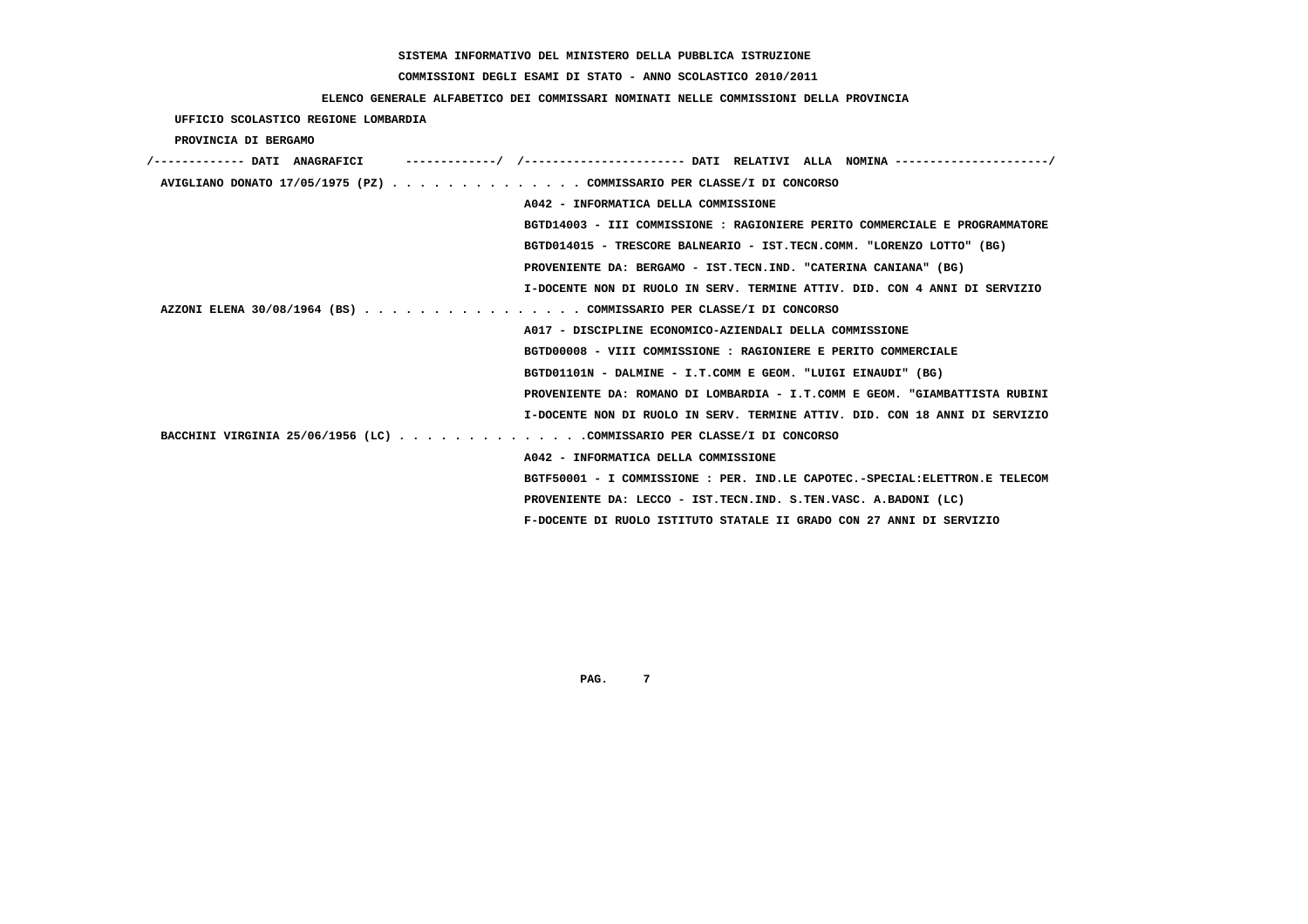# **COMMISSIONI DEGLI ESAMI DI STATO - ANNO SCOLASTICO 2010/2011**

## **ELENCO GENERALE ALFABETICO DEI COMMISSARI NOMINATI NELLE COMMISSIONI DELLA PROVINCIA**

 **UFFICIO SCOLASTICO REGIONE LOMBARDIA**

 **PROVINCIA DI BERGAMO**

| /------------- DATI ANAGRAFICI                                          | ----------/ /--------------------- DATI RELATIVI ALLA NOMINA--------------------/ |
|-------------------------------------------------------------------------|-----------------------------------------------------------------------------------|
| BALDUZZI DANIELA 13/08/1965 (MI) COMMISSARIO PER CLASSE/I DI CONCORSO   |                                                                                   |
|                                                                         | A446 - LINGUA E CIV. STRANIERA (SPAGNOLO) DELLA COMMISSIONE                       |
|                                                                         | BGISEX001 - I COMMISSIONE SPERIMENTALE                                            |
|                                                                         | PROVENIENTE DA: BERGAMO - IST.TECN.COMM. "BORTOLO BELOTTI" (BG)                   |
|                                                                         | F-DOCENTE DI RUOLO ISTITUTO STATALE II GRADO CON 10 ANNI DI SERVIZIO              |
| BALSAMELLO ROSALIA 23/01/1961 (PA) COMMISSARIO PER CLASSE/I DI CONCORSO |                                                                                   |
|                                                                         | A246 - LINGUA E CIV. STRANIERA (FRANCESE) DELLA COMMISSIONE                       |
|                                                                         | BGTP02001 - I COMMISSIONE : PERITO AZIENDALE E CORRISPOND. IN LINGUE ESTERE       |
|                                                                         | BGTD06000T - BERGAMO - IST.TECN.COMM. "BORTOLO BELOTTI" (BG)                      |
|                                                                         | II CLASSE: LOVERE - IST.TECN.COMM. "IVAN PIANA" (BG)                              |
|                                                                         | PROVENIENTE DA: PRESEZZO - IST.TECN.COMM. "MAIRONI DA PONTE" (BG)                 |
|                                                                         | F-DOCENTE DI RUOLO ISTITUTO STATALE II GRADO CON 21 ANNI DI SERVIZIO              |
| BALZER MARIAGRAZIA 29/07/1968 (BS) COMMISSARIO PER CLASSE/I DI CONCORSO |                                                                                   |
|                                                                         | A017 - DISCIPLINE ECONOMICO-AZIENDALI DELLA COMMISSIONE                           |
|                                                                         | BGTD00004 - IV COMMISSIONE : RAGIONIERE E PERITO COMMERCIALE                      |
|                                                                         | BGTD030002 - BERGAMO - IST.TECN.COMM. "VITTORIO EMANUELE II" (BG)                 |
|                                                                         | PROVENIENTE DA: ROMANO DI LOMBARDIA - I.T.COMM E GEOM. "GIAMBATTISTA RUBINI       |
|                                                                         | I-DOCENTE NON DI RUOLO IN SERV. TERMINE ATTIV. DID. CON 19 ANNI DI SERVIZIO       |
|                                                                         |                                                                                   |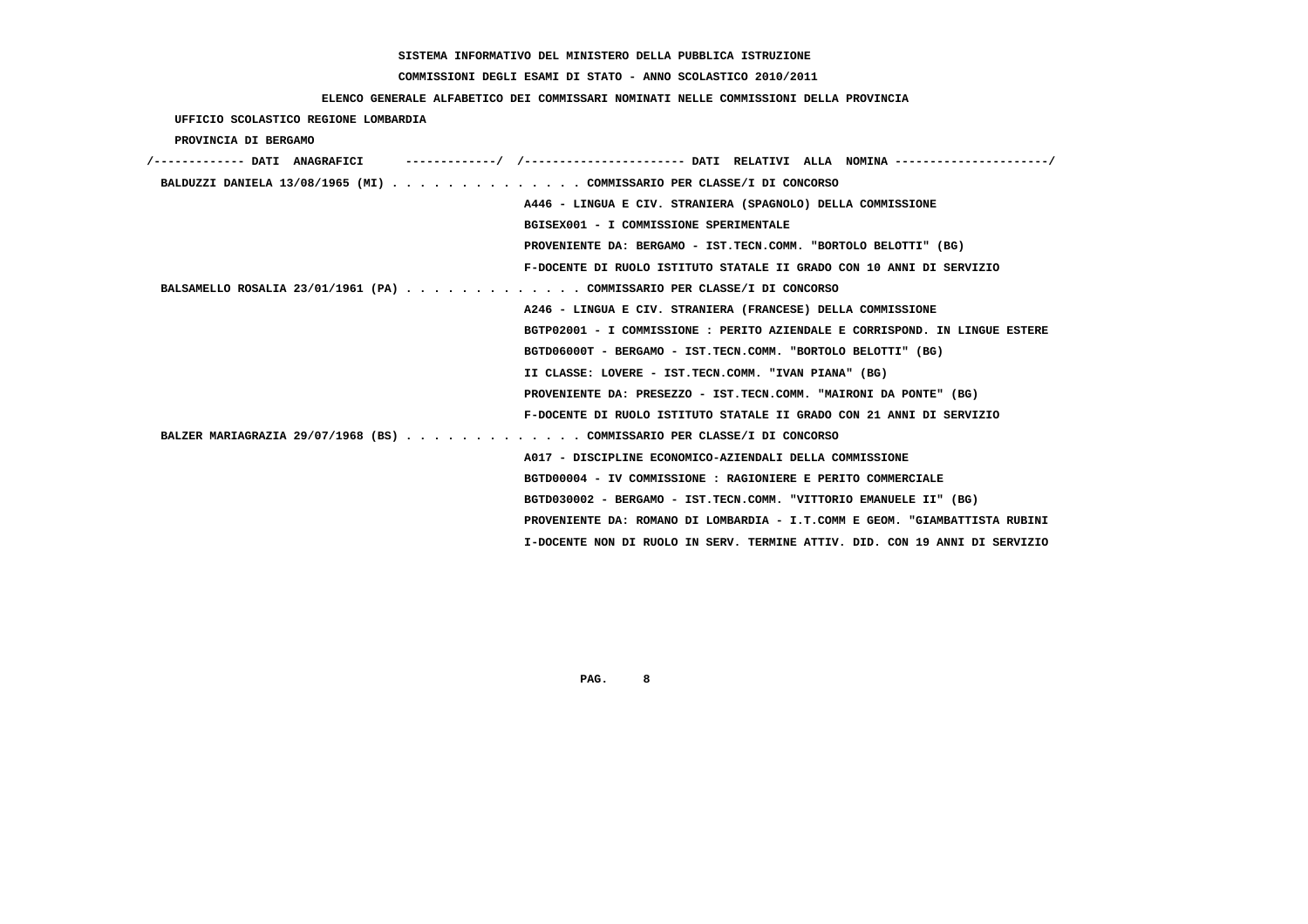# **COMMISSIONI DEGLI ESAMI DI STATO - ANNO SCOLASTICO 2010/2011**

# **ELENCO GENERALE ALFABETICO DEI COMMISSARI NOMINATI NELLE COMMISSIONI DELLA PROVINCIA**

 **UFFICIO SCOLASTICO REGIONE LOMBARDIA**

 **PROVINCIA DI BERGAMO**

| BANDERA WILLIAM 09/06/1975 (BG) COMMISSARIO PER CLASSE/I DI CONCORSO        |
|-----------------------------------------------------------------------------|
| A025 - DISEGNO E STORIA DELL'ARTE DELLA COMMISSIONE                         |
| BGPS00013 - XIII COMMISSIONE : SCIENTIFICO                                  |
| BGPS05000B - BERGAMO - LIC. SCIENT. "LORENZO MASCHERONI" (BG)               |
| PROVENIENTE DA: CARAVAGGIO - LIC. SCIENT. "GALILEO GALILEI" (BG)            |
| I-DOCENTE NON DI RUOLO IN SERV. TERMINE ATTIV. DID. CON 8 ANNI DI SERVIZIO  |
| BARBESINO CHIARA 09/01/1972 (MI) COMMISSARIO PER CLASSE/I DI CONCORSO       |
| A052 - LETTERE, LATINO, GRECO LICEO CLASSICO DELLA COMMISSIONE              |
| BGIB70001 - I COMMISSIONE SPERIMENTALE                                      |
| II CLASSE: BERGAMO - L.R. PAR. LIC. CLAS. LICEO CLASSICO "GIOVANNI XXIII (B |
| PROVENIENTE DA: SONDRIO - LIC. CLAS. G. PIAZZI (SO)                         |
| F-DOCENTE DI RUOLO ISTITUTO STATALE II GRADO CON 9 ANNI DI SERVIZIO         |
| BARONCINI SILVANA 21/02/1954 (BG) COMMISSARIO PER CLASSE/I DI CONCORSO      |
| A016 - COSTR., TECNOL. DELLE COST. E DIS. TEC. DELLA COMMISSIONE            |
| BGTD00007 - VII COMMISSIONE : RAGIONIERE E PERITO COMMERCIALE               |
| PROVENIENTE DA: BERGAMO - IST.TEC.GEOMETRI "GIACOMO OUARENGHI" (BG)         |
| F-DOCENTE DI RUOLO ISTITUTO STATALE II GRADO CON 22 ANNI DI SERVIZIO        |
|                                                                             |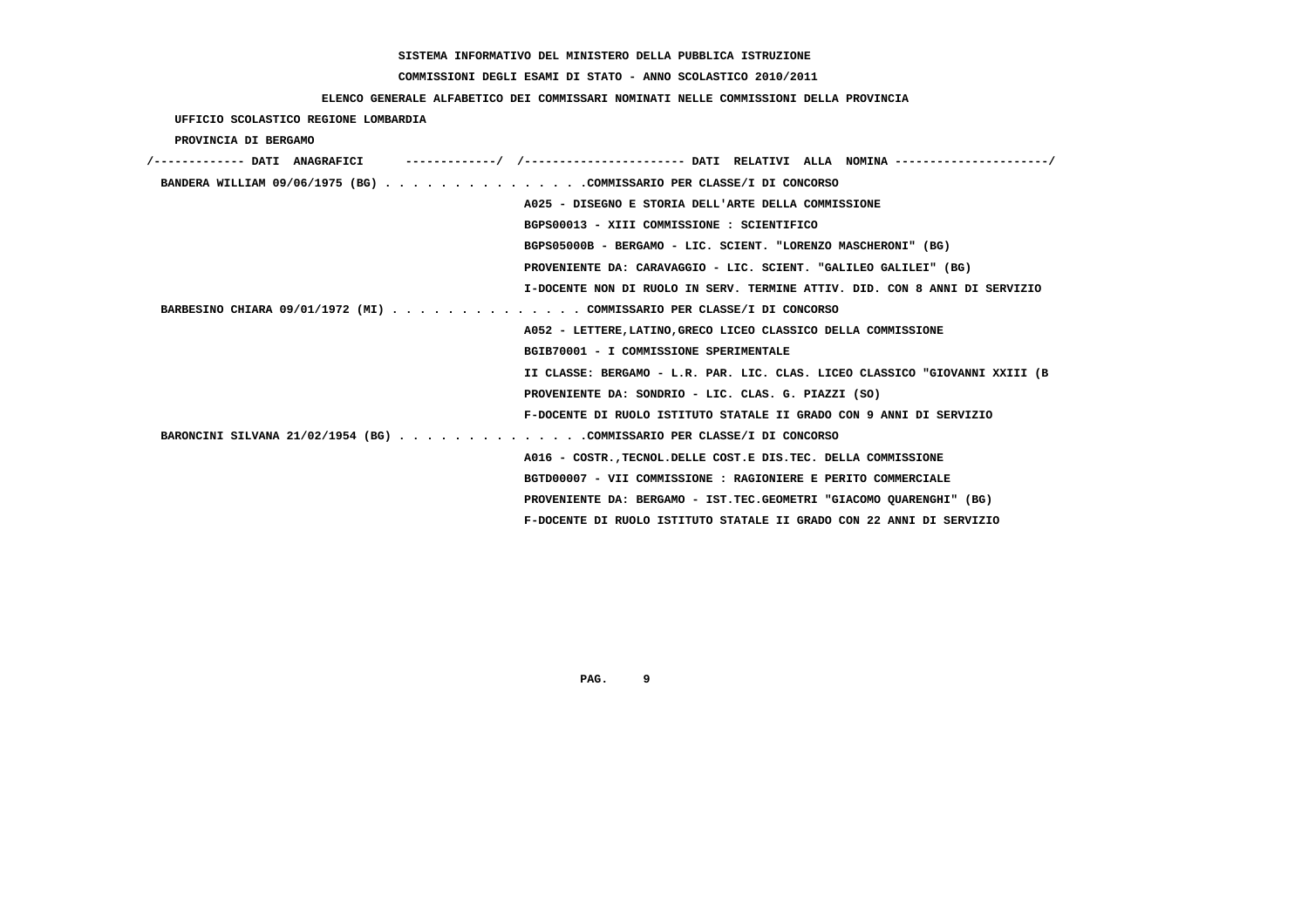# **COMMISSIONI DEGLI ESAMI DI STATO - ANNO SCOLASTICO 2010/2011**

## **ELENCO GENERALE ALFABETICO DEI COMMISSARI NOMINATI NELLE COMMISSIONI DELLA PROVINCIA**

 **UFFICIO SCOLASTICO REGIONE LOMBARDIA**

 **PROVINCIA DI BERGAMO**

| /------------- DATI ANAGRAFICI                                              |                                                                            |
|-----------------------------------------------------------------------------|----------------------------------------------------------------------------|
| BATTAFARANO ANTONIETTA 30/08/1955 (MT) COMMISSARIO PER CLASSE/I DI CONCORSO |                                                                            |
|                                                                             | A060 - SC.NA., CH., GEOG., MIC. DELLA COMMISSIONE                          |
|                                                                             | BGISFP006 - VI COMMISSIONE SPERIMENTALE                                    |
|                                                                             | BGPM024011 - TRESCORE BALNEARIO - IST. MAG. "LORENZO FEDERICI" (BG)        |
|                                                                             | PROVENIENTE DA: BERGAMO - LIC. SCIENT. "LORENZO MASCHERONI" (BG)           |
|                                                                             | F-DOCENTE DI RUOLO ISTITUTO STATALE II GRADO CON 19 ANNI DI SERVIZIO       |
| BATTISTON GIACOMO 26/08/1967 (VA) COMMISSARIO PER CLASSE/I DI CONCORSO      |                                                                            |
|                                                                             | A072 - TOPOG. GEN., COSTR.RUR. E DISEGNO DELLA COMMISSIONE                 |
|                                                                             | BGTL01002 - II COMMISSIONE : GEOMETRA                                      |
|                                                                             | BGTL02000T - BERGAMO - IST.TEC.GEOMETRI "GIACOMO QUARENGHI" (BG)           |
|                                                                             | PROVENIENTE DA: SOMMA LOMBARDO - I.T.COMM E GEOM. ITG (D) (VA)             |
|                                                                             | I-DOCENTE NON DI RUOLO IN SERV. TERMINE ATTIV. DID. CON 0 ANNI DI SERVIZIO |
| BELLI ANDREA 31/01/1972 (NO) COMMISSARIO PER CLASSE/I DI CONCORSO           |                                                                            |
|                                                                             | A049 - MATEMATICA E FISICA DELLA COMMISSIONE                               |
|                                                                             | BGPS00023 - XXIII COMMISSIONE : SCIENTIFICO                                |
|                                                                             | BGPS04000R - CARAVAGGIO - LIC. SCIENT. "GALILEO GALILEI" (BG)              |
|                                                                             | PROVENIENTE DA: CASSANO D'ADDA - LIC. SCIENT. GIORDANO BRUNO (MI)          |
|                                                                             | F-DOCENTE DI RUOLO ISTITUTO STATALE II GRADO CON 10 ANNI DI SERVIZIO       |
|                                                                             |                                                                            |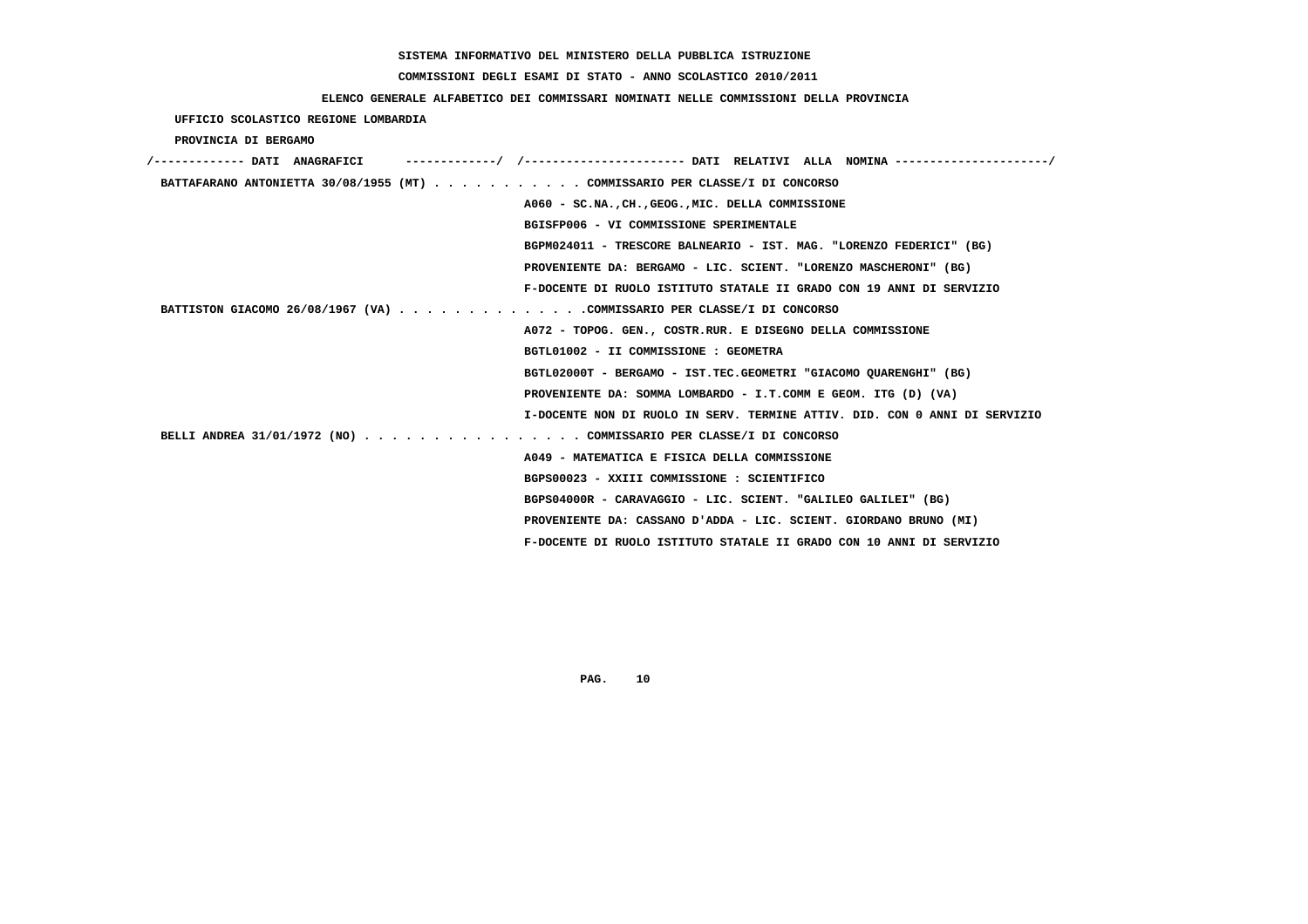#### **COMMISSIONI DEGLI ESAMI DI STATO - ANNO SCOLASTICO 2010/2011**

#### **ELENCO GENERALE ALFABETICO DEI COMMISSARI NOMINATI NELLE COMMISSIONI DELLA PROVINCIA**

 **UFFICIO SCOLASTICO REGIONE LOMBARDIA PROVINCIA DI BERGAMO /------------- DATI ANAGRAFICI -------------/ /----------------------- DATI RELATIVI ALLA NOMINA ----------------------/ BELLINI ANTONELLA 17/01/1959 (BG) . . . . . . . . . . . . . .COMMISSARIO PER CLASSE/I DI CONCORSO A047 - MATEMATICA A048 - MATEMATICA APPLICATA DELLA COMMISSIONE BGTD14003 - III COMMISSIONE : RAGIONIERE PERITO COMMERCIALE E PROGRAMMATORE BGTD014015 - TRESCORE BALNEARIO - IST.TECN.COMM. "LORENZO LOTTO" (BG) PROVENIENTE DA: BERGAMO - IST.TECN.IND. "GIULIO NATTA" (BG) F-DOCENTE DI RUOLO ISTITUTO STATALE II GRADO CON 23 ANNI DI SERVIZIO BELLINI BARBARA 21/08/1968 (BG) . . . . . . . . . . . . . . .COMMISSARIO PER CLASSE/I DI CONCORSO A013 - CHIMICA E TECNOLOGIE CHIMICHE DELLA COMMISSIONE BGTF25001 - I COMMISSIONE : PER. IND.LE CAPOTECNICO-SPECIALIZZ.NE:CHIMICO BGTF032011 - BERGAMO - IST.TECN.IND. "GIULIO NATTA" (BG) PROVENIENTE DA: TRESCORE BALNEARIO - IST.TECN.COMM. "LORENZO LOTTO" (BG) F-DOCENTE DI RUOLO ISTITUTO STATALE II GRADO CON 12 ANNI DI SERVIZIO BELLISSIMA ELISA 24/10/1980 (CT) . . . . . . . . . . . . . . COMMISSARIO PER CLASSE/I DI CONCORSO A446 - LINGUA E CIV. STRANIERA (SPAGNOLO) DELLA COMMISSIONE BGISFU003 - III COMMISSIONE SPERIMENTALE BGPM02000L - BERGAMO - IST. MAG. "GIOVANNI FALCONE" (BG) PROVENIENTE DA: TRESCORE BALNEARIO - IST.TECN.COMM. "LORENZO LOTTO" (BG) H-DOCENTE NON DI RUOLO IN SERV. TERMINE ANNO SCOL. CON 2 ANNI DI SERVIZIO**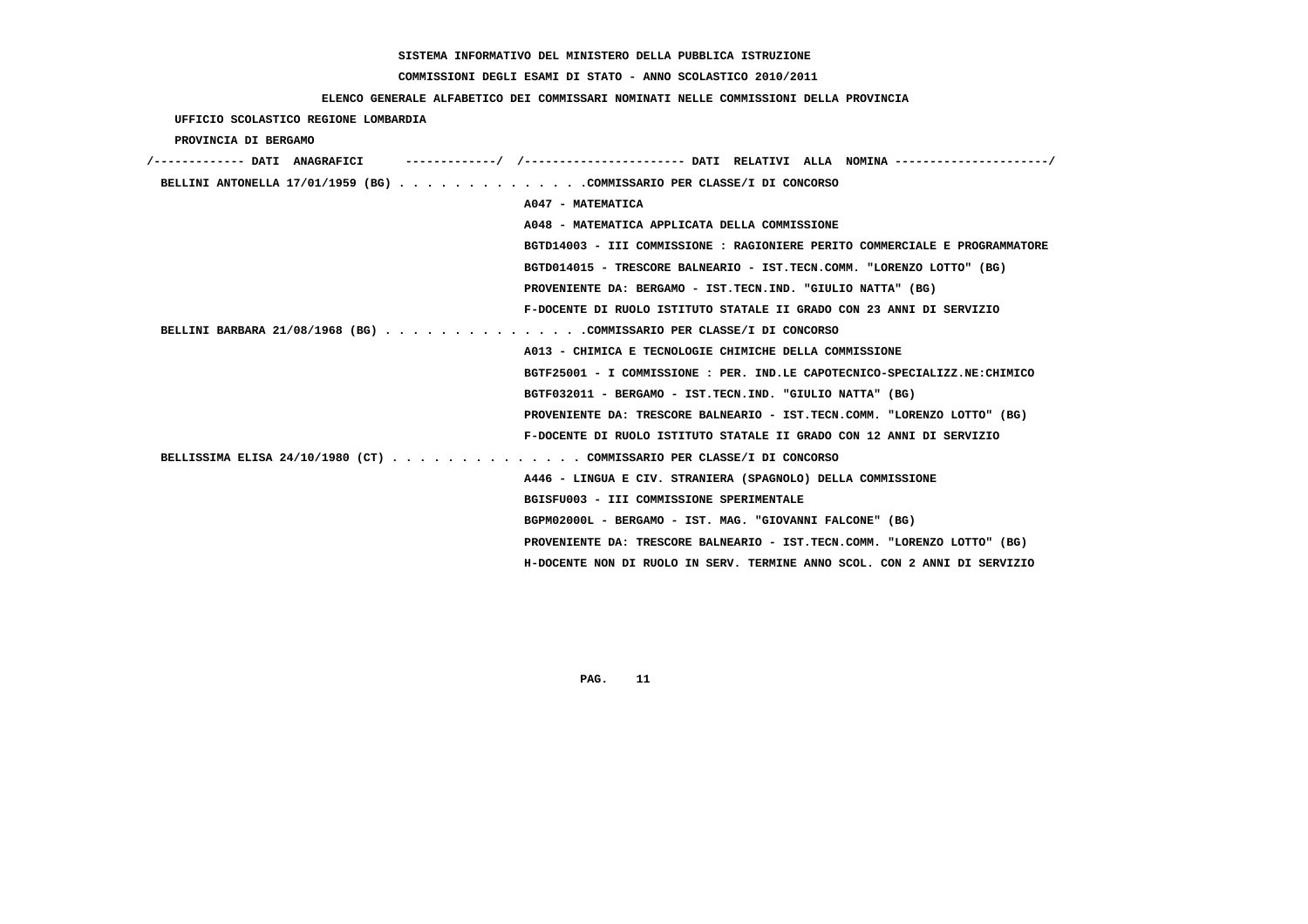# **COMMISSIONI DEGLI ESAMI DI STATO - ANNO SCOLASTICO 2010/2011**

## **ELENCO GENERALE ALFABETICO DEI COMMISSARI NOMINATI NELLE COMMISSIONI DELLA PROVINCIA**

## **UFFICIO SCOLASTICO REGIONE LOMBARDIA**

### **PROVINCIA DI BERGAMO**

| /------------- DATI ANAGRAFICI | -----------/ /--------------------- DATI RELATIVI ALLA NOMINA--------------------/ |
|--------------------------------|------------------------------------------------------------------------------------|
|                                | BELOTTI ANDREA 16/01/1952 (BG) COMMISSARIO PER CLASSE/I DI CONCORSO                |
|                                | A037 - FILOSOFIA E STORIA DELLA COMMISSIONE                                        |
|                                | BGPC00007 - VII COMMISSIONE : CLASSICO                                             |
|                                | BGPC001014 - LOVERE - LIC. CLAS. "DECIO CELERI" (BG)                               |
|                                | II CLASSE: BERGAMO - LIC. CLAS. "PAOLO SARPI" (BG)                                 |
|                                | PROVENIENTE DA: ALBINO - IST. MAG. "OSCAR ARNULFO ROMERO" (BG)                     |
|                                | F-DOCENTE DI RUOLO ISTITUTO STATALE II GRADO CON 26 ANNI DI SERVIZIO               |
|                                | BELOTTI FRANCO 04/05/1963 (BG) COMMISSARIO PER CLASSE/I DI CONCORSO                |
|                                | A017 - DISCIPLINE ECONOMICO-AZIENDALI DELLA COMMISSIONE                            |
|                                | BGRR9Q003 - III COMMISSIONE : TECNICO DEI SERVIZI TURISTICI                        |
|                                | BGRC00301B - PRESEZZO - IS.PR.SERV.COM.TUR "BETTY AMBIVERI" (BG)                   |
|                                | PROVENIENTE DA: DALMINE - IS.PR.SERV.COM.TUR "LUIGI EINAUDI" (BG)                  |
|                                | F-DOCENTE DI RUOLO ISTITUTO STATALE II GRADO CON 2 ANNI DI SERVIZIO                |
|                                | BELOTTI LUISA 24/07/1960 (BG) COMMISSARIO PER CLASSE/I DI CONCORSO                 |
|                                | A017 - DISCIPLINE ECONOMICO-AZIENDALI DELLA COMMISSIONE                            |
|                                | BGRR9Q005 - V COMMISSIONE : TECNICO DEI SERVIZI TURISTICI                          |
|                                | BGRC01401T - TRESCORE BALNEARIO - IST.PROF.SERV.COM. "LORENZO LOTTO" (BG)          |
|                                | PROVENIENTE DA: SARNICO - IST.TECN.COMM. "SERAFINO RIVA" (BG)                      |
|                                | F-DOCENTE DI RUOLO ISTITUTO STATALE II GRADO CON 15 ANNI DI SERVIZIO               |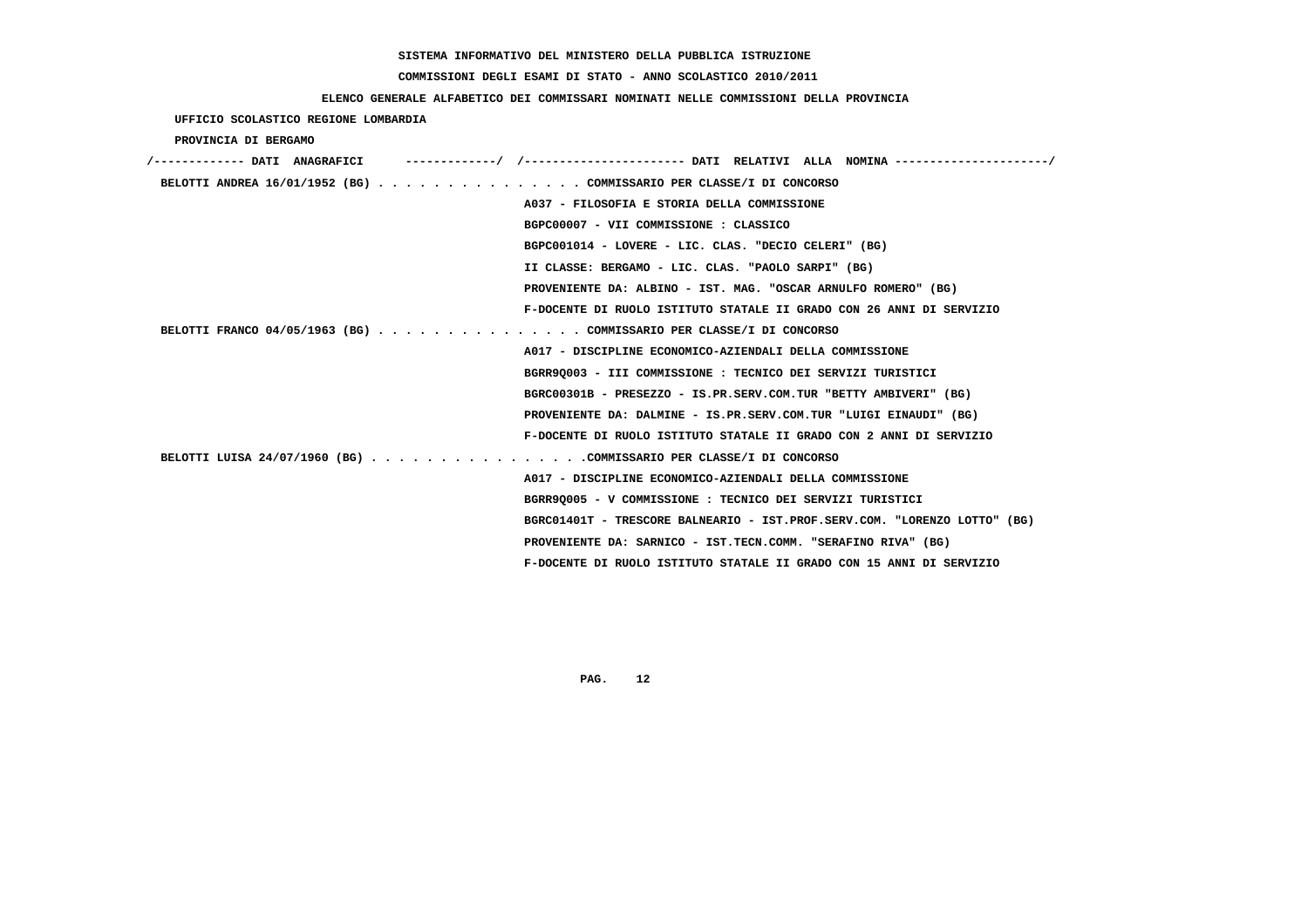# **COMMISSIONI DEGLI ESAMI DI STATO - ANNO SCOLASTICO 2010/2011**

| ELENCO GENERALE ALFABETICO DEI COMMISSARI NOMINATI NELLE COMMISSIONI DELLA PROVINCIA |
|--------------------------------------------------------------------------------------|
| UFFICIO SCOLASTICO REGIONE LOMBARDIA                                                 |
| PROVINCIA DI BERGAMO                                                                 |
|                                                                                      |
| BELTRAMI MANUELA 13/08/1962 (BG) COMMISSARIO PER CLASSE/I DI CONCORSO                |
| A025 - DISEGNO E STORIA DELL'ARTE DELLA COMMISSIONE                                  |
| BGPS00031 - XXXI COMMISSIONE : SCIENTIFICO                                           |
| BGPS008012 - PRESEZZO - LIC. SCIENT. "MAIRONI DA PONTE" (BG)                         |
| II CLASSE: ZOGNO - LIC. SCIENT. "DAVID MARIA TUROLDO" (BG)                           |
| PROVENIENTE DA: DALMINE - LIC. SCIENT. "LUIGI EINAUDI" (BG)                          |
| I-DOCENTE NON DI RUOLO IN SERV. TERMINE ATTIV. DID. CON 8 ANNI DI SERVIZIO           |
| BENERECETTI LIVIO 12/01/1966 (VB) COMMISSARIO PER CLASSE/I DI CONCORSO               |
| A546 - LINGUA E CIV. STRANIERA (TEDESCO) DELLA COMMISSIONE                           |
| BGISFU004 - IV COMMISSIONE SPERIMENTALE                                              |
| BGPM02000L - BERGAMO - IST. MAG. "GIOVANNI FALCONE" (BG)                             |
| PROVENIENTE DA: SARNICO - IST.TECN.COMM. "SERAFINO RIVA" (BG)                        |
| F-DOCENTE DI RUOLO ISTITUTO STATALE II GRADO CON 17 ANNI DI SERVIZIO                 |
| BENEVENTO EVELINA ANNA MARIA 09/09/1949 (RM) COMMISSARIO PER CLASSE/I DI CONCORSO    |
| A012 - CHIMICA AGRARIA DELLA COMMISSIONE                                             |
| BGTA07001 - I COMMISSIONE : PERITO AGRARIO                                           |
| BGTA03101C - BERGAMO - IST.TECN.AGR. DI BERGAMO (BG)                                 |
| PROVENIENTE DA: REMEDELLO - IST.TECN.AGR. REMEDELLO(SEZ.ASS.I.S."BONSIGN (B          |
| F-DOCENTE DI RUOLO ISTITUTO STATALE II GRADO CON 15 ANNI DI SERVIZIO                 |
|                                                                                      |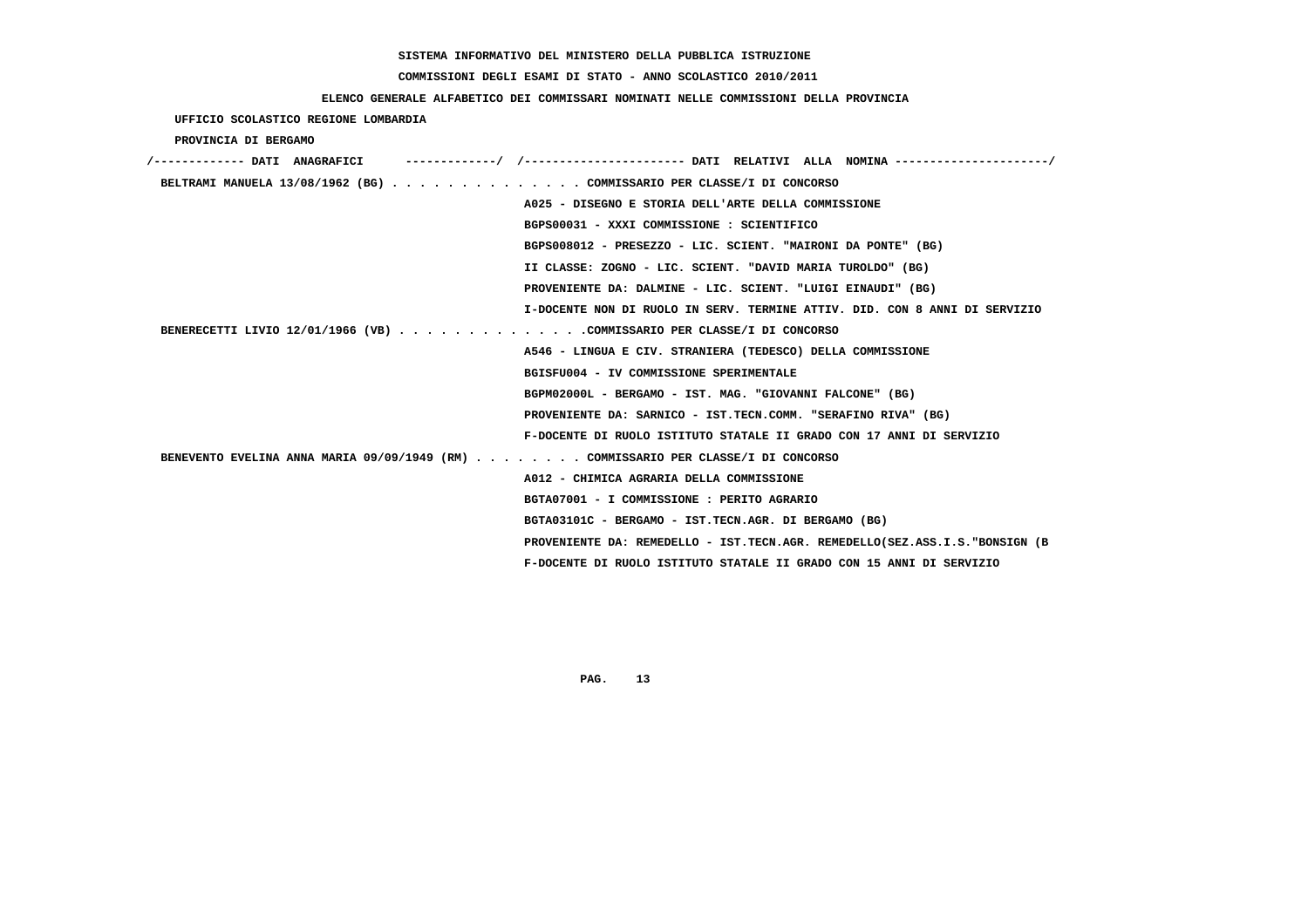# **COMMISSIONI DEGLI ESAMI DI STATO - ANNO SCOLASTICO 2010/2011**

### **ELENCO GENERALE ALFABETICO DEI COMMISSARI NOMINATI NELLE COMMISSIONI DELLA PROVINCIA**

 **UFFICIO SCOLASTICO REGIONE LOMBARDIA**

 **PROVINCIA DI BERGAMO**

| /------------- DATI ANAGRAFICI                                         |                                                                             |
|------------------------------------------------------------------------|-----------------------------------------------------------------------------|
| BENVENUTO ACHILLE 24/11/1969 (CS) COMMISSARIO PER CLASSE/I DI CONCORSO |                                                                             |
|                                                                        | A019 - DISCIPLINE GIURIDICHE ED ECONOMIC. DELLA COMMISSIONE                 |
|                                                                        | BGTD00001 - I COMMISSIONE : RAGIONIERE E PERITO COMMERCIALE                 |
|                                                                        | BGTD085006 - BERGAMO - L.R. PAR. IST.TECN.COMM. I.T.C. "LEONARDO DA VINCI"  |
|                                                                        | PROVENIENTE DA: SARNICO - IST.TECN.IND. "SERAFINO RIVA" (BG)                |
|                                                                        | I-DOCENTE NON DI RUOLO IN SERV. TERMINE ATTIV. DID. CON 11 ANNI DI SERVIZIO |
| BERBENNI GIOSUE 08/09/1954 (BG) COMMISSARIO PER CLASSE/I DI CONCORSO   |                                                                             |
|                                                                        | A019 - DISCIPLINE GIURIDICHE ED ECONOMIC. DELLA COMMISSIONE                 |
|                                                                        | BGRR9A002 - II COMMISSIONE : TECNICO GESTIONE AZIENDALE LINGUISTICA         |
|                                                                        | BGRC033017 - TREVIGLIO - IS.PR.SERV.COM.TUR "ZENALE E BUTINONE" (BG)        |
|                                                                        | PROVENIENTE DA: ROMANO DI LOMBARDIA - I.T.COMM E GEOM. "GIAMBATTISTA RUBINI |
|                                                                        | I-DOCENTE NON DI RUOLO IN SERV. TERMINE ATTIV. DID. CON 16 ANNI DI SERVIZIO |
| BERETTA CARLA 24/12/1975 (BG) COMMISSARIO PER CLASSE/I DI CONCORSO     |                                                                             |
|                                                                        | A049 - MATEMATICA E FISICA DELLA COMMISSIONE                                |
|                                                                        | BGPS00017 - XVII COMMISSIONE : SCIENTIFICO                                  |
|                                                                        | BGPS05000B - BERGAMO - LIC. SCIENT. "LORENZO MASCHERONI" (BG)               |
|                                                                        | PROVENIENTE DA: ROMANO DI LOMBARDIA - IST. MAG. "DON LORENZO MILANI" (BG)   |
|                                                                        | I-DOCENTE NON DI RUOLO IN SERV. TERMINE ATTIV. DID. CON 6 ANNI DI SERVIZIO  |
|                                                                        |                                                                             |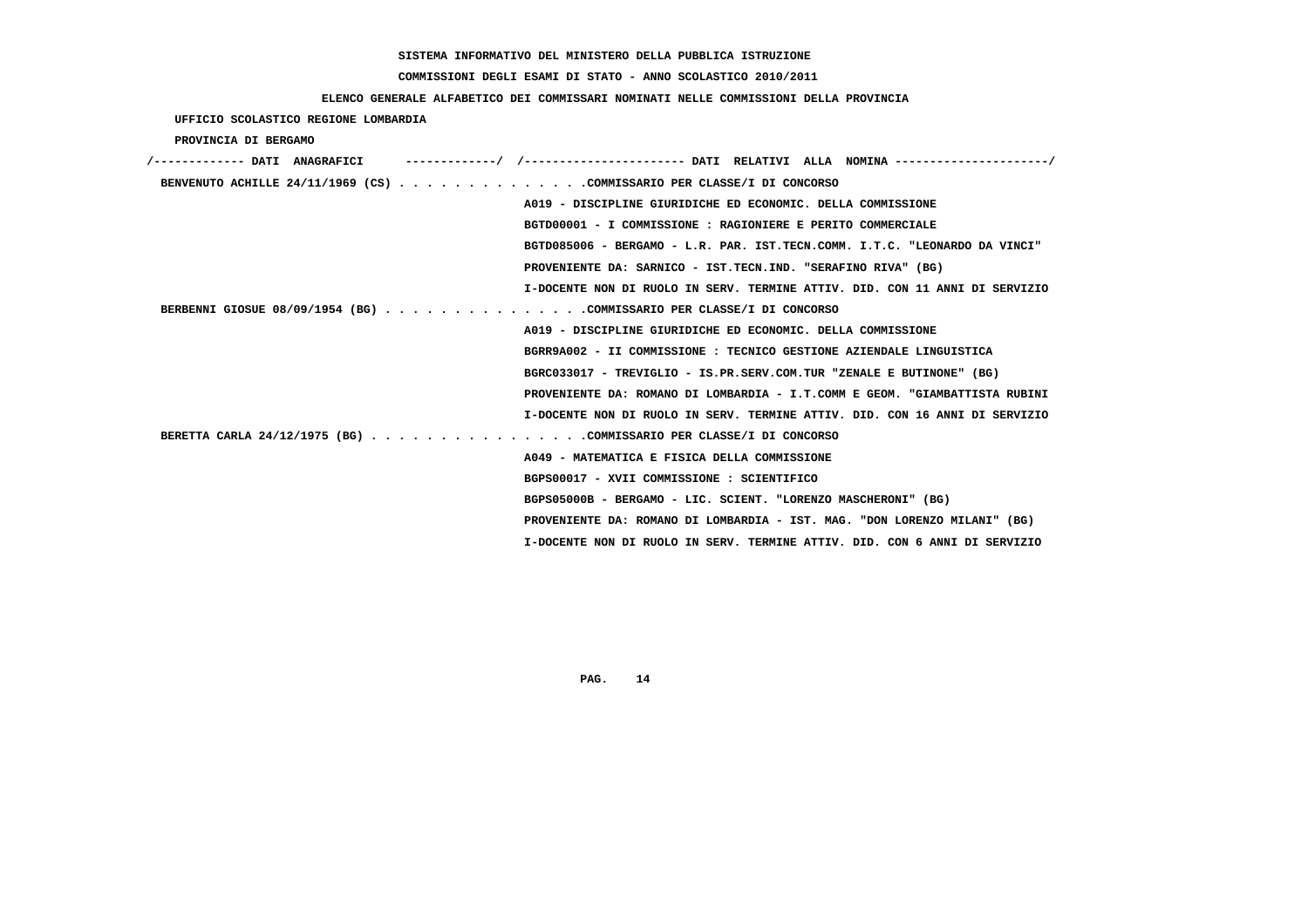# **COMMISSIONI DEGLI ESAMI DI STATO - ANNO SCOLASTICO 2010/2011**

## **ELENCO GENERALE ALFABETICO DEI COMMISSARI NOMINATI NELLE COMMISSIONI DELLA PROVINCIA**

 **UFFICIO SCOLASTICO REGIONE LOMBARDIA**

 **PROVINCIA DI BERGAMO**

| /------------- DATI ANAGRAFICI                                                   |
|----------------------------------------------------------------------------------|
| BERGAMASCHI ROBERTA 24/07/1964 (BG) COMMISSARIO PER CLASSE/I DI CONCORSO         |
| A060 - SC.NA., CH., GEOG., MIC. DELLA COMMISSIONE                                |
| BGPS00010 - X COMMISSIONE : SCIENTIFICO                                          |
| BGPS02000G - BERGAMO - LIC. SCIENT. "FILIPPO LUSSANA" (BG)                       |
| PROVENIENTE DA: TRESCORE BALNEARIO - IST.TECN.COMM. "LORENZO LOTTO" (BG)         |
| H-DOCENTE NON DI RUOLO IN SERV. TERMINE ANNO SCOL. CON 11 ANNI DI SERVIZIO       |
| BERGAMASCHI SIMONA ANDREINA 15/09/1971 (BG) COMMISSARIO PER CLASSE/I DI CONCORSO |
| A037 - FILOSOFIA E STORIA DELLA COMMISSIONE                                      |
| BGPC00009 - IX COMMISSIONE : CLASSICO                                            |
| BGPC00201X - TREVIGLIO - LIC. CLAS. "SIMONE WEIL" (BG)                           |
| PROVENIENTE DA: ROMANO DI LOMBARDIA - IST. MAG. "DON LORENZO MILANI" (BG)        |
| F-DOCENTE DI RUOLO ISTITUTO STATALE II GRADO CON 19 ANNI DI SERVIZIO             |
| BERGAMINI LINO 14/01/1951 (BG) COMMISSARIO PER CLASSE/I DI CONCORSO              |
| A019 - DISCIPLINE GIURIDICHE ED ECONOMIC. DELLA COMMISSIONE                      |
| BGTD00010 - X COMMISSIONE : RAGIONIERE E PERITO COMMERCIALE                      |
| BGTD00801T - PRESEZZO - IST.TECN.COMM. "MAIRONI DA PONTE" (BG)                   |
| PROVENIENTE DA: CLUSONE - I.T.COMM E GEOM. "ANDREA FANTONI" (BG)                 |
| F-DOCENTE DI RUOLO ISTITUTO STATALE II GRADO CON 24 ANNI DI SERVIZIO             |
|                                                                                  |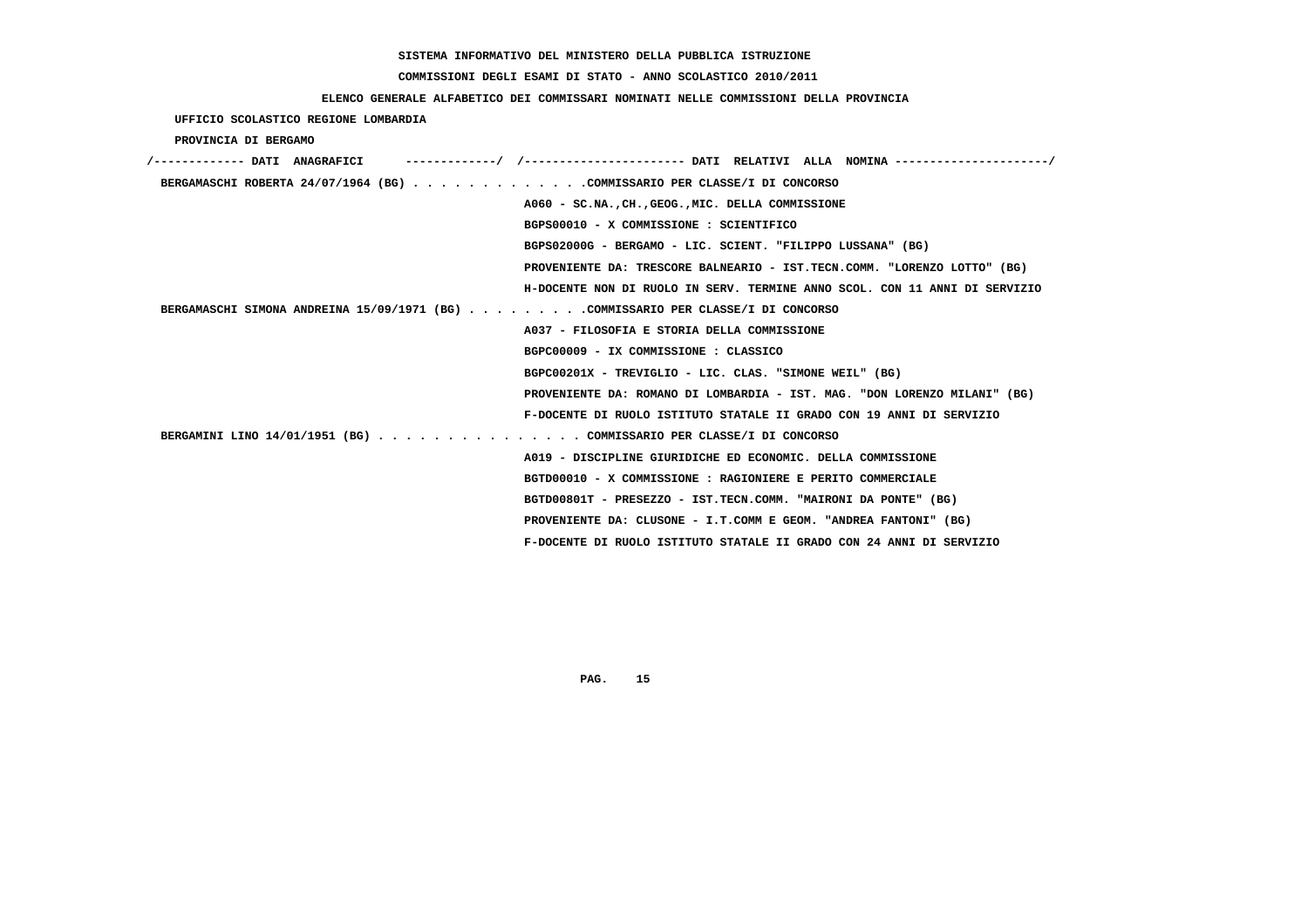# **COMMISSIONI DEGLI ESAMI DI STATO - ANNO SCOLASTICO 2010/2011**

## **ELENCO GENERALE ALFABETICO DEI COMMISSARI NOMINATI NELLE COMMISSIONI DELLA PROVINCIA**

 **UFFICIO SCOLASTICO REGIONE LOMBARDIA**

 **PROVINCIA DI BERGAMO**

| /------------- DATI ANAGRAFICI |                                                                             |
|--------------------------------|-----------------------------------------------------------------------------|
|                                | BERNARDI PAOLO 10/05/1960 (BG) COMMISSARIO PER CLASSE/I DI CONCORSO         |
|                                | A017 - DISCIPLINE ECONOMICO-AZIENDALI DELLA COMMISSIONE                     |
|                                | BGRR9R004 - IV COMMISSIONE : TECNICO DEI SERVIZI DELLA RISTORAZIONE         |
|                                | BGRH01000P - SAN PELLEGRINO TERME - I.P.SERV.ALB.TUR. DI SAN PELLEGRINO TER |
|                                | PROVENIENTE DA: BERGAMO - IST.TECN.COMM. "VITTORIO EMANUELE II" (BG)        |
|                                | F-DOCENTE DI RUOLO ISTITUTO STATALE II GRADO CON 23 ANNI DI SERVIZIO        |
|                                | BERSELLI NATALIA 07/02/1959 (BG) COMMISSARIO PER CLASSE/I DI CONCORSO       |
|                                | A025 - DISEGNO E STORIA DELL'ARTE DELLA COMMISSIONE                         |
|                                | BGPS00009 - IX COMMISSIONE : SCIENTIFICO                                    |
|                                | BGPS02000G - BERGAMO - LIC. SCIENT. "FILIPPO LUSSANA" (BG)                  |
|                                | PROVENIENTE DA: LOVERE - LIC. SCIENT. "DECIO CELERI" (BG)                   |
|                                | F-DOCENTE DI RUOLO ISTITUTO STATALE II GRADO CON 24 ANNI DI SERVIZIO        |
|                                | BERTELLINI GIANCARLO 05/07/1954 (MN) COMMISSARIO PER CLASSE/I DI CONCORSO   |
|                                | A074 - ZOOTECNICA E SCIENZA PROD. ANIMALE DELLA COMMISSIONE                 |
|                                | BGTA07001 - I COMMISSIONE : PERITO AGRARIO                                  |
|                                | BGTA03101C - BERGAMO - IST.TECN.AGR. DI BERGAMO (BG)                        |
|                                | PROVENIENTE DA: GONZAGA - IST.TECN.AGR. ITA STROZZI PALIDANO (MN)           |
|                                | F-DOCENTE DI RUOLO ISTITUTO STATALE II GRADO CON 32 ANNI DI SERVIZIO        |
|                                |                                                                             |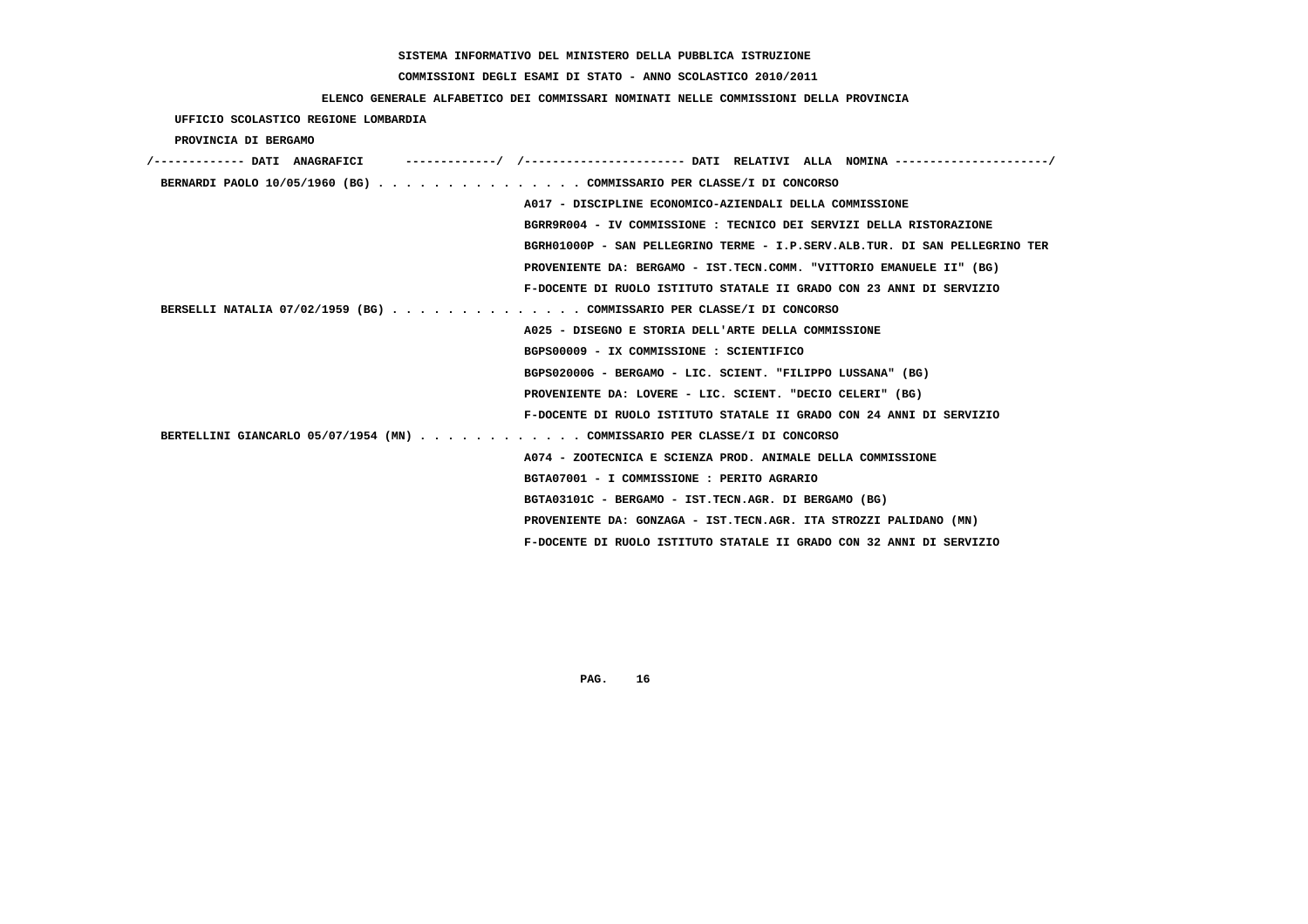# **COMMISSIONI DEGLI ESAMI DI STATO - ANNO SCOLASTICO 2010/2011**

## **ELENCO GENERALE ALFABETICO DEI COMMISSARI NOMINATI NELLE COMMISSIONI DELLA PROVINCIA**

 **UFFICIO SCOLASTICO REGIONE LOMBARDIA**

 **PROVINCIA DI BERGAMO**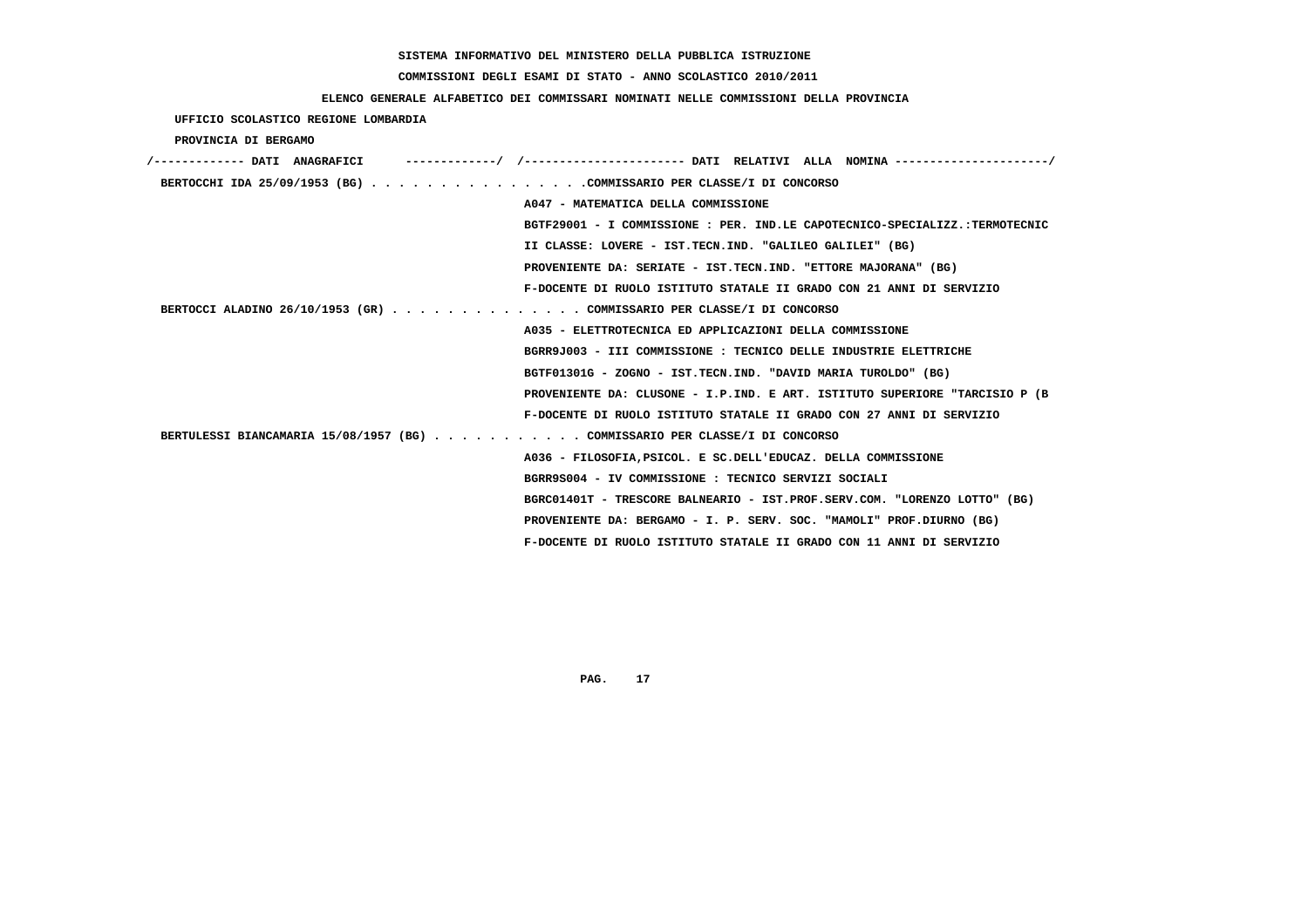# **COMMISSIONI DEGLI ESAMI DI STATO - ANNO SCOLASTICO 2010/2011**

## **ELENCO GENERALE ALFABETICO DEI COMMISSARI NOMINATI NELLE COMMISSIONI DELLA PROVINCIA**

 **UFFICIO SCOLASTICO REGIONE LOMBARDIA**

 **PROVINCIA DI BERGAMO**

| /------------- DATI ANAGRAFICI                                                    |                                                                             |
|-----------------------------------------------------------------------------------|-----------------------------------------------------------------------------|
| BETTINAGLIO VANDA 23/01/1975 (BG) COMMISSARIO PER CLASSE/I DI CONCORSO            |                                                                             |
|                                                                                   | A037 - FILOSOFIA E STORIA DELLA COMMISSIONE                                 |
|                                                                                   | BGIA44004 - IV COMMISSIONE SPERIMENTALE                                     |
|                                                                                   | BGPM010002 - BERGAMO - IST. MAG. "P. SECCO SUARDO" (BG)                     |
|                                                                                   | M-DOCENTE NON DI RUOLO MIN. UN ANNO SERV. SU II GR. CON 0 ANNI DI SERVIZIO  |
| BETTINELLI FRANCESCO SAVERIO 16/01/1956 (BS) COMMISSARIO PER CLASSE/I DI CONCORSO |                                                                             |
|                                                                                   | A058 - SC.E MEC.AGR.E T.GEST.AZ., FIT., ENT.                                |
|                                                                                   | A060 - SC.NA., CH., GEOG., MIC. DELLA COMMISSIONE                           |
|                                                                                   | BGTP02007 - VII COMMISSIONE : PERITO AZIENDALE E CORRISPOND. IN LINGUE ESTE |
|                                                                                   | II CLASSE: TREVIGLIO - IST.TECN.AGR. "GAETANO CANTONI" (BG)                 |
|                                                                                   | PROVENIENTE DA: BERGAMO - IST.TECN.AGR. DI BERGAMO (BG)                     |
|                                                                                   | F-DOCENTE DI RUOLO ISTITUTO STATALE II GRADO CON 27 ANNI DI SERVIZIO        |
| BETTONI UMBERTO 19/12/1946 (BS) COMMISSARIO PER CLASSE/I DI CONCORSO              |                                                                             |
|                                                                                   | A019 - DISCIPLINE GIURIDICHE ED ECONOMIC. DELLA COMMISSIONE                 |
|                                                                                   | BGTD00002 - II COMMISSIONE : RAGIONIERE E PERITO COMMERCIALE                |
|                                                                                   | BGTD105006 - GRUMELLO DEL MONTE - L.R. PAR. IST.TECN.COMM. I.T.C. "LUIGI EI |
|                                                                                   | PROVENIENTE DA: LOVERE - IST.TECN.COMM. "IVAN PIANA" (BG)                   |
|                                                                                   | F-DOCENTE DI RUOLO ISTITUTO STATALE II GRADO CON 14 ANNI DI SERVIZIO        |
|                                                                                   |                                                                             |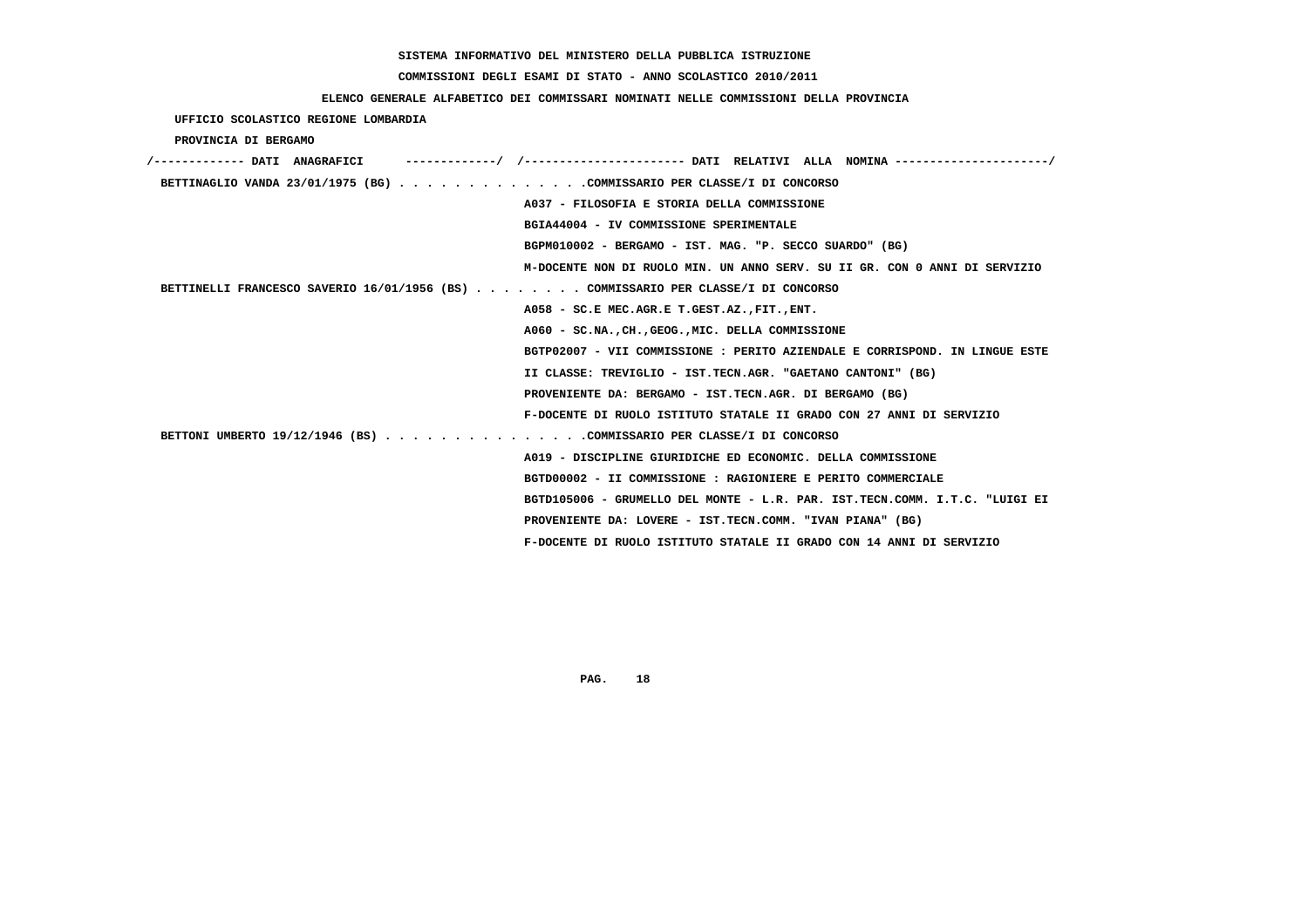# **COMMISSIONI DEGLI ESAMI DI STATO - ANNO SCOLASTICO 2010/2011**

# **ELENCO GENERALE ALFABETICO DEI COMMISSARI NOMINATI NELLE COMMISSIONI DELLA PROVINCIA**

 **UFFICIO SCOLASTICO REGIONE LOMBARDIA**

 **PROVINCIA DI BERGAMO**

| -----------/ /--------------------- DATI RELATIVI ALLA NOMINA--------------------/<br>/------------- DATI ANAGRAFICI |
|----------------------------------------------------------------------------------------------------------------------|
| BIAGGI MARIA GRAZIA 29/06/1950 (BG) COMMISSARIO PER CLASSE/I DI CONCORSO                                             |
| A050 - LETTERE IST. ISTR. SECOND. DI II GR. DELLA COMMISSIONE                                                        |
| BGISFX001 - I COMMISSIONE SPERIMENTALE                                                                               |
| BGPL04500P - BERGAMO - L.R. PAR. LIC. LING. LICEO LINGUISTICO "S.BARTOLOME                                           |
| PROVENIENTE DA: SERIATE - IST.TECN.IND. "ETTORE MAJORANA" (BG)                                                       |
| F-DOCENTE DI RUOLO ISTITUTO STATALE II GRADO CON 29 ANNI DI SERVIZIO                                                 |
| BIANCHI MARIA 23/04/1953 (RN) COMMISSARIO PER CLASSE/I DI CONCORSO                                                   |
| A017 - DISCIPLINE ECONOMICO-AZIENDALI DELLA COMMISSIONE                                                              |
| BGTD00015 - XV COMMISSIONE : RAGIONIERE E PERITO COMMERCIALE                                                         |
| BGTD02000B - TREVIGLIO - IST.TECN.COMM. GUGLIELMO OBERDAN (BG)                                                       |
| PROVENIENTE DA: BERGAMO - IST.TECN.COMM. "VITTORIO EMANUELE II" (BG)                                                 |
| F-DOCENTE DI RUOLO ISTITUTO STATALE II GRADO CON 27 ANNI DI SERVIZIO                                                 |
| BIANCHI ROSALIA 03/03/1964 (GE) COMMISSARIO PER CLASSE/I DI CONCORSO                                                 |
| A346 - LINGUA E CIV. STRANIERA (INGLESE) DELLA COMMISSIONE                                                           |
| BGTP02007 - VII COMMISSIONE : PERITO AZIENDALE E CORRISPOND. IN LINGUE ESTE                                          |
| BGTD02000B - TREVIGLIO - IST.TECN.COMM. GUGLIELMO OBERDAN (BG)                                                       |
| PROVENIENTE DA: BERGAMO - LIC. ART. " GIACOMO E PIO MANZU' " (BG)                                                    |
| F-DOCENTE DI RUOLO ISTITUTO STATALE II GRADO CON 13 ANNI DI SERVIZIO                                                 |
|                                                                                                                      |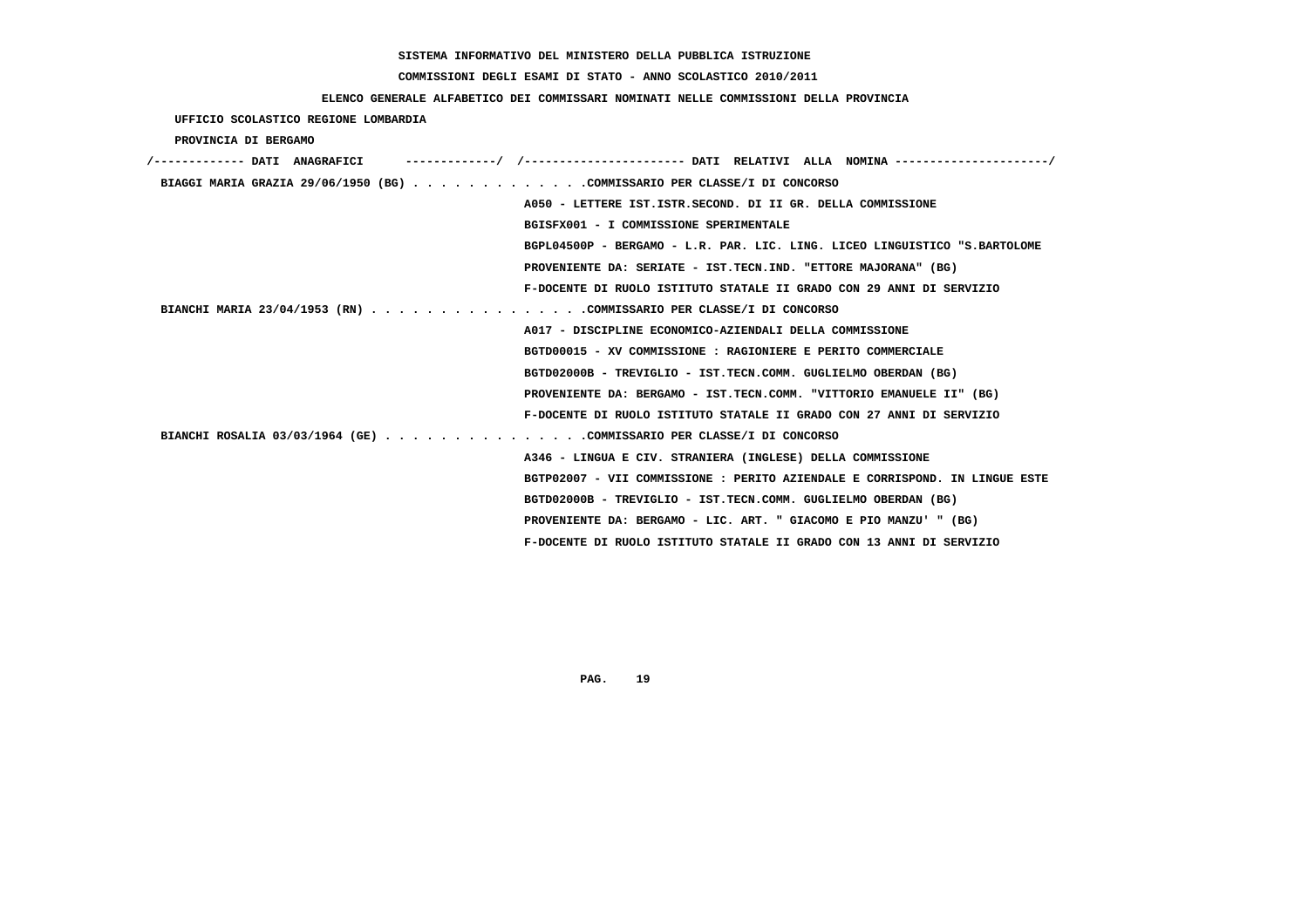# **COMMISSIONI DEGLI ESAMI DI STATO - ANNO SCOLASTICO 2010/2011**

## **ELENCO GENERALE ALFABETICO DEI COMMISSARI NOMINATI NELLE COMMISSIONI DELLA PROVINCIA**

 **UFFICIO SCOLASTICO REGIONE LOMBARDIA**

 **PROVINCIA DI BERGAMO**

| /------------- DATI ANAGRAFICI                                           |                                                                             |
|--------------------------------------------------------------------------|-----------------------------------------------------------------------------|
|                                                                          | BIGNAMINI MARINA 07/04/1960 (BG) COMMISSARIO PER CLASSE/I DI CONCORSO       |
|                                                                          | A546 - LINGUA E CIV. STRANIERA (TEDESCO) DELLA COMMISSIONE                  |
|                                                                          | BGTP02003 - III COMMISSIONE : PERITO AZIENDALE E CORRISPOND. IN LINGUE ESTE |
|                                                                          | BGTD00901N - ALBINO - IST.TECN.COMM. "OSCAR ARNULFO ROMERO" (BG)            |
|                                                                          | PROVENIENTE DA: BERGAMO - IST. MAG. "GIOVANNI FALCONE" (BG)                 |
|                                                                          | F-DOCENTE DI RUOLO ISTITUTO STATALE II GRADO CON 22 ANNI DI SERVIZIO        |
| BIROLINI GRAZIELLA 03/07/1956 (EE) $\cdot \cdot \cdot \cdot \cdot \cdot$ | . COMMISSARIO PER CLASSE/I DI CONCORSO                                      |
|                                                                          | A017 - DISCIPLINE ECONOMICO-AZIENDALI DELLA COMMISSIONE                     |
|                                                                          | BGRR9R001 - I COMMISSIONE: TECNICO DEI SERVIZI DELLA RISTORAZIONE           |
|                                                                          | BGRH020009 - NEMBRO - I.P.SERV.ALB.TUR. "ALFREDO SONZOGNI" (BG)             |
|                                                                          | PROVENIENTE DA: TRESCORE BALNEARIO - IST.PROF.SERV.COM. "LORENZO LOTTO" (BG |
|                                                                          | F-DOCENTE DI RUOLO ISTITUTO STATALE II GRADO CON 4 ANNI DI SERVIZIO         |
|                                                                          | BOCCALARI ELENA 07/04/1962 (MI) COMMISSARIO PER CLASSE/I DI CONCORSO        |
|                                                                          | A050 - LETTERE IST. ISTR. SECOND. DI II GR. DELLA COMMISSIONE               |
|                                                                          | BGTF29001 - I COMMISSIONE : PER. IND.LE CAPOTECNICO-SPECIALIZZ.:TERMOTECNIC |
|                                                                          | BGTF02101E - BERGAMO - IST.TECN.IND. "CESARE PESENTI" (BG)                  |
|                                                                          | PROVENIENTE DA: PRESEZZO - IS.PR.SERV.COM.TUR "BETTY AMBIVERI" (BG)         |
|                                                                          | F-DOCENTE DI RUOLO ISTITUTO STATALE II GRADO CON 21 ANNI DI SERVIZIO        |
|                                                                          |                                                                             |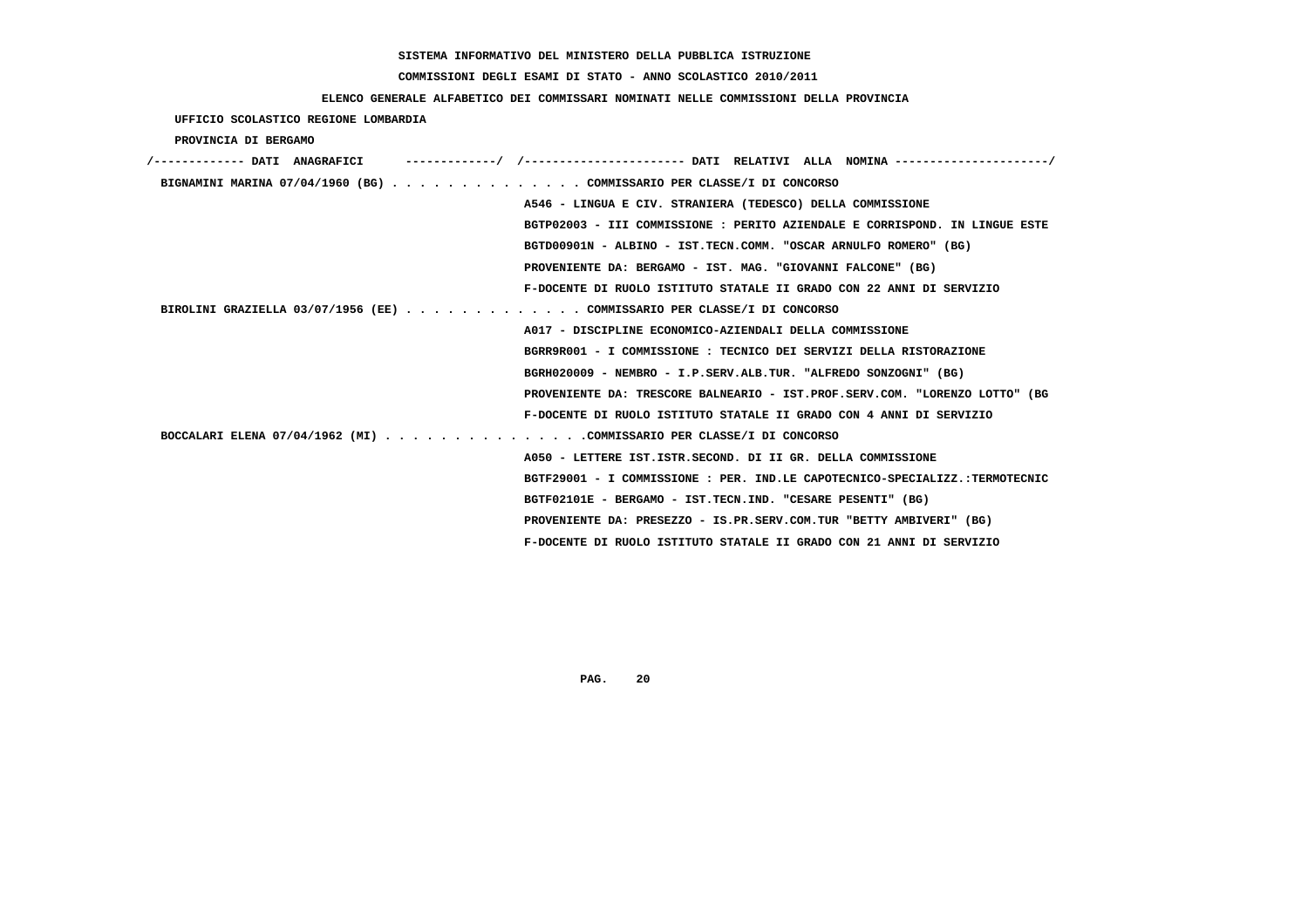# **COMMISSIONI DEGLI ESAMI DI STATO - ANNO SCOLASTICO 2010/2011**

### **ELENCO GENERALE ALFABETICO DEI COMMISSARI NOMINATI NELLE COMMISSIONI DELLA PROVINCIA**

 **UFFICIO SCOLASTICO REGIONE LOMBARDIA**

 **PROVINCIA DI BERGAMO**

| /------------- DATI ANAGRAFICI |                                                                             |
|--------------------------------|-----------------------------------------------------------------------------|
|                                | BOCCIA GERARDO 20/04/1966 (NA) COMMISSARIO PER CLASSE/I DI CONCORSO         |
|                                | A036 - FILOSOFIA, PSICOL. E SC. DELL'EDUCAZ. DELLA COMMISSIONE              |
|                                | BGIB92004 - IV COMMISSIONE SPERIMENTALE                                     |
|                                | BGPM010002 - BERGAMO - IST. MAG. "P. SECCO SUARDO" (BG)                     |
|                                | PROVENIENTE DA: LECCO - IST.TECN.IND. S.TEN.VASC. A.BADONI (LC)             |
|                                | I-DOCENTE NON DI RUOLO IN SERV. TERMINE ATTIV. DID. CON 10 ANNI DI SERVIZIO |
|                                | BOMBARDIERI GIUSEPPINA 29/04/1963 (BG) COMMISSARIO PER CLASSE/I DI CONCORSO |
|                                | A246 - LINGUA E CIV. STRANIERA (FRANCESE) DELLA COMMISSIONE                 |
|                                | BGTP02003 - III COMMISSIONE : PERITO AZIENDALE E CORRISPOND. IN LINGUE ESTE |
|                                | BGTD00901N - ALBINO - IST.TECN.COMM. "OSCAR ARNULFO ROMERO" (BG)            |
|                                | PROVENIENTE DA: TRESCORE BALNEARIO - IST.PROF.SERV.COM. "LORENZO LOTTO" (BG |
|                                | F-DOCENTE DI RUOLO ISTITUTO STATALE II GRADO CON 18 ANNI DI SERVIZIO        |
|                                | BONA ANTONIA 13/10/1967 (SR) COMMISSARIO PER CLASSE/I DI CONCORSO           |
|                                | A048 - MATEMATICA APPLICATA DELLA COMMISSIONE                               |
|                                | BGTD18001 - I COMMISSIONE: RAGIONIERE E PERITO COMMERCIALE                  |
|                                | BGTD030002 - BERGAMO - IST.TECN.COMM. "VITTORIO EMANUELE II" (BG)           |
|                                | PROVENIENTE DA: SERIATE - IST.TECN.IND. "ETTORE MAJORANA" (BG)              |
|                                | F-DOCENTE DI RUOLO ISTITUTO STATALE II GRADO CON 9 ANNI DI SERVIZIO         |
|                                |                                                                             |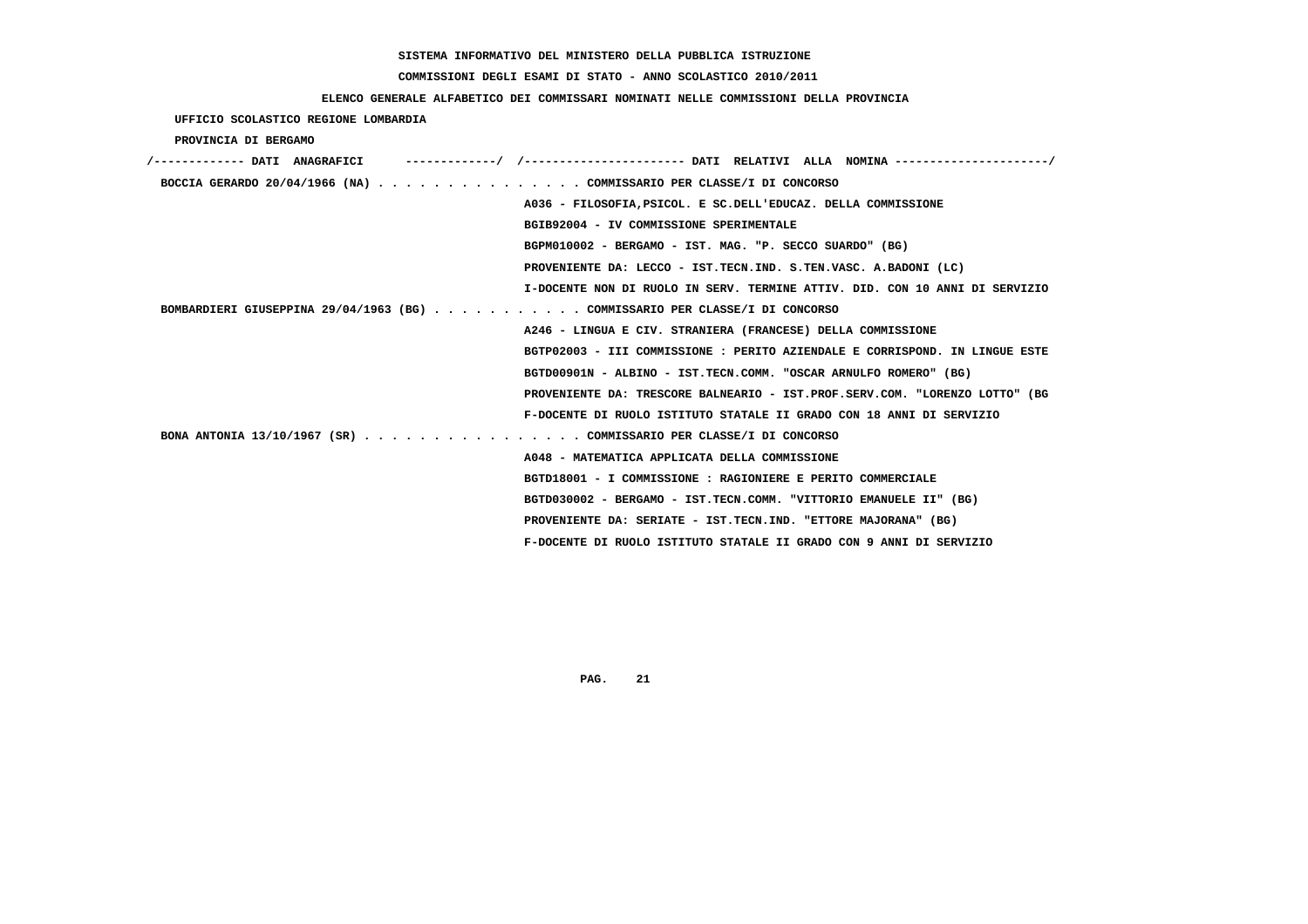# **COMMISSIONI DEGLI ESAMI DI STATO - ANNO SCOLASTICO 2010/2011**

### **ELENCO GENERALE ALFABETICO DEI COMMISSARI NOMINATI NELLE COMMISSIONI DELLA PROVINCIA**

 **UFFICIO SCOLASTICO REGIONE LOMBARDIA**

 **PROVINCIA DI BERGAMO**

| /------------- DATI ANAGRAFICI | -----------/ /---------------------- DATI RELATIVI ALLA NOMINA --------------------/ |
|--------------------------------|--------------------------------------------------------------------------------------|
|                                | BONACINA DANIELA LILIANA 27/01/1965 (BG) COMMISSARIO PER CLASSE/I DI CONCORSO        |
|                                | A019 - DISCIPLINE GIURIDICHE ED ECONOMIC. DELLA COMMISSIONE                          |
|                                | BGTD00011 - XI COMMISSIONE : RAGIONIERE E PERITO COMMERCIALE                         |
|                                | BGTD006016 - ROMANO DI LOMBARDIA - I.T.COMM E GEOM. "GIAMBATTISTA RUBINI" (          |
|                                | II CLASSE: TREVIGLIO - L.R. PAR. IST.TECN.COMM. I.T.C. "COLLEGIO DEGLI ANGE          |
|                                | PROVENIENTE DA: TRESCORE BALNEARIO - IST.TECN.COMM. "LORENZO LOTTO" (BG)             |
|                                | F-DOCENTE DI RUOLO ISTITUTO STATALE II GRADO CON 11 ANNI DI SERVIZIO                 |
|                                | BONALDI ANNA MARIA 04/09/1978 (BG) COMMISSARIO PER CLASSE/I DI CONCORSO              |
|                                | A060 - SC.NA., CH., GEOG., MIC. DELLA COMMISSIONE                                    |
|                                | BGPS00018 - XVIII COMMISSIONE : SCIENTIFICO                                          |
|                                | BGPS028017 - ALZANO LOMBARDO - LIC. SCIENT. "EDOARDO AMALDI" (BG)                    |
|                                | PROVENIENTE DA: ROMANO DI LOMBARDIA - IST. MAG. "DON LORENZO MILANI" (BG)            |
|                                | I-DOCENTE NON DI RUOLO IN SERV. TERMINE ATTIV. DID. CON 3 ANNI DI SERVIZIO           |
|                                | BONALUMI ANTONELLA CAROLINA 04/03/1957 (MI) COMMISSARIO PER CLASSE/I DI CONCORSO     |
|                                | A039 - GEOGRAFIA DELLA COMMISSIONE                                                   |
|                                | BGTD00006 - VI COMMISSIONE : RAGIONIERE E PERITO COMMERCIALE                         |
|                                | BGTD00901N - ALBINO - IST.TECN.COMM. "OSCAR ARNULFO ROMERO" (BG)                     |
|                                | PROVENIENTE DA: PRESEZZO - IST.TECN.COMM. "MAIRONI DA PONTE" (BG)                    |
|                                | F-DOCENTE DI RUOLO ISTITUTO STATALE II GRADO CON 18 ANNI DI SERVIZIO                 |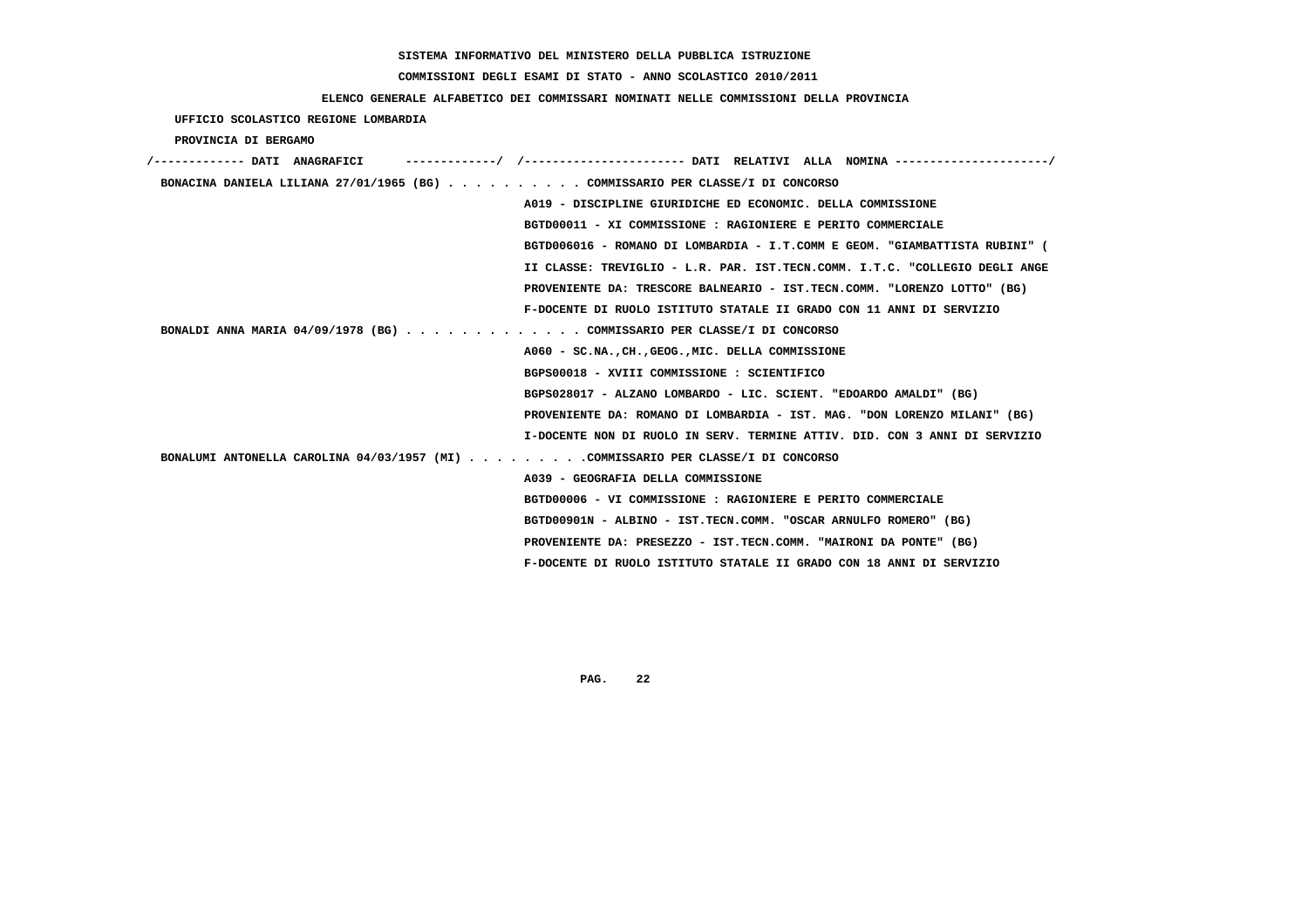# **COMMISSIONI DEGLI ESAMI DI STATO - ANNO SCOLASTICO 2010/2011**

### **ELENCO GENERALE ALFABETICO DEI COMMISSARI NOMINATI NELLE COMMISSIONI DELLA PROVINCIA**

 **UFFICIO SCOLASTICO REGIONE LOMBARDIA**

 **PROVINCIA DI BERGAMO**

| /------------- DATI ANAGRAFICI                                              |
|-----------------------------------------------------------------------------|
| BONAN LAURO 14/11/1955 (VA) COMMISSARIO PER CLASSE/I DI CONCORSO            |
| A036 - FILOSOFIA, PSICOL. E SC. DELL'EDUCAZ. DELLA COMMISSIONE              |
| BGRR9T004 - IV COMMISSIONE : TECNICO DELLA GRAFICA PUBBLICITARIA            |
| BGRC033017 - TREVIGLIO - IS.PR.SERV.COM.TUR "ZENALE E BUTINONE" (BG)        |
| PROVENIENTE DA: BRESCIA - IST. MAG. "GAMBARA" - BRESCIA (SERALE) (BS)       |
| F-DOCENTE DI RUOLO ISTITUTO STATALE II GRADO CON 23 ANNI DI SERVIZIO        |
| BONANNO ANTONIA 08/06/1955 (ME) COMMISSARIO PER CLASSE/I DI CONCORSO        |
| A060 - SC.NA., CH., GEOG., MIC. DELLA COMMISSIONE                           |
| BGPS00029 - XXIX COMMISSIONE : SCIENTIFICO                                  |
| BGPS008012 - PRESEZZO - LIC. SCIENT. "MAIRONI DA PONTE" (BG)                |
| PROVENIENTE DA: BERGAMO - LIC. SCIENT. "FILIPPO LUSSANA" (BG)               |
| F-DOCENTE DI RUOLO ISTITUTO STATALE II GRADO CON 24 ANNI DI SERVIZIO        |
| BONASSI MARIA TERESA 13/10/1957 (BS) COMMISSARIO PER CLASSE/I DI CONCORSO   |
| A047 - MATEMATICA DELLA COMMISSIONE                                         |
| BGRR9T004 - IV COMMISSIONE : TECNICO DELLA GRAFICA PUBBLICITARIA            |
| II CLASSE: BERGAMO - IST.PROF.SERV.COM. "CATERINA CANIANA" (BG)             |
| PROVENIENTE DA: ROMANO DI LOMBARDIA - I.T.COMM E GEOM. "GIAMBATTISTA RUBINI |
| F-DOCENTE DI RUOLO ISTITUTO STATALE II GRADO CON 30 ANNI DI SERVIZIO        |
|                                                                             |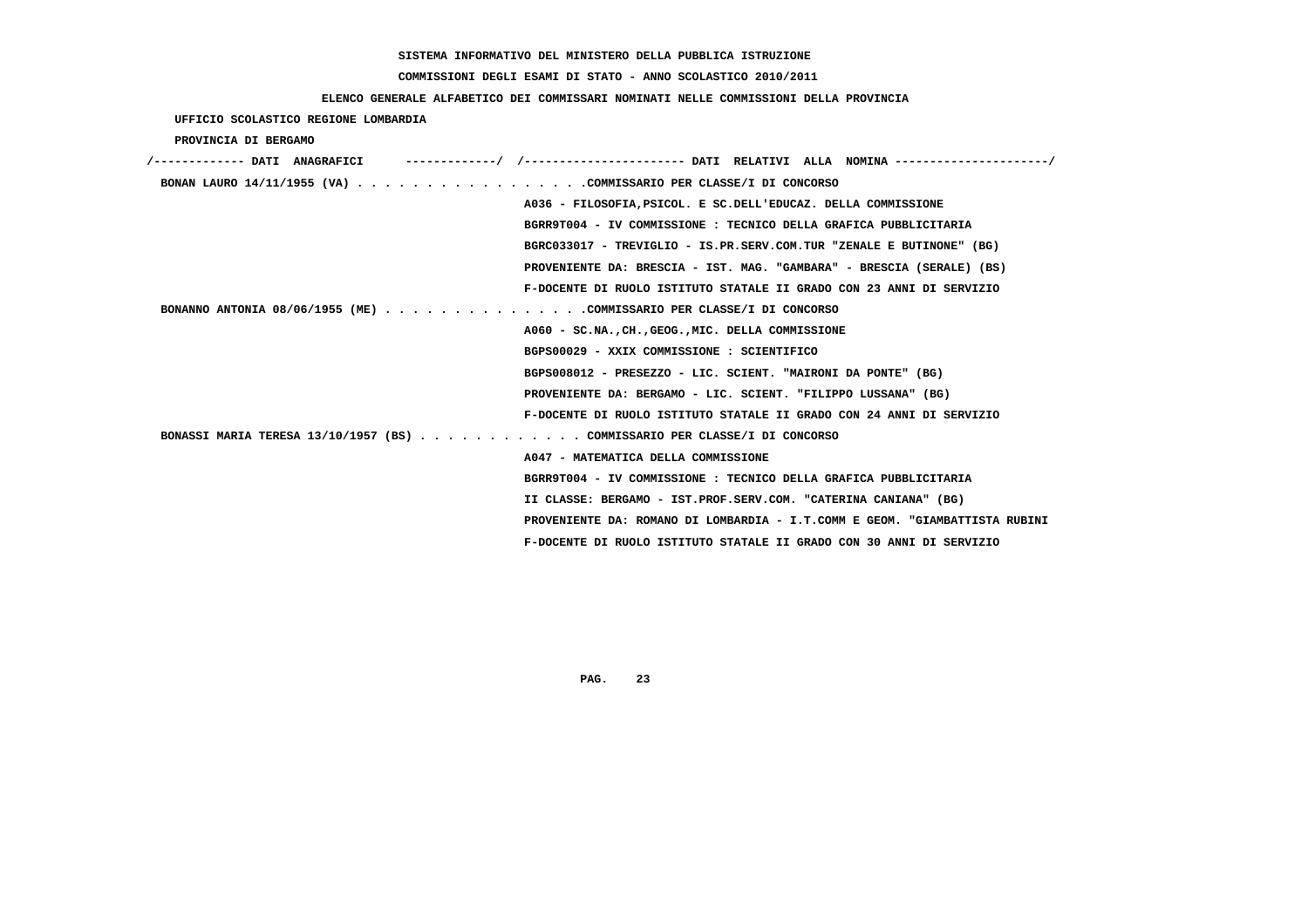# **COMMISSIONI DEGLI ESAMI DI STATO - ANNO SCOLASTICO 2010/2011**

## **ELENCO GENERALE ALFABETICO DEI COMMISSARI NOMINATI NELLE COMMISSIONI DELLA PROVINCIA**

 **UFFICIO SCOLASTICO REGIONE LOMBARDIA**

 **PROVINCIA DI BERGAMO**

| /------------- DATI ANAGRAFICI                                           | ----------/ /---------------------- DATI RELATIVI ALLA NOMINA --------------------/ |
|--------------------------------------------------------------------------|-------------------------------------------------------------------------------------|
| BONFILIO MARGHERITA 02/03/1960 (PE) COMMISSARIO PER CLASSE/I DI CONCORSO |                                                                                     |
|                                                                          | A042 - INFORMATICA DELLA COMMISSIONE                                                |
|                                                                          | BGTD00009 - IX COMMISSIONE : RAGIONIERE E PERITO COMMERCIALE                        |
|                                                                          | PROVENIENTE DA: CLUSONE - IST.TECN.IND. ISTITUTO SUPERIORE "TARCISIO P (BG)         |
|                                                                          | F-DOCENTE DI RUOLO ISTITUTO STATALE II GRADO CON 19 ANNI DI SERVIZIO                |
| BONFISSUTO LUCIA 30/01/1975 (AG) COMMISSARIO PER CLASSE/I DI CONCORSO    |                                                                                     |
|                                                                          | A039 - GEOGRAFIA DELLA COMMISSIONE                                                  |
|                                                                          | BGTP03001 - I COMMISSIONE : PERITO AZIENDALE E CORRISPOND. IN LINGUE ESTERE         |
|                                                                          | BGTD05500A - BERGAMO - L.R. PAR. IST.TECN.COMM. I.T.C. "S.ANGELA MERICI" (B         |
|                                                                          | II CLASSE: S. OMOBONO TERME - L.R. PAR. IST.TECN.COMM. I.T.C. "M.CONSOLATRI         |
|                                                                          | PROVENIENTE DA: TRESCORE BALNEARIO - IST.TECN.COMM. "LORENZO LOTTO" (BG)            |
|                                                                          | I-DOCENTE NON DI RUOLO IN SERV. TERMINE ATTIV. DID. CON 1 ANNO DI SERVIZIO          |
| BONGIORNO ROSALINDA 18/03/1978 (TP) COMMISSARIO PER CLASSE/I DI CONCORSO |                                                                                     |
|                                                                          | A057 - SCIENZA DEGLI ALIMENTI DELLA COMMISSIONE                                     |
|                                                                          | BGRR9R004 - IV COMMISSIONE : TECNICO DEI SERVIZI DELLA RISTORAZIONE                 |
|                                                                          | BGRH01000P - SAN PELLEGRINO TERME - I.P.SERV.ALB.TUR. DI SAN PELLEGRINO TER         |
|                                                                          | PROVENIENTE DA: BRESCIA - I.P.SERV.ALB.TUR. "ANDREA MANTEGNA" - BRESCIA (BS         |
|                                                                          | F-DOCENTE DI RUOLO ISTITUTO STATALE II GRADO CON 0 ANNI DI SERVIZIO                 |
|                                                                          |                                                                                     |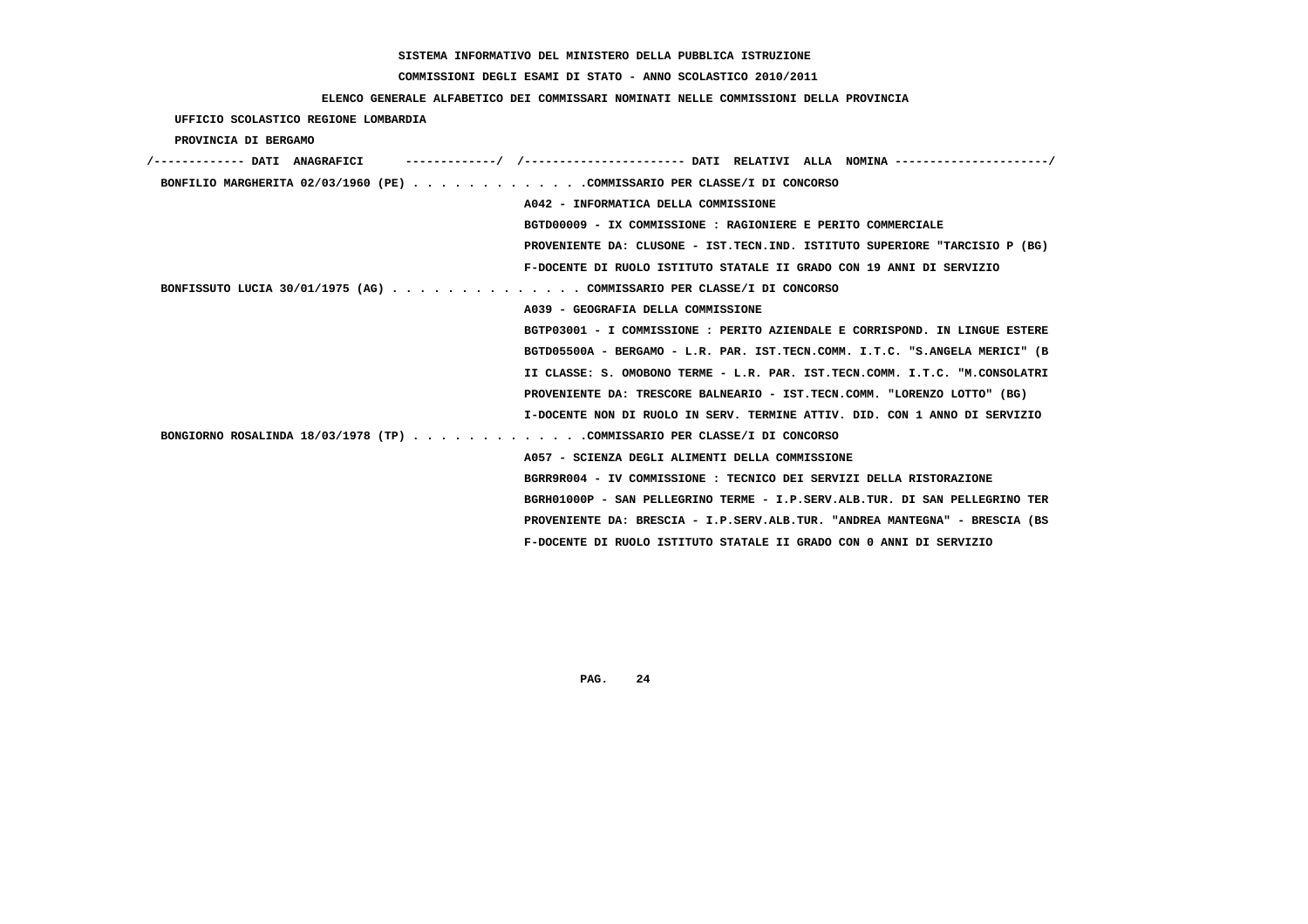# **COMMISSIONI DEGLI ESAMI DI STATO - ANNO SCOLASTICO 2010/2011**

### **ELENCO GENERALE ALFABETICO DEI COMMISSARI NOMINATI NELLE COMMISSIONI DELLA PROVINCIA**

 **UFFICIO SCOLASTICO REGIONE LOMBARDIA**

 **PROVINCIA DI BERGAMO**

| /------------- DATI ANAGRAFICI                                                  |                                                                             |
|---------------------------------------------------------------------------------|-----------------------------------------------------------------------------|
| BONIFACCIO DIEGO 21/03/1949 (BG) COMMISSARIO PER CLASSE/I DI CONCORSO           |                                                                             |
|                                                                                 | A061 - STORIA DELL'ARTE DELLA COMMISSIONE                                   |
|                                                                                 | BGTN01003 - III COMMISSIONE : PERITO PER IL TURISMO                         |
|                                                                                 | BGTD01201D - CLUSONE - I.T.COMM E GEOM. "ANDREA FANTONI" (BG)               |
|                                                                                 | PROVENIENTE DA: BERGAMO - IST.TECN.COMM. "VITTORIO EMANUELE II" (BG)        |
|                                                                                 | F-DOCENTE DI RUOLO ISTITUTO STATALE II GRADO CON 26 ANNI DI SERVIZIO        |
| BONINELLI LUIGI ALESSANDRO 08/05/1970 (BG) COMMISSARIO PER CLASSE/I DI CONCORSO |                                                                             |
|                                                                                 | A020 - DISCIPLINE MECCANICHE E TECNOLOGIA DELLA COMMISSIONE                 |
|                                                                                 | BGTF52002 - II COMMISSIONE : PER. IND.LE CAPOTECNICO-SPECIALIZZ.NE:MECCANIC |
|                                                                                 | BGTF010003 - BERGAMO - IST.TECN.IND. "PIETRO PALEOCAPA" (BG)                |
|                                                                                 | PROVENIENTE DA: GAZZANIGA - IST.TECN.IND. "VALLE SERIANA" (BG)              |
|                                                                                 | F-DOCENTE DI RUOLO ISTITUTO STATALE II GRADO CON 10 ANNI DI SERVIZIO        |
| BONOMELLI SIMONETTA 19/04/1961 (BG) COMMISSARIO PER CLASSE/I DI CONCORSO        |                                                                             |
|                                                                                 | A546 - LINGUA E CIV. STRANIERA (TEDESCO) DELLA COMMISSIONE                  |
|                                                                                 | BGISFU005 - V COMMISSIONE SPERIMENTALE                                      |
|                                                                                 | BGPS04000R - CARAVAGGIO - LIC. SCIENT. "GALILEO GALILEI" (BG)               |
|                                                                                 | PROVENIENTE DA: ROMANO DI LOMBARDIA - IST. MAG. "DON LORENZO MILANI" (BG)   |
|                                                                                 | F-DOCENTE DI RUOLO ISTITUTO STATALE II GRADO CON 14 ANNI DI SERVIZIO        |
|                                                                                 |                                                                             |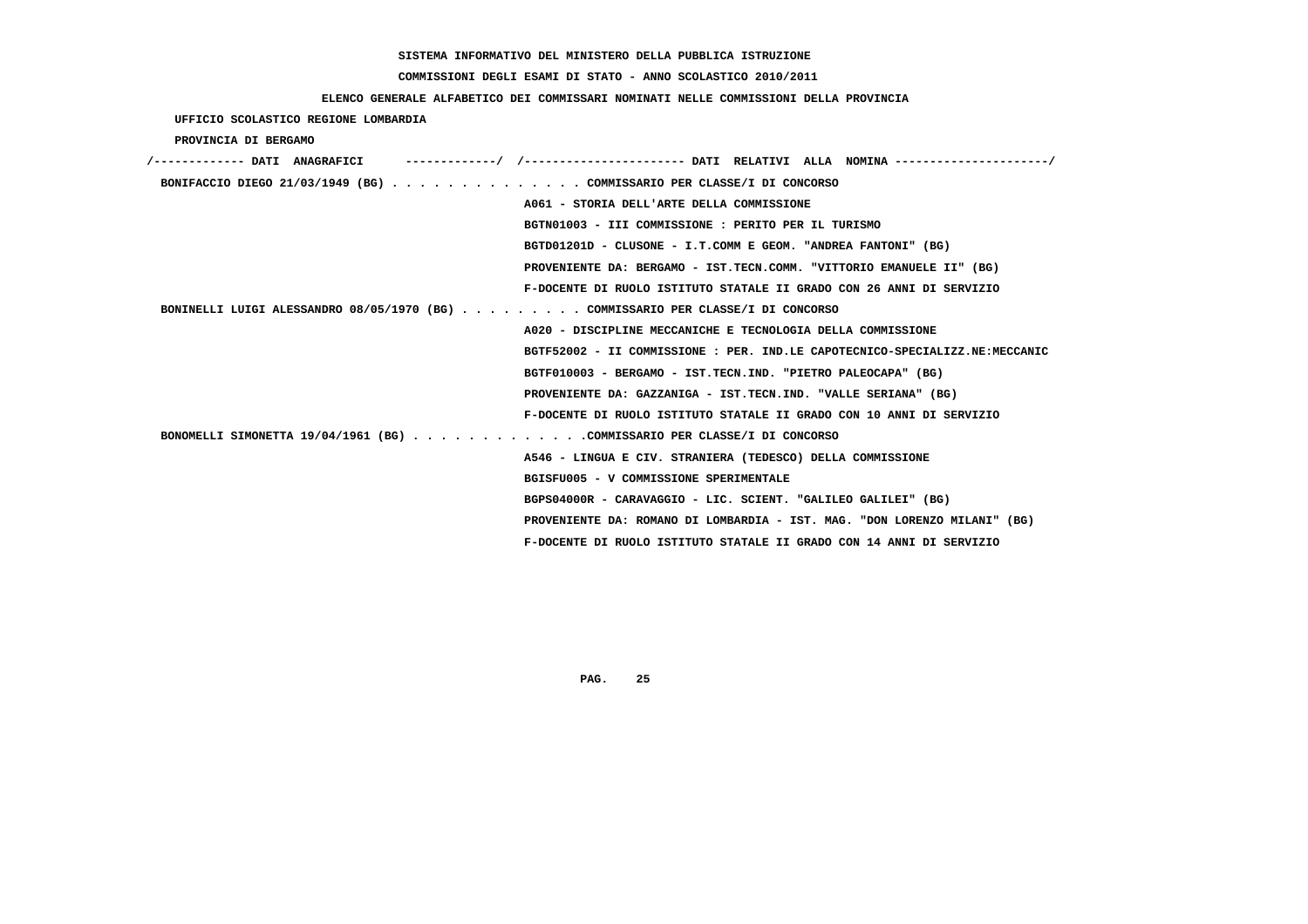# **COMMISSIONI DEGLI ESAMI DI STATO - ANNO SCOLASTICO 2010/2011**

# **ELENCO GENERALE ALFABETICO DEI COMMISSARI NOMINATI NELLE COMMISSIONI DELLA PROVINCIA**

 **UFFICIO SCOLASTICO REGIONE LOMBARDIA**

 **PROVINCIA DI BERGAMO**

| BONOMETTI GIANANDREA 20/06/1962 (BS) COMMISSARIO PER CLASSE/I DI CONCORSO  |
|----------------------------------------------------------------------------|
| A074 - ZOOTECNICA E SCIENZA PROD. ANIMALE DELLA COMMISSIONE                |
| BGTA00001 - I COMMISSIONE : PERITO AGRARIO                                 |
| PROVENIENTE DA: BRESCIA - IST.TECN.AGR. "PASTORI" - BRESCIA (BS)           |
| H-DOCENTE NON DI RUOLO IN SERV. TERMINE ANNO SCOL. CON 12 ANNI DI SERVIZIO |
| BONOMI MONIA 10/03/1978 (BG) COMMISSARIO PER CLASSE/I DI CONCORSO          |
| A036 - FILOSOFIA, PSICOL. E SC. DELL'EDUCAZ. DELLA COMMISSIONE             |
| BGIB92001 - I COMMISSIONE SPERIMENTALE                                     |
| BGPM010002 - BERGAMO - IST. MAG. "P. SECCO SUARDO" (BG)                    |
| PROVENIENTE DA: ROVATO - LIC. SCIENT. ROVATO (SEZ.ASS.I.S."GIGLI") (BS)    |
| I-DOCENTE NON DI RUOLO IN SERV. TERMINE ATTIV. DID. CON 5 ANNI DI SERVIZIO |
| BORLA MARIA GRAZIA 22/06/1954 (MI) COMMISSARIO PER CLASSE/I DI CONCORSO    |
| A036 - FILOSOFIA, PSICOL. E SC. DELL'EDUCAZ. DELLA COMMISSIONE             |
| BGIA44003 - III COMMISSIONE SPERIMENTALE                                   |
| BGPM010002 - BERGAMO - IST. MAG. "P. SECCO SUARDO" (BG)                    |
| PROVENIENTE DA: LODI - IST. MAG. MAFFEO VEGIO (LO)                         |
| F-DOCENTE DI RUOLO ISTITUTO STATALE II GRADO CON 37 ANNI DI SERVIZIO       |
|                                                                            |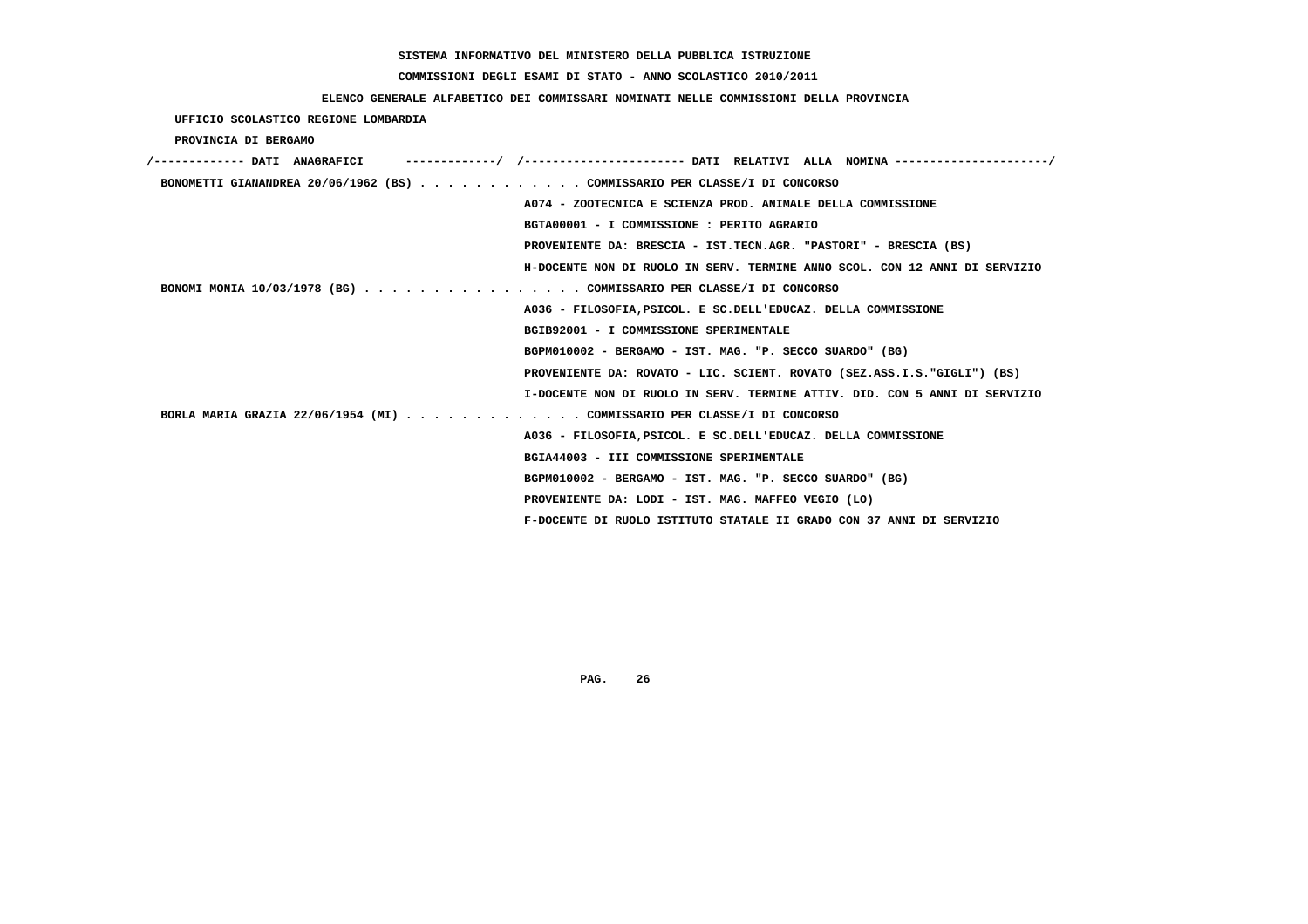# **COMMISSIONI DEGLI ESAMI DI STATO - ANNO SCOLASTICO 2010/2011**

### **ELENCO GENERALE ALFABETICO DEI COMMISSARI NOMINATI NELLE COMMISSIONI DELLA PROVINCIA**

 **UFFICIO SCOLASTICO REGIONE LOMBARDIA**

 **PROVINCIA DI BERGAMO**

| /------------- DATI ANAGRAFICI |  |                                                                             |  |
|--------------------------------|--|-----------------------------------------------------------------------------|--|
|                                |  | BORTOLOTTO ELIO SERGIO 25/01/1953 (LT) COMMISSARIO PER CLASSE/I DI CONCORSO |  |
|                                |  | A048 - MATEMATICA APPLICATA DELLA COMMISSIONE                               |  |
|                                |  | BGTF45002 - II COMMISSIONE : PER. IND.LE CAPOTECNICO-SPECIALIZZ.:INFORMATIC |  |
|                                |  | BGTF010003 - BERGAMO - IST.TECN.IND. "PIETRO PALEOCAPA" (BG)                |  |
|                                |  | PROVENIENTE DA: ZOGNO - I.T.COMM E GEOM. "DAVID MARIA TUROLDO" (BG)         |  |
|                                |  | I-DOCENTE NON DI RUOLO IN SERV. TERMINE ATTIV. DID. CON 27 ANNI DI SERVIZIO |  |
|                                |  | BORTOLOTTO MARTINE 12/03/1970 (EE) COMMISSARIO PER CLASSE/I DI CONCORSO     |  |
|                                |  | A246 - LINGUA E CIV. STRANIERA (FRANCESE) DELLA COMMISSIONE                 |  |
|                                |  | BGTP02004 - IV COMMISSIONE : PERITO AZIENDALE E CORRISPOND. IN LINGUE ESTER |  |
|                                |  | BGTD00801T - PRESEZZO - IST.TECN.COMM. "MAIRONI DA PONTE" (BG)              |  |
|                                |  | PROVENIENTE DA: BERGAMO - IST. MAG. "GIOVANNI FALCONE" (BG)                 |  |
|                                |  | F-DOCENTE DI RUOLO ISTITUTO STATALE II GRADO CON 3 ANNI DI SERVIZIO         |  |
|                                |  | BOSCHETTI PATRIZIA 19/07/1959 (CR) COMMISSARIO PER CLASSE/I DI CONCORSO     |  |
|                                |  | A346 - LINGUA E CIV. STRANIERA (INGLESE) DELLA COMMISSIONE                  |  |
|                                |  | BGPS00004 - IV COMMISSIONE : SCIENTIFICO                                    |  |
|                                |  | II CLASSE: BERGAMO - L.R. PAR. IST. MAG. IST. MAGISTRALE "SUORE SACRAME (BG |  |
|                                |  | PROVENIENTE DA: PRESEZZO - IST.TECN.COMM. "MAIRONI DA PONTE" (BG)           |  |
|                                |  | F-DOCENTE DI RUOLO ISTITUTO STATALE II GRADO CON 24 ANNI DI SERVIZIO        |  |
|                                |  |                                                                             |  |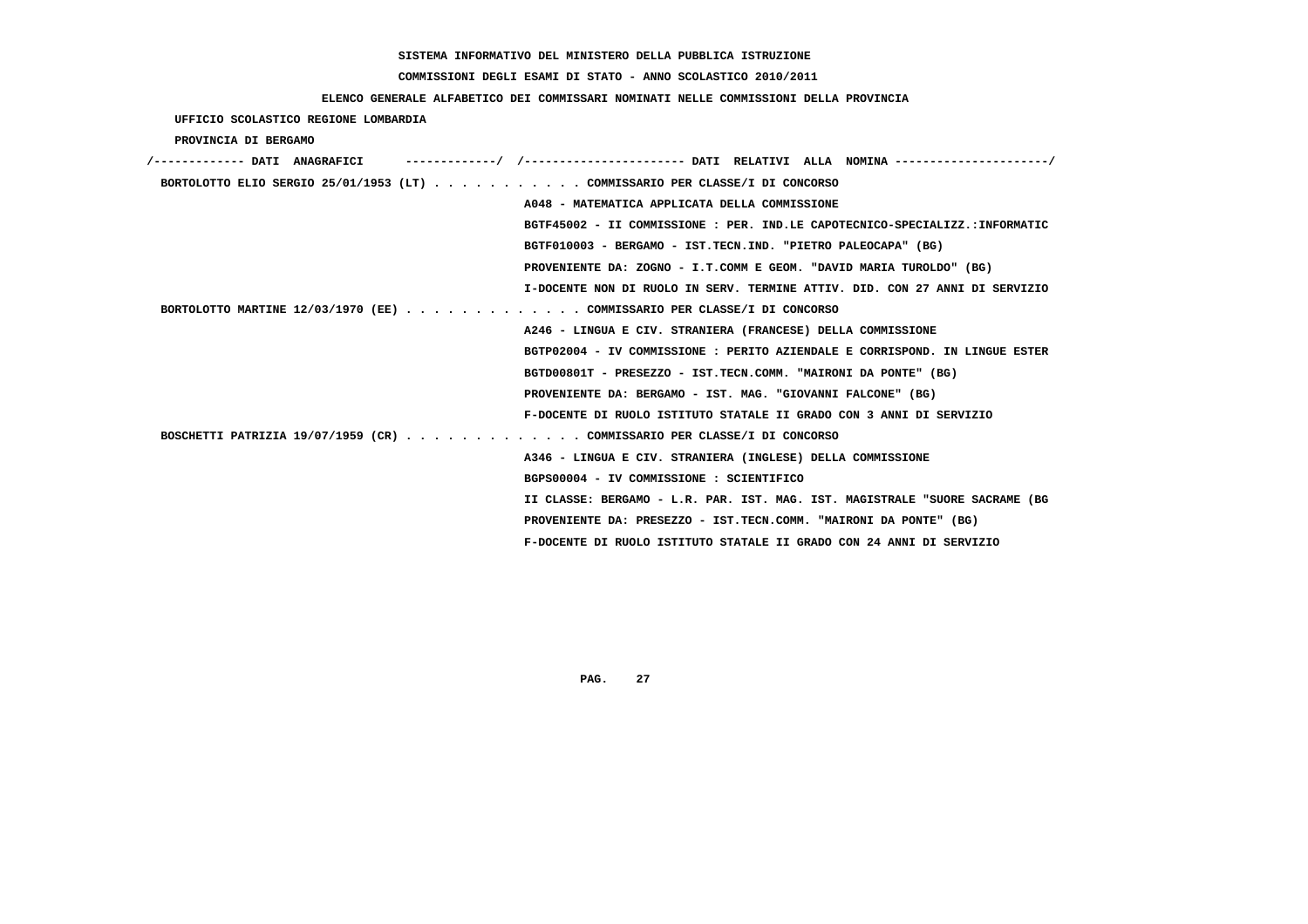# **COMMISSIONI DEGLI ESAMI DI STATO - ANNO SCOLASTICO 2010/2011**

# **ELENCO GENERALE ALFABETICO DEI COMMISSARI NOMINATI NELLE COMMISSIONI DELLA PROVINCIA**

 **UFFICIO SCOLASTICO REGIONE LOMBARDIA**

 **PROVINCIA DI BERGAMO**

| /------------- DATI ANAGRAFICI                                              |  |
|-----------------------------------------------------------------------------|--|
| BOSCO LILIANA 26/02/1955 (CT) COMMISSARIO PER CLASSE/I DI CONCORSO          |  |
| A025 - DISEGNO E STORIA DELL'ARTE DELLA COMMISSIONE                         |  |
| BGPS00032 - XXXII COMMISSIONE : SCIENTIFICO                                 |  |
| BGPS02401X - TRESCORE BALNEARIO - LIC. SCIENT. "LORENZO FEDERICI" (BG)      |  |
| PROVENIENTE DA: ZOGNO - LIC. SCIENT. "DAVID MARIA TUROLDO" (BG)             |  |
| I-DOCENTE NON DI RUOLO IN SERV. TERMINE ATTIV. DID. CON 5 ANNI DI SERVIZIO  |  |
| BOSIO MARIA TERESA 27/01/1955 (CR) COMMISSARIO PER CLASSE/I DI CONCORSO     |  |
| A036 - FILOSOFIA, PSICOL. E SC. DELL'EDUCAZ. DELLA COMMISSIONE              |  |
| BGTE01001 - I COMMISSIONE : ATTIVITA' SOCIALI -SPECIALIZZ. DIRIG. COMUNITA' |  |
| BGRF02601T - BERGAMO - I. P. SERV. SOC. "MAMOLI" PROF.DIURNO (BG)           |  |
| PROVENIENTE DA: CREMONA - IST. MAG. "S. ANGUISSOLA" (CR)                    |  |
| F-DOCENTE DI RUOLO ISTITUTO STATALE II GRADO CON 24 ANNI DI SERVIZIO        |  |
| BRAMANI STEFANO 07/08/1968 (MI) COMMISSARIO PER CLASSE/I DI CONCORSO        |  |
| A019 - DISCIPLINE GIURIDICHE ED ECONOMIC. DELLA COMMISSIONE                 |  |
| BGTE01002 - II COMMISSIONE : ATTIVITA' SOCIALI -SPECIALIZZ. DIRIG. COMUNITA |  |
| BGTD01101N - DALMINE - I.T.COMM E GEOM. "LUIGI EINAUDI" (BG)                |  |
| PROVENIENTE DA: MILANO - IST.TECN.IND. GALVANI (MI)                         |  |
| I-DOCENTE NON DI RUOLO IN SERV. TERMINE ATTIV. DID. CON 5 ANNI DI SERVIZIO  |  |
|                                                                             |  |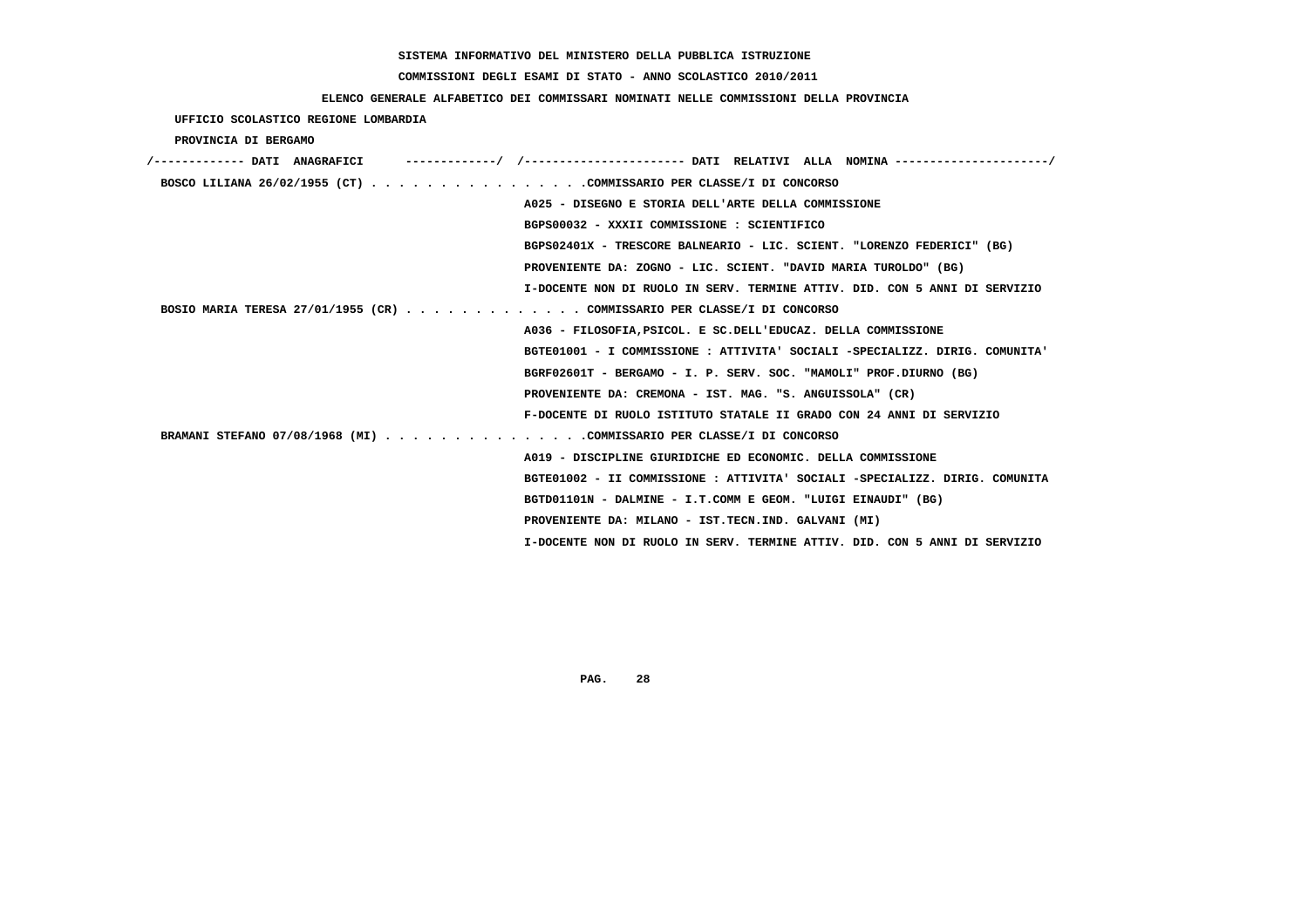# **COMMISSIONI DEGLI ESAMI DI STATO - ANNO SCOLASTICO 2010/2011**

## **ELENCO GENERALE ALFABETICO DEI COMMISSARI NOMINATI NELLE COMMISSIONI DELLA PROVINCIA**

### **UFFICIO SCOLASTICO REGIONE LOMBARDIA**

 **PROVINCIA DI BERGAMO**

| /------------- DATI ANAGRAFICI                                            |                                                                             |
|---------------------------------------------------------------------------|-----------------------------------------------------------------------------|
| BRANCIFORTE GIUSEPPA 04/06/1959 (CT) COMMISSARIO PER CLASSE/I DI CONCORSO |                                                                             |
|                                                                           | A049 - MATEMATICA E FISICA DELLA COMMISSIONE                                |
|                                                                           | BGPS00032 - XXXII COMMISSIONE : SCIENTIFICO                                 |
|                                                                           | BGPS02401X - TRESCORE BALNEARIO - LIC. SCIENT. "LORENZO FEDERICI" (BG)      |
|                                                                           | PROVENIENTE DA: PRESEZZO - IST. MAG. "BETTY AMBIVERI" (BG)                  |
|                                                                           | F-DOCENTE DI RUOLO ISTITUTO STATALE II GRADO CON 23 ANNI DI SERVIZIO        |
| BREMBILLA DANIELA 27/05/1979 (BG) COMMISSARIO PER CLASSE/I DI CONCORSO    |                                                                             |
|                                                                           | A546 - LINGUA E CIV. STRANIERA (TEDESCO) DELLA COMMISSIONE                  |
|                                                                           | BGTP02006 - VI COMMISSIONE : PERITO AZIENDALE E CORRISPOND. IN LINGUE ESTER |
|                                                                           | BGTD014015 - TRESCORE BALNEARIO - IST.TECN.COMM. "LORENZO LOTTO" (BG)       |
|                                                                           | PROVENIENTE DA: BERGAMO - IST.TECN.COMM. "VITTORIO EMANUELE II" (BG)        |
|                                                                           | F-DOCENTE DI RUOLO ISTITUTO STATALE II GRADO CON 10 ANNI DI SERVIZIO        |
| BREMBILLA DANILO 06/05/1959 (BG) COMMISSARIO PER CLASSE/I DI CONCORSO     |                                                                             |
|                                                                           | A019 - DISCIPLINE GIURIDICHE ED ECONOMIC. DELLA COMMISSIONE                 |
|                                                                           | BGIM07001 - I COMMISSIONE SPERIMENTALE                                      |
|                                                                           | BGTD006016 - ROMANO DI LOMBARDIA - I.T.COMM E GEOM. "GIAMBATTISTA RUBINI" ( |
|                                                                           | II CLASSE: TREVIGLIO - L.R. PAR. IST.TEC.GEOMETRI I.T.G. "DON BOSCO" (BG)   |
|                                                                           | PROVENIENTE DA: PRESEZZO - IST.TECN.COMM. "MAIRONI DA PONTE" (BG)           |
|                                                                           | F-DOCENTE DI RUOLO ISTITUTO STATALE II GRADO CON 18 ANNI DI SERVIZIO        |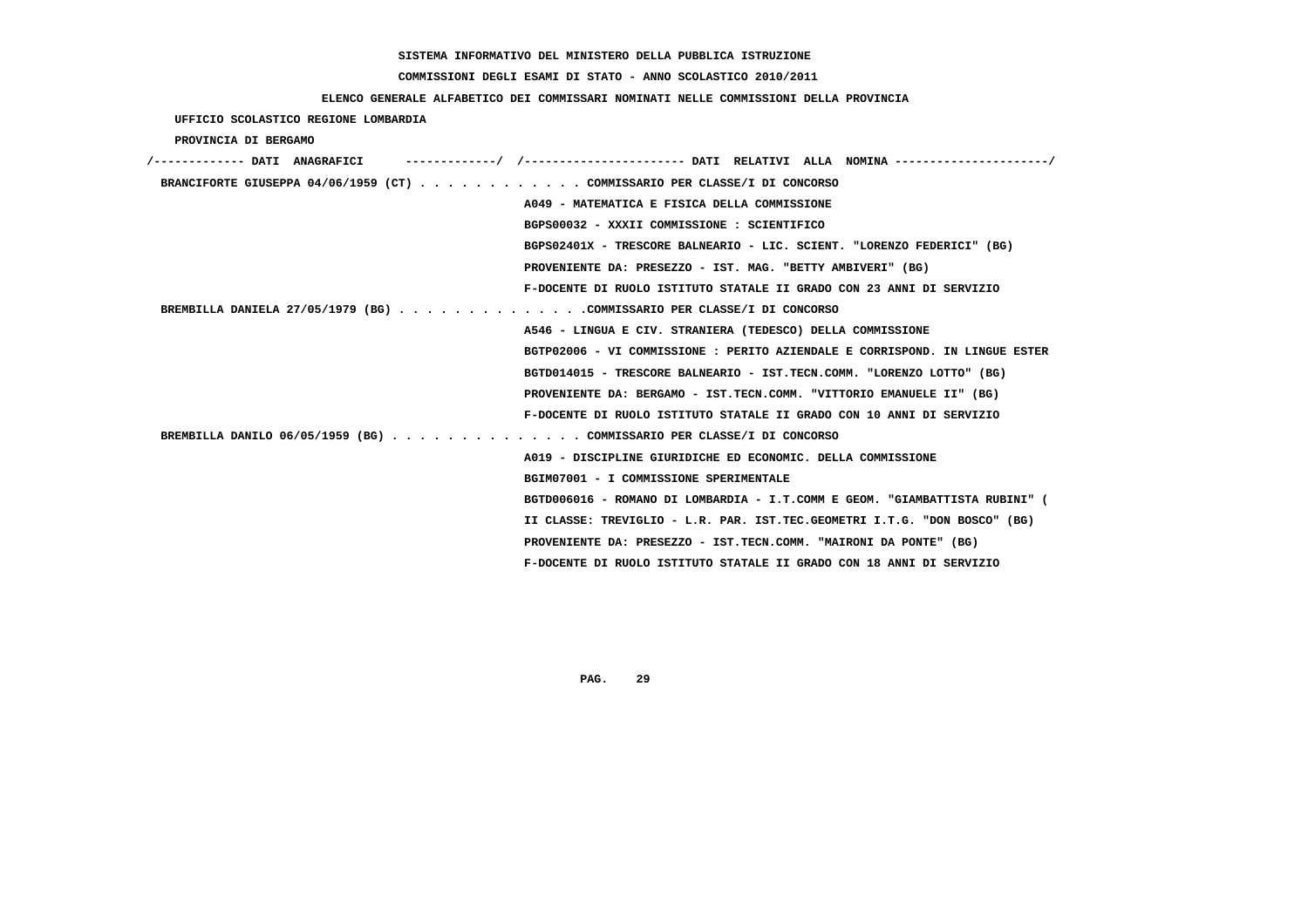# **COMMISSIONI DEGLI ESAMI DI STATO - ANNO SCOLASTICO 2010/2011**

### **ELENCO GENERALE ALFABETICO DEI COMMISSARI NOMINATI NELLE COMMISSIONI DELLA PROVINCIA**

 **UFFICIO SCOLASTICO REGIONE LOMBARDIA**

 **PROVINCIA DI BERGAMO**

| /------------- DATI ANAGRAFICI                                          | ------------/ /---------------------- DATI RELATIVI ALLA NOMINA --------------------/ |
|-------------------------------------------------------------------------|---------------------------------------------------------------------------------------|
| BRENA MONICA 19/10/1965 (BG) COMMISSARIO PER CLASSE/I DI CONCORSO       |                                                                                       |
|                                                                         | A346 - LINGUA E CIV. STRANIERA (INGLESE) DELLA COMMISSIONE                            |
|                                                                         | BGIB70001 - I COMMISSIONE SPERIMENTALE                                                |
|                                                                         | II CLASSE: BERGAMO - L.R. PAR. LIC. CLAS. LICEO CLASSICO "GIOVANNI XXIII (B           |
|                                                                         | PROVENIENTE DA: ZOGNO - I.P.IND. E ART. "DAVID MARIA TUROLDO" (BG)                    |
|                                                                         | H-DOCENTE NON DI RUOLO IN SERV. TERMINE ANNO SCOL. CON 12 ANNI DI SERVIZIO            |
| BRIGATTI DONATELLA 04/08/1974 (BG) COMMISSARIO PER CLASSE/I DI CONCORSO |                                                                                       |
|                                                                         | A060 - SC.NA., CH., GEOG., MIC. DELLA COMMISSIONE                                     |
|                                                                         | BGPS00005 - V COMMISSIONE : SCIENTIFICO                                               |
|                                                                         | BGPS02500P - BERGAMO - L.R. PAR. LIC. SCIENT. LICEO SCIENTIFICO "S. ALESSAN           |
|                                                                         | PROVENIENTE DA: TREVIGLIO - IST.TECN.AGR. "GAETANO CANTONI" (BG)                      |
|                                                                         | H-DOCENTE NON DI RUOLO IN SERV. TERMINE ANNO SCOL. CON 1 ANNO DI SERVIZIO             |
| BRITTI VINCENZO 06/06/1972 (EE) COMMISSARIO PER CLASSE/I DI CONCORSO    |                                                                                       |
|                                                                         | A047 - MATEMATICA DELLA COMMISSIONE                                                   |
|                                                                         | BGRR9J003 - III COMMISSIONE : TECNICO DELLE INDUSTRIE ELETTRICHE                      |
|                                                                         | BGTF01301G - ZOGNO - IST.TECN.IND. "DAVID MARIA TUROLDO" (BG)                         |
|                                                                         | PROVENIENTE DA: BERGAMO - IST.PROF.SERV.COM. "CATERINA CANIANA" (BG)                  |
|                                                                         | I-DOCENTE NON DI RUOLO IN SERV. TERMINE ATTIV. DID. CON 11 ANNI DI SERVIZIO           |
|                                                                         |                                                                                       |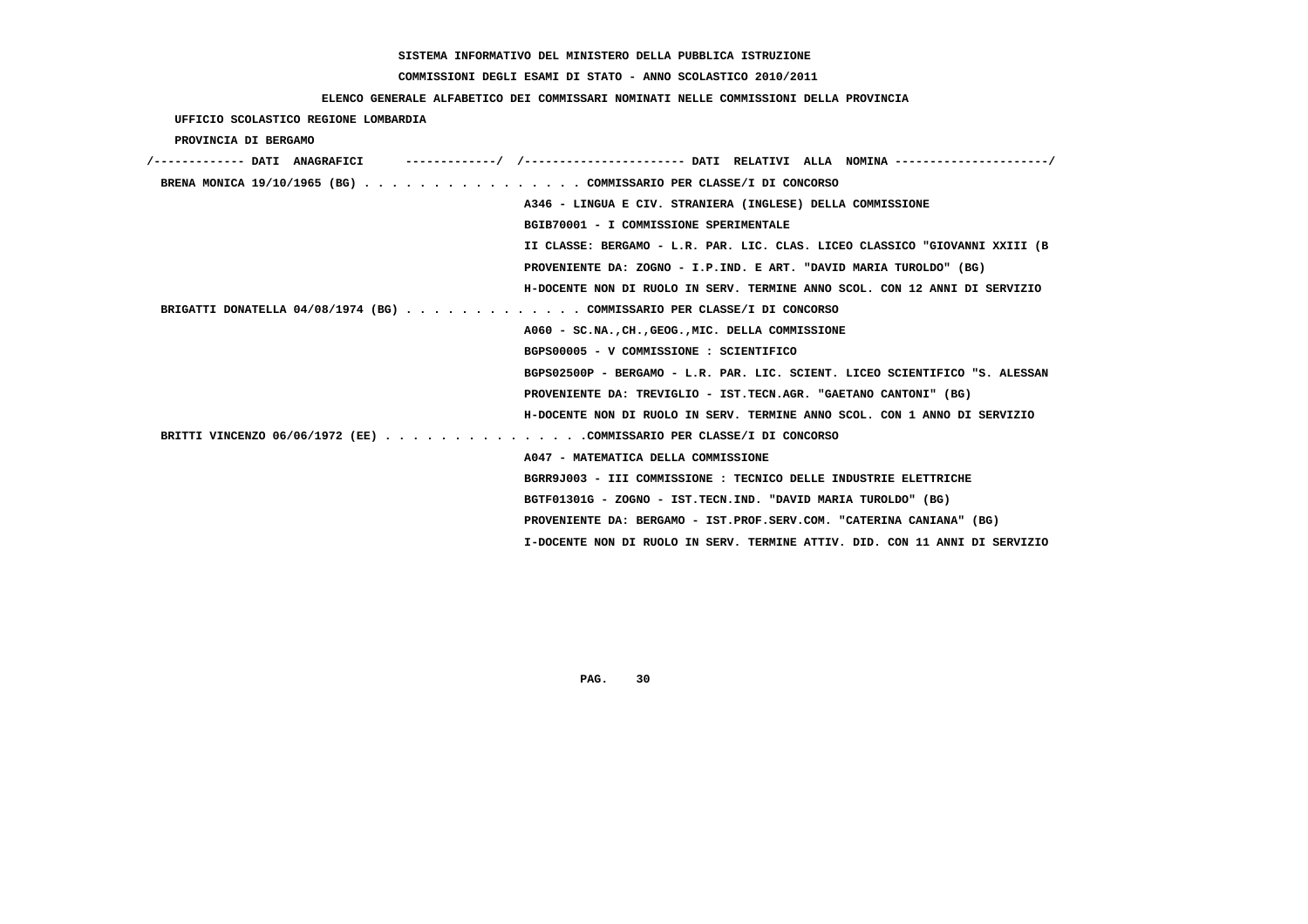#### **COMMISSIONI DEGLI ESAMI DI STATO - ANNO SCOLASTICO 2010/2011**

#### **ELENCO GENERALE ALFABETICO DEI COMMISSARI NOMINATI NELLE COMMISSIONI DELLA PROVINCIA**

 **UFFICIO SCOLASTICO REGIONE LOMBARDIA PROVINCIA DI BERGAMO /------------- DATI ANAGRAFICI -------------/ /----------------------- DATI RELATIVI ALLA NOMINA ----------------------/ BRIZIO MARINA 18/07/1954 (BG) . . . . . . . . . . . . . . . .COMMISSARIO PER CLASSE/I DI CONCORSO A060 - SC.NA.,CH.,GEOG.,MIC. DELLA COMMISSIONE BGISFA001 - I COMMISSIONE SPERIMENTALE BGTF032011 - BERGAMO - IST.TECN.IND. "GIULIO NATTA" (BG) II CLASSE: BERGAMO - LIC. SCIENT. "LORENZO MASCHERONI" (BG) PROVENIENTE DA: SAN PELLEGRINO TERME - I.P.SERV.ALB.TUR. DI SAN PELLEGRINO I-DOCENTE NON DI RUOLO IN SERV. TERMINE ATTIV. DID. CON 24 ANNI DI SERVIZIO BROCCALI LAURA 02/10/1948 (NA) . . . . . . . . . . . . . . . COMMISSARIO PER CLASSE/I DI CONCORSO A019 - DISCIPLINE GIURIDICHE ED ECONOMIC. DELLA COMMISSIONE BGTL00001 - I COMMISSIONE : GEOMETRA BGTL025001 - BERGAMO - L.R. PAR. IST.TEC.GEOMETRI I.T.G. "LEONARDO DA VINCI II CLASSE: CAPRINO BERGAMASCO - L.R. PAR. IST.TEC.GEOMETRI I.T.G. "CELANA" PROVENIENTE DA: LECCO - IST.TEC.GEOMETRI ISTITUTO TECNICO PER GEOMETRI (LC) F-DOCENTE DI RUOLO ISTITUTO STATALE II GRADO CON 21 ANNI DI SERVIZIO BUFFA ANTONINA LILIANA 01/05/1948 (TP) . . . . . . . . . . . COMMISSARIO PER CLASSE/I DI CONCORSO A037 - FILOSOFIA E STORIA DELLA COMMISSIONE BGIA44005 - V COMMISSIONE SPERIMENTALE BGPM010002 - BERGAMO - IST. MAG. "P. SECCO SUARDO" (BG) L-DOCENTE DI RUOLO A RIPOSO - MAX 3 ANNI CON 31 ANNI DI SERVIZIO**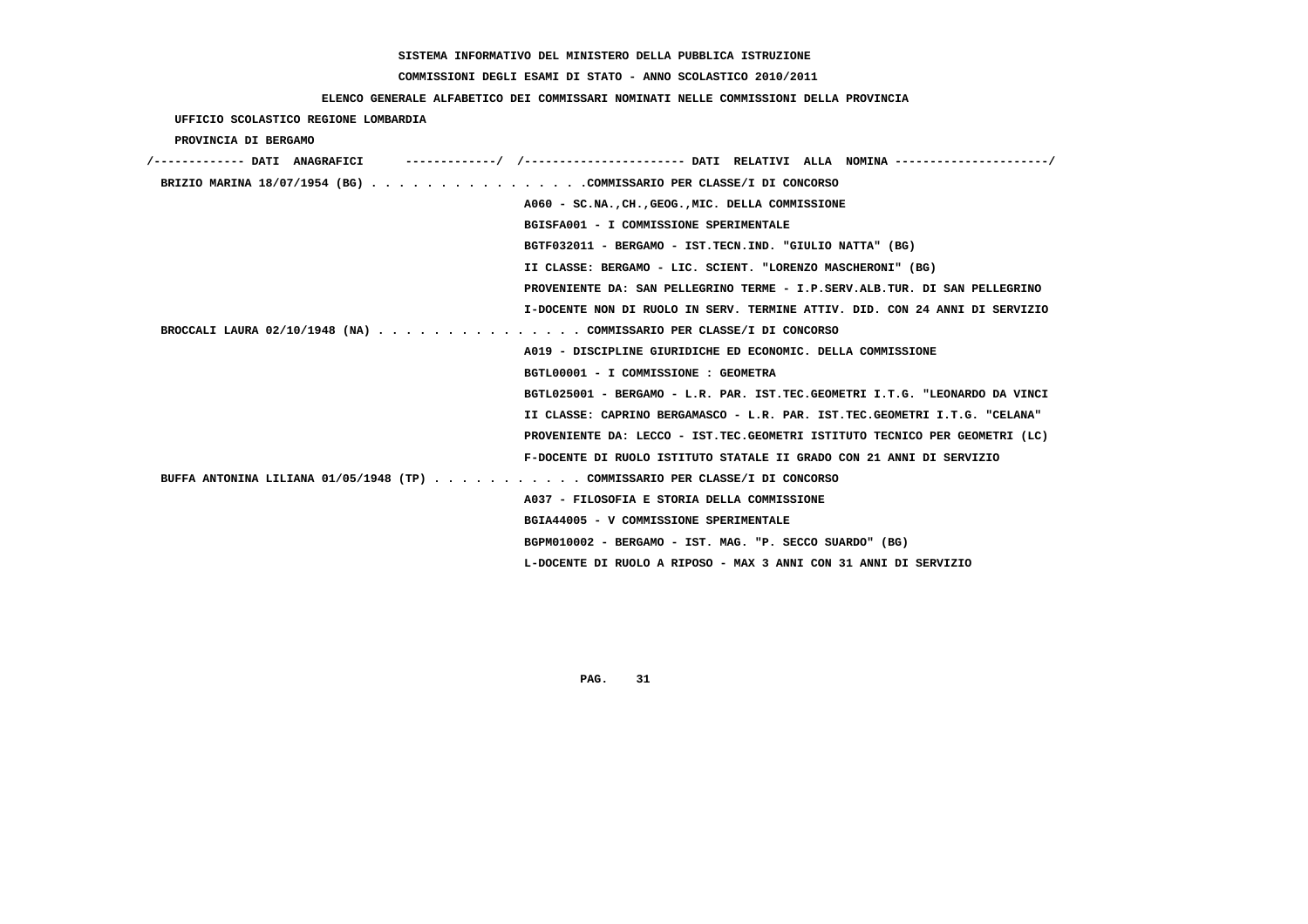# **COMMISSIONI DEGLI ESAMI DI STATO - ANNO SCOLASTICO 2010/2011**

## **ELENCO GENERALE ALFABETICO DEI COMMISSARI NOMINATI NELLE COMMISSIONI DELLA PROVINCIA**

 **UFFICIO SCOLASTICO REGIONE LOMBARDIA**

 **PROVINCIA DI BERGAMO**

| /------------- DATI ANAGRAFICI                                            |
|---------------------------------------------------------------------------|
| BULLA PIERO GIUSEPPE 26/02/1952 (BG) COMMISSARIO PER CLASSE/I DI CONCORSO |
| A025 - DISEGNO E STORIA DELL'ARTE DELLA COMMISSIONE                       |
| BGPS00034 - XXXIV COMMISSIONE : SCIENTIFICO                               |
| BGPS02401X - TRESCORE BALNEARIO - LIC. SCIENT. "LORENZO FEDERICI" (BG)    |
| PROVENIENTE DA: PRESEZZO - LIC. SCIENT. "MAIRONI DA PONTE" (BG)           |
| F-DOCENTE DI RUOLO ISTITUTO STATALE II GRADO CON 20 ANNI DI SERVIZIO      |
| BUONO ANNUNZIATA 20/03/1965 (MT) COMMISSARIO PER CLASSE/I DI CONCORSO     |
| A060 - SC.NA., CH., GEOG., MIC. DELLA COMMISSIONE                         |
| BGPS00033 - XXXIII COMMISSIONE : SCIENTIFICO                              |
| BGPS02401X - TRESCORE BALNEARIO - LIC. SCIENT. "LORENZO FEDERICI" (BG)    |
| PROVENIENTE DA: DALMINE - LIC. SCIENT. "LUIGI EINAUDI" (BG)               |
| F-DOCENTE DI RUOLO ISTITUTO STATALE II GRADO CON 15 ANNI DI SERVIZIO      |
| BURGO ANTONIO 22/06/1963 (CZ) COMMISSARIO PER CLASSE/I DI CONCORSO        |
| A060 - SC.NA., CH., GEOG., MIC. DELLA COMMISSIONE                         |
| BGPC00006 - VI COMMISSIONE : CLASSICO                                     |
| BGPC02000C - BERGAMO - LIC. CLAS. "PAOLO SARPI" (BG)                      |
| PROVENIENTE DA: NEMBRO - I.P.SERV.ALB.TUR. "ALFREDO SONZOGNI" (BG)        |
| F-DOCENTE DI RUOLO ISTITUTO STATALE II GRADO CON 10 ANNI DI SERVIZIO      |
|                                                                           |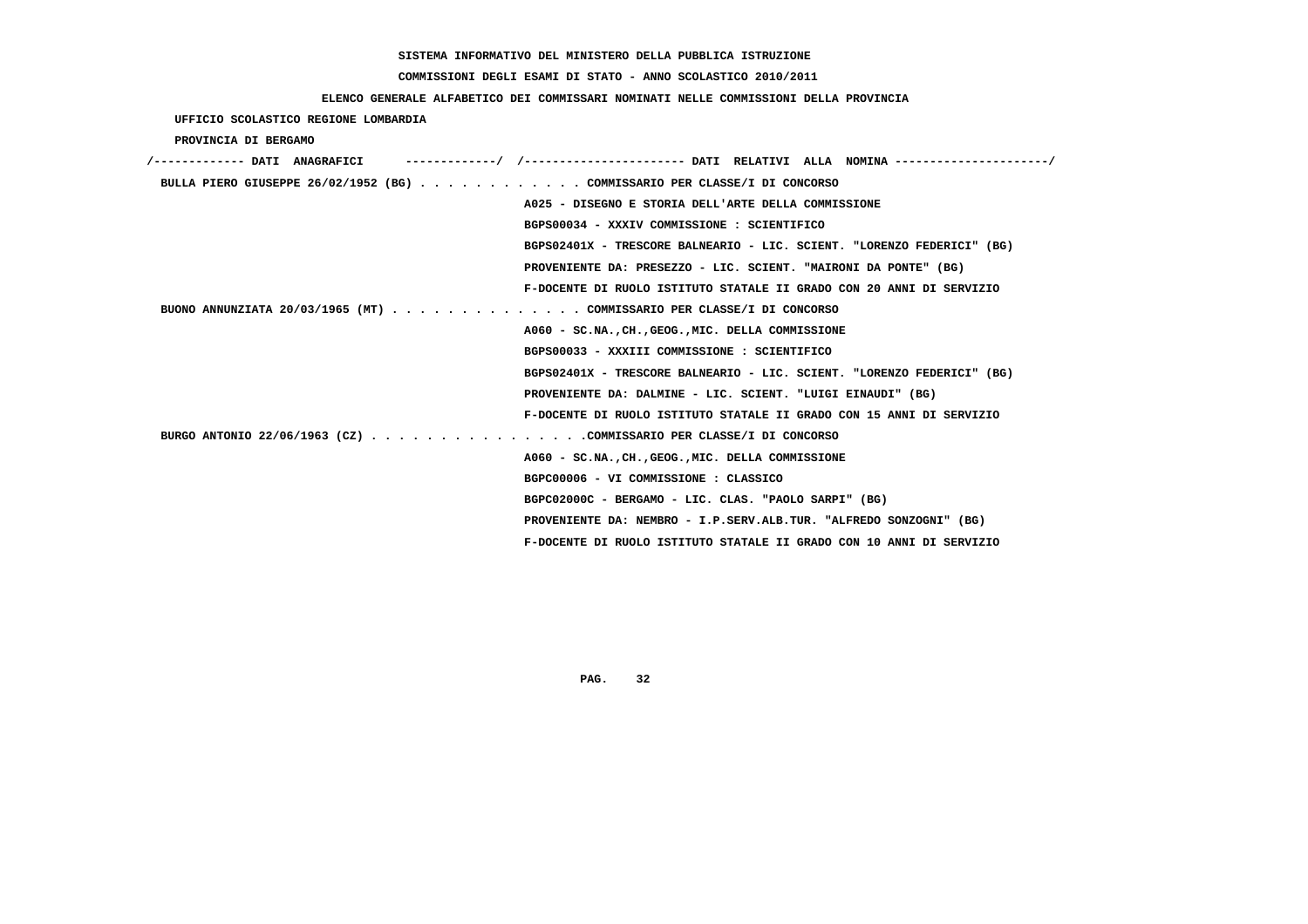# **COMMISSIONI DEGLI ESAMI DI STATO - ANNO SCOLASTICO 2010/2011**

## **ELENCO GENERALE ALFABETICO DEI COMMISSARI NOMINATI NELLE COMMISSIONI DELLA PROVINCIA**

### **UFFICIO SCOLASTICO REGIONE LOMBARDIA**

### **PROVINCIA DI BERGAMO**

| /------------- DATI ANAGRAFICI                                                 | -----------/ /--------------------- DATI RELATIVI ALLA NOMINA--------------------/ |
|--------------------------------------------------------------------------------|------------------------------------------------------------------------------------|
| BUSCEMI DOMENICA 30/01/1954 (CL) COMMISSARIO PER CLASSE/I DI CONCORSO          |                                                                                    |
|                                                                                | A049 - MATEMATICA E FISICA DELLA COMMISSIONE                                       |
|                                                                                | BGISFN001 - I COMMISSIONE SPERIMENTALE                                             |
|                                                                                | BGPM03401G - ROMANO DI LOMBARDIA - IST. MAG. "DON LORENZO MILANI" (BG)             |
|                                                                                | II CLASSE: CARAVAGGIO - LIC. SCIENT. "GALILEO GALILEI" (BG)                        |
|                                                                                | PROVENIENTE DA: BERGAMO - IST. MAG. "P. SECCO SUARDO" (BG)                         |
|                                                                                | F-DOCENTE DI RUOLO ISTITUTO STATALE II GRADO CON 27 ANNI DI SERVIZIO               |
| BUSCEMI ENZO 26/06/1952 (CL) COMMISSARIO PER CLASSE/I DI CONCORSO              |                                                                                    |
|                                                                                | A016 - COSTR., TECNOL. DELLE COST. E DIS. TEC. DELLA COMMISSIONE                   |
|                                                                                | BGTL00002 - II COMMISSIONE : GEOMETRA                                              |
|                                                                                | BGTL02000T - BERGAMO - IST.TEC.GEOMETRI "GIACOMO QUARENGHI" (BG)                   |
|                                                                                | PROVENIENTE DA: TRESCORE BALNEARIO - IST.TECN.COMM. "LORENZO LOTTO" (BG)           |
|                                                                                | F-DOCENTE DI RUOLO ISTITUTO STATALE II GRADO CON 24 ANNI DI SERVIZIO               |
| CACCIATORE FRANCESCO LUCA 20/10/1971 (EE) COMMISSARIO PER CLASSE/I DI CONCORSO |                                                                                    |
|                                                                                | A058 - SC.E MEC.AGR.E T.GEST.AZ., FIT., ENT. DELLA COMMISSIONE                     |
|                                                                                | BGTA00002 - II COMMISSIONE : PERITO AGRARIO                                        |
|                                                                                | BGTA03101C - BERGAMO - IST.TECN.AGR. DI BERGAMO (BG)                               |
|                                                                                | PROVENIENTE DA: REMEDELLO - IST.TECN.AGR. REMEDELLO(SEZ.ASS.I.S. "BONSIGN (B       |
|                                                                                | I-DOCENTE NON DI RUOLO IN SERV. TERMINE ATTIV. DID. CON 5 ANNI DI SERVIZIO         |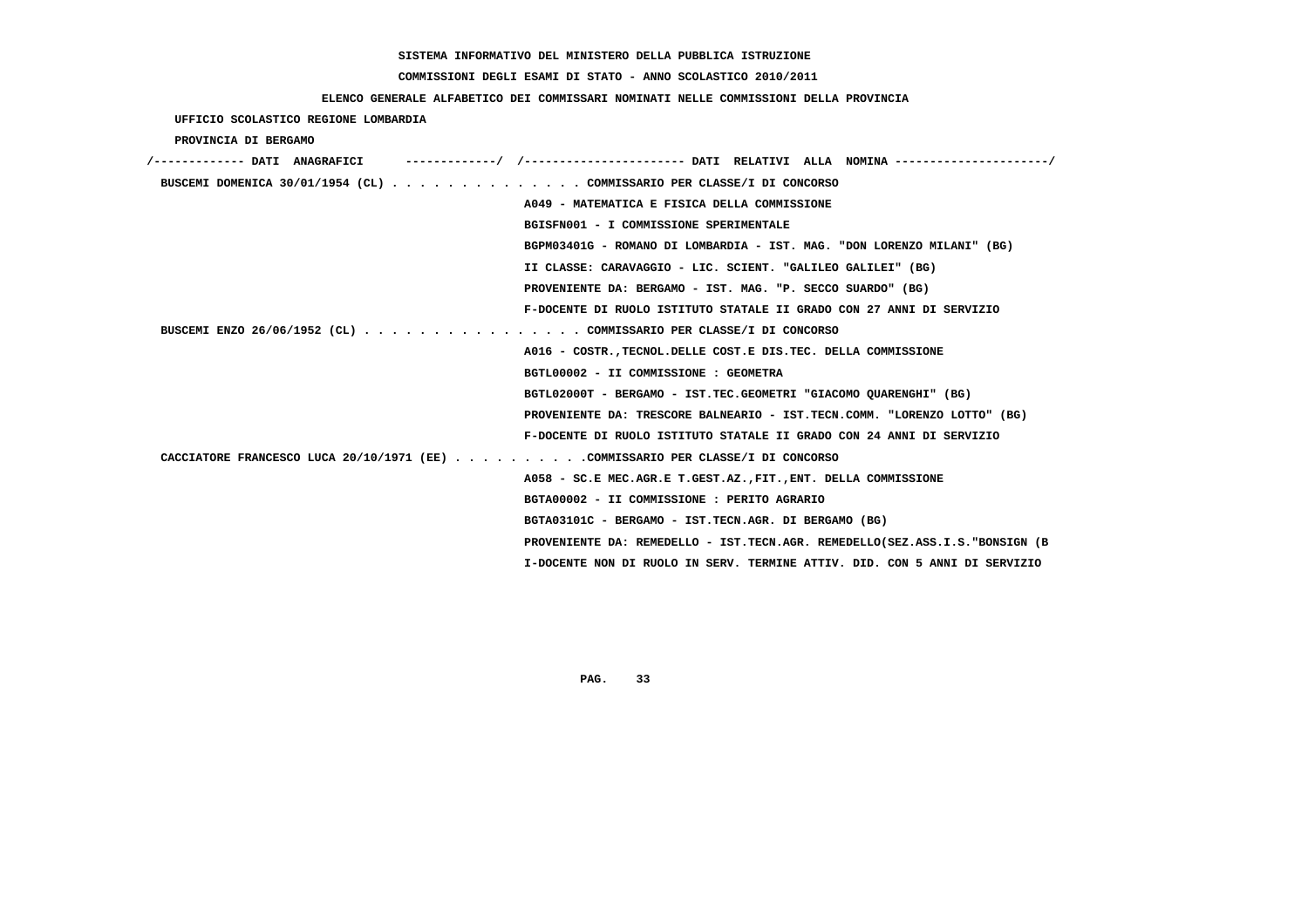# **COMMISSIONI DEGLI ESAMI DI STATO - ANNO SCOLASTICO 2010/2011**

# **ELENCO GENERALE ALFABETICO DEI COMMISSARI NOMINATI NELLE COMMISSIONI DELLA PROVINCIA**

 **UFFICIO SCOLASTICO REGIONE LOMBARDIA**

 **PROVINCIA DI BERGAMO**

| /------------- DATI ANAGRAFICI | ---------/ /--------------------- DATI RELATIVI ALLA NOMINA---------------------/ |
|--------------------------------|-----------------------------------------------------------------------------------|
|                                | CACCIOLA STEFANO $16/08/1971$ (VR) COMMISSARIO PER CLASSE/I DI CONCORSO           |
|                                | A047 - MATEMATICA DELLA COMMISSIONE                                               |
|                                | BGRR9L001 - I COMMISSIONE: TECNICO INDUSTRIE MECCANICHE                           |
|                                | BGRI02101N - BERGAMO - I.P.IND. E ART. "CESARE PESENTI" (BG)                      |
|                                | PROVENIENTE DA: ROMANO DI LOMBARDIA - I.P.IND. E ART. "GIAMBATTISTA RUBINI"       |
|                                | I-DOCENTE NON DI RUOLO IN SERV. TERMINE ATTIV. DID. CON 5 ANNI DI SERVIZIO        |
|                                | CAGLIANI VERA 18/10/1971 (LC) COMMISSARIO PER CLASSE/I DI CONCORSO                |
|                                | A034 - ELETTRONICA DELLA COMMISSIONE                                              |
|                                | BGRR9K001 - I COMMISSIONE : TECNICO DELLE INDUSTRIE ELETTRONICHE                  |
|                                | BGRI01901N - CLUSONE - I.P.IND. E ART. ISTITUTO SUPERIORE "TARCISIO P (BG)        |
|                                | PROVENIENTE DA: BERGAMO - I.P.IND. E ART. "CESARE PESENTI" (CORSO SERALE (B       |
|                                | F-DOCENTE DI RUOLO ISTITUTO STATALE II GRADO CON 5 ANNI DI SERVIZIO               |
|                                | CAGNOLI ANNALISA 12/11/1951 (BG) COMMISSARIO PER CLASSE/I DI CONCORSO             |
|                                | A246 - LINGUA E CIV. STRANIERA (FRANCESE) DELLA COMMISSIONE                       |
|                                | BGPS00007 - VII COMMISSIONE : SCIENTIFICO                                         |
|                                | II CLASSE: TREVIGLIO - L.R. PAR. LIC. LING. LICEO LINGUISTICO "FACCHETTI" (       |
|                                | PROVENIENTE DA: BERGAMO - LIC. SCIENT. "FILIPPO LUSSANA" (BG)                     |
|                                | F-DOCENTE DI RUOLO ISTITUTO STATALE II GRADO CON 26 ANNI DI SERVIZIO              |
|                                |                                                                                   |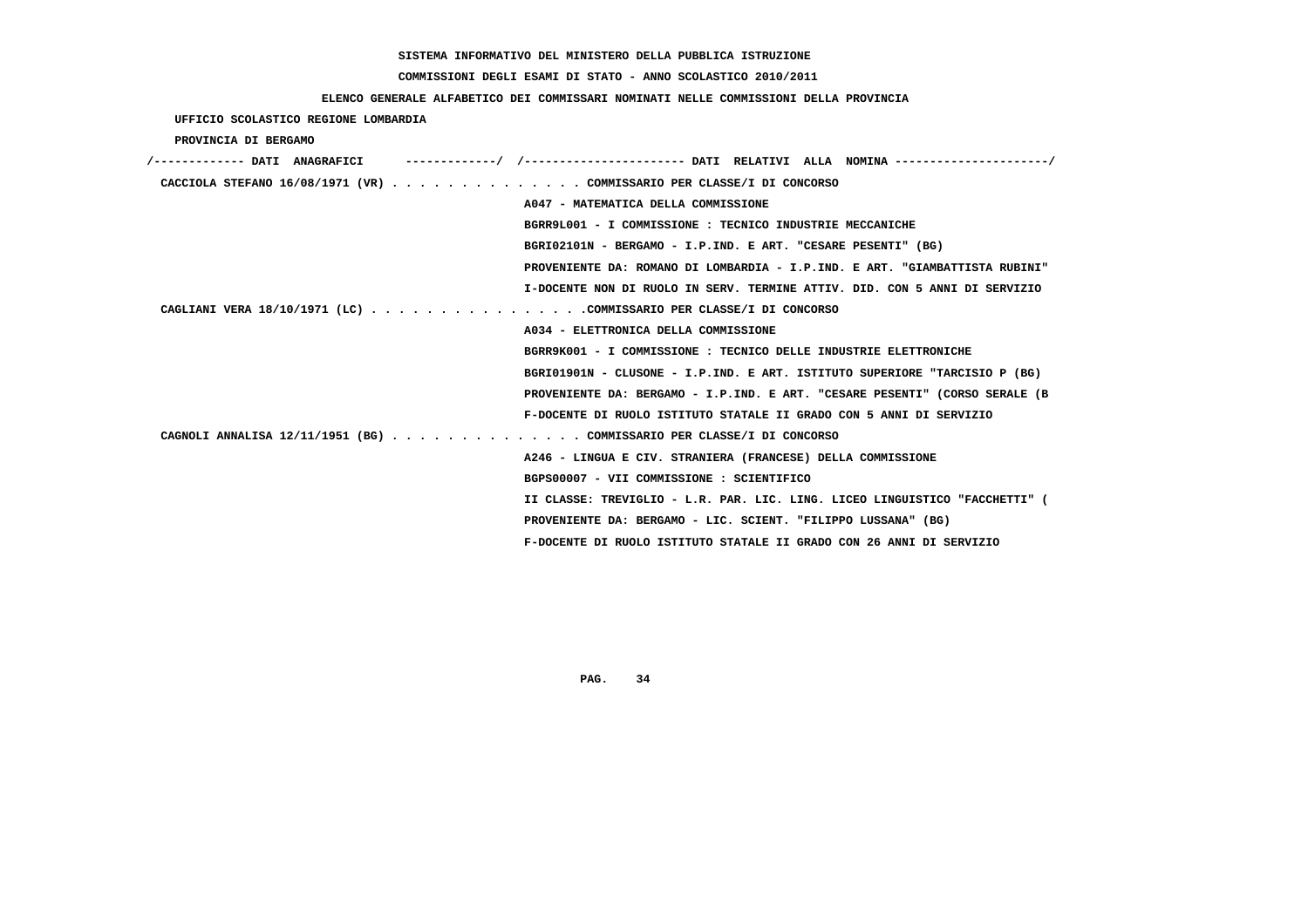# **COMMISSIONI DEGLI ESAMI DI STATO - ANNO SCOLASTICO 2010/2011**

## **ELENCO GENERALE ALFABETICO DEI COMMISSARI NOMINATI NELLE COMMISSIONI DELLA PROVINCIA**

 **UFFICIO SCOLASTICO REGIONE LOMBARDIA**

 **PROVINCIA DI BERGAMO**

| /------------- DATI ANAGRAFICI                                          | ----------/ /--------------------- DATI RELATIVI ALLA NOMINA--------------------/ |
|-------------------------------------------------------------------------|-----------------------------------------------------------------------------------|
| CALAMIDA GIOVANNI 28/06/1950 (ME) COMMISSARIO PER CLASSE/I DI CONCORSO  |                                                                                   |
|                                                                         | A034 - ELETTRONICA DELLA COMMISSIONE                                              |
|                                                                         | BGTP02005 - V COMMISSIONE: PERITO AZIENDALE E CORRISPOND. IN LINGUE ESTERE        |
|                                                                         | PROVENIENTE DA: ZOGNO - I.P.IND. E ART. "DAVID MARIA TUROLDO" (BG)                |
|                                                                         | F-DOCENTE DI RUOLO ISTITUTO STATALE II GRADO CON 23 ANNI DI SERVIZIO              |
| CALATOZZO CATERINA 01/05/1958 (ME) COMMISSARIO PER CLASSE/I DI CONCORSO |                                                                                   |
|                                                                         | A047 - MATEMATICA DELLA COMMISSIONE                                               |
|                                                                         | BGTF52002 - II COMMISSIONE : PER. IND.LE CAPOTECNICO-SPECIALIZZ.NE:MECCANIC       |
|                                                                         | BGTF010003 - BERGAMO - IST.TECN.IND. "PIETRO PALEOCAPA" (BG)                      |
|                                                                         | PROVENIENTE DA: ZOGNO - I.P.IND. E ART. "DAVID MARIA TUROLDO" (BG)                |
|                                                                         | I-DOCENTE NON DI RUOLO IN SERV. TERMINE ATTIV. DID. CON 27 ANNI DI SERVIZIO       |
| CALOGERO VERONICA 15/05/1972 (BG) COMMISSARIO PER CLASSE/I DI CONCORSO  |                                                                                   |
|                                                                         | A346 - LINGUA E CIV. STRANIERA (INGLESE) DELLA COMMISSIONE                        |
|                                                                         | BGTF51001 - I COMMISSIONE: PER. IND.LE CAPOTEC.-SPECIAL.:ELETTROTEC.E AUTO        |
|                                                                         | BGTF010003 - BERGAMO - IST.TECN.IND. "PIETRO PALEOCAPA" (BG)                      |
|                                                                         | PROVENIENTE DA: SARNICO - IST.TECN.COMM. "SERAFINO RIVA" (BG)                     |
|                                                                         | I-DOCENTE NON DI RUOLO IN SERV. TERMINE ATTIV. DID. CON 11 ANNI DI SERVIZIO       |
|                                                                         |                                                                                   |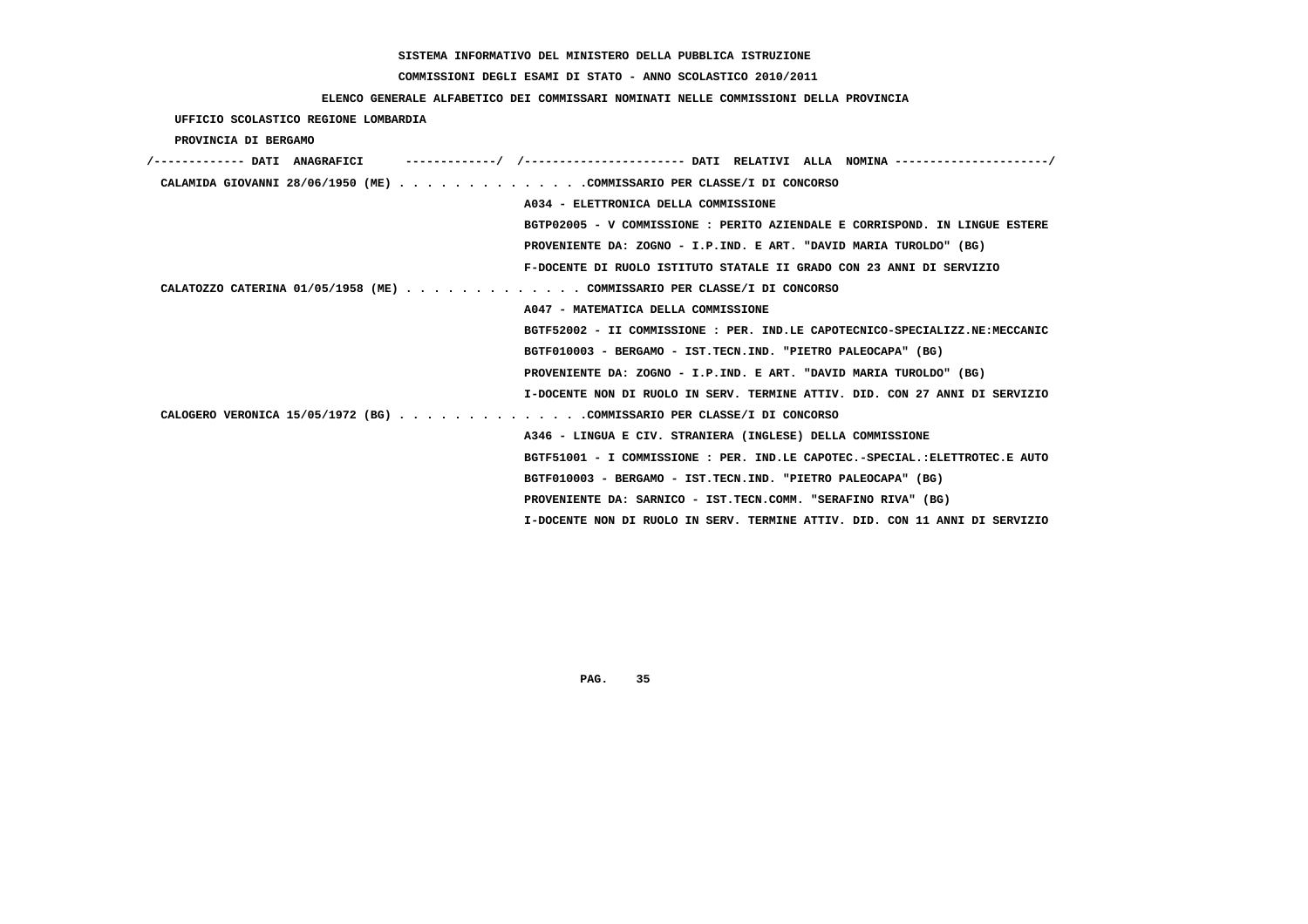# **COMMISSIONI DEGLI ESAMI DI STATO - ANNO SCOLASTICO 2010/2011**

## **ELENCO GENERALE ALFABETICO DEI COMMISSARI NOMINATI NELLE COMMISSIONI DELLA PROVINCIA**

 **UFFICIO SCOLASTICO REGIONE LOMBARDIA**

 **PROVINCIA DI BERGAMO**

| /------------- DATI ANAGRAFICI                                              |
|-----------------------------------------------------------------------------|
| CAMBARERI ANTONIA 02/10/1959 (RC) COMMISSARIO PER CLASSE/I DI CONCORSO      |
| A019 - DISCIPLINE GIURIDICHE ED ECONOMIC. DELLA COMMISSIONE                 |
| BGTF50002 - II COMMISSIONE : PER. IND.LE CAPOTEC.-SPECIAL:ELETTRON.E TELECO |
| BGTF010003 - BERGAMO - IST.TECN.IND. "PIETRO PALEOCAPA" (BG)                |
| PROVENIENTE DA: SERIATE - I.P.IND. E ART. "ETTORE MAJORANA" (BG)            |
| F-DOCENTE DI RUOLO ISTITUTO STATALE II GRADO CON 21 ANNI DI SERVIZIO        |
| CAMBIERI BRUNO 31/10/1960 (BG) COMMISSARIO PER CLASSE/I DI CONCORSO         |
| A060 - SC.NA., CH., GEOG., MIC. DELLA COMMISSIONE                           |
| BGPS00015 - XV COMMISSIONE : SCIENTIFICO                                    |
| BGPS05000B - BERGAMO - LIC. SCIENT. "LORENZO MASCHERONI" (BG)               |
| PROVENIENTE DA: LOVERE - LIC. SCIENT. "DECIO CELERI" (BG)                   |
| F-DOCENTE DI RUOLO ISTITUTO STATALE II GRADO CON 23 ANNI DI SERVIZIO        |
| CAMERA ROSANNA 30/11/1957 (SA) COMMISSARIO PER CLASSE/I DI CONCORSO         |
| A019 - DISCIPLINE GIURIDICHE ED ECONOMIC. DELLA COMMISSIONE                 |
| BGTF25001 - I COMMISSIONE : PER. IND.LE CAPOTECNICO-SPECIALIZZ.NE:CHIMICO   |
| BGTF032011 - BERGAMO - IST.TECN.IND. "GIULIO NATTA" (BG)                    |
| PROVENIENTE DA: SERIATE - IST.TECN.IND. "ETTORE MAJORANA" (BG)              |
| F-DOCENTE DI RUOLO ISTITUTO STATALE II GRADO CON 22 ANNI DI SERVIZIO        |
|                                                                             |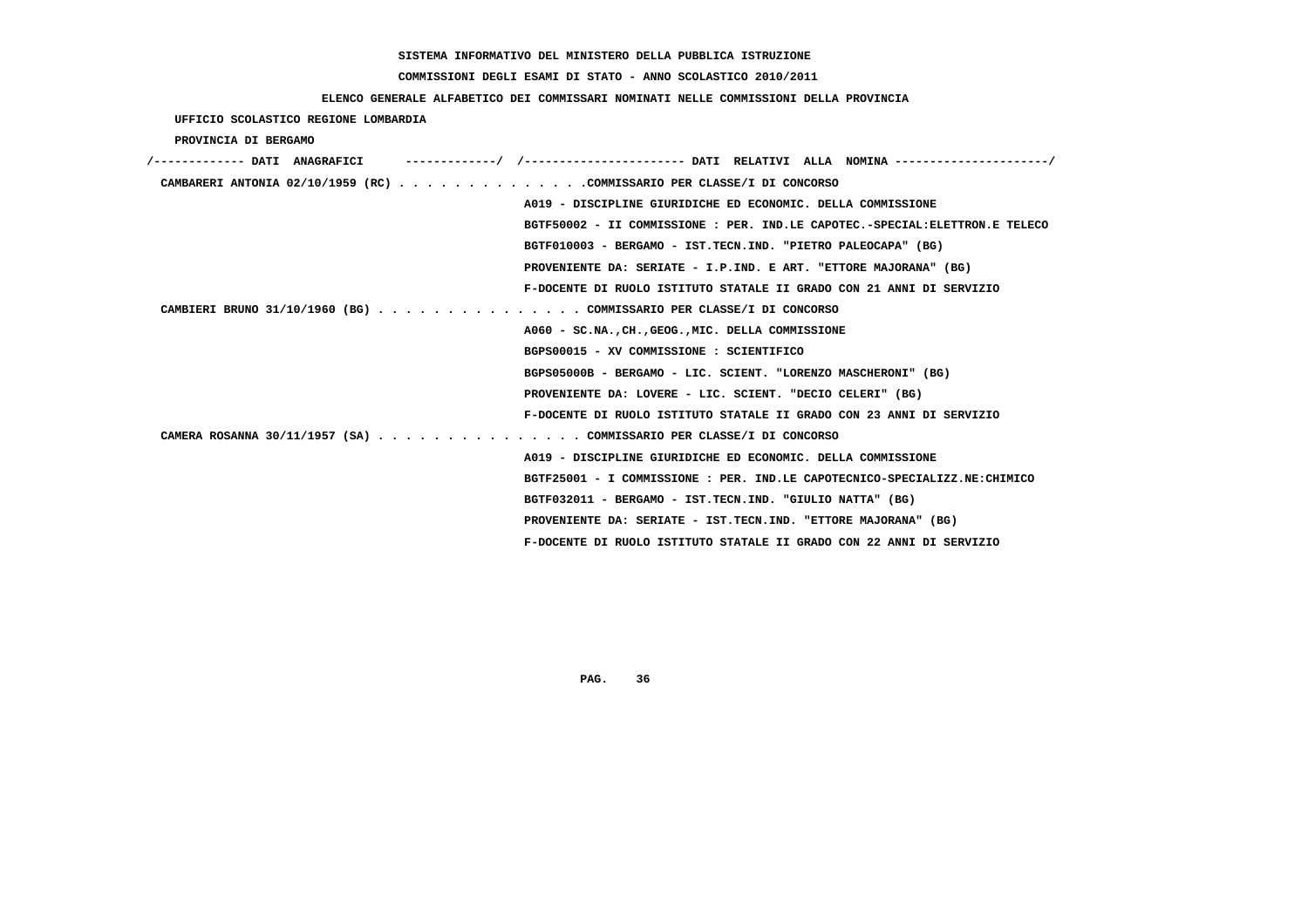# **COMMISSIONI DEGLI ESAMI DI STATO - ANNO SCOLASTICO 2010/2011**

## **ELENCO GENERALE ALFABETICO DEI COMMISSARI NOMINATI NELLE COMMISSIONI DELLA PROVINCIA**

 **UFFICIO SCOLASTICO REGIONE LOMBARDIA**

 **PROVINCIA DI BERGAMO**

| /------------- DATI ANAGRAFICI | -----------/ /--------------------- DATI RELATIVI ALLA NOMINA --------------------/ |
|--------------------------------|-------------------------------------------------------------------------------------|
|                                | CAMERONI UMBERTO 11/07/1975 (LC) COMMISSARIO PER CLASSE/I DI CONCORSO               |
|                                | A035 - ELETTROTECNICA ED APPLICAZIONI DELLA COMMISSIONE                             |
|                                | BGTF51002 - II COMMISSIONE : PER. IND.LE CAPOTEC.-SPECIAL.:ELETTROTEC.E AUT         |
|                                | BGTF05000D - DALMINE - IST.TECN.IND. "GUGLIELMO MARCONI" (BG)                       |
|                                | PROVENIENTE DA: LECCO - I.P.IND. E ART. P. A. FIOCCHI (LC)                          |
|                                | I-DOCENTE NON DI RUOLO IN SERV. TERMINE ATTIV. DID. CON 5 ANNI DI SERVIZIO          |
|                                | CAMPAGNOLA SILVIA 03/06/1961 (MI) COMMISSARIO PER CLASSE/I DI CONCORSO              |
|                                | A546 - LINGUA E CIV. STRANIERA (TEDESCO) DELLA COMMISSIONE                          |
|                                | BGISFU002 - II COMMISSIONE SPERIMENTALE                                             |
|                                | BGPM02000L - BERGAMO - IST. MAG. "GIOVANNI FALCONE" (BG)                            |
|                                | PROVENIENTE DA: SARNICO - IST.TECN.COMM. "SERAFINO RIVA" (BG)                       |
|                                | I-DOCENTE NON DI RUOLO IN SERV. TERMINE ATTIV. DID. CON 8 ANNI DI SERVIZIO          |
|                                | CAMPOLONGO FRANCESCO 03/01/1967 (CS) COMMISSARIO PER CLASSE/I DI CONCORSO           |
|                                | A049 - MATEMATICA E FISICA DELLA COMMISSIONE                                        |
|                                | BGPS00003 - III COMMISSIONE : SCIENTIFICO                                           |
|                                | BGPS015004 - BERGAMO - L.R. PAR. LIC. SCIENT. LICEO SCIENTIFICO "FERMI" (BG         |
|                                | PROVENIENTE DA: CARAVAGGIO - LIC. SCIENT. "GALILEO GALILEI" (BG)                    |
|                                | I-DOCENTE NON DI RUOLO IN SERV. TERMINE ATTIV. DID. CON 5 ANNI DI SERVIZIO          |
|                                |                                                                                     |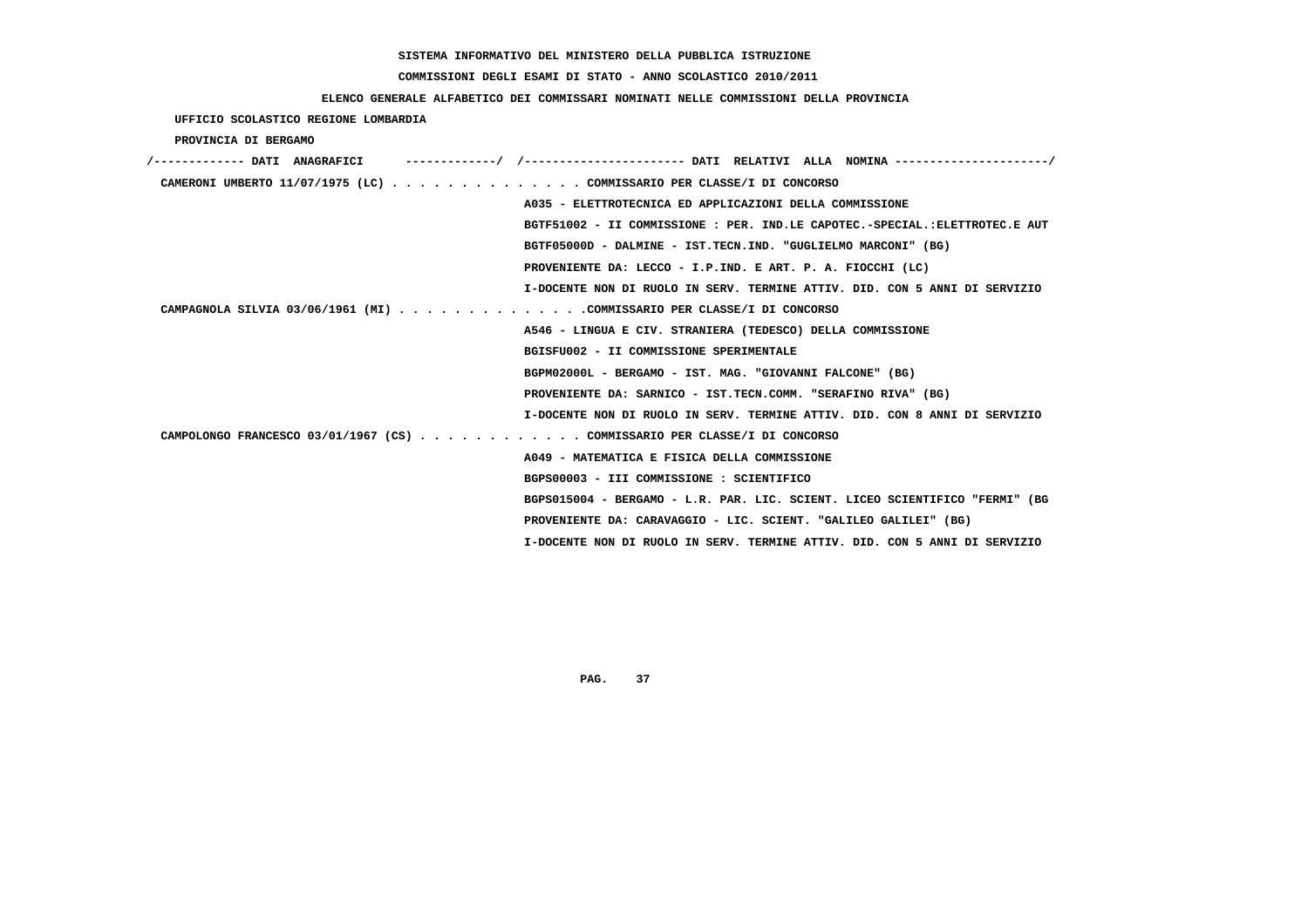# **COMMISSIONI DEGLI ESAMI DI STATO - ANNO SCOLASTICO 2010/2011**

### **ELENCO GENERALE ALFABETICO DEI COMMISSARI NOMINATI NELLE COMMISSIONI DELLA PROVINCIA**

 **UFFICIO SCOLASTICO REGIONE LOMBARDIA**

 **PROVINCIA DI BERGAMO**

| /------------- DATI ANAGRAFICI                                             |
|----------------------------------------------------------------------------|
| CANDELORO GIORGIO 05/04/1958 (EE) COMMISSARIO PER CLASSE/I DI CONCORSO     |
| A025 - DISEGNO E STORIA DELL'ARTE DELLA COMMISSIONE                        |
| BGPS00035 - XXXV COMMISSIONE : SCIENTIFICO                                 |
| BGPS01301D - ZOGNO - LIC. SCIENT. "DAVID MARIA TUROLDO" (BG)               |
| PROVENIENTE DA: BERGAMO - IST.PROF.SERV.COM. "CATERINA CANIANA" (BG)       |
| F-DOCENTE DI RUOLO ISTITUTO STATALE II GRADO CON 23 ANNI DI SERVIZIO       |
| CAPELLI SILVANA 27/03/1949 (BG) COMMISSARIO PER CLASSE/I DI CONCORSO       |
| A024 - DISEGNO E STORIA DEL COSTUME DELLA COMMISSIONE                      |
| BGRR9K001 - I COMMISSIONE : TECNICO DELLE INDUSTRIE ELETTRONICHE           |
| PROVENIENTE DA: BERGAMO - IST.PROF.SERV.COM. "CATERINA CANIANA" (BG)       |
| F-DOCENTE DI RUOLO ISTITUTO STATALE II GRADO CON 21 ANNI DI SERVIZIO       |
| CARANNANTE GIUSEPPINA 25/08/1958 (NA) COMMISSARIO PER CLASSE/I DI CONCORSO |
| A346 - LINGUA E CIV. STRANIERA (INGLESE) DELLA COMMISSIONE                 |
| BGPL00001 - I COMMISSIONE : LINGUISTICO                                    |
| BGPL055009 - BERGAMO - L.R. PAR. LIC. LING. LICEO LINGUISTICO "LEONARDO DA |
| II CLASSE: BERGAMO - L.R. PAR. LIC. LING. LICEO LINGUISTICO "FERMI" (BG)   |
| PROVENIENTE DA: PRESEZZO - LIC. SCIENT. "MAIRONI DA PONTE" (BG)            |
| F-DOCENTE DI RUOLO ISTITUTO STATALE II GRADO CON 20 ANNI DI SERVIZIO       |
|                                                                            |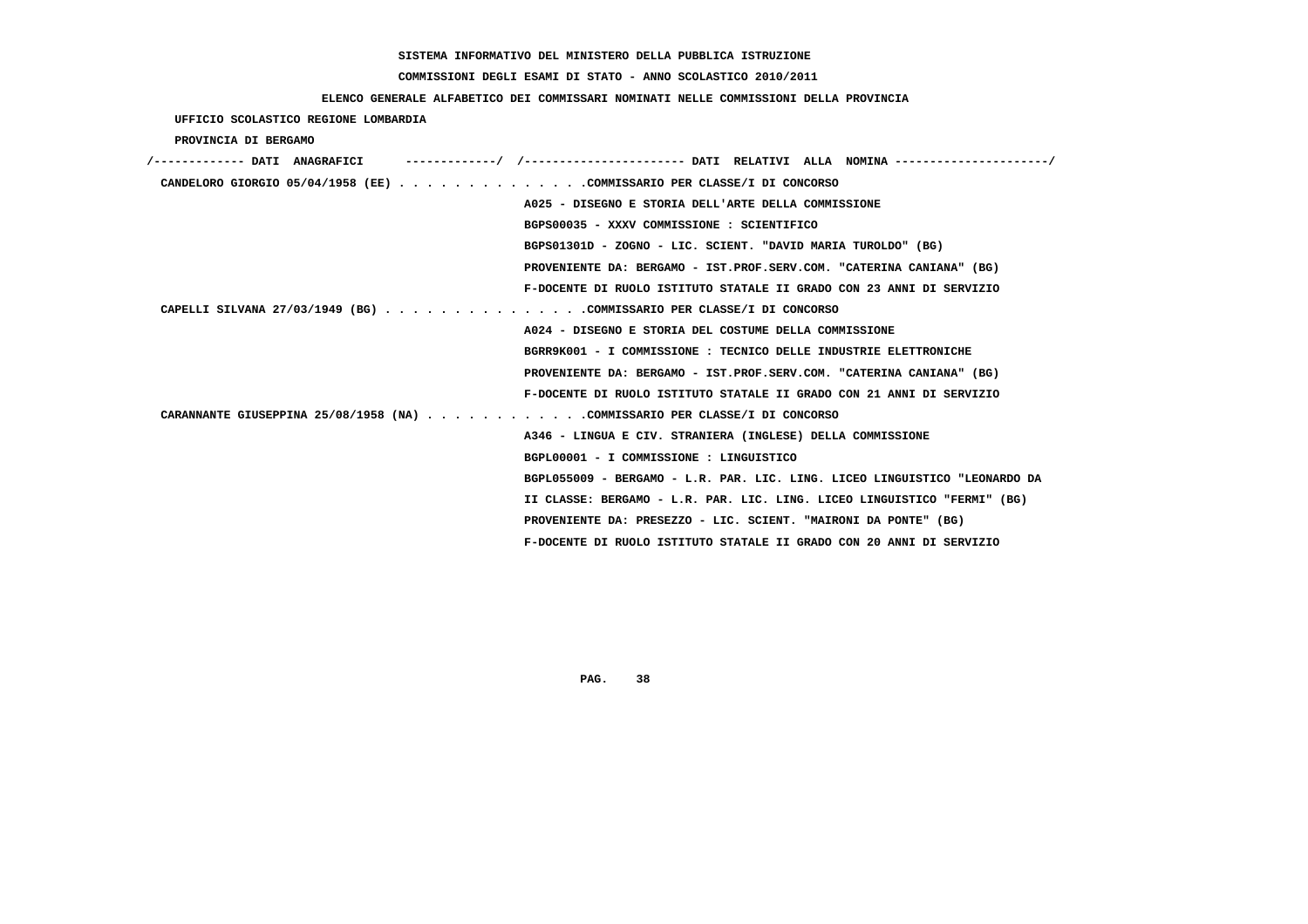# **COMMISSIONI DEGLI ESAMI DI STATO - ANNO SCOLASTICO 2010/2011**

### **ELENCO GENERALE ALFABETICO DEI COMMISSARI NOMINATI NELLE COMMISSIONI DELLA PROVINCIA**

 **UFFICIO SCOLASTICO REGIONE LOMBARDIA**

 **PROVINCIA DI BERGAMO**

| /------------- DATI ANAGRAFICI                                            |                                                                             |
|---------------------------------------------------------------------------|-----------------------------------------------------------------------------|
| CARBONCINI PIERLUIGI 06/10/1963 (BG) COMMISSARIO PER CLASSE/I DI CONCORSO |                                                                             |
|                                                                           | A049 - MATEMATICA E FISICA DELLA COMMISSIONE                                |
|                                                                           | BGPS00029 - XXIX COMMISSIONE : SCIENTIFICO                                  |
|                                                                           | BGPS008012 - PRESEZZO - LIC. SCIENT. "MAIRONI DA PONTE" (BG)                |
|                                                                           | PROVENIENTE DA: DALMINE - LIC. SCIENT. "LUIGI EINAUDI" (BG)                 |
|                                                                           | F-DOCENTE DI RUOLO ISTITUTO STATALE II GRADO CON 11 ANNI DI SERVIZIO        |
| CARLINO GIOVANNI 13/03/1971 (AG) COMMISSARIO PER CLASSE/I DI CONCORSO     |                                                                             |
|                                                                           | A020 - DISCIPLINE MECCANICHE E TECNOLOGIA DELLA COMMISSIONE                 |
|                                                                           | BGTF51005 - V COMMISSIONE : PER. IND.LE CAPOTEC.-SPECIAL.:ELETTROTEC.E AUTO |
|                                                                           | PROVENIENTE DA: MILANO - I.P.IND. E ART. FERRARIS - PACINOTTI (MI)          |
|                                                                           | F-DOCENTE DI RUOLO ISTITUTO STATALE II GRADO CON 3 ANNI DI SERVIZIO         |
| CARMINATI ALESSANDRA 16/06/1958 (BG) COMMISSARIO PER CLASSE/I DI CONCORSO |                                                                             |
|                                                                           | A016 - COSTR., TECNOL. DELLE COST. E DIS. TEC. DELLA COMMISSIONE            |
|                                                                           | BGTL01004 - IV COMMISSIONE : GEOMETRA                                       |
|                                                                           | BGTD006016 - ROMANO DI LOMBARDIA - I.T.COMM E GEOM. "GIAMBATTISTA RUBINI" ( |
|                                                                           | PROVENIENTE DA: ZOGNO - I.T.COMM E GEOM. "DAVID MARIA TUROLDO" (BG)         |
|                                                                           | F-DOCENTE DI RUOLO ISTITUTO STATALE II GRADO CON 17 ANNI DI SERVIZIO        |
|                                                                           |                                                                             |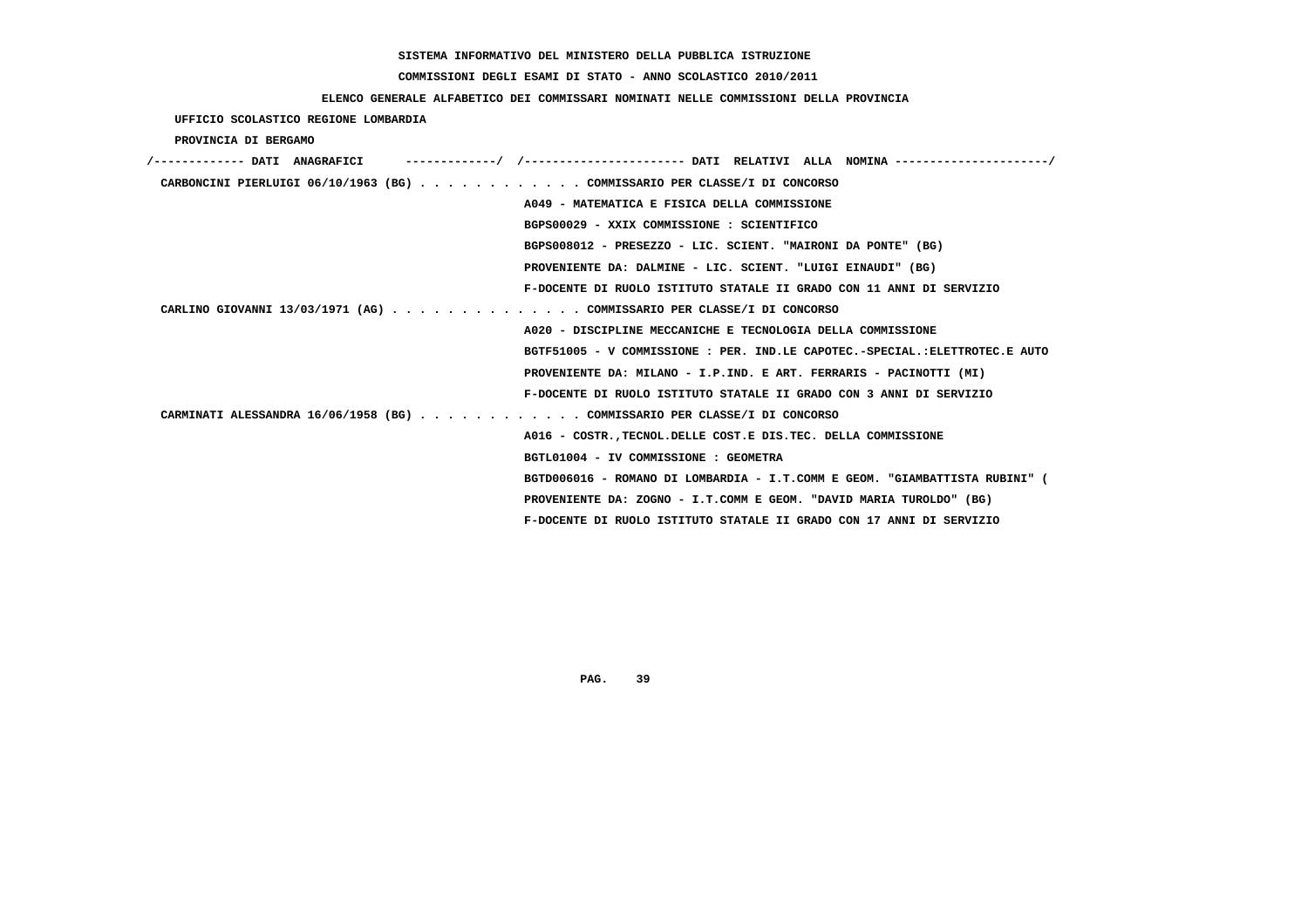# **COMMISSIONI DEGLI ESAMI DI STATO - ANNO SCOLASTICO 2010/2011**

### **ELENCO GENERALE ALFABETICO DEI COMMISSARI NOMINATI NELLE COMMISSIONI DELLA PROVINCIA**

 **UFFICIO SCOLASTICO REGIONE LOMBARDIA**

 **PROVINCIA DI BERGAMO**

| /------------- DATI ANAGRAFICI |                                                                         |
|--------------------------------|-------------------------------------------------------------------------|
|                                | CARNELOS MAURO 30/01/1960 (EE) COMMISSARIO PER CLASSE/I DI CONCORSO     |
|                                | A019 - DISCIPLINE GIURIDICHE ED ECONOMIC. DELLA COMMISSIONE             |
|                                | BGRR9R002 - II COMMISSIONE : TECNICO DEI SERVIZI DELLA RISTORAZIONE     |
|                                | BGRH020009 - NEMBRO - I.P.SERV.ALB.TUR. "ALFREDO SONZOGNI" (BG)         |
|                                | PROVENIENTE DA: PRESEZZO - IS.PR.SERV.COM.TUR "BETTY AMBIVERI" (BG)     |
|                                | F-DOCENTE DI RUOLO ISTITUTO STATALE II GRADO CON 18 ANNI DI SERVIZIO    |
|                                | CARRARA LUIGI 11/04/1958 (BG) COMMISSARIO PER CLASSE/I DI CONCORSO      |
|                                | A049 - MATEMATICA E FISICA DELLA COMMISSIONE                            |
|                                | BGPS00025 - XXV COMMISSIONE : SCIENTIFICO                               |
|                                | BGPS01201N - CLUSONE - LIC. SCIENT. "ANDREA FANTONI" (BG)               |
|                                | PROVENIENTE DA: ALZANO LOMBARDO - LIC. SCIENT. "EDOARDO AMALDI" (BG)    |
|                                | F-DOCENTE DI RUOLO ISTITUTO STATALE II GRADO CON 19 ANNI DI SERVIZIO    |
|                                | CARRIERE NATALIZIA 06/10/1958 (TA) COMMISSARIO PER CLASSE/I DI CONCORSO |
|                                | A017 - DISCIPLINE ECONOMICO-AZIENDALI DELLA COMMISSIONE                 |
|                                | BGRR9S002 - II COMMISSIONE : TECNICO SERVIZI SOCIALI                    |
|                                | BGPM02601L - BERGAMO - IST. MAG. "MAMOLI" LICEO (BG)                    |
|                                | PROVENIENTE DA: TREVIGLIO - IST.TECN.COMM. GUGLIELMO OBERDAN (BG)       |
|                                | F-DOCENTE DI RUOLO ISTITUTO STATALE II GRADO CON 3 ANNI DI SERVIZIO     |
|                                |                                                                         |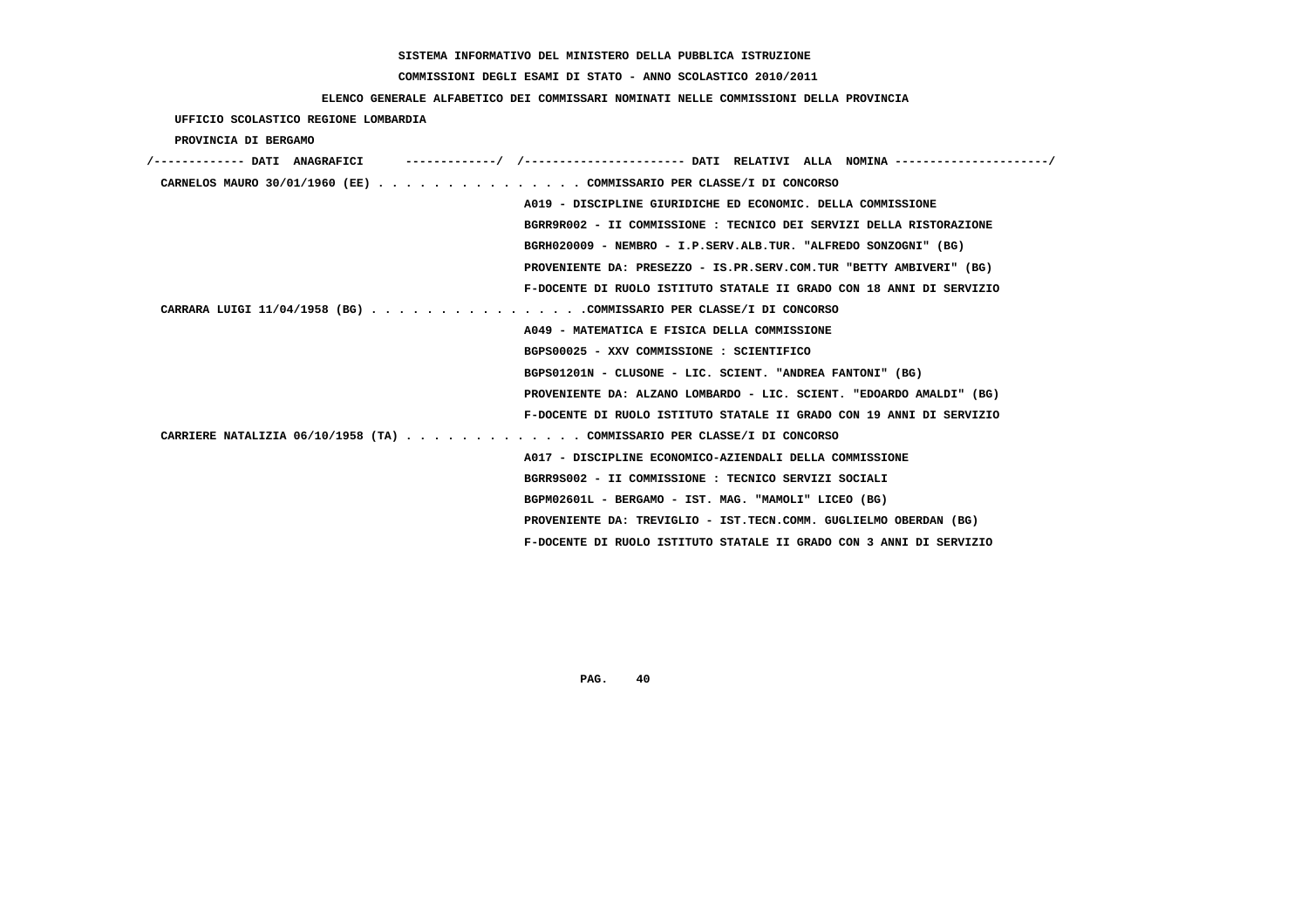# **COMMISSIONI DEGLI ESAMI DI STATO - ANNO SCOLASTICO 2010/2011**

### **ELENCO GENERALE ALFABETICO DEI COMMISSARI NOMINATI NELLE COMMISSIONI DELLA PROVINCIA**

 **UFFICIO SCOLASTICO REGIONE LOMBARDIA**

 **PROVINCIA DI BERGAMO**

| /------------ DATI ANAGRAFICI                                                    | ----------/ /--------------------- DATI RELATIVI ALLA NOMINA --------------------/ |
|----------------------------------------------------------------------------------|------------------------------------------------------------------------------------|
| CASALICCHIO FRANCESCO MARIA 26/04/1964 (AG) COMMISSARIO PER CLASSE/I DI CONCORSO |                                                                                    |
|                                                                                  | A047 - MATEMATICA                                                                  |
|                                                                                  | A048 - MATEMATICA APPLICATA DELLA COMMISSIONE                                      |
|                                                                                  | BGTD14004 - IV COMMISSIONE : RAGIONIERE PERITO COMMERCIALE E PROGRAMMATORE         |
|                                                                                  | BGTD02000B - TREVIGLIO - IST.TECN.COMM. GUGLIELMO OBERDAN (BG)                     |
|                                                                                  | PROVENIENTE DA: BERGAMO - LIC. SCIENT. "LORENZO MASCHERONI" (BG)                   |
|                                                                                  | F-DOCENTE DI RUOLO ISTITUTO STATALE II GRADO CON 8 ANNI DI SERVIZIO                |
| CASSARINO EMANUELE 07/06/1958 (CL) COMMISSARIO PER CLASSE/I DI CONCORSO          |                                                                                    |
|                                                                                  | A058 - SC.E MEC.AGR.E T.GEST.AZ., FIT., ENT. DELLA COMMISSIONE                     |
|                                                                                  | BGTA07002 - II COMMISSIONE : PERITO AGRARIO                                        |
|                                                                                  | BGTA02701R - TREVIGLIO - IST.TECN.AGR. "GAETANO CANTONI" (BG)                      |
|                                                                                  | PROVENIENTE DA: BERGAMO - IST.TECN.AGR. DI BERGAMO (BG)                            |
|                                                                                  | F-DOCENTE DI RUOLO ISTITUTO STATALE II GRADO CON 16 ANNI DI SERVIZIO               |
| CASTELMENZANO ANGELA 17/12/1967 (MI) COMMISSARIO PER CLASSE/I DI CONCORSO        |                                                                                    |
|                                                                                  | A060 - SC.NA., CH., GEOG., MIC. DELLA COMMISSIONE                                  |
|                                                                                  | BGPS00006 - VI COMMISSIONE : SCIENTIFICO                                           |
|                                                                                  | BGPS00500D - CALCINATE - L.R. PAR. LIC. SCIENT. LICEO SCIENTIFICO "LA TRACC        |
|                                                                                  | II CLASSE: CALCINATE - L.R. PAR. LIC. LING. LICEO LINGUISTICO "LA TRACCIA"         |
|                                                                                  | PROVENIENTE DA: ROMANO DI LOMBARDIA - LIC. SCIENT. "DON LORENZO MILANI" (BG        |
|                                                                                  | F-DOCENTE DI RUOLO ISTITUTO STATALE II GRADO CON 9 ANNI DI SERVIZIO                |
|                                                                                  |                                                                                    |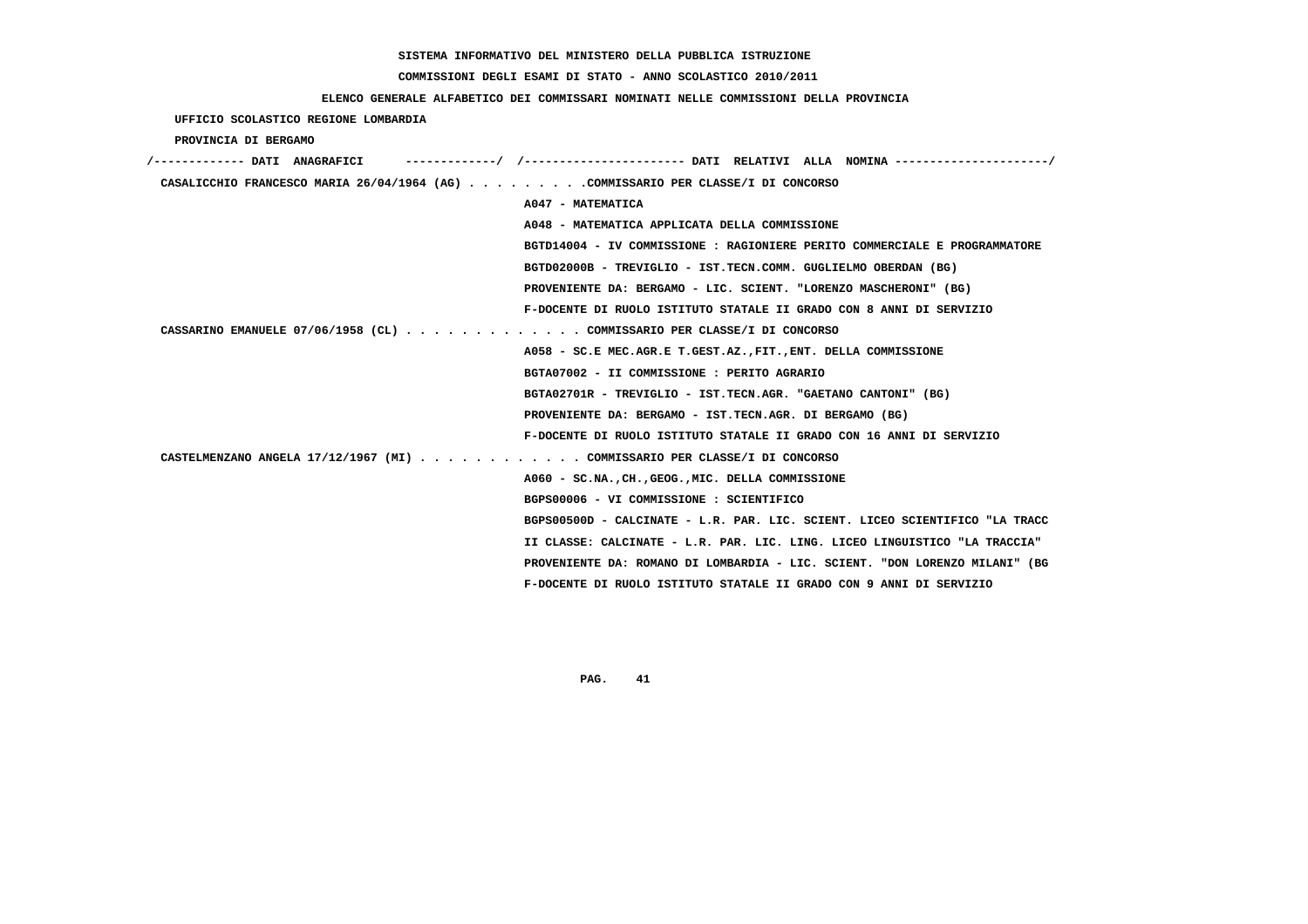# **COMMISSIONI DEGLI ESAMI DI STATO - ANNO SCOLASTICO 2010/2011**

## **ELENCO GENERALE ALFABETICO DEI COMMISSARI NOMINATI NELLE COMMISSIONI DELLA PROVINCIA**

 **UFFICIO SCOLASTICO REGIONE LOMBARDIA**

 **PROVINCIA DI BERGAMO**

| /------------- DATI ANAGRAFICI                                          | ----------/ /--------------------- DATI RELATIVI ALLA NOMINA--------------------/ |
|-------------------------------------------------------------------------|-----------------------------------------------------------------------------------|
| CASU SONIA 28/11/1963 (GE) COMMISSARIO PER CLASSE/I DI CONCORSO         |                                                                                   |
|                                                                         | A039 - GEOGRAFIA DELLA COMMISSIONE                                                |
|                                                                         | BGTD00009 - IX COMMISSIONE : RAGIONIERE E PERITO COMMERCIALE                      |
|                                                                         | BGTD007012 - LOVERE - IST.TECN.COMM. "IVAN PIANA" (BG)                            |
|                                                                         | PROVENIENTE DA: CLUSONE - I.T.COMM E GEOM. "ANDREA FANTONI" (BG)                  |
|                                                                         | F-DOCENTE DI RUOLO ISTITUTO STATALE II GRADO CON 23 ANNI DI SERVIZIO              |
| CATANZARO CALOGERO 01/01/1964 (AG) COMMISSARIO PER CLASSE/I DI CONCORSO |                                                                                   |
|                                                                         | A035 - ELETTROTECNICA ED APPLICAZIONI DELLA COMMISSIONE                           |
|                                                                         | BGRR9K001 - I COMMISSIONE : TECNICO DELLE INDUSTRIE ELETTRONICHE                  |
|                                                                         | BGRI01901N - CLUSONE - I.P.IND. E ART. ISTITUTO SUPERIORE "TARCISIO P (BG)        |
|                                                                         | PROVENIENTE DA: ZOGNO - I.P.IND. E ART. "DAVID MARIA TUROLDO" (BG)                |
|                                                                         | F-DOCENTE DI RUOLO ISTITUTO STATALE II GRADO CON 0 ANNI DI SERVIZIO               |
| CAVAGNA GIANCARLO 18/08/1965 (BG) COMMISSARIO PER CLASSE/I DI CONCORSO  |                                                                                   |
|                                                                         | A049 - MATEMATICA E FISICA DELLA COMMISSIONE                                      |
|                                                                         | BGPS00012 - XII COMMISSIONE : SCIENTIFICO                                         |
|                                                                         | BGPS02000G - BERGAMO - LIC. SCIENT. "FILIPPO LUSSANA" (BG)                        |
|                                                                         | PROVENIENTE DA: ALBINO - IST. MAG. "OSCAR ARNULFO ROMERO" (BG)                    |
|                                                                         | F-DOCENTE DI RUOLO ISTITUTO STATALE II GRADO CON 10 ANNI DI SERVIZIO              |
|                                                                         |                                                                                   |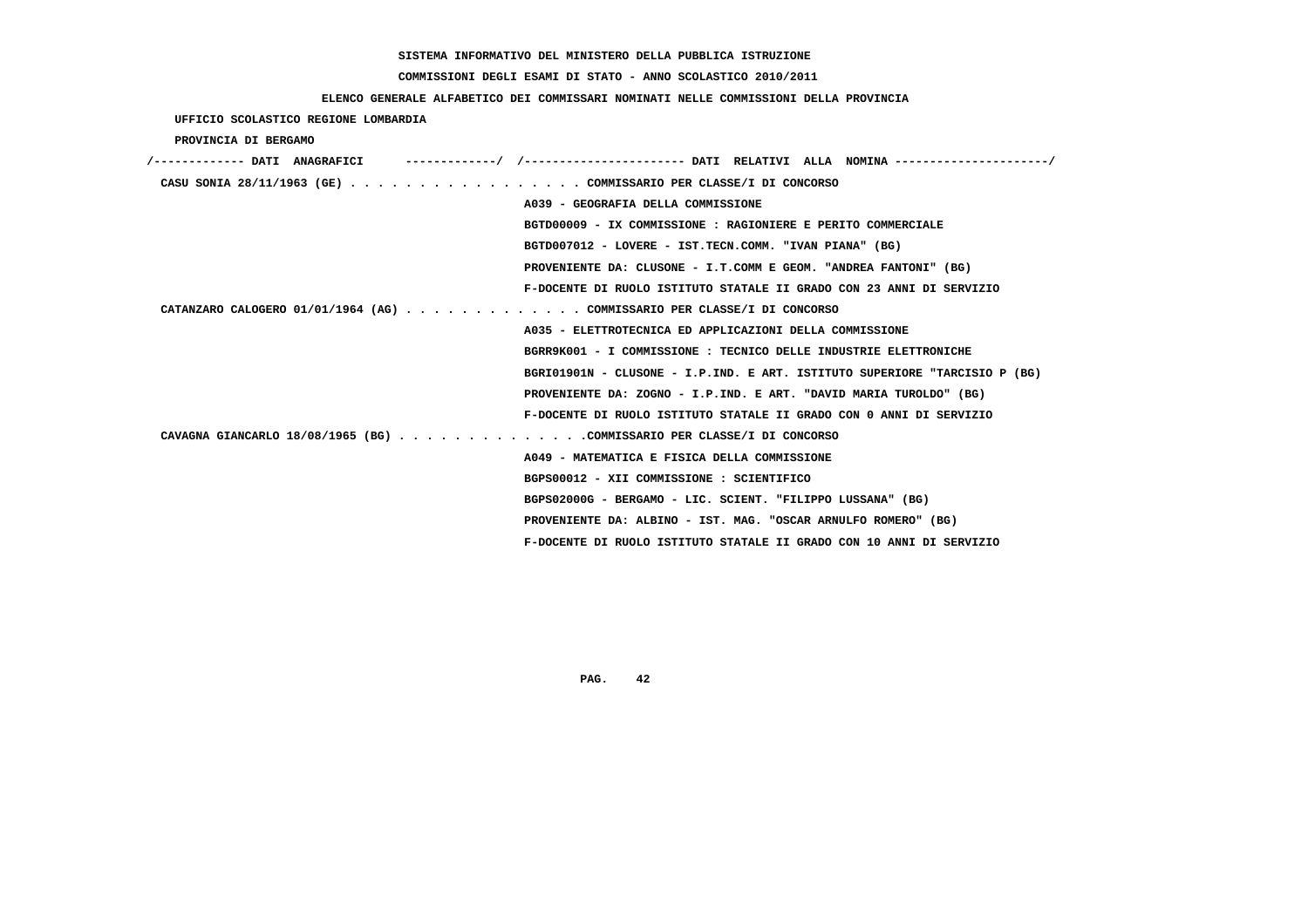#### **COMMISSIONI DEGLI ESAMI DI STATO - ANNO SCOLASTICO 2010/2011**

#### **ELENCO GENERALE ALFABETICO DEI COMMISSARI NOMINATI NELLE COMMISSIONI DELLA PROVINCIA**

 **UFFICIO SCOLASTICO REGIONE LOMBARDIA PROVINCIA DI BERGAMO /------------- DATI ANAGRAFICI -------------/ /----------------------- DATI RELATIVI ALLA NOMINA ----------------------/ CAVALLO VITA 31/03/1982 (TA) . . . . . . . . . . . . . . . . COMMISSARIO PER CLASSE/I DI CONCORSO A025 - DISEGNO E STORIA DELL'ARTE DELLA COMMISSIONE BGPS00014 - XIV COMMISSIONE : SCIENTIFICO BGPS05000B - BERGAMO - LIC. SCIENT. "LORENZO MASCHERONI" (BG) PROVENIENTE DA: TRESCORE BALNEARIO - IST.PROF.SERV.COM. "LORENZO LOTTO" (BG I-DOCENTE NON DI RUOLO IN SERV. TERMINE ATTIV. DID. CON 2 ANNI DI SERVIZIO CAVAZZANA DANIELA 28/11/1963 (BG) . . . . . . . . . . . . . .COMMISSARIO PER CLASSE/I DI CONCORSO A017 - DISCIPLINE ECONOMICO-AZIENDALI DELLA COMMISSIONE BGTN01001 - I COMMISSIONE : PERITO PER IL TURISMO BGTD030002 - BERGAMO - IST.TECN.COMM. "VITTORIO EMANUELE II" (BG) II CLASSE: BERGAMO - L.R. PAR. IST.TEC.TURISMO I.T.T. "LEOPARDI" (BG) PROVENIENTE DA: TRESCORE BALNEARIO - IST.PROF.SERV.COM. "LORENZO LOTTO" (BG I-DOCENTE NON DI RUOLO IN SERV. TERMINE ATTIV. DID. CON 21 ANNI DI SERVIZIO CAVENAGHI CARLO 30/06/1962 (BG) . . . . . . . . . . . . . . .COMMISSARIO PER CLASSE/I DI CONCORSO A049 - MATEMATICA E FISICA DELLA COMMISSIONE BGISFN002 - II COMMISSIONE SPERIMENTALE BGPM03401G - ROMANO DI LOMBARDIA - IST. MAG. "DON LORENZO MILANI" (BG) PROVENIENTE DA: CARAVAGGIO - LIC. SCIENT. "GALILEO GALILEI" (BG) F-DOCENTE DI RUOLO ISTITUTO STATALE II GRADO CON 19 ANNI DI SERVIZIO**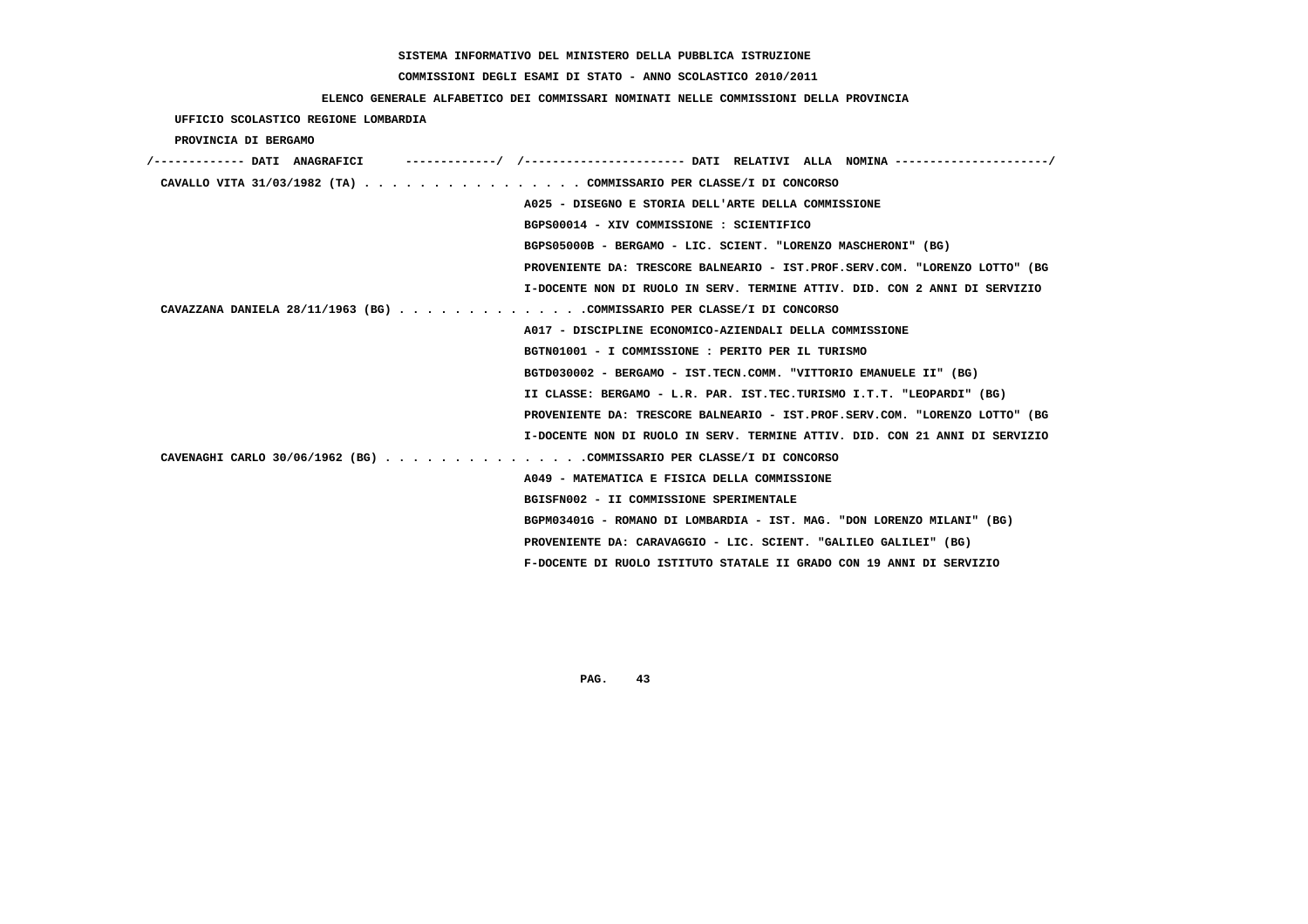# **COMMISSIONI DEGLI ESAMI DI STATO - ANNO SCOLASTICO 2010/2011**

### **ELENCO GENERALE ALFABETICO DEI COMMISSARI NOMINATI NELLE COMMISSIONI DELLA PROVINCIA**

 **UFFICIO SCOLASTICO REGIONE LOMBARDIA**

 **PROVINCIA DI BERGAMO**

| /------------- DATI ANAGRAFICI                                       |                                                                             |
|----------------------------------------------------------------------|-----------------------------------------------------------------------------|
| CAZZOLA CARLO 13/06/1965 (VA) COMMISSARIO PER CLASSE/I DI CONCORSO   |                                                                             |
|                                                                      | A035 - ELETTROTECNICA ED APPLICAZIONI DELLA COMMISSIONE                     |
|                                                                      | BGTF51001 - I COMMISSIONE : PER. IND.LE CAPOTEC.-SPECIAL.:ELETTROTEC.E AUTO |
|                                                                      | BGTF010003 - BERGAMO - IST.TECN.IND. "PIETRO PALEOCAPA" (BG)                |
|                                                                      | PROVENIENTE DA: GALLARATE - I.P.IND. E ART. IPSIA (D) (VA)                  |
|                                                                      | F-DOCENTE DI RUOLO ISTITUTO STATALE II GRADO CON 3 ANNI DI SERVIZIO         |
| CECCONI CARLA 23/07/1956 (PS) COMMISSARIO PER CLASSE/I DI CONCORSO   |                                                                             |
|                                                                      | A019 - DISCIPLINE GIURIDICHE ED ECONOMIC. DELLA COMMISSIONE                 |
|                                                                      | BGTD00016 - XVI COMMISSIONE : RAGIONIERE E PERITO COMMERCIALE               |
|                                                                      | BGTD013019 - ZOGNO - I.T.COMM E GEOM. "DAVID MARIA TUROLDO" (BG)            |
|                                                                      | PROVENIENTE DA: BERGAMO - IST.TECN.COMM. "VITTORIO EMANUELE II" (BG)        |
|                                                                      | F-DOCENTE DI RUOLO ISTITUTO STATALE II GRADO CON 23 ANNI DI SERVIZIO        |
| CENSORE LILIANA 14/10/1950 (CZ) COMMISSARIO PER CLASSE/I DI CONCORSO |                                                                             |
|                                                                      | A019 - DISCIPLINE GIURIDICHE ED ECONOMIC. DELLA COMMISSIONE                 |
|                                                                      | BGRR9R001 - I COMMISSIONE : TECNICO DEI SERVIZI DELLA RISTORAZIONE          |
|                                                                      | BGRH020009 - NEMBRO - I.P.SERV.ALB.TUR. "ALFREDO SONZOGNI" (BG)             |
|                                                                      | PROVENIENTE DA: SAN PELLEGRINO TERME - I.P.SERV.ALB.TUR. DI SAN PELLEGRINO  |
|                                                                      | I-DOCENTE NON DI RUOLO IN SERV. TERMINE ATTIV. DID. CON 16 ANNI DI SERVIZIO |
|                                                                      |                                                                             |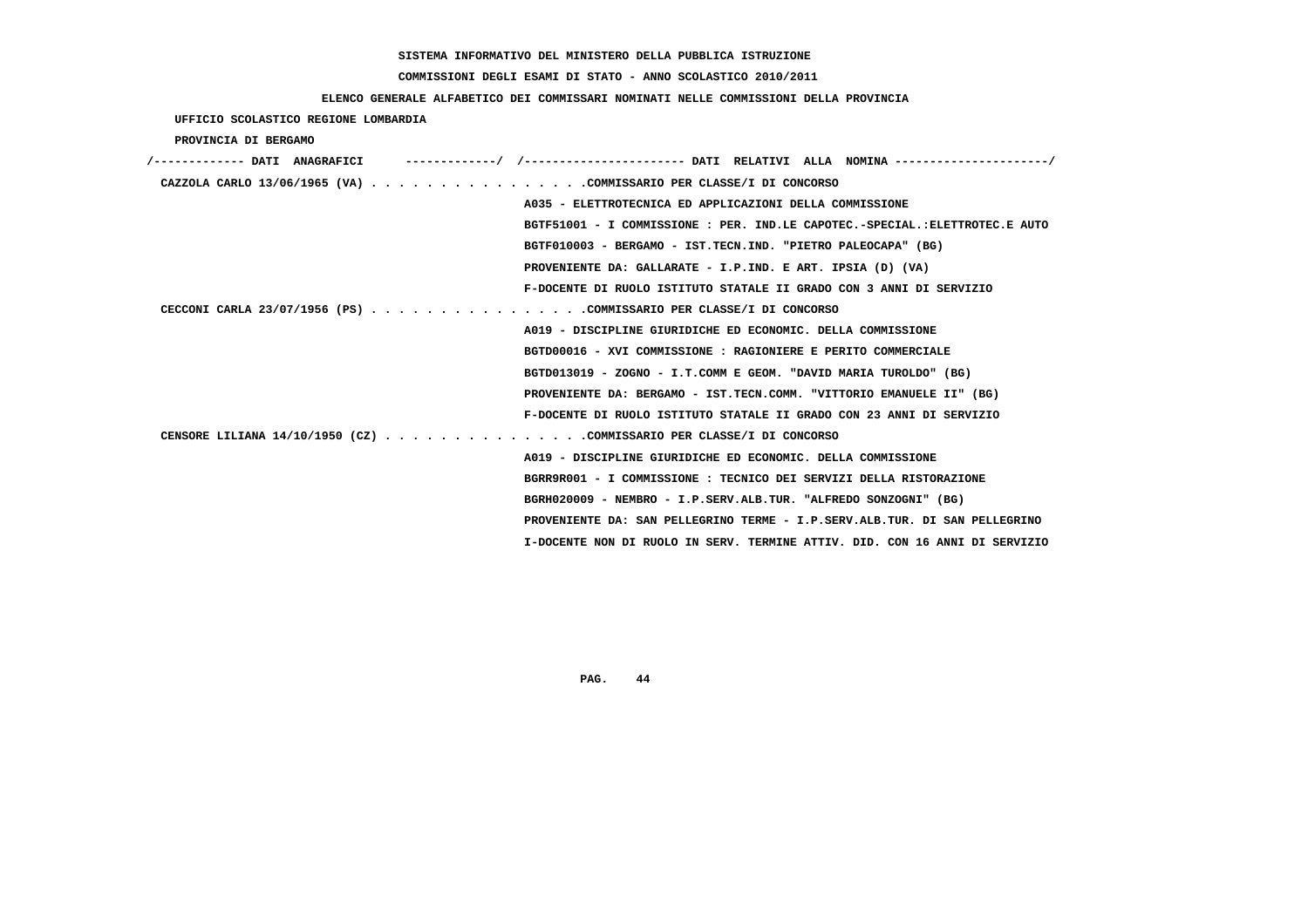# **COMMISSIONI DEGLI ESAMI DI STATO - ANNO SCOLASTICO 2010/2011**

### **ELENCO GENERALE ALFABETICO DEI COMMISSARI NOMINATI NELLE COMMISSIONI DELLA PROVINCIA**

 **UFFICIO SCOLASTICO REGIONE LOMBARDIA**

 **PROVINCIA DI BERGAMO**

| /------------- DATI ANAGRAFICI                                             |
|----------------------------------------------------------------------------|
| CENTEMERO MARIADELE 20/04/1961 (MI) COMMISSARIO PER CLASSE/I DI CONCORSO   |
| A047 - MATEMATICA DELLA COMMISSIONE                                        |
| BGRR9L002 - II COMMISSIONE : TECNICO INDUSTRIE MECCANICHE                  |
| BGRI003014 - PRESEZZO - I.P.IND. E ART. "BETTY AMBIVERI" (BG)              |
| PROVENIENTE DA: SAN PELLEGRINO TERME - I.P.SERV.ALB.TUR. DI SAN PELLEGRINO |
| F-DOCENTE DI RUOLO ISTITUTO STATALE II GRADO CON 18 ANNI DI SERVIZIO       |
| CERAVOLO FERNANDO 02/02/1979 (EE) COMMISSARIO PER CLASSE/I DI CONCORSO     |
| A446 - LINGUA E CIV. STRANIERA (SPAGNOLO) DELLA COMMISSIONE                |
| BGPL00001 - I COMMISSIONE : LINGUISTICO                                    |
| BGPL055009 - BERGAMO - L.R. PAR. LIC. LING. LICEO LINGUISTICO "LEONARDO DA |
| PROVENIENTE DA: ALBINO - IST. MAG. "OSCAR ARNULFO ROMERO" (BG)             |
| H-DOCENTE NON DI RUOLO IN SERV. TERMINE ANNO SCOL. CON 5 ANNI DI SERVIZIO  |
| CERIBELLI ELISABETTA 10/10/1955 (BG) COMMISSARIO PER CLASSE/I DI CONCORSO  |
| A060 - SC.NA., CH., GEOG., MIC. DELLA COMMISSIONE                          |
| BGPS00024 - XXIV COMMISSIONE : SCIENTIFICO                                 |
| BGPS01201N - CLUSONE - LIC. SCIENT. "ANDREA FANTONI" (BG)                  |
| PROVENIENTE DA: LOVERE - LIC. CLAS. "DECIO CELERI" (BG)                    |
| F-DOCENTE DI RUOLO ISTITUTO STATALE II GRADO CON 27 ANNI DI SERVIZIO       |
|                                                                            |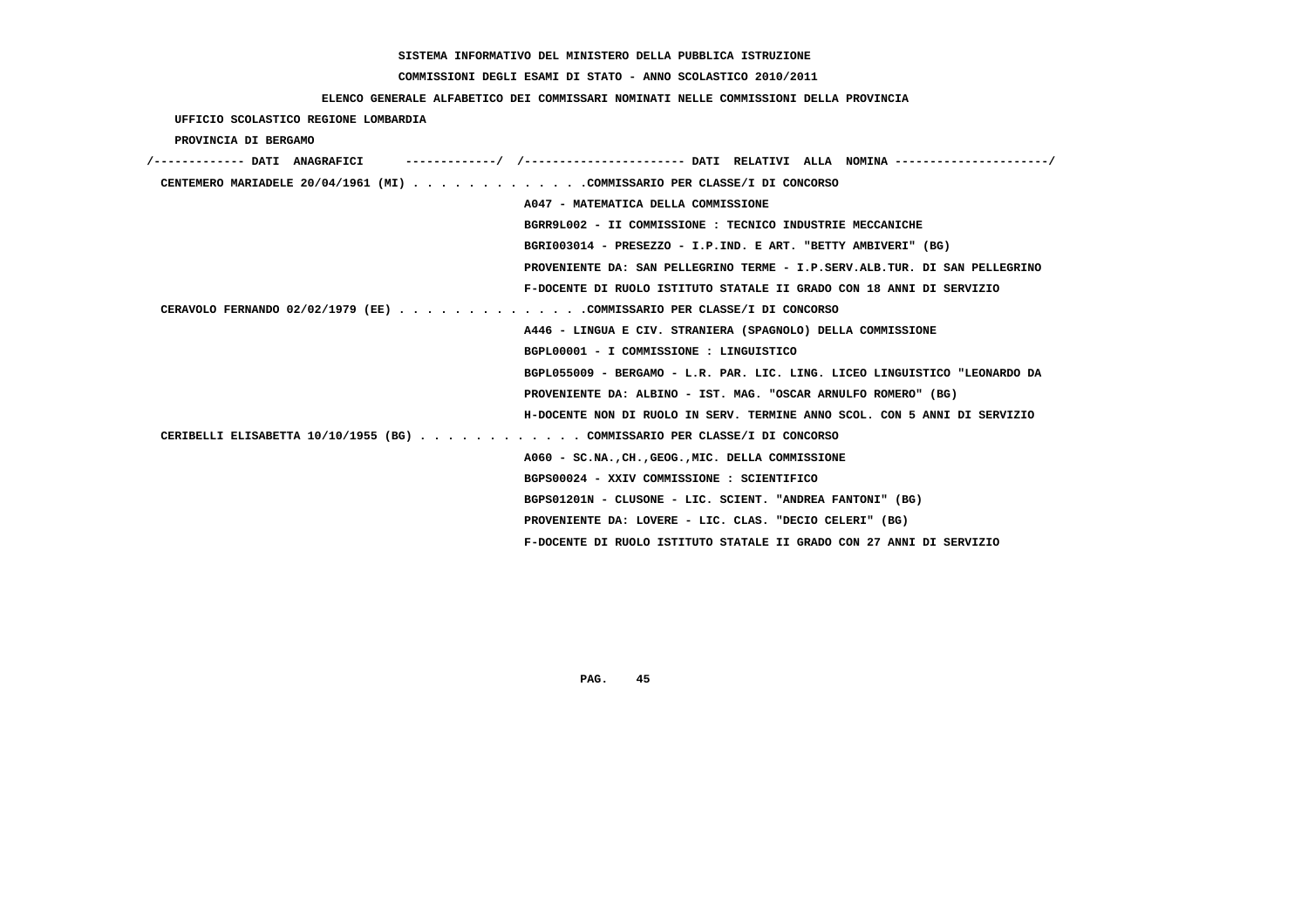# **COMMISSIONI DEGLI ESAMI DI STATO - ANNO SCOLASTICO 2010/2011**

### **ELENCO GENERALE ALFABETICO DEI COMMISSARI NOMINATI NELLE COMMISSIONI DELLA PROVINCIA**

 **UFFICIO SCOLASTICO REGIONE LOMBARDIA**

 **PROVINCIA DI BERGAMO**

| /------------- DATI ANAGRAFICI                                    |                                                                             |
|-------------------------------------------------------------------|-----------------------------------------------------------------------------|
| CERONI BRUNA 01/02/1974 (BG) COMMISSARIO PER CLASSE/I DI CONCORSO |                                                                             |
|                                                                   | A048 - MATEMATICA APPLICATA DELLA COMMISSIONE                               |
|                                                                   | BGTF45001 - I COMMISSIONE : PER. IND.LE CAPOTECNICO-SPECIALIZZ.:INFORMATICA |
|                                                                   | BGTF010003 - BERGAMO - IST.TECN.IND. "PIETRO PALEOCAPA" (BG)                |
|                                                                   | PROVENIENTE DA: LOVERE - IST.TECN.COMM. "IVAN PIANA" (BG)                   |
|                                                                   | I-DOCENTE NON DI RUOLO IN SERV. TERMINE ATTIV. DID. CON 9 ANNI DI SERVIZIO  |
| CERVO GUIDO 19/02/1952 (BG) COMMISSARIO PER CLASSE/I DI CONCORSO  |                                                                             |
|                                                                   | A019 - DISCIPLINE GIURIDICHE ED ECONOMIC. DELLA COMMISSIONE                 |
|                                                                   | BGTD18001 - I COMMISSIONE : RAGIONIERE E PERITO COMMERCIALE                 |
|                                                                   | BGTD030002 - BERGAMO - IST.TECN.COMM. "VITTORIO EMANUELE II" (BG)           |
|                                                                   | PROVENIENTE DA: PRESEZZO - IST.TECN.COMM. "MAIRONI DA PONTE" (BG)           |
|                                                                   | F-DOCENTE DI RUOLO ISTITUTO STATALE II GRADO CON 32 ANNI DI SERVIZIO        |
| CESANA LINDA 08/06/1981 (LC) COMMISSARIO PER CLASSE/I DI CONCORSO |                                                                             |
|                                                                   | A037 - FILOSOFIA E STORIA DELLA COMMISSIONE                                 |
|                                                                   | BGC005001 - I COMMISSIONE : DURATA OUINOUENNALE                             |
|                                                                   | BGSL01000T - BERGAMO - LIC. ART. " GIACOMO E PIO MANZU' " (BG)              |
|                                                                   | PROVENIENTE DA: LECCO - LIC. ART. "MEDARDO ROSSO" (LC)                      |
|                                                                   | I-DOCENTE NON DI RUOLO IN SERV. TERMINE ATTIV. DID. CON 2 ANNI DI SERVIZIO  |
|                                                                   |                                                                             |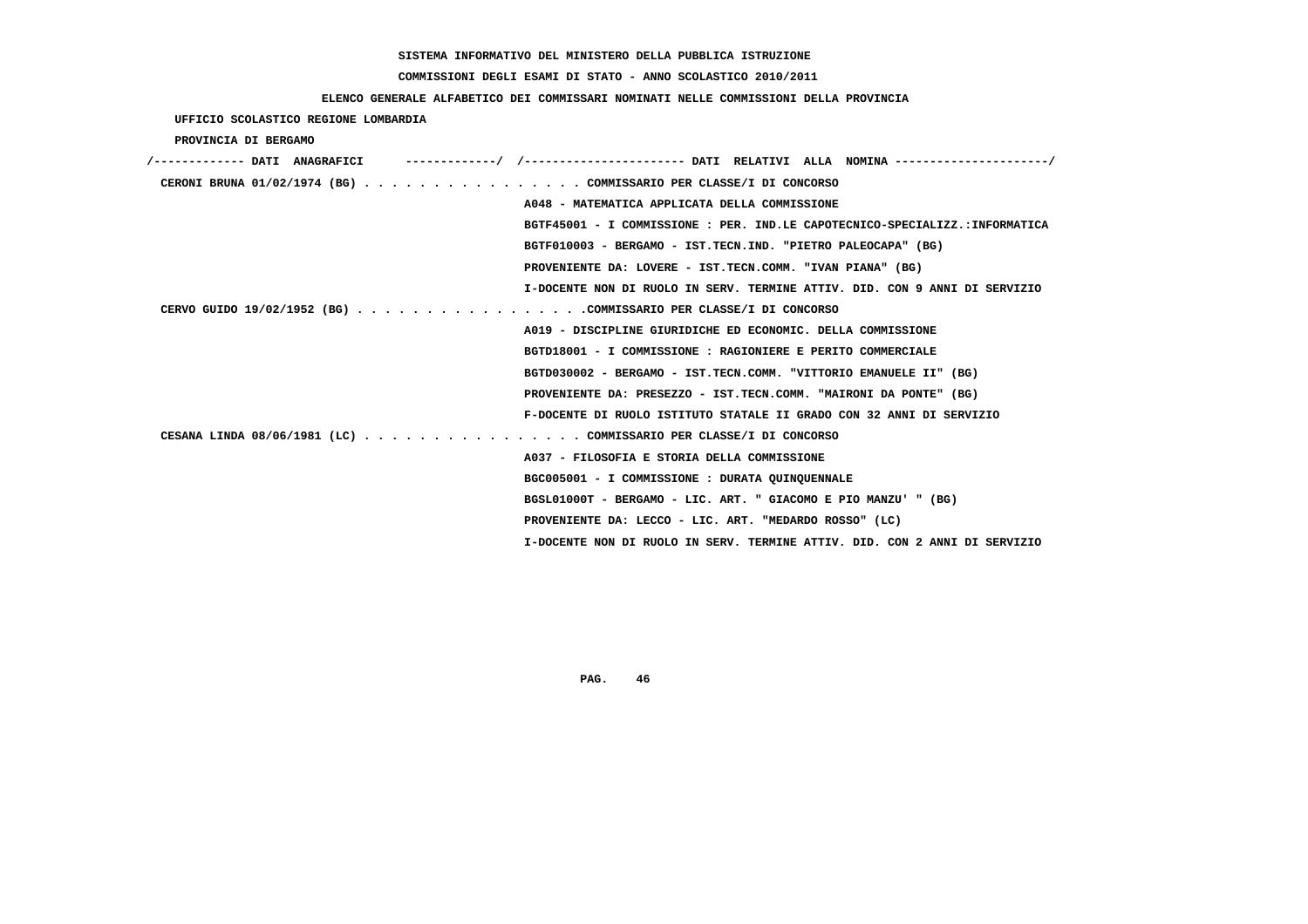# **COMMISSIONI DEGLI ESAMI DI STATO - ANNO SCOLASTICO 2010/2011**

### **ELENCO GENERALE ALFABETICO DEI COMMISSARI NOMINATI NELLE COMMISSIONI DELLA PROVINCIA**

 **UFFICIO SCOLASTICO REGIONE LOMBARDIA**

 **PROVINCIA DI BERGAMO**

| /------------- DATI ANAGRAFICI | -/ /----------------------- DATI RELATIVI ALLA NOMINA ---------------------/ |
|--------------------------------|------------------------------------------------------------------------------|
|                                | CHERILLO MICHELE 05/07/1970 (NA) COMMISSARIO PER CLASSE/I DI CONCORSO        |
|                                | A049 - MATEMATICA E FISICA DELLA COMMISSIONE                                 |
|                                | BGPS00033 - XXXIII COMMISSIONE : SCIENTIFICO                                 |
|                                | BGPS02401X - TRESCORE BALNEARIO - LIC. SCIENT. "LORENZO FEDERICI" (BG)       |
|                                | PROVENIENTE DA: BERGAMO - LIC. SCIENT. "LORENZO MASCHERONI" (BG)             |
|                                | F-DOCENTE DI RUOLO ISTITUTO STATALE II GRADO CON 10 ANNI DI SERVIZIO         |
|                                | CHIARA MARIA LUCIA 07/09/1972 (BG) COMMISSARIO PER CLASSE/I DI CONCORSO      |
|                                | A060 - SC.NA., CH., GEOG., MIC. DELLA COMMISSIONE                            |
|                                | BGPS00002 - II COMMISSIONE : SCIENTIFICO                                     |
|                                | BGPS095001 - BERGAMO - L.R. PAR. LIC. SCIENT. LICEO SCIENTIFICO "LEONARDO D  |
|                                | II CLASSE: BERGAMO - L.R. PAR. LIC. SCIENT. LICEO SCIENTIFICO "ANTONIO LOC   |
|                                | PROVENIENTE DA: SARNICO - LIC. SCIENT. "SERAFINO RIVA" (BG)                  |
|                                | I-DOCENTE NON DI RUOLO IN SERV. TERMINE ATTIV. DID. CON 6 ANNI DI SERVIZIO   |
|                                | CHIAVETTA LUCA 10/07/1967 (RM) COMMISSARIO PER CLASSE/I DI CONCORSO          |
|                                | A019 - DISCIPLINE GIURIDICHE ED ECONOMIC. DELLA COMMISSIONE                  |
|                                | BGRR9S002 - II COMMISSIONE : TECNICO SERVIZI SOCIALI                         |
|                                | BGPM02601L - BERGAMO - IST. MAG. "MAMOLI" LICEO (BG)                         |
|                                | PROVENIENTE DA: NEMBRO - I.P.SERV.ALB.TUR. "ALFREDO SONZOGNI" (BG)           |
|                                | F-DOCENTE DI RUOLO ISTITUTO STATALE II GRADO CON 9 ANNI DI SERVIZIO          |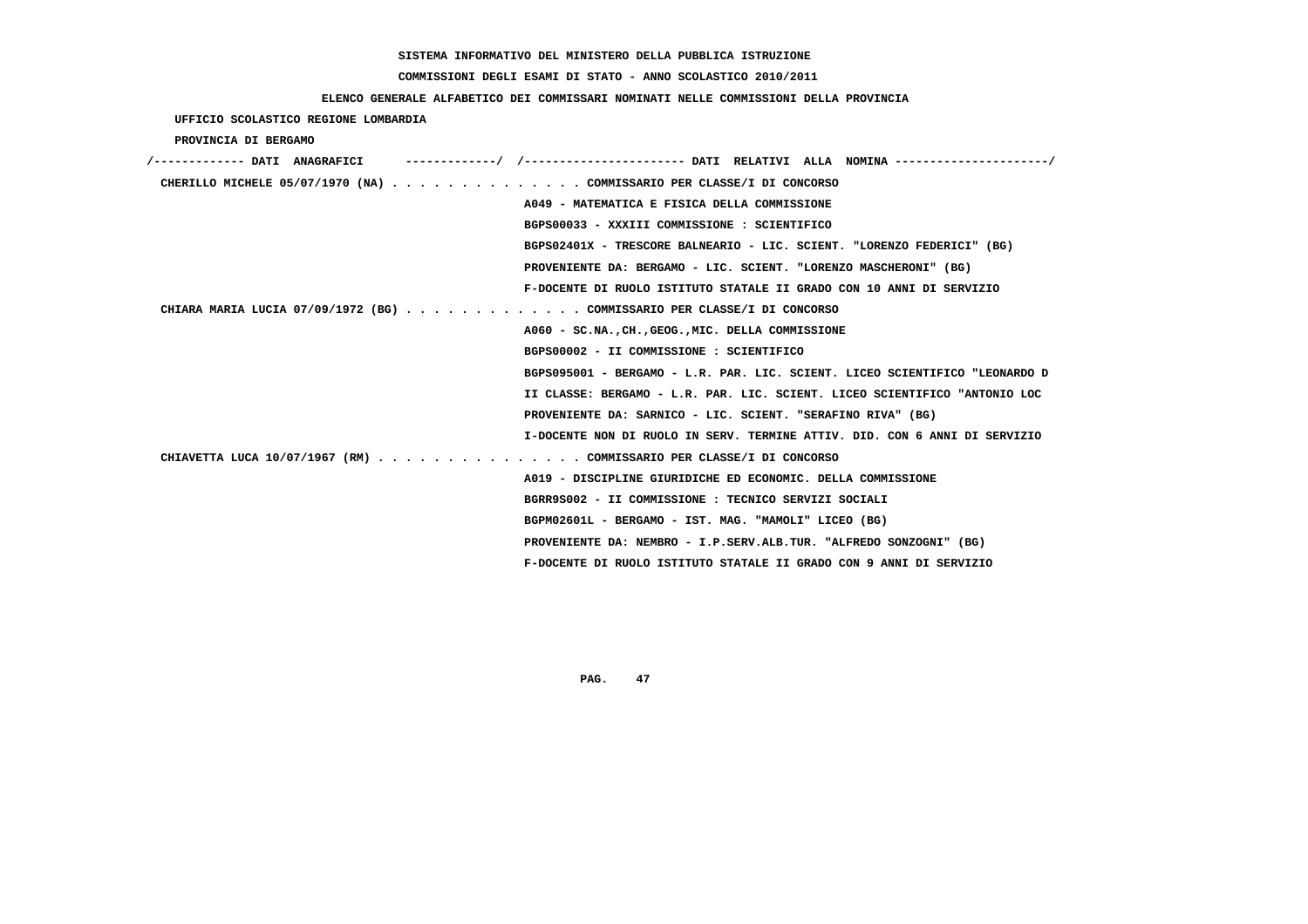# **COMMISSIONI DEGLI ESAMI DI STATO - ANNO SCOLASTICO 2010/2011**

### **ELENCO GENERALE ALFABETICO DEI COMMISSARI NOMINATI NELLE COMMISSIONI DELLA PROVINCIA**

 **UFFICIO SCOLASTICO REGIONE LOMBARDIA**

 **PROVINCIA DI BERGAMO**

| ------------- DATI ANAGRAFICI                                            | ---------/ /--------------------- DATI RELATIVI ALLA NOMINA--------------------/ |
|--------------------------------------------------------------------------|----------------------------------------------------------------------------------|
| CHIESA SILVIA $06/08/1974$ (BG) COMMISSARIO PER CLASSE/I DI CONCORSO     |                                                                                  |
|                                                                          | A061 - STORIA DELL'ARTE DELLA COMMISSIONE                                        |
|                                                                          | BGRR9T001 - I COMMISSIONE : TECNICO DELLA GRAFICA PUBBLICITARIA                  |
|                                                                          | BGRC02901G - BERGAMO - IST.PROF.SERV.COM. "CATERINA CANIANA" (BG)                |
|                                                                          | PROVENIENTE DA: CLUSONE - I.P.IND. E ART. ISTITUTO SUPERIORE "TARCISIO P (B      |
|                                                                          | H-DOCENTE NON DI RUOLO IN SERV. TERMINE ANNO SCOL. CON 8 ANNI DI SERVIZIO        |
| CHIODAROLI GIOVANNA 05/09/1968 (MI) COMMISSARIO PER CLASSE/I DI CONCORSO |                                                                                  |
|                                                                          | A040 - IGIENE, ANAT., FIS., PAT. GEN. E APP. MA. DELLA COMMISSIONE               |
|                                                                          | BGTE01002 - II COMMISSIONE : ATTIVITA' SOCIALI -SPECIALIZZ. DIRIG. COMUNITA      |
|                                                                          | BGTD01101N - DALMINE - I.T.COMM E GEOM. "LUIGI EINAUDI" (BG)                     |
|                                                                          | PROVENIENTE DA: TRESCORE BALNEARIO - IST.PROF.SERV.COM. "LORENZO LOTTO" (BG      |
|                                                                          | I-DOCENTE NON DI RUOLO IN SERV. TERMINE ATTIV. DID. CON 6 ANNI DI SERVIZIO       |
| CHIODINI CATERINA 17/05/1957 (VA) COMMISSARIO PER CLASSE/I DI CONCORSO   |                                                                                  |
|                                                                          | A036 - FILOSOFIA, PSICOL. E SC. DELL'EDUCAZ. DELLA COMMISSIONE                   |
|                                                                          | BGRR90001 - I COMMISSIONE : TECNICO DEI SERVIZI TURISTICI                        |
|                                                                          | BGRC09000A - BERGAMO - IST.PROF.SERV.COM. "GUIDO GALLI" (BG)                     |
|                                                                          | PROVENIENTE DA: BUSTO ARSIZIO - IS.PR.SERV.COM.TUR I.P.S.S.C.T. "P.VERRI" -      |
|                                                                          | F-DOCENTE DI RUOLO ISTITUTO STATALE II GRADO CON 28 ANNI DI SERVIZIO             |
|                                                                          |                                                                                  |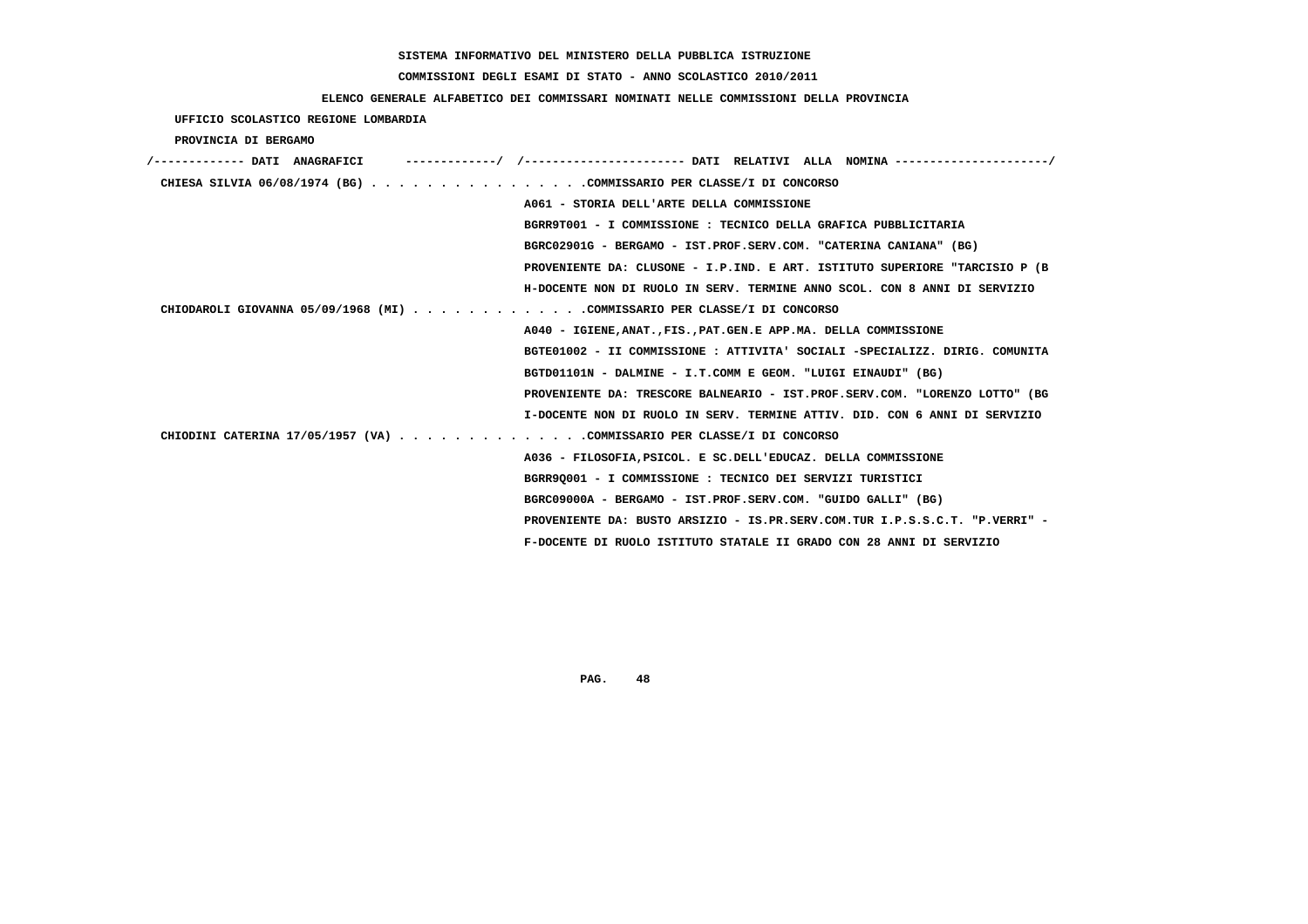# **COMMISSIONI DEGLI ESAMI DI STATO - ANNO SCOLASTICO 2010/2011**

### **ELENCO GENERALE ALFABETICO DEI COMMISSARI NOMINATI NELLE COMMISSIONI DELLA PROVINCIA**

 **UFFICIO SCOLASTICO REGIONE LOMBARDIA**

 **PROVINCIA DI BERGAMO**

| /------------- DATI ANAGRAFICI                                            | ------------/ /---------------------- DATI RELATIVI ALLA NOMINA --------------------/ |
|---------------------------------------------------------------------------|---------------------------------------------------------------------------------------|
| CICCI CLELIA MARIA $11/02/1954$ (BS) COMMISSARIO PER CLASSE/I DI CONCORSO |                                                                                       |
|                                                                           | A060 - SC.NA., CH., GEOG., MIC. DELLA COMMISSIONE                                     |
|                                                                           | BGISFP007 - VII COMMISSIONE SPERIMENTALE                                              |
|                                                                           | BGTD013019 - ZOGNO - I.T.COMM E GEOM. "DAVID MARIA TUROLDO" (BG)                      |
|                                                                           | PROVENIENTE DA: BERGAMO - LIC. SCIENT. "FILIPPO LUSSANA" (BG)                         |
|                                                                           | F-DOCENTE DI RUOLO ISTITUTO STATALE II GRADO CON 25 ANNI DI SERVIZIO                  |
| CICETTI LARA 12/11/1967 (PS) COMMISSARIO PER CLASSE/I DI CONCORSO         |                                                                                       |
|                                                                           | A050 - LETTERE IST. ISTR. SECOND. DI II GR. DELLA COMMISSIONE                         |
|                                                                           | BGTB03001 - I COMMISSIONE : PER. AERON. SPEC.: ASS. NAVIG. AER. E NAVIG. AE           |
|                                                                           | BGTB015001 - BERGAMO - L.R. PAR. IST.TECN.AERON. IST.TEC. AERONAUTICO "ANTO           |
|                                                                           | PROVENIENTE DA: ALBINO - IST.TECN.COMM. "OSCAR ARNULFO ROMERO" (BG)                   |
|                                                                           | F-DOCENTE DI RUOLO ISTITUTO STATALE II GRADO CON 9 ANNI DI SERVIZIO                   |
| CIMARELLI TONINO 29/09/1952 (RM) COMMISSARIO PER CLASSE/I DI CONCORSO     |                                                                                       |
|                                                                           | A060 - SC.NA., CH., GEOG., MIC. DELLA COMMISSIONE                                     |
|                                                                           | BGPS00003 - III COMMISSIONE : SCIENTIFICO                                             |
|                                                                           | BGPS015004 - BERGAMO - L.R. PAR. LIC. SCIENT. LICEO SCIENTIFICO "FERMI" (BG           |
|                                                                           | PROVENIENTE DA: SERIATE - I.P.IND. E ART. "ETTORE MAJORANA" (BG)                      |
|                                                                           | F-DOCENTE DI RUOLO ISTITUTO STATALE II GRADO CON 14 ANNI DI SERVIZIO                  |
|                                                                           |                                                                                       |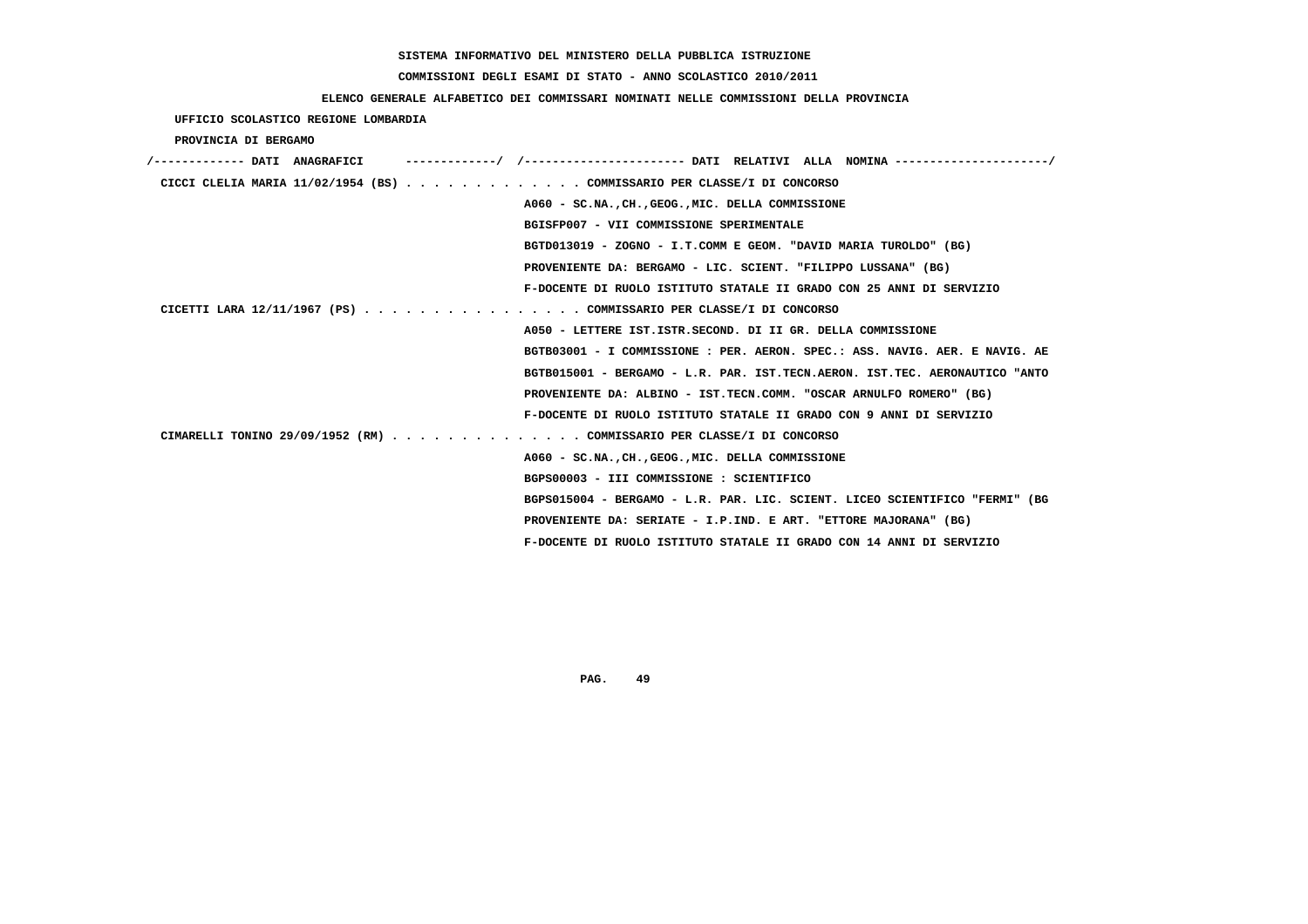# **COMMISSIONI DEGLI ESAMI DI STATO - ANNO SCOLASTICO 2010/2011**

## **ELENCO GENERALE ALFABETICO DEI COMMISSARI NOMINATI NELLE COMMISSIONI DELLA PROVINCIA**

 **UFFICIO SCOLASTICO REGIONE LOMBARDIA**

 **PROVINCIA DI BERGAMO**

| /------------- DATI ANAGRAFICI | ---------/ /--------------------- DATI RELATIVI ALLA NOMINA--------------------/ |
|--------------------------------|----------------------------------------------------------------------------------|
|                                | COLNAGO ERNESTINO 29/04/1957 (BG) COMMISSARIO PER CLASSE/I DI CONCORSO           |
|                                | A047 - MATEMATICA DELLA COMMISSIONE                                              |
|                                | BGTF50004 - IV COMMISSIONE : PER. IND.LE CAPOTEC.-SPECIAL: ELETTRON.E TELECO     |
|                                | BGTF016013 - GAZZANIGA - IST.TECN.IND. "VALLE SERIANA" (BG)                      |
|                                | PROVENIENTE DA: BERGAMO - IST.TECN.IND. "PIETRO PALEOCAPA" (CORSO SERA (BG)      |
|                                | F-DOCENTE DI RUOLO ISTITUTO STATALE II GRADO CON 17 ANNI DI SERVIZIO             |
|                                | COLOMBO GIAMPAOLO 09/07/1959 (BG) COMMISSARIO PER CLASSE/I DI CONCORSO           |
|                                | A060 - SC.NA., CH., GEOG., MIC. DELLA COMMISSIONE                                |
|                                | BGISFP002 - II COMMISSIONE SPERIMENTALE                                          |
|                                | BGPM00301X - PRESEZZO - IST. MAG. "BETTY AMBIVERI" (BG)                          |
|                                | PROVENIENTE DA: BERGAMO - LIC. SCIENT. "FILIPPO LUSSANA" (BG)                    |
|                                | F-DOCENTE DI RUOLO ISTITUTO STATALE II GRADO CON 25 ANNI DI SERVIZIO             |
|                                | COLOMBO GIANMARIO 15/03/1962 (BG) COMMISSARIO PER CLASSE/I DI CONCORSO           |
|                                | A049 - MATEMATICA E FISICA DELLA COMMISSIONE                                     |
|                                | BGIB92002 - II COMMISSIONE SPERIMENTALE                                          |
|                                | BGPM010002 - BERGAMO - IST. MAG. "P. SECCO SUARDO" (BG)                          |
|                                | PROVENIENTE DA: PRESEZZO - LIC. SCIENT. "MAIRONI DA PONTE" (BG)                  |
|                                | F-DOCENTE DI RUOLO ISTITUTO STATALE II GRADO CON 18 ANNI DI SERVIZIO             |
|                                |                                                                                  |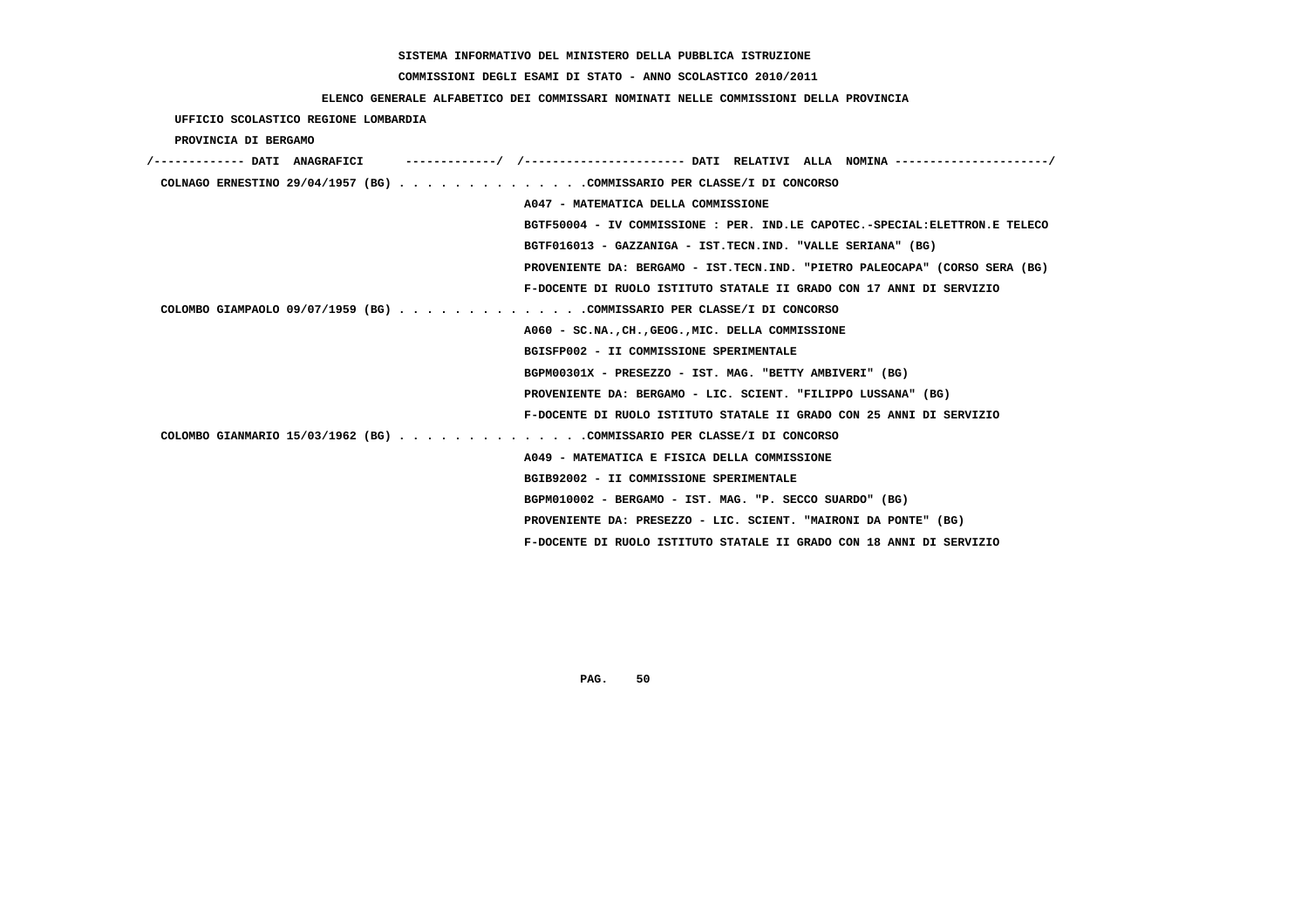# **COMMISSIONI DEGLI ESAMI DI STATO - ANNO SCOLASTICO 2010/2011**

## **ELENCO GENERALE ALFABETICO DEI COMMISSARI NOMINATI NELLE COMMISSIONI DELLA PROVINCIA**

 **UFFICIO SCOLASTICO REGIONE LOMBARDIA**

 **PROVINCIA DI BERGAMO**

| /------------- DATI ANAGRAFICI                                          |                                                                             |
|-------------------------------------------------------------------------|-----------------------------------------------------------------------------|
| COLUCCI GIOSUE ' $25/02/1961$ (TA) COMMISSARIO PER CLASSE/I DI CONCORSO |                                                                             |
|                                                                         | A039 - GEOGRAFIA DELLA COMMISSIONE                                          |
|                                                                         | BGRR90003 - III COMMISSIONE : TECNICO DEI SERVIZI TURISTICI                 |
|                                                                         | BGRC00301B - PRESEZZO - IS.PR.SERV.COM.TUR "BETTY AMBIVERI" (BG)            |
|                                                                         | PROVENIENTE DA: BERGAMO - IST.PROF.SERV.COM. "GUIDO GALLI" (BG)             |
|                                                                         | F-DOCENTE DI RUOLO ISTITUTO STATALE II GRADO CON 4 ANNI DI SERVIZIO         |
| CONSOLI BRUNO 01/05/1953 (BG) COMMISSARIO PER CLASSE/I DI CONCORSO      |                                                                             |
|                                                                         | A246 - LINGUA E CIV. STRANIERA (FRANCESE) DELLA COMMISSIONE                 |
|                                                                         | BGTP02007 - VII COMMISSIONE : PERITO AZIENDALE E CORRISPOND. IN LINGUE ESTE |
|                                                                         | BGTD02000B - TREVIGLIO - IST.TECN.COMM. GUGLIELMO OBERDAN (BG)              |
|                                                                         | PROVENIENTE DA: BERGAMO - IST.TECN.COMM. "VITTORIO EMANUELE II" (BG)        |
|                                                                         | F-DOCENTE DI RUOLO ISTITUTO STATALE II GRADO CON 29 ANNI DI SERVIZIO        |
| CONSONNI MARIO 30/01/1949 (CR) COMMISSARIO PER CLASSE/I DI CONCORSO     |                                                                             |
|                                                                         | A019 - DISCIPLINE GIURIDICHE ED ECONOMIC. DELLA COMMISSIONE                 |
|                                                                         | BGTD14002 - II COMMISSIONE : RAGIONIERE PERITO COMMERCIALE E PROGRAMMATORE  |
|                                                                         | BGTD006016 - ROMANO DI LOMBARDIA - I.T.COMM E GEOM. "GIAMBATTISTA RUBINI" ( |
|                                                                         | PROVENIENTE DA: TREVIGLIO - IST.TECN.COMM. GUGLIELMO OBERDAN (BG)           |
|                                                                         | F-DOCENTE DI RUOLO ISTITUTO STATALE II GRADO CON 27 ANNI DI SERVIZIO        |
|                                                                         |                                                                             |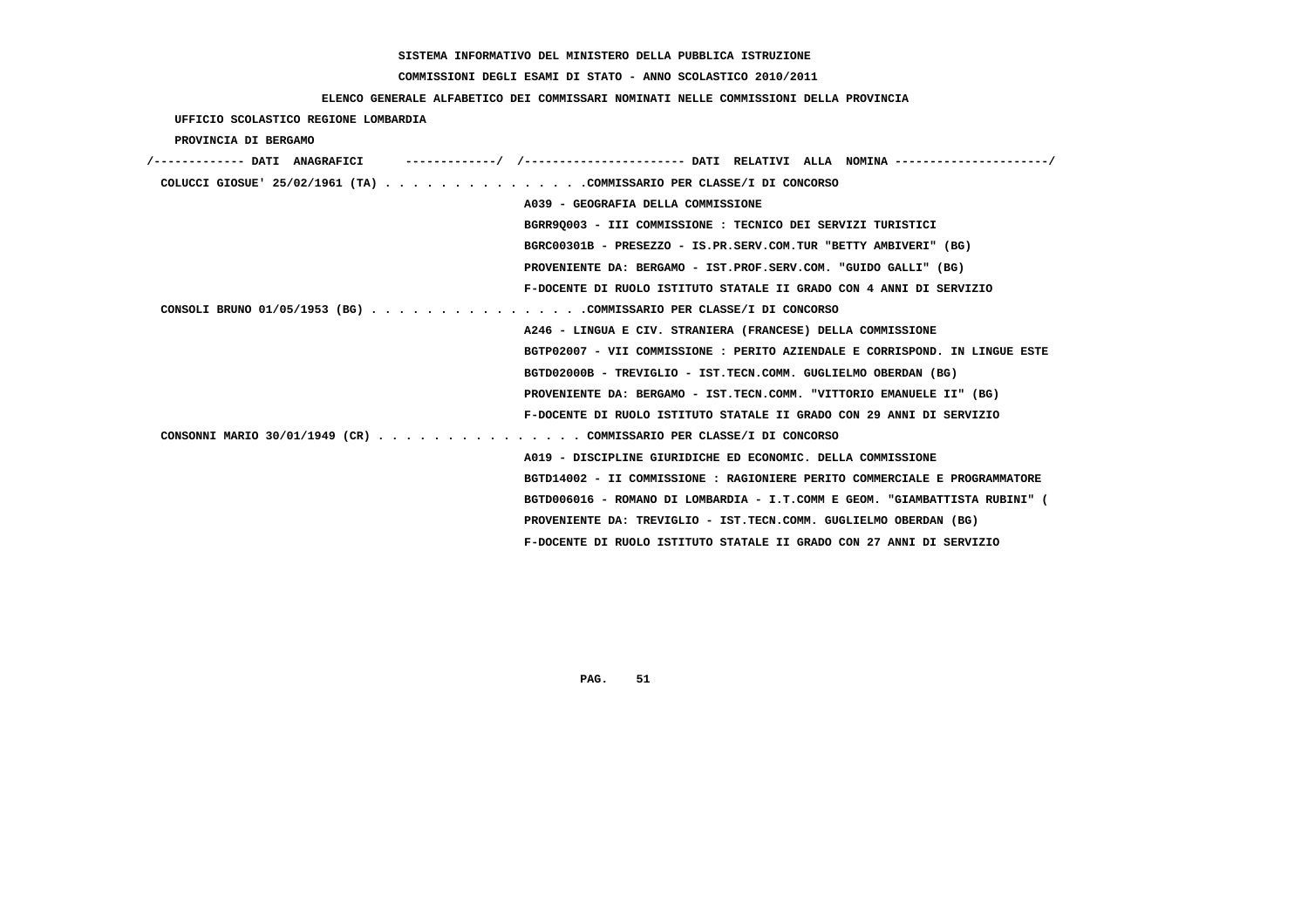# **COMMISSIONI DEGLI ESAMI DI STATO - ANNO SCOLASTICO 2010/2011**

### **ELENCO GENERALE ALFABETICO DEI COMMISSARI NOMINATI NELLE COMMISSIONI DELLA PROVINCIA**

 **UFFICIO SCOLASTICO REGIONE LOMBARDIA**

 **PROVINCIA DI BERGAMO**

| /------------- DATI ANAGRAFICI                                                                 |
|------------------------------------------------------------------------------------------------|
| CONTE MAURO 04/12/1962 (IS) COMMISSARIO PER CLASSE/I DI CONCORSO                               |
| A017 - DISCIPLINE ECONOMICO-AZIENDALI DELLA COMMISSIONE                                        |
| BGTD00005 - V COMMISSIONE : RAGIONIERE E PERITO COMMERCIALE                                    |
| BGTD030002 - BERGAMO - IST.TECN.COMM. "VITTORIO EMANUELE II" (BG)                              |
| PROVENIENTE DA: SARNICO - IST.TECN.COMM. "SERAFINO RIVA" (BG)                                  |
| I-DOCENTE NON DI RUOLO IN SERV. TERMINE ATTIV. DID. CON 7 ANNI DI SERVIZIO                     |
| CONTE ROBERTO 12/08/1955 (FG) COMMISSARIO PER CLASSE/I DI CONCORSO                             |
| A072 - TOPOG. GEN., COSTR.RUR. E DISEGNO DELLA COMMISSIONE                                     |
| BGTD00007 - VII COMMISSIONE : RAGIONIERE E PERITO COMMERCIALE                                  |
| PROVENIENTE DA: BERGAMO - IST.TECN.AGR. DI BERGAMO (BG)                                        |
| F-DOCENTE DI RUOLO ISTITUTO STATALE II GRADO CON 17 ANNI DI SERVIZIO                           |
| CORBETTA FAUSTO LUIGI 22/05/1950 (MI) $\ldots$ ,,,,,,,,,,,COMMISSARIO PER CLASSE/I DI CONCORSO |
| A036 - FILOSOFIA, PSICOL. E SC. DELL'EDUCAZ. DELLA COMMISSIONE                                 |
| BGRR9T002 - II COMMISSIONE : TECNICO DELLA GRAFICA PUBBLICITARIA                               |
| BGRC02901G - BERGAMO - IST.PROF.SERV.COM. "CATERINA CANIANA" (BG)                              |
| PROVENIENTE DA: LODI - IS.PR.SERV.COM.TUR IPSCT L.EINAUDI (LO)                                 |
| F-DOCENTE DI RUOLO ISTITUTO STATALE II GRADO CON 29 ANNI DI SERVIZIO                           |
|                                                                                                |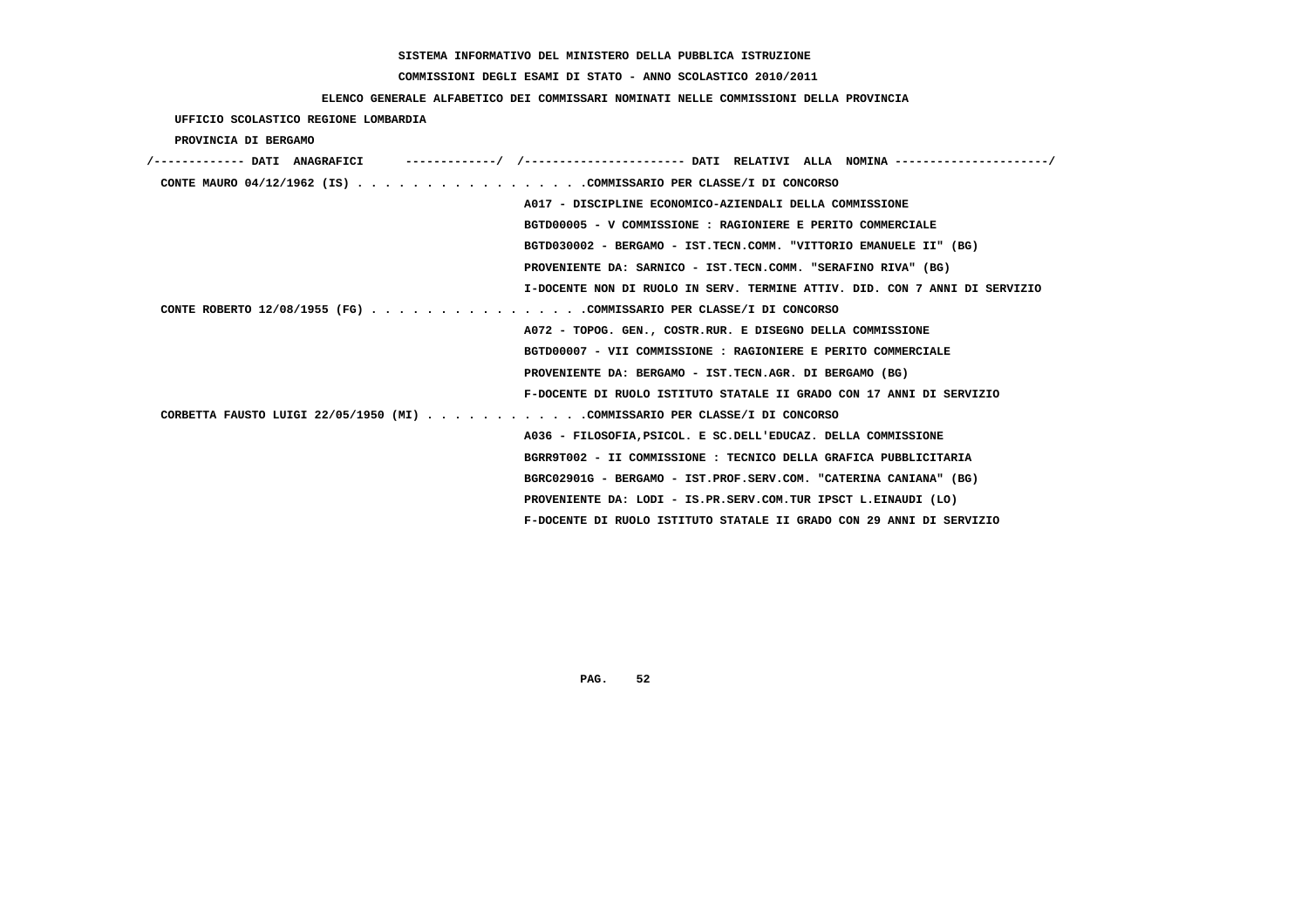# **COMMISSIONI DEGLI ESAMI DI STATO - ANNO SCOLASTICO 2010/2011**

### **ELENCO GENERALE ALFABETICO DEI COMMISSARI NOMINATI NELLE COMMISSIONI DELLA PROVINCIA**

 **UFFICIO SCOLASTICO REGIONE LOMBARDIA**

 **PROVINCIA DI BERGAMO**

| '------------- DATI ANAGRAFICI                                          | -------/ /---------------------- DATI RELATIVI ALLA NOMINA--------------------/ |
|-------------------------------------------------------------------------|---------------------------------------------------------------------------------|
| CORIGLIANO GAETANO 21/09/1970 (KR) COMMISSARIO PER CLASSE/I DI CONCORSO |                                                                                 |
|                                                                         | A042 - INFORMATICA DELLA COMMISSIONE                                            |
|                                                                         | BGRR9A002 - II COMMISSIONE : TECNICO GESTIONE AZIENDALE LINGUISTICA             |
|                                                                         | PROVENIENTE DA: BERGAMO - IST.TEC.GEOMETRI "GIACOMO OUARENGHI" (BG)             |
|                                                                         | H-DOCENTE NON DI RUOLO IN SERV. TERMINE ANNO SCOL. CON 6 ANNI DI SERVIZIO       |
| CORNALI FABIO 04/06/1959 (BG) COMMISSARIO PER CLASSE/I DI CONCORSO      |                                                                                 |
|                                                                         | A017 - DISCIPLINE ECONOMICO-AZIENDALI DELLA COMMISSIONE                         |
|                                                                         | BGRR9A001 - I COMMISSIONE : TECNICO GESTIONE AZIENDALE LINGUISTICA              |
|                                                                         | BGRC09000A - BERGAMO - IST.PROF.SERV.COM. "GUIDO GALLI" (BG)                    |
|                                                                         | II CLASSE: ALBINO - IS.PR.SERV.COM.TUR "OSCAR ARNULFO ROMERO" (BG)              |
|                                                                         | PROVENIENTE DA: PRESEZZO - IS.PR.SERV.COM.TUR "BETTY AMBIVERI" (BG)             |
|                                                                         | F-DOCENTE DI RUOLO ISTITUTO STATALE II GRADO CON 18 ANNI DI SERVIZIO            |
| CORRADINO IGNAZIO 22/02/1962 (TA) COMMISSARIO PER CLASSE/I DI CONCORSO  |                                                                                 |
|                                                                         | A035 - ELETTROTECNICA ED APPLICAZIONI DELLA COMMISSIONE                         |
|                                                                         | BGTF51004 - IV COMMISSIONE : PER. IND.LE CAPOTEC.-SPECIAL.:ELETTROTEC.E AUT     |
|                                                                         | BGTF01701V - SERIATE - IST.TECN.IND. "ETTORE MAJORANA" (BG)                     |
|                                                                         | PROVENIENTE DA: GAZZANIGA - IST.TECN.IND. "VALLE SERIANA" (BG)                  |
|                                                                         | F-DOCENTE DI RUOLO ISTITUTO STATALE II GRADO CON 17 ANNI DI SERVIZIO            |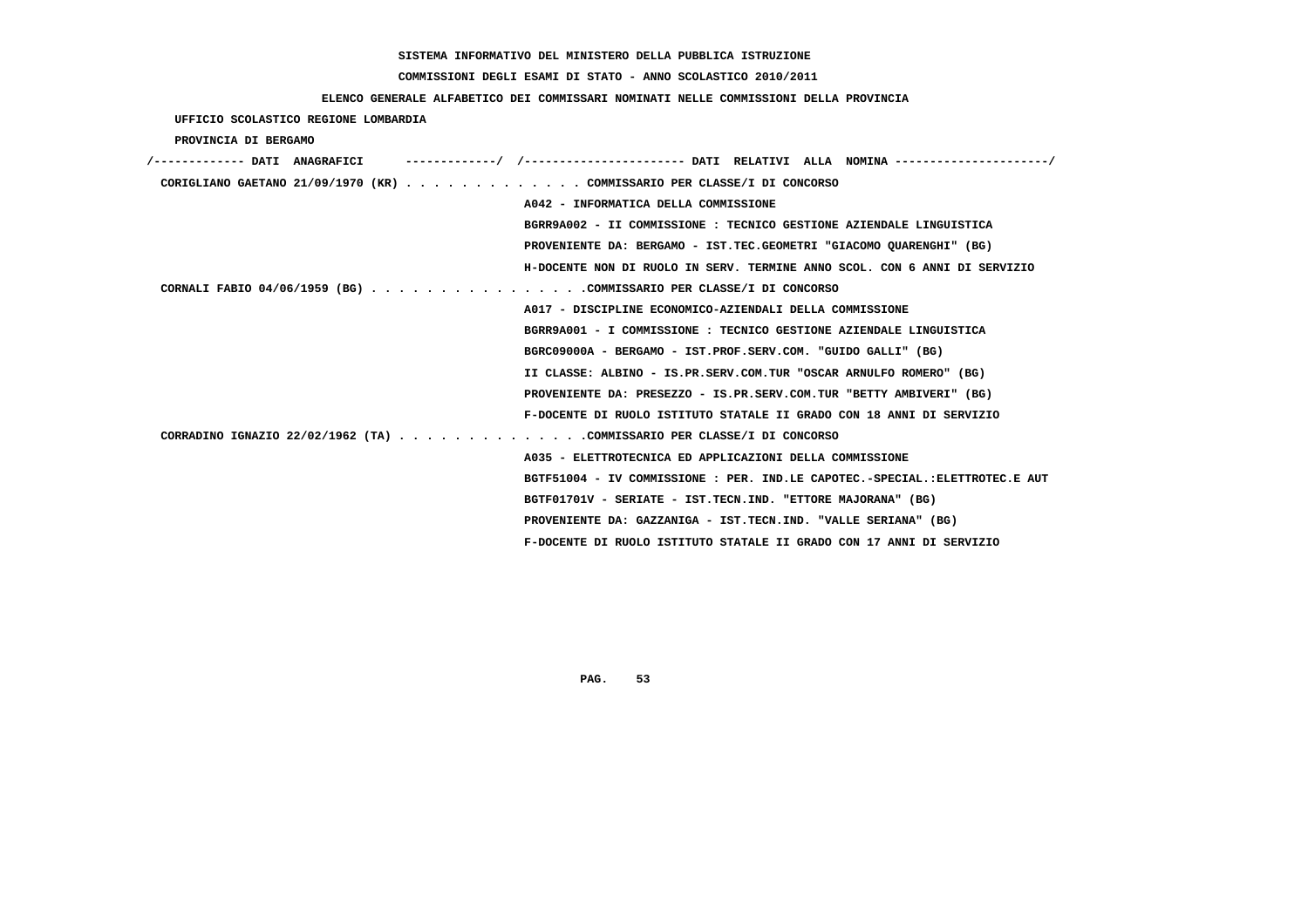# **COMMISSIONI DEGLI ESAMI DI STATO - ANNO SCOLASTICO 2010/2011**

### **ELENCO GENERALE ALFABETICO DEI COMMISSARI NOMINATI NELLE COMMISSIONI DELLA PROVINCIA**

 **UFFICIO SCOLASTICO REGIONE LOMBARDIA**

 **PROVINCIA DI BERGAMO**

| /------------- DATI ANAGRAFICI                                              |
|-----------------------------------------------------------------------------|
| CORSI VIOLETTA 31/05/1963 (LE) COMMISSARIO PER CLASSE/I DI CONCORSO         |
| A019 - DISCIPLINE GIURIDICHE ED ECONOMIC. DELLA COMMISSIONE                 |
| BGTD00004 - IV COMMISSIONE : RAGIONIERE E PERITO COMMERCIALE                |
| BGTD030002 - BERGAMO - IST.TECN.COMM. "VITTORIO EMANUELE II" (BG)           |
| PROVENIENTE DA: TRESCORE BALNEARIO - IST.TECN.COMM. "LORENZO LOTTO" (BG)    |
| I-DOCENTE NON DI RUOLO IN SERV. TERMINE ATTIV. DID. CON 22 ANNI DI SERVIZIO |
| CORTESI LUCIA SANTINA 13/03/1966 (BG) COMMISSARIO PER CLASSE/I DI CONCORSO  |
| A546 - LINGUA E CIV. STRANIERA (TEDESCO) DELLA COMMISSIONE                  |
| BGTP02002 - II COMMISSIONE : PERITO AZIENDALE E CORRISPOND. IN LINGUE ESTER |
| PROVENIENTE DA: LOVERE - IST.TECN.COMM. "IVAN PIANA" (BG)                   |
| I-DOCENTE NON DI RUOLO IN SERV. TERMINE ATTIV. DID. CON 12 ANNI DI SERVIZIO |
| CORTI DANIELA 12/07/1961 (LC) COMMISSARIO PER CLASSE/I DI CONCORSO          |
| A061 - STORIA DELL'ARTE DELLA COMMISSIONE                                   |
| BGC002001 - I COMMISSIONE : DURATA QUINQUENNALE                             |
| BGSL01000T - BERGAMO - LIC. ART. " GIACOMO E PIO MANZU' " (BG)              |
| PROVENIENTE DA: LECCO - LIC. ART. "MEDARDO ROSSO" (LC)                      |
| F-DOCENTE DI RUOLO ISTITUTO STATALE II GRADO CON 20 ANNI DI SERVIZIO        |
|                                                                             |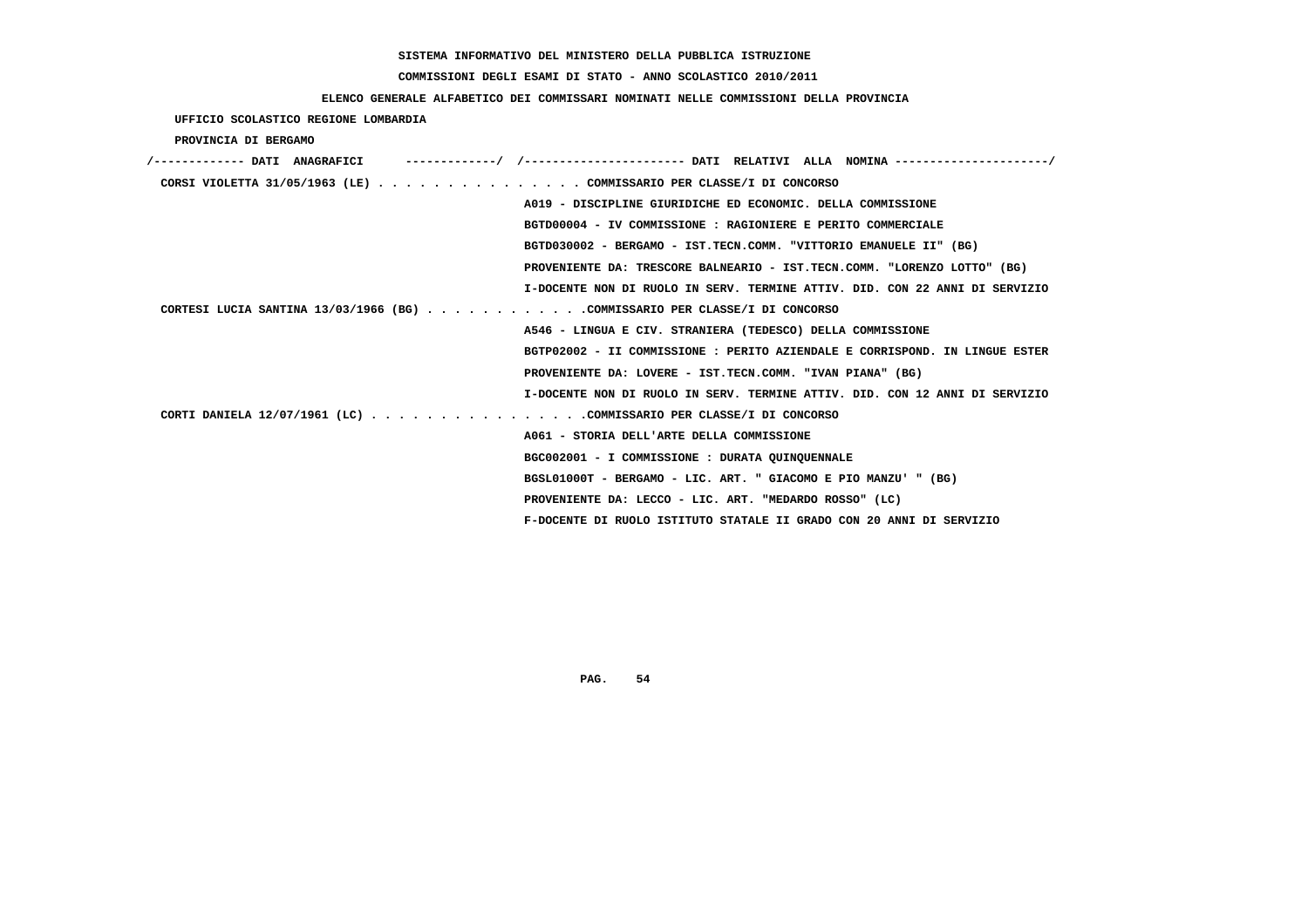# **COMMISSIONI DEGLI ESAMI DI STATO - ANNO SCOLASTICO 2010/2011**

### **ELENCO GENERALE ALFABETICO DEI COMMISSARI NOMINATI NELLE COMMISSIONI DELLA PROVINCIA**

### **UFFICIO SCOLASTICO REGIONE LOMBARDIA**

 **PROVINCIA DI BERGAMO**

| -----------------       DATI RELATIVI ALLA NOMINA----------------------/<br>/------------- DATI ANAGRAFICI |
|------------------------------------------------------------------------------------------------------------|
| COSTA GIANCARLA 24/03/1958 (BG) COMMISSARIO PER CLASSE/I DI CONCORSO                                       |
| A246 - LINGUA E CIV. STRANIERA (FRANCESE) DELLA COMMISSIONE                                                |
| BGISFU005 - V COMMISSIONE SPERIMENTALE                                                                     |
| BGPS04000R - CARAVAGGIO - LIC. SCIENT. "GALILEO GALILEI" (BG)                                              |
| PROVENIENTE DA: ROMANO DI LOMBARDIA - IST. MAG. "DON LORENZO MILANI" (BG)                                  |
| F-DOCENTE DI RUOLO ISTITUTO STATALE II GRADO CON 20 ANNI DI SERVIZIO                                       |
| COSTANZO ANGELA 06/10/1954 (BA) COMMISSARIO PER CLASSE/I DI CONCORSO                                       |
| A060 - SC.NA., CH., GEOG., MIC. DELLA COMMISSIONE                                                          |
| BGPS00031 - XXXI COMMISSIONE : SCIENTIFICO                                                                 |
| BGPS008012 - PRESEZZO - LIC. SCIENT. "MAIRONI DA PONTE" (BG)                                               |
| II CLASSE: ZOGNO - LIC. SCIENT. "DAVID MARIA TUROLDO" (BG)                                                 |
| PROVENIENTE DA: BERGAMO - IST.TECN.COMM. "BORTOLO BELOTTI" (BG)                                            |
| F-DOCENTE DI RUOLO ISTITUTO STATALE II GRADO CON 27 ANNI DI SERVIZIO                                       |
| CRIPPA VIVIANA 22/05/1965 (BG) COMMISSARIO PER CLASSE/I DI CONCORSO                                        |
| A446 - LINGUA E CIV. STRANIERA (SPAGNOLO) DELLA COMMISSIONE                                                |
| BGTP02006 - VI COMMISSIONE : PERITO AZIENDALE E CORRISPOND. IN LINGUE ESTER                                |
| BGTD014015 - TRESCORE BALNEARIO - IST.TECN.COMM. "LORENZO LOTTO" (BG)                                      |
| PROVENIENTE DA: BERGAMO - IST.TECN.COMM. "BORTOLO BELOTTI" (BG)                                            |
| F-DOCENTE DI RUOLO ISTITUTO STATALE II GRADO CON 11 ANNI DI SERVIZIO                                       |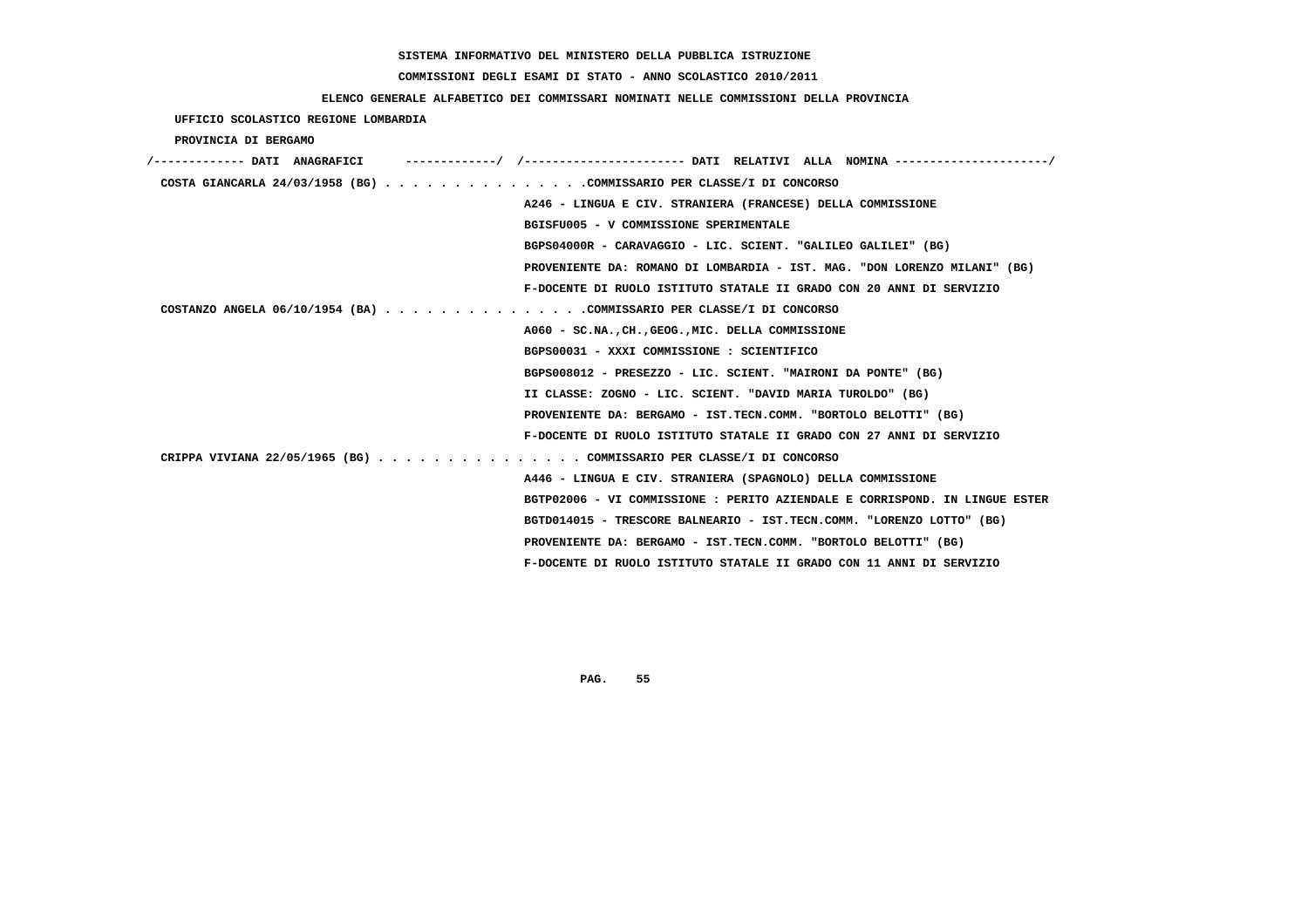# **COMMISSIONI DEGLI ESAMI DI STATO - ANNO SCOLASTICO 2010/2011**

### **ELENCO GENERALE ALFABETICO DEI COMMISSARI NOMINATI NELLE COMMISSIONI DELLA PROVINCIA**

 **UFFICIO SCOLASTICO REGIONE LOMBARDIA**

 **PROVINCIA DI BERGAMO**

| /------------- DATI ANAGRAFICI                                        |                                                                             |
|-----------------------------------------------------------------------|-----------------------------------------------------------------------------|
| CROTTI FRANCESCA 27/08/1962 (BG) COMMISSARIO PER CLASSE/I DI CONCORSO |                                                                             |
|                                                                       | A017 - DISCIPLINE ECONOMICO-AZIENDALI DELLA COMMISSIONE                     |
|                                                                       | BGTN01003 - III COMMISSIONE : PERITO PER IL TURISMO                         |
|                                                                       | BGTD01201D - CLUSONE - I.T.COMM E GEOM. "ANDREA FANTONI" (BG)               |
|                                                                       | PROVENIENTE DA: ALBINO - IST.TECN.COMM. "OSCAR ARNULFO ROMERO" (BG)         |
|                                                                       | F-DOCENTE DI RUOLO ISTITUTO STATALE II GRADO CON 19 ANNI DI SERVIZIO        |
| CURCIO ANTONIO 14/08/1971 (PE) COMMISSARIO PER CLASSE/I DI CONCORSO   |                                                                             |
|                                                                       | A072 - TOPOG. GEN., COSTR.RUR. E DISEGNO DELLA COMMISSIONE                  |
|                                                                       | BGTD00012 - XII COMMISSIONE : RAGIONIERE E PERITO COMMERCIALE               |
|                                                                       | II CLASSE: GRUMELLO DEL MONTE - L.R. PAR. IST.TEC.GEOMETRI I.T.G. "LUIGI EI |
|                                                                       | PROVENIENTE DA: BERGAMO - IST.TEC.GEOMETRI "GIACOMO OUARENGHI" (CORSO SE (B |
|                                                                       | I-DOCENTE NON DI RUOLO IN SERV. TERMINE ATTIV. DID. CON 4 ANNI DI SERVIZIO  |
| CURTO ANNAMARIA 24/06/1962 (BG) COMMISSARIO PER CLASSE/I DI CONCORSO  |                                                                             |
|                                                                       | A060 - SC.NA., CH., GEOG., MIC. DELLA COMMISSIONE                           |
|                                                                       | BGPS00011 - XI COMMISSIONE : SCIENTIFICO                                    |
|                                                                       | BGPS02000G - BERGAMO - LIC. SCIENT. "FILIPPO LUSSANA" (BG)                  |
|                                                                       | PROVENIENTE DA: TRESCORE BALNEARIO - LIC. SCIENT. "LORENZO FEDERICI" (BG)   |
|                                                                       | I-DOCENTE NON DI RUOLO IN SERV. TERMINE ATTIV. DID. CON 18 ANNI DI SERVIZIO |
|                                                                       |                                                                             |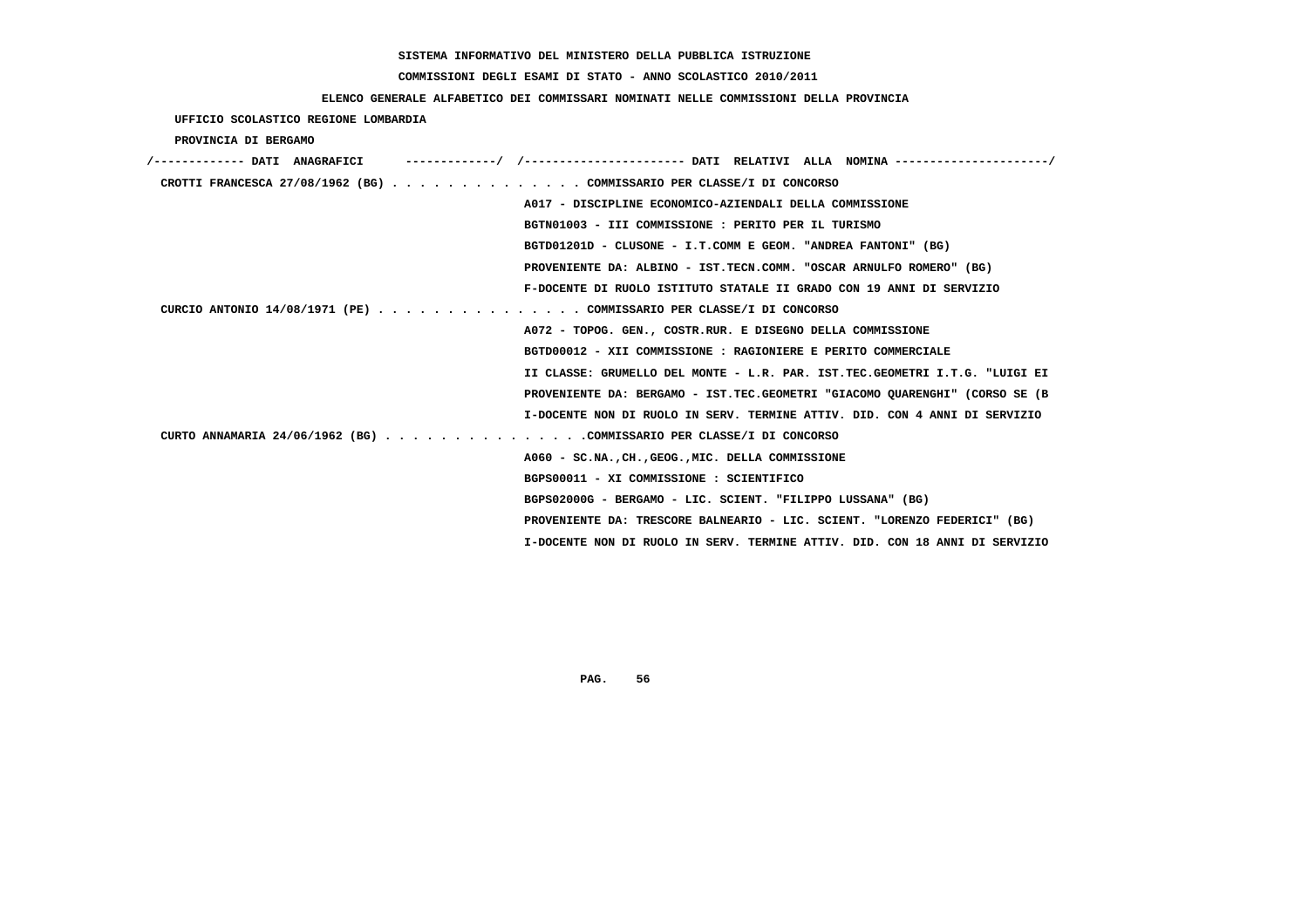# **COMMISSIONI DEGLI ESAMI DI STATO - ANNO SCOLASTICO 2010/2011**

## **ELENCO GENERALE ALFABETICO DEI COMMISSARI NOMINATI NELLE COMMISSIONI DELLA PROVINCIA**

 **UFFICIO SCOLASTICO REGIONE LOMBARDIA**

 **PROVINCIA DI BERGAMO**

| /------------- DATI ANAGRAFICI                                         |                                                                             |
|------------------------------------------------------------------------|-----------------------------------------------------------------------------|
| DALLACASA TIZIANA 09/06/1961 (BN) COMMISSARIO PER CLASSE/I DI CONCORSO |                                                                             |
|                                                                        | A035 - ELETTROTECNICA ED APPLICAZIONI DELLA COMMISSIONE                     |
|                                                                        | BGTF29001 - I COMMISSIONE : PER. IND.LE CAPOTECNICO-SPECIALIZZ.:TERMOTECNIC |
|                                                                        | II CLASSE: LOVERE - IST.TECN.IND. "GALILEO GALILEI" (BG)                    |
|                                                                        | PROVENIENTE DA: PAVIA - LIC. SCIENT. NICOLO' COPERNICO - PAVIA (PV)         |
|                                                                        | F-DOCENTE DI RUOLO ISTITUTO STATALE II GRADO CON 21 ANNI DI SERVIZIO        |
| DAMETTI RENATO 22/02/1974 (PR) COMMISSARIO PER CLASSE/I DI CONCORSO    |                                                                             |
|                                                                        | A049 - MATEMATICA E FISICA DELLA COMMISSIONE                                |
|                                                                        | BGC003001 - I COMMISSIONE : DURATA QUINQUENNALE                             |
|                                                                        | II CLASSE: BERGAMO - L.R. PAR. IST. D'ARTE ISTITUTO D'ARTE "ANDREA FANTON ( |
|                                                                        | PROVENIENTE DA: CARAVAGGIO - LIC. SCIENT. "GALILEO GALILEI" (BG)            |
|                                                                        | I-DOCENTE NON DI RUOLO IN SERV. TERMINE ATTIV. DID. CON 10 ANNI DI SERVIZIO |
| D'AMICO GIANLUCA 28/05/1976 (SA) COMMISSARIO PER CLASSE/I DI CONCORSO  |                                                                             |
|                                                                        | A035 - ELETTROTECNICA ED APPLICAZIONI DELLA COMMISSIONE                     |
|                                                                        | BGRR9J002 - II COMMISSIONE : TECNICO DELLE INDUSTRIE ELETTRICHE             |
|                                                                        | BGRI00401X - TREVIGLIO - I.P.IND. E ART. "ORESTE MOZZALI" (BG)              |
|                                                                        | PROVENIENTE DA: PRESEZZO - I.P.IND. E ART. "BETTY AMBIVERI" (BG)            |
|                                                                        | F-DOCENTE DI RUOLO ISTITUTO STATALE II GRADO CON 6 ANNI DI SERVIZIO         |
|                                                                        |                                                                             |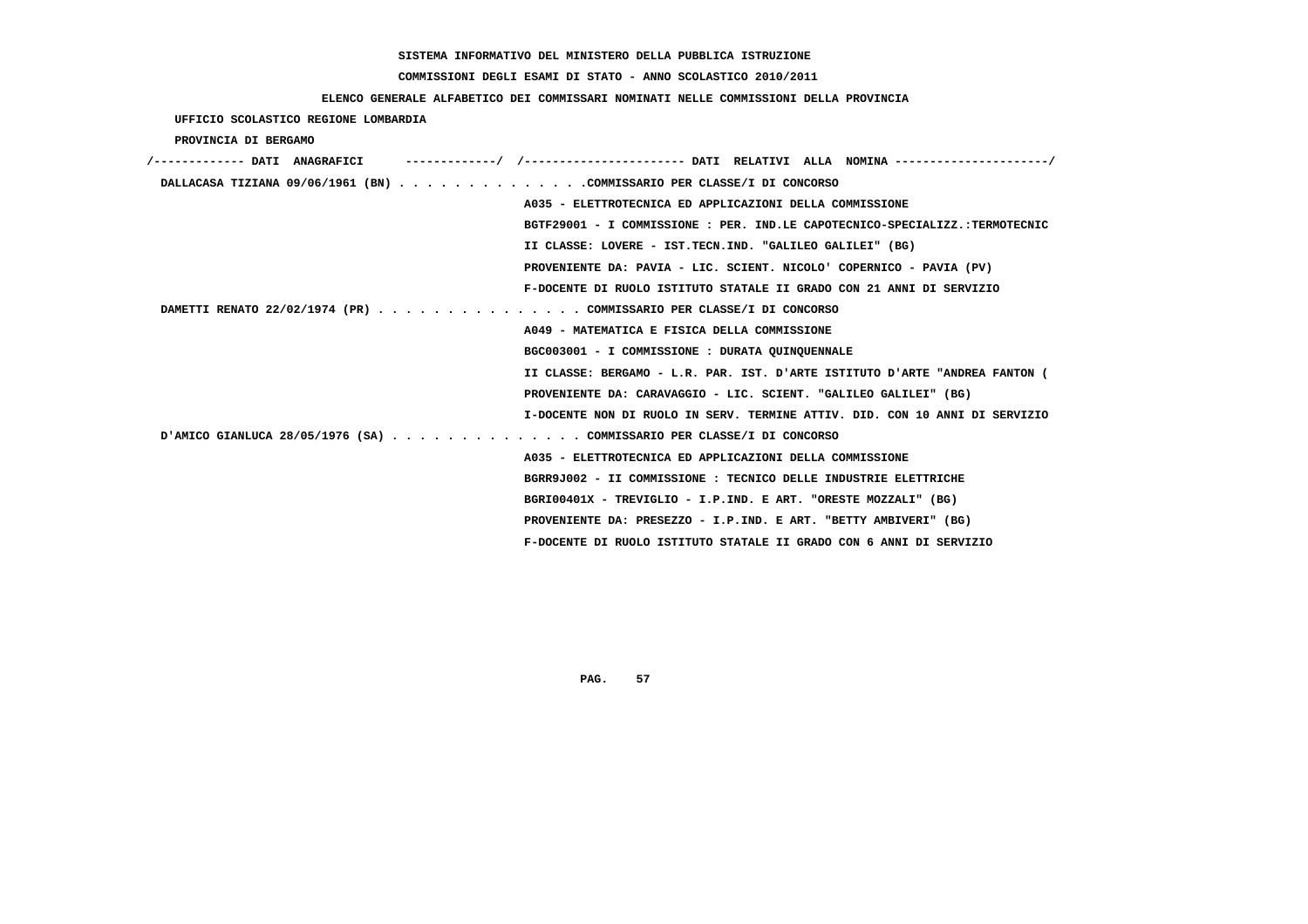# **COMMISSIONI DEGLI ESAMI DI STATO - ANNO SCOLASTICO 2010/2011**

### **ELENCO GENERALE ALFABETICO DEI COMMISSARI NOMINATI NELLE COMMISSIONI DELLA PROVINCIA**

 **UFFICIO SCOLASTICO REGIONE LOMBARDIA**

 **PROVINCIA DI BERGAMO**

| /------------- DATI ANAGRAFICI |                                                                            |
|--------------------------------|----------------------------------------------------------------------------|
|                                | D'AMICO GIUSEPPE 11/07/1963 (ME) COMMISSARIO PER CLASSE/I DI CONCORSO      |
|                                | A035 - ELETTROTECNICA ED APPLICAZIONI DELLA COMMISSIONE                    |
|                                | BGRR9J001 - I COMMISSIONE : TECNICO DELLE INDUSTRIE ELETTRICHE             |
|                                | BGRI02101N - BERGAMO - I.P.IND. E ART. "CESARE PESENTI" (BG)               |
|                                | PROVENIENTE DA: TREVIGLIO - I.P.IND. E ART. "ORESTE MOZZALI" (BG)          |
|                                | F-DOCENTE DI RUOLO ISTITUTO STATALE II GRADO CON 10 ANNI DI SERVIZIO       |
|                                |                                                                            |
|                                | A061 - STORIA DELL'ARTE DELLA COMMISSIONE                                  |
|                                | BGRR9T002 - II COMMISSIONE : TECNICO DELLA GRAFICA PUBBLICITARIA           |
|                                | BGRC02901G - BERGAMO - IST.PROF.SERV.COM. "CATERINA CANIANA" (BG)          |
|                                | PROVENIENTE DA: PAVIA - IST.PROF.SERV.COM. IPSCT L.COSSA (PV)              |
|                                | I-DOCENTE NON DI RUOLO IN SERV. TERMINE ATTIV. DID. CON 4 ANNI DI SERVIZIO |
|                                | D'ANTUONO ANNA 20/02/1976 (SA) COMMISSARIO PER CLASSE/I DI CONCORSO        |
|                                | A049 - MATEMATICA E FISICA DELLA COMMISSIONE                               |
|                                | BGPS00010 - X COMMISSIONE : SCIENTIFICO                                    |
|                                | BGPS02000G - BERGAMO - LIC. SCIENT. "FILIPPO LUSSANA" (BG)                 |
|                                | PROVENIENTE DA: ROMANO DI LOMBARDIA - IST. MAG. "DON LORENZO MILANI" (BG)  |
|                                | F-DOCENTE DI RUOLO ISTITUTO STATALE II GRADO CON 4 ANNI DI SERVIZIO        |
|                                |                                                                            |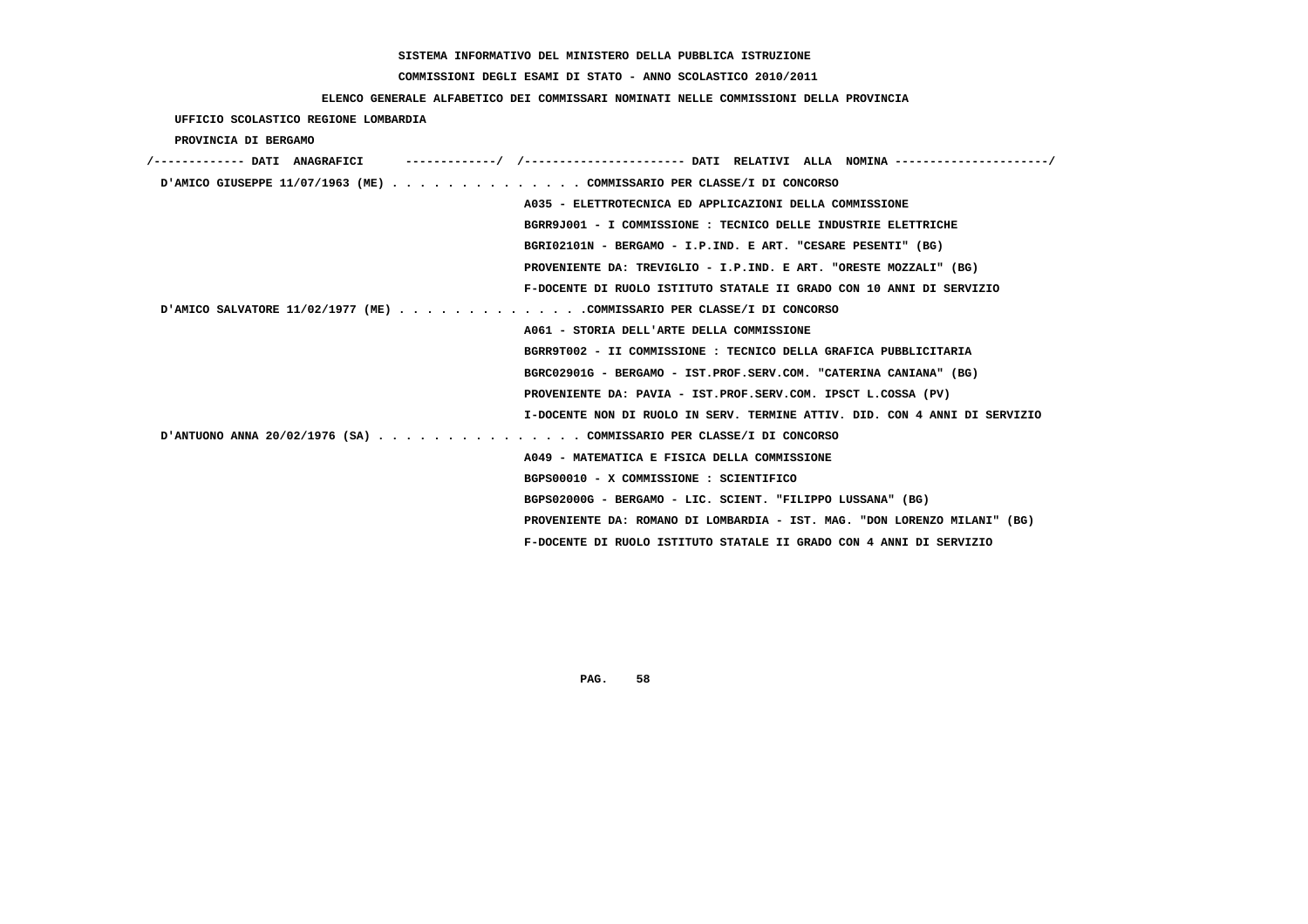# **COMMISSIONI DEGLI ESAMI DI STATO - ANNO SCOLASTICO 2010/2011**

## **ELENCO GENERALE ALFABETICO DEI COMMISSARI NOMINATI NELLE COMMISSIONI DELLA PROVINCIA**

 **UFFICIO SCOLASTICO REGIONE LOMBARDIA**

 **PROVINCIA DI BERGAMO**

| /------------- DATI ANAGRAFICI |                                                                             |
|--------------------------------|-----------------------------------------------------------------------------|
|                                | DAVID GIUSEPPE 02/09/1970 (BA) COMMISSARIO PER CLASSE/I DI CONCORSO         |
|                                | A019 - DISCIPLINE GIURIDICHE ED ECONOMIC. DELLA COMMISSIONE                 |
|                                | BGTF50001 - I COMMISSIONE : PER. IND.LE CAPOTEC.-SPECIAL:ELETTRON.E TELECOM |
|                                | BGTF015006 - BERGAMO - L.R. PAR. IST.TECN.IND. I.T.I. "LEONARDO DA VINCI" ( |
|                                | PROVENIENTE DA: SAN DONATO MILANESE - IST.TECN.IND. E.MATTEI (MI)           |
|                                | I-DOCENTE NON DI RUOLO IN SERV. TERMINE ATTIV. DID. CON 6 ANNI DI SERVIZIO  |
|                                | DE ANGELIS LINA 31/05/1981 (TA) COMMISSARIO PER CLASSE/I DI CONCORSO        |
|                                | A025 - DISEGNO E STORIA DELL'ARTE DELLA COMMISSIONE                         |
|                                | BGPS00030 - XXX COMMISSIONE : SCIENTIFICO                                   |
|                                | BGPS008012 - PRESEZZO - LIC. SCIENT. "MAIRONI DA PONTE" (BG)                |
|                                | PROVENIENTE DA: BERGAMO - LIC. SCIENT. "FILIPPO LUSSANA" (BG)               |
|                                | I-DOCENTE NON DI RUOLO IN SERV. TERMINE ATTIV. DID. CON 4 ANNI DI SERVIZIO  |
|                                | DE BIASE VITO 18/01/1952 (PZ) COMMISSARIO PER CLASSE/I DI CONCORSO          |
|                                | A019 - DISCIPLINE GIURIDICHE ED ECONOMIC. DELLA COMMISSIONE                 |
|                                | BGTD00007 - VII COMMISSIONE : RAGIONIERE E PERITO COMMERCIALE               |
|                                | BGTD01201D - CLUSONE - I.T.COMM E GEOM. "ANDREA FANTONI" (BG)               |
|                                | PROVENIENTE DA: DALMINE - I.T.COMM E GEOM. "LUIGI EINAUDI" (BG)             |
|                                | F-DOCENTE DI RUOLO ISTITUTO STATALE II GRADO CON 20 ANNI DI SERVIZIO        |
|                                |                                                                             |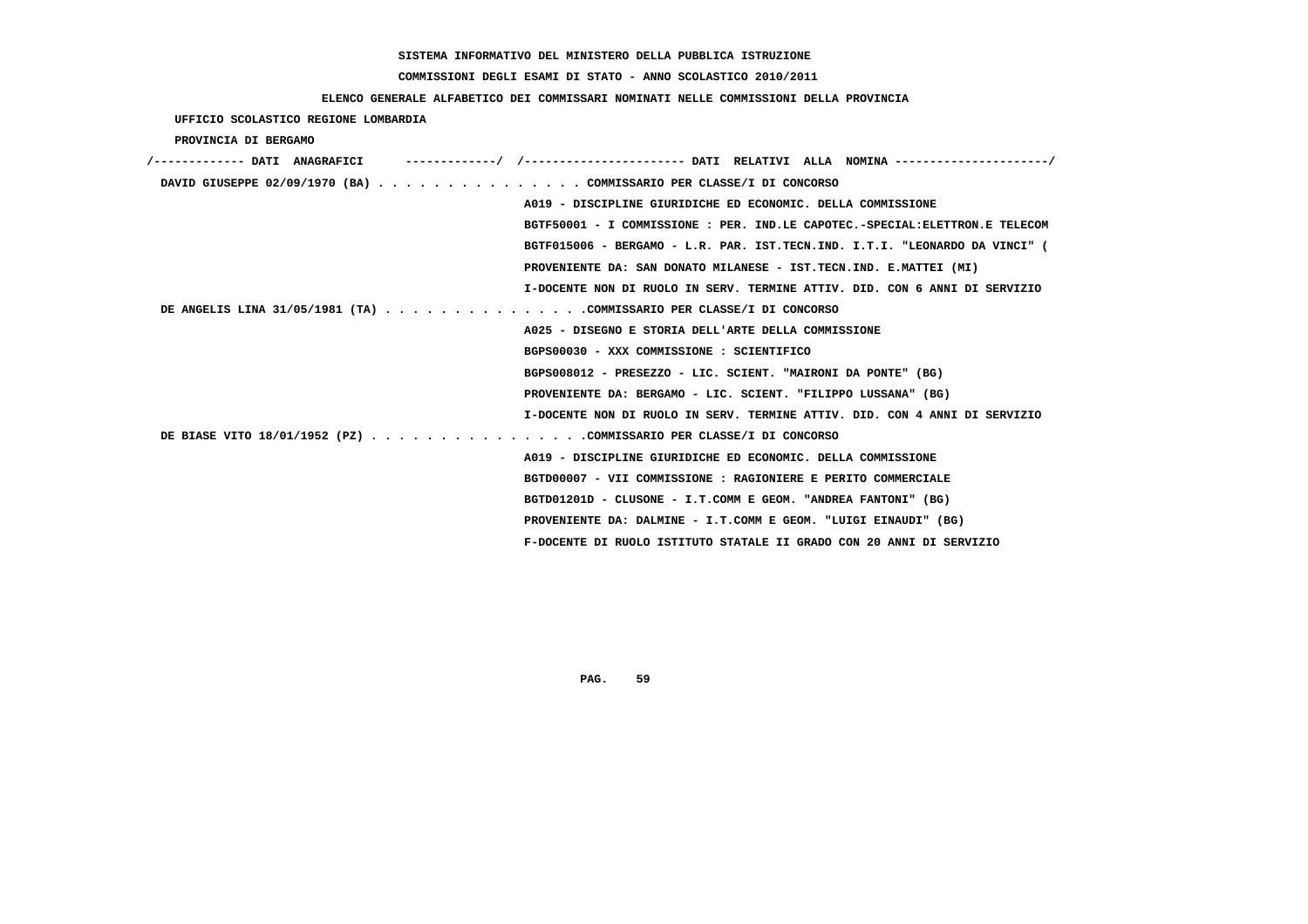# **COMMISSIONI DEGLI ESAMI DI STATO - ANNO SCOLASTICO 2010/2011**

### **ELENCO GENERALE ALFABETICO DEI COMMISSARI NOMINATI NELLE COMMISSIONI DELLA PROVINCIA**

| UFFICIO SCOLASTICO REGIONE LOMBARDIA                                     |                                                                             |
|--------------------------------------------------------------------------|-----------------------------------------------------------------------------|
| PROVINCIA DI BERGAMO                                                     |                                                                             |
| /------------- DATI ANAGRAFICI                                           |                                                                             |
| DE CARO ANNA 09/08/1963 (NA) COMMISSARIO PER CLASSE/I DI CONCORSO        |                                                                             |
|                                                                          | A546 - LINGUA E CIV. STRANIERA (TEDESCO) DELLA COMMISSIONE                  |
|                                                                          | BGPL00001 - I COMMISSIONE : LINGUISTICO                                     |
|                                                                          | BGPL055009 - BERGAMO - L.R. PAR. LIC. LING. LICEO LINGUISTICO "LEONARDO DA  |
|                                                                          | II CLASSE: BERGAMO - L.R. PAR. LIC. LING. LICEO LINGUISTICO "FERMI" (BG)    |
|                                                                          | PROVENIENTE DA: TRESCORE BALNEARIO - IST.TECN.COMM. "LORENZO LOTTO" (BG)    |
|                                                                          | F-DOCENTE DI RUOLO ISTITUTO STATALE II GRADO CON 14 ANNI DI SERVIZIO        |
| DECE' GUIDO 08/04/1972 (BG) COMMISSARIO PER CLASSE/I DI CONCORSO         |                                                                             |
|                                                                          | A058 - SC.E MEC.AGR.E T.GEST.AZ., FIT., ENT. DELLA COMMISSIONE              |
|                                                                          | BGTA00001 - I COMMISSIONE : PERITO AGRARIO                                  |
|                                                                          | BGTA03101C - BERGAMO - IST.TECN.AGR. DI BERGAMO (BG)                        |
|                                                                          | PROVENIENTE DA: ROMANO DI LOMBARDIA - I.T.COMM E GEOM. "GIAMBATTISTA RUBINI |
|                                                                          | H-DOCENTE NON DI RUOLO IN SERV. TERMINE ANNO SCOL. CON 10 ANNI DI SERVIZIO  |
| DEGLI ANTONI MARINA 05/05/1955 (BG) COMMISSARIO PER CLASSE/I DI CONCORSO |                                                                             |
|                                                                          | A017 - DISCIPLINE ECONOMICO-AZIENDALI DELLA COMMISSIONE                     |
|                                                                          | BGTD14004 - IV COMMISSIONE : RAGIONIERE PERITO COMMERCIALE E PROGRAMMATORE  |
|                                                                          | BGTD02000B - TREVIGLIO - IST.TECN.COMM. GUGLIELMO OBERDAN (BG)              |
|                                                                          | PROVENIENTE DA: BERGAMO - IST.TECN.COMM. "VITTORIO EMANUELE II" (BG)        |
|                                                                          | F-DOCENTE DI RUOLO ISTITUTO STATALE II GRADO CON 25 ANNI DI SERVIZIO        |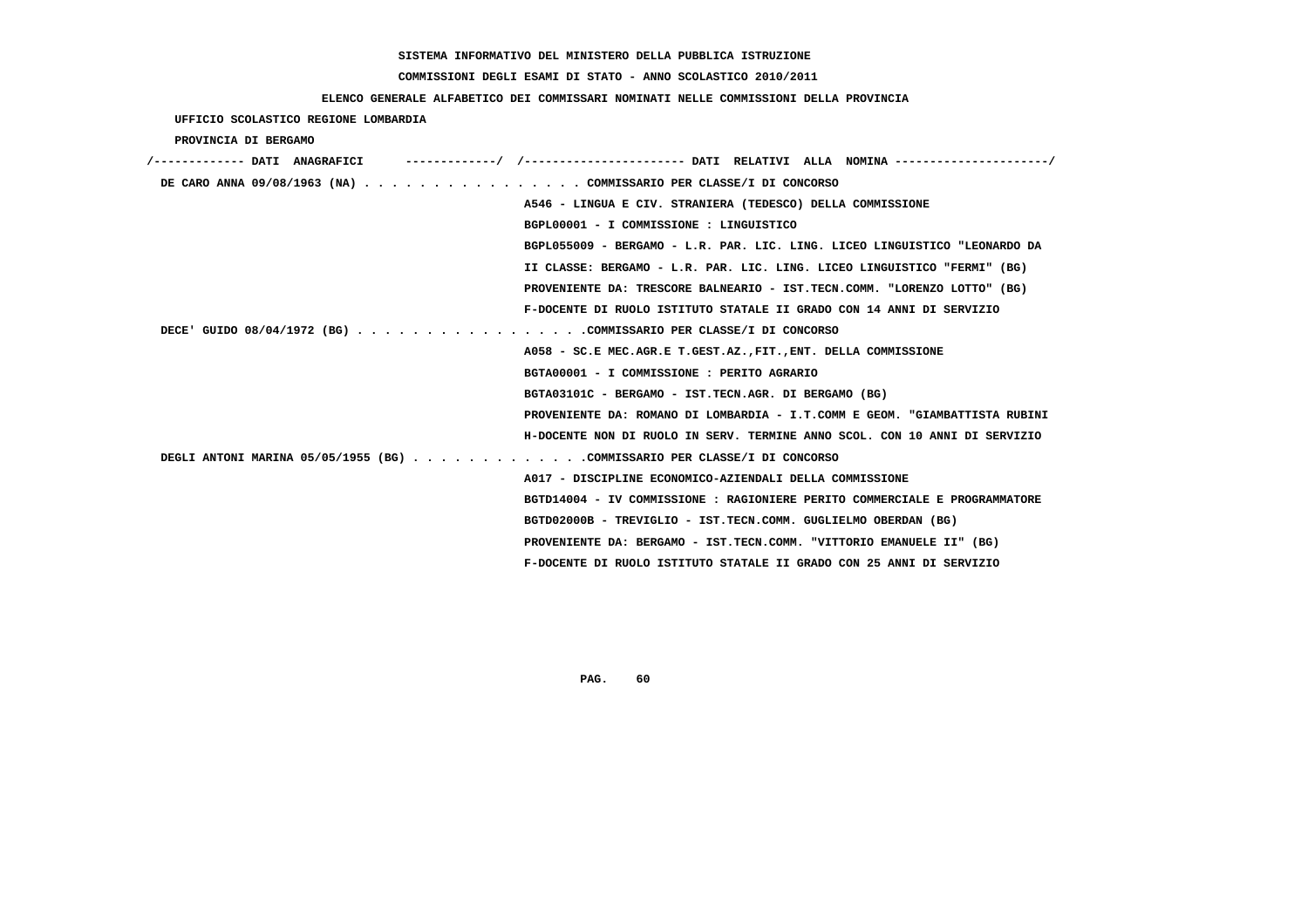# **COMMISSIONI DEGLI ESAMI DI STATO - ANNO SCOLASTICO 2010/2011**

### **ELENCO GENERALE ALFABETICO DEI COMMISSARI NOMINATI NELLE COMMISSIONI DELLA PROVINCIA**

## **UFFICIO SCOLASTICO REGIONE LOMBARDIA**

### **PROVINCIA DI BERGAMO**

| ----------/ /--------------------- DATI RELATIVI ALLA NOMINA--------------------/<br>/------------- DATI ANAGRAFICI |
|---------------------------------------------------------------------------------------------------------------------|
| DEHO' DANIELA MARIA 30/04/1966 (BG) COMMISSARIO PER CLASSE/I DI CONCORSO                                            |
| A036 - FILOSOFIA, PSICOL. E SC.DELL'EDUCAZ.                                                                         |
| A037 - FILOSOFIA E STORIA DELLA COMMISSIONE                                                                         |
| BGIB92001 - I COMMISSIONE SPERIMENTALE                                                                              |
| BGPM010002 - BERGAMO - IST. MAG. "P. SECCO SUARDO" (BG)                                                             |
| PROVENIENTE DA: ROMANO DI LOMBARDIA - IST. MAG. "DON LORENZO MILANI" (BG)                                           |
| F-DOCENTE DI RUOLO ISTITUTO STATALE II GRADO CON 5 ANNI DI SERVIZIO                                                 |
| DELFINO ROSARIA 15/04/1963 (RC) COMMISSARIO PER CLASSE/I DI CONCORSO                                                |
| A060 - SC.NA., CH., GEOG., MIC. DELLA COMMISSIONE                                                                   |
| BGPS00030 - XXX COMMISSIONE : SCIENTIFICO                                                                           |
| BGPS008012 - PRESEZZO - LIC. SCIENT. "MAIRONI DA PONTE" (BG)                                                        |
| PROVENIENTE DA: BERGAMO - LIC. SCIENT. "FILIPPO LUSSANA" (BG)                                                       |
| F-DOCENTE DI RUOLO ISTITUTO STATALE II GRADO CON 23 ANNI DI SERVIZIO                                                |
| DELLA VALLE ANTONIO 27/07/1970 (TA) COMMISSARIO PER CLASSE/I DI CONCORSO                                            |
| A035 - ELETTROTECNICA ED APPLICAZIONI DELLA COMMISSIONE                                                             |
| BGTF51003 - III COMMISSIONE : PER. IND.LE CAPOTEC.-SPECIAL.:ELETTROTEC.E AU                                         |
| BGTF016013 - GAZZANIGA - IST.TECN.IND. "VALLE SERIANA" (BG)                                                         |
| PROVENIENTE DA: DALMINE - IST.TECN.IND. "GUGLIELMO MARCONI" (BG)                                                    |
| I-DOCENTE NON DI RUOLO IN SERV. TERMINE ATTIV. DID. CON 11 ANNI DI SERVIZIO                                         |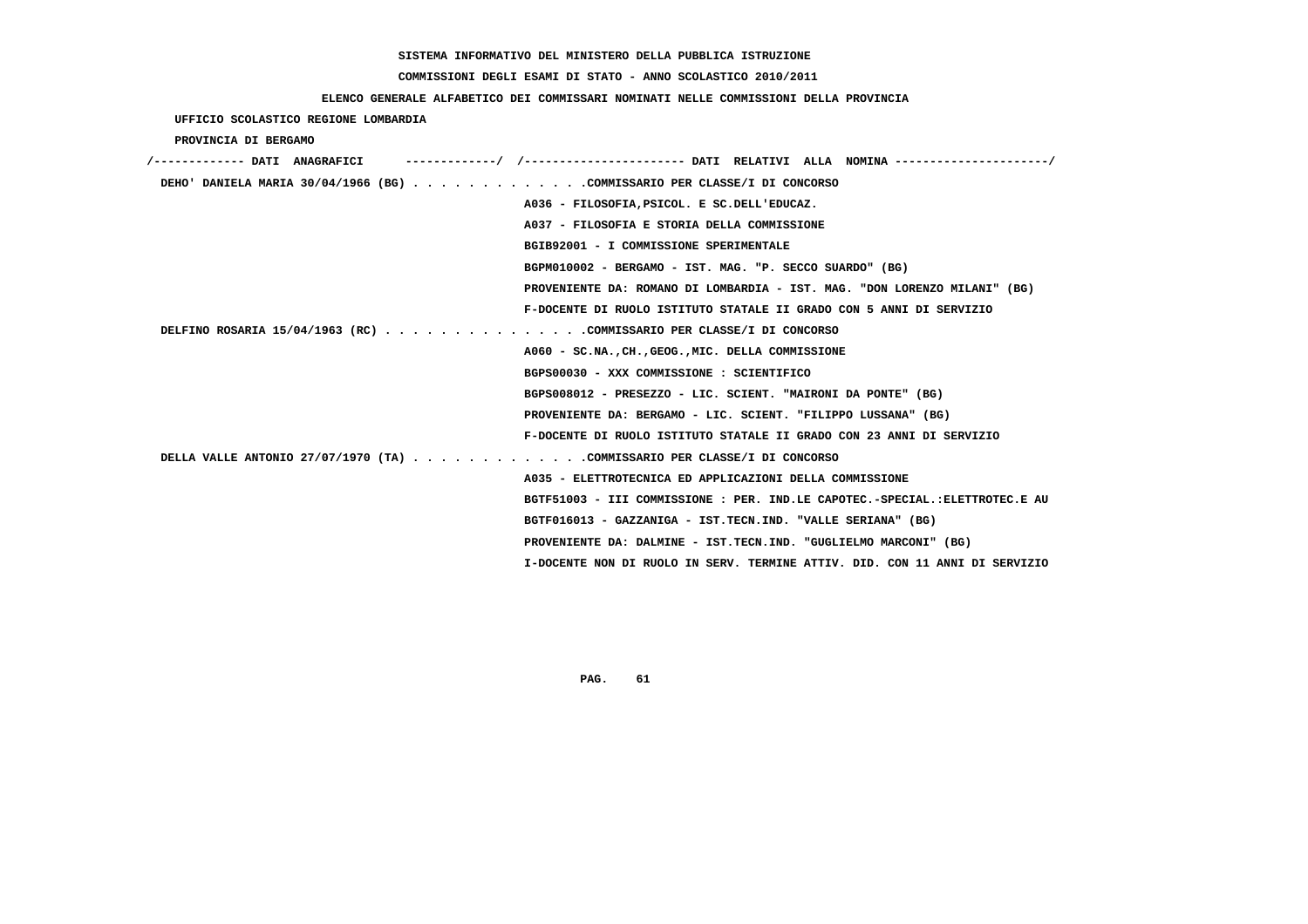# **COMMISSIONI DEGLI ESAMI DI STATO - ANNO SCOLASTICO 2010/2011**

### **ELENCO GENERALE ALFABETICO DEI COMMISSARI NOMINATI NELLE COMMISSIONI DELLA PROVINCIA**

 **UFFICIO SCOLASTICO REGIONE LOMBARDIA**

 **PROVINCIA DI BERGAMO**

| /------------- DATI ANAGRAFICI |  |                                                                             |  |
|--------------------------------|--|-----------------------------------------------------------------------------|--|
|                                |  | DELLO BUONO GIULIO 08/01/1966 (AV) COMMISSARIO PER CLASSE/I DI CONCORSO     |  |
|                                |  | A346 - LINGUA E CIV. STRANIERA (INGLESE) DELLA COMMISSIONE                  |  |
|                                |  | BGRR9A001 - I COMMISSIONE : TECNICO GESTIONE AZIENDALE LINGUISTICA          |  |
|                                |  | BGRC09000A - BERGAMO - IST.PROF.SERV.COM. "GUIDO GALLI" (BG)                |  |
|                                |  | PROVENIENTE DA: TRESCORE BALNEARIO - IST.PROF.SERV.COM. "LORENZO LOTTO" (BG |  |
|                                |  | I-DOCENTE NON DI RUOLO IN SERV. TERMINE ATTIV. DID. CON 14 ANNI DI SERVIZIO |  |
|                                |  | DELUSO DOMENICO 21/02/1960 (BA) COMMISSARIO PER CLASSE/I DI CONCORSO        |  |
|                                |  | A042 - INFORMATICA DELLA COMMISSIONE                                        |  |
|                                |  | BGTF45002 - II COMMISSIONE : PER. IND.LE CAPOTECNICO-SPECIALIZZ.:INFORMATIC |  |
|                                |  | BGTF010003 - BERGAMO - IST.TECN.IND. "PIETRO PALEOCAPA" (BG)                |  |
|                                |  | PROVENIENTE DA: TREVIGLIO - IST.TECN.COMM. GUGLIELMO OBERDAN (BG)           |  |
|                                |  | F-DOCENTE DI RUOLO ISTITUTO STATALE II GRADO CON 5 ANNI DI SERVIZIO         |  |
|                                |  | DE MATTEIS LUCIA ANTONIA 05/09/1964 (LE)OMMISSARIO PER CLASSE/I DI CONCORSO |  |
|                                |  | A050 - LETTERE IST.ISTR.SECOND. DI II GR. DELLA COMMISSIONE                 |  |
|                                |  | BGC017001 - I COMMISSIONE : ARTE APPL. - SEZ. ARTI GRAFICHE                 |  |
|                                |  | BGSL01000T - BERGAMO - LIC. ART. " GIACOMO E PIO MANZU' " (BG)              |  |
|                                |  | PROVENIENTE DA: SERIATE - I.P.IND. E ART. "ETTORE MAJORANA" (BG)            |  |
|                                |  | F-DOCENTE DI RUOLO ISTITUTO STATALE II GRADO CON 3 ANNI DI SERVIZIO         |  |
|                                |  |                                                                             |  |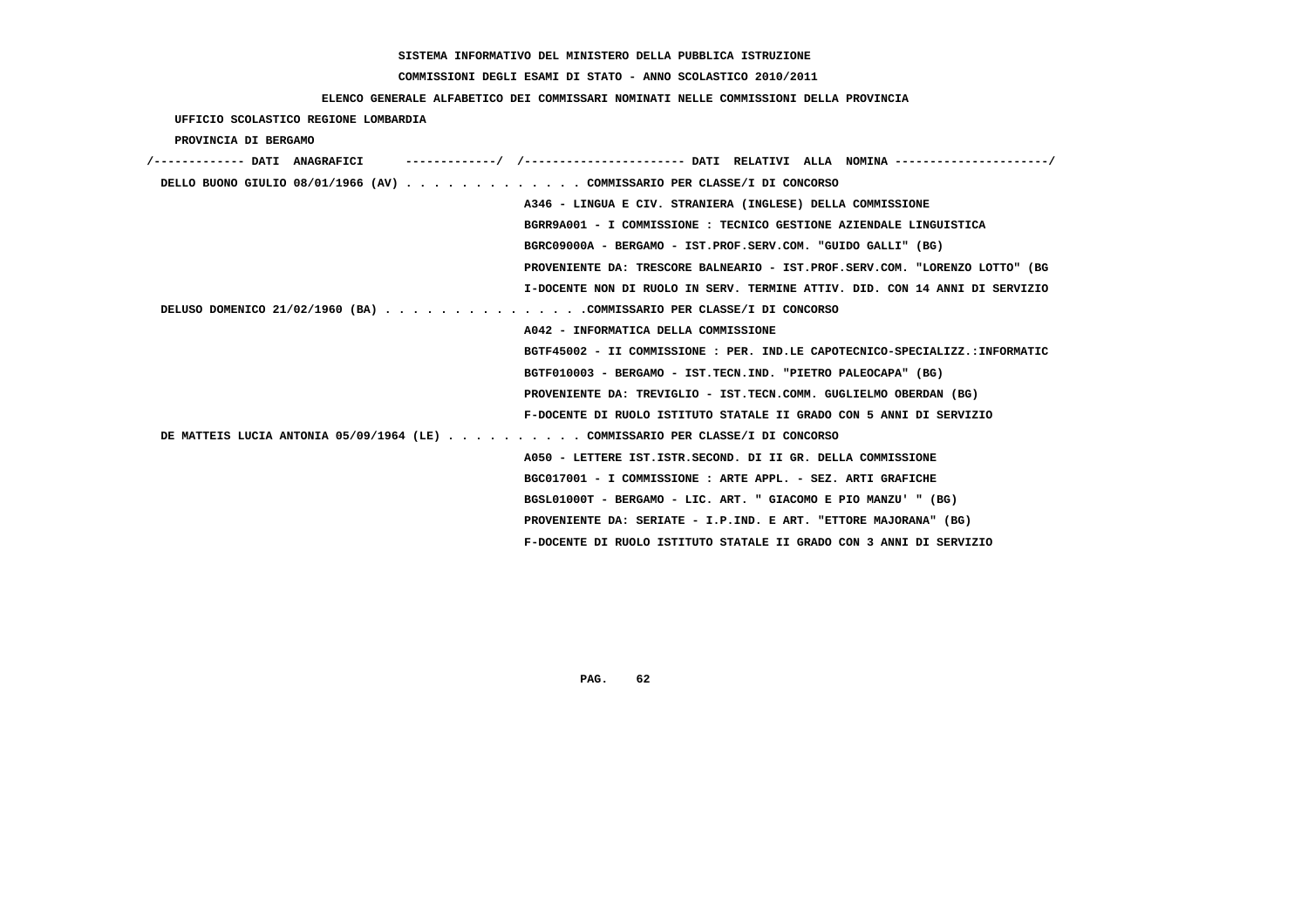# **COMMISSIONI DEGLI ESAMI DI STATO - ANNO SCOLASTICO 2010/2011**

### **ELENCO GENERALE ALFABETICO DEI COMMISSARI NOMINATI NELLE COMMISSIONI DELLA PROVINCIA**

 **UFFICIO SCOLASTICO REGIONE LOMBARDIA**

 **PROVINCIA DI BERGAMO**

| /------------- DATI ANAGRAFICI |                                                                             |
|--------------------------------|-----------------------------------------------------------------------------|
|                                | DE SIMONE NICOLA 11/11/1967 (BS) COMMISSARIO PER CLASSE/I DI CONCORSO       |
|                                | A040 - IGIENE, ANAT., FIS., PAT. GEN. E APP. MA. DELLA COMMISSIONE          |
|                                | BGTE01001 - I COMMISSIONE : ATTIVITA' SOCIALI -SPECIALIZZ. DIRIG. COMUNITA' |
|                                | BGRF02601T - BERGAMO - I. P. SERV. SOC. "MAMOLI" PROF.DIURNO (BG)           |
|                                | PROVENIENTE DA: BRESCIA - IST.PROF.SERV.COM. "SRAFFA" - BRESCIA (BS)        |
|                                | I-DOCENTE NON DI RUOLO IN SERV. TERMINE ATTIV. DID. CON 7 ANNI DI SERVIZIO  |
|                                | DE SIMONE TIZIANA 03/06/1953 (VI) COMMISSARIO PER CLASSE/I DI CONCORSO      |
|                                | A060 - SC.NACHGEOGMIC. DELLA COMMISSIONE                                    |
|                                | BGPS00035 - XXXV COMMISSIONE : SCIENTIFICO                                  |
|                                | BGPS01301D - ZOGNO - LIC. SCIENT. "DAVID MARIA TUROLDO" (BG)                |
|                                | PROVENIENTE DA: BERGAMO - LIC. SCIENT. "FILIPPO LUSSANA" (BG)               |
|                                | F-DOCENTE DI RUOLO ISTITUTO STATALE II GRADO CON 26 ANNI DI SERVIZIO        |
|                                | DE VECCHI DANIELA 30/11/1976 (BG) COMMISSARIO PER CLASSE/I DI CONCORSO      |
|                                | A047 - MATEMATICA DELLA COMMISSIONE                                         |
|                                | BGRR9J002 - II COMMISSIONE : TECNICO DELLE INDUSTRIE ELETTRICHE             |
|                                | BGRI00401X - TREVIGLIO - I.P.IND. E ART. "ORESTE MOZZALI" (BG)              |
|                                | PROVENIENTE DA: SARNICO - I.P.IND. E ART. "SERAFINO RIVA" (BG)              |
|                                | I-DOCENTE NON DI RUOLO IN SERV. TERMINE ATTIV. DID. CON 9 ANNI DI SERVIZIO  |
|                                |                                                                             |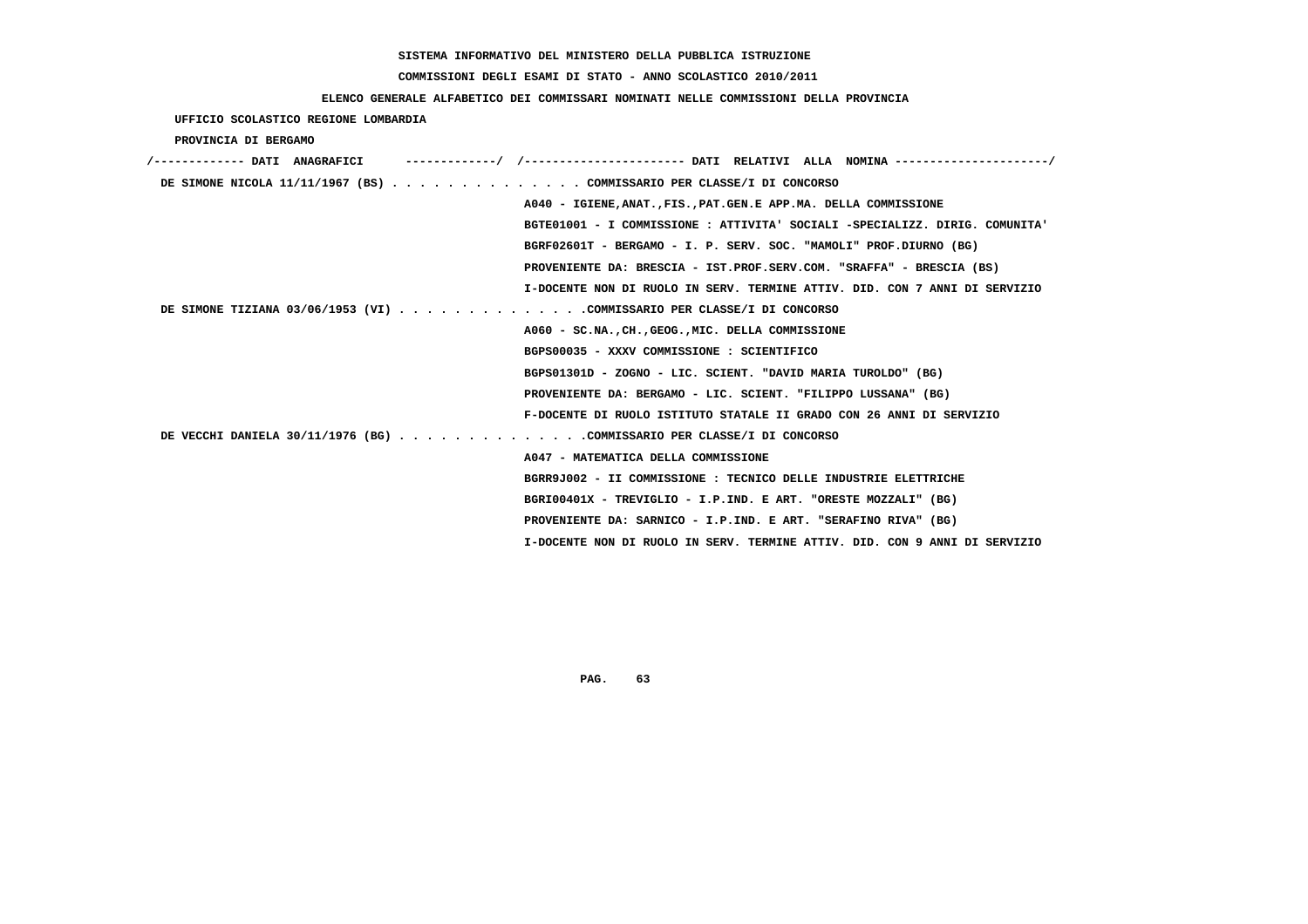# **COMMISSIONI DEGLI ESAMI DI STATO - ANNO SCOLASTICO 2010/2011**

### **ELENCO GENERALE ALFABETICO DEI COMMISSARI NOMINATI NELLE COMMISSIONI DELLA PROVINCIA**

 **UFFICIO SCOLASTICO REGIONE LOMBARDIA**

 **PROVINCIA DI BERGAMO**

|  | DE VINCENTIS FRANCESCO 24/11/1952 (MI) COMMISSARIO PER CLASSE/I DI CONCORSO |
|--|-----------------------------------------------------------------------------|
|  | A072 - TOPOG. GEN., COSTR.RUR. E DISEGNO DELLA COMMISSIONE                  |
|  | BGTL01004 - IV COMMISSIONE : GEOMETRA                                       |
|  | BGTD006016 - ROMANO DI LOMBARDIA - I.T.COMM E GEOM. "GIAMBATTISTA RUBINI" ( |
|  | PROVENIENTE DA: BERGAMO - IST.TEC.GEOMETRI "GIACOMO OUARENGHI" (BG)         |
|  | F-DOCENTE DI RUOLO ISTITUTO STATALE II GRADO CON 24 ANNI DI SERVIZIO        |
|  | DIANA MARIA TERESA 08/08/1966 (CL) COMMISSARIO PER CLASSE/I DI CONCORSO     |
|  | A036 - FILOSOFIA, PSICOL. E SC. DELL'EDUCAZ. DELLA COMMISSIONE              |
|  | BGISFP002 - II COMMISSIONE SPERIMENTALE                                     |
|  | BGPM00301X - PRESEZZO - IST. MAG. "BETTY AMBIVERI" (BG)                     |
|  | PROVENIENTE DA: ZOGNO - IST. MAG. "DAVID MARIA TUROLDO" (BG)                |
|  | F-DOCENTE DI RUOLO ISTITUTO STATALE II GRADO CON 2 ANNI DI SERVIZIO         |
|  | DI BACCO ROBERTO 12/08/1956 (VA) COMMISSARIO PER CLASSE/I DI CONCORSO       |
|  | A072 - TOPOG. GEN., COSTR.RUR. E DISEGNO DELLA COMMISSIONE                  |
|  | BGIM07001 - I COMMISSIONE SPERIMENTALE                                      |
|  | BGTD006016 - ROMANO DI LOMBARDIA - I.T.COMM E GEOM. "GIAMBATTISTA RUBINI" ( |
|  | II CLASSE: TREVIGLIO - L.R. PAR. IST.TEC.GEOMETRI I.T.G. "DON BOSCO" (BG)   |
|  | PROVENIENTE DA: BERGAMO - IST.TEC.GEOMETRI "GIACOMO QUARENGHI" (BG)         |
|  | F-DOCENTE DI RUOLO ISTITUTO STATALE II GRADO CON 18 ANNI DI SERVIZIO        |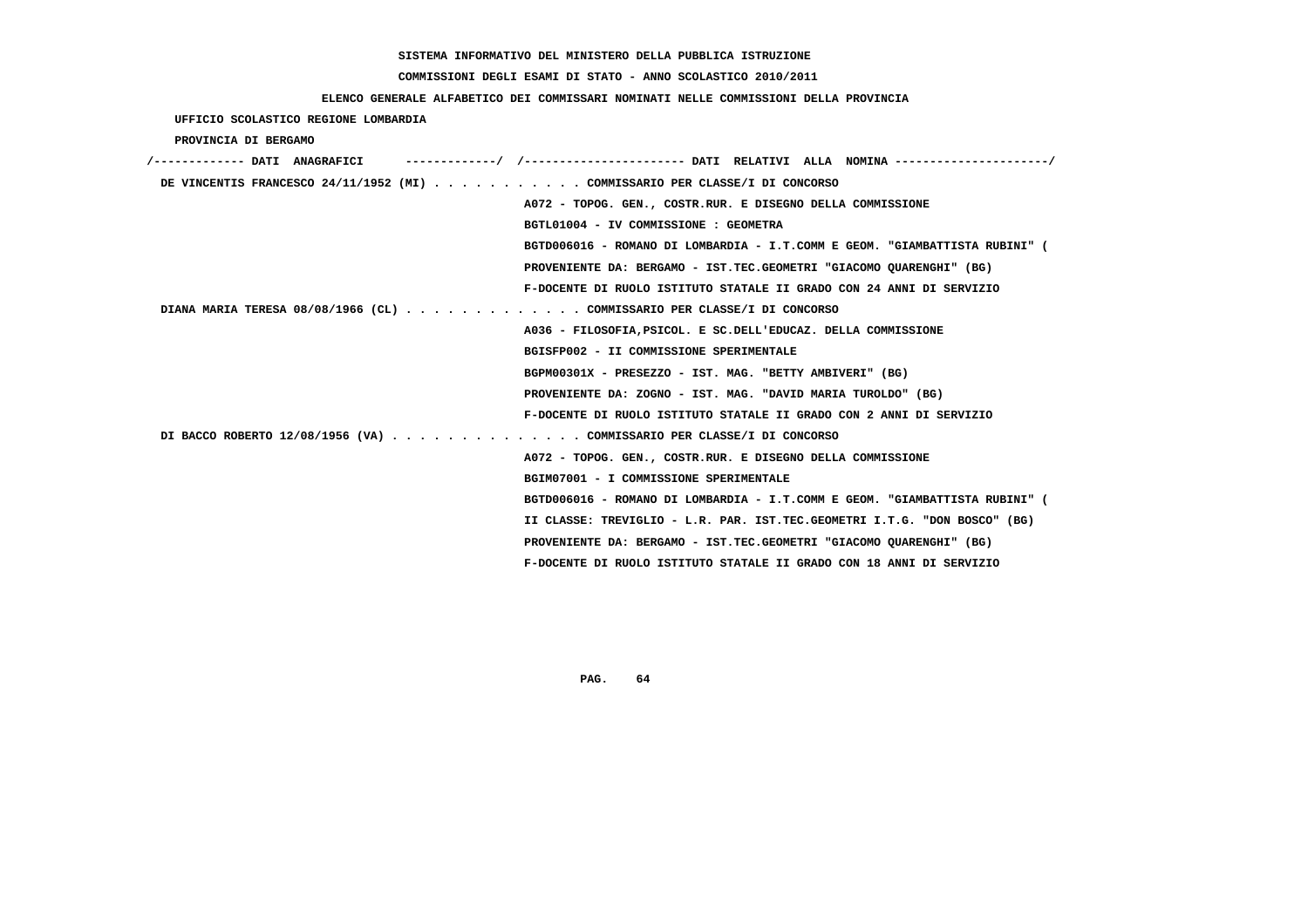# **COMMISSIONI DEGLI ESAMI DI STATO - ANNO SCOLASTICO 2010/2011**

### **ELENCO GENERALE ALFABETICO DEI COMMISSARI NOMINATI NELLE COMMISSIONI DELLA PROVINCIA**

 **UFFICIO SCOLASTICO REGIONE LOMBARDIA**

 **PROVINCIA DI BERGAMO**

| /------------- DATI ANAGRAFICI | ------------/ /---------------------- DATI RELATIVI ALLA NOMINA --------------------/ |
|--------------------------------|---------------------------------------------------------------------------------------|
|                                | DI FEDERICO LINA 04/07/1954 (CE) COMMISSARIO PER CLASSE/I DI CONCORSO                 |
|                                | A019 - DISCIPLINE GIURIDICHE ED ECONOMIC. DELLA COMMISSIONE                           |
|                                | BGTF51004 - IV COMMISSIONE : PER. IND.LE CAPOTEC.-SPECIAL.:ELETTROTEC.E AUT           |
|                                | PROVENIENTE DA: BERGAMO - IST.PROF.SERV.COM. "GUIDO GALLI" (BG)                       |
|                                | F-DOCENTE DI RUOLO ISTITUTO STATALE II GRADO CON 19 ANNI DI SERVIZIO                  |
|                                | DI FRANCO CALOGERO 21/02/1965 (AG) COMMISSARIO PER CLASSE/I DI CONCORSO               |
|                                | A047 - MATEMATICA DELLA COMMISSIONE                                                   |
|                                | BGTF25001 - I COMMISSIONE : PER. IND.LE CAPOTECNICO-SPECIALIZZ.NE:CHIMICO             |
|                                | BGTF032011 - BERGAMO - IST.TECN.IND. "GIULIO NATTA" (BG)                              |
|                                | PROVENIENTE DA: CLUSONE - I.T.COMM E GEOM. "ANDREA FANTONI" (BG)                      |
|                                | F-DOCENTE DI RUOLO ISTITUTO STATALE II GRADO CON 6 ANNI DI SERVIZIO                   |
|                                | DI FRANCO RACHELE 16/11/1970 (BA) COMMISSARIO PER CLASSE/I DI CONCORSO                |
|                                | A025 - DISEGNO E STORIA DELL'ARTE DELLA COMMISSIONE                                   |
|                                | BGPS00016 - XVI COMMISSIONE : SCIENTIFICO                                             |
|                                | BGPS05000B - BERGAMO - LIC. SCIENT. "LORENZO MASCHERONI" (BG)                         |
|                                | PROVENIENTE DA: BRESCIA - IST.PROF.SERV.COM. "SRAFFA" - BRESCIA (BS)                  |
|                                | I-DOCENTE NON DI RUOLO IN SERV. TERMINE ATTIV. DID. CON 6 ANNI DI SERVIZIO            |
|                                |                                                                                       |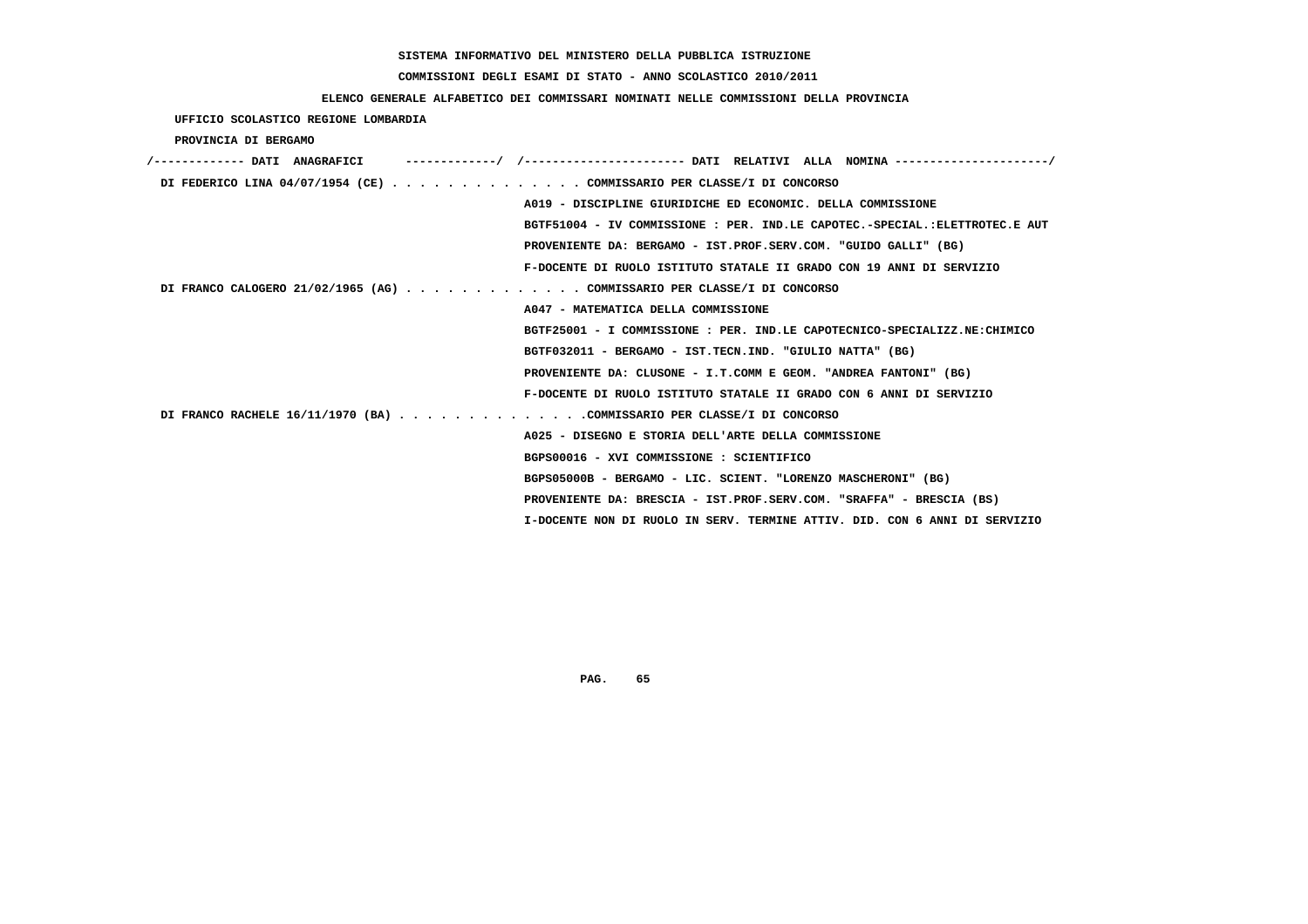# **COMMISSIONI DEGLI ESAMI DI STATO - ANNO SCOLASTICO 2010/2011**

### **ELENCO GENERALE ALFABETICO DEI COMMISSARI NOMINATI NELLE COMMISSIONI DELLA PROVINCIA**

 **UFFICIO SCOLASTICO REGIONE LOMBARDIA**

 **PROVINCIA DI BERGAMO**

| /------------- DATI ANAGRAFICI | -/ /----------------------- DATI RELATIVI ALLA NOMINA ---------------------/ |
|--------------------------------|------------------------------------------------------------------------------|
|                                | DI MARCO LORENZA 25/10/1976 (TE) COMMISSARIO PER CLASSE/I DI CONCORSO        |
|                                | A049 - MATEMATICA E FISICA DELLA COMMISSIONE                                 |
|                                | BGISCM001 - I COMMISSIONE SPERIMENTALE                                       |
|                                | BGPC05500B - TREVIGLIO - L.R. PAR. LIC. CLAS. LICEO CLASSICO "DON BOSCO" (B  |
|                                | PROVENIENTE DA: BERGAMO - LIC. CLAS. "PAOLO SARPI" (BG)                      |
|                                | H-DOCENTE NON DI RUOLO IN SERV. TERMINE ANNO SCOL. CON 4 ANNI DI SERVIZIO    |
|                                | DI MARZO ANGELINA 03/02/1963 (CB) COMMISSARIO PER CLASSE/I DI CONCORSO       |
|                                | A047 - MATEMATICA                                                            |
|                                | A049 - MATEMATICA E FISICA DELLA COMMISSIONE                                 |
|                                | BGIA44001 - I COMMISSIONE SPERIMENTALE                                       |
|                                | BGPM02000L - BERGAMO - IST. MAG. "GIOVANNI FALCONE" (BG)                     |
|                                | PROVENIENTE DA: GAZZANIGA - I.P.IND. E ART. "VALLE SERIANA" (BG)             |
|                                | F-DOCENTE DI RUOLO ISTITUTO STATALE II GRADO CON 11 ANNI DI SERVIZIO         |
|                                | DI MICCO ROBERTO 07/07/1972 (EE) COMMISSARIO PER CLASSE/I DI CONCORSO        |
|                                | A035 - ELETTROTECNICA ED APPLICAZIONI DELLA COMMISSIONE                      |
|                                | BGRR9K001 - I COMMISSIONE : TECNICO DELLE INDUSTRIE ELETTRONICHE             |
|                                | BGRI01901N - CLUSONE - I.P.IND. E ART. ISTITUTO SUPERIORE "TARCISIO P (BG)   |
|                                | PROVENIENTE DA: TREVIGLIO - I.P.IND. E ART. "ORESTE MOZZALI" (BG)            |
|                                | F-DOCENTE DI RUOLO ISTITUTO STATALE II GRADO CON 4 ANNI DI SERVIZIO          |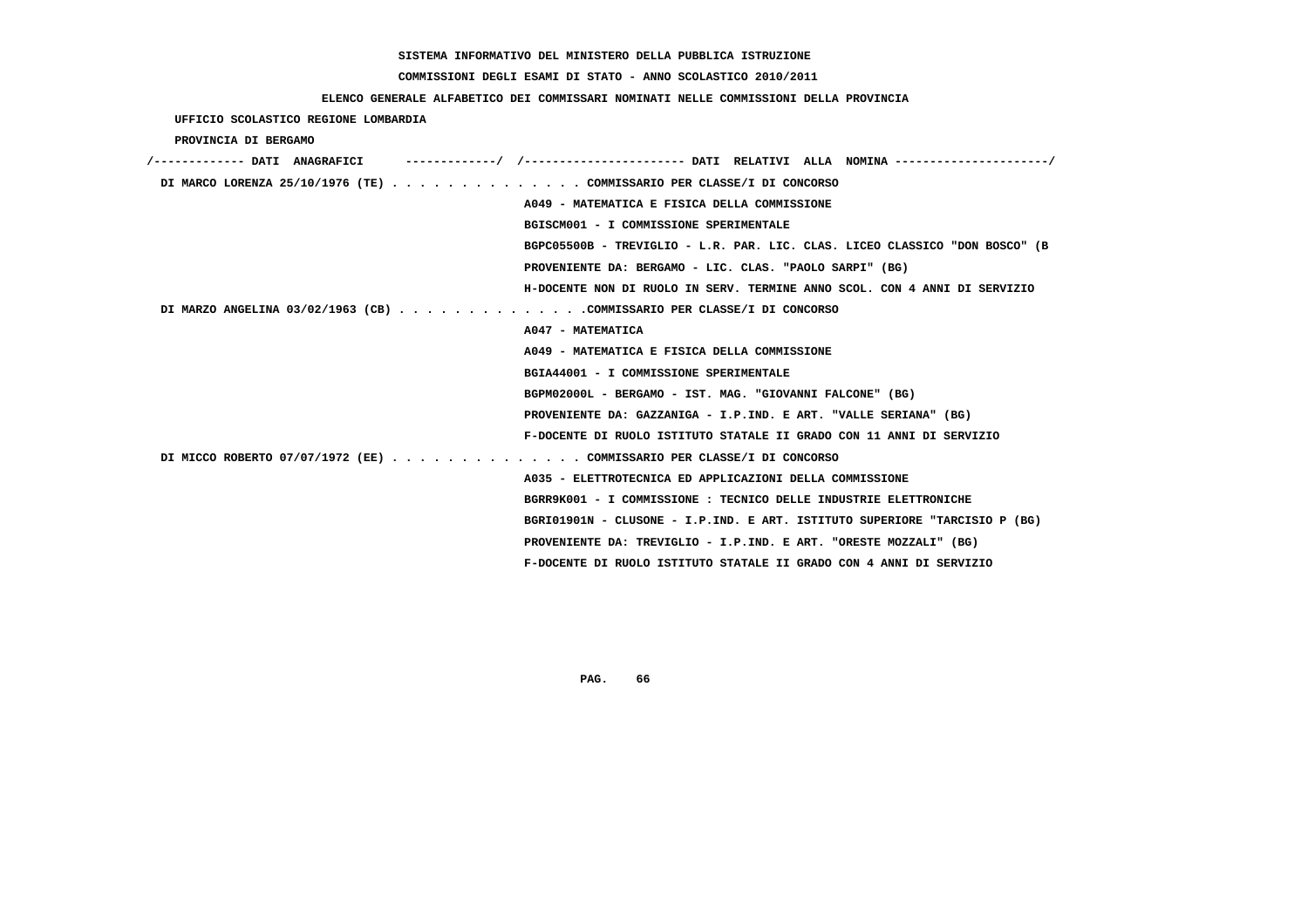# **COMMISSIONI DEGLI ESAMI DI STATO - ANNO SCOLASTICO 2010/2011**

## **ELENCO GENERALE ALFABETICO DEI COMMISSARI NOMINATI NELLE COMMISSIONI DELLA PROVINCIA**

 **UFFICIO SCOLASTICO REGIONE LOMBARDIA**

 **PROVINCIA DI BERGAMO**

| /------------- DATI ANAGRAFICI | -------------/ /--------------------- DATI RELATIVI ALLA NOMINA--------------------/ |
|--------------------------------|--------------------------------------------------------------------------------------|
|                                | DI MINICO ANGELO 18/08/1957 (AV) COMMISSARIO PER CLASSE/I DI CONCORSO                |
|                                | A017 - DISCIPLINE ECONOMICO-AZIENDALI DELLA COMMISSIONE                              |
|                                | BGTD00009 - IX COMMISSIONE : RAGIONIERE E PERITO COMMERCIALE                         |
|                                | BGTD007012 - LOVERE - IST.TECN.COMM. "IVAN PIANA" (BG)                               |
|                                | PROVENIENTE DA: DALMINE - I.T.COMM E GEOM. "LUIGI EINAUDI" (BG)                      |
|                                | F-DOCENTE DI RUOLO ISTITUTO STATALE II GRADO CON 20 ANNI DI SERVIZIO                 |
|                                | DI NATALE IDA 29/06/1975 (AQ) COMMISSARIO PER CLASSE/I DI CONCORSO                   |
|                                | A017 - DISCIPLINE ECONOMICO-AZIENDALI DELLA COMMISSIONE                              |
|                                | BGTD14002 - II COMMISSIONE : RAGIONIERE PERITO COMMERCIALE E PROGRAMMATORE           |
|                                | BGTD006016 - ROMANO DI LOMBARDIA - I.T.COMM E GEOM. "GIAMBATTISTA RUBINI" (          |
|                                | PROVENIENTE DA: TREVIGLIO - IST.TECN.COMM. "GUGLIELMO OBERDAN " (CORSO SE (          |
|                                | I-DOCENTE NON DI RUOLO IN SERV. TERMINE ATTIV. DID. CON 6 ANNI DI SERVIZIO           |
|                                | DI PAOLA FABRIZIO 26/02/1964 (TE) COMMISSARIO PER CLASSE/I DI CONCORSO               |
|                                | A049 - MATEMATICA E FISICA DELLA COMMISSIONE                                         |
|                                | BGIB92003 - III COMMISSIONE SPERIMENTALE                                             |
|                                | BGPM010002 - BERGAMO - IST. MAG. "P. SECCO SUARDO" (BG)                              |
|                                | PROVENIENTE DA: ZOGNO - LIC. SCIENT. "DAVID MARIA TUROLDO" (BG)                      |
|                                | F-DOCENTE DI RUOLO ISTITUTO STATALE II GRADO CON 9 ANNI DI SERVIZIO                  |
|                                |                                                                                      |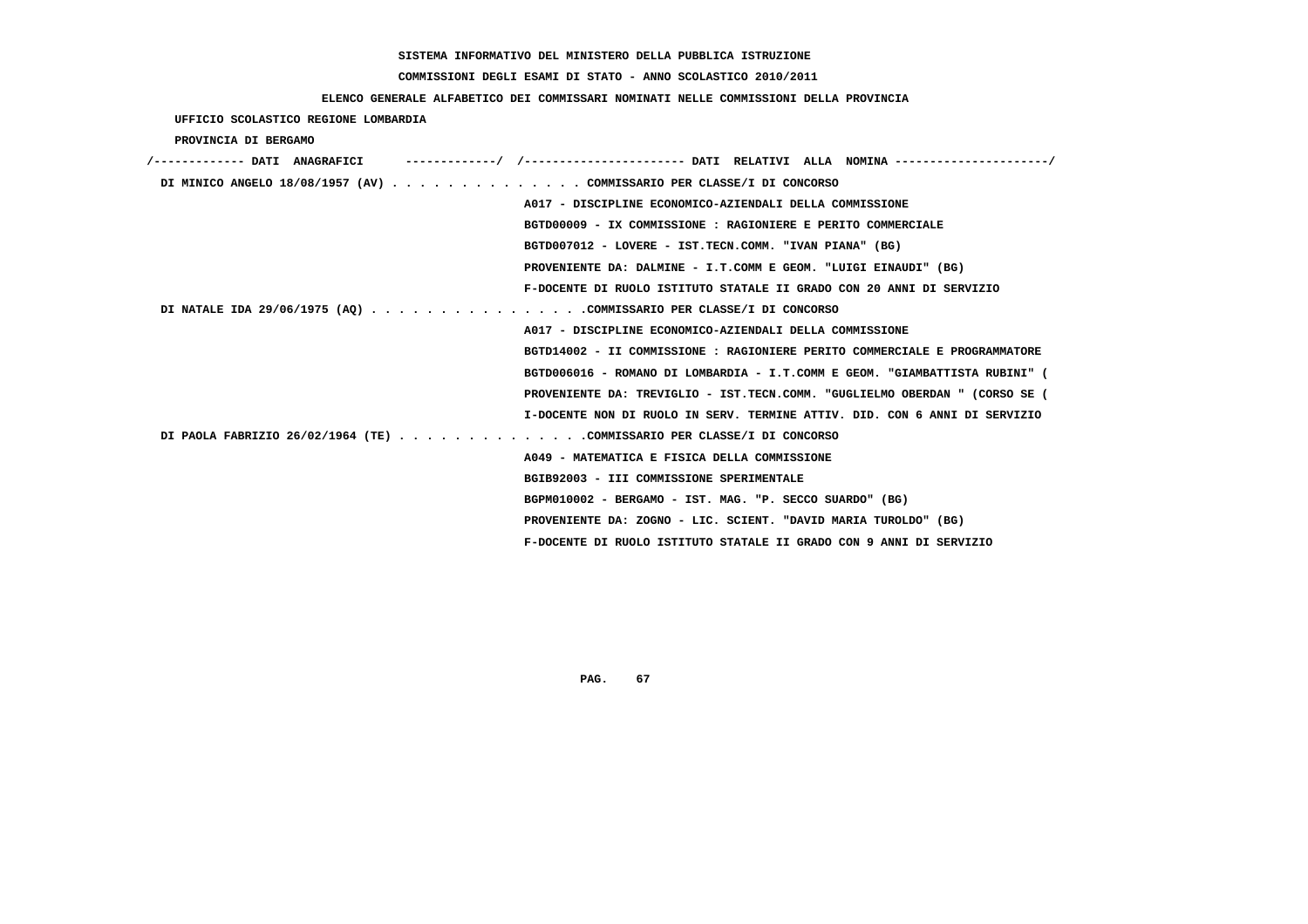# **COMMISSIONI DEGLI ESAMI DI STATO - ANNO SCOLASTICO 2010/2011**

### **ELENCO GENERALE ALFABETICO DEI COMMISSARI NOMINATI NELLE COMMISSIONI DELLA PROVINCIA**

 **UFFICIO SCOLASTICO REGIONE LOMBARDIA**

 **PROVINCIA DI BERGAMO**

| DI PIERRO ANNA MARIA 22/09/1954 (BA) COMMISSARIO PER CLASSE/I DI CONCORSO |                                                                             |
|---------------------------------------------------------------------------|-----------------------------------------------------------------------------|
|                                                                           | A019 - DISCIPLINE GIURIDICHE ED ECONOMIC. DELLA COMMISSIONE                 |
|                                                                           | BGRR9B003 - III COMMISSIONE : TECNICO GESTIONE AZIENDALE INFORMATICA        |
|                                                                           | BGRC01401T - TRESCORE BALNEARIO - IST.PROF.SERV.COM. "LORENZO LOTTO" (BG)   |
|                                                                           | PROVENIENTE DA: TREVIGLIO - IS.PR.SERV.COM.TUR "ZENALE E BUTINONE" (BG)     |
|                                                                           | F-DOCENTE DI RUOLO ISTITUTO STATALE II GRADO CON 10 ANNI DI SERVIZIO        |
| DI PRAZZA VINCENZO 18/03/1956 (AG) COMMISSARIO PER CLASSE/I DI CONCORSO   |                                                                             |
|                                                                           | A025 - DISEGNO E STORIA DELL'ARTE DELLA COMMISSIONE                         |
|                                                                           | BGPS00010 - X COMMISSIONE : SCIENTIFICO                                     |
|                                                                           | BGPS02000G - BERGAMO - LIC. SCIENT. "FILIPPO LUSSANA" (BG)                  |
|                                                                           | PROVENIENTE DA: ZOGNO - LIC. SCIENT. "DAVID MARIA TUROLDO" (BG)             |
|                                                                           | F-DOCENTE DI RUOLO ISTITUTO STATALE II GRADO CON 2 ANNI DI SERVIZIO         |
| DI RAIMONDO ADRIANA 01/08/1951 (RG) COMMISSARIO PER CLASSE/I DI CONCORSO  |                                                                             |
|                                                                           | A060 - SC.NACHGEOGMIC. DELLA COMMISSIONE                                    |
|                                                                           | BGISCM001 - I COMMISSIONE SPERIMENTALE                                      |
|                                                                           | BGPC05500B - TREVIGLIO - L.R. PAR. LIC. CLAS. LICEO CLASSICO "DON BOSCO" (B |
|                                                                           | PROVENIENTE DA: ROMANO DI LOMBARDIA - IST. MAG. "DON LORENZO MILANI" (BG)   |
|                                                                           | F-DOCENTE DI RUOLO ISTITUTO STATALE II GRADO CON 17 ANNI DI SERVIZIO        |
|                                                                           |                                                                             |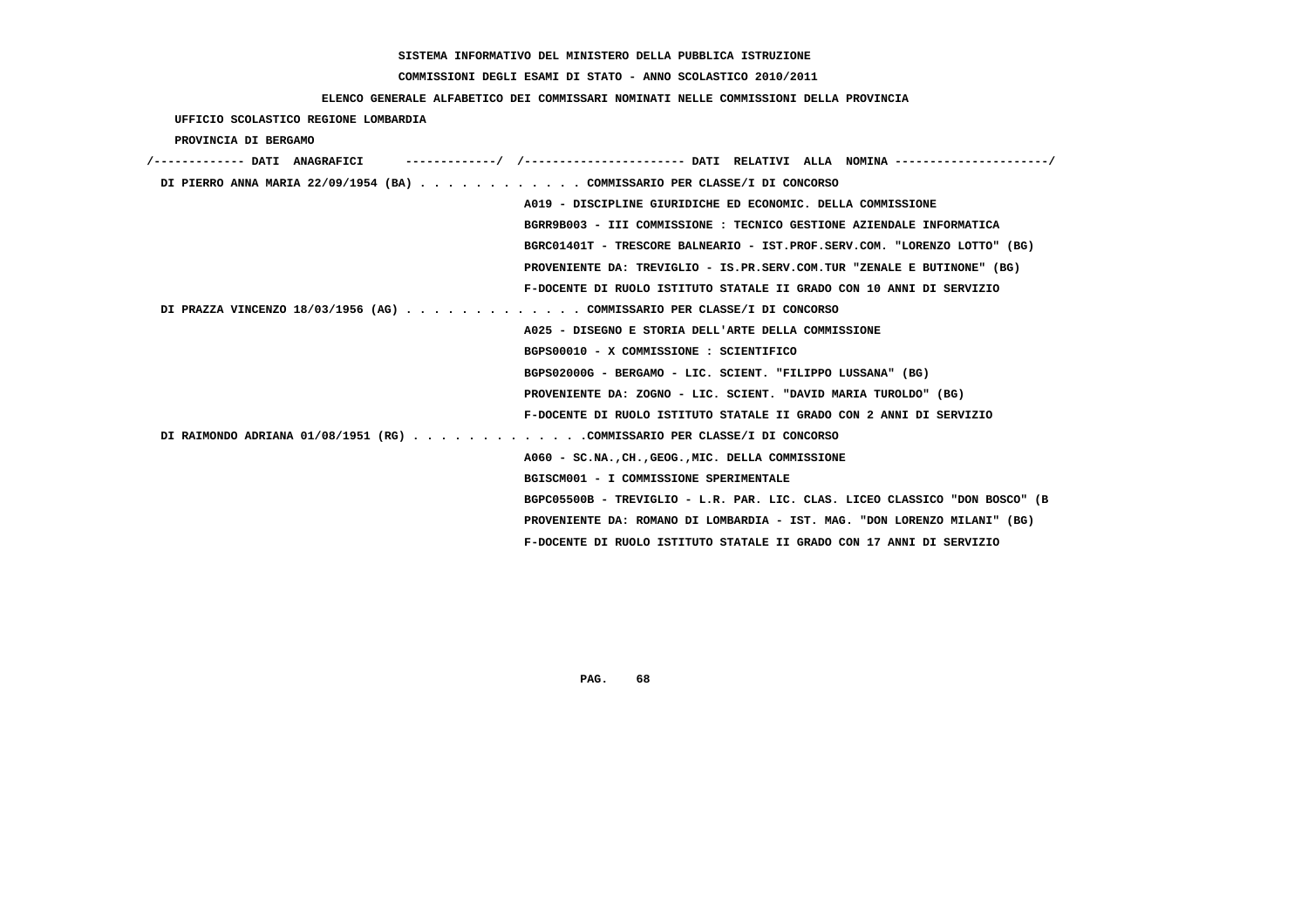#### **COMMISSIONI DEGLI ESAMI DI STATO - ANNO SCOLASTICO 2010/2011**

#### **ELENCO GENERALE ALFABETICO DEI COMMISSARI NOMINATI NELLE COMMISSIONI DELLA PROVINCIA**

 **UFFICIO SCOLASTICO REGIONE LOMBARDIA PROVINCIA DI BERGAMO /------------- DATI ANAGRAFICI -------------/ /----------------------- DATI RELATIVI ALLA NOMINA ----------------------/ DI RENZO GIUSEPPE 08/12/1970 (VV) . . . . . . . . . . . . . .COMMISSARIO PER CLASSE/I DI CONCORSO A016 - COSTR.,TECNOL.DELLE COST.E DIS.TEC. DELLA COMMISSIONE BGTL00001 - I COMMISSIONE : GEOMETRA BGTL025001 - BERGAMO - L.R. PAR. IST.TEC.GEOMETRI I.T.G. "LEONARDO DA VINCI II CLASSE: CAPRINO BERGAMASCO - L.R. PAR. IST.TEC.GEOMETRI I.T.G. "CELANA" PROVENIENTE DA: CLUSONE - I.T.COMM E GEOM. "ANDREA FANTONI" (BG) I-DOCENTE NON DI RUOLO IN SERV. TERMINE ATTIV. DID. CON 4 ANNI DI SERVIZIO DI SILVESTRO VINCENZO 02/11/1952 (NA) . . . . . . . . . . . .COMMISSARIO PER CLASSE/I DI CONCORSO A034 - ELETTRONICA DELLA COMMISSIONE BGRR9L001 - I COMMISSIONE : TECNICO INDUSTRIE MECCANICHE BGRI02101N - BERGAMO - I.P.IND. E ART. "CESARE PESENTI" (BG) PROVENIENTE DA: SERIATE - IST.TECN.IND. "ETTORE MAJORANA" (BG) F-DOCENTE DI RUOLO ISTITUTO STATALE II GRADO CON 30 ANNI DI SERVIZIO DI VITA ANGELO 15/07/1974 (EN) . . . . . . . . . . . . . . . COMMISSARIO PER CLASSE/I DI CONCORSO A060 - SC.NA.,CH.,GEOG.,MIC. DELLA COMMISSIONE BGISFN001 - I COMMISSIONE SPERIMENTALE BGPM03401G - ROMANO DI LOMBARDIA - IST. MAG. "DON LORENZO MILANI" (BG) II CLASSE: CARAVAGGIO - LIC. SCIENT. "GALILEO GALILEI" (BG) PROVENIENTE DA: DALMINE - IS.PR.SERV.COM.TUR "LUIGI EINAUDI" (BG) I-DOCENTE NON DI RUOLO IN SERV. TERMINE ATTIV. DID. CON 7 ANNI DI SERVIZIO**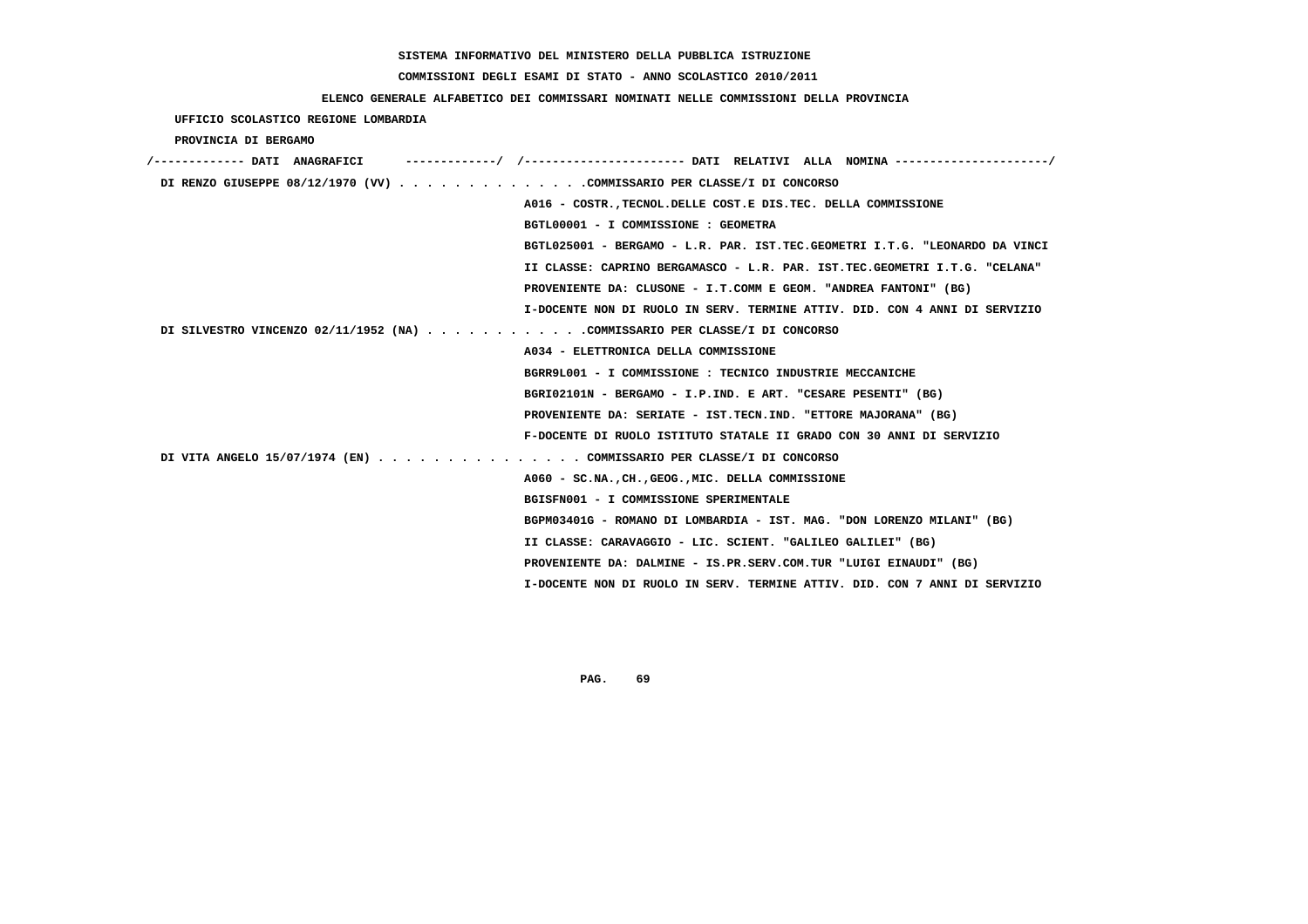# **COMMISSIONI DEGLI ESAMI DI STATO - ANNO SCOLASTICO 2010/2011**

### **ELENCO GENERALE ALFABETICO DEI COMMISSARI NOMINATI NELLE COMMISSIONI DELLA PROVINCIA**

# **UFFICIO SCOLASTICO REGIONE LOMBARDIA**

### **PROVINCIA DI BERGAMO**

| /------------- DATI ANAGRAFICI                                              |
|-----------------------------------------------------------------------------|
| DODESINI CATERINA 13/05/1963 (BG) COMMISSARIO PER CLASSE/I DI CONCORSO      |
| A047 - MATEMATICA DELLA COMMISSIONE                                         |
| BGPS00004 - IV COMMISSIONE : SCIENTIFICO                                    |
| II CLASSE: BERGAMO - L.R. PAR. IST. MAG. IST. MAGISTRALE "SUORE SACRAME (BG |
| PROVENIENTE DA: ALZANO LOMBARDO - LIC. SCIENT. "EDOARDO AMALDI" (BG)        |
| I-DOCENTE NON DI RUOLO IN SERV. TERMINE ATTIV. DID. CON 15 ANNI DI SERVIZIO |
| DOLCI CESARE 22/06/1953 (BG) COMMISSARIO PER CLASSE/I DI CONCORSO           |
| A020 - DISCIPLINE MECCANICHE E TECNOLOGIA DELLA COMMISSIONE                 |
| BGRR9L003 - III COMMISSIONE : TECNICO INDUSTRIE MECCANICHE                  |
| BGRI00401X - TREVIGLIO - I.P.IND. E ART. "ORESTE MOZZALI" (BG)              |
| II CLASSE: ROMANO DI LOMBARDIA - I.P.IND. E ART. "GIAMBATTISTA RUBINI" (BG) |
| PROVENIENTE DA: BERGAMO - IST.TECN.IND. "PIETRO PALEOCAPA" (BG)             |
| F-DOCENTE DI RUOLO ISTITUTO STATALE II GRADO CON 19 ANNI DI SERVIZIO        |
| DONADONI GIULIANO 24/10/1946 (BG) COMMISSARIO PER CLASSE/I DI CONCORSO      |
| A017 - DISCIPLINE ECONOMICO-AZIENDALI DELLA COMMISSIONE                     |
| BGTD00016 - XVI COMMISSIONE : RAGIONIERE E PERITO COMMERCIALE               |
| BGTD013019 - ZOGNO - I.T.COMM E GEOM. "DAVID MARIA TUROLDO" (BG)            |
| PROVENIENTE DA: BERGAMO - IST.TECN.COMM. "BORTOLO BELOTTI" (BG)             |
| F-DOCENTE DI RUOLO ISTITUTO STATALE II GRADO CON 31 ANNI DI SERVIZIO        |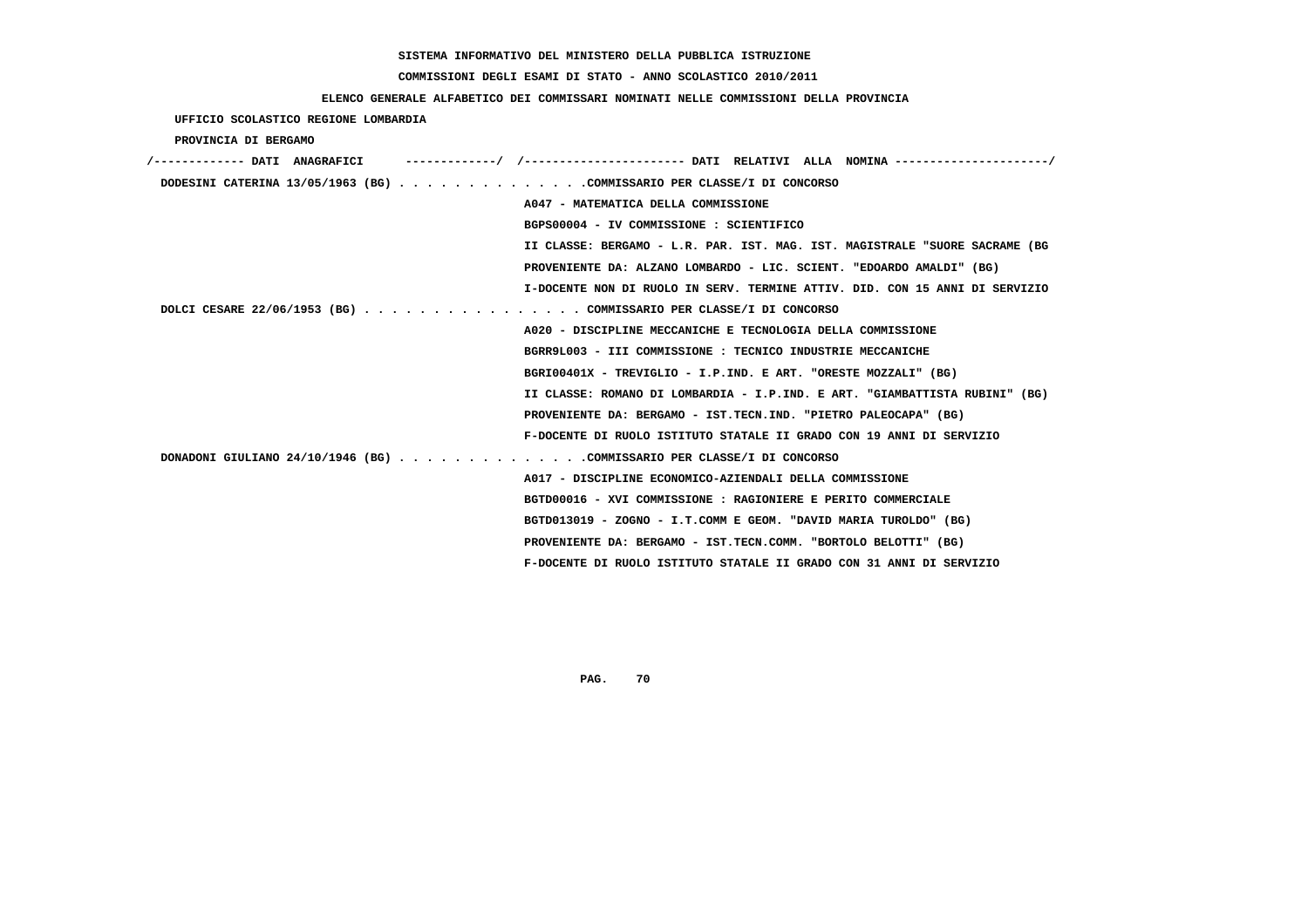# **COMMISSIONI DEGLI ESAMI DI STATO - ANNO SCOLASTICO 2010/2011**

## **ELENCO GENERALE ALFABETICO DEI COMMISSARI NOMINATI NELLE COMMISSIONI DELLA PROVINCIA**

 **UFFICIO SCOLASTICO REGIONE LOMBARDIA**

 **PROVINCIA DI BERGAMO**

| I-DOCENTE NON DI RUOLO IN SERV. TERMINE ATTIV. DID. CON 16 ANNI DI SERVIZIO |
|-----------------------------------------------------------------------------|
|                                                                             |
|                                                                             |
| BGTF51005 - V COMMISSIONE : PER. IND.LE CAPOTEC.-SPECIAL.:ELETTROTEC.E AUTO |
|                                                                             |
| I-DOCENTE NON DI RUOLO IN SERV. TERMINE ATTIV. DID. CON 10 ANNI DI SERVIZIO |
|                                                                             |
|                                                                             |
|                                                                             |
|                                                                             |
|                                                                             |
|                                                                             |
|                                                                             |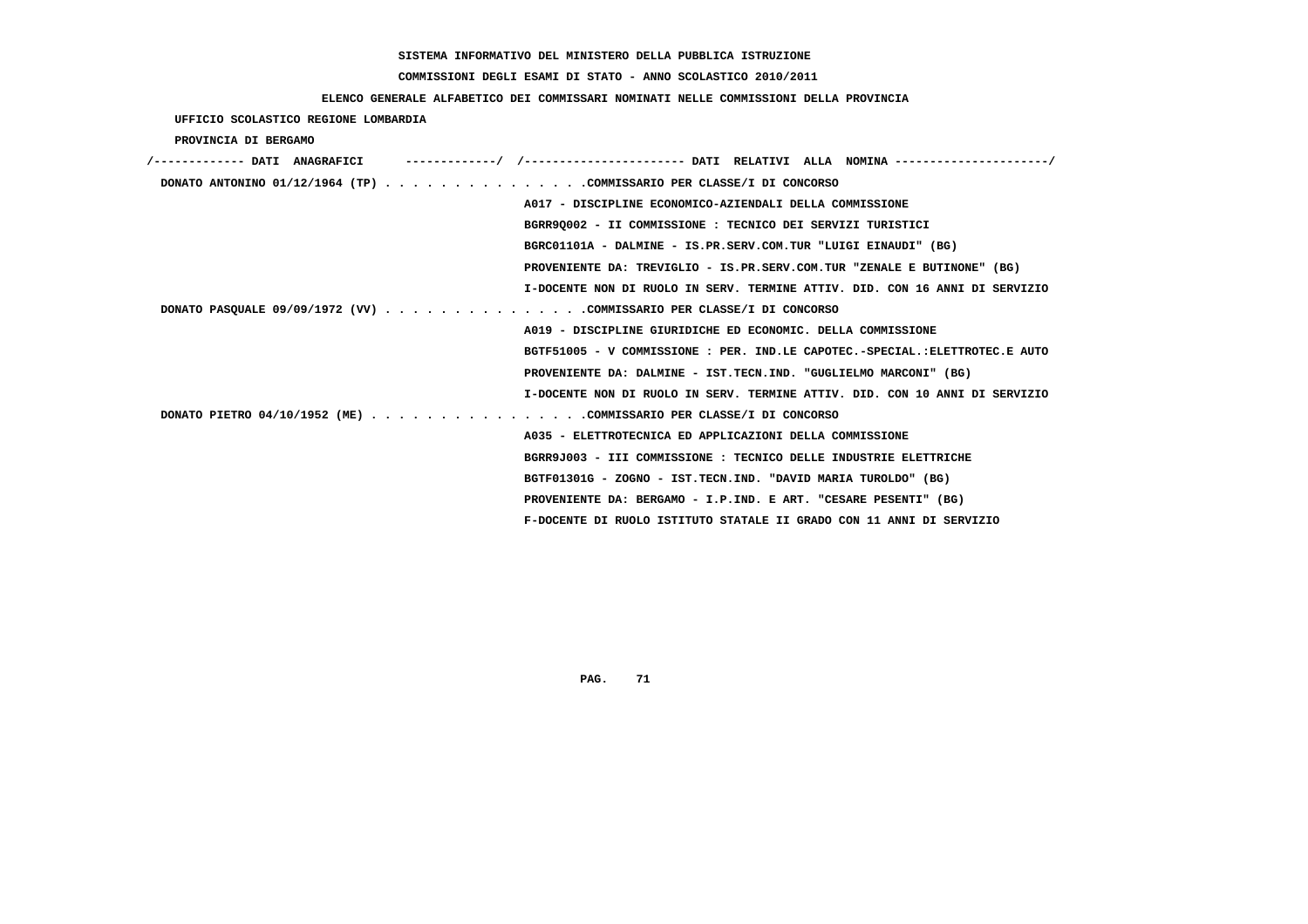# **COMMISSIONI DEGLI ESAMI DI STATO - ANNO SCOLASTICO 2010/2011**

### **ELENCO GENERALE ALFABETICO DEI COMMISSARI NOMINATI NELLE COMMISSIONI DELLA PROVINCIA**

 **UFFICIO SCOLASTICO REGIONE LOMBARDIA**

 **PROVINCIA DI BERGAMO**

| /------------- DATI ANAGRAFICI |                                                                             |
|--------------------------------|-----------------------------------------------------------------------------|
|                                | DONELLI FERDINANDA 21/04/1950 (MN) COMMISSARIO PER CLASSE/I DI CONCORSO     |
|                                | A036 - FILOSOFIA, PSICOL. E SC. DELL'EDUCAZ. DELLA COMMISSIONE              |
|                                | BGRR9T001 - I COMMISSIONE : TECNICO DELLA GRAFICA PUBBLICITARIA             |
|                                | BGRC02901G - BERGAMO - IST.PROF.SERV.COM. "CATERINA CANIANA" (BG)           |
|                                | PROVENIENTE DA: MANTOVA - I.T.A.S. (GIA'ITF) ITAS MANTEGNA MN (MN)          |
|                                | F-DOCENTE DI RUOLO ISTITUTO STATALE II GRADO CON 32 ANNI DI SERVIZIO        |
|                                | DONINI GIOVANNA 25/01/1965 (BG) COMMISSARIO PER CLASSE/I DI CONCORSO        |
|                                | A060 - SC.NA., CH., GEOG., MIC. DELLA COMMISSIONE                           |
|                                | BGPS00032 - XXXII COMMISSIONE : SCIENTIFICO                                 |
|                                | BGPS02401X - TRESCORE BALNEARIO - LIC. SCIENT. "LORENZO FEDERICI" (BG)      |
|                                | PROVENIENTE DA: SARNICO - IST.TECN.COMM. "SERAFINO RIVA" (BG)               |
|                                | I-DOCENTE NON DI RUOLO IN SERV. TERMINE ATTIV. DID. CON 11 ANNI DI SERVIZIO |
|                                | DORATA ANGELO 16/06/1965 (SR) COMMISSARIO PER CLASSE/I DI CONCORSO          |
|                                | A034 - ELETTRONICA DELLA COMMISSIONE                                        |
|                                | BGRR9K002 - II COMMISSIONE : TECNICO DELLE INDUSTRIE ELETTRONICHE           |
|                                | BGRI017023 - SERIATE - I.P.IND. E ART. "ETTORE MAJORANA" (BG)               |
|                                | PROVENIENTE DA: BERGAMO - IST.TECN.IND. "PIETRO PALEOCAPA" (CORSO SERA (BG) |
|                                | F-DOCENTE DI RUOLO ISTITUTO STATALE II GRADO CON 10 ANNI DI SERVIZIO        |
|                                |                                                                             |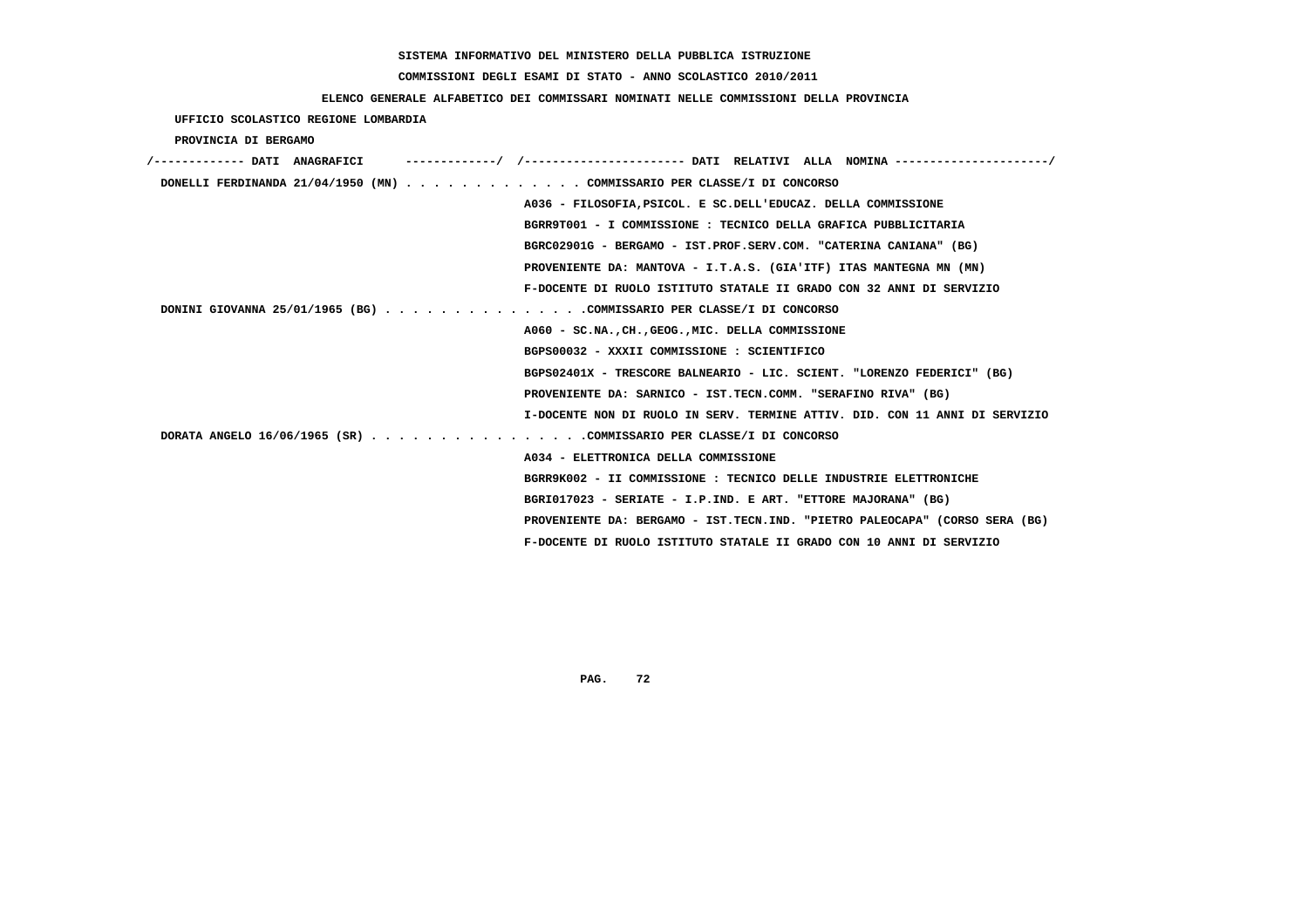## **COMMISSIONI DEGLI ESAMI DI STATO - ANNO SCOLASTICO 2010/2011**

### **ELENCO GENERALE ALFABETICO DEI COMMISSARI NOMINATI NELLE COMMISSIONI DELLA PROVINCIA**

 **UFFICIO SCOLASTICO REGIONE LOMBARDIA**

 **PROVINCIA DI BERGAMO**

| /------------- DATI ANAGRAFICI                                     |                                                                             |
|--------------------------------------------------------------------|-----------------------------------------------------------------------------|
| D'ORAZI UGO 04/08/1964 (RI) COMMISSARIO PER CLASSE/I DI CONCORSO   |                                                                             |
|                                                                    | A019 - DISCIPLINE GIURIDICHE ED ECONOMIC. DELLA COMMISSIONE                 |
|                                                                    | BGTE01001 - I COMMISSIONE : ATTIVITA' SOCIALI -SPECIALIZZ. DIRIG. COMUNITA' |
|                                                                    | BGRF02601T - BERGAMO - I. P. SERV. SOC. "MAMOLI" PROF.DIURNO (BG)           |
|                                                                    | PROVENIENTE DA: CHIAVENNA - I.T.COMM E GEOM. I.T.C.G. L. DA VINCI - CHIAV ( |
|                                                                    | F-DOCENTE DI RUOLO ISTITUTO STATALE II GRADO CON 7 ANNI DI SERVIZIO         |
| DORIGO LUCIA 29/09/1966 (PV) COMMISSARIO PER CLASSE/I DI CONCORSO  |                                                                             |
|                                                                    | A036 - FILOSOFIA, PSICOL. E SC. DELL'EDUCAZ. DELLA COMMISSIONE              |
|                                                                    | BGIB70001 - I COMMISSIONE SPERIMENTALE                                      |
|                                                                    | II CLASSE: BERGAMO - L.R. PAR. LIC. CLAS. LICEO CLASSICO "GIOVANNI XXIII (B |
|                                                                    | PROVENIENTE DA: PAVIA - IST. MAG. ADELAIDE CAIROLI (PV)                     |
|                                                                    | F-DOCENTE DI RUOLO ISTITUTO STATALE II GRADO CON 25 ANNI DI SERVIZIO        |
| DOSSENA LAURA 10/08/1979 (BG) COMMISSARIO PER CLASSE/I DI CONCORSO |                                                                             |
|                                                                    | A446 - LINGUA E CIV. STRANIERA (SPAGNOLO) DELLA COMMISSIONE                 |
|                                                                    | BGISFU005 - V COMMISSIONE SPERIMENTALE                                      |
|                                                                    | PROVENIENTE DA: BERGAMO - IST. MAG. "GIOVANNI FALCONE" (BG)                 |
|                                                                    | I-DOCENTE NON DI RUOLO IN SERV. TERMINE ATTIV. DID. CON 4 ANNI DI SERVIZIO  |
|                                                                    |                                                                             |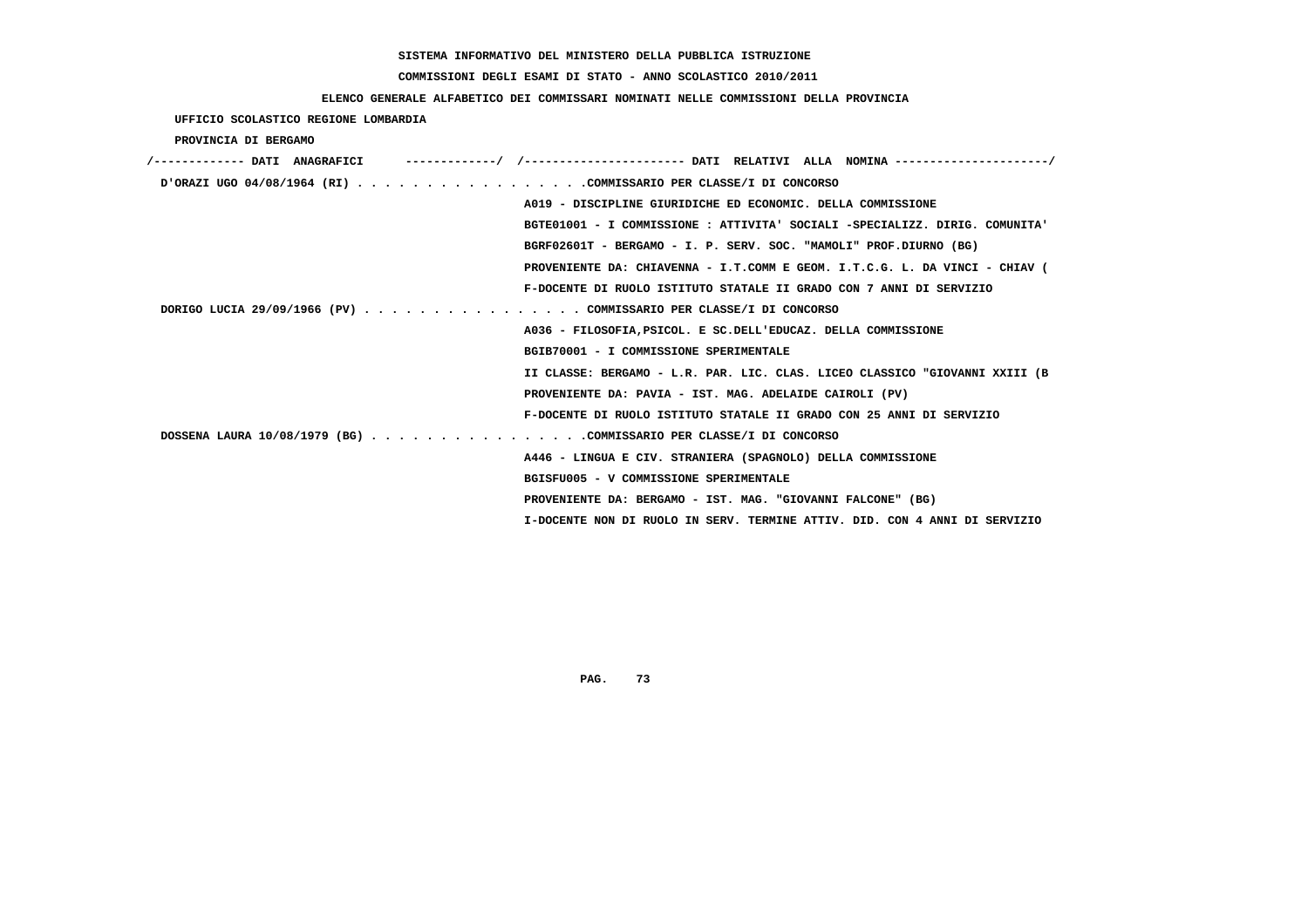## **COMMISSIONI DEGLI ESAMI DI STATO - ANNO SCOLASTICO 2010/2011**

### **ELENCO GENERALE ALFABETICO DEI COMMISSARI NOMINATI NELLE COMMISSIONI DELLA PROVINCIA**

 **UFFICIO SCOLASTICO REGIONE LOMBARDIA**

 **PROVINCIA DI BERGAMO**

| /------------- DATI ANAGRAFICI                                            |                                                                             |
|---------------------------------------------------------------------------|-----------------------------------------------------------------------------|
| DRAGO PLACIDINO 25/05/1954 (CT) COMMISSARIO PER CLASSE/I DI CONCORSO      |                                                                             |
|                                                                           | A035 - ELETTROTECNICA ED APPLICAZIONI DELLA COMMISSIONE                     |
|                                                                           | BGRR9J002 - II COMMISSIONE : TECNICO DELLE INDUSTRIE ELETTRICHE             |
|                                                                           | BGRI00401X - TREVIGLIO - I.P.IND. E ART. "ORESTE MOZZALI" (BG)              |
|                                                                           | PROVENIENTE DA: BERGAMO - I.P.IND. E ART. "CESARE PESENTI" (BG)             |
|                                                                           | F-DOCENTE DI RUOLO ISTITUTO STATALE II GRADO CON 17 ANNI DI SERVIZIO        |
| DRAGONI MARIA TERESA 06/12/1961 (LO) COMMISSARIO PER CLASSE/I DI CONCORSO |                                                                             |
|                                                                           | A072 - TOPOG. GEN., COSTR.RUR. E DISEGNO DELLA COMMISSIONE                  |
| BGTL00003 - III COMMISSIONE : GEOMETRA                                    |                                                                             |
|                                                                           | BGTL02000T - BERGAMO - IST.TEC.GEOMETRI "GIACOMO QUARENGHI" (BG)            |
|                                                                           | PROVENIENTE DA: LODI - I.T.COMM E GEOM. AGOSTINO BASSI (LO)                 |
|                                                                           | F-DOCENTE DI RUOLO ISTITUTO STATALE II GRADO CON 4 ANNI DI SERVIZIO         |
| DUCI FRANCESCA 16/05/1954 (BS) COMMISSARIO PER CLASSE/I DI CONCORSO       |                                                                             |
| A047 - MATEMATICA DELLA COMMISSIONE                                       |                                                                             |
|                                                                           | BGTP02005 - V COMMISSIONE : PERITO AZIENDALE E CORRISPOND. IN LINGUE ESTERE |
|                                                                           | PROVENIENTE DA: PALAZZOLO SULL'OGLIO - IST.TECN.IND. PALAZZOLO S/O (SEZ.ASS |
|                                                                           | F-DOCENTE DI RUOLO ISTITUTO STATALE II GRADO CON 33 ANNI DI SERVIZIO        |
|                                                                           |                                                                             |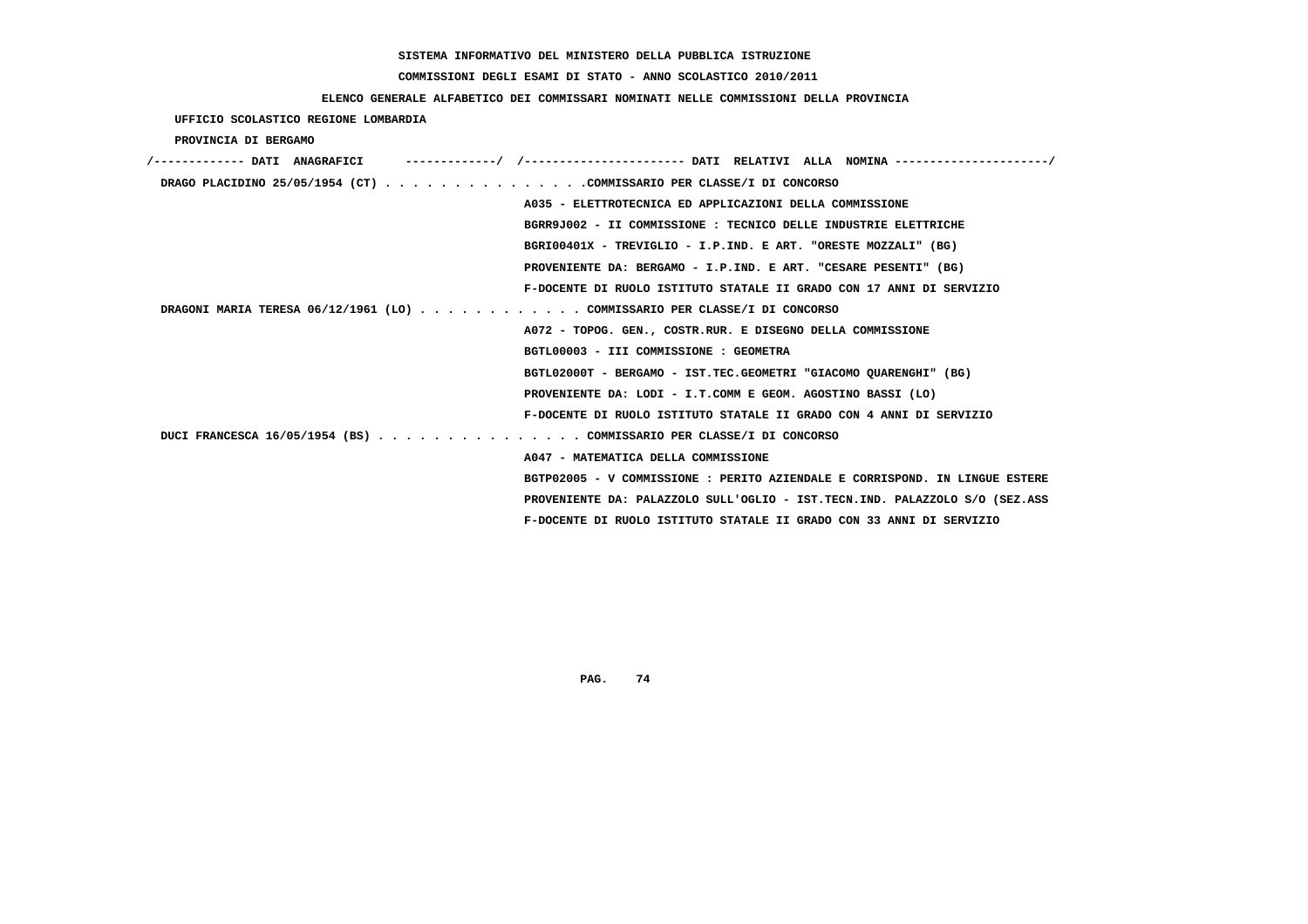## **COMMISSIONI DEGLI ESAMI DI STATO - ANNO SCOLASTICO 2010/2011**

## **ELENCO GENERALE ALFABETICO DEI COMMISSARI NOMINATI NELLE COMMISSIONI DELLA PROVINCIA**

| UFFICIO SCOLASTICO REGIONE LOMBARDIA                                       |                                                                                     |
|----------------------------------------------------------------------------|-------------------------------------------------------------------------------------|
| PROVINCIA DI BERGAMO                                                       |                                                                                     |
| /------------- DATI ANAGRAFICI                                             | ------------/ /--------------------- DATI RELATIVI ALLA NOMINA -------------------- |
| URSI ELISA 28/02/1966 (CS) COMMISSARIO PER CLASSE/I DI CONCORSO            |                                                                                     |
|                                                                            | A050 - LETTERE IST.ISTR.SECOND. DI II GR. DELLA COMMISSIONE                         |
|                                                                            | BGC003001 - I COMMISSIONE : DURATA OUINOUENNALE                                     |
|                                                                            | BGSL01000T - BERGAMO - LIC. ART. " GIACOMO E PIO MANZU' " (BG)                      |
|                                                                            | II CLASSE: BERGAMO - L.R. PAR. IST. D'ARTE ISTITUTO D'ARTE "ANDREA FANTON (         |
|                                                                            | PROVENIENTE DA: TREVIGLIO - IS.PR.SERV.COM.TUR "ZENALE E BUTINONE" (BG)             |
|                                                                            | F-DOCENTE DI RUOLO ISTITUTO STATALE II GRADO CON 2 ANNI DI SERVIZIO                 |
| DURSO ANGELO 02/06/1952 (SA) COMMISSARIO PER CLASSE/I DI CONCORSO          |                                                                                     |
|                                                                            | A039 - GEOGRAFIA DELLA COMMISSIONE                                                  |
|                                                                            | BGTD00002 - II COMMISSIONE : RAGIONIERE E PERITO COMMERCIALE                        |
|                                                                            | BGTD105006 - GRUMELLO DEL MONTE - L.R. PAR. IST.TECN.COMM. I.T.C. "LUIGI EI         |
|                                                                            | PROVENIENTE DA: BERGAMO - IST.PROF.SERV.COM. "GUIDO GALLI" (BG)                     |
|                                                                            | F-DOCENTE DI RUOLO ISTITUTO STATALE II GRADO CON 24 ANNI DI SERVIZIO                |
| ERMACORA MARIA GIULIA 03/10/1963 (BG) COMMISSARIO PER CLASSE/I DI CONCORSO |                                                                                     |
|                                                                            | A017 - DISCIPLINE ECONOMICO-AZIENDALI DELLA COMMISSIONE                             |
|                                                                            | BGRR9R003 - III COMMISSIONE : TECNICO DEI SERVIZI DELLA RISTORAZIONE                |
|                                                                            | BGRH01000P - SAN PELLEGRINO TERME - I.P.SERV.ALB.TUR. DI SAN PELLEGRINO TER         |
|                                                                            | PROVENIENTE DA: PRESEZZO - IS.PR.SERV.COM.TUR "BETTY AMBIVERI" (BG)                 |
|                                                                            | F-DOCENTE DI RUOLO ISTITUTO STATALE II GRADO CON 23 ANNI DI SERVIZIO                |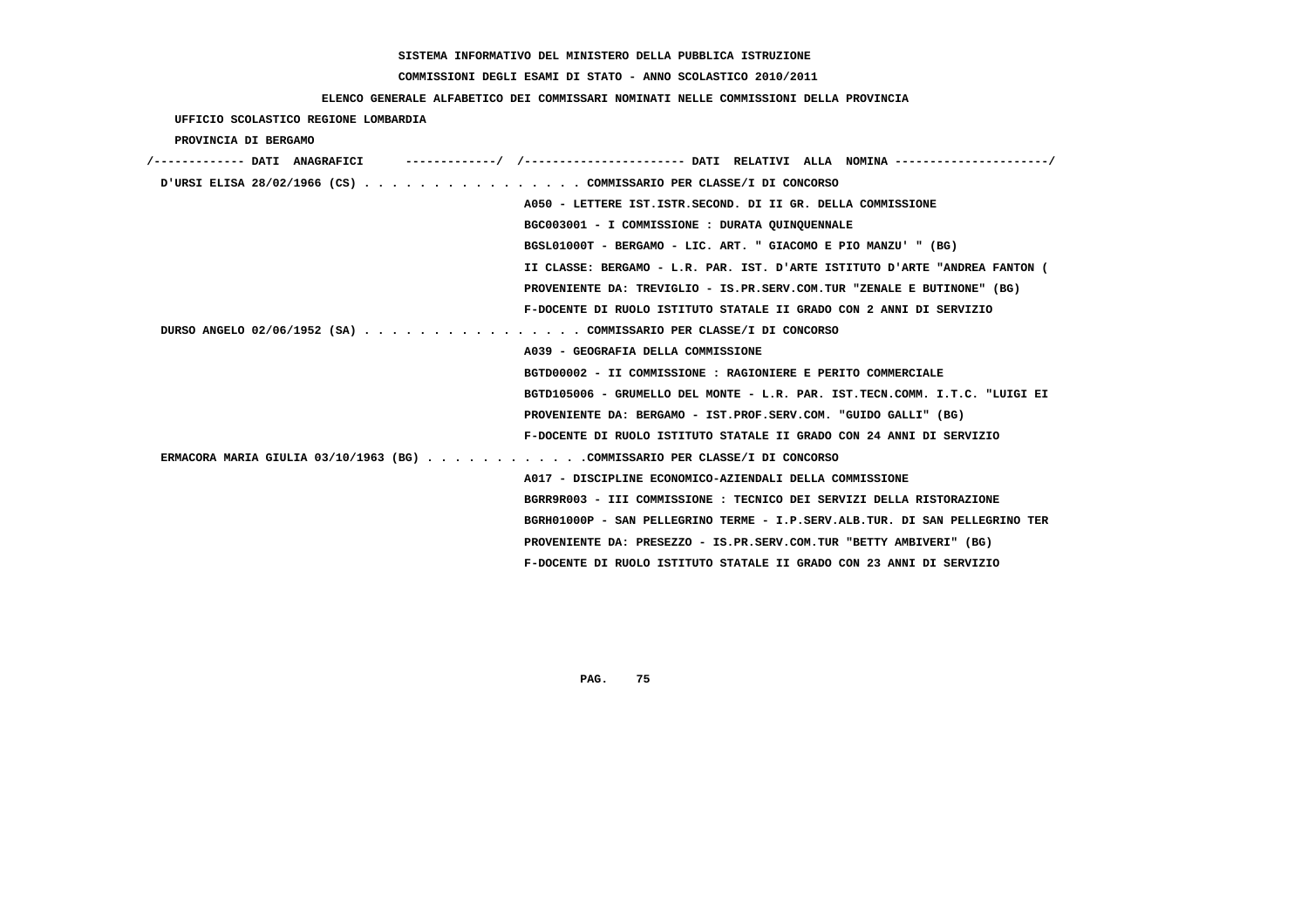## **COMMISSIONI DEGLI ESAMI DI STATO - ANNO SCOLASTICO 2010/2011**

### **ELENCO GENERALE ALFABETICO DEI COMMISSARI NOMINATI NELLE COMMISSIONI DELLA PROVINCIA**

 **UFFICIO SCOLASTICO REGIONE LOMBARDIA**

 **PROVINCIA DI BERGAMO**

| /------------- DATI ANAGRAFICI                                         | -----------/ /--------------------- DATI RELATIVI ALLA NOMINA --------------------/ |
|------------------------------------------------------------------------|-------------------------------------------------------------------------------------|
| ESPOSITO IGOR 12/08/1974 (NA) COMMISSARIO PER CLASSE/I DI CONCORSO     |                                                                                     |
|                                                                        | A061 - STORIA DELL'ARTE DELLA COMMISSIONE                                           |
|                                                                        | BGC006001 - I COMMISSIONE : DURATA QUINQUENNALE                                     |
|                                                                        | BGSL01000T - BERGAMO - LIC. ART. " GIACOMO E PIO MANZU' " (BG)                      |
|                                                                        | PROVENIENTE DA: GUIDIZZOLO - IST. D'ARTE IST.ARTE GUIDIZZOLO "A.DAL PRA (MN         |
|                                                                        | I-DOCENTE NON DI RUOLO IN SERV. TERMINE ATTIV. DID. CON 3 ANNI DI SERVIZIO          |
| EVOLA LAURA 05/02/1967 (PA) COMMISSARIO PER CLASSE/I DI CONCORSO       |                                                                                     |
|                                                                        | A017 - DISCIPLINE ECONOMICO-AZIENDALI DELLA COMMISSIONE                             |
|                                                                        | BGTD00001 - I COMMISSIONE : RAGIONIERE E PERITO COMMERCIALE                         |
|                                                                        | BGTD085006 - BERGAMO - L.R. PAR. IST.TECN.COMM. I.T.C. "LEONARDO DA VINCI"          |
|                                                                        | PROVENIENTE DA: TREVIGLIO - IST.TECN.COMM. GUGLIELMO OBERDAN (BG)                   |
|                                                                        | I-DOCENTE NON DI RUOLO IN SERV. TERMINE ATTIV. DID. CON 15 ANNI DI SERVIZIO         |
| FACCHETTI VIVIANA 13/03/1973 (MI) COMMISSARIO PER CLASSE/I DI CONCORSO |                                                                                     |
|                                                                        | A060 - SC.NA., CH., GEOG., MIC. DELLA COMMISSIONE                                   |
|                                                                        | BGISFP005 - V COMMISSIONE SPERIMENTALE                                              |
|                                                                        | BGPM03401G - ROMANO DI LOMBARDIA - IST. MAG. "DON LORENZO MILANI" (BG)              |
|                                                                        | PROVENIENTE DA: CARAVAGGIO - LIC. SCIENT. "GALILEO GALILEI" (BG)                    |
|                                                                        | I-DOCENTE NON DI RUOLO IN SERV. TERMINE ATTIV. DID. CON 9 ANNI DI SERVIZIO          |
|                                                                        |                                                                                     |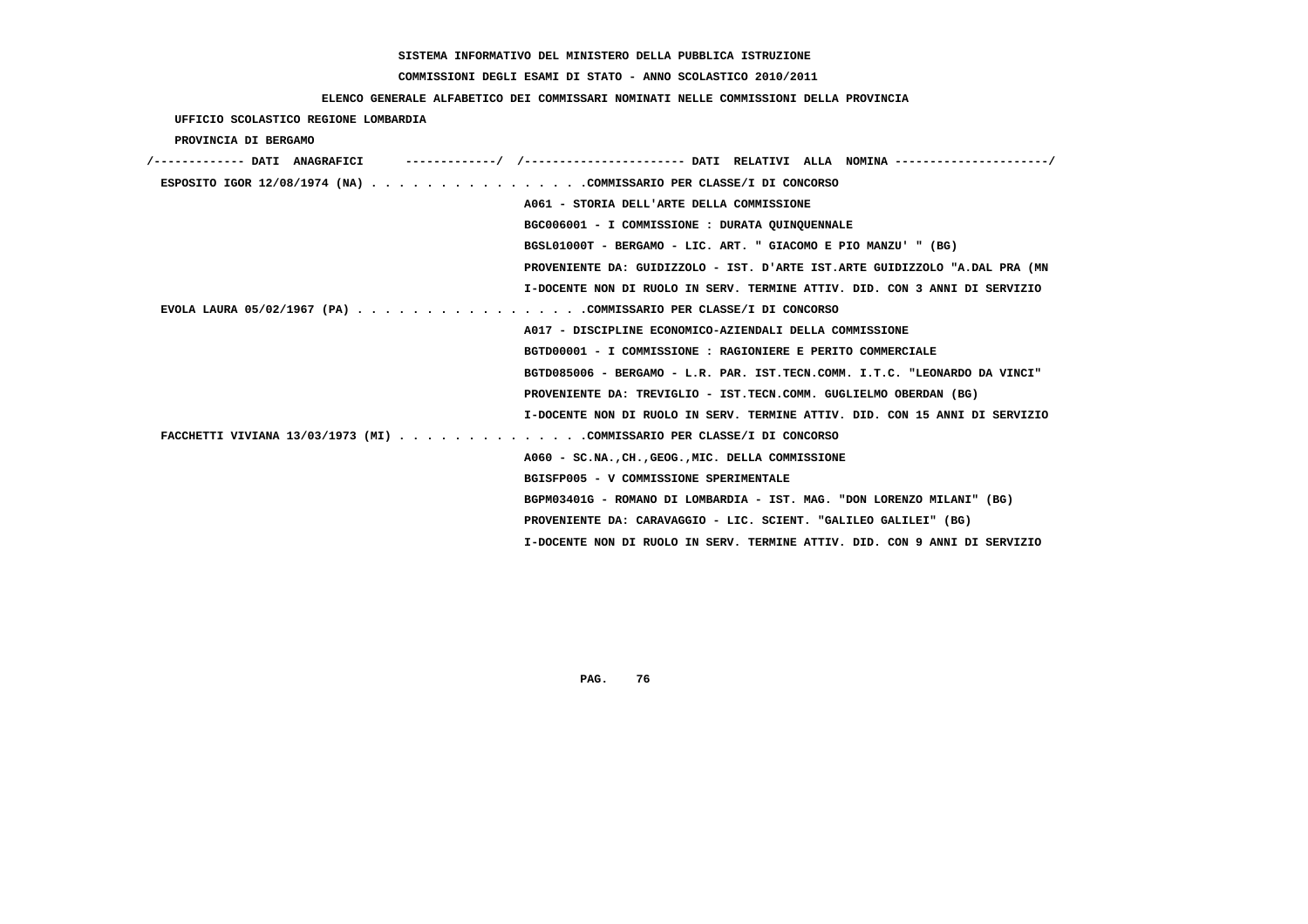## **COMMISSIONI DEGLI ESAMI DI STATO - ANNO SCOLASTICO 2010/2011**

### **ELENCO GENERALE ALFABETICO DEI COMMISSARI NOMINATI NELLE COMMISSIONI DELLA PROVINCIA**

 **UFFICIO SCOLASTICO REGIONE LOMBARDIA**

 **PROVINCIA DI BERGAMO**

| /------------ DATT ANAGRAFICT |                                                                              |
|-------------------------------|------------------------------------------------------------------------------|
|                               | FACCI GRAZIA 26/09/1971 (BG) COMMISSARIO PER CLASSE/I DI CONCORSO            |
|                               | A047 - MATEMATICA DELLA COMMISSIONE                                          |
|                               | BGTF50001 - I COMMISSIONE : PER. IND.LE CAPOTEC.-SPECIAL: ELETTRON.E TELECOM |
|                               | BGTF015006 - BERGAMO - L.R. PAR. IST.TECN.IND. I.T.I. "LEONARDO DA VINCI" (  |
|                               | PROVENIENTE DA: SAN PELLEGRINO TERME - I.P.SERV.ALB.TUR. DI SAN PELLEGRINO   |
|                               | I-DOCENTE NON DI RUOLO IN SERV. TERMINE ATTIV. DID. CON 11 ANNI DI SERVIZIO  |
|                               | FACHERIS MASSIMO 11/06/1957 (BG) COMMISSARIO PER CLASSE/I DI CONCORSO        |
|                               | A017 - DISCIPLINE ECONOMICO-AZIENDALI DELLA COMMISSIONE                      |
|                               | BGTD00010 - X COMMISSIONE : RAGIONIERE E PERITO COMMERCIALE                  |
|                               | BGTD00801T - PRESEZZO - IST.TECN.COMM. "MAIRONI DA PONTE" (BG)               |
|                               | PROVENIENTE DA: ZOGNO - I.T.COMM E GEOM. "DAVID MARIA TUROLDO" (BG)          |
|                               | F-DOCENTE DI RUOLO ISTITUTO STATALE II GRADO CON 26 ANNI DI SERVIZIO         |
|                               | FALCI VITTORIO 26/10/1960 (BG) COMMISSARIO PER CLASSE/I DI CONCORSO          |
|                               | A034 - ELETTRONICA DELLA COMMISSIONE                                         |
|                               | BGRR9J001 - I COMMISSIONE : TECNICO DELLE INDUSTRIE ELETTRICHE               |
|                               | PROVENIENTE DA: SERIATE - IST.TECN.IND. "ETTORE MAJORANA" (BG)               |
|                               | F-DOCENTE DI RUOLO ISTITUTO STATALE II GRADO CON 10 ANNI DI SERVIZIO         |
|                               |                                                                              |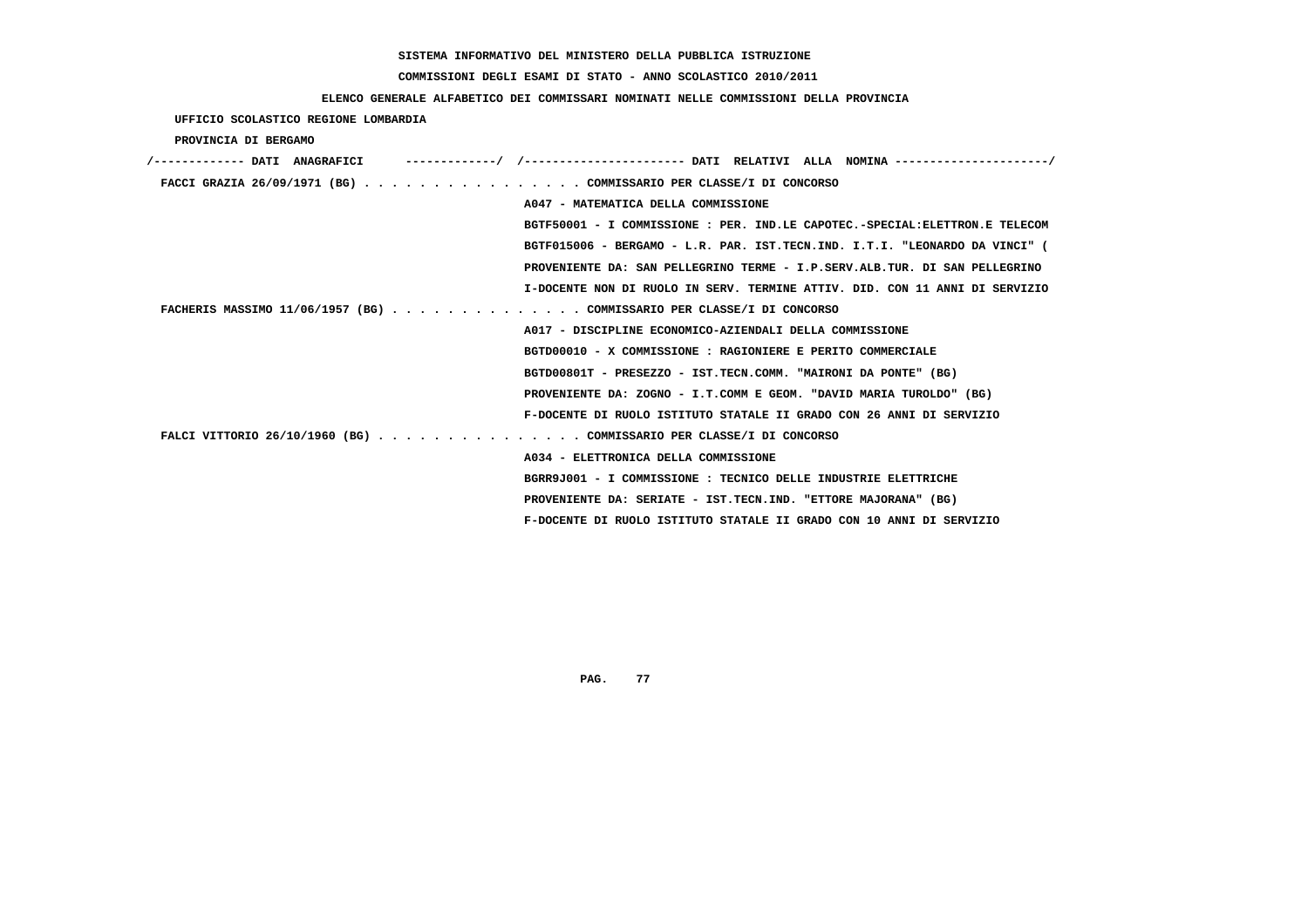## **COMMISSIONI DEGLI ESAMI DI STATO - ANNO SCOLASTICO 2010/2011**

### **ELENCO GENERALE ALFABETICO DEI COMMISSARI NOMINATI NELLE COMMISSIONI DELLA PROVINCIA**

 **UFFICIO SCOLASTICO REGIONE LOMBARDIA**

 **PROVINCIA DI BERGAMO**

| /------------- DATI ANAGRAFICI                                          |                                                                             |
|-------------------------------------------------------------------------|-----------------------------------------------------------------------------|
| FALCONE CARLA $04/03/1957$ (CE) COMMISSARIO PER CLASSE/I DI CONCORSO    |                                                                             |
|                                                                         | A060 - SC.NA., CH., GEOG., MIC. DELLA COMMISSIONE                           |
|                                                                         | BGPS00013 - XIII COMMISSIONE : SCIENTIFICO                                  |
|                                                                         | BGPS05000B - BERGAMO - LIC. SCIENT. "LORENZO MASCHERONI" (BG)               |
|                                                                         | PROVENIENTE DA: PRESEZZO - LIC. SCIENT. "MAIRONI DA PONTE" (BG)             |
|                                                                         | F-DOCENTE DI RUOLO ISTITUTO STATALE II GRADO CON 25 ANNI DI SERVIZIO        |
| FALLACARA MICHELE 07/04/1973 (BA) COMMISSARIO PER CLASSE/I DI CONCORSO  |                                                                             |
|                                                                         | A047 - MATEMATICA DELLA COMMISSIONE                                         |
|                                                                         | BGTF51002 - II COMMISSIONE : PER. IND.LE CAPOTEC.-SPECIAL.:ELETTROTEC.E AUT |
|                                                                         | BGTF05000D - DALMINE - IST.TECN.IND. "GUGLIELMO MARCONI" (BG)               |
|                                                                         | PROVENIENTE DA: SAN PELLEGRINO TERME - I.P.SERV.ALB.TUR. DI SAN PELLEGRINO  |
|                                                                         | I-DOCENTE NON DI RUOLO IN SERV. TERMINE ATTIV. DID. CON 8 ANNI DI SERVIZIO  |
| FALSANISI CRISTINA 19/09/1974 (LE) COMMISSARIO PER CLASSE/I DI CONCORSO |                                                                             |
|                                                                         | A037 - FILOSOFIA E STORIA DELLA COMMISSIONE                                 |
|                                                                         | BGIA44001 - I COMMISSIONE SPERIMENTALE                                      |
|                                                                         | BGPM02000L - BERGAMO - IST. MAG. "GIOVANNI FALCONE" (BG)                    |
|                                                                         | PROVENIENTE DA: LECCO - LIC. SCIENT. LS G. B. GRASSI (LC)                   |
|                                                                         | F-DOCENTE DI RUOLO ISTITUTO STATALE II GRADO CON 9 ANNI DI SERVIZIO         |
|                                                                         |                                                                             |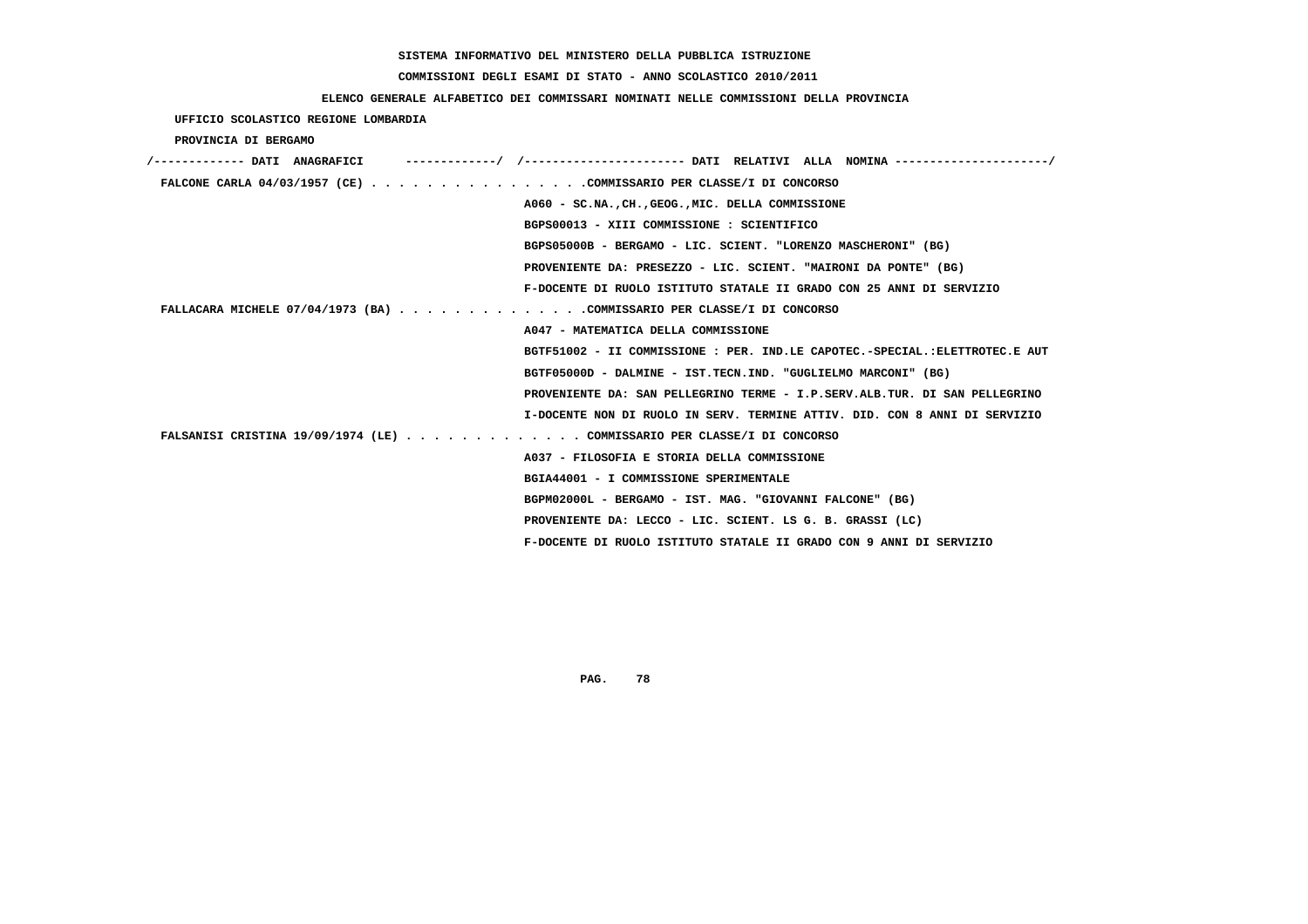## **COMMISSIONI DEGLI ESAMI DI STATO - ANNO SCOLASTICO 2010/2011**

### **ELENCO GENERALE ALFABETICO DEI COMMISSARI NOMINATI NELLE COMMISSIONI DELLA PROVINCIA**

 **UFFICIO SCOLASTICO REGIONE LOMBARDIA**

 **PROVINCIA DI BERGAMO**

| /------------- DATI ANAGRAFICI | ----------/ /---------------------- DATI RELATIVI ALLA NOMINA---------------------/ |
|--------------------------------|-------------------------------------------------------------------------------------|
|                                | FASOLINI FABRIZIO 19/11/1963 (BG) COMMISSARIO PER CLASSE/I DI CONCORSO              |
|                                | A016 - COSTR. TECNOL. DELLE COST. E DIS. TEC. DELLA COMMISSIONE                     |
|                                | BGTL03001 - I COMMISSIONE : GEOMETRA                                                |
|                                | BGTD01201D - CLUSONE - I.T.COMM E GEOM. "ANDREA FANTONI" (BG)                       |
|                                | PROVENIENTE DA: ROMANO DI LOMBARDIA - I.T.COMM E GEOM. "GIAMBATTISTA RUBINI         |
|                                | F-DOCENTE DI RUOLO ISTITUTO STATALE II GRADO CON 17 ANNI DI SERVIZIO                |
|                                | FAVALLI GIAMPIERO 19/11/1956 (GE) COMMISSARIO PER CLASSE/I DI CONCORSO              |
|                                | A017 - DISCIPLINE ECONOMICO-AZIENDALI DELLA COMMISSIONE                             |
|                                | BGTD00002 - II COMMISSIONE : RAGIONIERE E PERITO COMMERCIALE                        |
|                                | BGTD105006 - GRUMELLO DEL MONTE - L.R. PAR. IST.TECN.COMM. I.T.C. "LUIGI EI         |
|                                | PROVENIENTE DA: LOVERE - IST.TECN.COMM. "IVAN PIANA" (BG)                           |
|                                | F-DOCENTE DI RUOLO ISTITUTO STATALE II GRADO CON 28 ANNI DI SERVIZIO                |
|                                | FAZIO ROBERTO 25/12/1957 (BG) COMMISSARIO PER CLASSE/I DI CONCORSO                  |
|                                | A058 - SC.E MEC.AGR.E T.GEST.AZ., FIT., ENT. DELLA COMMISSIONE                      |
|                                | BGTA00003 - III COMMISSIONE : PERITO AGRARIO                                        |
|                                | BGTA02701R - TREVIGLIO - IST.TECN.AGR. "GAETANO CANTONI" (BG)                       |
|                                | PROVENIENTE DA: BERGAMO - IST.TECN.AGR. DI BERGAMO (BG)                             |
|                                | F-DOCENTE DI RUOLO ISTITUTO STATALE II GRADO CON 25 ANNI DI SERVIZIO                |
|                                |                                                                                     |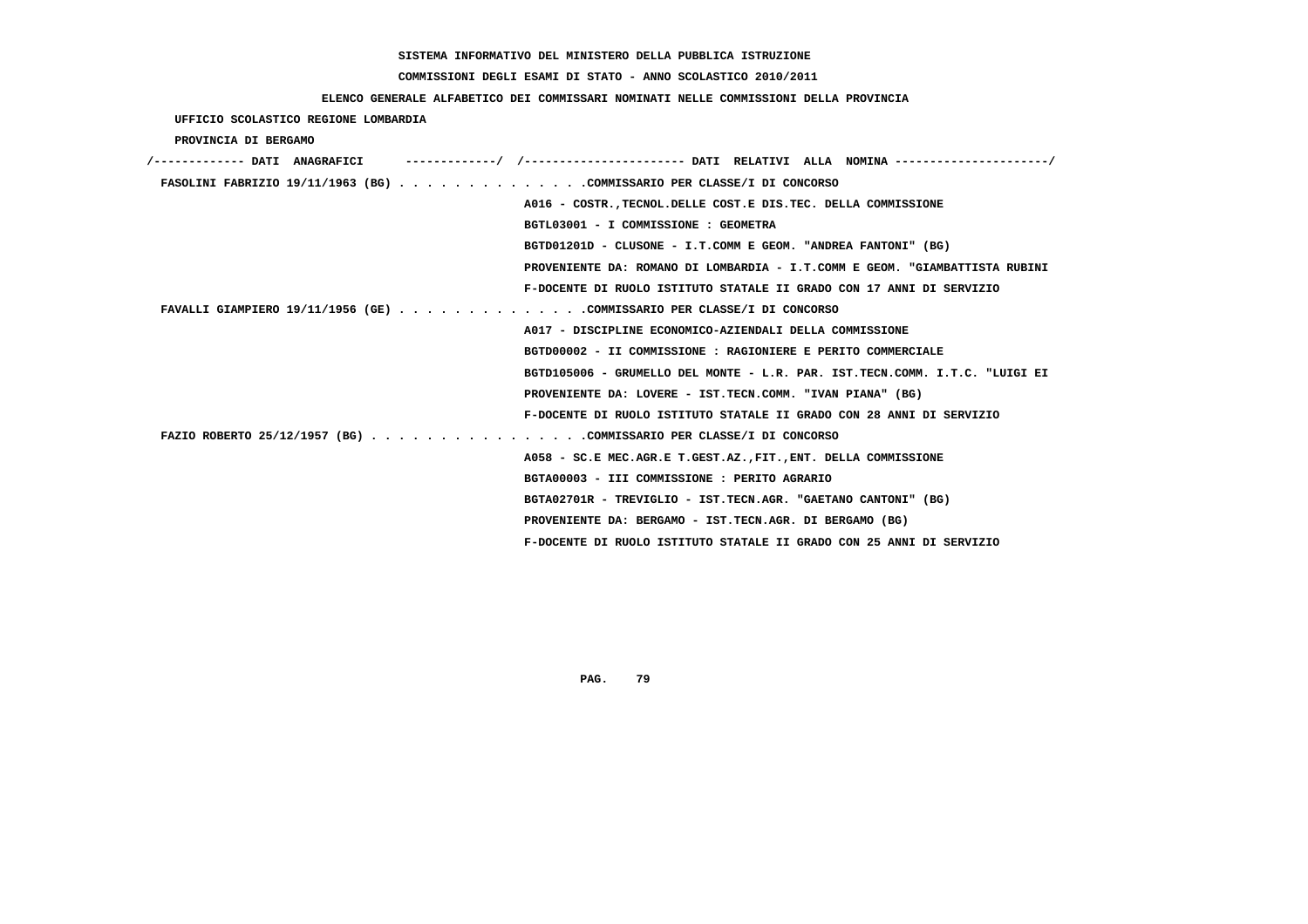## **COMMISSIONI DEGLI ESAMI DI STATO - ANNO SCOLASTICO 2010/2011**

### **ELENCO GENERALE ALFABETICO DEI COMMISSARI NOMINATI NELLE COMMISSIONI DELLA PROVINCIA**

 **UFFICIO SCOLASTICO REGIONE LOMBARDIA**

 **PROVINCIA DI BERGAMO**

| /------------- DATI ANAGRAFICI<br>-------------/ /--------------------- DATT RELATTVT ALLA NOMINA--------------------/ |
|------------------------------------------------------------------------------------------------------------------------|
| FERRARI LUISA 23/12/1959 (CT) COMMISSARIO PER CLASSE/I DI CONCORSO                                                     |
| A058 - SC.E MEC.AGR.E T.GEST.AZ., FIT., ENT. DELLA COMMISSIONE                                                         |
| BGTD00007 - VII COMMISSIONE : RAGIONIERE E PERITO COMMERCIALE                                                          |
| PROVENIENTE DA: TREVIGLIO - IST.TECN.AGR. "GAETANO CANTONI" (BG)                                                       |
| F-DOCENTE DI RUOLO ISTITUTO STATALE II GRADO CON 18 ANNI DI SERVIZIO                                                   |
| FERRARI MARIA ANGELA 10/09/1961 (PC) COMMISSARIO PER CLASSE/I DI CONCORSO                                              |
| A049 - MATEMATICA E FISICA DELLA COMMISSIONE                                                                           |
| BGIB92004 - IV COMMISSIONE SPERIMENTALE                                                                                |
| BGPM010002 - BERGAMO - IST. MAG. "P. SECCO SUARDO" (BG)                                                                |
| PROVENIENTE DA: ALZANO LOMBARDO - LIC. SCIENT. "EDOARDO AMALDI" (BG)                                                   |
| F-DOCENTE DI RUOLO ISTITUTO STATALE II GRADO CON 4 ANNI DI SERVIZIO                                                    |
| FERRARIO RENATA 19/10/1960 (MI) COMMISSARIO PER CLASSE/I DI CONCORSO                                                   |
| A346 - LINGUA E CIV. STRANIERA (INGLESE) DELLA COMMISSIONE                                                             |
| BGTP02004 - IV COMMISSIONE : PERITO AZIENDALE E CORRISPOND. IN LINGUE ESTER                                            |
| BGTD00801T - PRESEZZO - IST.TECN.COMM. "MAIRONI DA PONTE" (BG)                                                         |
| PROVENIENTE DA: BERGAMO - IST.TECN.COMM. "BORTOLO BELOTTI" (BG)                                                        |
| F-DOCENTE DI RUOLO ISTITUTO STATALE II GRADO CON 17 ANNI DI SERVIZIO                                                   |
|                                                                                                                        |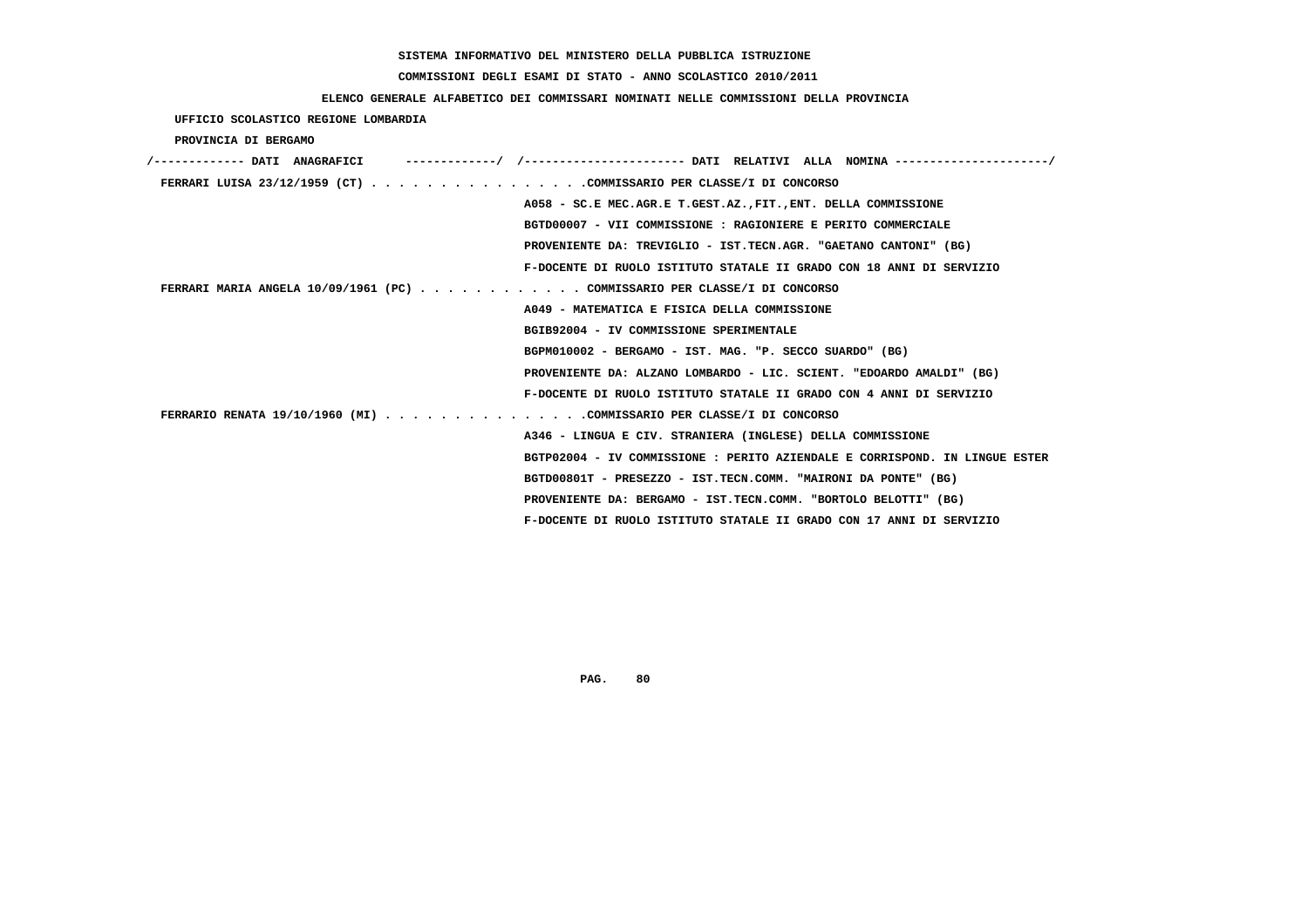## **COMMISSIONI DEGLI ESAMI DI STATO - ANNO SCOLASTICO 2010/2011**

### **ELENCO GENERALE ALFABETICO DEI COMMISSARI NOMINATI NELLE COMMISSIONI DELLA PROVINCIA**

 **UFFICIO SCOLASTICO REGIONE LOMBARDIA**

 **PROVINCIA DI BERGAMO**

| -/ /---------------------- DATI RELATIVI ALLA NOMINA --------------------/<br>/------------- DATI ANAGRAFICI |
|--------------------------------------------------------------------------------------------------------------|
| FERRERI TIZIANA 04/09/1971 (NA) COMMISSARIO PER CLASSE/I DI CONCORSO                                         |
| A039 - GEOGRAFIA DELLA COMMISSIONE                                                                           |
| BGTD14002 - II COMMISSIONE : RAGIONIERE PERITO COMMERCIALE E PROGRAMMATORE                                   |
| BGTD006016 - ROMANO DI LOMBARDIA - I.T.COMM E GEOM. "GIAMBATTISTA RUBINI" (                                  |
| PROVENIENTE DA: ALBINO - IS.PR.SERV.COM.TUR "OSCAR ARNULFO ROMERO" (BG)                                      |
| I-DOCENTE NON DI RUOLO IN SERV. TERMINE ATTIV. DID. CON 0 ANNI DI SERVIZIO                                   |
| FERRETTI LUCIA 26/01/1959 (BG) COMMISSARIO PER CLASSE/I DI CONCORSO                                          |
| A047 - MATEMATICA DELLA COMMISSIONE                                                                          |
| BGTSS3001 - I COMMISSIONE SPERIMENTALE                                                                       |
| BGTF032011 - BERGAMO - IST.TECN.IND. "GIULIO NATTA" (BG)                                                     |
| PROVENIENTE DA: SERIATE - IST.TECN.IND. "ETTORE MAJORANA" (BG)                                               |
| F-DOCENTE DI RUOLO ISTITUTO STATALE II GRADO CON 23 ANNI DI SERVIZIO                                         |
| FETI ANTONINO 25/03/1956 (ME) COMMISSARIO PER CLASSE/I DI CONCORSO                                           |
| A048 - MATEMATICA APPLICATA DELLA COMMISSIONE                                                                |
| BGTD00009 - IX COMMISSIONE : RAGIONIERE E PERITO COMMERCIALE                                                 |
| PROVENIENTE DA: CLUSONE - I.T.COMM E GEOM. "ANDREA FANTONI" (BG)                                             |
| F-DOCENTE DI RUOLO ISTITUTO STATALE II GRADO CON 27 ANNI DI SERVIZIO                                         |
|                                                                                                              |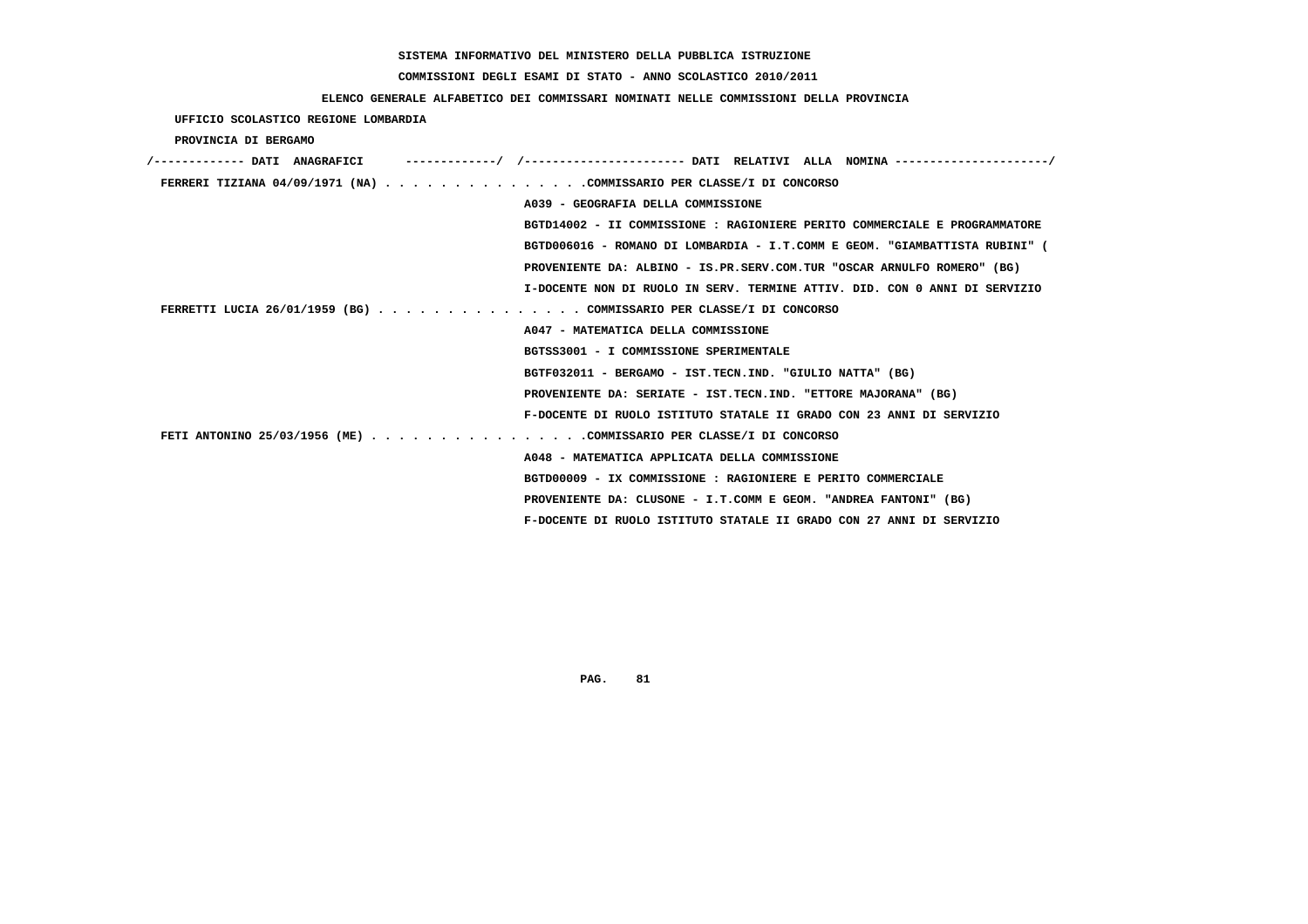## **COMMISSIONI DEGLI ESAMI DI STATO - ANNO SCOLASTICO 2010/2011**

### **ELENCO GENERALE ALFABETICO DEI COMMISSARI NOMINATI NELLE COMMISSIONI DELLA PROVINCIA**

 **UFFICIO SCOLASTICO REGIONE LOMBARDIA**

 **PROVINCIA DI BERGAMO**

| /------------- DATI ANAGRAFICI                                              |
|-----------------------------------------------------------------------------|
| FIACCADORI ANNA 28/09/1950 (MN) COMMISSARIO PER CLASSE/I DI CONCORSO        |
| A019 - DISCIPLINE GIURIDICHE ED ECONOMIC. DELLA COMMISSIONE                 |
| BGC003001 - I COMMISSIONE : DURATA QUINQUENNALE                             |
| II CLASSE: BERGAMO - L.R. PAR. IST. D'ARTE ISTITUTO D'ARTE "ANDREA FANTON ( |
| PROVENIENTE DA: SAN DONATO MILANESE - IST.TECN.COMM. PIERO DELLA FRANCESCA  |
| F-DOCENTE DI RUOLO ISTITUTO STATALE II GRADO CON 30 ANNI DI SERVIZIO        |
| FIERRO ANNAMARIA 01/01/1971 (BG) COMMISSARIO PER CLASSE/I DI CONCORSO       |
| A013 - CHIMICA E TECNOLOGIE CHIMICHE DELLA COMMISSIONE                      |
| BGTF50002 - II COMMISSIONE : PER. IND.LE CAPOTEC.-SPECIAL:ELETTRON.E TELECO |
| BGTF010003 - BERGAMO - IST.TECN.IND. "PIETRO PALEOCAPA" (BG)                |
| PROVENIENTE DA: SERIATE - IST.TECN.IND. "ETTORE MAJORANA" (BG)              |
| H-DOCENTE NON DI RUOLO IN SERV. TERMINE ANNO SCOL. CON 4 ANNI DI SERVIZIO   |
| FIGONI LAURA 15/07/1967 (RM) COMMISSARIO PER CLASSE/I DI CONCORSO           |
| A007 - ARTE DELLA FOTOGR. E GRAFICA PUBBL.                                  |
| A025 - DISEGNO E STORIA DELL'ARTE DELLA COMMISSIONE                         |
| BGRR9T003 - III COMMISSIONE : TECNICO DELLA GRAFICA PUBBLICITARIA           |
| BGRC033017 - TREVIGLIO - IS.PR.SERV.COM.TUR "ZENALE E BUTINONE" (BG)        |
| PROVENIENTE DA: BERGAMO - IST.PROF.SERV.COM. "CATERINA CANIANA" (BG)        |
| F-DOCENTE DI RUOLO ISTITUTO STATALE II GRADO CON 10 ANNI DI SERVIZIO        |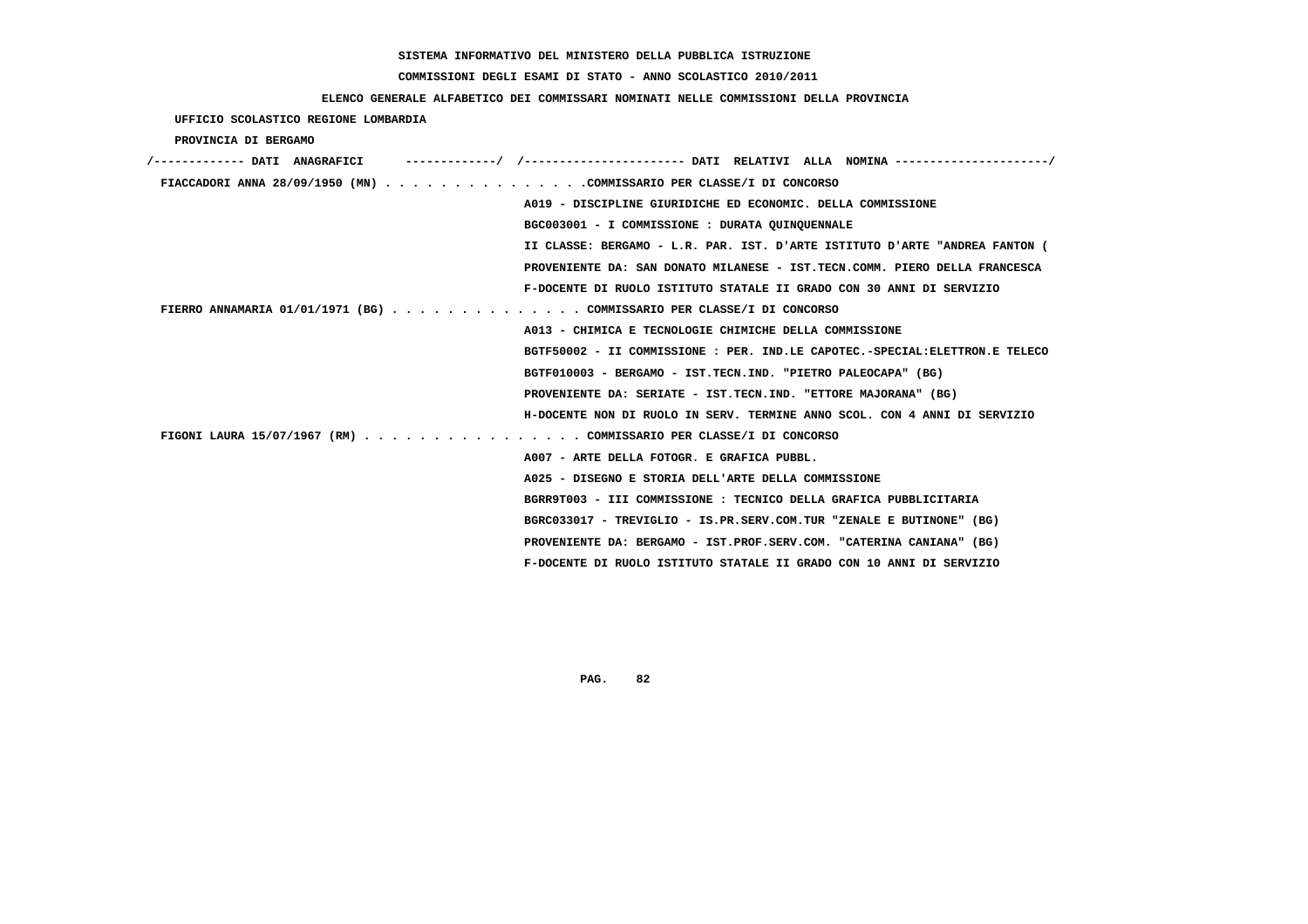## **COMMISSIONI DEGLI ESAMI DI STATO - ANNO SCOLASTICO 2010/2011**

### **ELENCO GENERALE ALFABETICO DEI COMMISSARI NOMINATI NELLE COMMISSIONI DELLA PROVINCIA**

 **UFFICIO SCOLASTICO REGIONE LOMBARDIA**

 **PROVINCIA DI BERGAMO**

| /------------- DATI ANAGRAFICI                                           | -----------/ /--------------------- DATI RELATIVI ALLA NOMINA --------------------/ |
|--------------------------------------------------------------------------|-------------------------------------------------------------------------------------|
| FINAZZI MARIA TOSCA 07/02/1964 (BG) COMMISSARIO PER CLASSE/I DI CONCORSO |                                                                                     |
|                                                                          | A546 - LINGUA E CIV. STRANIERA (TEDESCO) DELLA COMMISSIONE                          |
|                                                                          | BGISFU001 - I COMMISSIONE SPERIMENTALE                                              |
|                                                                          | BGPM02000L - BERGAMO - IST. MAG. "GIOVANNI FALCONE" (BG)                            |
|                                                                          | PROVENIENTE DA: ALBINO - IST.TECN.COMM. "OSCAR ARNULFO ROMERO" (BG)                 |
|                                                                          | F-DOCENTE DI RUOLO ISTITUTO STATALE II GRADO CON 9 ANNI DI SERVIZIO                 |
| FINAZZI STEFANIA 06/01/1955 (BG) COMMISSARIO PER CLASSE/I DI CONCORSO    |                                                                                     |
|                                                                          | A047 - MATEMATICA DELLA COMMISSIONE                                                 |
|                                                                          | BGTF51004 - IV COMMISSIONE : PER. IND.LE CAPOTEC.-SPECIAL.:ELETTROTEC.E AUT         |
|                                                                          | BGTF01701V - SERIATE - IST.TECN.IND. "ETTORE MAJORANA" (BG)                         |
|                                                                          | PROVENIENTE DA: BERGAMO - IST.TECN.IND. "GIULIO NATTA" (BG)                         |
|                                                                          | F-DOCENTE DI RUOLO ISTITUTO STATALE II GRADO CON 25 ANNI DI SERVIZIO                |
| FIOREMISTO MARINA 26/09/1974 (LT) COMMISSARIO PER CLASSE/I DI CONCORSO   |                                                                                     |
|                                                                          | A061 - STORIA DELL'ARTE DELLA COMMISSIONE                                           |
|                                                                          | BGC017001 - I COMMISSIONE : ARTE APPL. - SEZ. ARTI GRAFICHE                         |
|                                                                          | BGSL01000T - BERGAMO - LIC. ART. " GIACOMO E PIO MANZU' " (BG)                      |
|                                                                          | PROVENIENTE DA: CREMA - LIC. ART. LICEO ARTISTICO STATALE (CR)                      |
|                                                                          | I-DOCENTE NON DI RUOLO IN SERV. TERMINE ATTIV. DID. CON 2 ANNI DI SERVIZIO          |
|                                                                          |                                                                                     |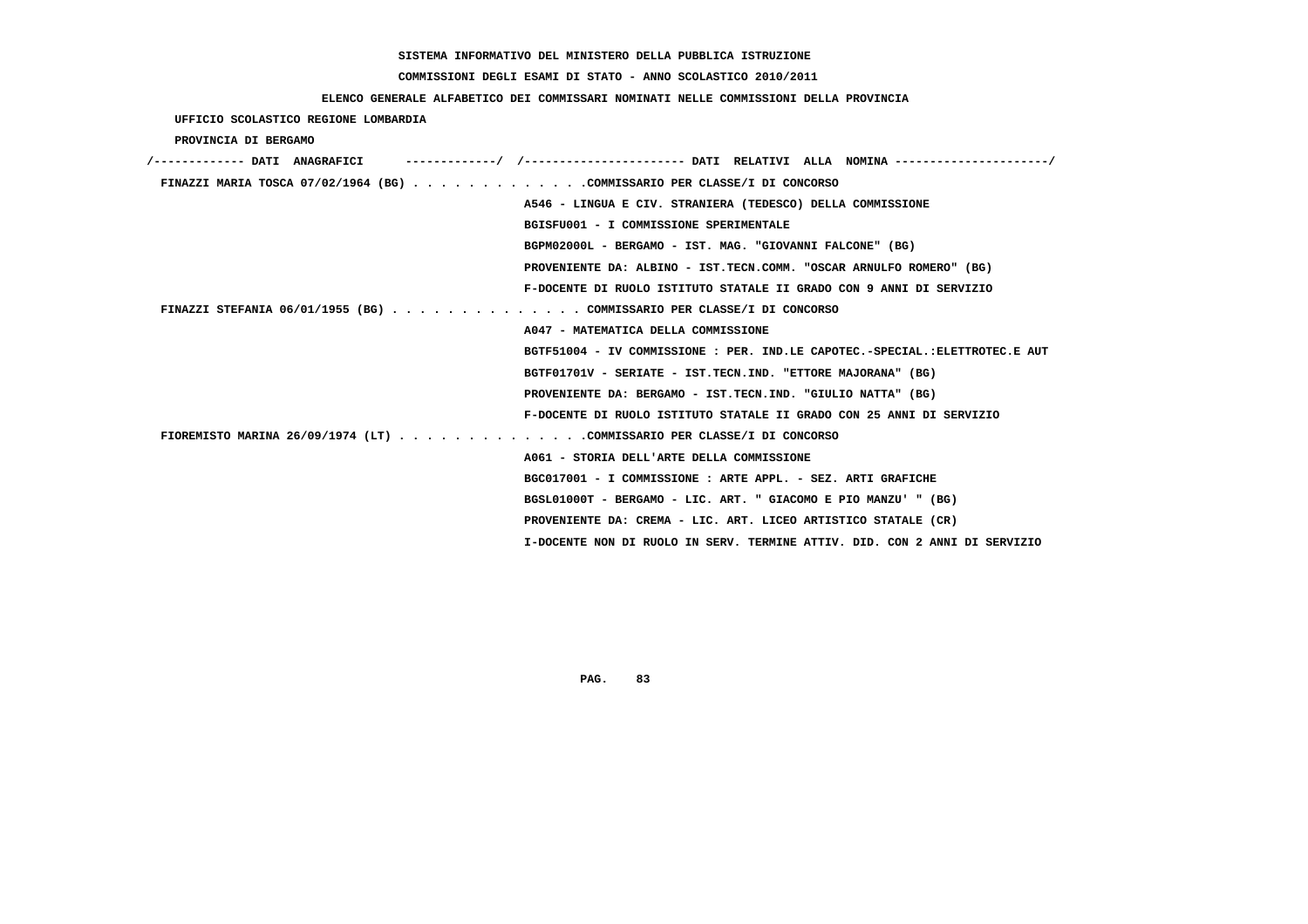## **COMMISSIONI DEGLI ESAMI DI STATO - ANNO SCOLASTICO 2010/2011**

### **ELENCO GENERALE ALFABETICO DEI COMMISSARI NOMINATI NELLE COMMISSIONI DELLA PROVINCIA**

 **UFFICIO SCOLASTICO REGIONE LOMBARDIA**

 **PROVINCIA DI BERGAMO**

| /------------- DATI ANAGRAFICI                                        |                                                                             |
|-----------------------------------------------------------------------|-----------------------------------------------------------------------------|
| FONDA EDOARDO 26/06/1968 (TS) COMMISSARIO PER CLASSE/I DI CONCORSO    |                                                                             |
|                                                                       | A049 - MATEMATICA E FISICA DELLA COMMISSIONE                                |
|                                                                       | BGPS00009 - IX COMMISSIONE : SCIENTIFICO                                    |
|                                                                       | BGPS02000G - BERGAMO - LIC. SCIENT. "FILIPPO LUSSANA" (BG)                  |
|                                                                       | PROVENIENTE DA: CARAVAGGIO - LIC. SCIENT. "GALILEO GALILEI" (BG)            |
|                                                                       | F-DOCENTE DI RUOLO ISTITUTO STATALE II GRADO CON 9 ANNI DI SERVIZIO         |
| FORCELLA ZELINDA 23/09/1968 (BG) COMMISSARIO PER CLASSE/I DI CONCORSO |                                                                             |
|                                                                       | A050 - LETTERE IST. ISTR. SECOND. DI II GR. DELLA COMMISSIONE               |
|                                                                       | BGC005001 - I COMMISSIONE : DURATA QUINQUENNALE                             |
|                                                                       | BGSL01000T - BERGAMO - LIC. ART. " GIACOMO E PIO MANZU' " (BG)              |
|                                                                       | PROVENIENTE DA: TRESCORE BALNEARIO - IST.PROF.SERV.COM. "LORENZO LOTTO" (BG |
|                                                                       | F-DOCENTE DI RUOLO ISTITUTO STATALE II GRADO CON 4 ANNI DI SERVIZIO         |
| FORESTI EUGENIA 08/01/1975 (BG) COMMISSARIO PER CLASSE/I DI CONCORSO  |                                                                             |
|                                                                       | A052 - LETTERE, LATINO, GRECO LICEO CLASSICO DELLA COMMISSIONE              |
|                                                                       | BGPC00006 - VI COMMISSIONE : CLASSICO                                       |
|                                                                       | BGPC02000C - BERGAMO - LIC. CLAS. "PAOLO SARPI" (BG)                        |
|                                                                       | PROVENIENTE DA: TREVIGLIO - LIC. CLAS. "SIMONE WEIL" (BG)                   |
|                                                                       | H-DOCENTE NON DI RUOLO IN SERV. TERMINE ANNO SCOL. CON 9 ANNI DI SERVIZIO   |
|                                                                       |                                                                             |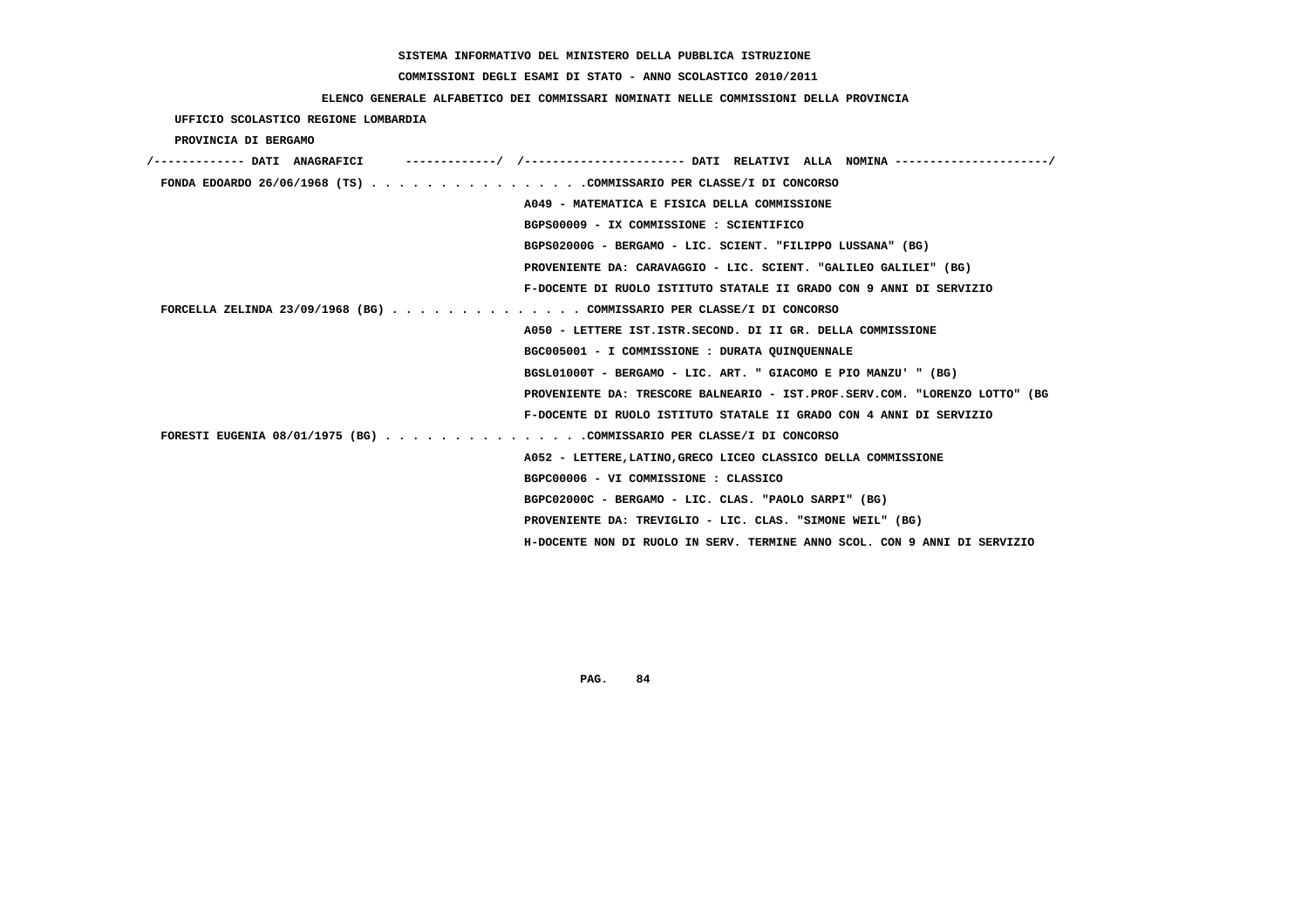## **COMMISSIONI DEGLI ESAMI DI STATO - ANNO SCOLASTICO 2010/2011**

### **ELENCO GENERALE ALFABETICO DEI COMMISSARI NOMINATI NELLE COMMISSIONI DELLA PROVINCIA**

 **UFFICIO SCOLASTICO REGIONE LOMBARDIA**

 **PROVINCIA DI BERGAMO**

| /------------- DATI ANAGRAFICI                                              |
|-----------------------------------------------------------------------------|
| FORTE MARIA 20/03/1965 (LT) COMMISSARIO PER CLASSE/I DI CONCORSO            |
| A017 - DISCIPLINE ECONOMICO-AZIENDALI DELLA COMMISSIONE                     |
| BGRR9S001 - I COMMISSIONE : TECNICO SERVIZI SOCIALI                         |
| BGPM02601L - BERGAMO - IST. MAG. "MAMOLI" LICEO (BG)                        |
| PROVENIENTE DA: TRESCORE BALNEARIO - IST.PROF.SERV.COM. "LORENZO LOTTO" (BG |
| F-DOCENTE DI RUOLO ISTITUTO STATALE II GRADO CON 14 ANNI DI SERVIZIO        |
| FRACASSETTI GIUSEPPINA 14/09/1955 (BG) COMMISSARIO PER CLASSE/I DI CONCORSO |
| A049 - MATEMATICA E FISICA DELLA COMMISSIONE                                |
| BGPS00035 - XXXV COMMISSIONE : SCIENTIFICO                                  |
| BGPS01301D - ZOGNO - LIC. SCIENT. "DAVID MARIA TUROLDO" (BG)                |
| PROVENIENTE DA: BERGAMO - LIC. SCIENT. "FILIPPO LUSSANA" (BG)               |
| F-DOCENTE DI RUOLO ISTITUTO STATALE II GRADO CON 27 ANNI DI SERVIZIO        |
| FRAGAPANE CARMELA 01/06/1956 (AG) COMMISSARIO PER CLASSE/I DI CONCORSO      |
| A019 - DISCIPLINE GIURIDICHE ED ECONOMIC. DELLA COMMISSIONE                 |
| BGTP03001 - I COMMISSIONE : PERITO AZIENDALE E CORRISPOND. IN LINGUE ESTERE |
| BGTD05500A - BERGAMO - L.R. PAR. IST.TECN.COMM. I.T.C. "S.ANGELA MERICI" (B |
| II CLASSE: S. OMOBONO TERME - L.R. PAR. IST.TECN.COMM. I.T.C. "M.CONSOLATRI |
| PROVENIENTE DA: ZOGNO - IST. MAG. "DAVID MARIA TUROLDO" (BG)                |
| I-DOCENTE NON DI RUOLO IN SERV. TERMINE ATTIV. DID. CON 25 ANNI DI SERVIZIO |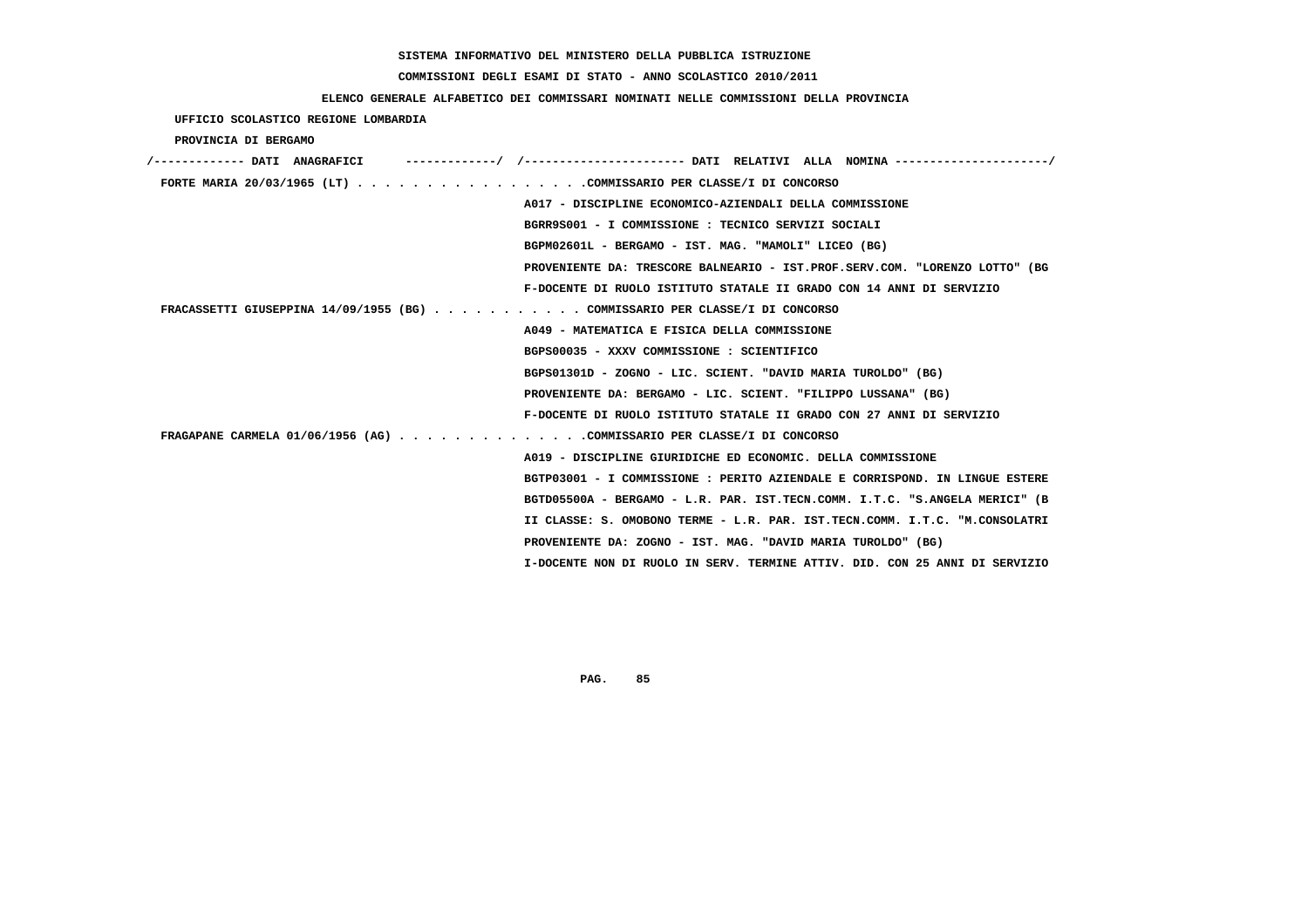#### **COMMISSIONI DEGLI ESAMI DI STATO - ANNO SCOLASTICO 2010/2011**

 **UFFICIO SCOLASTICO REGIONE LOMBARDIA**

#### **ELENCO GENERALE ALFABETICO DEI COMMISSARI NOMINATI NELLE COMMISSIONI DELLA PROVINCIA**

 **PROVINCIA DI BERGAMO /------------- DATI ANAGRAFICI -------------/ /----------------------- DATI RELATIVI ALLA NOMINA ----------------------/ FRANCI ANDREA 04/02/1964 (FI) . . . . . . . . . . . . . . . .COMMISSARIO PER CLASSE/I DI CONCORSO A061 - STORIA DELL'ARTE DELLA COMMISSIONE BGSL02001 - I COMMISSIONE : SECONDA SEZIONE ARCHITETTURA BGSL01000T - BERGAMO - LIC. ART. " GIACOMO E PIO MANZU' " (BG) II CLASSE: BERGAMO - LIC. ART. " GIACOMO E PIO MANZU' " (CORS (BG) PROVENIENTE DA: LOVERE - LIC. ART. "DECIO CELERI" (BG) H-DOCENTE NON DI RUOLO IN SERV. TERMINE ANNO SCOL. CON 8 ANNI DI SERVIZIO FRATELLI MONICA ELISA 07/08/1965 (BG) . . . . . . . . . . . .COMMISSARIO PER CLASSE/I DI CONCORSO A346 - LINGUA E CIV. STRANIERA (INGLESE) DELLA COMMISSIONE BGTN01001 - I COMMISSIONE : PERITO PER IL TURISMO BGTD030002 - BERGAMO - IST.TECN.COMM. "VITTORIO EMANUELE II" (BG) II CLASSE: BERGAMO - L.R. PAR. IST.TEC.TURISMO I.T.T. "LEOPARDI" (BG) PROVENIENTE DA: CARAVAGGIO - LIC. SCIENT. "GALILEO GALILEI" (BG) I-DOCENTE NON DI RUOLO IN SERV. TERMINE ATTIV. DID. CON 14 ANNI DI SERVIZIO FRATUS GIANMARIO 23/04/1957 (BG) . . . . . . . . . . . . . . COMMISSARIO PER CLASSE/I DI CONCORSO A020 - DISCIPLINE MECCANICHE E TECNOLOGIA DELLA COMMISSIONE BGTF52003 - III COMMISSIONE : PER. IND.LE CAPOTECNICO-SPECIALIZZ.NE:MECCANI BGTF007018 - LOVERE - IST.TECN.IND. "GALILEO GALILEI" (BG) PROVENIENTE DA: VILMINORE DI SCALVE - I.P.IND. E ART. I.P.I.A. DI VILMINORE F-DOCENTE DI RUOLO ISTITUTO STATALE II GRADO CON 3 ANNI DI SERVIZIO**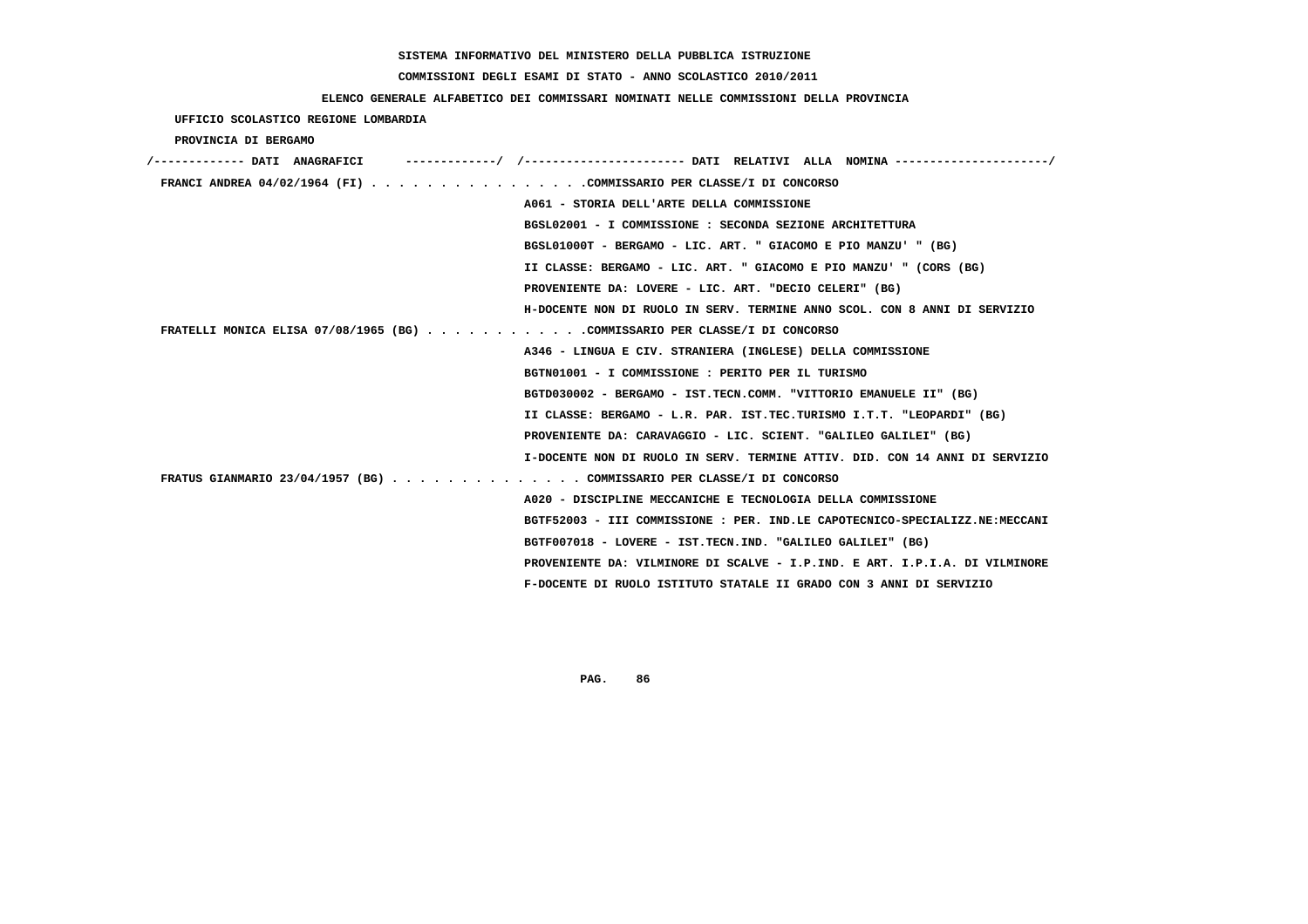## **COMMISSIONI DEGLI ESAMI DI STATO - ANNO SCOLASTICO 2010/2011**

### **ELENCO GENERALE ALFABETICO DEI COMMISSARI NOMINATI NELLE COMMISSIONI DELLA PROVINCIA**

 **UFFICIO SCOLASTICO REGIONE LOMBARDIA**

 **PROVINCIA DI BERGAMO**

| /------------- DATI ANAGRAFICI                                           |                                                                            |
|--------------------------------------------------------------------------|----------------------------------------------------------------------------|
| FRIGERIO LUIGI 17/05/1951 (EE) COMMISSARIO PER CLASSE/I DI CONCORSO      |                                                                            |
|                                                                          | A025 - DISEGNO E STORIA DELL'ARTE DELLA COMMISSIONE                        |
|                                                                          | BGPS00011 - XI COMMISSIONE : SCIENTIFICO                                   |
|                                                                          | BGPS02000G - BERGAMO - LIC. SCIENT. "FILIPPO LUSSANA" (BG)                 |
|                                                                          | PROVENIENTE DA: LECCO - LIC. SCIENT. LS G. B. GRASSI (LC)                  |
|                                                                          | F-DOCENTE DI RUOLO ISTITUTO STATALE II GRADO CON 25 ANNI DI SERVIZIO       |
| FRIGERIO MARIA ROSA 04/10/1952 (LC) COMMISSARIO PER CLASSE/I DI CONCORSO |                                                                            |
|                                                                          | A036 - FILOSOFIA, PSICOL. E SC.DELL'EDUCAZ.                                |
|                                                                          | A037 - FILOSOFIA E STORIA DELLA COMMISSIONE                                |
|                                                                          | BGIB92004 - IV COMMISSIONE SPERIMENTALE                                    |
|                                                                          | BGPM010002 - BERGAMO - IST. MAG. "P. SECCO SUARDO" (BG)                    |
|                                                                          | PROVENIENTE DA: LECCO - IST. MAG. GIOVANNI BERTACCHI (LC)                  |
|                                                                          | F-DOCENTE DI RUOLO ISTITUTO STATALE II GRADO CON 37 ANNI DI SERVIZIO       |
| FRUGIUELE CESARE 14/04/1953 (CS) COMMISSARIO PER CLASSE/I DI CONCORSO    |                                                                            |
|                                                                          | A025 - DISEGNO E STORIA DELL'ARTE DELLA COMMISSIONE                        |
|                                                                          | BGPS00023 - XXIII COMMISSIONE : SCIENTIFICO                                |
|                                                                          | BGPS04000R - CARAVAGGIO - LIC. SCIENT. "GALILEO GALILEI" (BG)              |
|                                                                          | PROVENIENTE DA: DALMINE - IST.TECN.IND. "GUGLIELMO MARCONI" (BG)           |
|                                                                          | I-DOCENTE NON DI RUOLO IN SERV. TERMINE ATTIV. DID. CON 6 ANNI DI SERVIZIO |
|                                                                          |                                                                            |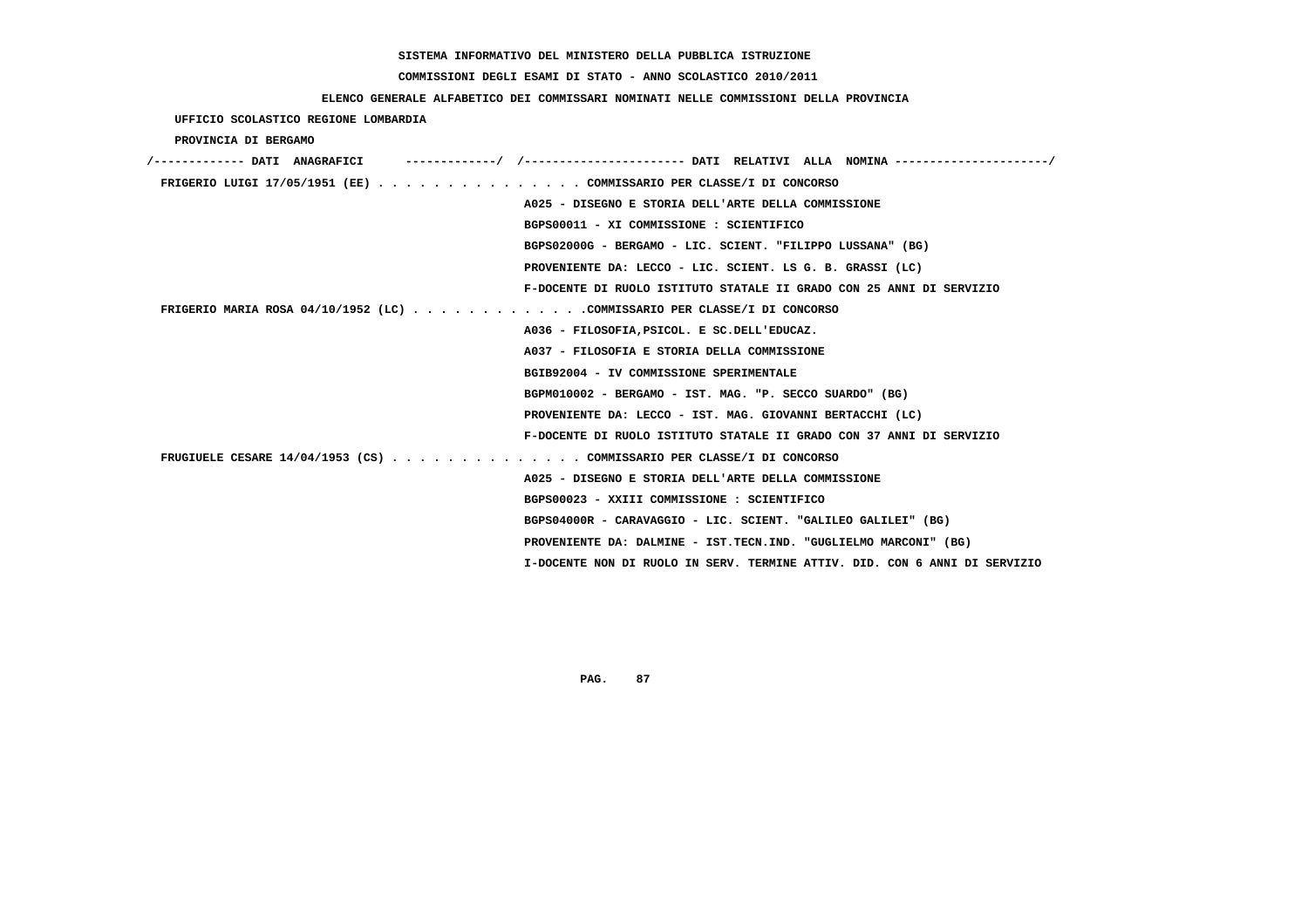## **COMMISSIONI DEGLI ESAMI DI STATO - ANNO SCOLASTICO 2010/2011**

# **ELENCO GENERALE ALFABETICO DEI COMMISSARI NOMINATI NELLE COMMISSIONI DELLA PROVINCIA**

|                                                                             | RUBNCO GENEKADE AUFADEIICO DEI COMMISSARI NOMINAII NEUDE COMMISSIONI DEUDA PROVINCIA |
|-----------------------------------------------------------------------------|--------------------------------------------------------------------------------------|
| UFFICIO SCOLASTICO REGIONE LOMBARDIA                                        |                                                                                      |
| PROVINCIA DI BERGAMO                                                        |                                                                                      |
|                                                                             |                                                                                      |
| FRUGUGLIETTI SALVATORE 26/10/1960 (PZ) COMMISSARIO PER CLASSE/I DI CONCORSO |                                                                                      |
|                                                                             | A060 - SC.NA., CH., GEOG., MIC. DELLA COMMISSIONE                                    |
|                                                                             | BGPC00002 - II COMMISSIONE : CLASSICO                                                |
|                                                                             | BGPC04500R - CAPRINO BERGAMASCO - L.R. PAR. LIC. CLAS. LICEO CLASSICO "CELA          |
|                                                                             | II CLASSE: CAPRINO BERGAMASCO - L.R. PAR. LIC. SCIENT. LICEO SCIENTIFICO "C          |
|                                                                             | PROVENIENTE DA: ZOGNO - IST. MAG. "DAVID MARIA TUROLDO" (BG)                         |
|                                                                             | F-DOCENTE DI RUOLO ISTITUTO STATALE II GRADO CON 23 ANNI DI SERVIZIO                 |
| FUCILI MARIA 03/02/1957 (TR) COMMISSARIO PER CLASSE/I DI CONCORSO           |                                                                                      |
|                                                                             | A007 - ARTE DELLA FOTOGR. E GRAFICA PUBBL.                                           |
|                                                                             | A025 - DISEGNO E STORIA DELL'ARTE DELLA COMMISSIONE                                  |
|                                                                             | BGRR9T004 - IV COMMISSIONE : TECNICO DELLA GRAFICA PUBBLICITARIA                     |
|                                                                             | BGRC033017 - TREVIGLIO - IS.PR.SERV.COM.TUR "ZENALE E BUTINONE" (BG)                 |
|                                                                             | PROVENIENTE DA: BRESCIA - IST.PROF.SERV.TUR. "GOLGI" - BRESCIA (BS)                  |
|                                                                             | F-DOCENTE DI RUOLO ISTITUTO STATALE II GRADO CON 11 ANNI DI SERVIZIO                 |
| FUOTI JOSE 02/12/1951 (EE) COMMISSARIO PER CLASSE/I DI CONCORSO             |                                                                                      |
|                                                                             | A039 - GEOGRAFIA DELLA COMMISSIONE                                                   |
|                                                                             | BGTD00010 - X COMMISSIONE : RAGIONIERE E PERITO COMMERCIALE                          |
|                                                                             | BGTD00801T - PRESEZZO - IST.TECN.COMM. "MAIRONI DA PONTE" (BG)                       |
|                                                                             | PROVENIENTE DA: DALMINE - I.T.COMM E GEOM. "LUIGI EINAUDI" (BG)                      |
|                                                                             | F-DOCENTE DI RUOLO ISTITUTO STATALE II GRADO CON 18 ANNI DI SERVIZIO                 |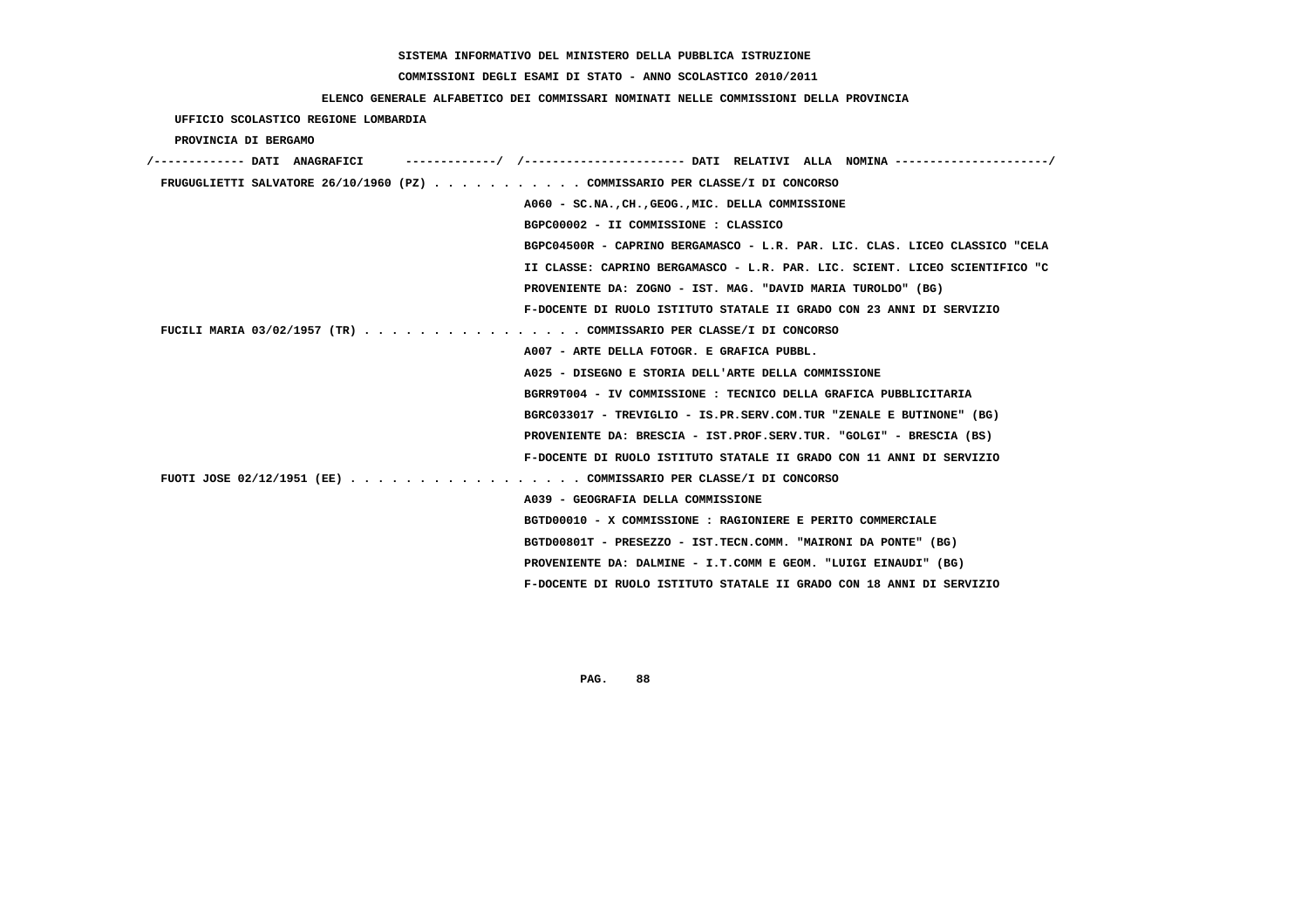#### **COMMISSIONI DEGLI ESAMI DI STATO - ANNO SCOLASTICO 2010/2011**

 **UFFICIO SCOLASTICO REGIONE LOMBARDIA**

#### **ELENCO GENERALE ALFABETICO DEI COMMISSARI NOMINATI NELLE COMMISSIONI DELLA PROVINCIA**

 **PROVINCIA DI BERGAMO /------------- DATI ANAGRAFICI -------------/ /----------------------- DATI RELATIVI ALLA NOMINA ----------------------/ FUSINI SIMONA 23/01/1966 (BG) . . . . . . . . . . . . . . . .COMMISSARIO PER CLASSE/I DI CONCORSO A060 - SC.NA.,CH.,GEOG.,MIC. DELLA COMMISSIONE BGISFP003 - III COMMISSIONE SPERIMENTALE BGPM03401G - ROMANO DI LOMBARDIA - IST. MAG. "DON LORENZO MILANI" (BG) II CLASSE: TREVIGLIO - L.R. PAR. IST.TECN.COMM. I.T.C. "COLLEGIO DEGLI ANGE PROVENIENTE DA: BERGAMO - IST. MAG. "GIOVANNI FALCONE" (BG) I-DOCENTE NON DI RUOLO IN SERV. TERMINE ATTIV. DID. CON 3 ANNI DI SERVIZIO GABRIELE SALVATORE 14/09/1962 (EE) . . . . . . . . . . . . . COMMISSARIO PER CLASSE/I DI CONCORSO A039 - GEOGRAFIA DELLA COMMISSIONE BGTD00013 - XIII COMMISSIONE : RAGIONIERE E PERITO COMMERCIALE BGTD014015 - TRESCORE BALNEARIO - IST.TECN.COMM. "LORENZO LOTTO" (BG) PROVENIENTE DA: BERGAMO - IST.TECN.COMM. "BORTOLO BELOTTI" (BG) H-DOCENTE NON DI RUOLO IN SERV. TERMINE ANNO SCOL. CON 16 ANNI DI SERVIZIO GABRIELLI RINALDO 05/02/1954 (BG) . . . . . . . . . . . . . .COMMISSARIO PER CLASSE/I DI CONCORSO A036 - FILOSOFIA,PSICOL. E SC.DELL'EDUCAZ. DELLA COMMISSIONE BGISFP006 - VI COMMISSIONE SPERIMENTALE BGPM024011 - TRESCORE BALNEARIO - IST. MAG. "LORENZO FEDERICI" (BG) PROVENIENTE DA: ROMANO DI LOMBARDIA - IST. MAG. "DON LORENZO MILANI" (BG) F-DOCENTE DI RUOLO ISTITUTO STATALE II GRADO CON 27 ANNI DI SERVIZIO**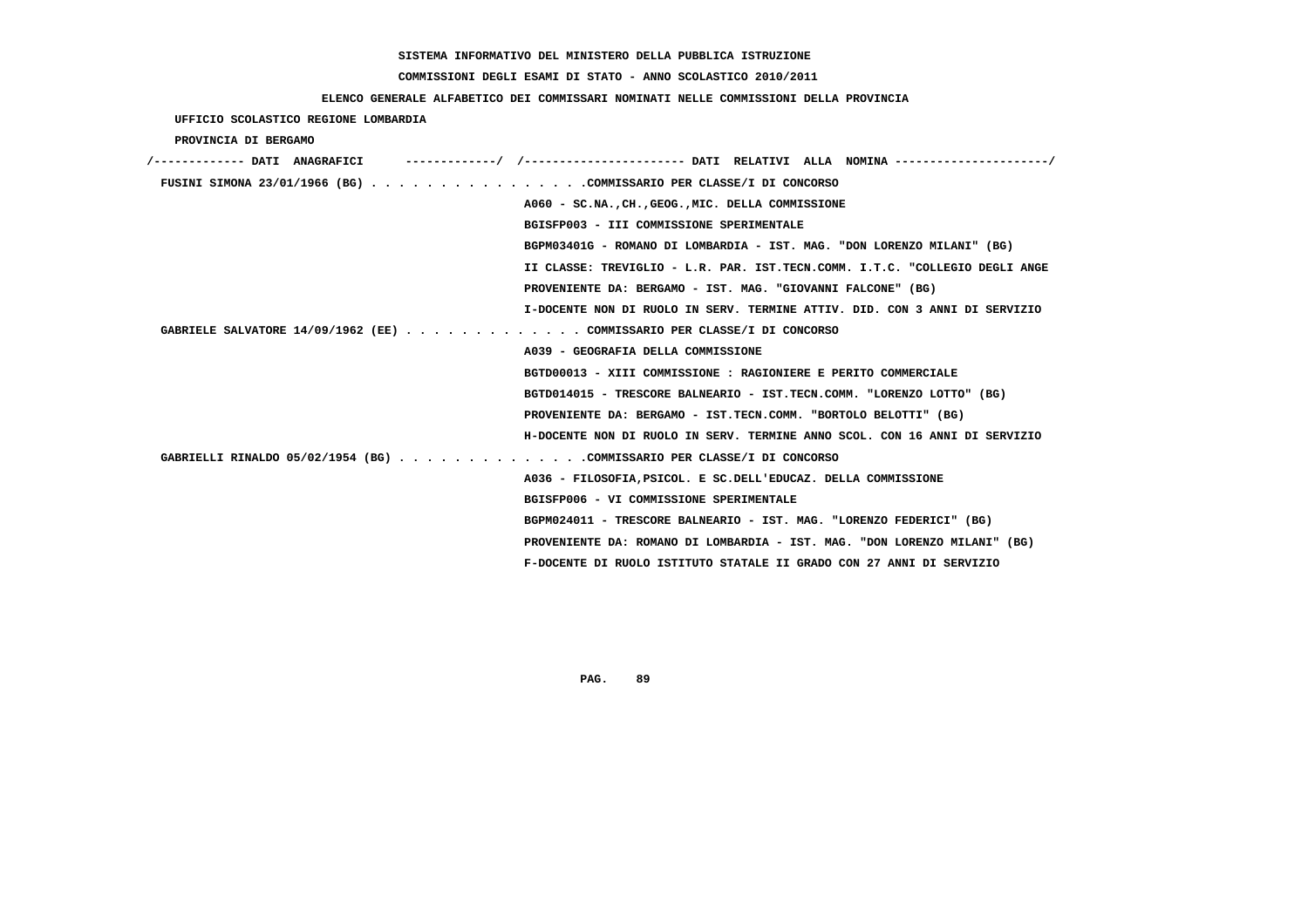## **COMMISSIONI DEGLI ESAMI DI STATO - ANNO SCOLASTICO 2010/2011**

### **ELENCO GENERALE ALFABETICO DEI COMMISSARI NOMINATI NELLE COMMISSIONI DELLA PROVINCIA**

 **UFFICIO SCOLASTICO REGIONE LOMBARDIA**

 **PROVINCIA DI BERGAMO**

| -----------/ /--------------------- DATI RELATIVI ALLA NOMINA --------------------/<br>/------------- DATI ANAGRAFICI |
|-----------------------------------------------------------------------------------------------------------------------|
| GALATI ANTONELLA 30/04/1976 (RC) COMMISSARIO PER CLASSE/I DI CONCORSO                                                 |
| A036 - FILOSOFIA, PSICOL. E SC. DELL'EDUCAZ. DELLA COMMISSIONE                                                        |
| BGISFP005 - V COMMISSIONE SPERIMENTALE                                                                                |
| BGPM03401G - ROMANO DI LOMBARDIA - IST. MAG. "DON LORENZO MILANI" (BG)                                                |
| PROVENIENTE DA: BERGAMO - I. P. SERV. SOC. "MAMOLI" PROF.DIURNO (BG)                                                  |
| F-DOCENTE DI RUOLO ISTITUTO STATALE II GRADO CON 4 ANNI DI SERVIZIO                                                   |
| GALBIATI LUISA CLARA 19/02/1960 (BG) COMMISSARIO PER CLASSE/I DI CONCORSO                                             |
| A346 - LINGUA E CIV. STRANIERA (INGLESE) DELLA COMMISSIONE                                                            |
| BGRR90002 - II COMMISSIONE : TECNICO DEI SERVIZI TURISTICI                                                            |
| PROVENIENTE DA: TREZZO SULL'ADDA - I.T.COMM E GEOM. JACOPO NIZZOLA (MI)                                               |
| I-DOCENTE NON DI RUOLO IN SERV. TERMINE ATTIV. DID. CON 15 ANNI DI SERVIZIO                                           |
| GAMBA ANTONELLA 18/02/1958 (BG) COMMISSARIO PER CLASSE/I DI CONCORSO                                                  |
| A060 - SC.NA., CH., GEOG., MIC. DELLA COMMISSIONE                                                                     |
| BGISFN002 - II COMMISSIONE SPERIMENTALE                                                                               |
| BGPM03401G - ROMANO DI LOMBARDIA - IST. MAG. "DON LORENZO MILANI" (BG)                                                |
| PROVENIENTE DA: BERGAMO - LIC. SCIENT. "GIULIO NATTA" (BG)                                                            |
| F-DOCENTE DI RUOLO ISTITUTO STATALE II GRADO CON 24 ANNI DI SERVIZIO                                                  |
|                                                                                                                       |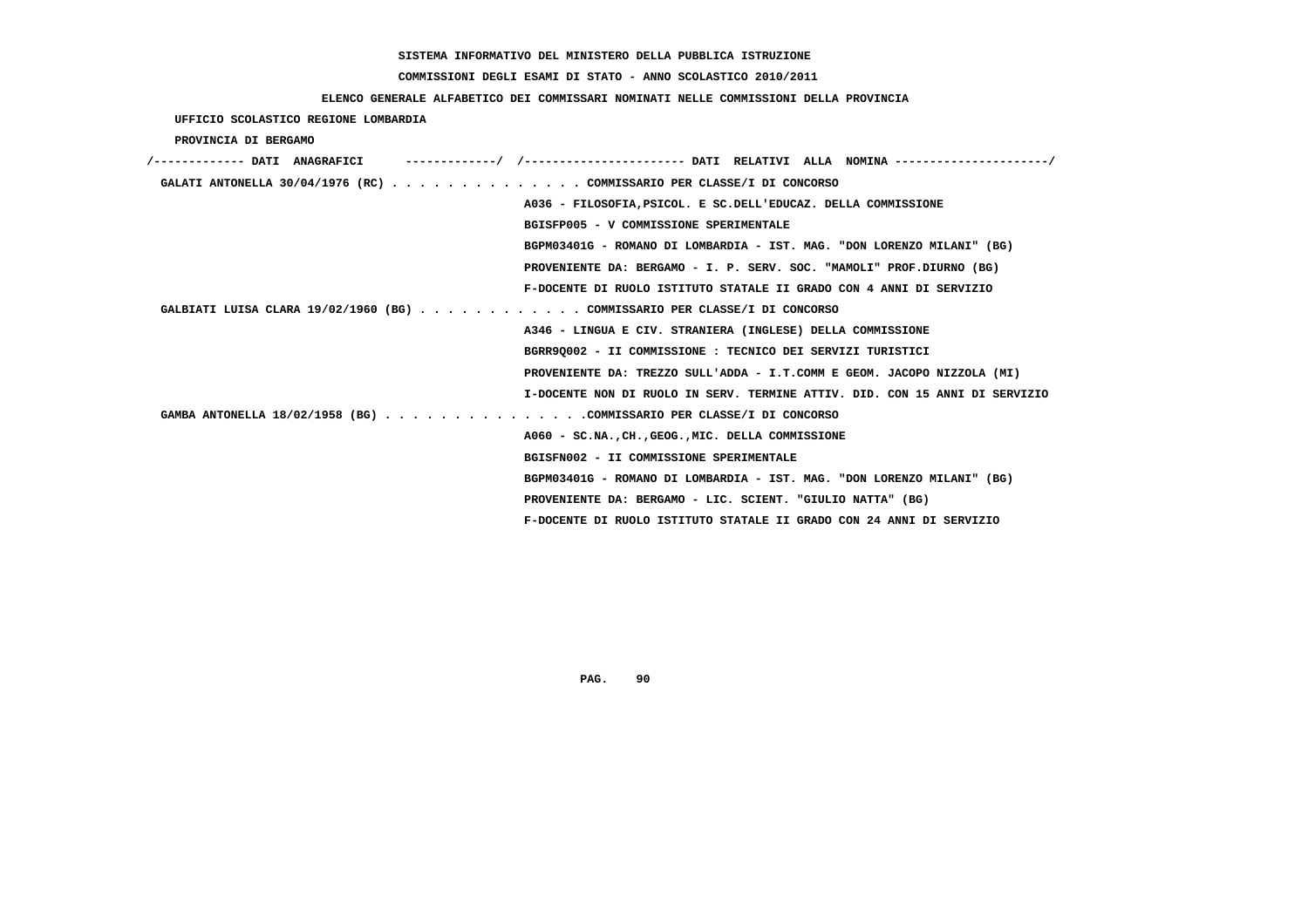## **COMMISSIONI DEGLI ESAMI DI STATO - ANNO SCOLASTICO 2010/2011**

### **ELENCO GENERALE ALFABETICO DEI COMMISSARI NOMINATI NELLE COMMISSIONI DELLA PROVINCIA**

 **UFFICIO SCOLASTICO REGIONE LOMBARDIA**

 **PROVINCIA DI BERGAMO**

| ----------/ /--------------------- DATI RELATIVI ALLA NOMINA--------------------/<br>/------------- DATI ANAGRAFICI |
|---------------------------------------------------------------------------------------------------------------------|
| GAMBA ELENA 20/03/1975 (BG) COMMISSARIO PER CLASSE/I DI CONCORSO                                                    |
| A036 - FILOSOFIA, PSICOL. E SC. DELL'EDUCAZ. DELLA COMMISSIONE                                                      |
| BGIA44004 - IV COMMISSIONE SPERIMENTALE                                                                             |
| BGPM010002 - BERGAMO - IST. MAG. "P. SECCO SUARDO" (BG)                                                             |
| PROVENIENTE DA: TRESCORE BALNEARIO - IST.PROF.SERV.COM. "LORENZO LOTTO" (BG                                         |
| I-DOCENTE NON DI RUOLO IN SERV. TERMINE ATTIV. DID. CON 6 ANNI DI SERVIZIO                                          |
| GAMBA PIETRO ENRICO 13/07/1964 (BG) COMMISSARIO PER CLASSE/I DI CONCORSO                                            |
| A034 - ELETTRONICA DELLA COMMISSIONE                                                                                |
| BGRR9L002 - II COMMISSIONE : TECNICO INDUSTRIE MECCANICHE                                                           |
| BGRI003014 - PRESEZZO - I.P.IND. E ART. "BETTY AMBIVERI" (BG)                                                       |
| PROVENIENTE DA: BERGAMO - I.P.IND. E ART. "CESARE PESENTI" (BG)                                                     |
| F-DOCENTE DI RUOLO ISTITUTO STATALE II GRADO CON 10 ANNI DI SERVIZIO                                                |
| GAMBA SIMONE 31/05/1974 (BG) COMMISSARIO PER CLASSE/I DI CONCORSO                                                   |
| A039 - GEOGRAFIA DELLA COMMISSIONE                                                                                  |
| BGTD00014 - XIV COMMISSIONE : RAGIONIERE E PERITO COMMERCIALE                                                       |
| BGTD02000B - TREVIGLIO - IST.TECN.COMM. GUGLIELMO OBERDAN (BG)                                                      |
| PROVENIENTE DA: DALMINE - IS.PR.SERV.COM.TUR "LUIGI EINAUDI" (BG)                                                   |
| I-DOCENTE NON DI RUOLO IN SERV. TERMINE ATTIV. DID. CON 4 ANNI DI SERVIZIO                                          |
|                                                                                                                     |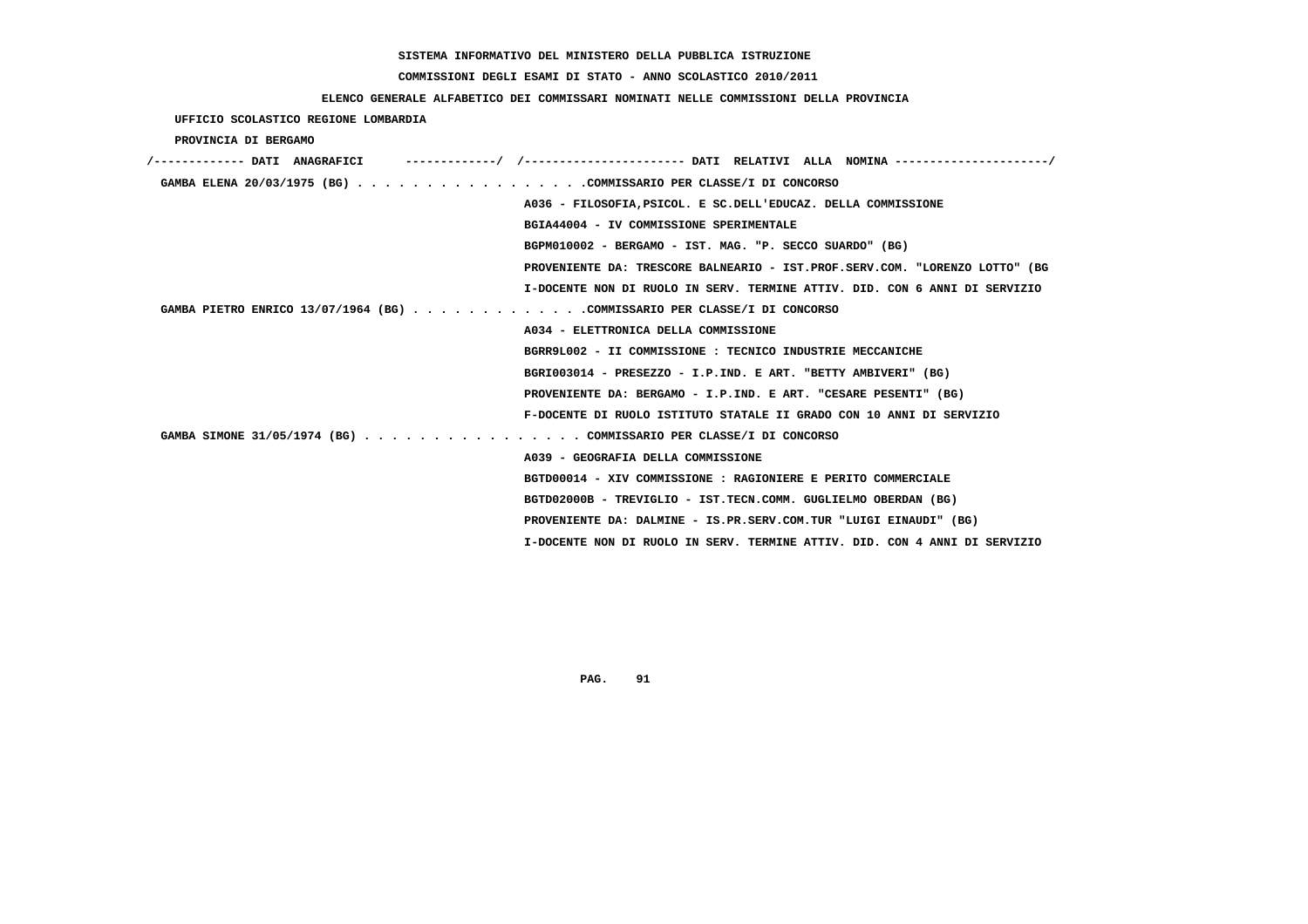## **COMMISSIONI DEGLI ESAMI DI STATO - ANNO SCOLASTICO 2010/2011**

### **ELENCO GENERALE ALFABETICO DEI COMMISSARI NOMINATI NELLE COMMISSIONI DELLA PROVINCIA**

 **UFFICIO SCOLASTICO REGIONE LOMBARDIA**

 **PROVINCIA DI BERGAMO**

| /------------- DATI ANAGRAFICI                                            |                                                                             |
|---------------------------------------------------------------------------|-----------------------------------------------------------------------------|
| GAMBARELLI FRANCESCA 13/09/1964 (BG) COMMISSARIO PER CLASSE/I DI CONCORSO |                                                                             |
|                                                                           | A346 - LINGUA E CIV. STRANIERA (INGLESE) DELLA COMMISSIONE                  |
|                                                                           | BGTP02002 - II COMMISSIONE : PERITO AZIENDALE E CORRISPOND. IN LINGUE ESTER |
|                                                                           | BGTD06000T - BERGAMO - IST.TECN.COMM. "BORTOLO BELOTTI" (BG)                |
|                                                                           | PROVENIENTE DA: ZOGNO - LIC. SCIENT. "DAVID MARIA TUROLDO" (BG)             |
|                                                                           | I-DOCENTE NON DI RUOLO IN SERV. TERMINE ATTIV. DID. CON 11 ANNI DI SERVIZIO |
| GAMBINO GIOVANNA 10/02/1955 (PA) COMMISSARIO PER CLASSE/I DI CONCORSO     |                                                                             |
|                                                                           | A034 - ELETTRONICA DELLA COMMISSIONE                                        |
|                                                                           | BGTF50001 - I COMMISSIONE : PER. IND.LE CAPOTEC.-SPECIAL:ELETTRON.E TELECOM |
|                                                                           | BGTF015006 - BERGAMO - L.R. PAR. IST.TECN.IND. I.T.I. "LEONARDO DA VINCI" ( |
|                                                                           | PROVENIENTE DA: CORSICO - IST.TECN.IND. "AUGUSTO RIGHI" (MI)                |
|                                                                           | F-DOCENTE DI RUOLO ISTITUTO STATALE II GRADO CON 26 ANNI DI SERVIZIO        |
| GANDOLFI GIGLIOLA 27/11/1953 (MI) COMMISSARIO PER CLASSE/I DI CONCORSO    |                                                                             |
|                                                                           | A060 - SC.NA., CH., GEOG., MIC. DELLA COMMISSIONE                           |
|                                                                           | BGPS00023 - XXIII COMMISSIONE : SCIENTIFICO                                 |
|                                                                           | BGPS04000R - CARAVAGGIO - LIC. SCIENT. "GALILEO GALILEI" (BG)               |
|                                                                           | PROVENIENTE DA: BERGAMO - LIC. SCIENT. "LORENZO MASCHERONI" (BG)            |
|                                                                           | F-DOCENTE DI RUOLO ISTITUTO STATALE II GRADO CON 25 ANNI DI SERVIZIO        |
|                                                                           |                                                                             |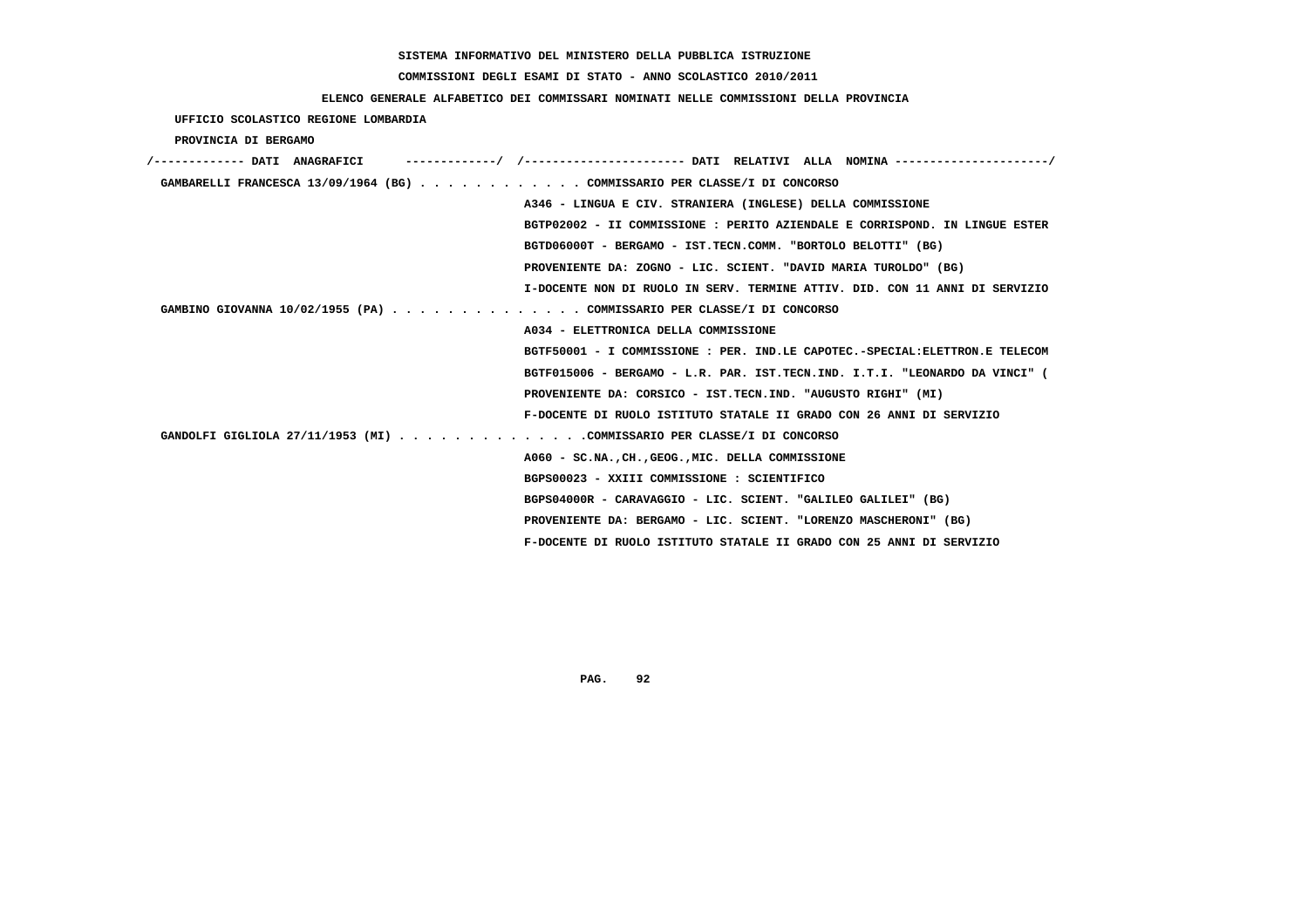## **COMMISSIONI DEGLI ESAMI DI STATO - ANNO SCOLASTICO 2010/2011**

### **ELENCO GENERALE ALFABETICO DEI COMMISSARI NOMINATI NELLE COMMISSIONI DELLA PROVINCIA**

 **UFFICIO SCOLASTICO REGIONE LOMBARDIA**

 **PROVINCIA DI BERGAMO**

| /------------- DATI ANAGRAFICI                                              |
|-----------------------------------------------------------------------------|
| GANZERLA CLAUDIA 21/04/1967 (BG) COMMISSARIO PER CLASSE/I DI CONCORSO       |
| A049 - MATEMATICA E FISICA DELLA COMMISSIONE                                |
| BGPS00011 - XI COMMISSIONE : SCIENTIFICO                                    |
| BGPS02000G - BERGAMO - LIC. SCIENT. "FILIPPO LUSSANA" (BG)                  |
| PROVENIENTE DA: CARAVAGGIO - LIC. SCIENT. "GALILEO GALILEI" (BG)            |
| F-DOCENTE DI RUOLO ISTITUTO STATALE II GRADO CON 3 ANNI DI SERVIZIO         |
| GARATTINI GIANBEPPE 17/03/1956 (BG) COMMISSARIO PER CLASSE/I DI CONCORSO    |
| A060 - SC.NA., CH., GEOG., MIC. DELLA COMMISSIONE                           |
| BGPS00020 - XX COMMISSIONE : SCIENTIFICO                                    |
| BGPS028017 - ALZANO LOMBARDO - LIC. SCIENT. "EDOARDO AMALDI" (BG)           |
| PROVENIENTE DA: BERGAMO - LIC. SCIENT. "LORENZO MASCHERONI" (BG)            |
| F-DOCENTE DI RUOLO ISTITUTO STATALE II GRADO CON 25 ANNI DI SERVIZIO        |
| GARGANO ROSITA 02/05/1974 (FR) COMMISSARIO PER CLASSE/I DI CONCORSO         |
| A035 - ELETTROTECNICA ED APPLICAZIONI DELLA COMMISSIONE                     |
| BGTF51002 - II COMMISSIONE : PER. IND.LE CAPOTEC.-SPECIAL.:ELETTROTEC.E AUT |
| BGTF05000D - DALMINE - IST.TECN.IND. "GUGLIELMO MARCONI" (BG)               |
| PROVENIENTE DA: CLUSONE - I.P.IND. E ART. ISTITUTO SUPERIORE "TARCISIO P (B |
| H-DOCENTE NON DI RUOLO IN SERV. TERMINE ANNO SCOL. CON 6 ANNI DI SERVIZIO   |
|                                                                             |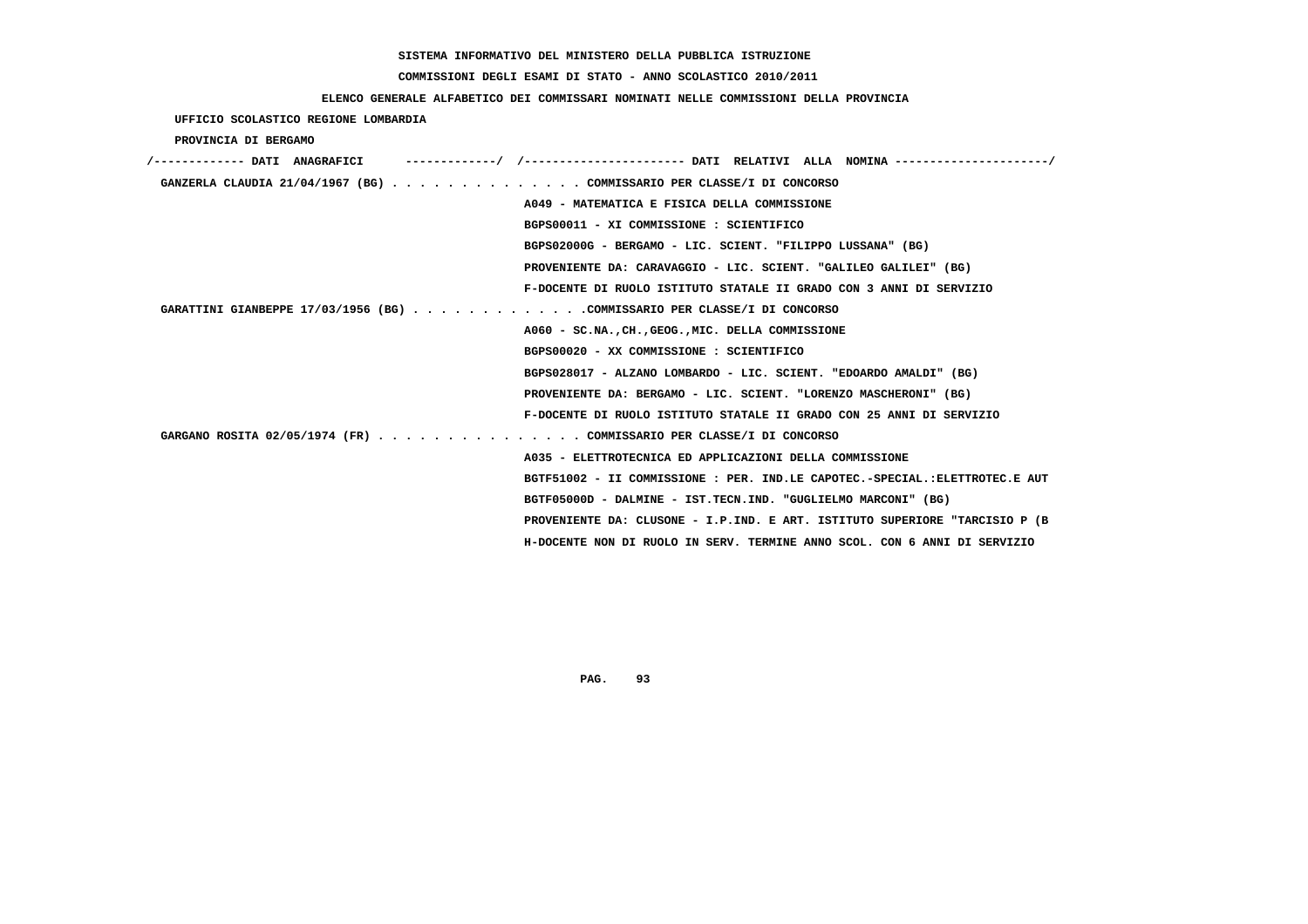## **COMMISSIONI DEGLI ESAMI DI STATO - ANNO SCOLASTICO 2010/2011**

### **ELENCO GENERALE ALFABETICO DEI COMMISSARI NOMINATI NELLE COMMISSIONI DELLA PROVINCIA**

 **UFFICIO SCOLASTICO REGIONE LOMBARDIA**

 **PROVINCIA DI BERGAMO**

| /------------- DATI ANAGRAFICI                                              |
|-----------------------------------------------------------------------------|
| GASPARINI ALESSANDRO 06/12/1972 (PR) COMMISSARIO PER CLASSE/I DI CONCORSO   |
| A019 - DISCIPLINE GIURIDICHE ED ECONOMIC. DELLA COMMISSIONE                 |
| BGTF51001 - I COMMISSIONE : PER. IND.LE CAPOTEC.-SPECIAL.:ELETTROTEC.E AUTO |
| BGTF010003 - BERGAMO - IST.TECN.IND. "PIETRO PALEOCAPA" (BG)                |
| PROVENIENTE DA: CREMONA - IST. MAG. "S. ANGUISSOLA" (CR)                    |
| I-DOCENTE NON DI RUOLO IN SERV. TERMINE ATTIV. DID. CON 2 ANNI DI SERVIZIO  |
| GELSOMINI EMMA 29/08/1965 (RO) COMMISSARIO PER CLASSE/I DI CONCORSO         |
| A049 - MATEMATICA E FISICA DELLA COMMISSIONE                                |
| BGPC00008 - VIII COMMISSIONE : CLASSICO                                     |
| II CLASSE: TREVIGLIO - L.R. PAR. LIC. CLAS. LICEO CLASSICO "DON BOSCO" (BG) |
| PROVENIENTE DA: ROMANO DI LOMBARDIA - LIC. SCIENT. "DON LORENZO MILANI" (BG |
| F-DOCENTE DI RUOLO ISTITUTO STATALE II GRADO CON 9 ANNI DI SERVIZIO         |
| GERVASONI GIUSEPPE 10/11/1955 (BG) COMMISSARIO PER CLASSE/I DI CONCORSO     |
| A019 - DISCIPLINE GIURIDICHE ED ECONOMIC. DELLA COMMISSIONE                 |
| BGTD00012 - XII COMMISSIONE : RAGIONIERE E PERITO COMMERCIALE               |
| BGTD02301X - SARNICO - IST.TECN.COMM. "SERAFINO RIVA" (BG)                  |
| II CLASSE: GRUMELLO DEL MONTE - L.R. PAR. IST.TEC.GEOMETRI I.T.G. "LUIGI EI |
| PROVENIENTE DA: ROMANO DI LOMBARDIA - LIC. SCIENT. "DON LORENZO MILANI" (BG |
| F-DOCENTE DI RUOLO ISTITUTO STATALE II GRADO CON 17 ANNI DI SERVIZIO        |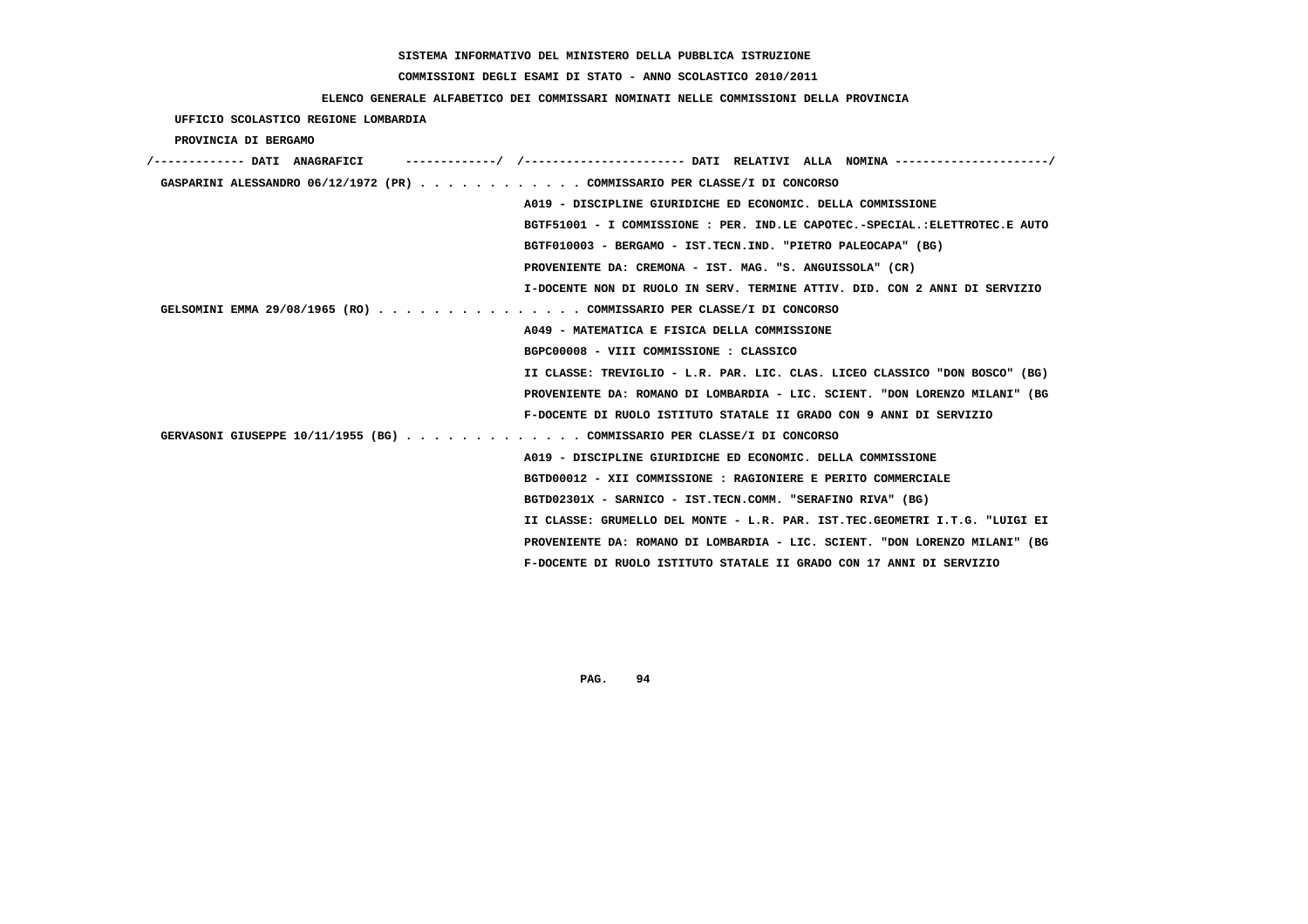## **COMMISSIONI DEGLI ESAMI DI STATO - ANNO SCOLASTICO 2010/2011**

### **ELENCO GENERALE ALFABETICO DEI COMMISSARI NOMINATI NELLE COMMISSIONI DELLA PROVINCIA**

 **UFFICIO SCOLASTICO REGIONE LOMBARDIA**

 **PROVINCIA DI BERGAMO**

| /------------- DATI ANAGRAFICI | -------------/ /--------------------- DATI RELATIVI ALLA NOMINA--------------------/ |
|--------------------------------|--------------------------------------------------------------------------------------|
|                                | GHEZZI DAVIDE 01/02/1967 (LC) COMMISSARIO PER CLASSE/I DI CONCORSO                   |
|                                | A035 - ELETTROTECNICA ED APPLICAZIONI DELLA COMMISSIONE                              |
|                                | BGTF50003 - III COMMISSIONE : PER. IND.LE CAPOTEC.-SPECIAL:ELETTRON.E TELEC          |
|                                | PROVENIENTE DA: COLICO - I.P.IND. E ART. "MARCO POLO" (LC)                           |
|                                | I-DOCENTE NON DI RUOLO IN SERV. TERMINE ATTIV. DID. CON 5 ANNI DI SERVIZIO           |
|                                | GHILARDI ANNA 10/01/1955 (BG) COMMISSARIO PER CLASSE/I DI CONCORSO                   |
|                                | A036 - FILOSOFIA, PSICOL, E SC. DELL'EDUCAZ. DELLA COMMISSIONE                       |
|                                | BGPS00034 - XXXIV COMMISSIONE : SCIENTIFICO                                          |
|                                | II CLASSE: TRESCORE BALNEARIO - IST. MAG. "LORENZO FEDERICI" (BG)                    |
|                                | PROVENIENTE DA: ALBINO - IST. MAG. "OSCAR ARNULFO ROMERO" (BG)                       |
|                                | F-DOCENTE DI RUOLO ISTITUTO STATALE II GRADO CON 27 ANNI DI SERVIZIO                 |
|                                | GHIRARDI NADIA 12/03/1972 (BG) COMMISSARIO PER CLASSE/I DI CONCORSO                  |
|                                | A034 - ELETTRONICA DELLA COMMISSIONE                                                 |
|                                | BGRR9K001 - I COMMISSIONE : TECNICO DELLE INDUSTRIE ELETTRONICHE                     |
|                                | BGRI01901N - CLUSONE - I.P.IND. E ART. ISTITUTO SUPERIORE "TARCISIO P (BG)           |
|                                | PROVENIENTE DA: SARNICO - IST.TECN.IND. "SERAFINO RIVA" (BG)                         |
|                                | I-DOCENTE NON DI RUOLO IN SERV. TERMINE ATTIV. DID. CON 9 ANNI DI SERVIZIO           |
|                                |                                                                                      |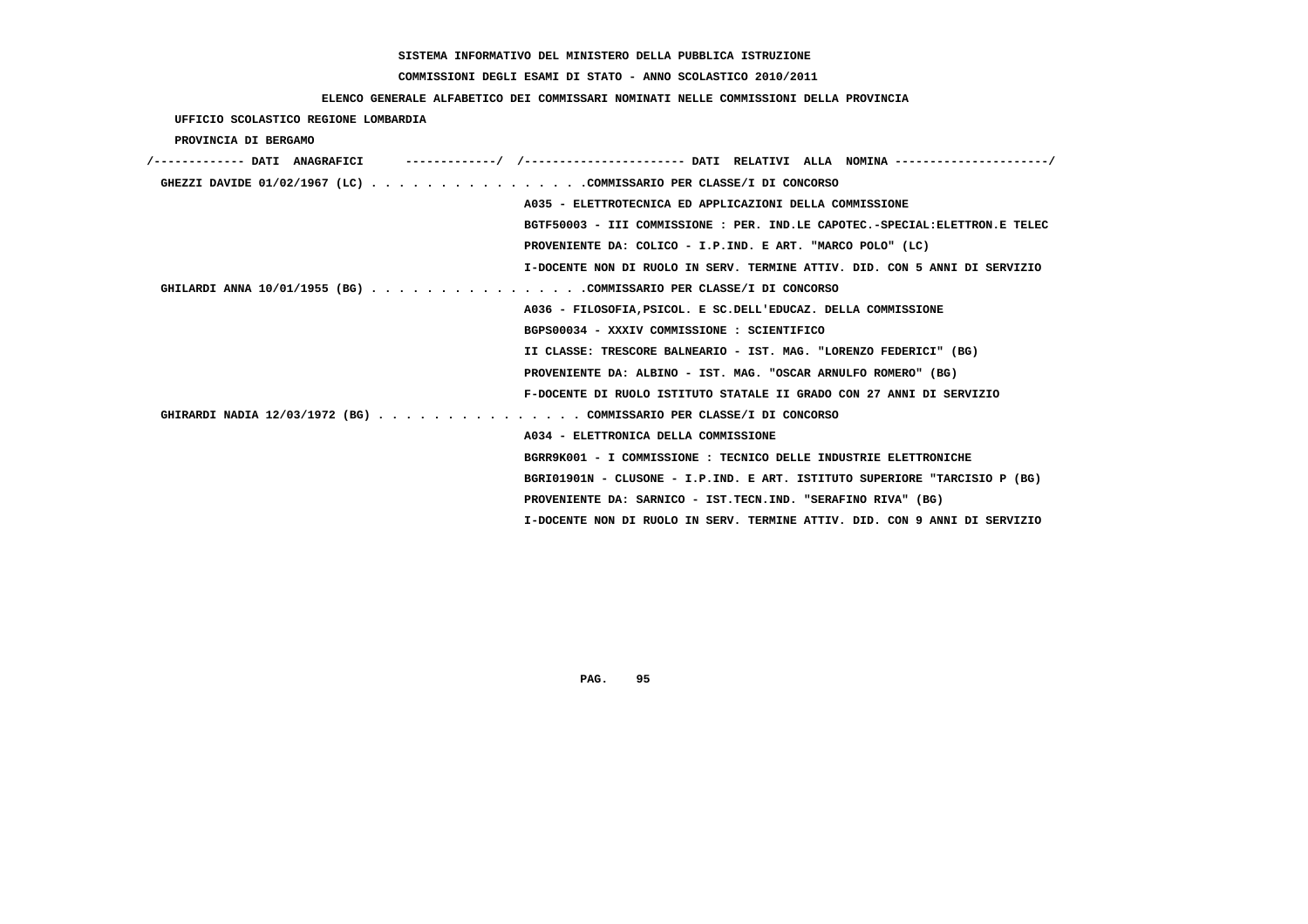## **COMMISSIONI DEGLI ESAMI DI STATO - ANNO SCOLASTICO 2010/2011**

### **ELENCO GENERALE ALFABETICO DEI COMMISSARI NOMINATI NELLE COMMISSIONI DELLA PROVINCIA**

 **UFFICIO SCOLASTICO REGIONE LOMBARDIA**

 **PROVINCIA DI BERGAMO**

| /------------- DATI ANAGRAFICI |  |                                                                             |
|--------------------------------|--|-----------------------------------------------------------------------------|
|                                |  | GHISALBERTI GIULIA 24/07/1961 (BG) COMMISSARIO PER CLASSE/I DI CONCORSO     |
|                                |  | A546 - LINGUA E CIV. STRANIERA (TEDESCO) DELLA COMMISSIONE                  |
|                                |  | BGTP02004 - IV COMMISSIONE : PERITO AZIENDALE E CORRISPOND. IN LINGUE ESTER |
|                                |  | BGTD00801T - PRESEZZO - IST.TECN.COMM. "MAIRONI DA PONTE" (BG)              |
|                                |  | PROVENIENTE DA: BERGAMO - IST.TECN.COMM. "BORTOLO BELOTTI" (BG)             |
|                                |  | F-DOCENTE DI RUOLO ISTITUTO STATALE II GRADO CON 22 ANNI DI SERVIZIO        |
|                                |  | GIACONIA GIUSEPPE 30/04/1960 (AP) COMMISSARIO PER CLASSE/I DI CONCORSO      |
|                                |  | A037 - FILOSOFIA E STORIA DELLA COMMISSIONE                                 |
|                                |  | BGISFP001 - I COMMISSIONE SPERIMENTALE                                      |
|                                |  | BGPM00901V - ALBINO - IST. MAG. "OSCAR ARNULFO ROMERO" (BG)                 |
|                                |  | PROVENIENTE DA: BERGAMO - LIC. CLAS. "PAOLO SARPI" (BG)                     |
|                                |  | F-DOCENTE DI RUOLO ISTITUTO STATALE II GRADO CON 17 ANNI DI SERVIZIO        |
|                                |  | GIAVARINI DANILA 24/07/1952 (BG) COMMISSARIO PER CLASSE/I DI CONCORSO       |
|                                |  | A346 - LINGUA E CIV. STRANIERA (INGLESE) DELLA COMMISSIONE                  |
|                                |  | BGTP02006 - VI COMMISSIONE : PERITO AZIENDALE E CORRISPOND. IN LINGUE ESTER |
|                                |  | BGTD014015 - TRESCORE BALNEARIO - IST.TECN.COMM. "LORENZO LOTTO" (BG)       |
|                                |  | PROVENIENTE DA: BERGAMO - IST. MAG. "GIOVANNI FALCONE" (BG)                 |
|                                |  | F-DOCENTE DI RUOLO ISTITUTO STATALE II GRADO CON 24 ANNI DI SERVIZIO        |
|                                |  |                                                                             |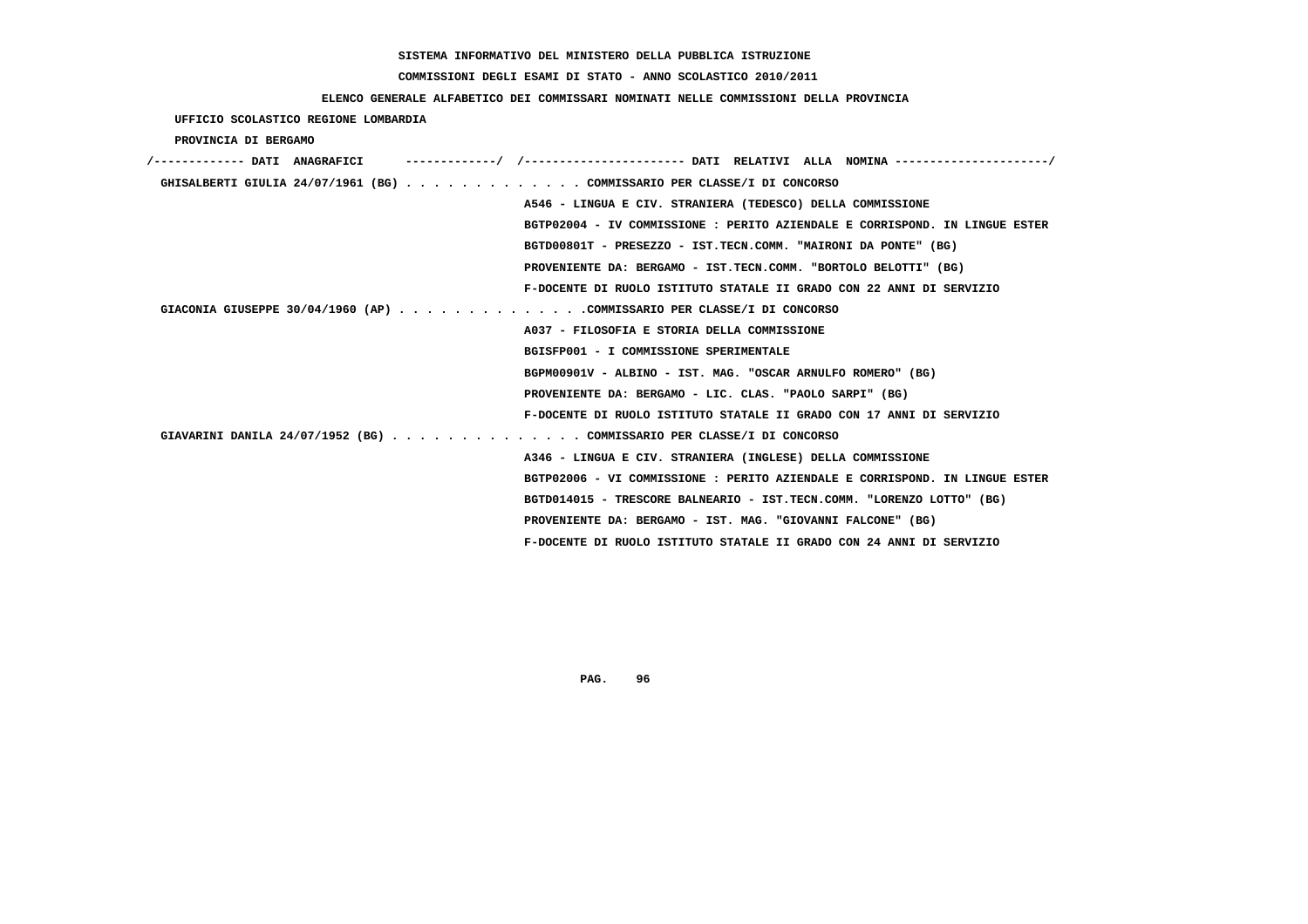## **COMMISSIONI DEGLI ESAMI DI STATO - ANNO SCOLASTICO 2010/2011**

### **ELENCO GENERALE ALFABETICO DEI COMMISSARI NOMINATI NELLE COMMISSIONI DELLA PROVINCIA**

 **UFFICIO SCOLASTICO REGIONE LOMBARDIA**

 **PROVINCIA DI BERGAMO**

| /------------- DATI ANAGRAFICI                                                |                                                                             |
|-------------------------------------------------------------------------------|-----------------------------------------------------------------------------|
| GIAVARINI ROBERTA 06/02/1976 (BG) COMMISSARIO PER CLASSE/I DI CONCORSO        |                                                                             |
|                                                                               | A037 - FILOSOFIA E STORIA DELLA COMMISSIONE                                 |
|                                                                               | BGPC00001 - I COMMISSIONE : CLASSICO                                        |
|                                                                               | BGPC02500G - BERGAMO - L.R. PAR. LIC. CLAS. LICEO CLASSICO "S. ALESSANDRO"  |
|                                                                               | PROVENIENTE DA: PRESEZZO - LIC. SCIENT. "MAIRONI DA PONTE" (BG)             |
|                                                                               | I-DOCENTE NON DI RUOLO IN SERV. TERMINE ATTIV. DID. CON 5 ANNI DI SERVIZIO  |
| GIAVAZZI MARIA GABRIELLA 28/11/1953 (BS) COMMISSARIO PER CLASSE/I DI CONCORSO |                                                                             |
|                                                                               | A246 - LINGUA E CIV. STRANIERA (FRANCESE) DELLA COMMISSIONE                 |
|                                                                               | BGISFU001 - I COMMISSIONE SPERIMENTALE                                      |
|                                                                               | BGPM02000L - BERGAMO - IST. MAG. "GIOVANNI FALCONE" (BG)                    |
|                                                                               | PROVENIENTE DA: PRESEZZO - IST.TECN.COMM. "MAIRONI DA PONTE" (BG)           |
|                                                                               | F-DOCENTE DI RUOLO ISTITUTO STATALE II GRADO CON 19 ANNI DI SERVIZIO        |
| GIOCO ALFIO 28/10/1960 (CT) COMMISSARIO PER CLASSE/I DI CONCORSO              |                                                                             |
|                                                                               | A020 - DISCIPLINE MECCANICHE E TECNOLOGIA DELLA COMMISSIONE                 |
|                                                                               | BGTF52001 - I COMMISSIONE : PER. IND.LE CAPOTECNICO-SPECIALIZZ.NE:MECCANICA |
|                                                                               | BGTF010003 - BERGAMO - IST.TECN.IND. "PIETRO PALEOCAPA" (BG)                |
|                                                                               | PROVENIENTE DA: GAZZANIGA - IST.TECN.IND. "VALLE SERIANA" (BG)              |
|                                                                               | F-DOCENTE DI RUOLO ISTITUTO STATALE II GRADO CON 18 ANNI DI SERVIZIO        |
|                                                                               |                                                                             |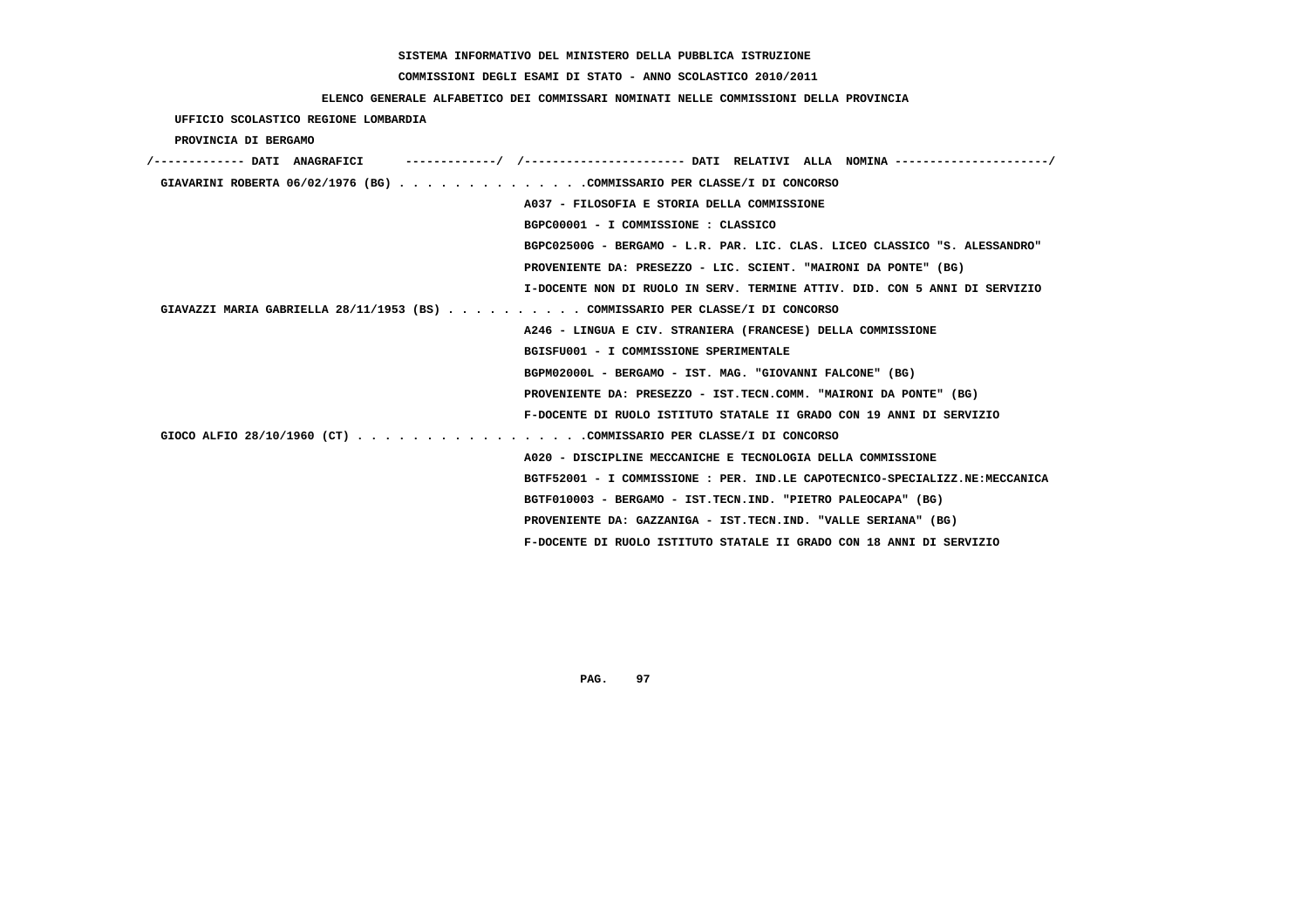## **COMMISSIONI DEGLI ESAMI DI STATO - ANNO SCOLASTICO 2010/2011**

### **ELENCO GENERALE ALFABETICO DEI COMMISSARI NOMINATI NELLE COMMISSIONI DELLA PROVINCIA**

 **UFFICIO SCOLASTICO REGIONE LOMBARDIA**

 **PROVINCIA DI BERGAMO**

| /------------- DATI ANAGRAFICI                                              |
|-----------------------------------------------------------------------------|
| GIORDANO MARIO ANGELO 07/09/1972 (SA) COMMISSARIO PER CLASSE/I DI CONCORSO  |
| A035 - ELETTROTECNICA ED APPLICAZIONI DELLA COMMISSIONE                     |
| BGTF51001 - I COMMISSIONE : PER. IND.LE CAPOTEC.-SPECIAL.:ELETTROTEC.E AUTO |
| BGTF010003 - BERGAMO - IST.TECN.IND. "PIETRO PALEOCAPA" (BG)                |
| PROVENIENTE DA: DESIO - IST.TECN.IND. E. FERMI (MI)                         |
| I-DOCENTE NON DI RUOLO IN SERV. TERMINE ATTIV. DID. CON 5 ANNI DI SERVIZIO  |
| GIORNO ADA 25/06/1968 (CS) COMMISSARIO PER CLASSE/I DI CONCORSO             |
| A039 - GEOGRAFIA DELLA COMMISSIONE                                          |
| BGTD00007 - VII COMMISSIONE : RAGIONIERE E PERITO COMMERCIALE               |
| BGTD01201D - CLUSONE - I.T.COMM E GEOM. "ANDREA FANTONI" (BG)               |
| PROVENIENTE DA: ROMANO DI LOMBARDIA - I.T.COMM E GEOM. "GIAMBATTISTA RUBINI |
| F-DOCENTE DI RUOLO ISTITUTO STATALE II GRADO CON 4 ANNI DI SERVIZIO         |
| GIOVINE GIOVANNI 13/12/1963 (BG) COMMISSARIO PER CLASSE/I DI CONCORSO       |
| A060 - SC.NA., CH., GEOG., MIC. DELLA COMMISSIONE                           |
| BGPS00009 - IX COMMISSIONE : SCIENTIFICO                                    |
| BGPS02000G - BERGAMO - LIC. SCIENT. "FILIPPO LUSSANA" (BG)                  |
| PROVENIENTE DA: TRESCORE BALNEARIO - IST.PROF.SERV.COM. "LORENZO LOTTO" (BG |
| H-DOCENTE NON DI RUOLO IN SERV. TERMINE ANNO SCOL. CON 12 ANNI DI SERVIZIO  |
|                                                                             |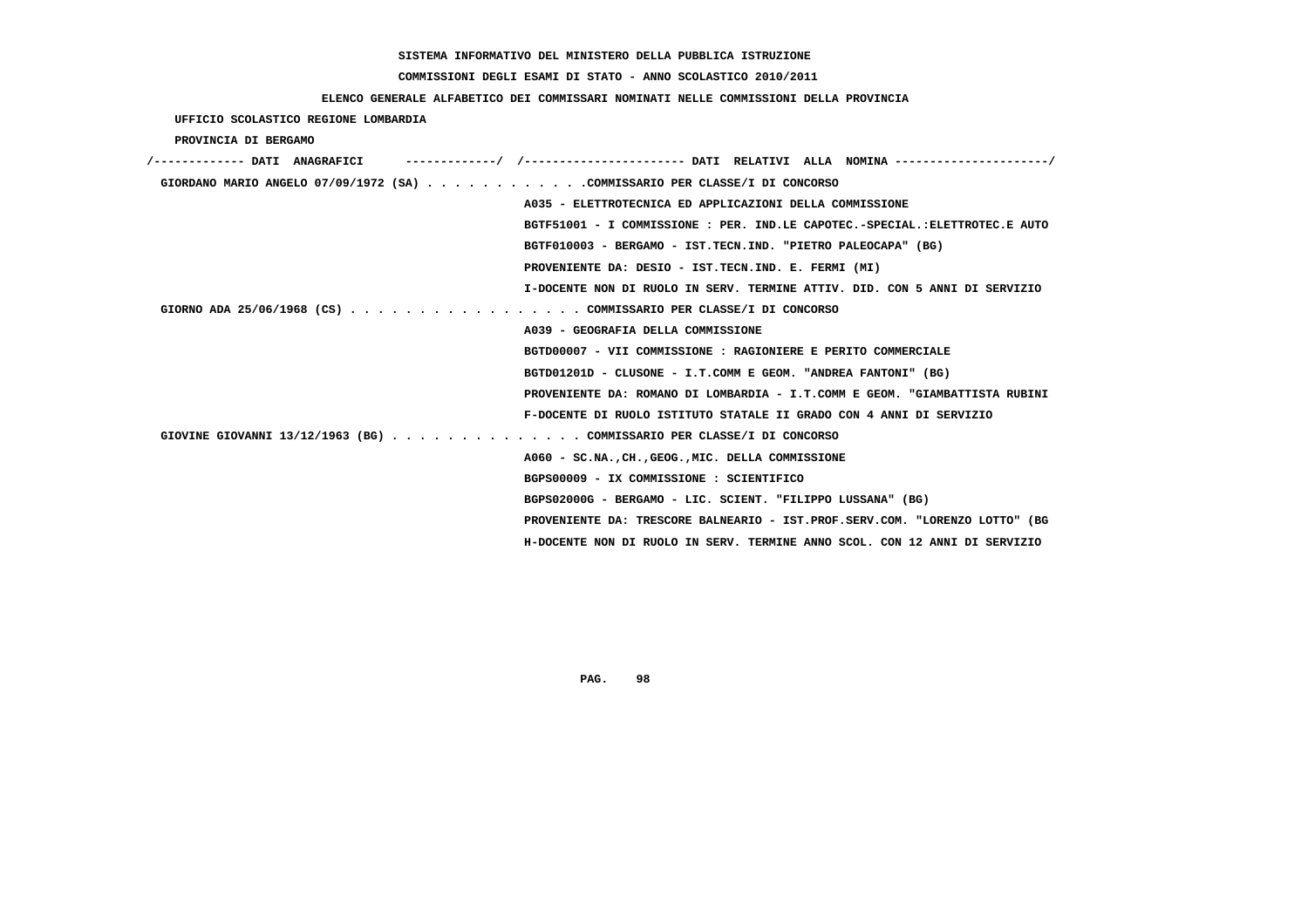## **COMMISSIONI DEGLI ESAMI DI STATO - ANNO SCOLASTICO 2010/2011**

### **ELENCO GENERALE ALFABETICO DEI COMMISSARI NOMINATI NELLE COMMISSIONI DELLA PROVINCIA**

 **UFFICIO SCOLASTICO REGIONE LOMBARDIA**

 **PROVINCIA DI BERGAMO**

| '------------- DATI ANAGRAFICI                                                |
|-------------------------------------------------------------------------------|
| GIUA MARGHERITA 01/04/1971 (BG) COMMISSARIO PER CLASSE/I DI CONCORSO          |
| A019 - DISCIPLINE GIURIDICHE ED ECONOMIC. DELLA COMMISSIONE                   |
| BGTD00008 - VIII COMMISSIONE : RAGIONIERE E PERITO COMMERCIALE                |
| BGTD01101N - DALMINE - I.T.COMM E GEOM. "LUIGI EINAUDI" (BG)                  |
| PROVENIENTE DA: TREVIGLIO - I.P.IND. E ART. "ORESTE MOZZALI" (CORSO SERALE    |
| H-DOCENTE NON DI RUOLO IN SERV. TERMINE ANNO SCOL. CON 0 ANNI DI SERVIZIO     |
| GIULIANI GIANACHILLE 20/05/1969 (BG) COMMISSARIO PER CLASSE/I DI CONCORSO     |
| A013 - CHIMICA E TECNOLOGIE CHIMICHE DELLA COMMISSIONE                        |
| BGTF51005 - V COMMISSIONE : PER. IND.LE CAPOTEC.-SPECIAL.:ELETTROTEC.E AUTO   |
| PROVENIENTE DA: BERGAMO - IST.TECN.IND. "GIULIO NATTA" (BG)                   |
| I-DOCENTE NON DI RUOLO IN SERV. TERMINE ATTIV. DID. CON 7 ANNI DI SERVIZIO    |
| GIULIANO AMELIA CATERINA 07/10/1953 (AV) COMMISSARIO PER CLASSE/I DI CONCORSO |
| A036 - FILOSOFIA, PSICOL. E SC. DELL'EDUCAZ. DELLA COMMISSIONE                |
| BGPS00004 - IV COMMISSIONE : SCIENTIFICO                                      |
| II CLASSE: BERGAMO - L.R. PAR. IST. MAG. IST. MAGISTRALE "SUORE SACRAME (BG   |
| PROVENIENTE DA: BRESCIA - IST. MAG. LICEO VIA BONINI (BS)                     |
| F-DOCENTE DI RUOLO ISTITUTO STATALE II GRADO CON 24 ANNI DI SERVIZIO          |
|                                                                               |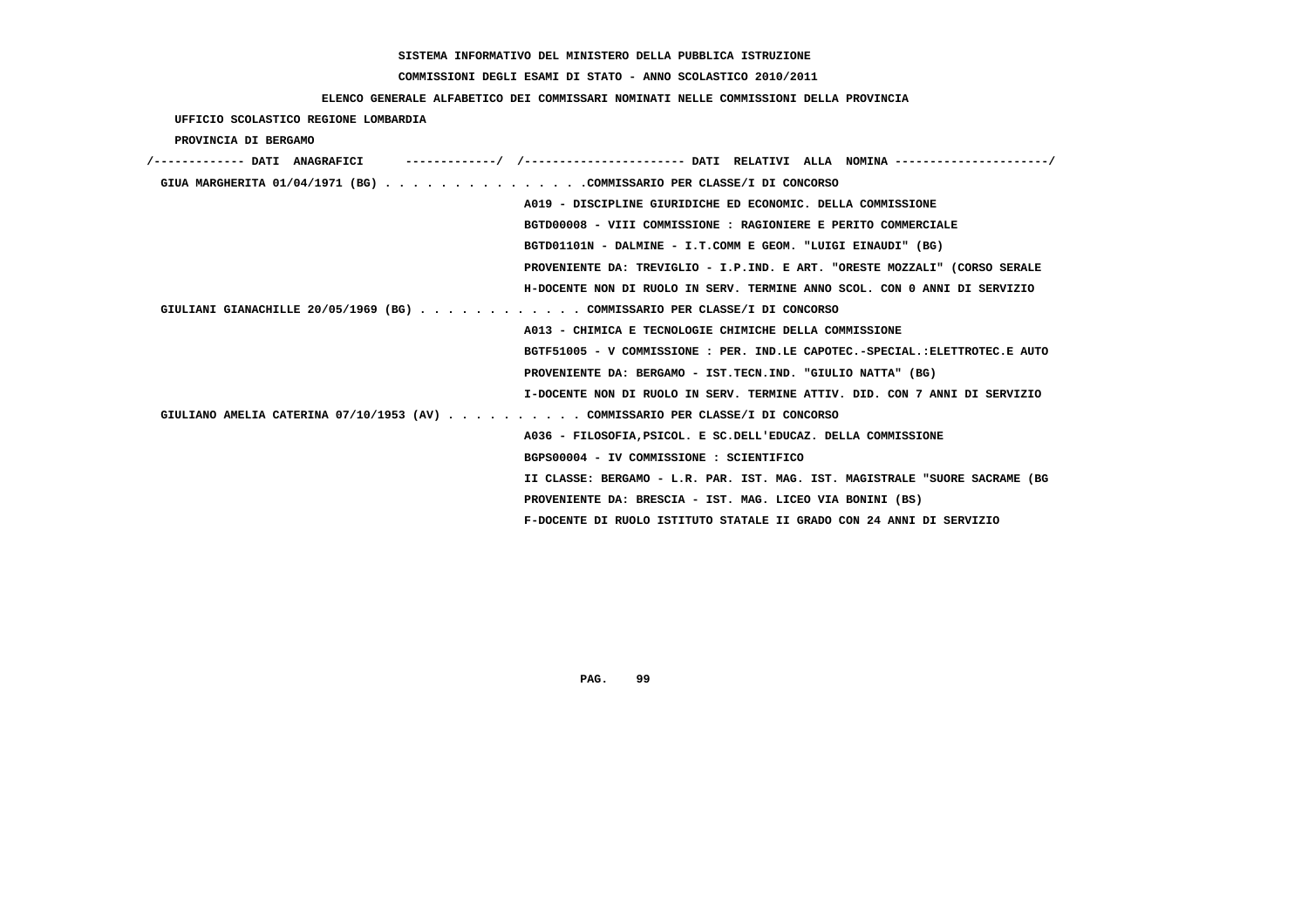## **COMMISSIONI DEGLI ESAMI DI STATO - ANNO SCOLASTICO 2010/2011**

#### **ELENCO GENERALE ALFABETICO DEI COMMISSARI NOMINATI NELLE COMMISSIONI DELLA PROVINCIA**

 **UFFICIO SCOLASTICO REGIONE LOMBARDIA**

 **PROVINCIA DI BERGAMO**

| /------------- DATI ANAGRAFICI |                                                                        |
|--------------------------------|------------------------------------------------------------------------|
|                                | GONA ROSETTA 02/12/1951 (CT) COMMISSARIO PER CLASSE/I DI CONCORSO      |
|                                | A036 - FILOSOFIA, PSICOL. E SC. DELL'EDUCAZ. DELLA COMMISSIONE         |
|                                | BGRR90003 - III COMMISSIONE : TECNICO DEI SERVIZI TURISTICI            |
|                                | BGRC00301B - PRESEZZO - IS.PR.SERV.COM.TUR "BETTY AMBIVERI" (BG)       |
|                                | PROVENIENTE DA: BERGAMO - I. P. SERV. SOC. "MAMOLI" PROF.DIURNO (BG)   |
|                                | F-DOCENTE DI RUOLO ISTITUTO STATALE II GRADO CON 27 ANNI DI SERVIZIO   |
|                                | GOVONI MASSIMO 03/05/1949 (BG) COMMISSARIO PER CLASSE/I DI CONCORSO    |
|                                | A049 - MATEMATICA E FISICA DELLA COMMISSIONE                           |
|                                | BGPS00018 - XVIII COMMISSIONE : SCIENTIFICO                            |
|                                | BGPS028017 - ALZANO LOMBARDO - LIC. SCIENT. "EDOARDO AMALDI" (BG)      |
|                                | PROVENIENTE DA: BERGAMO - LIC. SCIENT. "LORENZO MASCHERONI" (BG)       |
|                                | F-DOCENTE DI RUOLO ISTITUTO STATALE II GRADO CON 32 ANNI DI SERVIZIO   |
|                                | GRANZIERA ROSANNA 02/08/1950 (TV) COMMISSARIO PER CLASSE/I DI CONCORSO |
|                                | A019 - DISCIPLINE GIURIDICHE ED ECONOMIC. DELLA COMMISSIONE            |
|                                | BGTL00004 - IV COMMISSIONE : GEOMETRA                                  |
|                                | BGTD013019 - ZOGNO - I.T.COMM E GEOM. "DAVID MARIA TUROLDO" (BG)       |
|                                | PROVENIENTE DA: ALBINO - IST.TECN.COMM. "OSCAR ARNULFO ROMERO" (BG)    |
|                                | F-DOCENTE DI RUOLO ISTITUTO STATALE II GRADO CON 26 ANNI DI SERVIZIO   |
|                                |                                                                        |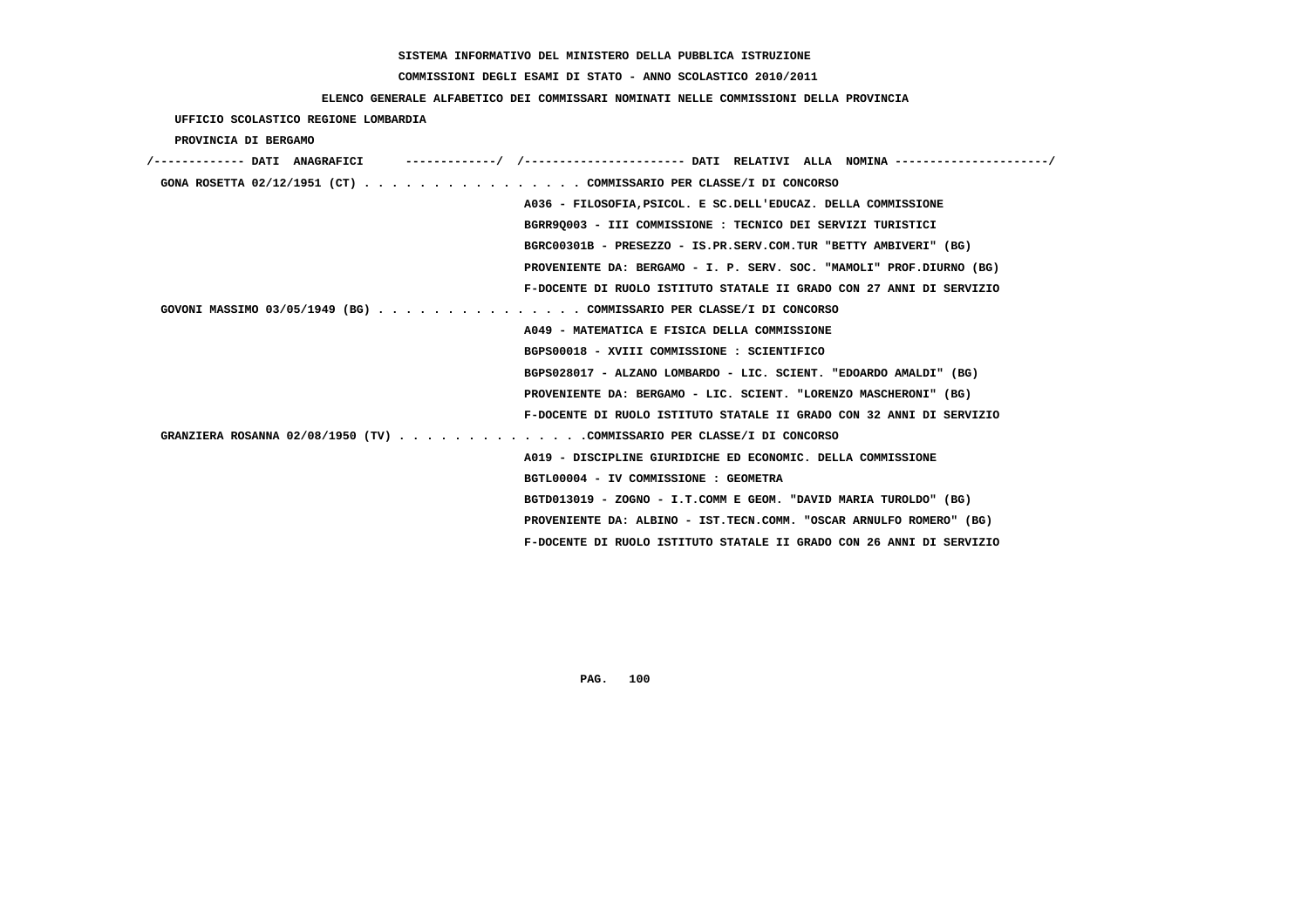## **COMMISSIONI DEGLI ESAMI DI STATO - ANNO SCOLASTICO 2010/2011**

### **ELENCO GENERALE ALFABETICO DEI COMMISSARI NOMINATI NELLE COMMISSIONI DELLA PROVINCIA**

 **UFFICIO SCOLASTICO REGIONE LOMBARDIA**

 **PROVINCIA DI BERGAMO**

| GRASSI DONATELLA 23/01/1954 (LC) COMMISSARIO PER CLASSE/I DI CONCORSO       |
|-----------------------------------------------------------------------------|
| A060 - SC.NA., CH., GEOG., MIC. DELLA COMMISSIONE                           |
| BGISFP001 - I COMMISSIONE SPERIMENTALE                                      |
| BGPM00901V - ALBINO - IST. MAG. "OSCAR ARNULFO ROMERO" (BG)                 |
| PROVENIENTE DA: BERGAMO - LIC. SCIENT. "LORENZO MASCHERONI" (BG)            |
| F-DOCENTE DI RUOLO ISTITUTO STATALE II GRADO CON 25 ANNI DI SERVIZIO        |
| GRAZIANO LUISA 29/05/1957 (ME) COMMISSARIO PER CLASSE/I DI CONCORSO         |
| A060 - SC.NA., CH., GEOG., MIC. DELLA COMMISSIONE                           |
| BGPS00025 - XXV COMMISSIONE : SCIENTIFICO                                   |
| BGPS01201N - CLUSONE - LIC. SCIENT. "ANDREA FANTONI" (BG)                   |
| II CLASSE: CLUSONE - L.R. PAR. IST. MAG. IST. MAGISTRALE "FIGLIE DELLA (BG) |
| PROVENIENTE DA: BERGAMO - LIC. SCIENT. "LORENZO MASCHERONI" (BG)            |
| F-DOCENTE DI RUOLO ISTITUTO STATALE II GRADO CON 24 ANNI DI SERVIZIO        |
| GRAZIOLI ILENIA 20/12/1976 (BG) COMMISSARIO PER CLASSE/I DI CONCORSO        |
| A016 - COSTR., TECNOL. DELLE COST. E DIS. TEC. DELLA COMMISSIONE            |
| BGTL01002 - II COMMISSIONE : GEOMETRA                                       |
| BGTL02000T - BERGAMO - IST.TEC.GEOMETRI "GIACOMO OUARENGHI" (BG)            |
| PROVENIENTE DA: TRESCORE BALNEARIO - IST.TECN.COMM. "LORENZO LOTTO" (BG)    |
| I-DOCENTE NON DI RUOLO IN SERV. TERMINE ATTIV. DID. CON 10 ANNI DI SERVIZIO |
|                                                                             |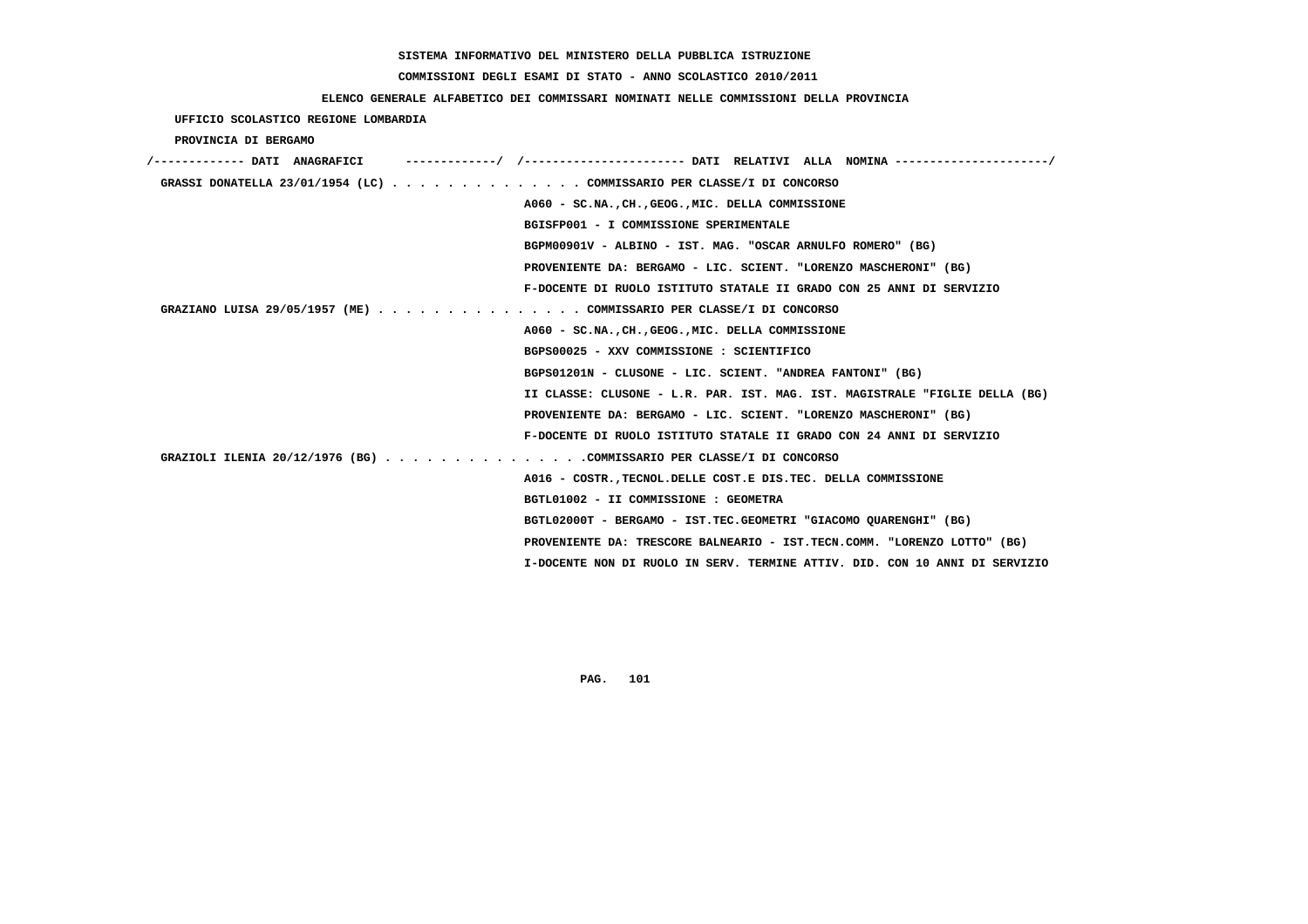## **COMMISSIONI DEGLI ESAMI DI STATO - ANNO SCOLASTICO 2010/2011**

### **ELENCO GENERALE ALFABETICO DEI COMMISSARI NOMINATI NELLE COMMISSIONI DELLA PROVINCIA**

| UFFICIO SCOLASTICO REGIONE LOMBARDIA                                        |  |
|-----------------------------------------------------------------------------|--|
| PROVINCIA DI BERGAMO                                                        |  |
| /------------- DATI ANAGRAFICI                                              |  |
| GRAZIUSO VINCENZO 10/02/1971 (BG) COMMISSARIO PER CLASSE/I DI CONCORSO      |  |
| A049 - MATEMATICA E FISICA DELLA COMMISSIONE                                |  |
| BGISFA001 - I COMMISSIONE SPERIMENTALE                                      |  |
| BGTF032011 - BERGAMO - IST.TECN.IND. "GIULIO NATTA" (BG)                    |  |
| II CLASSE: BERGAMO - LIC. SCIENT. "LORENZO MASCHERONI" (BG)                 |  |
| PROVENIENTE DA: ZOGNO - IST. MAG. "DAVID MARIA TUROLDO" (BG)                |  |
| H-DOCENTE NON DI RUOLO IN SERV. TERMINE ANNO SCOL. CON 7 ANNI DI SERVIZIO   |  |
| GRECO ANTONIO 28/10/1964 (CS) COMMISSARIO PER CLASSE/I DI CONCORSO          |  |
| A019 - DISCIPLINE GIURIDICHE ED ECONOMIC. DELLA COMMISSIONE                 |  |
| BGTL01002 - II COMMISSIONE : GEOMETRA                                       |  |
| BGTL02000T - BERGAMO - IST.TEC.GEOMETRI "GIACOMO QUARENGHI" (BG)            |  |
| PROVENIENTE DA: ZOGNO - I.P.IND. E ART. "DAVID MARIA TUROLDO" (BG)          |  |
| I-DOCENTE NON DI RUOLO IN SERV. TERMINE ATTIV. DID. CON 16 ANNI DI SERVIZIO |  |
| GRECO FRIDA 07/06/1973 (AV) COMMISSARIO PER CLASSE/I DI CONCORSO            |  |
| A050 - LETTERE IST. ISTR. SECOND. DI II GR. DELLA COMMISSIONE               |  |
| BGTD00004 - IV COMMISSIONE : RAGIONIERE E PERITO COMMERCIALE                |  |
| PROVENIENTE DA: TRESCORE BALNEARIO - IST.TECN.COMM. "LORENZO LOTTO" (BG)    |  |
| I-DOCENTE NON DI RUOLO IN SERV. TERMINE ATTIV. DID. CON 8 ANNI DI SERVIZIO  |  |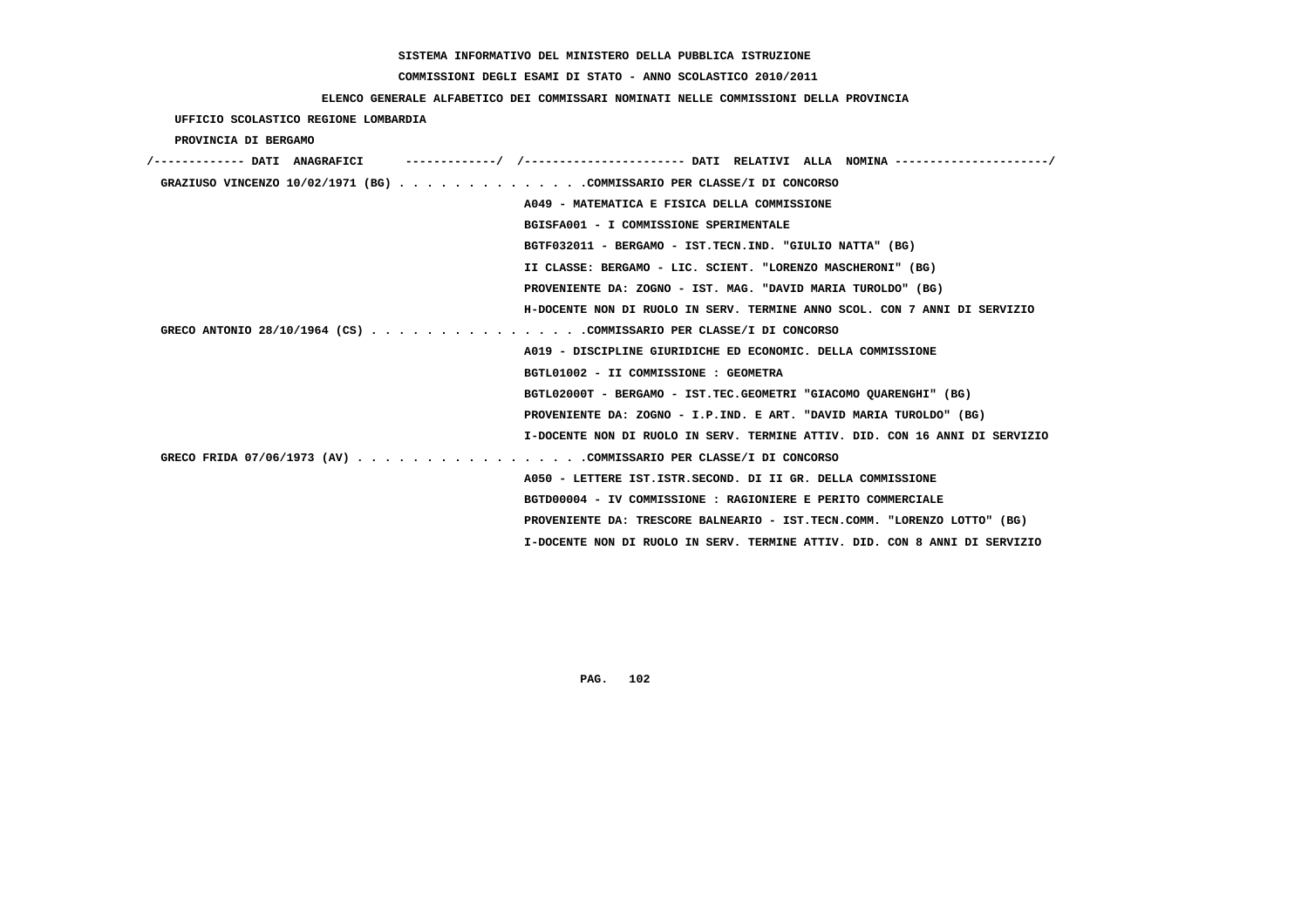## **COMMISSIONI DEGLI ESAMI DI STATO - ANNO SCOLASTICO 2010/2011**

### **ELENCO GENERALE ALFABETICO DEI COMMISSARI NOMINATI NELLE COMMISSIONI DELLA PROVINCIA**

 **UFFICIO SCOLASTICO REGIONE LOMBARDIA**

 **PROVINCIA DI BERGAMO**

| -------------/ /--------------------- DATI RELATIVI ALLA NOMINA--------------------/<br>/------------- DATI ANAGRAFICI |
|------------------------------------------------------------------------------------------------------------------------|
| GRECO TIZIANA 21/04/1963 (LE) COMMISSARIO PER CLASSE/I DI CONCORSO                                                     |
| A047 - MATEMATICA DELLA COMMISSIONE                                                                                    |
| BGRR9K001 - I COMMISSIONE : TECNICO DELLE INDUSTRIE ELETTRONICHE                                                       |
| BGRI01901N - CLUSONE - I.P.IND. E ART. ISTITUTO SUPERIORE "TARCISIO P (BG)                                             |
| PROVENIENTE DA: SAN PELLEGRINO TERME - I.P.SERV.ALB.TUR. DI SAN PELLEGRINO                                             |
| F-DOCENTE DI RUOLO ISTITUTO STATALE II GRADO CON 19 ANNI DI SERVIZIO                                                   |
| GREGIS PIERLUIGI 04/07/1952 (BG) COMMISSARIO PER CLASSE/I DI CONCORSO                                                  |
| A035 - ELETTROTECNICA ED APPLICAZIONI DELLA COMMISSIONE                                                                |
| BGRR9L002 - II COMMISSIONE : TECNICO INDUSTRIE MECCANICHE                                                              |
| PROVENIENTE DA: BERGAMO - I.P.IND. E ART. "CESARE PESENTI" (BG)                                                        |
| F-DOCENTE DI RUOLO ISTITUTO STATALE II GRADO CON 26 ANNI DI SERVIZIO                                                   |
| GRISOLIA EMANUELA 24/02/1963 (CS) COMMISSARIO PER CLASSE/I DI CONCORSO                                                 |
| A346 - LINGUA E CIV. STRANIERA (INGLESE) DELLA COMMISSIONE                                                             |
| BGTP02005 - V COMMISSIONE: PERITO AZIENDALE E CORRISPOND. IN LINGUE ESTERE                                             |
| BGTD02301X - SARNICO - IST.TECN.COMM. "SERAFINO RIVA" (BG)                                                             |
| PROVENIENTE DA: BERGAMO - IST.TECN.COMM. "BORTOLO BELOTTI" (BG)                                                        |
| F-DOCENTE DI RUOLO ISTITUTO STATALE II GRADO CON 11 ANNI DI SERVIZIO                                                   |
|                                                                                                                        |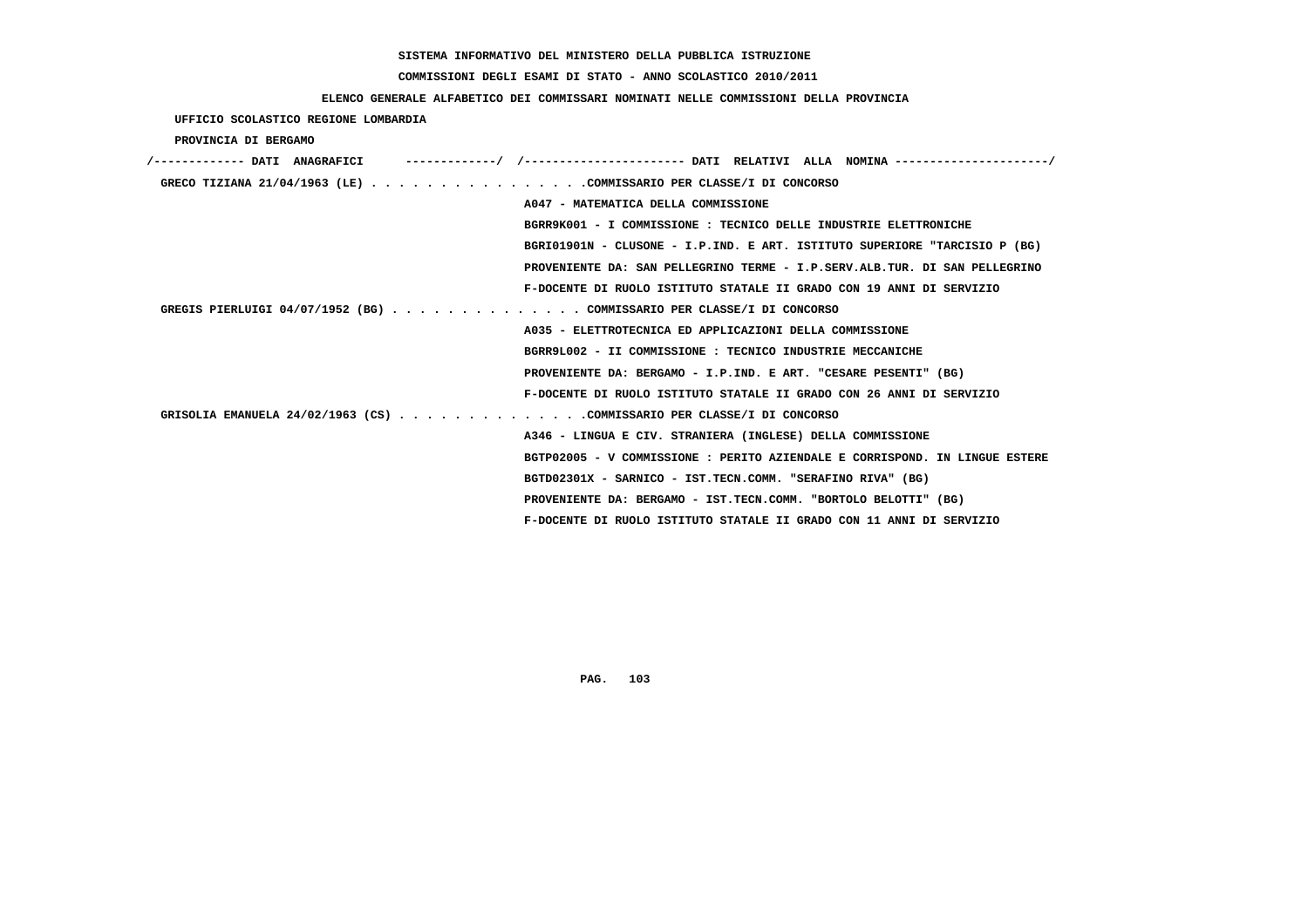## **COMMISSIONI DEGLI ESAMI DI STATO - ANNO SCOLASTICO 2010/2011**

### **ELENCO GENERALE ALFABETICO DEI COMMISSARI NOMINATI NELLE COMMISSIONI DELLA PROVINCIA**

 **UFFICIO SCOLASTICO REGIONE LOMBARDIA**

 **PROVINCIA DI BERGAMO**

| /------------- DATI ANAGRAFICI                                            | -/ /----------------------- DATI RELATIVI ALLA NOMINA ---------------------/ |
|---------------------------------------------------------------------------|------------------------------------------------------------------------------|
| GUALANDRIS BARBARA 03/08/1961 (BG) COMMISSARIO PER CLASSE/I DI CONCORSO   |                                                                              |
|                                                                           | A017 - DISCIPLINE ECONOMICO-AZIENDALI DELLA COMMISSIONE                      |
|                                                                           | BGTN01002 - II COMMISSIONE : PERITO PER IL TURISMO                           |
|                                                                           | BGTD030002 - BERGAMO - IST.TECN.COMM. "VITTORIO EMANUELE II" (BG)            |
|                                                                           | PROVENIENTE DA: TREVIGLIO - IS.PR.SERV.COM.TUR "ZENALE E BUTINONE" (BG)      |
|                                                                           | I-DOCENTE NON DI RUOLO IN SERV. TERMINE ATTIV. DID. CON 12 ANNI DI SERVIZIO  |
| GUALTERONI ANTONELLA 25/02/1963 (BG) COMMISSARIO PER CLASSE/I DI CONCORSO |                                                                              |
|                                                                           | A042 - INFORMATICA DELLA COMMISSIONE                                         |
|                                                                           | BGTF45004 - IV COMMISSIONE : PER. IND.LE CAPOTECNICO-SPECIALIZZ.:INFORMATIC  |
|                                                                           | BGTF01701V - SERIATE - IST.TECN.IND. "ETTORE MAJORANA" (BG)                  |
|                                                                           | II CLASSE: SARNICO - IST.TECN.IND. "SERAFINO RIVA" (BG)                      |
|                                                                           | PROVENIENTE DA: BERGAMO - IST.TECN.IND. "PIETRO PALEOCAPA" (BG)              |
|                                                                           | F-DOCENTE DI RUOLO ISTITUTO STATALE II GRADO CON 17 ANNI DI SERVIZIO         |
| GUARASCIO ISABELLA 01/07/1950 (CS) COMMISSARIO PER CLASSE/I DI CONCORSO   |                                                                              |
|                                                                           | A060 - SC.NA., CH., GEOG., MIC. DELLA COMMISSIONE                            |
|                                                                           | BGPS00008 - VIII COMMISSIONE : SCIENTIFICO                                   |
|                                                                           | BGPS02000G - BERGAMO - LIC. SCIENT. "FILIPPO LUSSANA" (BG)                   |
|                                                                           | PROVENIENTE DA: PRESEZZO - LIC. SCIENT. "MAIRONI DA PONTE" (BG)              |
|                                                                           | F-DOCENTE DI RUOLO ISTITUTO STATALE II GRADO CON 13 ANNI DI SERVIZIO         |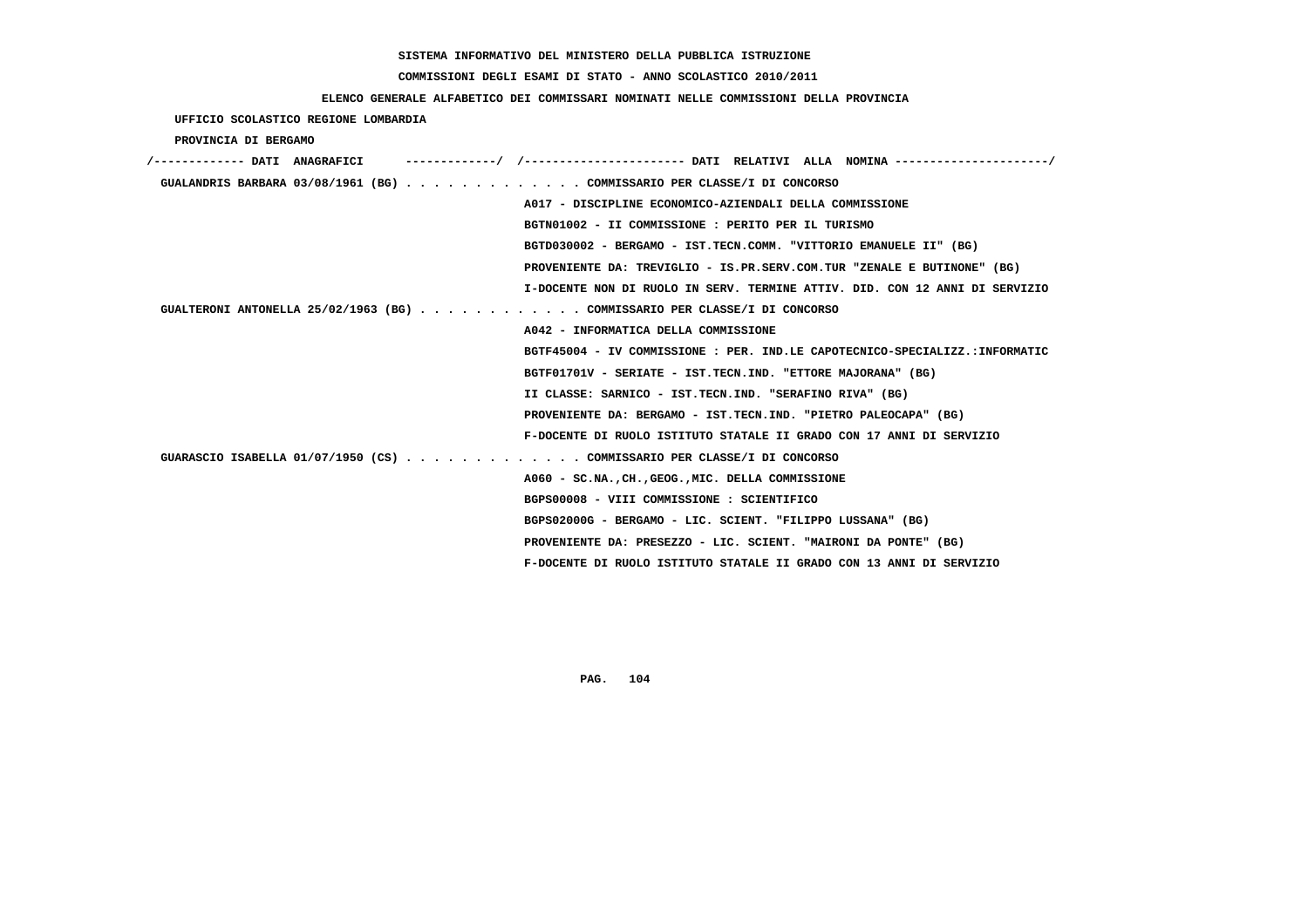## **COMMISSIONI DEGLI ESAMI DI STATO - ANNO SCOLASTICO 2010/2011**

### **ELENCO GENERALE ALFABETICO DEI COMMISSARI NOMINATI NELLE COMMISSIONI DELLA PROVINCIA**

 **UFFICIO SCOLASTICO REGIONE LOMBARDIA**

 **PROVINCIA DI BERGAMO**

| /------------- DATI ANAGRAFICI                                               |
|------------------------------------------------------------------------------|
| GUIZZETTI ALESSANDRO 02/08/1954 (BG) COMMISSARIO PER CLASSE/I DI CONCORSO    |
| A020 - DISCIPLINE MECCANICHE E TECNOLOGIA DELLA COMMISSIONE                  |
| BGTP02005 - V COMMISSIONE : PERITO AZIENDALE E CORRISPOND. IN LINGUE ESTERE  |
| PROVENIENTE DA: GAZZANIGA - IST.TECN.IND. "VALLE SERIANA" (BG)               |
| F-DOCENTE DI RUOLO ISTITUTO STATALE II GRADO CON 22 ANNI DI SERVIZIO         |
| GUSMINI STEFANIA ANNA $14/02/1968$ (BG) COMMISSARIO PER CLASSE/I DI CONCORSO |
| A346 - LINGUA E CIV. STRANIERA (INGLESE) DELLA COMMISSIONE                   |
| BGTP02003 - III COMMISSIONE : PERITO AZIENDALE E CORRISPOND. IN LINGUE ESTE  |
| BGTD00901N - ALBINO - IST.TECN.COMM. "OSCAR ARNULFO ROMERO" (BG)             |
| PROVENIENTE DA: CLUSONE - I.T.COMM E GEOM. "ANDREA FANTONI" (BG)             |
| F-DOCENTE DI RUOLO ISTITUTO STATALE II GRADO CON 16 ANNI DI SERVIZIO         |
| IANNUCCI MARCO 17/01/1955 (BG) COMMISSARIO PER CLASSE/I DI CONCORSO          |
| A037 - FILOSOFIA E STORIA DELLA COMMISSIONE                                  |
| BGISFP007 - VII COMMISSIONE SPERIMENTALE                                     |
| BGTD013019 - ZOGNO - I.T.COMM E GEOM. "DAVID MARIA TUROLDO" (BG)             |
| PROVENIENTE DA: BERGAMO - IST. MAG. "GIOVANNI FALCONE" (BG)                  |
| F-DOCENTE DI RUOLO ISTITUTO STATALE II GRADO CON 29 ANNI DI SERVIZIO         |
|                                                                              |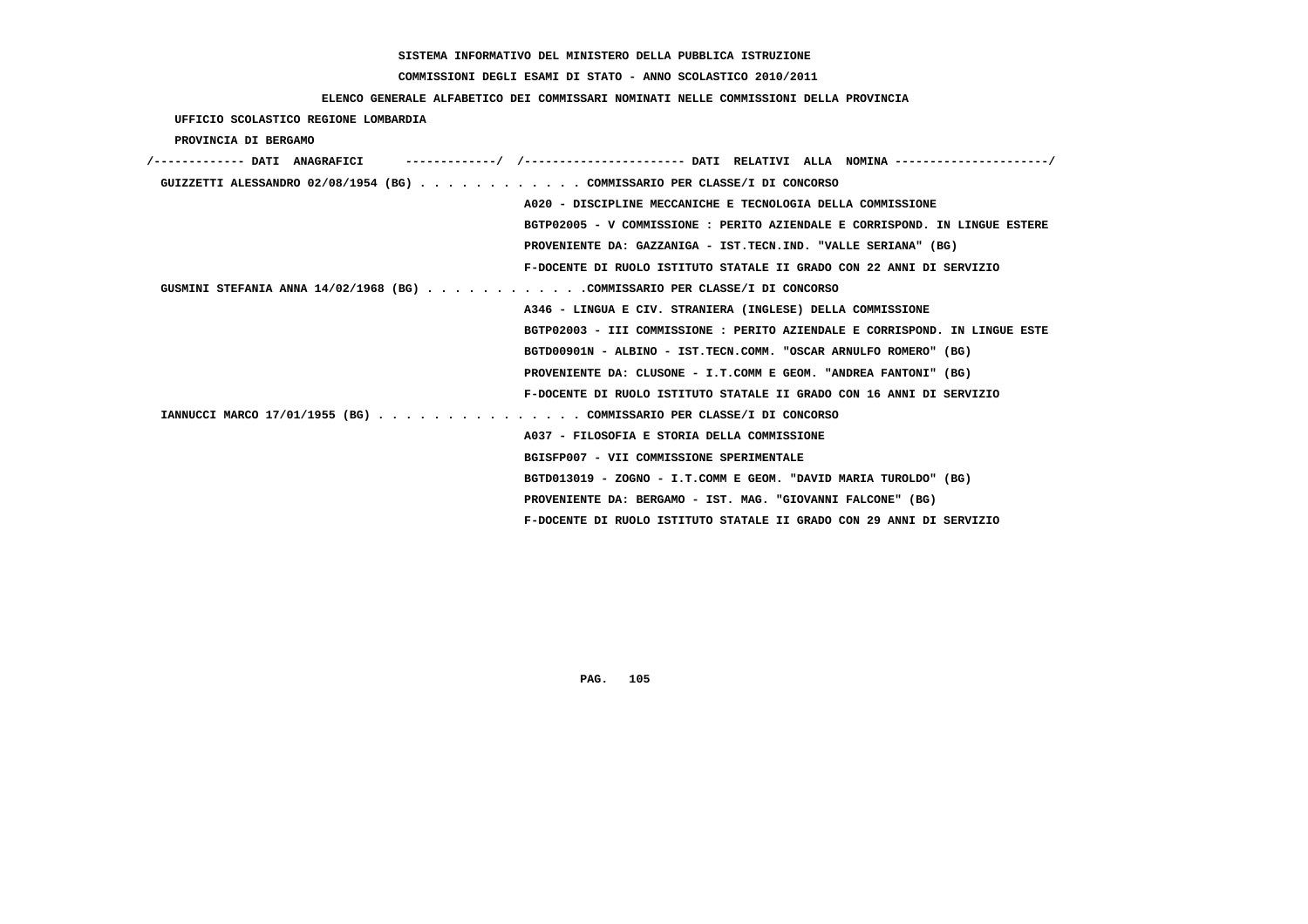## **COMMISSIONI DEGLI ESAMI DI STATO - ANNO SCOLASTICO 2010/2011**

### **ELENCO GENERALE ALFABETICO DEI COMMISSARI NOMINATI NELLE COMMISSIONI DELLA PROVINCIA**

 **UFFICIO SCOLASTICO REGIONE LOMBARDIA**

 **PROVINCIA DI BERGAMO**

| /------------- DATI ANAGRAFICI                                            |                                                                             |
|---------------------------------------------------------------------------|-----------------------------------------------------------------------------|
| IMPICCICHE' ANTONINO 03/10/1954 (TP) COMMISSARIO PER CLASSE/I DI CONCORSO |                                                                             |
|                                                                           | A016 - COSTR., TECNOL. DELLE COST. E DIS. TEC. DELLA COMMISSIONE            |
|                                                                           | BGTL01003 - III COMMISSIONE : GEOMETRA                                      |
|                                                                           | BGTD006016 - ROMANO DI LOMBARDIA - I.T.COMM E GEOM. "GIAMBATTISTA RUBINI" ( |
|                                                                           | PROVENIENTE DA: BERGAMO - IST.TEC.GEOMETRI "GIACOMO OUARENGHI" (CORSO SE (B |
|                                                                           | F-DOCENTE DI RUOLO ISTITUTO STATALE II GRADO CON 20 ANNI DI SERVIZIO        |
| INGLIMA SALVATORE 05/07/1971 (AG) COMMISSARIO PER CLASSE/I DI CONCORSO    |                                                                             |
|                                                                           | A019 - DISCIPLINE GIURIDICHE ED ECONOMIC. DELLA COMMISSIONE                 |
|                                                                           | BGTD00013 - XIII COMMISSIONE : RAGIONIERE E PERITO COMMERCIALE              |
|                                                                           | BGTD014015 - TRESCORE BALNEARIO - IST.TECN.COMM. "LORENZO LOTTO" (BG)       |
|                                                                           | PROVENIENTE DA: LOVERE - IST.TECN.COMM. "IVAN PIANA" (BG)                   |
|                                                                           | F-DOCENTE DI RUOLO ISTITUTO STATALE II GRADO CON 9 ANNI DI SERVIZIO         |
| INGRASSIA ANTONINO 09/04/1973 (PA) COMMISSARIO PER CLASSE/I DI CONCORSO   |                                                                             |
|                                                                           | A035 - ELETTROTECNICA ED APPLICAZIONI DELLA COMMISSIONE                     |
|                                                                           | BGTF29001 - I COMMISSIONE : PER. IND.LE CAPOTECNICO-SPECIALIZZ.:TERMOTECNIC |
|                                                                           | II CLASSE: LOVERE - IST.TECN.IND. "GALILEO GALILEI" (BG)                    |
|                                                                           | PROVENIENTE DA: ZOGNO - I.P.IND. E ART. "DAVID MARIA TUROLDO" (BG)          |
|                                                                           | F-DOCENTE DI RUOLO ISTITUTO STATALE II GRADO CON 4 ANNI DI SERVIZIO         |
|                                                                           |                                                                             |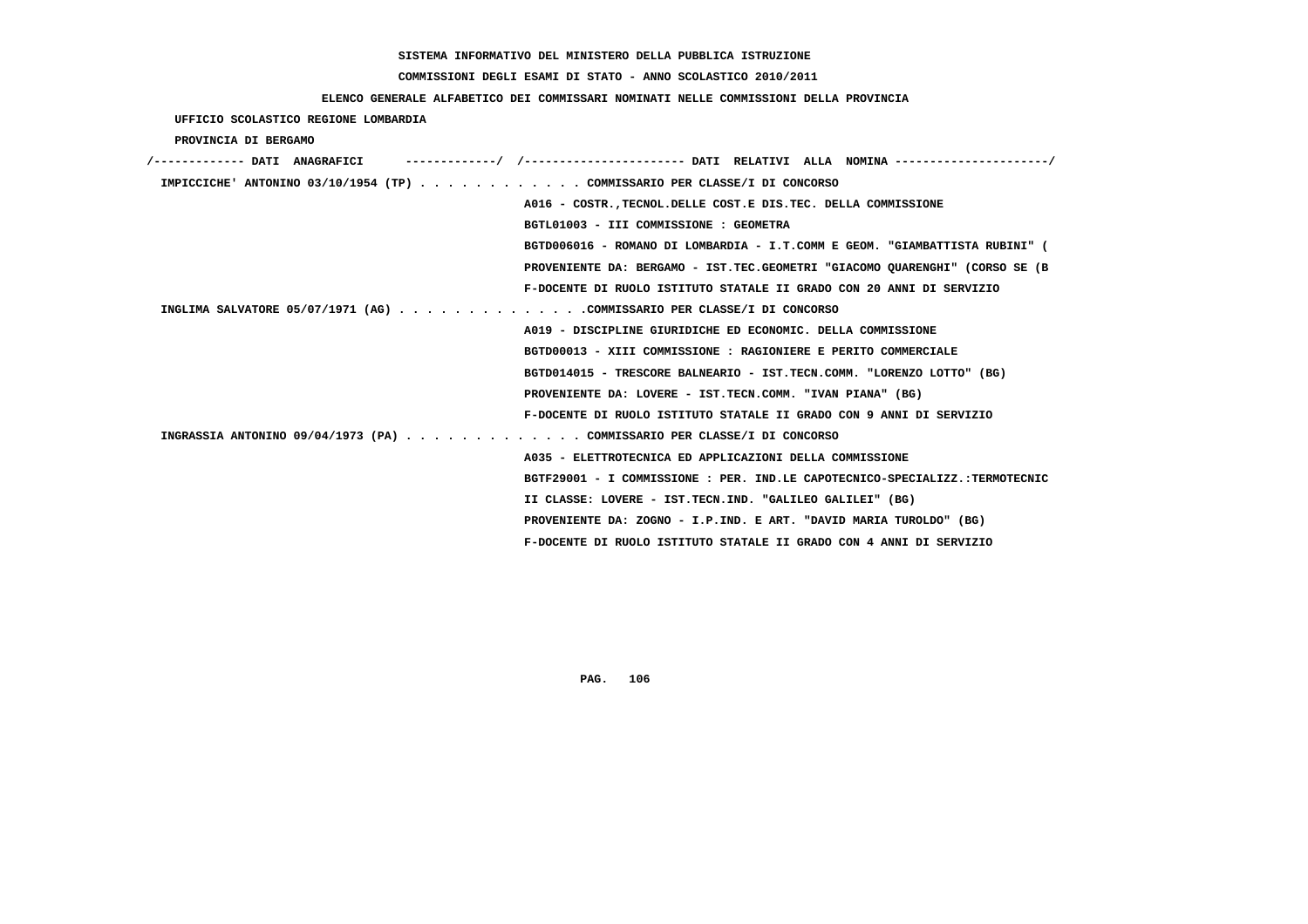## **COMMISSIONI DEGLI ESAMI DI STATO - ANNO SCOLASTICO 2010/2011**

### **ELENCO GENERALE ALFABETICO DEI COMMISSARI NOMINATI NELLE COMMISSIONI DELLA PROVINCIA**

#### **UFFICIO SCOLASTICO REGIONE LOMBARDIA**

#### **PROVINCIA DI BERGAMO**

| -/        /---------------------- DATI RELATIVI ALLA NOMINA---------------------/<br>/------------- DATI ANAGRAFICI |
|---------------------------------------------------------------------------------------------------------------------|
| INVERNICCI CINZIA 03/02/1963 (BG) COMMISSARIO PER CLASSE/I DI CONCORSO                                              |
| A017 - DISCIPLINE ECONOMICO-AZIENDALI DELLA COMMISSIONE                                                             |
| BGRR9B001 - I COMMISSIONE : TECNICO GESTIONE AZIENDALE INFORMATICA                                                  |
| BGRC09000A - BERGAMO - IST.PROF.SERV.COM. "GUIDO GALLI" (BG)                                                        |
| PROVENIENTE DA: TRESCORE BALNEARIO - IST.PROF.SERV.COM. "LORENZO LOTTO" (BG                                         |
| F-DOCENTE DI RUOLO ISTITUTO STATALE II GRADO CON 4 ANNI DI SERVIZIO                                                 |
| IOVINO LUIGI 20/11/1952 (NA) COMMISSARIO PER CLASSE/I DI CONCORSO                                                   |
| A021 - DISCIPLINE PITTORICHE DELLA COMMISSIONE                                                                      |
| BGSL02001 - I COMMISSIONE : SECONDA SEZIONE ARCHITETTURA                                                            |
| BGSL01000T - BERGAMO - LIC. ART. " GIACOMO E PIO MANZU' " (BG)                                                      |
| II CLASSE: BERGAMO - LIC. ART. " GIACOMO E PIO MANZU' " (CORS (BG)                                                  |
| PROVENIENTE DA: TREVIGLIO - LIC. ART. "SIMONE WEIL" (BG)                                                            |
| F-DOCENTE DI RUOLO ISTITUTO STATALE II GRADO CON 17 ANNI DI SERVIZIO                                                |
| ISACCHI MAURO 05/07/1972 (LC) COMMISSARIO PER CLASSE/I DI CONCORSO                                                  |
| A036 - FILOSOFIA, PSICOL. E SC. DELL'EDUCAZ. DELLA COMMISSIONE                                                      |
| BGIB92003 - III COMMISSIONE SPERIMENTALE                                                                            |
| BGPM010002 - BERGAMO - IST. MAG. "P. SECCO SUARDO" (BG)                                                             |
| PROVENIENTE DA: LECCO - I. P. SERV. SOC. I.P. (LC)                                                                  |
| F-DOCENTE DI RUOLO ISTITUTO STATALE II GRADO CON 3 ANNI DI SERVIZIO                                                 |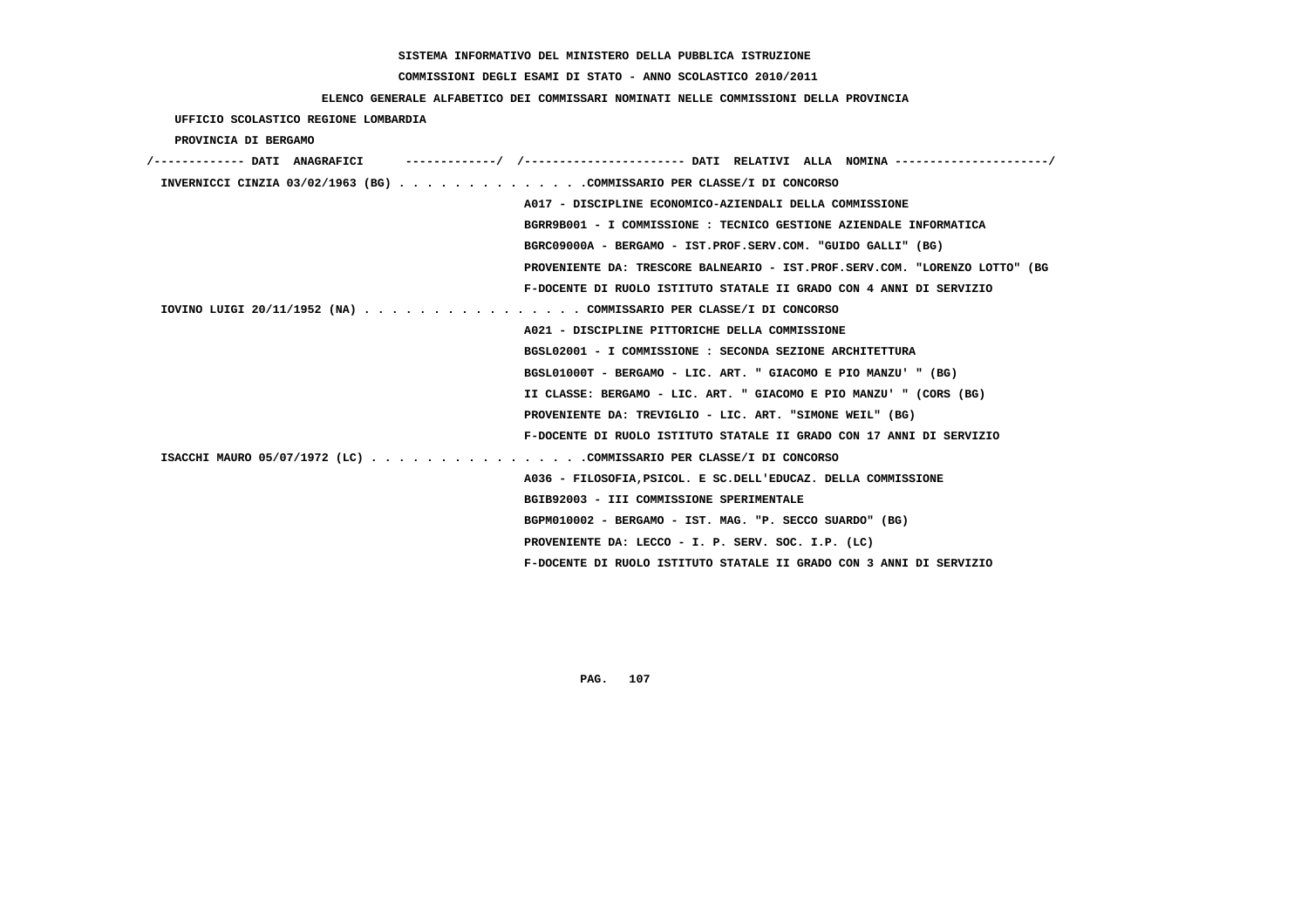## **COMMISSIONI DEGLI ESAMI DI STATO - ANNO SCOLASTICO 2010/2011**

#### **ELENCO GENERALE ALFABETICO DEI COMMISSARI NOMINATI NELLE COMMISSIONI DELLA PROVINCIA**

 **UFFICIO SCOLASTICO REGIONE LOMBARDIA**

 **PROVINCIA DI BERGAMO**

| /------------- DATI ANAGRAFICI                                                  | -----------/ /--------------------- DATI RELATIVI ALLA NOMINA--------------------/ |
|---------------------------------------------------------------------------------|------------------------------------------------------------------------------------|
| IULIUCCI GEREMIA 15/09/1959 (NA) COMMISSARIO PER CLASSE/I DI CONCORSO           |                                                                                    |
|                                                                                 | A246 - LINGUA E CIV. STRANIERA (FRANCESE) DELLA COMMISSIONE                        |
|                                                                                 | BGISFU003 - III COMMISSIONE SPERIMENTALE                                           |
|                                                                                 | BGPM02000L - BERGAMO - IST. MAG. "GIOVANNI FALCONE" (BG)                           |
|                                                                                 | PROVENIENTE DA: PRESEZZO - IS.PR.SERV.COM.TUR "BETTY AMBIVERI" (BG)                |
|                                                                                 | F-DOCENTE DI RUOLO ISTITUTO STATALE II GRADO CON 25 ANNI DI SERVIZIO               |
| JACONO QUARANTINO MARCELLA 28/10/1951 (KR) COMMISSARIO PER CLASSE/I DI CONCORSO |                                                                                    |
|                                                                                 | A060 - SC.NA., CH., GEOG., MIC. DELLA COMMISSIONE                                  |
|                                                                                 | BGPS00019 - XIX COMMISSIONE : SCIENTIFICO                                          |
|                                                                                 | BGPS028017 - ALZANO LOMBARDO - LIC. SCIENT. "EDOARDO AMALDI" (BG)                  |
|                                                                                 | PROVENIENTE DA: BERGAMO - LIC. SCIENT. "FILIPPO LUSSANA" (BG)                      |
|                                                                                 | F-DOCENTE DI RUOLO ISTITUTO STATALE II GRADO CON 28 ANNI DI SERVIZIO               |
| KLEIN MARIO 04/08/1945 (MI) COMMISSARIO PER CLASSE/I DI CONCORSO                |                                                                                    |
|                                                                                 | A019 - DISCIPLINE GIURIDICHE ED ECONOMIC. DELLA COMMISSIONE                        |
|                                                                                 | BGRR9D001 - I COMMISSIONE : OTTICO                                                 |
|                                                                                 | BGRI015009 - BERGAMO - L.R. PAR. I.P.IND. E ART. IST. PROF. ODONTOTECNICI-O        |
|                                                                                 | PROVENIENTE DA: CERNUSCO SUL NAVIGLIO - IST.TECN.COMM. IST. TEC. STAT. AD O        |
|                                                                                 | F-DOCENTE DI RUOLO ISTITUTO STATALE II GRADO CON 30 ANNI DI SERVIZIO               |
|                                                                                 |                                                                                    |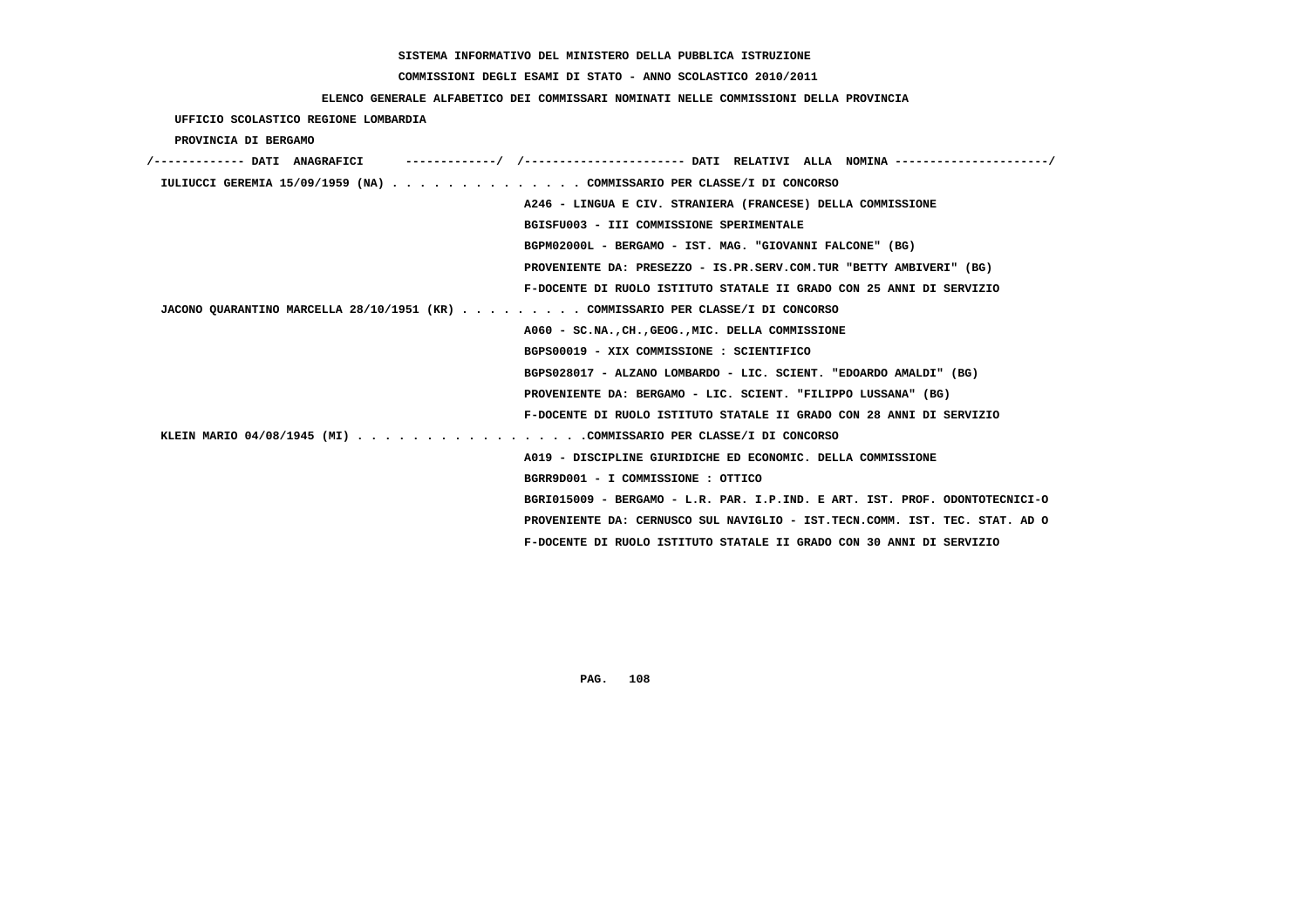# **COMMISSIONI DEGLI ESAMI DI STATO - ANNO SCOLASTICO 2010/2011**

## **ELENCO GENERALE ALFABETICO DEI COMMISSARI NOMINATI NELLE COMMISSIONI DELLA PROVINCIA**

 **UFFICIO SCOLASTICO REGIONE LOMBARDIA**

 **PROVINCIA DI BERGAMO**

| /------------- DATI ANAGRAFICI                                          | ----------/ /---------------------- DATI RELATIVI ALLA NOMINA --------------------/ |
|-------------------------------------------------------------------------|-------------------------------------------------------------------------------------|
| KUMMER FRANCO 13/05/1957 (BG) COMMISSARIO PER CLASSE/I DI CONCORSO      |                                                                                     |
|                                                                         | A025 - DISEGNO E STORIA DELL'ARTE DELLA COMMISSIONE                                 |
|                                                                         | BGPC00001 - I COMMISSIONE : CLASSICO                                                |
|                                                                         | II CLASSE: BERGAMO - L.R. PAR. LIC. SCIENT. LICEO SCIENTIFICO "S. ALESSAND          |
|                                                                         | PROVENIENTE DA: ALZANO LOMBARDO - LIC. SCIENT. "EDOARDO AMALDI" (BG)                |
|                                                                         | F-DOCENTE DI RUOLO ISTITUTO STATALE II GRADO CON 28 ANNI DI SERVIZIO                |
| LACATENA GIOVANNA 10/02/1974 (BA) COMMISSARIO PER CLASSE/I DI CONCORSO  |                                                                                     |
|                                                                         | A050 - LETTERE IST.ISTR.SECOND. DI II GR. DELLA COMMISSIONE                         |
|                                                                         | BGC006001 - I COMMISSIONE : DURATA QUINQUENNALE                                     |
|                                                                         | BGSL01000T - BERGAMO - LIC. ART. " GIACOMO E PIO MANZU' " (BG)                      |
|                                                                         | PROVENIENTE DA: TREVIGLIO - IST.TECN.COMM. GUGLIELMO OBERDAN (BG)                   |
|                                                                         | F-DOCENTE DI RUOLO ISTITUTO STATALE II GRADO CON 4 ANNI DI SERVIZIO                 |
| LACERENZA GIUSEPPE 09/12/1977 (AV) COMMISSARIO PER CLASSE/I DI CONCORSO |                                                                                     |
|                                                                         | A039 - GEOGRAFIA DELLA COMMISSIONE                                                  |
|                                                                         | BGTD00008 - VIII COMMISSIONE : RAGIONIERE E PERITO COMMERCIALE                      |
|                                                                         | BGTD01101N - DALMINE - I.T.COMM E GEOM. "LUIGI EINAUDI" (BG)                        |
|                                                                         | PROVENIENTE DA: TREVIGLIO - IST.TECN.COMM. "ZENALE E BUTINONE" (BG)                 |
|                                                                         | I-DOCENTE NON DI RUOLO IN SERV. TERMINE ATTIV. DID. CON 3 ANNI DI SERVIZIO          |
|                                                                         |                                                                                     |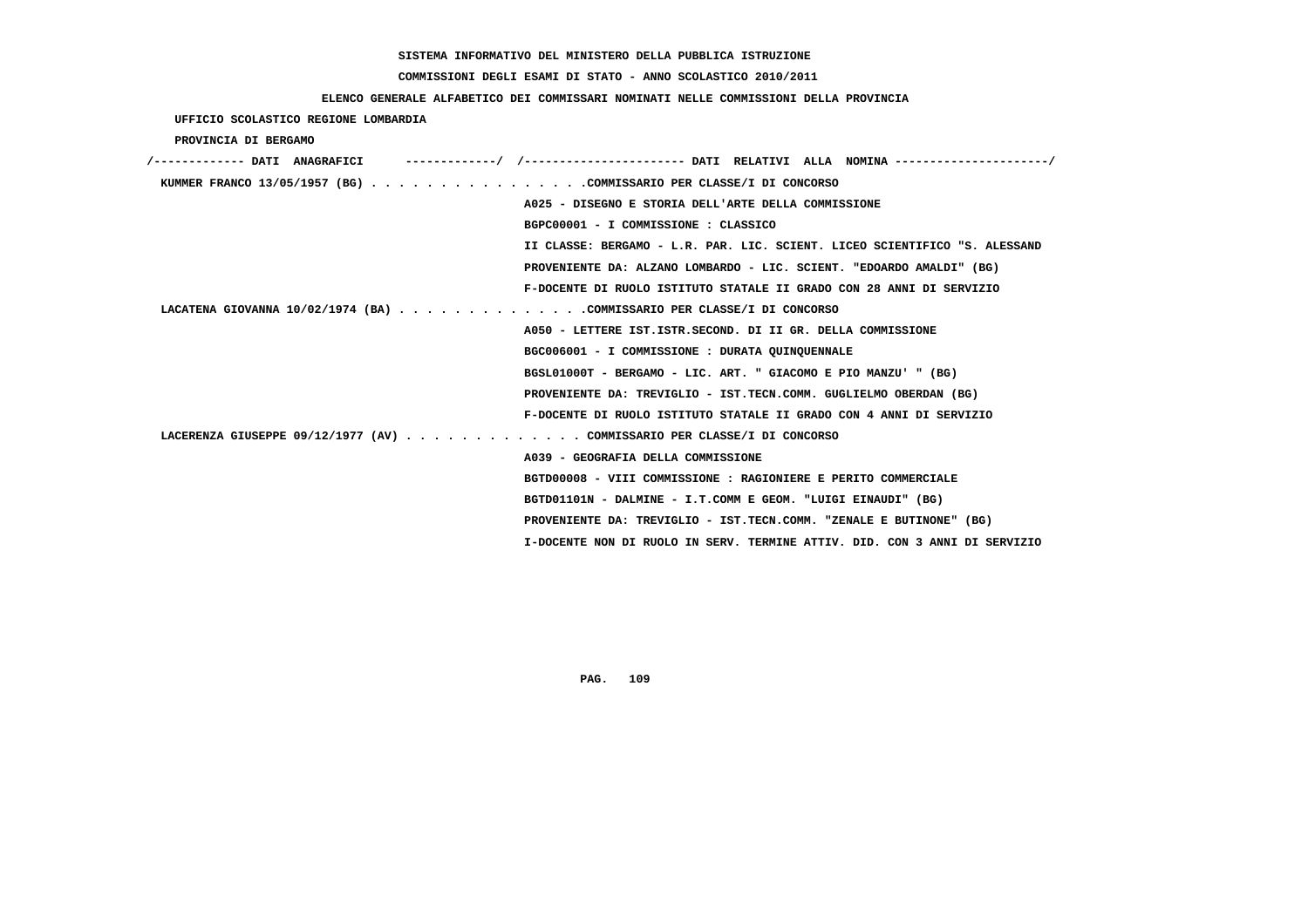# **COMMISSIONI DEGLI ESAMI DI STATO - ANNO SCOLASTICO 2010/2011**

## **ELENCO GENERALE ALFABETICO DEI COMMISSARI NOMINATI NELLE COMMISSIONI DELLA PROVINCIA**

 **UFFICIO SCOLASTICO REGIONE LOMBARDIA**

 **PROVINCIA DI BERGAMO**

| /------------- DATI ANAGRAFICI |                                                                             |
|--------------------------------|-----------------------------------------------------------------------------|
|                                | LAMPUGNANI PAOLA 24/04/1967 (BG) COMMISSARIO PER CLASSE/I DI CONCORSO       |
|                                | A060 - SC.NA., CH., GEOG., MIC. DELLA COMMISSIONE                           |
|                                | BGTSS3001 - I COMMISSIONE SPERIMENTALE                                      |
|                                | BGTF032011 - BERGAMO - IST.TECN.IND. "GIULIO NATTA" (BG)                    |
|                                | PROVENIENTE DA: TRESCORE BALNEARIO - LIC. SCIENT. "LORENZO FEDERICI" (BG)   |
|                                | I-DOCENTE NON DI RUOLO IN SERV. TERMINE ATTIV. DID. CON 15 ANNI DI SERVIZIO |
|                                | LANZINI GIULIANO 15/04/1949 (BG) COMMISSARIO PER CLASSE/I DI CONCORSO       |
|                                | A017 - DISCIPLINE ECONOMICO-AZIENDALI DELLA COMMISSIONE                     |
|                                | BGRR9R002 - II COMMISSIONE : TECNICO DEI SERVIZI DELLA RISTORAZIONE         |
|                                | BGRH020009 - NEMBRO - I.P.SERV.ALB.TUR. "ALFREDO SONZOGNI" (BG)             |
|                                | PROVENIENTE DA: TRESCORE BALNEARIO - IST.PROF.SERV.COM. "LORENZO LOTTO" (BG |
|                                | F-DOCENTE DI RUOLO ISTITUTO STATALE II GRADO CON 20 ANNI DI SERVIZIO        |
|                                | LA POLLA DOMENICO 15/05/1980 (CS) COMMISSARIO PER CLASSE/I DI CONCORSO      |
|                                | A050 - LETTERE IST. ISTR. SECOND. DI II GR. DELLA COMMISSIONE               |
|                                | BGTF50002 - II COMMISSIONE : PER. IND.LE CAPOTEC.-SPECIAL:ELETTRON.E TELECO |
|                                | BGTF010003 - BERGAMO - IST.TECN.IND. "PIETRO PALEOCAPA" (BG)                |
|                                | PROVENIENTE DA: TREVIGLIO - IS.PR.SERV.COM.TUR "ZENALE E BUTINONE" (BG)     |
|                                | I-DOCENTE NON DI RUOLO IN SERV. TERMINE ATTIV. DID. CON 6 ANNI DI SERVIZIO  |
|                                |                                                                             |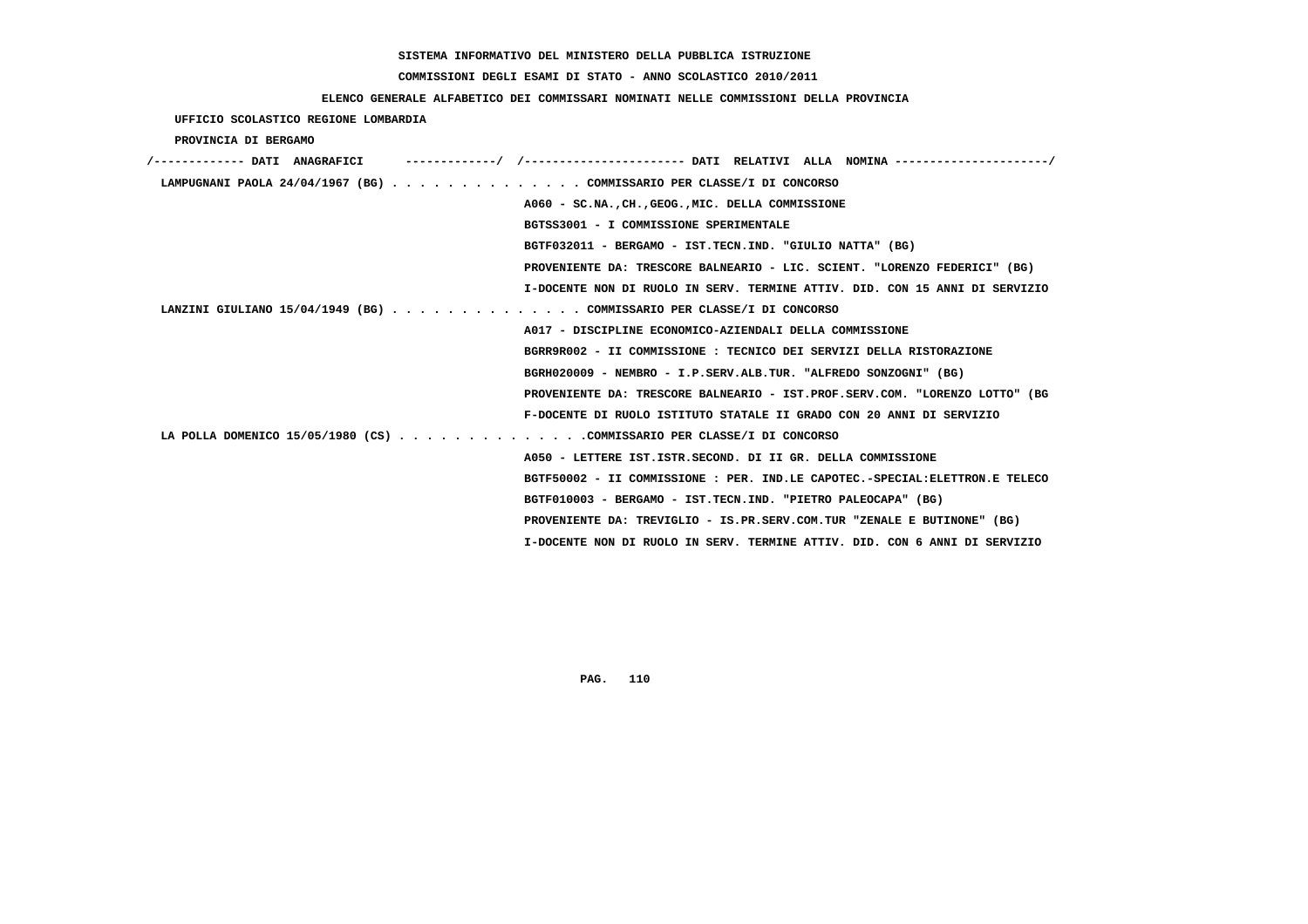# **COMMISSIONI DEGLI ESAMI DI STATO - ANNO SCOLASTICO 2010/2011**

## **ELENCO GENERALE ALFABETICO DEI COMMISSARI NOMINATI NELLE COMMISSIONI DELLA PROVINCIA**

 **UFFICIO SCOLASTICO REGIONE LOMBARDIA**

### **PROVINCIA DI BERGAMO**

| ----------/ /---------------------- DATI RELATIVI ALLA NOMINA---------------------/<br>/------------- DATI ANAGRAFICI |
|-----------------------------------------------------------------------------------------------------------------------|
| LA RICCIA MICHELE 22/02/1968 (FG) COMMISSARIO PER CLASSE/I DI CONCORSO                                                |
| A035 - ELETTROTECNICA ED APPLICAZIONI DELLA COMMISSIONE                                                               |
| BGRR9K002 - II COMMISSIONE : TECNICO DELLE INDUSTRIE ELETTRONICHE                                                     |
| PROVENIENTE DA: TREVIGLIO - IST.TECN.IND. "AUGUSTO RIGHI" (BG)                                                        |
| F-DOCENTE DI RUOLO ISTITUTO STATALE II GRADO CON 5 ANNI DI SERVIZIO                                                   |
| LA ROCCA ANTONIA 07/05/1974 (ME) COMMISSARIO PER CLASSE/I DI CONCORSO                                                 |
| A019 - DISCIPLINE GIURIDICHE ED ECONOMIC. DELLA COMMISSIONE                                                           |
| BGTD00005 - V COMMISSIONE : RAGIONIERE E PERITO COMMERCIALE                                                           |
| BGTD030002 - BERGAMO - IST.TECN.COMM. "VITTORIO EMANUELE II" (BG)                                                     |
| PROVENIENTE DA: LECCO - I.P.IND. E ART. P. A. FIOCCHI (LC)                                                            |
| H-DOCENTE NON DI RUOLO IN SERV. TERMINE ANNO SCOL. CON 2 ANNI DI SERVIZIO                                             |
| LASTELLA ALESSANDRO 01/01/1976 (BA) COMMISSARIO PER CLASSE/I DI CONCORSO                                              |
| A039 - GEOGRAFIA DELLA COMMISSIONE                                                                                    |
| BGRR90002 - II COMMISSIONE : TECNICO DEI SERVIZI TURISTICI                                                            |
| BGRC01101A - DALMINE - IS.PR.SERV.COM.TUR "LUIGI EINAUDI" (BG)                                                        |
| PROVENIENTE DA: SAN PELLEGRINO TERME - I.P.SERV.ALB.TUR. DI SAN PELLEGRINO                                            |
| I-DOCENTE NON DI RUOLO IN SERV. TERMINE ATTIV. DID. CON 1 ANNO DI SERVIZIO                                            |
|                                                                                                                       |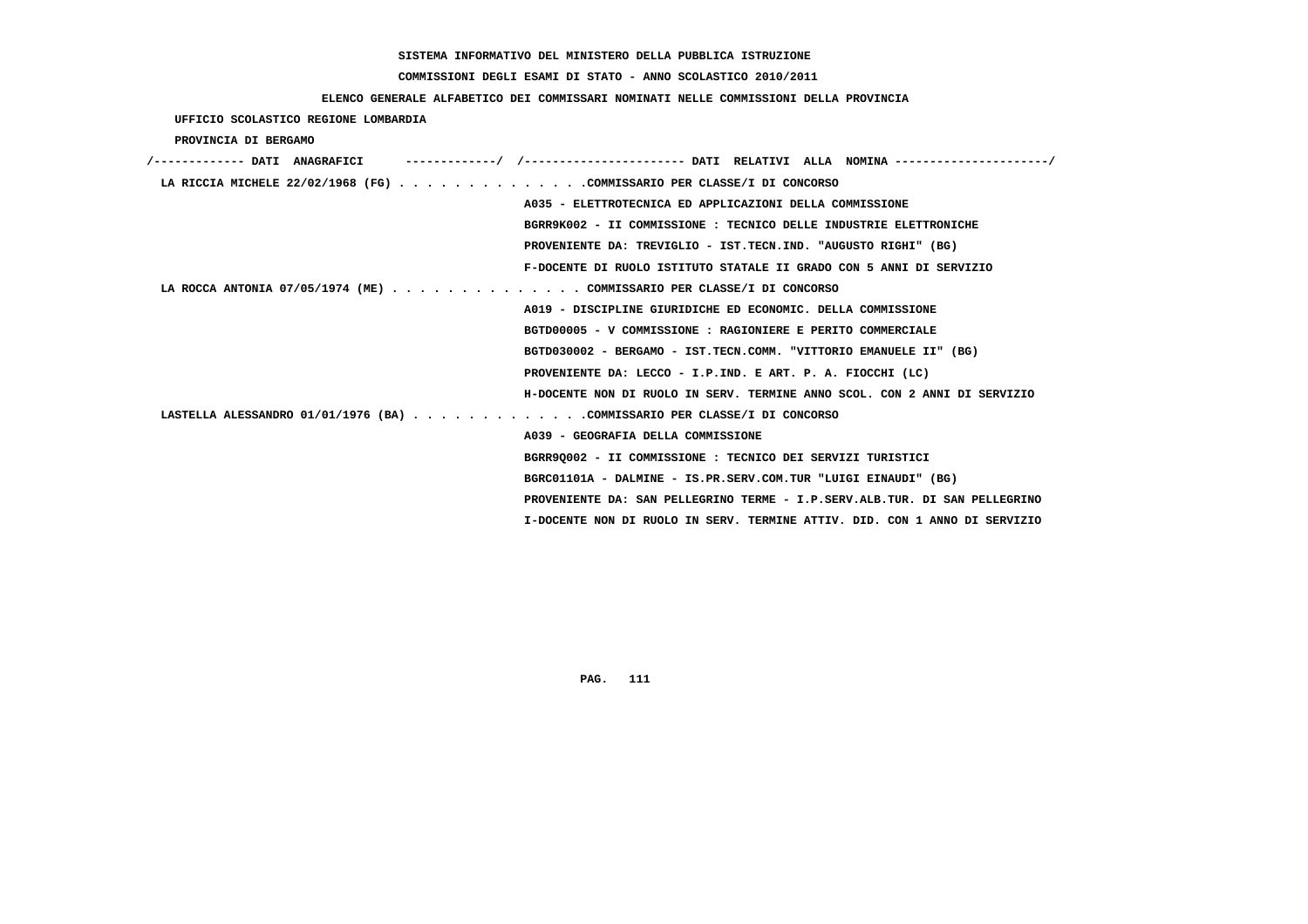# **COMMISSIONI DEGLI ESAMI DI STATO - ANNO SCOLASTICO 2010/2011**

## **ELENCO GENERALE ALFABETICO DEI COMMISSARI NOMINATI NELLE COMMISSIONI DELLA PROVINCIA**

 **UFFICIO SCOLASTICO REGIONE LOMBARDIA**

 **PROVINCIA DI BERGAMO**

| /------------- DATI ANAGRAFICI |                                                                             |
|--------------------------------|-----------------------------------------------------------------------------|
|                                | LATASSA ILARIO 19/11/1976 (CZ) COMMISSARIO PER CLASSE/I DI CONCORSO         |
|                                | A035 - ELETTROTECNICA ED APPLICAZIONI DELLA COMMISSIONE                     |
|                                | BGRR9J001 - I COMMISSIONE : TECNICO DELLE INDUSTRIE ELETTRICHE              |
|                                | BGRI02101N - BERGAMO - I.P.IND. E ART. "CESARE PESENTI" (BG)                |
|                                | PROVENIENTE DA: ZOGNO - I.P.IND. E ART. "DAVID MARIA TUROLDO" (BG)          |
|                                | I-DOCENTE NON DI RUOLO IN SERV. TERMINE ATTIV. DID. CON 11 ANNI DI SERVIZIO |
|                                | LAVIANO GIUSI 01/03/1972 (ME) COMMISSARIO PER CLASSE/I DI CONCORSO          |
|                                | A047 - MATEMATICA DELLA COMMISSIONE                                         |
|                                | BGTF52001 - I COMMISSIONE : PER. IND.LE CAPOTECNICO-SPECIALIZZ.NE:MECCANICA |
|                                | BGTF010003 - BERGAMO - IST.TECN.IND. "PIETRO PALEOCAPA" (BG)                |
|                                | PROVENIENTE DA: SARNICO - IST.TECN.IND. "SERAFINO RIVA" (BG)                |
|                                | I-DOCENTE NON DI RUOLO IN SERV. TERMINE ATTIV. DID. CON 8 ANNI DI SERVIZIO  |
|                                | LAVORE LAURA 08/11/1959 (PA) COMMISSARIO PER CLASSE/I DI CONCORSO           |
|                                | A037 - FILOSOFIA E STORIA DELLA COMMISSIONE                                 |
|                                | BGPC00008 - VIII COMMISSIONE : CLASSICO                                     |
|                                | BGPC00201X - TREVIGLIO - LIC. CLAS. "SIMONE WEIL" (BG)                      |
|                                | II CLASSE: TREVIGLIO - L.R. PAR. LIC. CLAS. LICEO CLASSICO "DON BOSCO" (BG) |
|                                | PROVENIENTE DA: BERGAMO - LIC. SCIENT. "FILIPPO LUSSANA" (BG)               |
|                                | F-DOCENTE DI RUOLO ISTITUTO STATALE II GRADO CON 15 ANNI DI SERVIZIO        |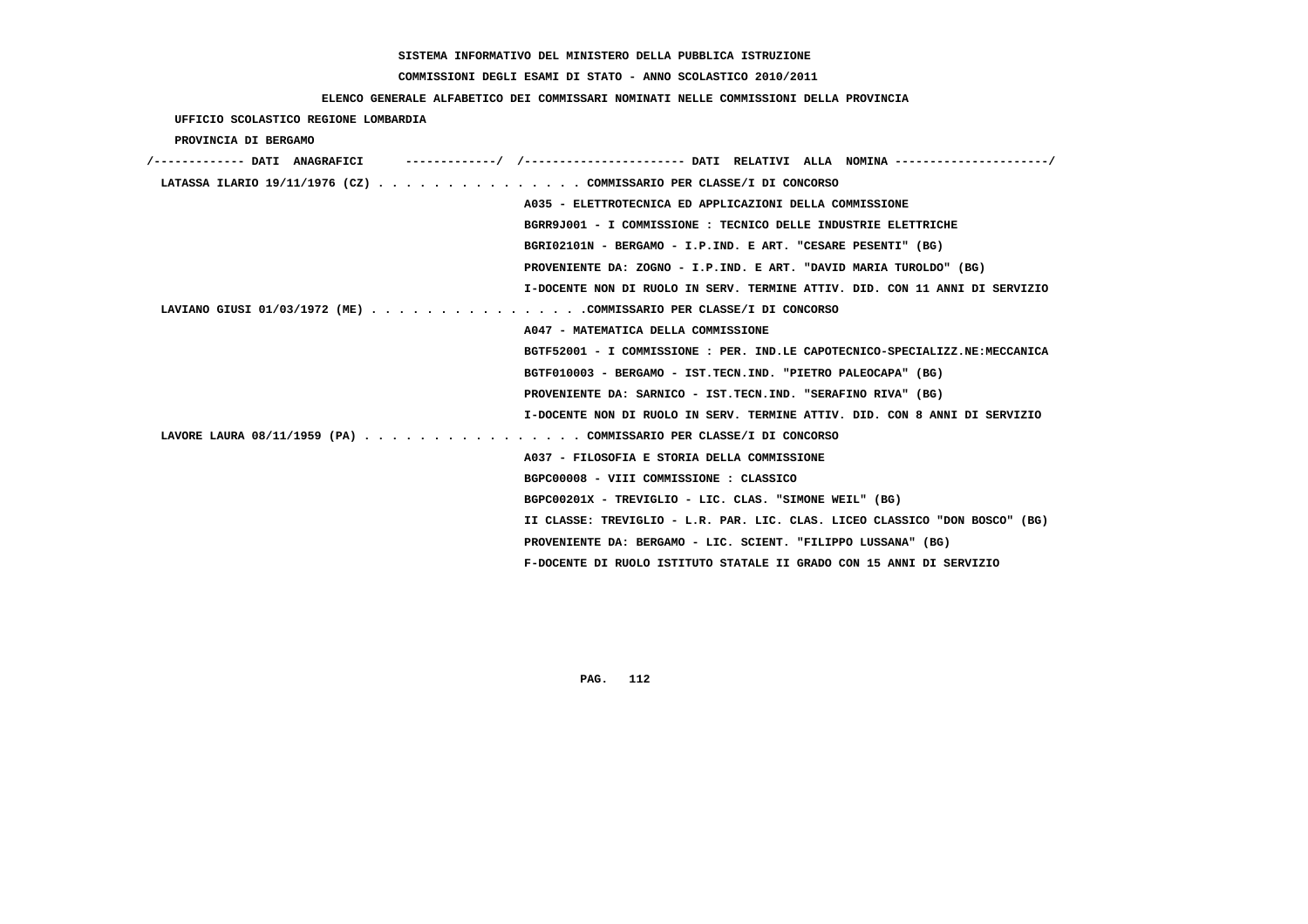# **COMMISSIONI DEGLI ESAMI DI STATO - ANNO SCOLASTICO 2010/2011**

## **ELENCO GENERALE ALFABETICO DEI COMMISSARI NOMINATI NELLE COMMISSIONI DELLA PROVINCIA**

 **UFFICIO SCOLASTICO REGIONE LOMBARDIA**

 **PROVINCIA DI BERGAMO**

| /------------- DATI ANAGRAFICI                                                 |                                                                             |
|--------------------------------------------------------------------------------|-----------------------------------------------------------------------------|
| LAZZARI ANNA MARIA 02/01/1956 (GE) COMMISSARIO PER CLASSE/I DI CONCORSO        |                                                                             |
|                                                                                | A047 - MATEMATICA DELLA COMMISSIONE                                         |
|                                                                                | BGTF50002 - II COMMISSIONE : PER. IND.LE CAPOTEC.-SPECIAL:ELETTRON.E TELECO |
|                                                                                | BGTF010003 - BERGAMO - IST.TECN.IND. "PIETRO PALEOCAPA" (BG)                |
|                                                                                | PROVENIENTE DA: SERIATE - IST.TECN.IND. "ETTORE MAJORANA" (BG)              |
|                                                                                | F-DOCENTE DI RUOLO ISTITUTO STATALE II GRADO CON 12 ANNI DI SERVIZIO        |
| LENZINI VALERIA 12/11/1969 (BG) COMMISSARIO PER CLASSE/I DI CONCORSO           |                                                                             |
|                                                                                | A036 - FILOSOFIA, PSICOL. E SC. DELL'EDUCAZ. DELLA COMMISSIONE              |
|                                                                                | BGRR9T003 - III COMMISSIONE : TECNICO DELLA GRAFICA PUBBLICITARIA           |
|                                                                                | BGRC033017 - TREVIGLIO - IS.PR.SERV.COM.TUR "ZENALE E BUTINONE" (BG)        |
|                                                                                | PROVENIENTE DA: BERGAMO - IST. MAG. "MAMOLI" LICEO (BG)                     |
|                                                                                | F-DOCENTE DI RUOLO ISTITUTO STATALE II GRADO CON 9 ANNI DI SERVIZIO         |
| LEUZZI ELSA MARIA STEFANI 04/01/1966 (BR) COMMISSARIO PER CLASSE/I DI CONCORSO |                                                                             |
|                                                                                | A019 - DISCIPLINE GIURIDICHE ED ECONOMIC. DELLA COMMISSIONE                 |
|                                                                                | BGTL00003 - III COMMISSIONE : GEOMETRA                                      |
|                                                                                | BGTL02000T - BERGAMO - IST.TEC.GEOMETRI "GIACOMO OUARENGHI" (BG)            |
|                                                                                | PROVENIENTE DA: TRESCORE BALNEARIO - IST.TECN.COMM. "LORENZO LOTTO" (BG)    |
|                                                                                | F-DOCENTE DI RUOLO ISTITUTO STATALE II GRADO CON 15 ANNI DI SERVIZIO        |
|                                                                                |                                                                             |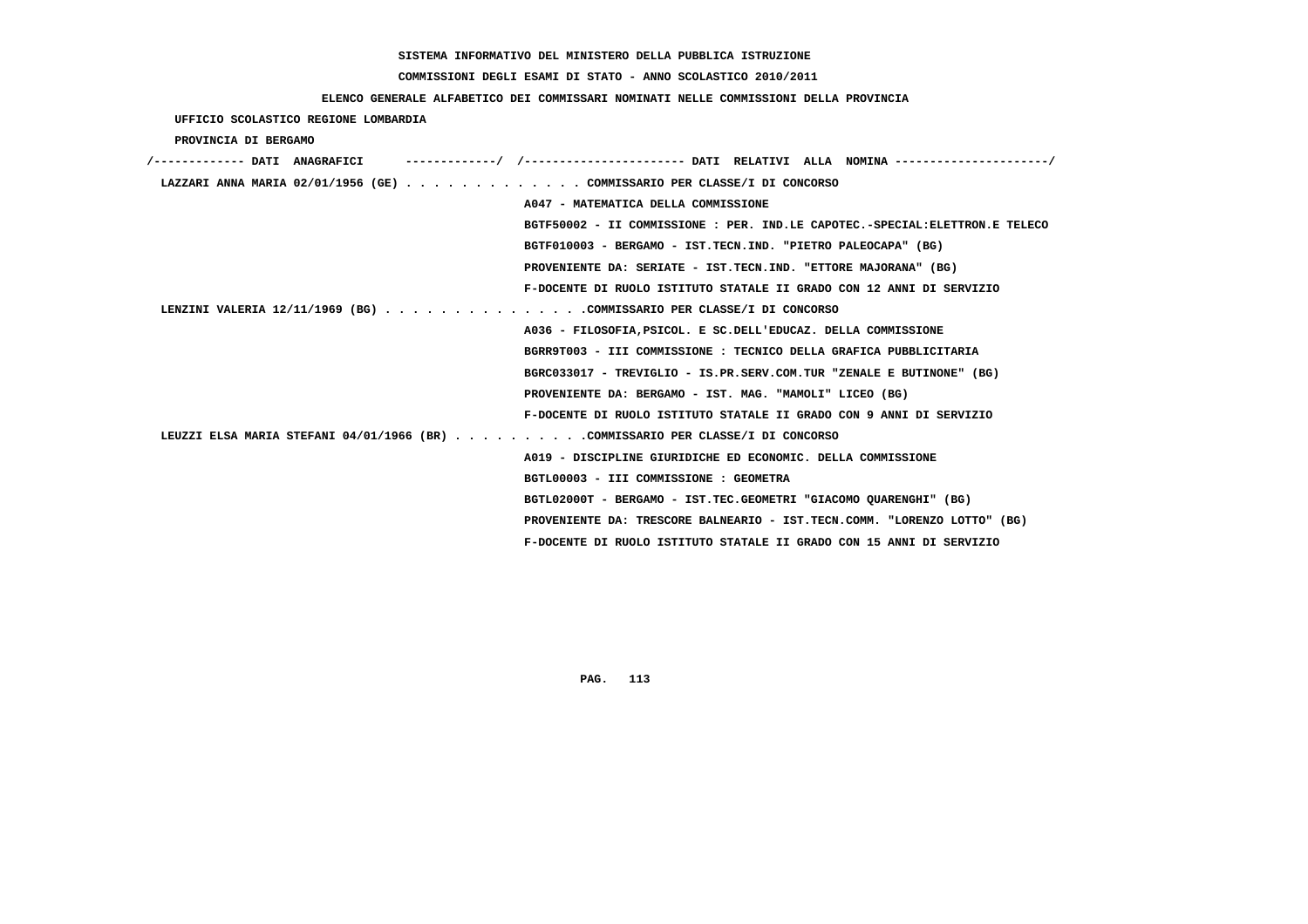# **COMMISSIONI DEGLI ESAMI DI STATO - ANNO SCOLASTICO 2010/2011**

## **ELENCO GENERALE ALFABETICO DEI COMMISSARI NOMINATI NELLE COMMISSIONI DELLA PROVINCIA**

 **UFFICIO SCOLASTICO REGIONE LOMBARDIA**

 **PROVINCIA DI BERGAMO**

| /------------- DATI ANAGRAFICI                                              |
|-----------------------------------------------------------------------------|
| LICARI GIAMPIETRO 16/06/1968 (TP) COMMISSARIO PER CLASSE/I DI CONCORSO      |
| A017 - DISCIPLINE ECONOMICO-AZIENDALI DELLA COMMISSIONE                     |
| BGTD18001 - I COMMISSIONE : RAGIONIERE E PERITO COMMERCIALE                 |
| BGTD030002 - BERGAMO - IST.TECN.COMM. "VITTORIO EMANUELE II" (BG)           |
| PROVENIENTE DA: TREVIGLIO - IS.PR.SERV.COM.TUR "ZENALE E BUTINONE" (BG)     |
| I-DOCENTE NON DI RUOLO IN SERV. TERMINE ATTIV. DID. CON 14 ANNI DI SERVIZIO |
| LICINI NADIA 28/10/1955 (BG) COMMISSARIO PER CLASSE/I DI CONCORSO           |
| A025 - DISEGNO E STORIA DELL'ARTE DELLA COMMISSIONE                         |
| BGPS00024 - XXIV COMMISSIONE : SCIENTIFICO                                  |
| BGPS01201N - CLUSONE - LIC. SCIENT. "ANDREA FANTONI" (BG)                   |
| PROVENIENTE DA: ALZANO LOMBARDO - LIC. SCIENT. "EDOARDO AMALDI" (BG)        |
| F-DOCENTE DI RUOLO ISTITUTO STATALE II GRADO CON 28 ANNI DI SERVIZIO        |
| LICONTI CLAUDIA 23/03/1972 (MI) COMMISSARIO PER CLASSE/I DI CONCORSO        |
| A007 - ARTE DELLA FOTOGR. E GRAFICA PUBBL.                                  |
| A025 - DISEGNO E STORIA DELL'ARTE DELLA COMMISSIONE                         |
| BGRR9T002 - II COMMISSIONE : TECNICO DELLA GRAFICA PUBBLICITARIA            |
| BGRC02901G - BERGAMO - IST.PROF.SERV.COM. "CATERINA CANIANA" (BG)           |
| PROVENIENTE DA: TREVIGLIO - IS.PR.SERV.COM.TUR "ZENALE E BUTINONE" (BG)     |
| I-DOCENTE NON DI RUOLO IN SERV. TERMINE ATTIV. DID. CON 5 ANNI DI SERVIZIO  |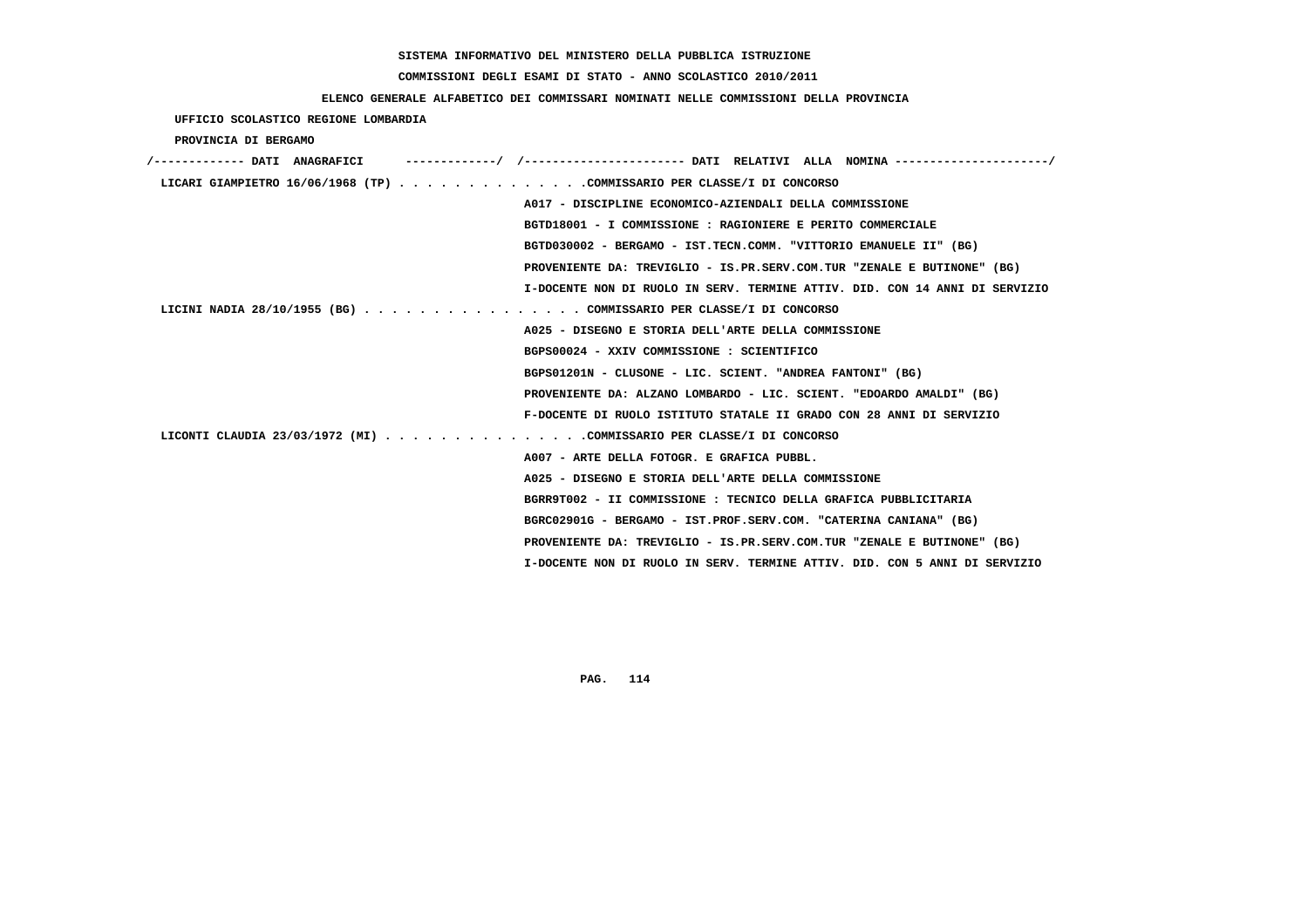# **COMMISSIONI DEGLI ESAMI DI STATO - ANNO SCOLASTICO 2010/2011**

## **ELENCO GENERALE ALFABETICO DEI COMMISSARI NOMINATI NELLE COMMISSIONI DELLA PROVINCIA**

 **UFFICIO SCOLASTICO REGIONE LOMBARDIA**

 **PROVINCIA DI BERGAMO**

| /------------- DATI ANAGRAFICI                                             |                                                                             |
|----------------------------------------------------------------------------|-----------------------------------------------------------------------------|
| LILLI ROBERTA 31/07/1970 (BG) COMMISSARIO PER CLASSE/I DI CONCORSO         |                                                                             |
|                                                                            | A060 - SC.NA., CH., GEOG., MIC. DELLA COMMISSIONE                           |
|                                                                            | BGPS00012 - XII COMMISSIONE : SCIENTIFICO                                   |
|                                                                            | BGPS02000G - BERGAMO - LIC. SCIENT. "FILIPPO LUSSANA" (BG)                  |
|                                                                            | PROVENIENTE DA: SARNICO - LIC. SCIENT. "SERAFINO RIVA" (BG)                 |
|                                                                            | I-DOCENTE NON DI RUOLO IN SERV. TERMINE ATTIV. DID. CON 8 ANNI DI SERVIZIO  |
| LITTERA ROSA MAURIZIA 22/09/1961 (CA) COMMISSARIO PER CLASSE/I DI CONCORSO |                                                                             |
|                                                                            | A017 - DISCIPLINE ECONOMICO-AZIENDALI DELLA COMMISSIONE                     |
|                                                                            | BGTD00012 - XII COMMISSIONE : RAGIONIERE E PERITO COMMERCIALE               |
|                                                                            | BGTD02301X - SARNICO - IST.TECN.COMM. "SERAFINO RIVA" (BG)                  |
|                                                                            | PROVENIENTE DA: ROMANO DI LOMBARDIA - I.T.COMM E GEOM. "GIAMBATTISTA RUBINI |
|                                                                            | F-DOCENTE DI RUOLO ISTITUTO STATALE II GRADO CON 4 ANNI DI SERVIZIO         |
| LOCATELLI EDITH $18/04/1974$ (BG) COMMISSARIO PER CLASSE/I DI CONCORSO     |                                                                             |
|                                                                            | A049 - MATEMATICA E FISICA DELLA COMMISSIONE                                |
|                                                                            | BGPS00006 - VI COMMISSIONE : SCIENTIFICO                                    |
|                                                                            | BGPS00500D - CALCINATE - L.R. PAR. LIC. SCIENT. LICEO SCIENTIFICO "LA TRACC |
|                                                                            | PROVENIENTE DA: DALMINE - LIC. SCIENT. "LUIGI EINAUDI" (BG)                 |
|                                                                            | I-DOCENTE NON DI RUOLO IN SERV. TERMINE ATTIV. DID. CON 11 ANNI DI SERVIZIO |
|                                                                            |                                                                             |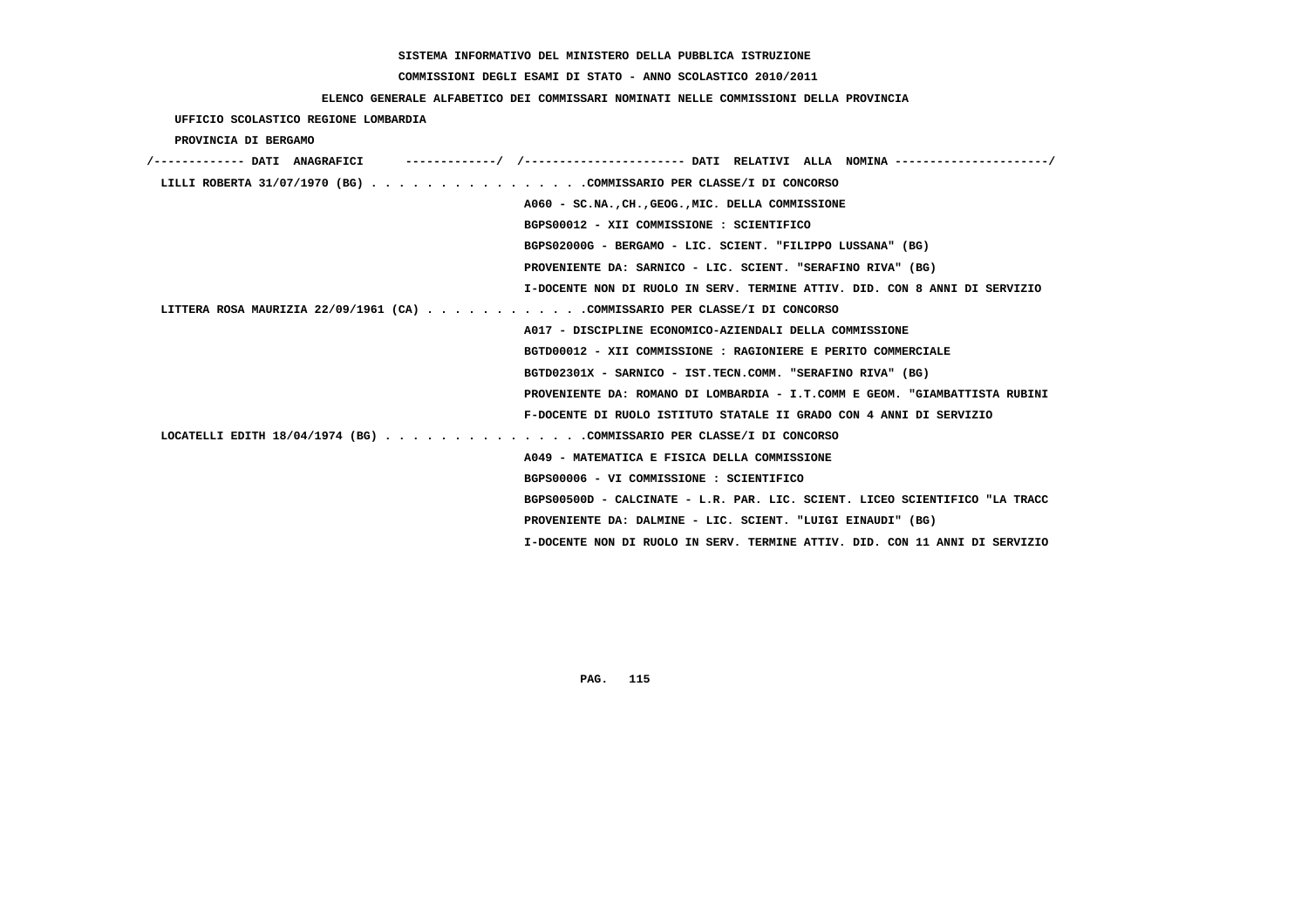### **COMMISSIONI DEGLI ESAMI DI STATO - ANNO SCOLASTICO 2010/2011**

## **ELENCO GENERALE ALFABETICO DEI COMMISSARI NOMINATI NELLE COMMISSIONI DELLA PROVINCIA**

 **UFFICIO SCOLASTICO REGIONE LOMBARDIA**

 **PROVINCIA DI BERGAMO**

| /------------- DATI ANAGRAFICI | ------------/ /--------------------- DATI RELATIVI ALLA NOMINA -------------------/ |
|--------------------------------|-------------------------------------------------------------------------------------|
|                                | LOCATELLI SILVIA 18/05/1960 (BG) COMMISSARIO PER CLASSE/I DI CONCORSO               |
|                                | A060 - SC.NA., CH., GEOG., MIC. DELLA COMMISSIONE                                   |
|                                | BGISFA002 - II COMMISSIONE SPERIMENTALE                                             |
|                                | BGTF032011 - BERGAMO - IST.TECN.IND. "GIULIO NATTA" (BG)                            |
|                                | PROVENIENTE DA: TRESCORE BALNEARIO - IST. MAG. "LORENZO FEDERICI" (BG)              |
|                                | I-DOCENTE NON DI RUOLO IN SERV. TERMINE ATTIV. DID. CON 24 ANNI DI SERVIZIO         |
|                                | LOCOCO GIOVANNI 19/01/1966 (BG) COMMISSARIO PER CLASSE/I DI CONCORSO                |
|                                | A049 - MATEMATICA E FISICA DELLA COMMISSIONE                                        |
|                                | BGPS00034 - XXXIV COMMISSIONE : SCIENTIFICO                                         |
|                                | BGPS02401X - TRESCORE BALNEARIO - LIC. SCIENT. "LORENZO FEDERICI" (BG)              |
|                                | PROVENIENTE DA: LOVERE - LIC. SCIENT. "DECIO CELERI" (BG)                           |
|                                | F-DOCENTE DI RUOLO ISTITUTO STATALE II GRADO CON 5 ANNI DI SERVIZIO                 |
|                                | LOMBARDI MARIA MICHELA 23/05/1955 (SA) COMMISSARIO PER CLASSE/I DI CONCORSO         |
|                                | A025 - DISEGNO E STORIA DELL'ARTE DELLA COMMISSIONE                                 |
|                                | BGIB70001 - I COMMISSIONE SPERIMENTALE                                              |
|                                | BGP0235008 - BERGAMO - L.R. PAR. SC. MAG. LICEO DELLA COMUNICAZIONE "GIO (B         |
|                                | PROVENIENTE DA: PRESEZZO - LIC. SCIENT. "MAIRONI DA PONTE" (BG)                     |
|                                | F-DOCENTE DI RUOLO ISTITUTO STATALE II GRADO CON 21 ANNI DI SERVIZIO                |
|                                |                                                                                     |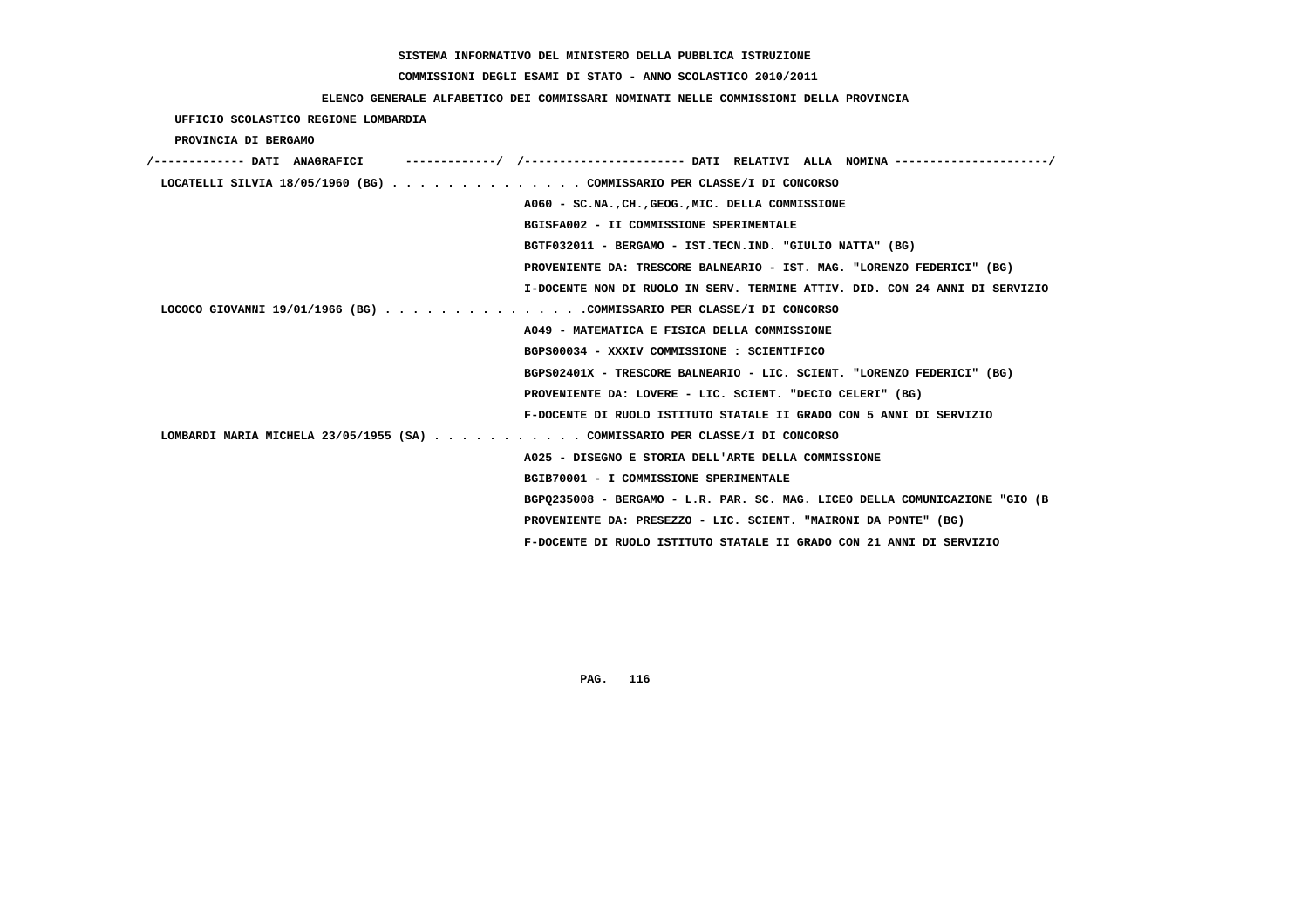# **COMMISSIONI DEGLI ESAMI DI STATO - ANNO SCOLASTICO 2010/2011**

## **ELENCO GENERALE ALFABETICO DEI COMMISSARI NOMINATI NELLE COMMISSIONI DELLA PROVINCIA**

 **UFFICIO SCOLASTICO REGIONE LOMBARDIA**

 **PROVINCIA DI BERGAMO**

| /------------- DATI ANAGRAFICI | ----------/ /---------------------- DATI RELATIVI ALLA NOMINA --------------------/ |
|--------------------------------|-------------------------------------------------------------------------------------|
|                                | LO RE TINA 30/09/1973 (CT) COMMISSARIO PER CLASSE/I DI CONCORSO                     |
|                                | A025 - DISEGNO E STORIA DELL'ARTE DELLA COMMISSIONE                                 |
|                                | BGPC00002 - II COMMISSIONE : CLASSICO                                               |
|                                | II CLASSE: CAPRINO BERGAMASCO - L.R. PAR. LIC. SCIENT. LICEO SCIENTIFICO "C         |
|                                | PROVENIENTE DA: TREVIGLIO - IS.PR.SERV.COM.TUR "ZENALE E BUTINONE" (BG)             |
|                                | I-DOCENTE NON DI RUOLO IN SERV. TERMINE ATTIV. DID. CON 7 ANNI DI SERVIZIO          |
|                                | LORENZI ROBERTO 08/07/1955 (BG) COMMISSARIO PER CLASSE/I DI CONCORSO                |
|                                | A036 - FILOSOFIA, PSICOL. E SC. DELL'EDUCAZ. DELLA COMMISSIONE                      |
|                                | BGRR9S001 - I COMMISSIONE : TECNICO SERVIZI SOCIALI                                 |
|                                | BGPM02601L - BERGAMO - IST. MAG. "MAMOLI" LICEO (BG)                                |
|                                | PROVENIENTE DA: TRESCORE BALNEARIO - IST.PROF.SERV.COM. "LORENZO LOTTO" (BG         |
|                                | H-DOCENTE NON DI RUOLO IN SERV. TERMINE ANNO SCOL. CON 14 ANNI DI SERVIZIO          |
|                                | LUPPINO ROSARIA 13/07/1968 (RC) COMMISSARIO PER CLASSE/I DI CONCORSO                |
|                                | A049 - MATEMATICA E FISICA DELLA COMMISSIONE                                        |
|                                | BGPS00015 - XV COMMISSIONE : SCIENTIFICO                                            |
|                                | BGPS05000B - BERGAMO - LIC. SCIENT. "LORENZO MASCHERONI" (BG)                       |
|                                | PROVENIENTE DA: ROMANO DI LOMBARDIA - IST. MAG. "DON LORENZO MILANI" (BG)           |
|                                | F-DOCENTE DI RUOLO ISTITUTO STATALE II GRADO CON 3 ANNI DI SERVIZIO                 |
|                                |                                                                                     |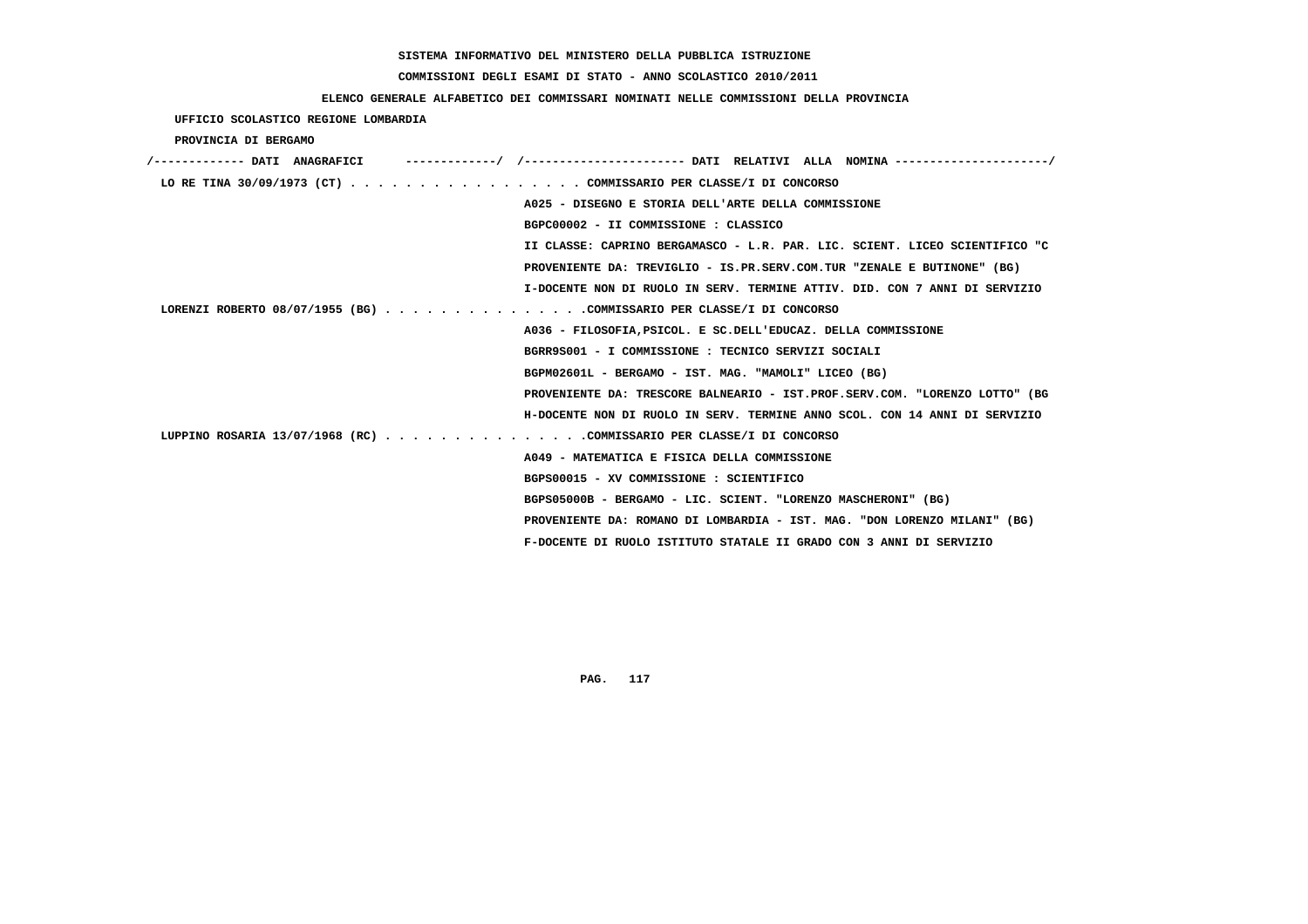# **COMMISSIONI DEGLI ESAMI DI STATO - ANNO SCOLASTICO 2010/2011**

## **ELENCO GENERALE ALFABETICO DEI COMMISSARI NOMINATI NELLE COMMISSIONI DELLA PROVINCIA**

 **UFFICIO SCOLASTICO REGIONE LOMBARDIA**

 **PROVINCIA DI BERGAMO**

| /------------- DATI ANAGRAFICI                                              |
|-----------------------------------------------------------------------------|
| MAFFESSANTI STEFANO 01/08/1975 (BG) COMMISSARIO PER CLASSE/I DI CONCORSO    |
| A025 - DISEGNO E STORIA DELL'ARTE DELLA COMMISSIONE                         |
| BGPS00025 - XXV COMMISSIONE : SCIENTIFICO                                   |
| BGPS01201N - CLUSONE - LIC. SCIENT. "ANDREA FANTONI" (BG)                   |
| PROVENIENTE DA: LOVERE - LIC. SCIENT. "DECIO CELERI" (BG)                   |
| I-DOCENTE NON DI RUOLO IN SERV. TERMINE ATTIV. DID. CON 10 ANNI DI SERVIZIO |
| MAFFIOLETTI ELENA 04/12/1958 (BG) COMMISSARIO PER CLASSE/I DI CONCORSO      |
| A019 - DISCIPLINE GIURIDICHE ED ECONOMIC. DELLA COMMISSIONE                 |
| BGTL01004 - IV COMMISSIONE : GEOMETRA                                       |
| BGTD006016 - ROMANO DI LOMBARDIA - I.T.COMM E GEOM. "GIAMBATTISTA RUBINI" ( |
| PROVENIENTE DA: BERGAMO - IST.TECN.COMM. "BORTOLO BELOTTI" (BG)             |
| F-DOCENTE DI RUOLO ISTITUTO STATALE II GRADO CON 18 ANNI DI SERVIZIO        |
| MAGARO' EUGENIA 27/05/1968 (CS) COMMISSARIO PER CLASSE/I DI CONCORSO        |
| A012 - CHIMICA AGRARIA DELLA COMMISSIONE                                    |
| BGTA00002 - II COMMISSIONE : PERITO AGRARIO                                 |
| BGTA03101C - BERGAMO - IST.TECN.AGR. DI BERGAMO (BG)                        |
| PROVENIENTE DA: TREVIGLIO - IST.TECN.AGR. "GAETANO CANTONI" (BG)            |
| H-DOCENTE NON DI RUOLO IN SERV. TERMINE ANNO SCOL. CON 2 ANNI DI SERVIZIO   |
|                                                                             |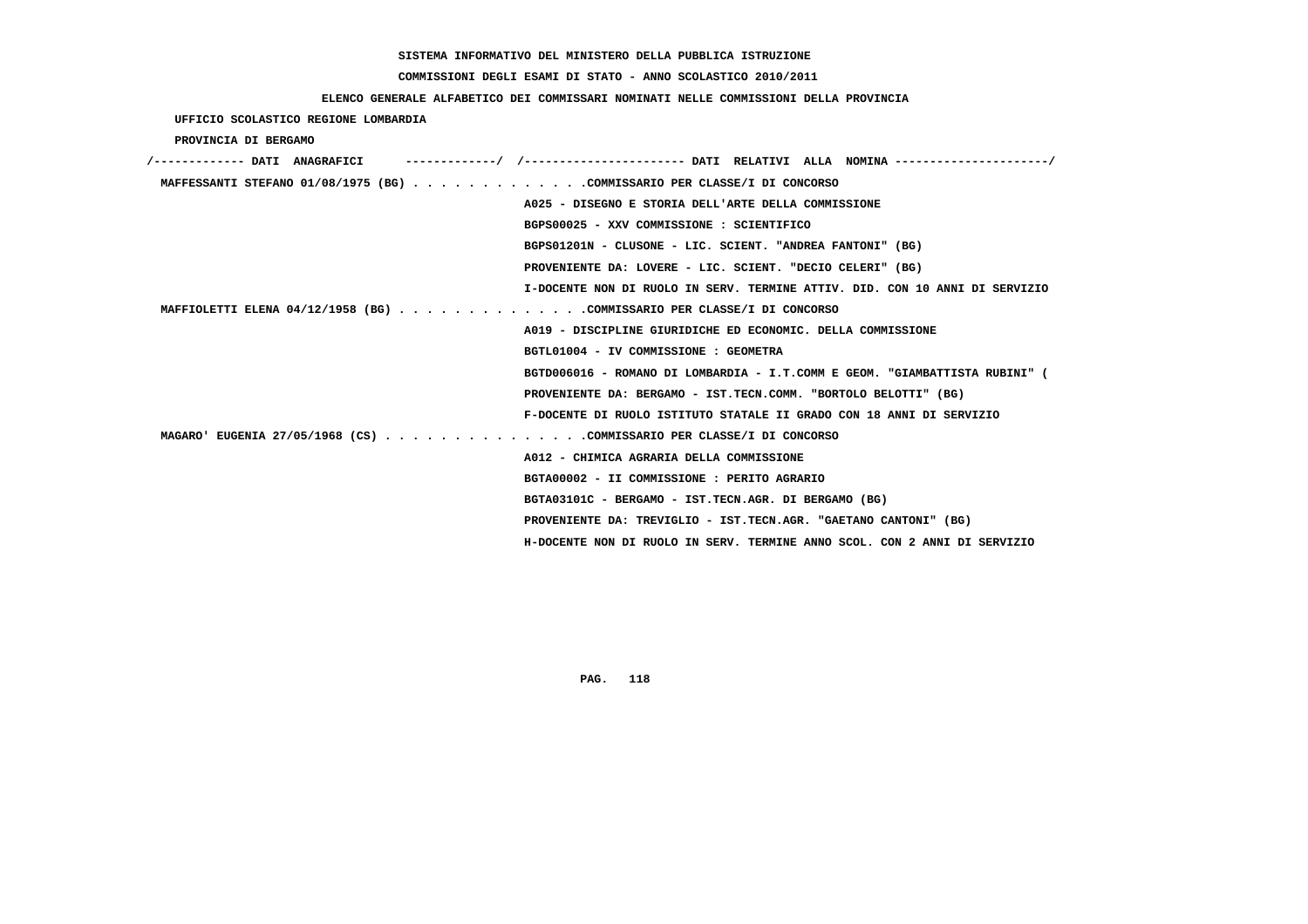# **COMMISSIONI DEGLI ESAMI DI STATO - ANNO SCOLASTICO 2010/2011**

## **ELENCO GENERALE ALFABETICO DEI COMMISSARI NOMINATI NELLE COMMISSIONI DELLA PROVINCIA**

 **UFFICIO SCOLASTICO REGIONE LOMBARDIA**

 **PROVINCIA DI BERGAMO**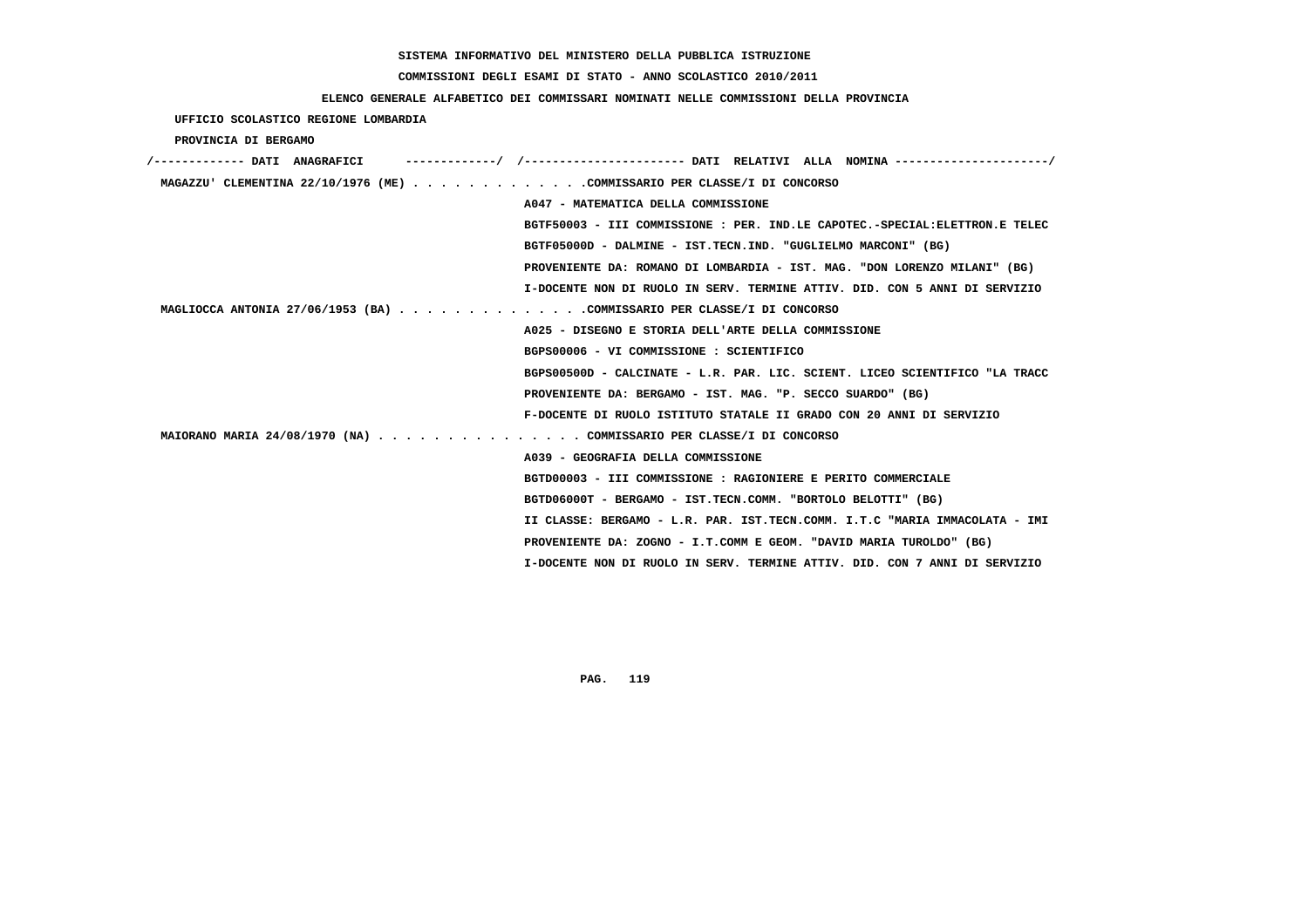# **COMMISSIONI DEGLI ESAMI DI STATO - ANNO SCOLASTICO 2010/2011**

## **ELENCO GENERALE ALFABETICO DEI COMMISSARI NOMINATI NELLE COMMISSIONI DELLA PROVINCIA**

 **UFFICIO SCOLASTICO REGIONE LOMBARDIA**

 **PROVINCIA DI BERGAMO**

| /------------- DATI ANAGRAFICI                                            |                                                                             |
|---------------------------------------------------------------------------|-----------------------------------------------------------------------------|
| MALARA LORENZA SANTA 12/11/1978 (RC) COMMISSARIO PER CLASSE/I DI CONCORSO |                                                                             |
|                                                                           | A060 - SC.NA., CH., GEOG., MIC. DELLA COMMISSIONE                           |
|                                                                           | BGISFX001 - I COMMISSIONE SPERIMENTALE                                      |
|                                                                           | BGPL04500P - BERGAMO - L.R. PAR. LIC. LING. LICEO LINGUISTICO "S.BARTOLOME  |
|                                                                           | PROVENIENTE DA: SERIATE - IST.TECN.IND. "ETTORE MAJORANA" (BG)              |
|                                                                           | I-DOCENTE NON DI RUOLO IN SERV. TERMINE ATTIV. DID. CON 5 ANNI DI SERVIZIO  |
| MALARA SANTA 01/08/1951 (RC) COMMISSARIO PER CLASSE/I DI CONCORSO         |                                                                             |
|                                                                           | A025 - DISEGNO E STORIA DELL'ARTE DELLA COMMISSIONE                         |
|                                                                           | BGISFN001 - I COMMISSIONE SPERIMENTALE                                      |
|                                                                           | BGPM03401G - ROMANO DI LOMBARDIA - IST. MAG. "DON LORENZO MILANI" (BG)      |
|                                                                           | II CLASSE: CARAVAGGIO - LIC. SCIENT. "GALILEO GALILEI" (BG)                 |
|                                                                           | PROVENIENTE DA: BERGAMO - IST.PROF.SERV.COM. "CATERINA CANIANA" (BG)        |
|                                                                           | F-DOCENTE DI RUOLO ISTITUTO STATALE II GRADO CON 21 ANNI DI SERVIZIO        |
| MALENA MARGHERITA 23/05/1960 (CS) COMMISSARIO PER CLASSE/I DI CONCORSO    |                                                                             |
|                                                                           | A061 - STORIA DELL'ARTE DELLA COMMISSIONE                                   |
|                                                                           | BGRR9K001 - I COMMISSIONE : TECNICO DELLE INDUSTRIE ELETTRONICHE            |
|                                                                           | PROVENIENTE DA: DALMINE - IS.PR.SERV.COM.TUR "LUIGI EINAUDI" (BG)           |
|                                                                           | I-DOCENTE NON DI RUOLO IN SERV. TERMINE ATTIV. DID. CON 14 ANNI DI SERVIZIO |
|                                                                           |                                                                             |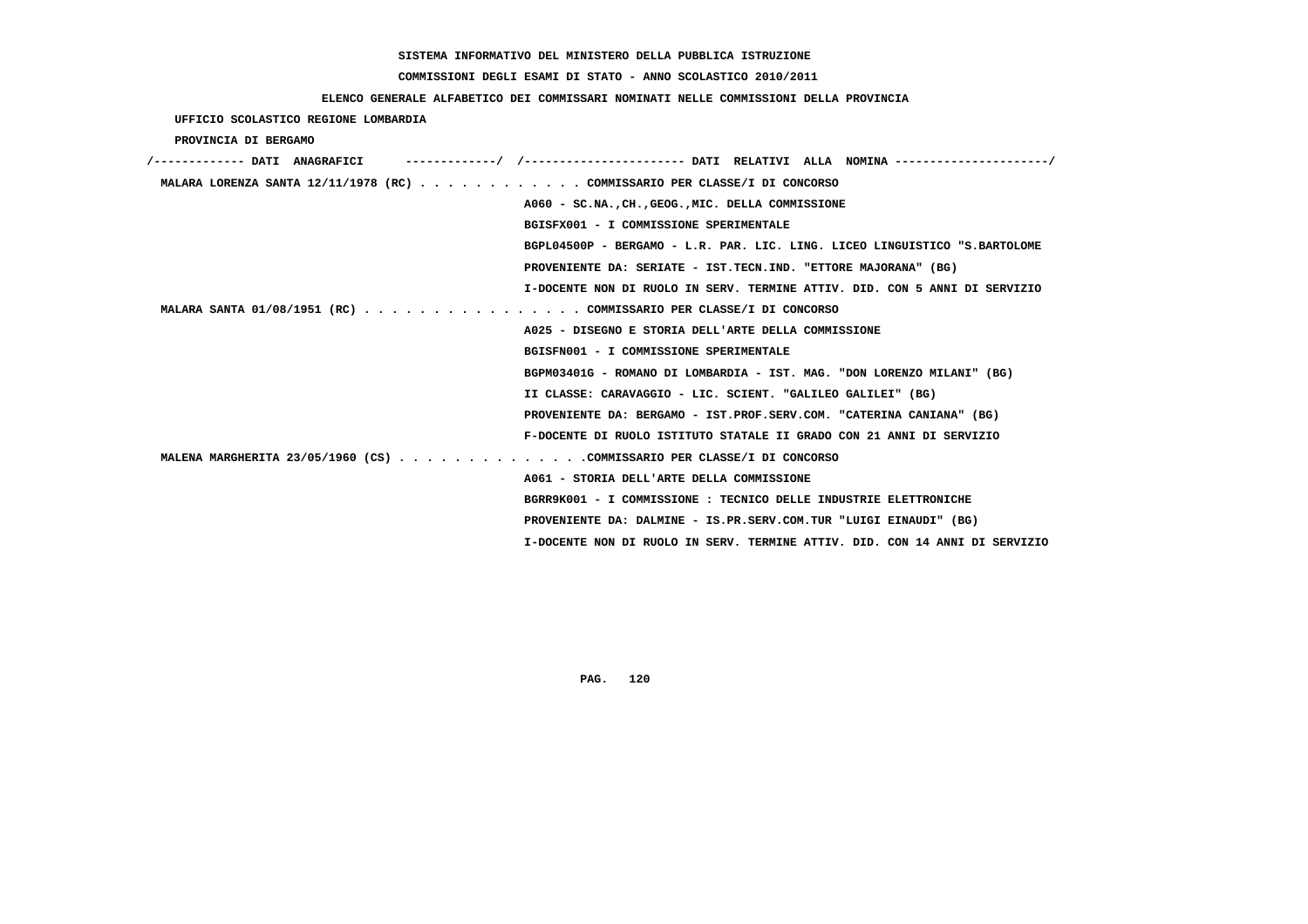# **COMMISSIONI DEGLI ESAMI DI STATO - ANNO SCOLASTICO 2010/2011**

## **ELENCO GENERALE ALFABETICO DEI COMMISSARI NOMINATI NELLE COMMISSIONI DELLA PROVINCIA**

 **UFFICIO SCOLASTICO REGIONE LOMBARDIA**

 **PROVINCIA DI BERGAMO**

| ----------/ /--------------------- DATI RELATIVI ALLA NOMINA--------------------/<br>/------------- DATI ANAGRAFICI |
|---------------------------------------------------------------------------------------------------------------------|
| MAMO MARIA CONCETTA 05/07/1960 (AG) COMMISSARIO PER CLASSE/I DI CONCORSO                                            |
| A039 - GEOGRAFIA DELLA COMMISSIONE                                                                                  |
| BGRR9R001 - I COMMISSIONE: TECNICO DEI SERVIZI DELLA RISTORAZIONE                                                   |
| PROVENIENTE DA: BERGAMO - IST.TECN.COMM. "VITTORIO EMANUELE II" (BG)                                                |
| F-DOCENTE DI RUOLO ISTITUTO STATALE II GRADO CON 23 ANNI DI SERVIZIO                                                |
| MANARA GIULIANA MARIA 14/05/1961 (BG) COMMISSARIO PER CLASSE/I DI CONCORSO                                          |
| A060 - SC.NACHGEOGMIC. DELLA COMMISSIONE                                                                            |
| BGPS00034 - XXXIV COMMISSIONE : SCIENTIFICO                                                                         |
| BGPS02401X - TRESCORE BALNEARIO - LIC. SCIENT. "LORENZO FEDERICI" (BG)                                              |
| II CLASSE: TRESCORE BALNEARIO - IST. MAG. "LORENZO FEDERICI" (BG)                                                   |
| PROVENIENTE DA: ALBINO - IST. MAG. "OSCAR ARNULFO ROMERO" (BG)                                                      |
| F-DOCENTE DI RUOLO ISTITUTO STATALE II GRADO CON 10 ANNI DI SERVIZIO                                                |
| MANCINI GIUSEPPE 14/08/1967 (CS) COMMISSARIO PER CLASSE/I DI CONCORSO                                               |
| A034 - ELETTRONICA DELLA COMMISSIONE                                                                                |
| BGRR9J003 - III COMMISSIONE : TECNICO DELLE INDUSTRIE ELETTRICHE                                                    |
| PROVENIENTE DA: TREVIGLIO - I.P.IND. E ART. "ORESTE MOZZALI" (BG)                                                   |
| I-DOCENTE NON DI RUOLO IN SERV. TERMINE ATTIV. DID. CON 9 ANNI DI SERVIZIO                                          |
|                                                                                                                     |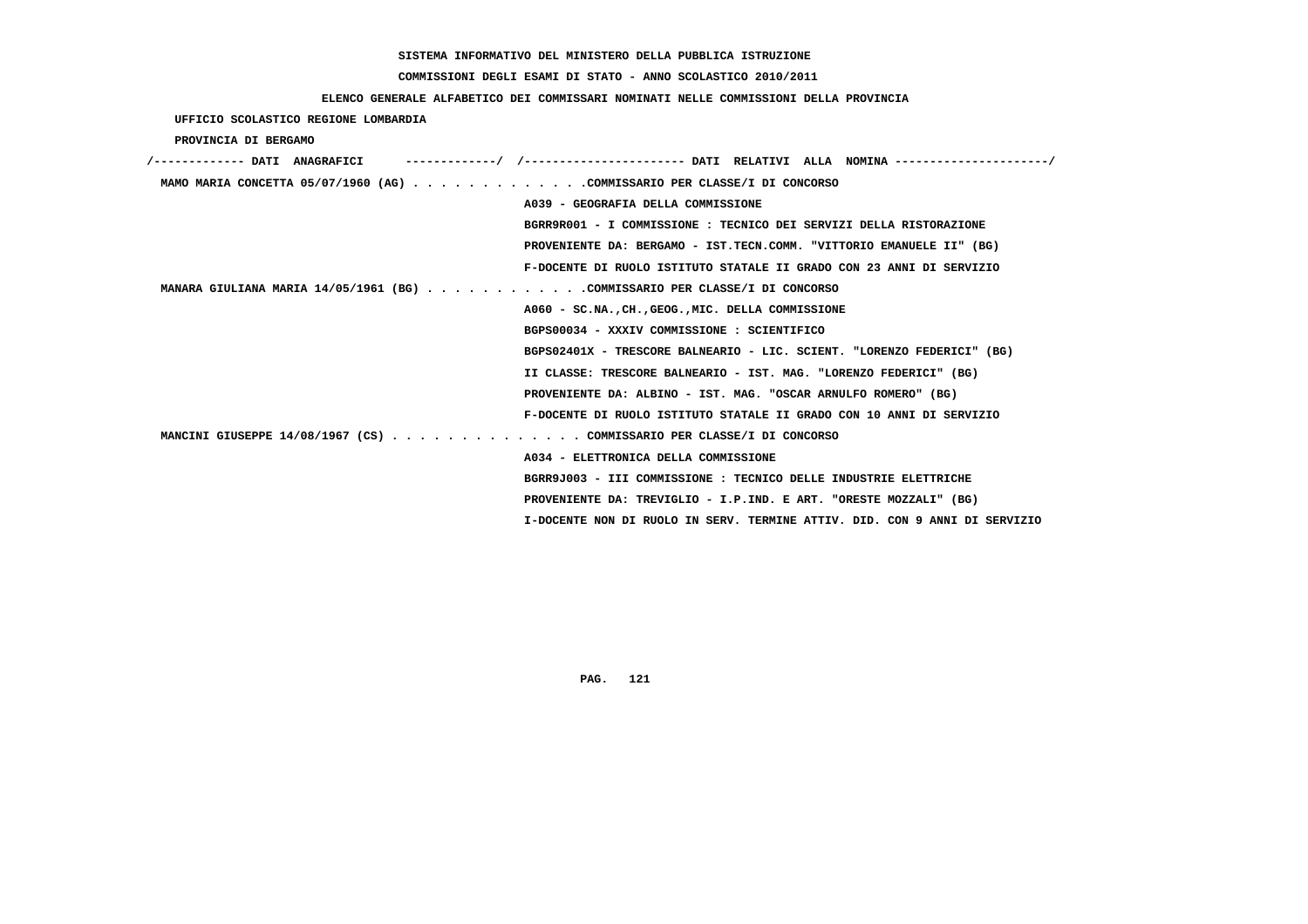# **COMMISSIONI DEGLI ESAMI DI STATO - ANNO SCOLASTICO 2010/2011**

## **ELENCO GENERALE ALFABETICO DEI COMMISSARI NOMINATI NELLE COMMISSIONI DELLA PROVINCIA**

 **UFFICIO SCOLASTICO REGIONE LOMBARDIA**

 **PROVINCIA DI BERGAMO**

| /------------- DATI ANAGRAFICI                                        |                                                                             |
|-----------------------------------------------------------------------|-----------------------------------------------------------------------------|
| MANGINI GIORGIO 30/01/1953 (BG) COMMISSARIO PER CLASSE/I DI CONCORSO  |                                                                             |
|                                                                       | A037 - FILOSOFIA E STORIA DELLA COMMISSIONE                                 |
|                                                                       | BGISFP002 - II COMMISSIONE SPERIMENTALE                                     |
|                                                                       | BGPM00301X - PRESEZZO - IST. MAG. "BETTY AMBIVERI" (BG)                     |
|                                                                       | PROVENIENTE DA: BERGAMO - LIC. CLAS. "PAOLO SARPI" (BG)                     |
|                                                                       | F-DOCENTE DI RUOLO ISTITUTO STATALE II GRADO CON 31 ANNI DI SERVIZIO        |
| MANZONI MARCO 19/09/1953 (BG) COMMISSARIO PER CLASSE/I DI CONCORSO    |                                                                             |
|                                                                       | A037 - FILOSOFIA E STORIA DELLA COMMISSIONE                                 |
|                                                                       | BGISFP003 - III COMMISSIONE SPERIMENTALE                                    |
|                                                                       | BGPM03401G - ROMANO DI LOMBARDIA - IST. MAG. "DON LORENZO MILANI" (BG)      |
|                                                                       | II CLASSE: TREVIGLIO - L.R. PAR. IST.TECN.COMM. I.T.C. "COLLEGIO DEGLI ANGE |
|                                                                       | PROVENIENTE DA: BERGAMO - LIC. CLAS. "PAOLO SARPI" (BG)                     |
|                                                                       | F-DOCENTE DI RUOLO ISTITUTO STATALE II GRADO CON 27 ANNI DI SERVIZIO        |
| MARANTO VINCENZO 28/02/1967 (ME) COMMISSARIO PER CLASSE/I DI CONCORSO |                                                                             |
|                                                                       | A019 - DISCIPLINE GIURIDICHE ED ECONOMIC. DELLA COMMISSIONE                 |
|                                                                       | BGTL01001 - I COMMISSIONE : GEOMETRA                                        |
|                                                                       | BGTL02000T - BERGAMO - IST.TEC.GEOMETRI "GIACOMO QUARENGHI" (BG)            |
|                                                                       | PROVENIENTE DA: ZOGNO - I.T.COMM E GEOM. "DAVID MARIA TUROLDO" (BG)         |
|                                                                       | F-DOCENTE DI RUOLO ISTITUTO STATALE II GRADO CON 3 ANNI DI SERVIZIO         |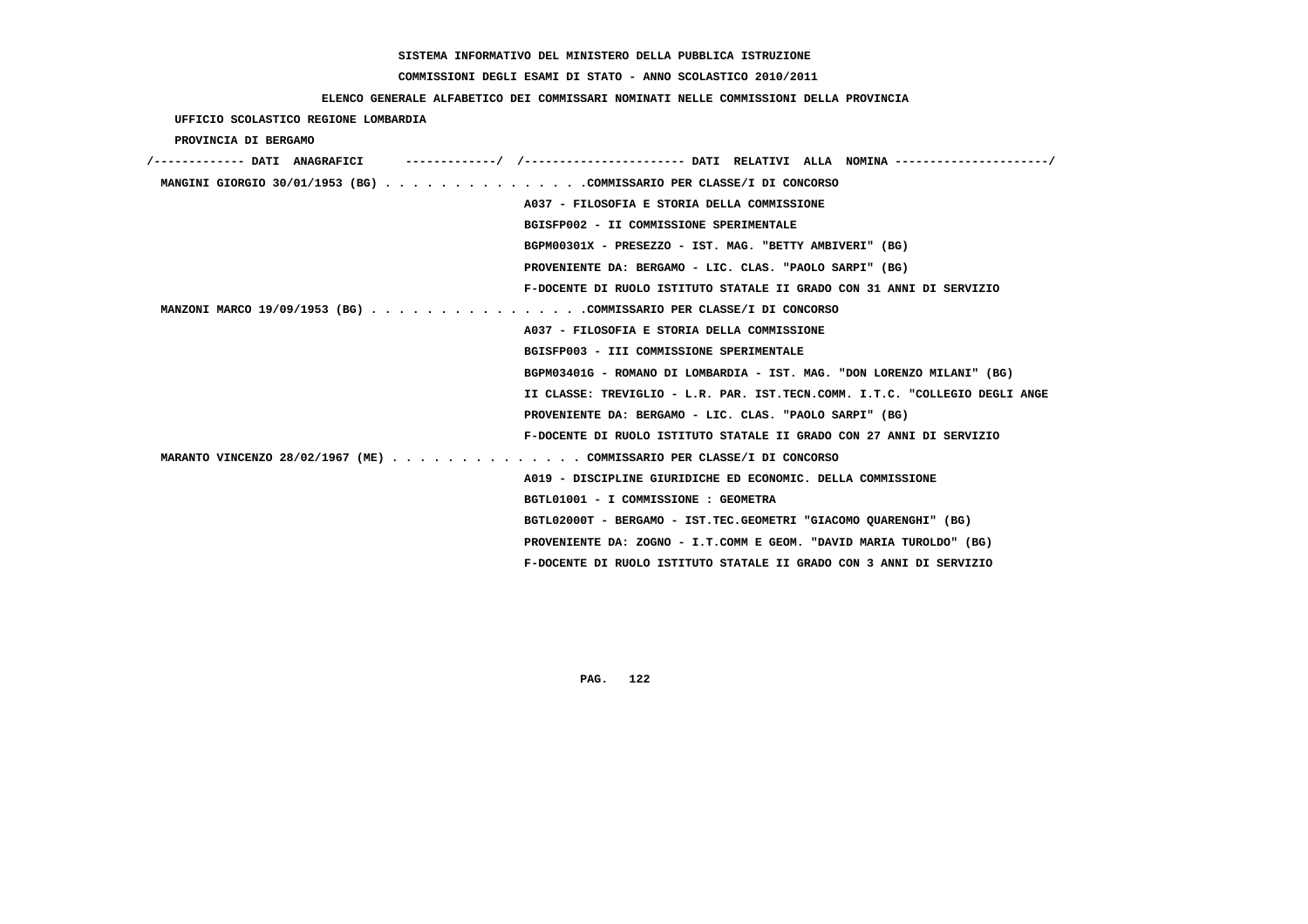# **COMMISSIONI DEGLI ESAMI DI STATO - ANNO SCOLASTICO 2010/2011**

## **ELENCO GENERALE ALFABETICO DEI COMMISSARI NOMINATI NELLE COMMISSIONI DELLA PROVINCIA**

 **UFFICIO SCOLASTICO REGIONE LOMBARDIA**

 **PROVINCIA DI BERGAMO**

| /------------- DATI ANAGRAFICI                                            |                                                                             |
|---------------------------------------------------------------------------|-----------------------------------------------------------------------------|
| MARCHESI EUGENIO 14/05/1952 (BG) COMMISSARIO PER CLASSE/I DI CONCORSO     |                                                                             |
|                                                                           | A060 - SC.NA., CH., GEOG., MIC. DELLA COMMISSIONE                           |
|                                                                           | BGPS00016 - XVI COMMISSIONE : SCIENTIFICO                                   |
|                                                                           | BGPS05000B - BERGAMO - LIC. SCIENT. "LORENZO MASCHERONI" (BG)               |
|                                                                           | PROVENIENTE DA: ALBINO - IST.TECN.COMM. "OSCAR ARNULFO ROMERO" (BG)         |
|                                                                           | F-DOCENTE DI RUOLO ISTITUTO STATALE II GRADO CON 27 ANNI DI SERVIZIO        |
| MARCHETTI ALESSANDRO 24/11/1965 (BG) COMMISSARIO PER CLASSE/I DI CONCORSO |                                                                             |
|                                                                           | A017 - DISCIPLINE ECONOMICO-AZIENDALI DELLA COMMISSIONE                     |
|                                                                           | BGRR9S004 - IV COMMISSIONE : TECNICO SERVIZI SOCIALI                        |
|                                                                           | BGRC01401T - TRESCORE BALNEARIO - IST.PROF.SERV.COM. "LORENZO LOTTO" (BG)   |
|                                                                           | PROVENIENTE DA: TREVIGLIO - IST.TECN.COMM. GUGLIELMO OBERDAN (BG)           |
|                                                                           | I-DOCENTE NON DI RUOLO IN SERV. TERMINE ATTIV. DID. CON 17 ANNI DI SERVIZIO |
| MARCONI MARCO 15/03/1955 (BG) COMMISSARIO PER CLASSE/I DI CONCORSO        |                                                                             |
|                                                                           | A074 - ZOOTECNICA E SCIENZA PROD. ANIMALE DELLA COMMISSIONE                 |
|                                                                           | BGTA07002 - II COMMISSIONE : PERITO AGRARIO                                 |
|                                                                           | BGTA02701R - TREVIGLIO - IST.TECN.AGR. "GAETANO CANTONI" (BG)               |
|                                                                           | PROVENIENTE DA: BERGAMO - IST.TECN.AGR. DI BERGAMO (BG)                     |
|                                                                           | F-DOCENTE DI RUOLO ISTITUTO STATALE II GRADO CON 15 ANNI DI SERVIZIO        |
|                                                                           |                                                                             |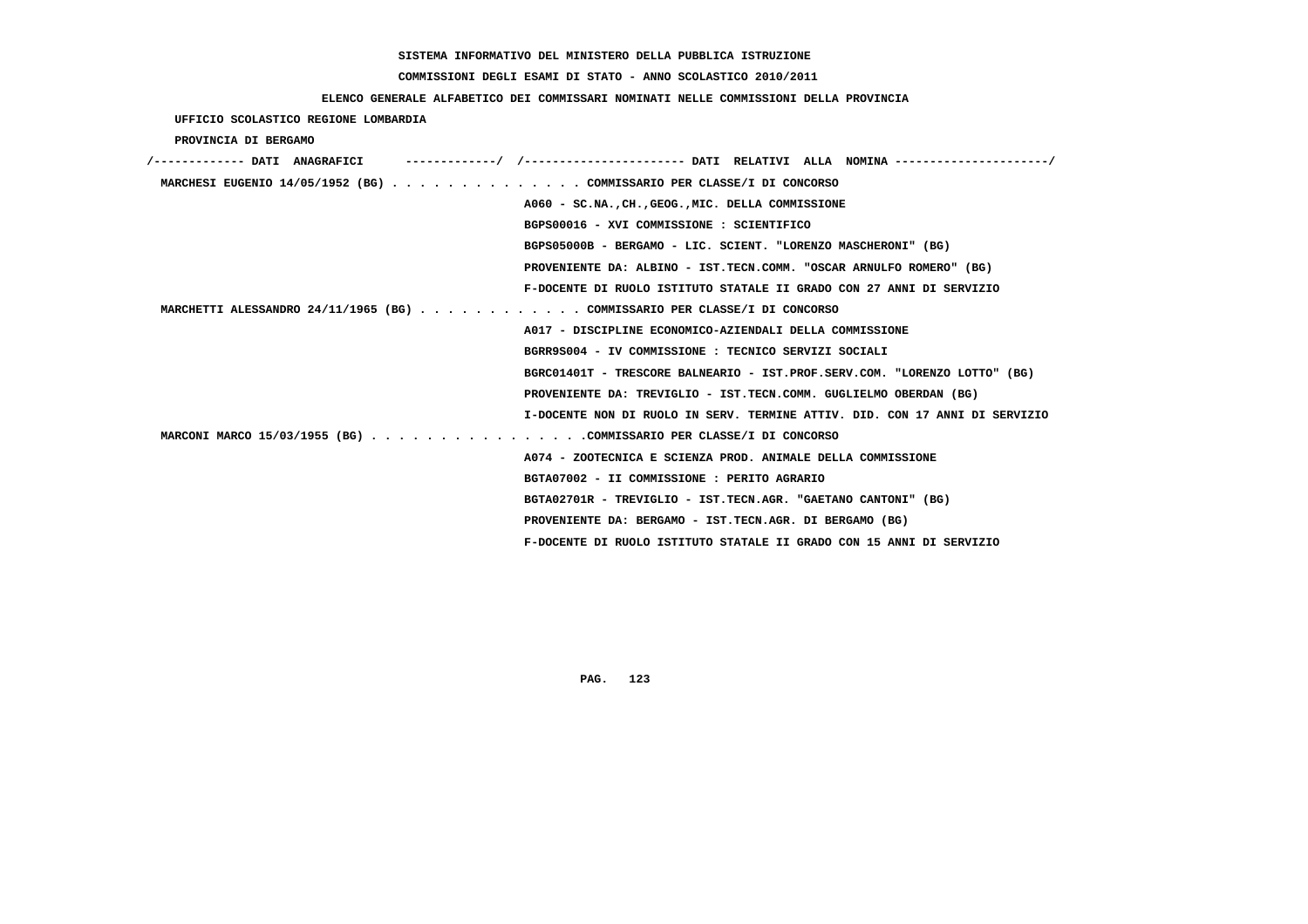# **COMMISSIONI DEGLI ESAMI DI STATO - ANNO SCOLASTICO 2010/2011**

## **ELENCO GENERALE ALFABETICO DEI COMMISSARI NOMINATI NELLE COMMISSIONI DELLA PROVINCIA**

 **UFFICIO SCOLASTICO REGIONE LOMBARDIA**

 **PROVINCIA DI BERGAMO**

| /------------- DATI ANAGRAFICI                                             |                                                                             |
|----------------------------------------------------------------------------|-----------------------------------------------------------------------------|
| MARENGONI ALBERTO 30/11/1957 (BG) COMMISSARIO PER CLASSE/I DI CONCORSO     |                                                                             |
|                                                                            | A025 - DISEGNO E STORIA DELL'ARTE DELLA COMMISSIONE                         |
|                                                                            | BGPS00008 - VIII COMMISSIONE : SCIENTIFICO                                  |
|                                                                            | BGPS02000G - BERGAMO - LIC. SCIENT. "FILIPPO LUSSANA" (BG)                  |
|                                                                            | PROVENIENTE DA: ALZANO LOMBARDO - LIC. SCIENT. "EDOARDO AMALDI" (BG)        |
|                                                                            | F-DOCENTE DI RUOLO ISTITUTO STATALE II GRADO CON 29 ANNI DI SERVIZIO        |
| MARGANI ROSA 22/02/1961 (EN) COMMISSARIO PER CLASSE/I DI CONCORSO          |                                                                             |
|                                                                            | A019 - DISCIPLINE GIURIDICHE ED ECONOMIC. DELLA COMMISSIONE                 |
|                                                                            | BGTF52001 - I COMMISSIONE : PER. IND.LE CAPOTECNICO-SPECIALIZZ.NE:MECCANICA |
|                                                                            | BGTF010003 - BERGAMO - IST.TECN.IND. "PIETRO PALEOCAPA" (BG)                |
|                                                                            | PROVENIENTE DA: LONATO - IST.TECN.IND. ITIS "CEREBOTANI" - LONATO DEL (BS)  |
|                                                                            | I-DOCENTE NON DI RUOLO IN SERV. TERMINE ATTIV. DID. CON 14 ANNI DI SERVIZIO |
| MARINONI SILVIA MARIA 17/03/1961 (BG) COMMISSARIO PER CLASSE/I DI CONCORSO |                                                                             |
|                                                                            | A060 - SC.NA., CH., GEOG., MIC. DELLA COMMISSIONE                           |
|                                                                            | BGPS00028 - XXVIII COMMISSIONE : SCIENTIFICO                                |
|                                                                            | BGPS001017 - LOVERE - LIC. SCIENT. "DECIO CELERI" (BG)                      |
|                                                                            | PROVENIENTE DA: CLUSONE - I.T.COMM E GEOM. "ANDREA FANTONI" (BG)            |
|                                                                            | F-DOCENTE DI RUOLO ISTITUTO STATALE II GRADO CON 15 ANNI DI SERVIZIO        |
|                                                                            |                                                                             |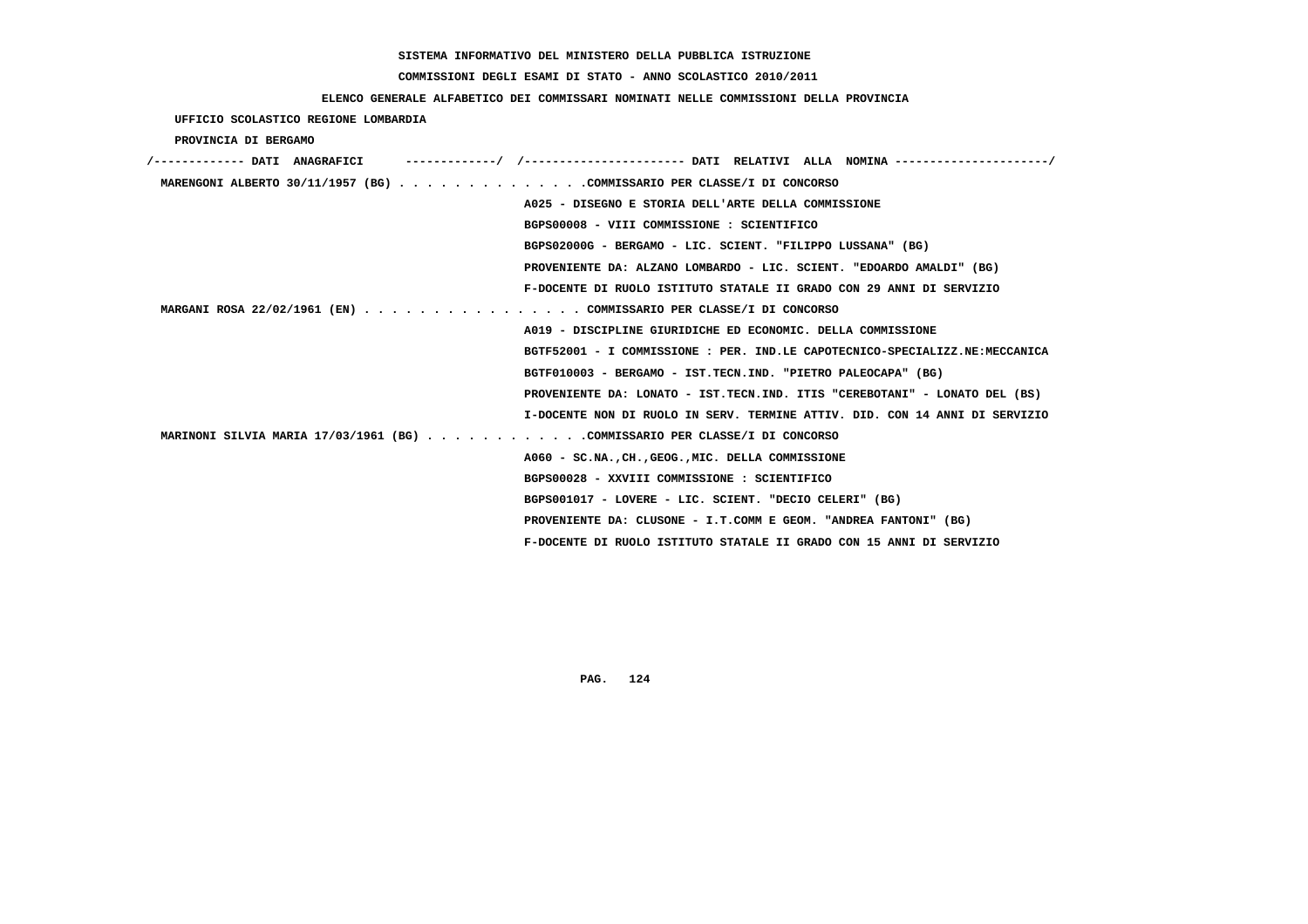# **COMMISSIONI DEGLI ESAMI DI STATO - ANNO SCOLASTICO 2010/2011**

## **ELENCO GENERALE ALFABETICO DEI COMMISSARI NOMINATI NELLE COMMISSIONI DELLA PROVINCIA**

 **UFFICIO SCOLASTICO REGIONE LOMBARDIA**

 **PROVINCIA DI BERGAMO**

| /------------- DATI ANAGRAFICI | -----------/ /--------------------- DATI RELATIVI ALLA NOMINA --------------------/ |
|--------------------------------|-------------------------------------------------------------------------------------|
|                                | MARLETTA VINCENZA MARIA 31/08/1955 (CL) COMMISSARIO PER CLASSE/I DI CONCORSO        |
|                                | A346 - LINGUA E CIV. STRANIERA (INGLESE) DELLA COMMISSIONE                          |
|                                | BGISEX001 - I COMMISSIONE SPERIMENTALE                                              |
|                                | BGPC00201X - TREVIGLIO - LIC. CLAS. "SIMONE WEIL" (BG)                              |
|                                | PROVENIENTE DA: INZAGO - IST.PROF.SERV.COM. "MARISA BELLISARIO" (MI)                |
|                                | F-DOCENTE DI RUOLO ISTITUTO STATALE II GRADO CON 17 ANNI DI SERVIZIO                |
|                                | MARMORANO ROSELLA 18/02/1965 (AN) COMMISSARIO PER CLASSE/I DI CONCORSO              |
|                                | A035 - ELETTROTECNICA ED APPLICAZIONI DELLA COMMISSIONE                             |
|                                | BGRR9L002 - II COMMISSIONE : TECNICO INDUSTRIE MECCANICHE                           |
|                                | PROVENIENTE DA: TREVIGLIO - I.P.IND. E ART. "ORESTE MOZZALI" (BG)                   |
|                                | F-DOCENTE DI RUOLO ISTITUTO STATALE II GRADO CON 9 ANNI DI SERVIZIO                 |
|                                | MARRI CARMEN 17/03/1948 (GE) COMMISSARIO PER CLASSE/I DI CONCORSO                   |
|                                | A037 - FILOSOFIA E STORIA DELLA COMMISSIONE                                         |
|                                | BGISFP004 - IV COMMISSIONE SPERIMENTALE                                             |
|                                | BGPM03401G - ROMANO DI LOMBARDIA - IST. MAG. "DON LORENZO MILANI" (BG)              |
|                                | PROVENIENTE DA: CARAVAGGIO - LIC. SCIENT. "GALILEO GALILEI" (BG)                    |
|                                | F-DOCENTE DI RUOLO ISTITUTO STATALE II GRADO CON 19 ANNI DI SERVIZIO                |
|                                |                                                                                     |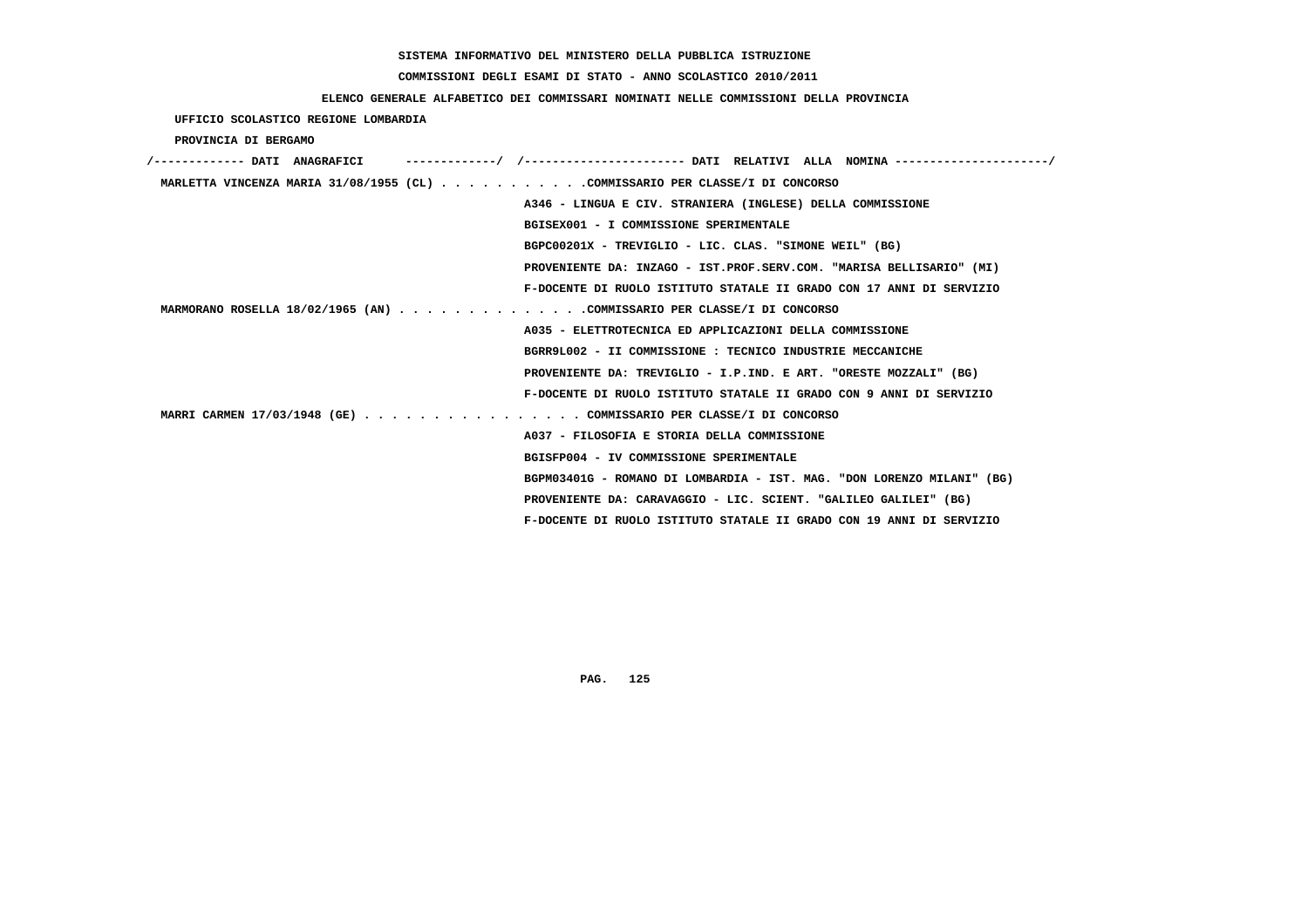### **COMMISSIONI DEGLI ESAMI DI STATO - ANNO SCOLASTICO 2010/2011**

## **ELENCO GENERALE ALFABETICO DEI COMMISSARI NOMINATI NELLE COMMISSIONI DELLA PROVINCIA**

 **UFFICIO SCOLASTICO REGIONE LOMBARDIA**

 **PROVINCIA DI BERGAMO**

| /------------- DATI ANAGRAFICI | -------------/ /--------------------- DATI RELATIVI ALLA NOMINA ------------------- |
|--------------------------------|-------------------------------------------------------------------------------------|
|                                | MARTALO' MASSIMO 12/08/1977 (LE) COMMISSARIO PER CLASSE/I DI CONCORSO               |
|                                | A037 - FILOSOFIA E STORIA DELLA COMMISSIONE                                         |
|                                | BGPC00005 - V COMMISSIONE : CLASSICO                                                |
|                                | BGPC02000C - BERGAMO - LIC. CLAS. "PAOLO SARPI" (BG)                                |
|                                | PROVENIENTE DA: PRESEZZO - IST. MAG. "BETTY AMBIVERI" (BG)                          |
|                                | I-DOCENTE NON DI RUOLO IN SERV. TERMINE ATTIV. DID. CON 6 ANNI DI SERVIZIO          |
|                                | MARTELLO GIOVANNI 27/07/1974 (SA) COMMISSARIO PER CLASSE/I DI CONCORSO              |
|                                | A037 - FILOSOFIA E STORIA DELLA COMMISSIONE                                         |
|                                | BGPS00025 - XXV COMMISSIONE : SCIENTIFICO                                           |
|                                | II CLASSE: CLUSONE - L.R. PAR. IST. MAG. IST. MAGISTRALE "FIGLIE DELLA (BG)         |
|                                | PROVENIENTE DA: DALMINE - LIC. SCIENT. "LUIGI EINAUDI" (BG)                         |
|                                | H-DOCENTE NON DI RUOLO IN SERV. TERMINE ANNO SCOL. CON 8 ANNI DI SERVIZIO           |
|                                | MARTIGNONI MARGHERITA 15/01/1963 (MI) COMMISSARIO PER CLASSE/I DI CONCORSO          |
|                                | A060 - SC.NA., CH., GEOG., MIC. DELLA COMMISSIONE                                   |
|                                | BGISFP004 - IV COMMISSIONE SPERIMENTALE                                             |
|                                | BGPM03401G - ROMANO DI LOMBARDIA - IST. MAG. "DON LORENZO MILANI" (BG)              |
|                                | PROVENIENTE DA: TRESCORE BALNEARIO - IST.TECN.COMM. "LORENZO LOTTO" (BG)            |
|                                | F-DOCENTE DI RUOLO ISTITUTO STATALE II GRADO CON 9 ANNI DI SERVIZIO                 |
|                                |                                                                                     |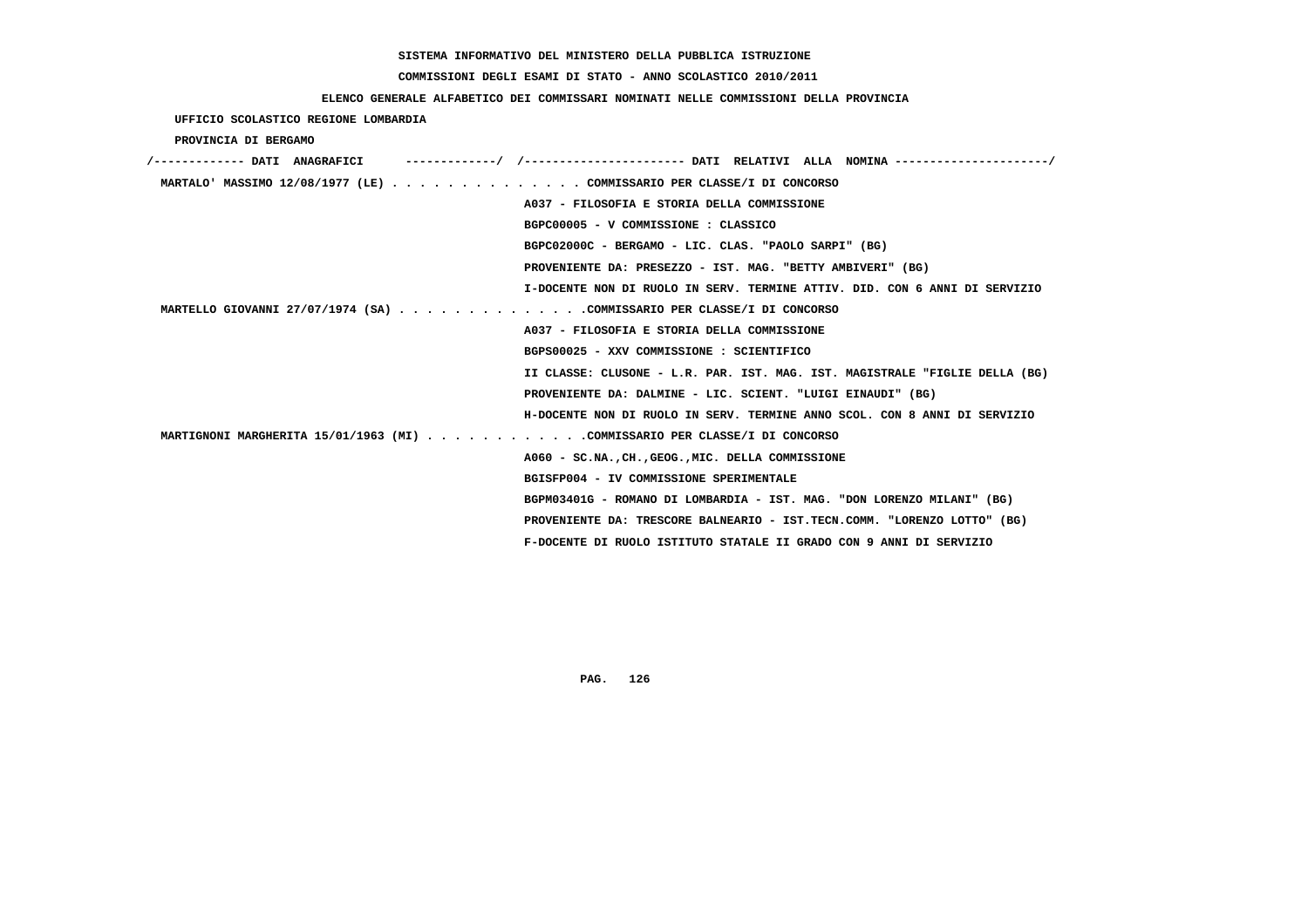# **COMMISSIONI DEGLI ESAMI DI STATO - ANNO SCOLASTICO 2010/2011**

## **ELENCO GENERALE ALFABETICO DEI COMMISSARI NOMINATI NELLE COMMISSIONI DELLA PROVINCIA**

 **UFFICIO SCOLASTICO REGIONE LOMBARDIA**

 **PROVINCIA DI BERGAMO**

| MARTINO DEMETRIO 09/09/1962 (CH) COMMISSARIO PER CLASSE/I DI CONCORSO         |
|-------------------------------------------------------------------------------|
| A019 - DISCIPLINE GIURIDICHE ED ECONOMIC. DELLA COMMISSIONE                   |
| BGTL00002 - II COMMISSIONE : GEOMETRA                                         |
| BGTL02000T - BERGAMO - IST.TEC.GEOMETRI "GIACOMO OUARENGHI" (BG)              |
| PROVENIENTE DA: CLUSONE - I.T.COMM E GEOM. "ANDREA FANTONI" (BG)              |
| F-DOCENTE DI RUOLO ISTITUTO STATALE II GRADO CON 16 ANNI DI SERVIZIO          |
| MASCELLO ANTONIO 14/09/1965 (EE) COMMISSARIO PER CLASSE/I DI CONCORSO         |
| A042 - INFORMATICA DELLA COMMISSIONE                                          |
| BGRR9B003 - III COMMISSIONE : TECNICO GESTIONE AZIENDALE INFORMATICA          |
| BGRC01401T - TRESCORE BALNEARIO - IST.PROF.SERV.COM. "LORENZO LOTTO" (BG)     |
| PROVENIENTE DA: ROMANO DI LOMBARDIA - I.T.COMM E GEOM. "GIAMBATTISTA RUBINI   |
| F-DOCENTE DI RUOLO ISTITUTO STATALE II GRADO CON 12 ANNI DI SERVIZIO          |
| MASSERINI MARIO GIUSEPPE 02/11/1967 (BG) COMMISSARIO PER CLASSE/I DI CONCORSO |
| A034 - ELETTRONICA DELLA COMMISSIONE                                          |
| BGTF45004 - IV COMMISSIONE : PER. IND.LE CAPOTECNICO-SPECIALIZZ.:INFORMATIC   |
| BGTF01701V - SERIATE - IST.TECN.IND. "ETTORE MAJORANA" (BG)                   |
| II CLASSE: SARNICO - IST.TECN.IND. "SERAFINO RIVA" (BG)                       |
| PROVENIENTE DA: BERGAMO - IST.TECN.IND. "PIETRO PALEOCAPA" (BG)               |
| F-DOCENTE DI RUOLO ISTITUTO STATALE II GRADO CON 10 ANNI DI SERVIZIO          |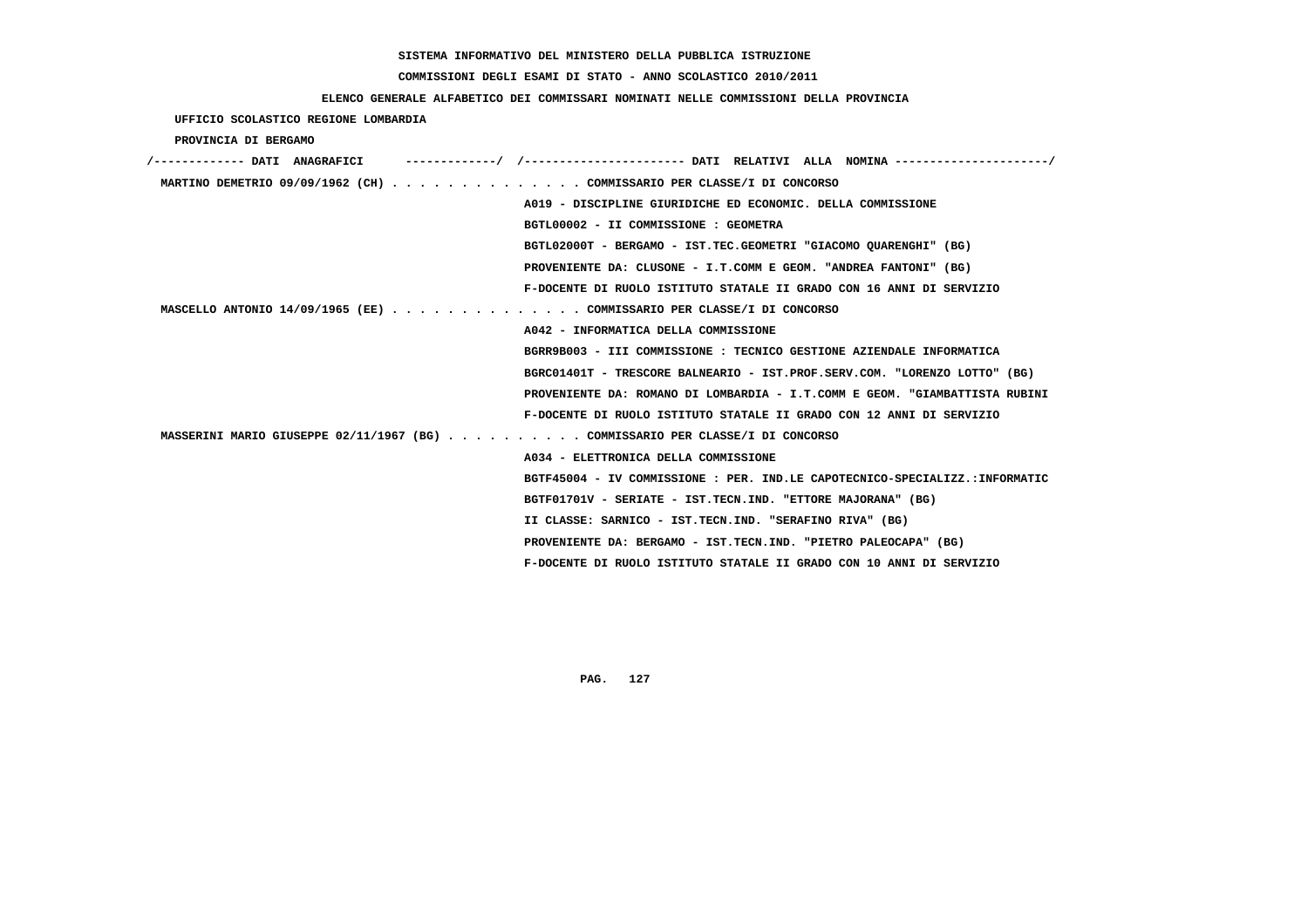# **COMMISSIONI DEGLI ESAMI DI STATO - ANNO SCOLASTICO 2010/2011**

## **ELENCO GENERALE ALFABETICO DEI COMMISSARI NOMINATI NELLE COMMISSIONI DELLA PROVINCIA**

 **UFFICIO SCOLASTICO REGIONE LOMBARDIA**

 **PROVINCIA DI BERGAMO**

| /------------- DATI ANAGRAFICI |                                                                       |
|--------------------------------|-----------------------------------------------------------------------|
|                                | MATTIOLI LAURA 13/03/1958 (BG) COMMISSARIO PER CLASSE/I DI CONCORSO   |
|                                | A049 - MATEMATICA E FISICA DELLA COMMISSIONE                          |
|                                | BGPS00021 - XXI COMMISSIONE : SCIENTIFICO                             |
|                                | BGPS028017 - ALZANO LOMBARDO - LIC. SCIENT. "EDOARDO AMALDI" (BG)     |
|                                | PROVENIENTE DA: BERGAMO - LIC. SCIENT. "LORENZO MASCHERONI" (BG)      |
|                                | F-DOCENTE DI RUOLO ISTITUTO STATALE II GRADO CON 19 ANNI DI SERVIZIO  |
|                                | MAURI MARILIA 27/07/1957 (LC) COMMISSARIO PER CLASSE/I DI CONCORSO    |
|                                | A013 - CHIMICA E TECNOLOGIE CHIMICHE DELLA COMMISSIONE                |
|                                | BGTSS3001 - I COMMISSIONE SPERIMENTALE                                |
|                                | BGTF032011 - BERGAMO - IST.TECN.IND. "GIULIO NATTA" (BG)              |
|                                | PROVENIENTE DA: SERIATE - IST.TECN.IND. "ETTORE MAJORANA" (BG)        |
|                                | F-DOCENTE DI RUOLO ISTITUTO STATALE II GRADO CON 3 ANNI DI SERVIZIO   |
|                                | MAZZA GIANFRANCO 29/02/1952 (BG) COMMISSARIO PER CLASSE/I DI CONCORSO |
|                                | A025 - DISEGNO E STORIA DELL'ARTE DELLA COMMISSIONE                   |
|                                | BGPS00028 - XXVIII COMMISSIONE : SCIENTIFICO                          |
|                                | BGPS001017 - LOVERE - LIC. SCIENT. "DECIO CELERI" (BG)                |
|                                | PROVENIENTE DA: CARAVAGGIO - LIC. SCIENT. "GALILEO GALILEI" (BG)      |
|                                | F-DOCENTE DI RUOLO ISTITUTO STATALE II GRADO CON 6 ANNI DI SERVIZIO   |
|                                |                                                                       |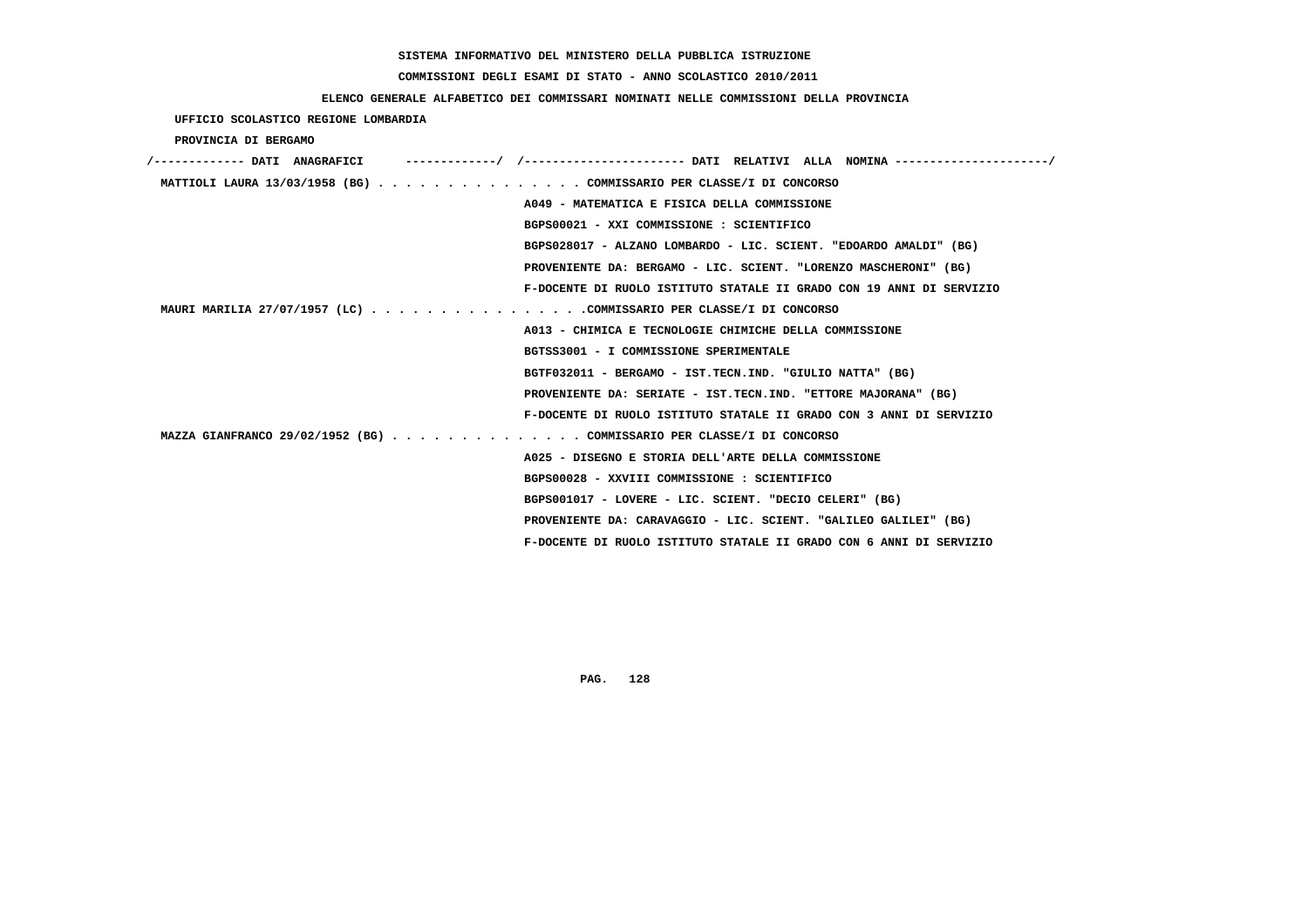### **COMMISSIONI DEGLI ESAMI DI STATO - ANNO SCOLASTICO 2010/2011**

## **ELENCO GENERALE ALFABETICO DEI COMMISSARI NOMINATI NELLE COMMISSIONI DELLA PROVINCIA**

 **UFFICIO SCOLASTICO REGIONE LOMBARDIA**

 **PROVINCIA DI BERGAMO**

| /------------- DATI ANAGRAFICI | ------------/ /--------------------- DATI RELATIVI ALLA NOMINA --------------------/ |
|--------------------------------|--------------------------------------------------------------------------------------|
|                                | MAZZAGLIA GIUSEPPE MASSIMO 19/01/1959 (CT) COMMISSARIO PER CLASSE/I DI CONCORSO      |
|                                | A025 - DISEGNO E STORIA DELL'ARTE DELLA COMMISSIONE                                  |
|                                | BGPS00033 - XXXIII COMMISSIONE : SCIENTIFICO                                         |
|                                | BGPS02401X - TRESCORE BALNEARIO - LIC. SCIENT. "LORENZO FEDERICI" (BG)               |
|                                | PROVENIENTE DA: BERGAMO - IST. MAG. "GIOVANNI FALCONE" (BG)                          |
|                                | F-DOCENTE DI RUOLO ISTITUTO STATALE II GRADO CON 22 ANNI DI SERVIZIO                 |
|                                | MELANDRI ELENA 13/03/1964 (RA) COMMISSARIO PER CLASSE/I DI CONCORSO                  |
|                                | A060 - SC.NA., CH., GEOG., MIC. DELLA COMMISSIONE                                    |
|                                | BGPS00027 - XXVII COMMISSIONE : SCIENTIFICO                                          |
|                                | BGPS001017 - LOVERE - LIC. SCIENT. "DECIO CELERI" (BG)                               |
|                                | PROVENIENTE DA: CLUSONE - LIC. SCIENT. "ANDREA FANTONI" (BG)                         |
|                                | F-DOCENTE DI RUOLO ISTITUTO STATALE II GRADO CON 18 ANNI DI SERVIZIO                 |
|                                | MELONI MARIA GRAZIA 27/06/1972 (CA) COMMISSARIO PER CLASSE/I DI CONCORSO             |
|                                | A039 - GEOGRAFIA DELLA COMMISSIONE                                                   |
|                                | BGRR90004 - IV COMMISSIONE : TECNICO DEI SERVIZI TURISTICI                           |
|                                | BGRH01000P - SAN PELLEGRINO TERME - I.P.SERV.ALB.TUR. DI SAN PELLEGRINO TER          |
|                                | PROVENIENTE DA: CLUSONE - I.T.COMM E GEOM. "ANDREA FANTONI" (BG)                     |
|                                | I-DOCENTE NON DI RUOLO IN SERV. TERMINE ATTIV. DID. CON 1 ANNO DI SERVIZIO           |
|                                |                                                                                      |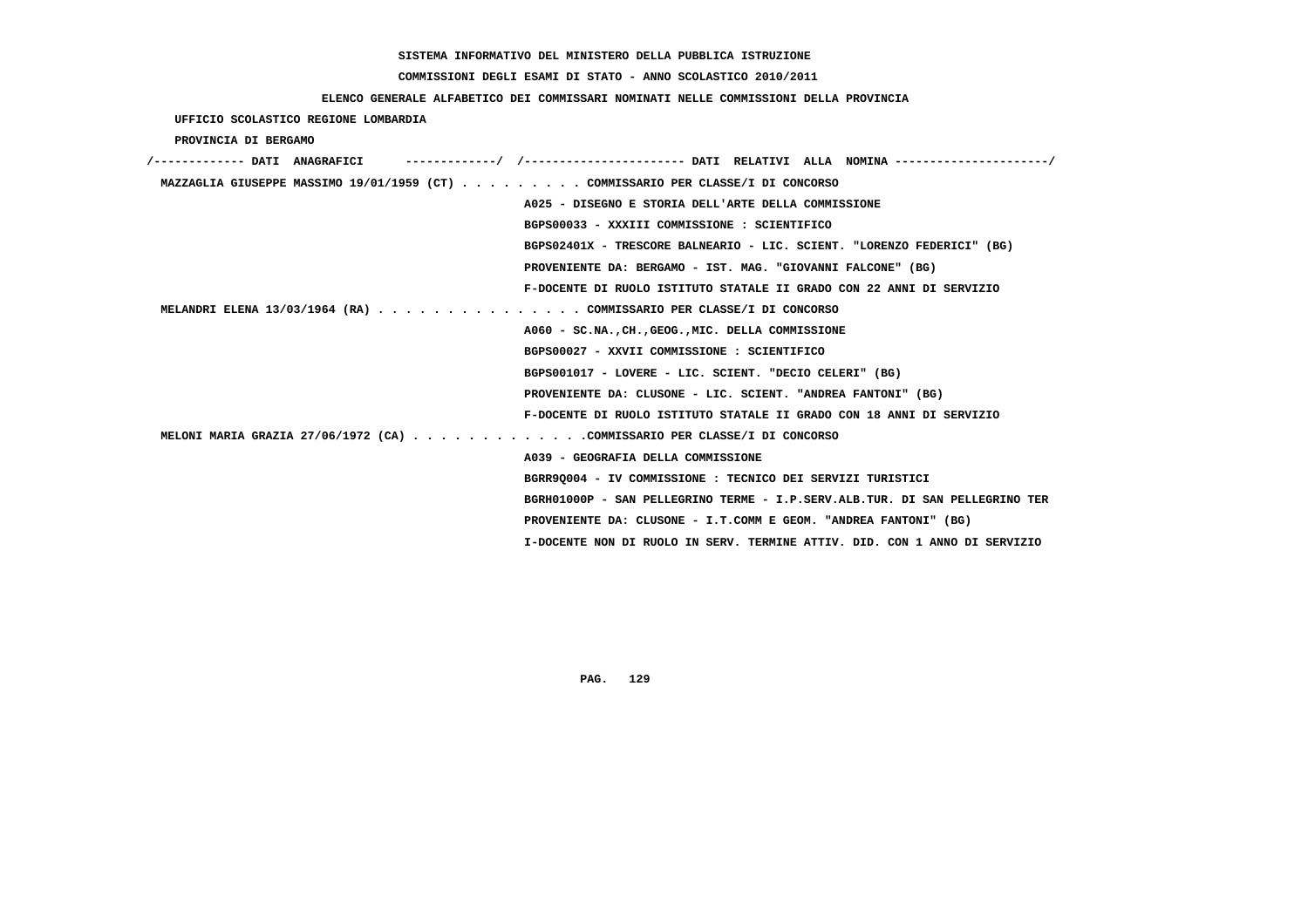# **COMMISSIONI DEGLI ESAMI DI STATO - ANNO SCOLASTICO 2010/2011**

## **ELENCO GENERALE ALFABETICO DEI COMMISSARI NOMINATI NELLE COMMISSIONI DELLA PROVINCIA**

## **UFFICIO SCOLASTICO REGIONE LOMBARDIA**

 **PROVINCIA DI BERGAMO**

| /------------- DATI ANAGRAFICI                                             | -------/ /---------------------- DATI RELATIVI ALLA NOMINA--------------------/ |
|----------------------------------------------------------------------------|---------------------------------------------------------------------------------|
| MENGA LUCIANA CARMELA 20/10/1961 (BA) COMMISSARIO PER CLASSE/I DI CONCORSO |                                                                                 |
|                                                                            | A047 - MATEMATICA DELLA COMMISSIONE                                             |
|                                                                            | BGRR9J001 - I COMMISSIONE : TECNICO DELLE INDUSTRIE ELETTRICHE                  |
|                                                                            | BGRI02101N - BERGAMO - I.P.IND. E ART. "CESARE PESENTI" (BG)                    |
|                                                                            | PROVENIENTE DA: SAN PELLEGRINO TERME - I.P.SERV.ALB.TUR. DI SAN PELLEGRINO      |
|                                                                            | H-DOCENTE NON DI RUOLO IN SERV. TERMINE ANNO SCOL. CON 13 ANNI DI SERVIZIO      |
| MENTA LILIANA 15/03/1966 (CR) COMMISSARIO PER CLASSE/I DI CONCORSO         |                                                                                 |
|                                                                            | A061 - STORIA DELL'ARTE DELLA COMMISSIONE                                       |
|                                                                            | BGRR9T004 - IV COMMISSIONE : TECNICO DELLA GRAFICA PUBBLICITARIA                |
|                                                                            | BGRC033017 - TREVIGLIO - IS.PR.SERV.COM.TUR "ZENALE E BUTINONE" (BG)            |
|                                                                            | II CLASSE: BERGAMO - IST.PROF.SERV.COM. "CATERINA CANIANA" (BG)                 |
|                                                                            | PROVENIENTE DA: CREMA - I.P.IND. E ART. "F. MARAZZI" (CR)                       |
|                                                                            | H-DOCENTE NON DI RUOLO IN SERV. TERMINE ANNO SCOL. CON 10 ANNI DI SERVIZIO      |
| MESSI MAURO 16/07/1974 (BG) COMMISSARIO PER CLASSE/I DI CONCORSO           |                                                                                 |
|                                                                            | A052 - LETTERE, LATINO, GRECO LICEO CLASSICO DELLA COMMISSIONE                  |
|                                                                            | BGPC00001 - I COMMISSIONE : CLASSICO                                            |
|                                                                            | BGPC02500G - BERGAMO - L.R. PAR. LIC. CLAS. LICEO CLASSICO "S. ALESSANDRO"      |
|                                                                            | PROVENIENTE DA: LOVERE - LIC. CLAS. "DECIO CELERI" (BG)                         |
|                                                                            | F-DOCENTE DI RUOLO ISTITUTO STATALE II GRADO CON 9 ANNI DI SERVIZIO             |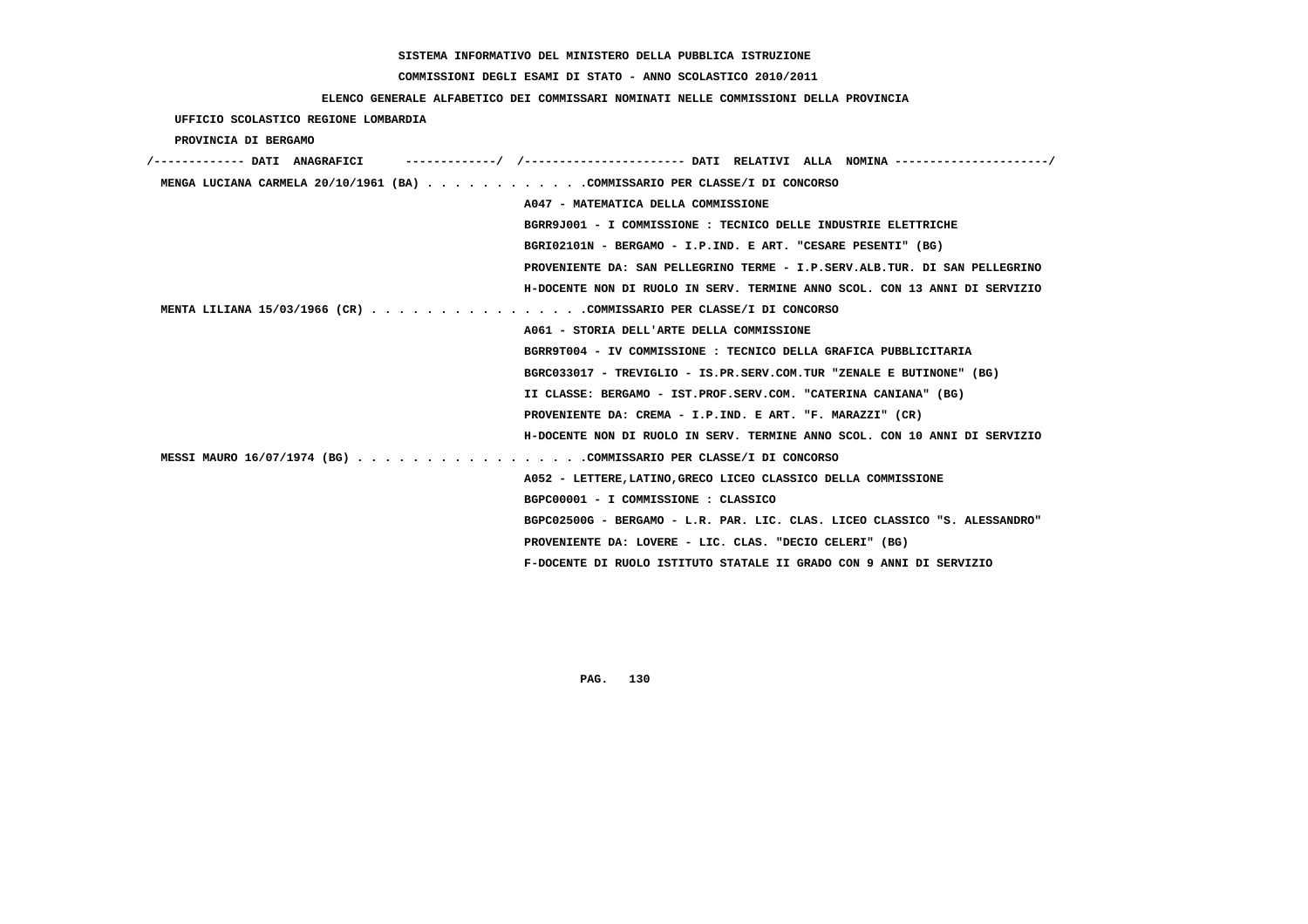# **COMMISSIONI DEGLI ESAMI DI STATO - ANNO SCOLASTICO 2010/2011**

## **ELENCO GENERALE ALFABETICO DEI COMMISSARI NOMINATI NELLE COMMISSIONI DELLA PROVINCIA**

 **UFFICIO SCOLASTICO REGIONE LOMBARDIA**

 **PROVINCIA DI BERGAMO**

| /------------- DATI ANAGRAFICI | -/ /----------------------- DATI RELATIVI ALLA NOMINA ---------------------/ |
|--------------------------------|------------------------------------------------------------------------------|
|                                | MESSINA LOREDANA 24/02/1969 (ME) COMMISSARIO PER CLASSE/I DI CONCORSO        |
|                                | A024 - DISEGNO E STORIA DEL COSTUME DELLA COMMISSIONE                        |
|                                | BGRR9T004 - IV COMMISSIONE : TECNICO DELLA GRAFICA PUBBLICITARIA             |
|                                | II CLASSE: BERGAMO - IST.PROF.SERV.COM. "CATERINA CANIANA" (BG)              |
|                                | PROVENIENTE DA: CLUSONE - I.P.IND. E ART. ISTITUTO SUPERIORE "TARCISIO P (B  |
|                                | H-DOCENTE NON DI RUOLO IN SERV. TERMINE ANNO SCOL. CON 7 ANNI DI SERVIZIO    |
|                                | MESSINA MICHELE 13/08/1957 (ME) COMMISSARIO PER CLASSE/I DI CONCORSO         |
|                                | A060 - SC.NA., CH., GEOG., MIC. DELLA COMMISSIONE                            |
|                                | BGPC00005 - V COMMISSIONE : CLASSICO                                         |
|                                | BGPC02000C - BERGAMO - LIC. CLAS. "PAOLO SARPI" (BG)                         |
|                                | PROVENIENTE DA: ALBINO - IST.TECN.COMM. "OSCAR ARNULFO ROMERO" (BG)          |
|                                | F-DOCENTE DI RUOLO ISTITUTO STATALE II GRADO CON 19 ANNI DI SERVIZIO         |
|                                | MICHELATO CAMILLA 13/03/1965 (BG) COMMISSARIO PER CLASSE/I DI CONCORSO       |
|                                | A047 - MATEMATICA                                                            |
|                                | A048 - MATEMATICA APPLICATA DELLA COMMISSIONE                                |
|                                | BGTD14001 - I COMMISSIONE : RAGIONIERE PERITO COMMERCIALE E PROGRAMMATORE    |
|                                | BGTD06000T - BERGAMO - IST.TECN.COMM. "BORTOLO BELOTTI" (BG)                 |
|                                | PROVENIENTE DA: TRESCORE BALNEARIO - IST.TECN.COMM. "LORENZO LOTTO" (BG)     |
|                                | I-DOCENTE NON DI RUOLO IN SERV. TERMINE ATTIV. DID. CON 20 ANNI DI SERVIZIO  |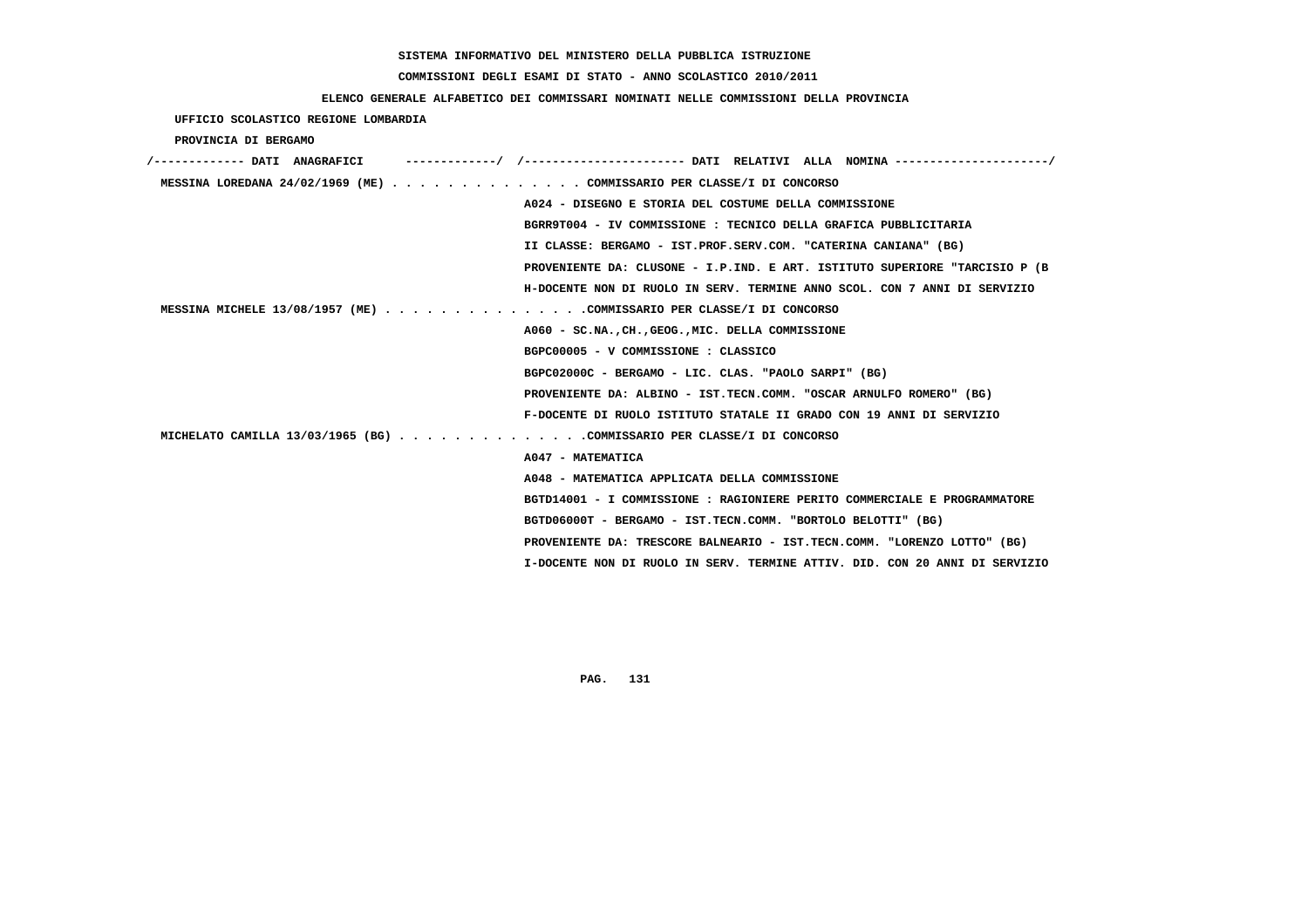# **COMMISSIONI DEGLI ESAMI DI STATO - ANNO SCOLASTICO 2010/2011**

## **ELENCO GENERALE ALFABETICO DEI COMMISSARI NOMINATI NELLE COMMISSIONI DELLA PROVINCIA**

 **UFFICIO SCOLASTICO REGIONE LOMBARDIA**

 **PROVINCIA DI BERGAMO**

| /------------- DATI ANAGRAFICI |                                                                             |
|--------------------------------|-----------------------------------------------------------------------------|
|                                | MILANESI CARLO GIACOMO 03/02/1951 (BG) COMMISSARIO PER CLASSE/I DI CONCORSO |
|                                | A060 - SC.NA., CH., GEOG., MIC. DELLA COMMISSIONE                           |
|                                | BGPS00022 - XXII COMMISSIONE : SCIENTIFICO                                  |
|                                | BGPS04000R - CARAVAGGIO - LIC. SCIENT. "GALILEO GALILEI" (BG)               |
|                                | PROVENIENTE DA: CREMA - IST.PROF.AGR.AMB. CREMA (CR)                        |
|                                | F-DOCENTE DI RUOLO ISTITUTO STATALE II GRADO CON 19 ANNI DI SERVIZIO        |
|                                | MILIA CALOGERO 17/01/1965 (CL) COMMISSARIO PER CLASSE/I DI CONCORSO         |
|                                | A072 - TOPOG. GEN., COSTR.RUR. E DISEGNO DELLA COMMISSIONE                  |
|                                | BGTL00004 - IV COMMISSIONE : GEOMETRA                                       |
|                                | BGTD013019 - ZOGNO - I.T.COMM E GEOM. "DAVID MARIA TUROLDO" (BG)            |
|                                | PROVENIENTE DA: BERGAMO - IST.TEC.GEOMETRI "GIACOMO QUARENGHI" (BG)         |
|                                | F-DOCENTE DI RUOLO ISTITUTO STATALE II GRADO CON 11 ANNI DI SERVIZIO        |
|                                | MIORELLI MARILENA 30/12/1959 (TN) COMMISSARIO PER CLASSE/I DI CONCORSO      |
|                                | A049 - MATEMATICA E FISICA DELLA COMMISSIONE                                |
|                                | BGIB92001 - I COMMISSIONE SPERIMENTALE                                      |
|                                | BGPM010002 - BERGAMO - IST. MAG. "P. SECCO SUARDO" (BG)                     |
|                                | PROVENIENTE DA: ALZANO LOMBARDO - LIC. SCIENT. "EDOARDO AMALDI" (BG)        |
|                                | F-DOCENTE DI RUOLO ISTITUTO STATALE II GRADO CON 27 ANNI DI SERVIZIO        |
|                                |                                                                             |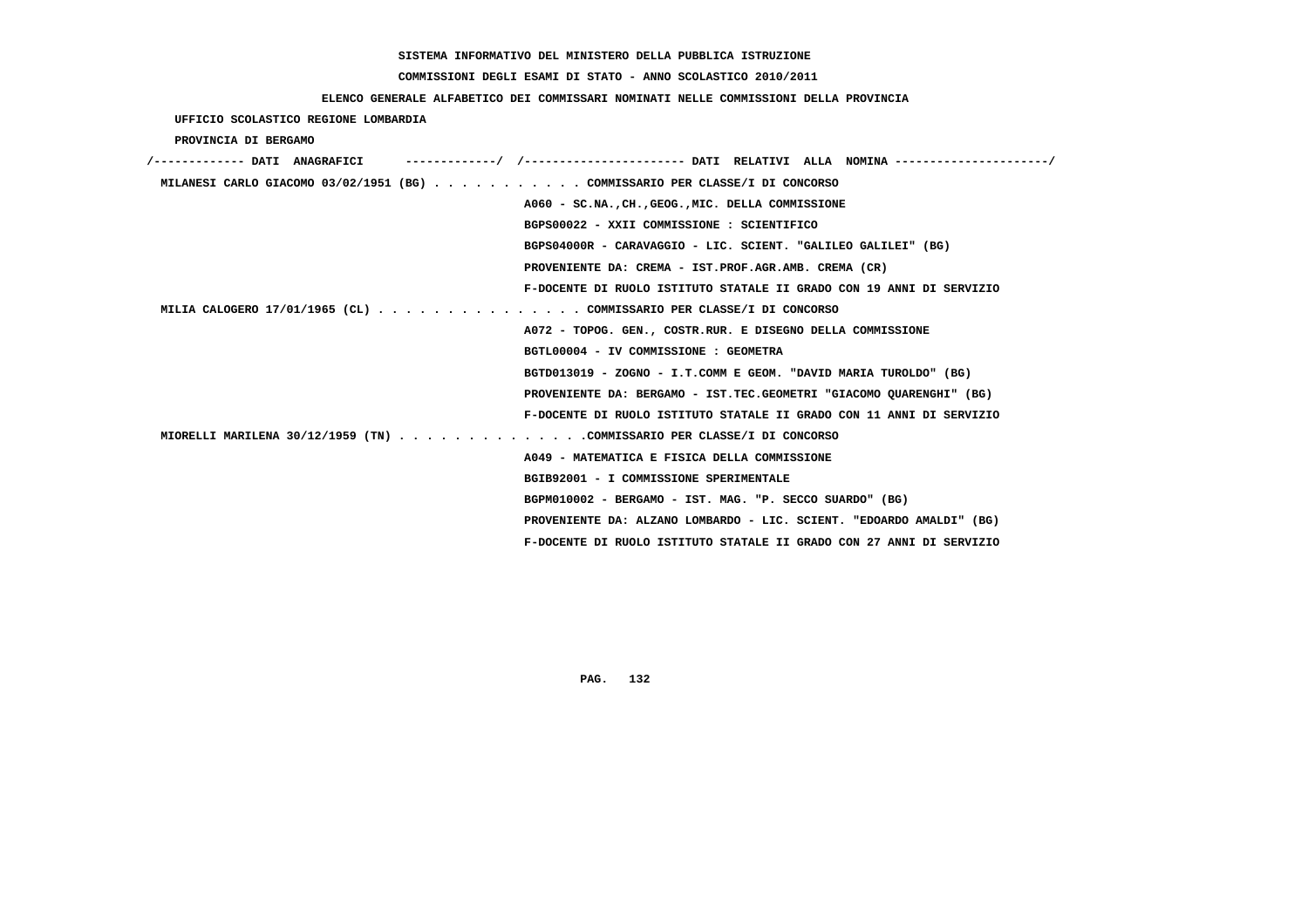# **COMMISSIONI DEGLI ESAMI DI STATO - ANNO SCOLASTICO 2010/2011**

## **ELENCO GENERALE ALFABETICO DEI COMMISSARI NOMINATI NELLE COMMISSIONI DELLA PROVINCIA**

## **UFFICIO SCOLASTICO REGIONE LOMBARDIA**

### **PROVINCIA DI BERGAMO**

| /------------- DATI ANAGRAFICI | ----------/ /---------------------- DATI RELATIVI ALLA NOMINA ---------    |
|--------------------------------|----------------------------------------------------------------------------|
|                                | MOIOLI LIDIA 27/11/1965 (BG) COMMISSARIO PER CLASSE/I DI CONCORSO          |
|                                | A049 - MATEMATICA E FISICA DELLA COMMISSIONE                               |
|                                | BGPS00027 - XXVII COMMISSIONE : SCIENTIFICO                                |
|                                | BGPS001017 - LOVERE - LIC. SCIENT. "DECIO CELERI" (BG)                     |
|                                | PROVENIENTE DA: CLUSONE - LIC. SCIENT. "ANDREA FANTONI" (BG)               |
|                                | F-DOCENTE DI RUOLO ISTITUTO STATALE II GRADO CON 21 ANNI DI SERVIZIO       |
|                                | MOIOLI LOREDANA 10/09/1954 (BG) COMMISSARIO PER CLASSE/I DI CONCORSO       |
|                                | A246 - LINGUA E CIV. STRANIERA (FRANCESE) DELLA COMMISSIONE                |
|                                | BGPL00001 - I COMMISSIONE : LINGUISTICO                                    |
|                                | BGPL055009 - BERGAMO - L.R. PAR. LIC. LING. LICEO LINGUISTICO "LEONARDO DA |
|                                | II CLASSE: BERGAMO - L.R. PAR. LIC. LING. LICEO LINGUISTICO "FERMI" (BG)   |
|                                | PROVENIENTE DA: SAN PELLEGRINO TERME - I.P.SERV.ALB.TUR. DI SAN PELLEGRINO |
|                                | F-DOCENTE DI RUOLO ISTITUTO STATALE II GRADO CON 22 ANNI DI SERVIZIO       |
|                                | MONACCI ELISABETTA 08/03/1957 (TS) COMMISSARIO PER CLASSE/I DI CONCORSO    |
|                                | A061 - STORIA DELL'ARTE DELLA COMMISSIONE                                  |
|                                | BGC005002 - II COMMISSIONE : DURATA OUINOUENNALE                           |
|                                | BGSL00201X - TREVIGLIO - LIC. ART. "SIMONE WEIL" (BG)                      |
|                                | PROVENIENTE DA: BERGAMO - LIC. ART. " GIACOMO E PIO MANZU' " (BG)          |
|                                | F-DOCENTE DI RUOLO ISTITUTO STATALE II GRADO CON 16 ANNI DI SERVIZIO       |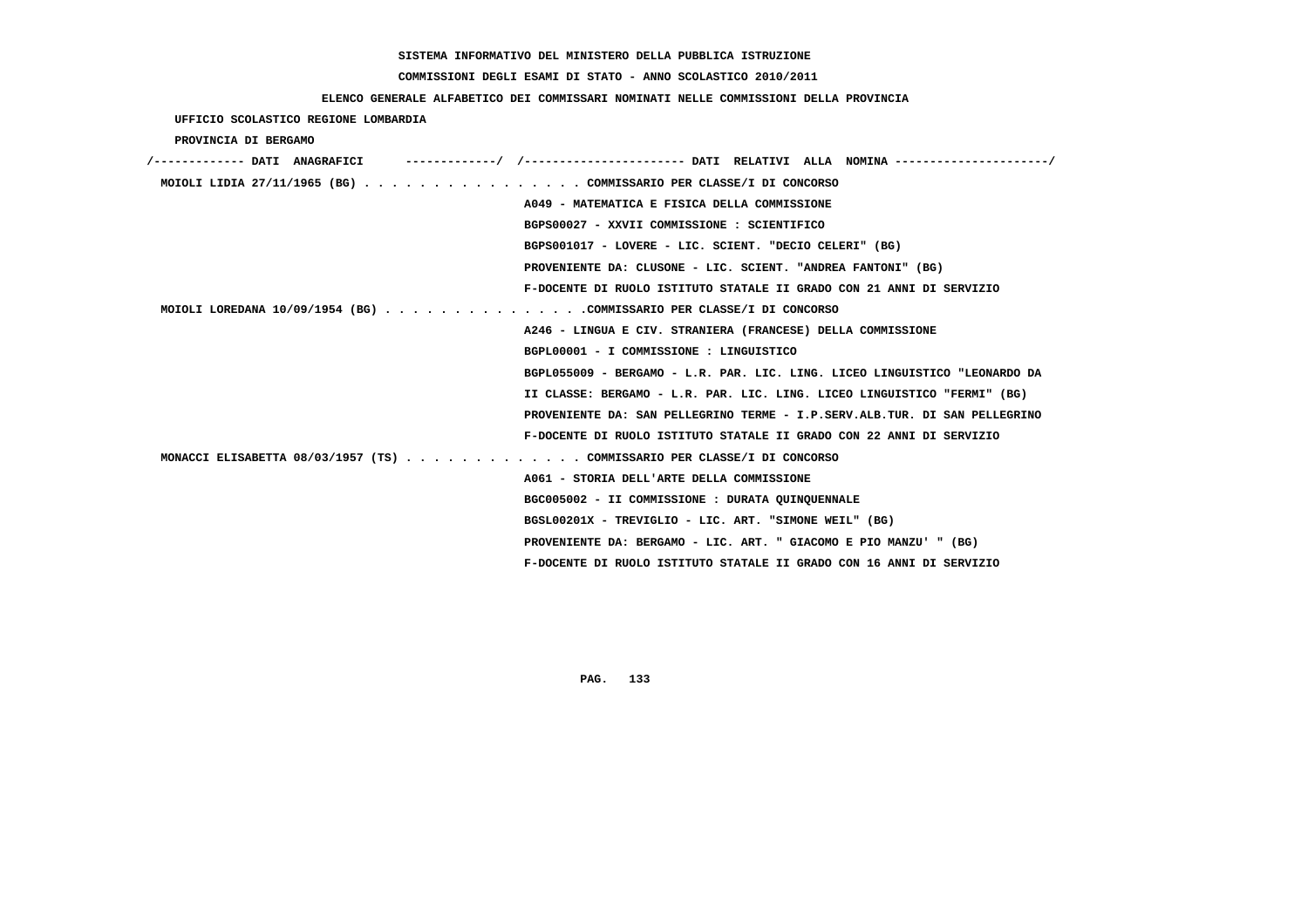# **COMMISSIONI DEGLI ESAMI DI STATO - ANNO SCOLASTICO 2010/2011**

## **ELENCO GENERALE ALFABETICO DEI COMMISSARI NOMINATI NELLE COMMISSIONI DELLA PROVINCIA**

 **UFFICIO SCOLASTICO REGIONE LOMBARDIA**

 **PROVINCIA DI BERGAMO**

| /------------- DATI ANAGRAFICI |                                                                             |
|--------------------------------|-----------------------------------------------------------------------------|
|                                | MONGODI RAFFAELE 25/09/1961 (MI) COMMISSARIO PER CLASSE/I DI CONCORSO       |
|                                | A047 - MATEMATICA DELLA COMMISSIONE                                         |
|                                | BGRR9L003 - III COMMISSIONE : TECNICO INDUSTRIE MECCANICHE                  |
|                                | BGRI00401X - TREVIGLIO - I.P.IND. E ART. "ORESTE MOZZALI" (BG)              |
|                                | II CLASSE: ROMANO DI LOMBARDIA - I.P.IND. E ART. "GIAMBATTISTA RUBINI" (BG) |
|                                | PROVENIENTE DA: BERGAMO - IST. MAG. "P. SECCO SUARDO" (BG)                  |
|                                | F-DOCENTE DI RUOLO ISTITUTO STATALE II GRADO CON 0 ANNI DI SERVIZIO         |
|                                | MONTANARI GLORIANA $14/05/1954$ (SO) COMMISSARIO PER CLASSE/I DI CONCORSO   |
|                                | A036 - FILOSOFIA, PSICOL. E SC. DELL'EDUCAZ. DELLA COMMISSIONE              |
|                                | BGIA44002 - II COMMISSIONE SPERIMENTALE                                     |
|                                | BGPM02000L - BERGAMO - IST. MAG. "GIOVANNI FALCONE" (BG)                    |
|                                | PROVENIENTE DA: PRESEZZO - IST. MAG. "BETTY AMBIVERI" (BG)                  |
|                                | F-DOCENTE DI RUOLO ISTITUTO STATALE II GRADO CON 28 ANNI DI SERVIZIO        |
|                                | MONTANARO GIUSEPPA 30/08/1969 (BR) COMMISSARIO PER CLASSE/I DI CONCORSO     |
|                                | A039 - GEOGRAFIA DELLA COMMISSIONE                                          |
|                                | BGRR90001 - I COMMISSIONE : TECNICO DEI SERVIZI TURISTICI                   |
|                                | BGRC09000A - BERGAMO - IST.PROF.SERV.COM. "GUIDO GALLI" (BG)                |
|                                | PROVENIENTE DA: PRESEZZO - IST.TECN.COMM. "MAIRONI DA PONTE" (BG)           |
|                                | H-DOCENTE NON DI RUOLO IN SERV. TERMINE ANNO SCOL. CON 0 ANNI DI SERVIZIO   |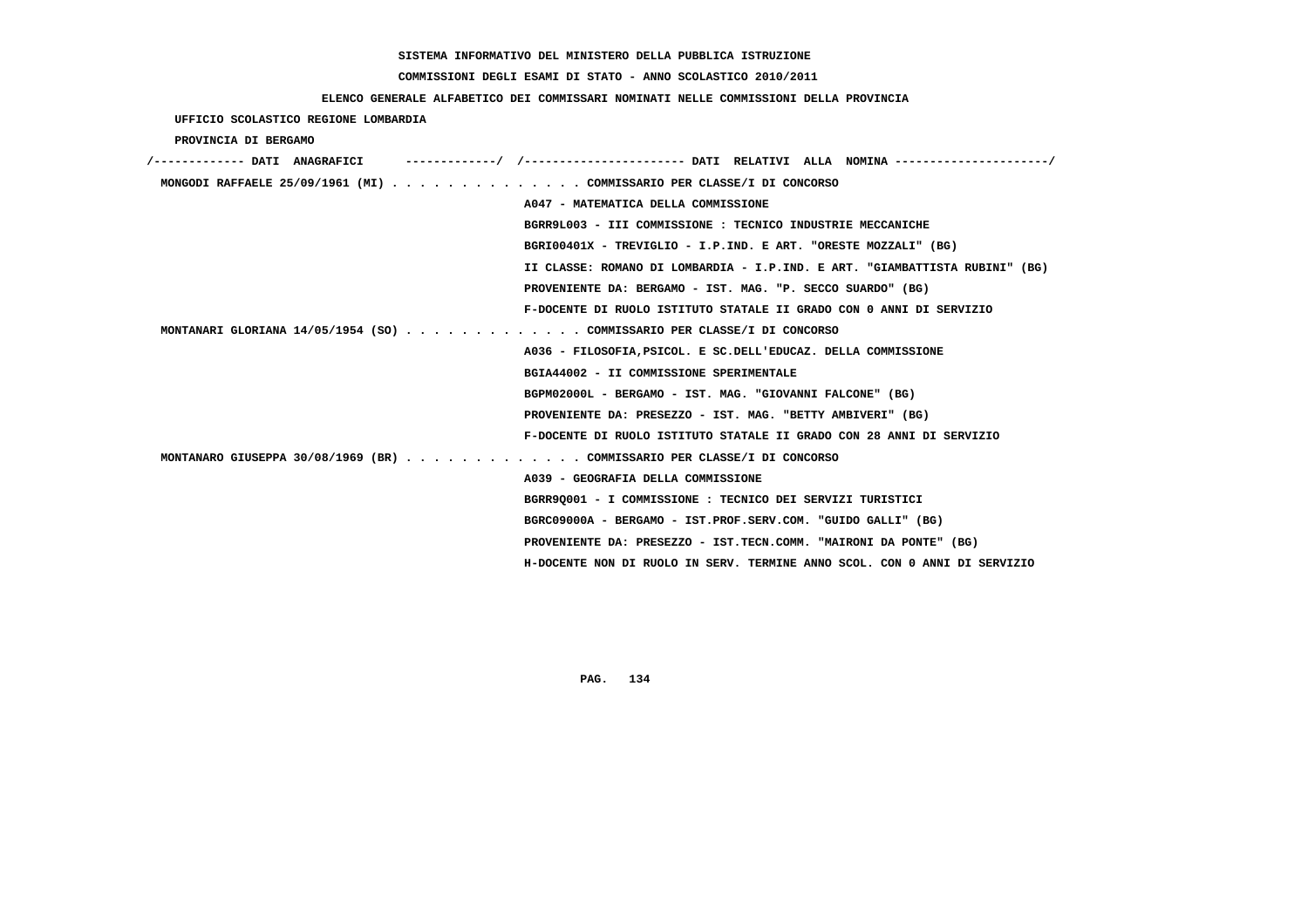# **COMMISSIONI DEGLI ESAMI DI STATO - ANNO SCOLASTICO 2010/2011**

## **ELENCO GENERALE ALFABETICO DEI COMMISSARI NOMINATI NELLE COMMISSIONI DELLA PROVINCIA**

 **UFFICIO SCOLASTICO REGIONE LOMBARDIA**

 **PROVINCIA DI BERGAMO**

| /------------- DATI ANAGRAFICI |                                                                              |
|--------------------------------|------------------------------------------------------------------------------|
|                                | MONTINARO GIUSEPPE CIRO 30/01/1952 (LE) COMMISSARIO PER CLASSE/I DI CONCORSO |
|                                | A036 - FILOSOFIA, PSICOL. E SC. DELL'EDUCAZ. DELLA COMMISSIONE               |
|                                | BGIA44005 - V COMMISSIONE SPERIMENTALE                                       |
|                                | BGPM010002 - BERGAMO - IST. MAG. "P. SECCO SUARDO" (BG)                      |
|                                | PROVENIENTE DA: TRESCORE BALNEARIO - IST.PROF.SERV.COM. "LORENZO LOTTO" (BG  |
|                                | I-DOCENTE NON DI RUOLO IN SERV. TERMINE ATTIV. DID. CON 26 ANNI DI SERVIZIO  |
|                                | MORETTI ALESSANDRO 04/01/1973 (BG) COMMISSARIO PER CLASSE/I DI CONCORSO      |
|                                | A016 - COSTR., TECNOL. DELLE COST. E DIS. TEC. DELLA COMMISSIONE             |
|                                | BGTL01001 - I COMMISSIONE : GEOMETRA                                         |
|                                | BGTL02000T - BERGAMO - IST.TEC.GEOMETRI "GIACOMO OUARENGHI" (BG)             |
|                                | PROVENIENTE DA: ISEO - IST.TECN.COMM. IIS ANTONIETTI - ITCG (BS)             |
|                                | F-DOCENTE DI RUOLO ISTITUTO STATALE II GRADO CON 5 ANNI DI SERVIZIO          |
|                                | MORETTI ROBERTA 08/07/1966 (BG) COMMISSARIO PER CLASSE/I DI CONCORSO         |
|                                | A060 - SC.NA., CH., GEOG., MIC. DELLA COMMISSIONE                            |
|                                | BGPS00017 - XVII COMMISSIONE : SCIENTIFICO                                   |
|                                | BGPS05000B - BERGAMO - LIC. SCIENT. "LORENZO MASCHERONI" (BG)                |
|                                | PROVENIENTE DA: LOVERE - IST.TECN.COMM. "IVAN PIANA" (BG)                    |
|                                | F-DOCENTE DI RUOLO ISTITUTO STATALE II GRADO CON 15 ANNI DI SERVIZIO         |
|                                |                                                                              |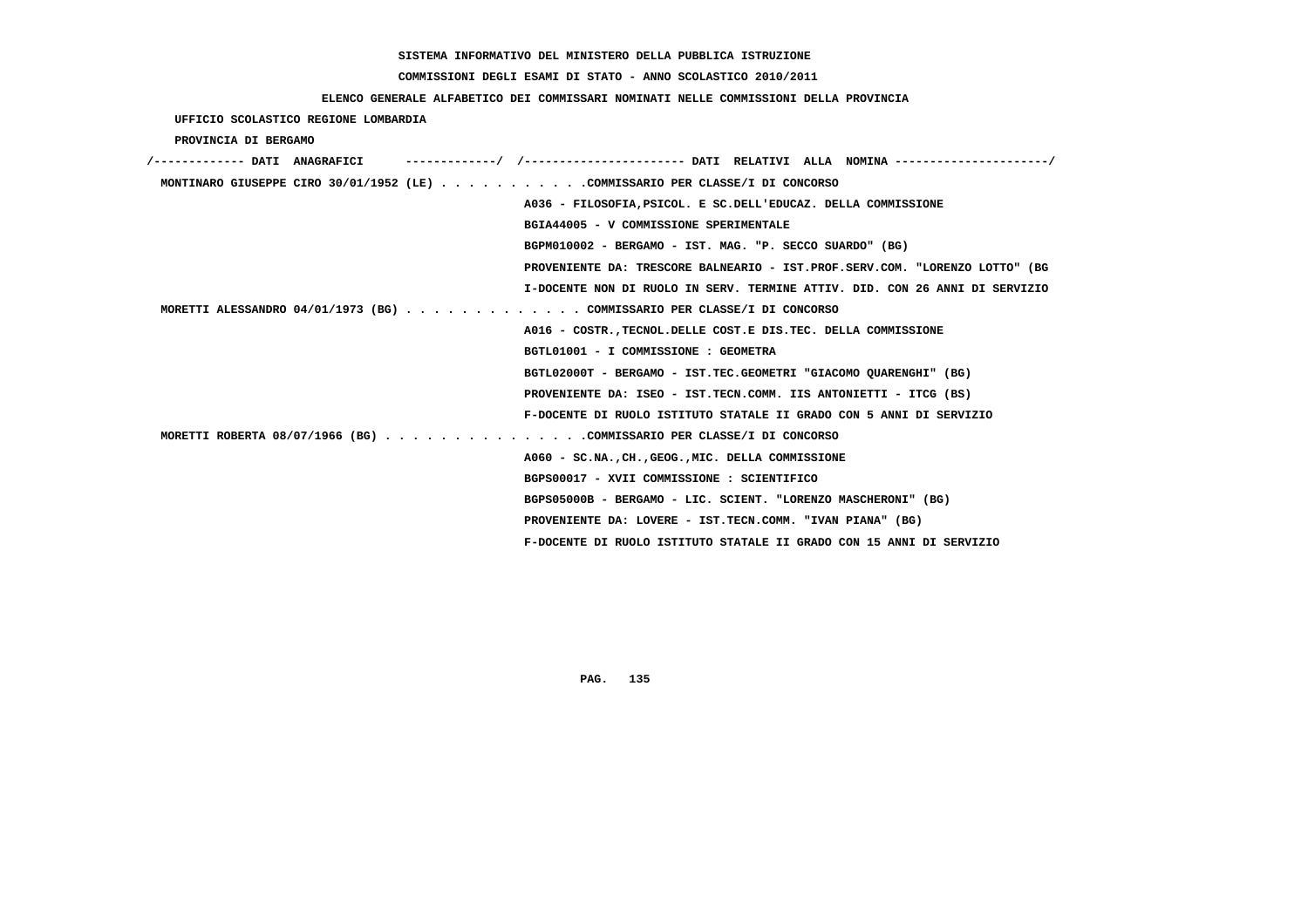# **COMMISSIONI DEGLI ESAMI DI STATO - ANNO SCOLASTICO 2010/2011**

## **ELENCO GENERALE ALFABETICO DEI COMMISSARI NOMINATI NELLE COMMISSIONI DELLA PROVINCIA**

 **UFFICIO SCOLASTICO REGIONE LOMBARDIA**

 **PROVINCIA DI BERGAMO**

|  | MOROSINI STEFANO 21/04/1979 (BG) COMMISSARIO PER CLASSE/I DI CONCORSO       |
|--|-----------------------------------------------------------------------------|
|  | A039 - GEOGRAFIA DELLA COMMISSIONE                                          |
|  | BGTD00015 - XV COMMISSIONE : RAGIONIERE E PERITO COMMERCIALE                |
|  | BGTD02000B - TREVIGLIO - IST.TECN.COMM. GUGLIELMO OBERDAN (BG)              |
|  | PROVENIENTE DA: BERGAMO - IST.TECN.COMM. "VITTORIO EMANUELE II" (BG)        |
|  | H-DOCENTE NON DI RUOLO IN SERV. TERMINE ANNO SCOL. CON 0 ANNI DI SERVIZIO   |
|  | MOSSINI ALFRIDA 29/08/1955 (MN) COMMISSARIO PER CLASSE/I DI CONCORSO        |
|  | A034 - ELETTRONICA DELLA COMMISSIONE                                        |
|  | BGRR9J001 - I COMMISSIONE : TECNICO DELLE INDUSTRIE ELETTRICHE              |
|  | PROVENIENTE DA: MANTOVA - I.P.IND. E ART. IPSIA L.DA VINCI MN (MN)          |
|  | F-DOCENTE DI RUOLO ISTITUTO STATALE II GRADO CON 29 ANNI DI SERVIZIO        |
|  | MUDANO' FABRIZIO 12/09/1977 (SR) COMMISSARIO PER CLASSE/I DI CONCORSO       |
|  | A034 - ELETTRONICA DELLA COMMISSIONE                                        |
|  | BGTF45003 - III COMMISSIONE : PER. IND.LE CAPOTECNICO-SPECIALIZZ.:INFORMATI |
|  | BGTF05000D - DALMINE - IST.TECN.IND. "GUGLIELMO MARCONI" (BG)               |
|  | PROVENIENTE DA: MILANO - IST.TECN.IND. MOLINARI (MI)                        |
|  | I-DOCENTE NON DI RUOLO IN SERV. TERMINE ATTIV. DID. CON 5 ANNI DI SERVIZIO  |
|  |                                                                             |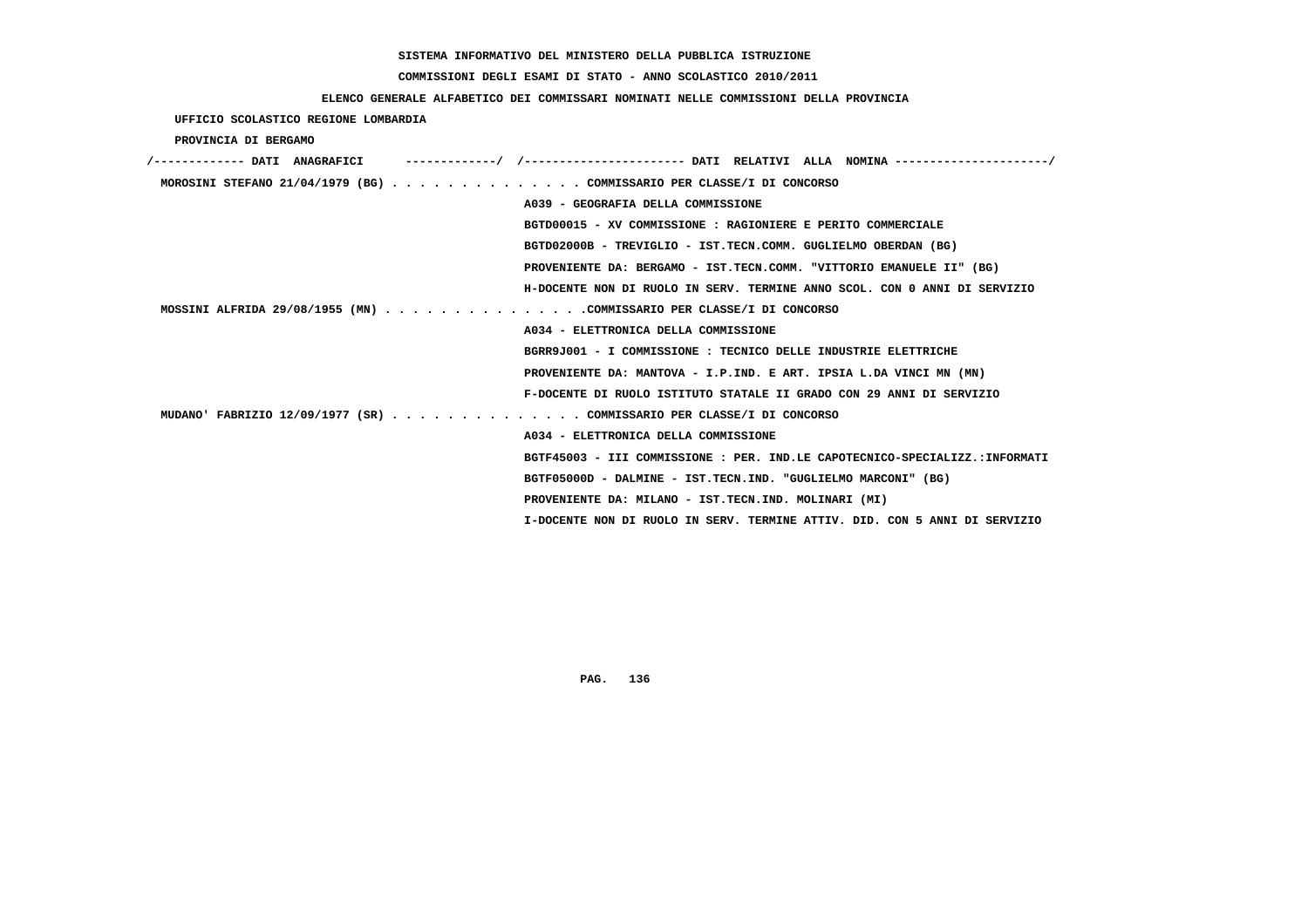# **COMMISSIONI DEGLI ESAMI DI STATO - ANNO SCOLASTICO 2010/2011**

## **ELENCO GENERALE ALFABETICO DEI COMMISSARI NOMINATI NELLE COMMISSIONI DELLA PROVINCIA**

 **UFFICIO SCOLASTICO REGIONE LOMBARDIA**

 **PROVINCIA DI BERGAMO**

| /------------- DATI ANAGRAFICI                                         |                                                                      |
|------------------------------------------------------------------------|----------------------------------------------------------------------|
| MUSETTI GRAZIELLA 13/02/1949 (BG) COMMISSARIO PER CLASSE/I DI CONCORSO |                                                                      |
|                                                                        | A037 - FILOSOFIA E STORIA DELLA COMMISSIONE                          |
|                                                                        | BGC005002 - II COMMISSIONE : DURATA QUINQUENNALE                     |
|                                                                        | BGSL00201X - TREVIGLIO - LIC. ART. "SIMONE WEIL" (BG)                |
|                                                                        | PROVENIENTE DA: BERGAMO - LIC. ART. " GIACOMO E PIO MANZU' " (BG)    |
|                                                                        | F-DOCENTE DI RUOLO ISTITUTO STATALE II GRADO CON 33 ANNI DI SERVIZIO |
| NAPOLI GIULIO 18/02/1957 (CS) COMMISSARIO PER CLASSE/I DI CONCORSO     |                                                                      |
|                                                                        | A042 - INFORMATICA DELLA COMMISSIONE                                 |
|                                                                        | BGRR9B002 - II COMMISSIONE : TECNICO GESTIONE AZIENDALE INFORMATICA  |
|                                                                        | BGRC00301B - PRESEZZO - IS.PR.SERV.COM.TUR "BETTY AMBIVERI" (BG)     |
|                                                                        | PROVENIENTE DA: BERGAMO - IST.PROF.SERV.COM. "GUIDO GALLI" (BG)      |
|                                                                        | F-DOCENTE DI RUOLO ISTITUTO STATALE II GRADO CON 22 ANNI DI SERVIZIO |
| NAPPO GIOVANNA 29/09/1961 (NA) COMMISSARIO PER CLASSE/I DI CONCORSO    |                                                                      |
|                                                                        | A346 - LINGUA E CIV. STRANIERA (INGLESE) DELLA COMMISSIONE           |
|                                                                        | BGRR9A002 - II COMMISSIONE : TECNICO GESTIONE AZIENDALE LINGUISTICA  |
|                                                                        | BGRC033017 - TREVIGLIO - IS.PR.SERV.COM.TUR "ZENALE E BUTINONE" (BG) |
|                                                                        | PROVENIENTE DA: BERGAMO - IST.TECN.IND. "GIULIO NATTA" (BG)          |
|                                                                        | F-DOCENTE DI RUOLO ISTITUTO STATALE II GRADO CON 10 ANNI DI SERVIZIO |
|                                                                        |                                                                      |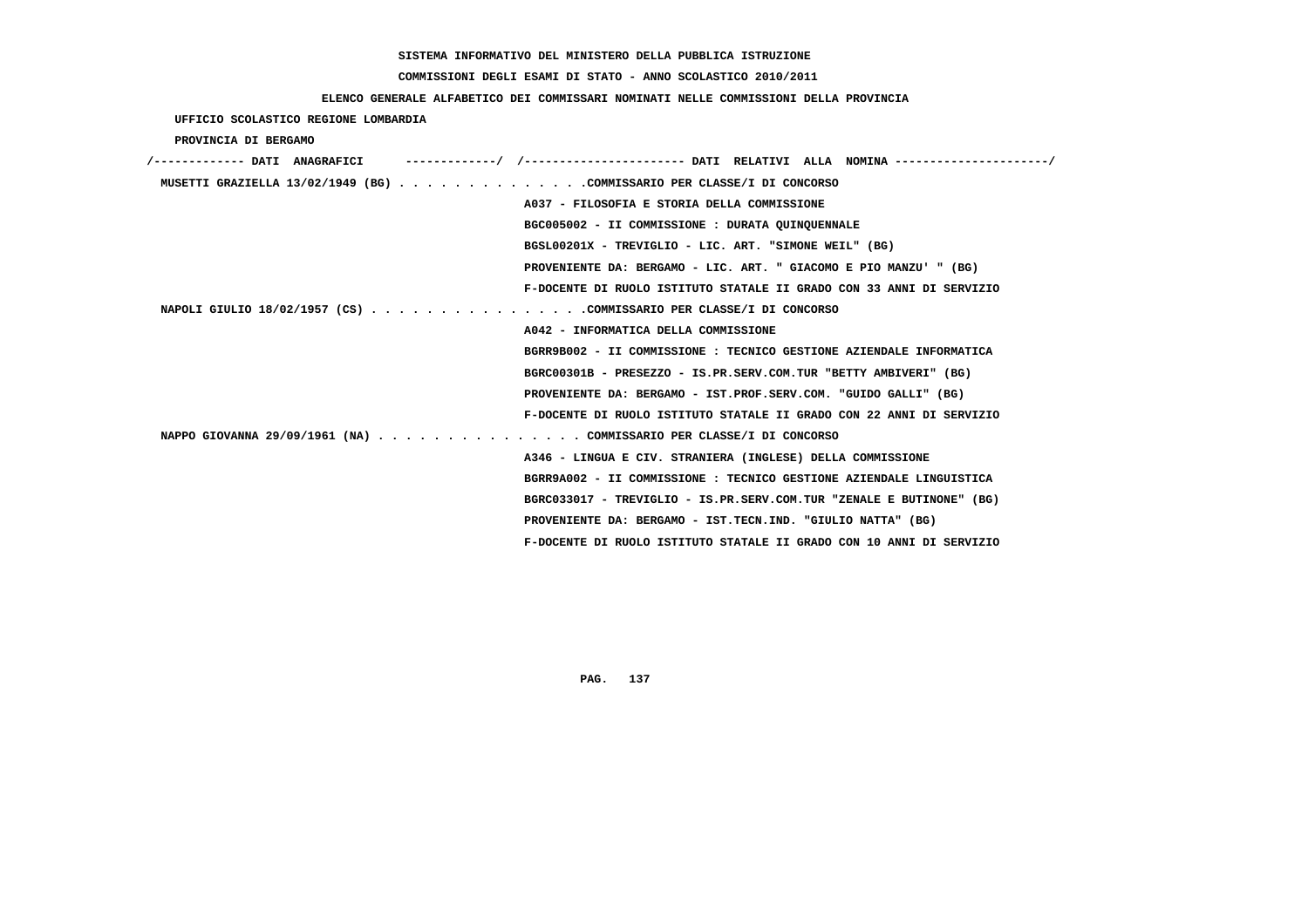# **COMMISSIONI DEGLI ESAMI DI STATO - ANNO SCOLASTICO 2010/2011**

 **UFFICIO SCOLASTICO REGIONE LOMBARDIA**

# **ELENCO GENERALE ALFABETICO DEI COMMISSARI NOMINATI NELLE COMMISSIONI DELLA PROVINCIA**

| PROVINCIA DI BERGAMO                                                 |                                                                             |
|----------------------------------------------------------------------|-----------------------------------------------------------------------------|
|                                                                      |                                                                             |
| NEBIOLO PAOLA 31/10/1963 (BG) COMMISSARIO PER CLASSE/I DI CONCORSO   |                                                                             |
|                                                                      | A017 - DISCIPLINE ECONOMICO-AZIENDALI DELLA COMMISSIONE                     |
|                                                                      | BGTD00003 - III COMMISSIONE : RAGIONIERE E PERITO COMMERCIALE               |
|                                                                      | BGTD06000T - BERGAMO - IST.TECN.COMM. "BORTOLO BELOTTI" (BG)                |
|                                                                      | II CLASSE: BERGAMO - L.R. PAR. IST.TECN.COMM. I.T.C "MARIA IMMACOLATA - IMI |
|                                                                      | PROVENIENTE DA: TRESCORE BALNEARIO - IST.TECN.COMM. "LORENZO LOTTO" (BG)    |
|                                                                      | I-DOCENTE NON DI RUOLO IN SERV. TERMINE ATTIV. DID. CON 20 ANNI DI SERVIZIO |
| NEGRISOLI LAURA 17/07/1960 (BG) COMMISSARIO PER CLASSE/I DI CONCORSO |                                                                             |
|                                                                      | A017 - DISCIPLINE ECONOMICO-AZIENDALI DELLA COMMISSIONE                     |
|                                                                      | BGTD18002 - II COMMISSIONE : RAGIONIERE E PERITO COMMERCIALE                |
|                                                                      | BGTD02000B - TREVIGLIO - IST.TECN.COMM. GUGLIELMO OBERDAN (BG)              |
|                                                                      | PROVENIENTE DA: BERGAMO - IST.TECN.COMM. "VITTORIO EMANUELE II" (BG)        |
|                                                                      | F-DOCENTE DI RUOLO ISTITUTO STATALE II GRADO CON 25 ANNI DI SERVIZIO        |
| NERI ROBERTO 22/12/1959 (SA) COMMISSARIO PER CLASSE/I DI CONCORSO    |                                                                             |
|                                                                      | A047 - MATEMATICA DELLA COMMISSIONE                                         |
|                                                                      | BGTF51003 - III COMMISSIONE : PER. IND.LE CAPOTEC.-SPECIAL.:ELETTROTEC.E AU |
|                                                                      | BGTF016013 - GAZZANIGA - IST.TECN.IND. "VALLE SERIANA" (BG)                 |
|                                                                      | PROVENIENTE DA: DALMINE - IS.PR.SERV.COM.TUR "LUIGI EINAUDI" (BG)           |
|                                                                      | F-DOCENTE DI RUOLO ISTITUTO STATALE II GRADO CON 19 ANNI DI SERVIZIO        |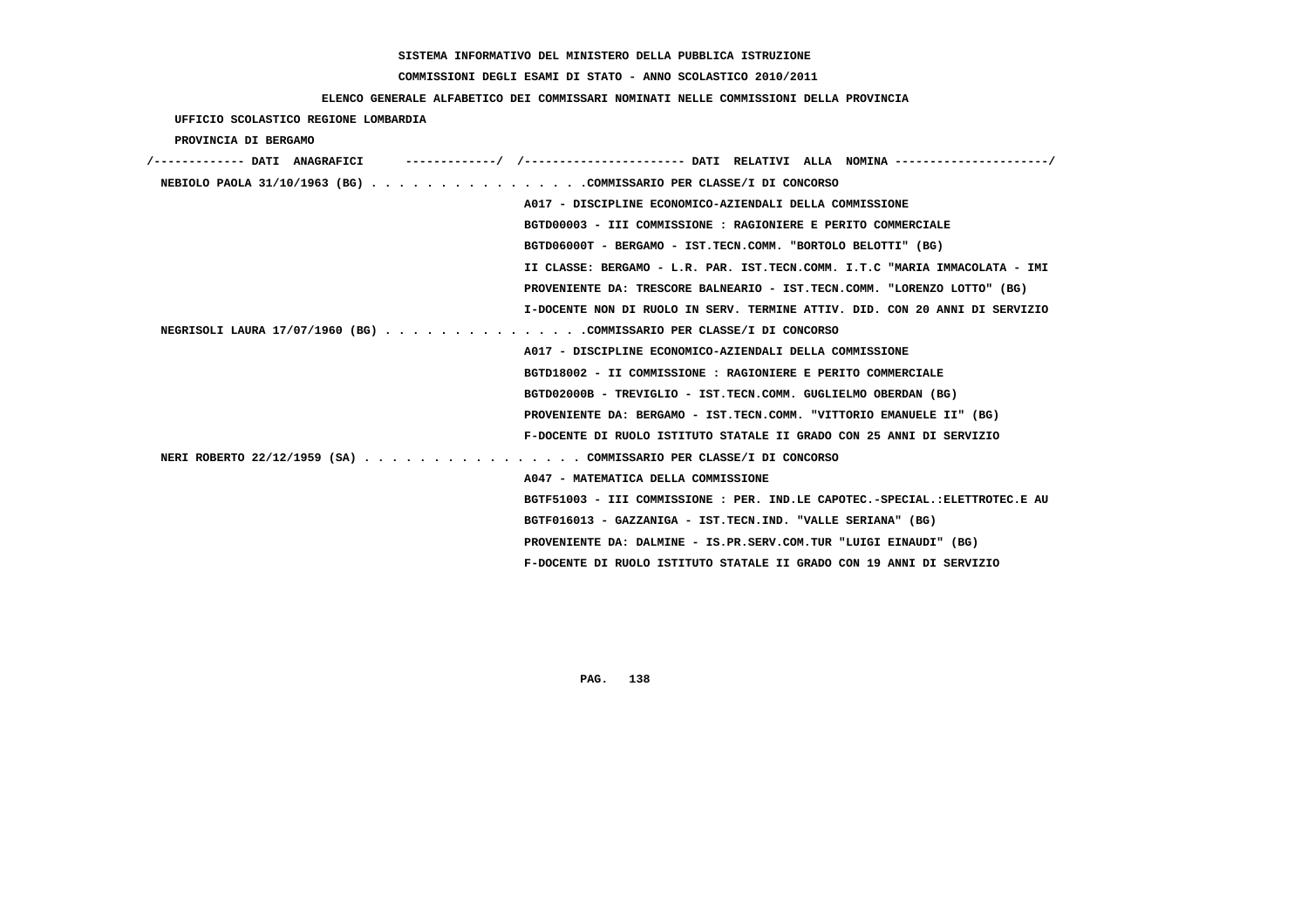# **COMMISSIONI DEGLI ESAMI DI STATO - ANNO SCOLASTICO 2010/2011**

## **ELENCO GENERALE ALFABETICO DEI COMMISSARI NOMINATI NELLE COMMISSIONI DELLA PROVINCIA**

# **UFFICIO SCOLASTICO REGIONE LOMBARDIA**

### **PROVINCIA DI BERGAMO**

| ------------/ /--------------------- DATI RELATIVI ALLA NOMINA -------------------/<br>----------- DATI ANAGRAFICI |  |
|--------------------------------------------------------------------------------------------------------------------|--|
| NIRO GENNARO 26/10/1953 (CB) COMMISSARIO PER CLASSE/I DI CONCORSO                                                  |  |
| A072 - TOPOG. GEN., COSTR.RUR. E DISEGNO DELLA COMMISSIONE                                                         |  |
| BGTA00002 - II COMMISSIONE : PERITO AGRARIO                                                                        |  |
| BGTA03101C - BERGAMO - IST.TECN.AGR. DI BERGAMO (BG)                                                               |  |
| PROVENIENTE DA: OGGIONO - I.T.COMM E GEOM. VITTORIO BACHELET (LC)                                                  |  |
| F-DOCENTE DI RUOLO ISTITUTO STATALE II GRADO CON 19 ANNI DI SERVIZIO                                               |  |
| NOBILI CRISTINA $18/12/1953$ (BZ) COMMISSARIO PER CLASSE/I DI CONCORSO                                             |  |
| A061 - STORIA DELL'ARTE DELLA COMMISSIONE                                                                          |  |
| BGRR9T003 - III COMMISSIONE : TECNICO DELLA GRAFICA PUBBLICITARIA                                                  |  |
| BGRC033017 - TREVIGLIO - IS.PR.SERV.COM.TUR "ZENALE E BUTINONE" (BG)                                               |  |
| PROVENIENTE DA: BERGAMO - LIC. ART. " GIACOMO E PIO MANZU' " (BG)                                                  |  |
| F-DOCENTE DI RUOLO ISTITUTO STATALE II GRADO CON 27 ANNI DI SERVIZIO                                               |  |
| NORBIS FRANCESCO 18/02/1956 (BG) COMMISSARIO PER CLASSE/I DI CONCORSO                                              |  |
| A072 - TOPOG. GEN., COSTR.RUR. E DISEGNO DELLA COMMISSIONE                                                         |  |
| BGTA00001 - I COMMISSIONE : PERITO AGRARIO                                                                         |  |
| BGTA03101C - BERGAMO - IST.TECN.AGR. DI BERGAMO (BG)                                                               |  |
| PROVENIENTE DA: ZOGNO - I.T.COMM E GEOM. "DAVID MARIA TUROLDO" (BG)                                                |  |
| F-DOCENTE DI RUOLO ISTITUTO STATALE II GRADO CON 10 ANNI DI SERVIZIO                                               |  |
|                                                                                                                    |  |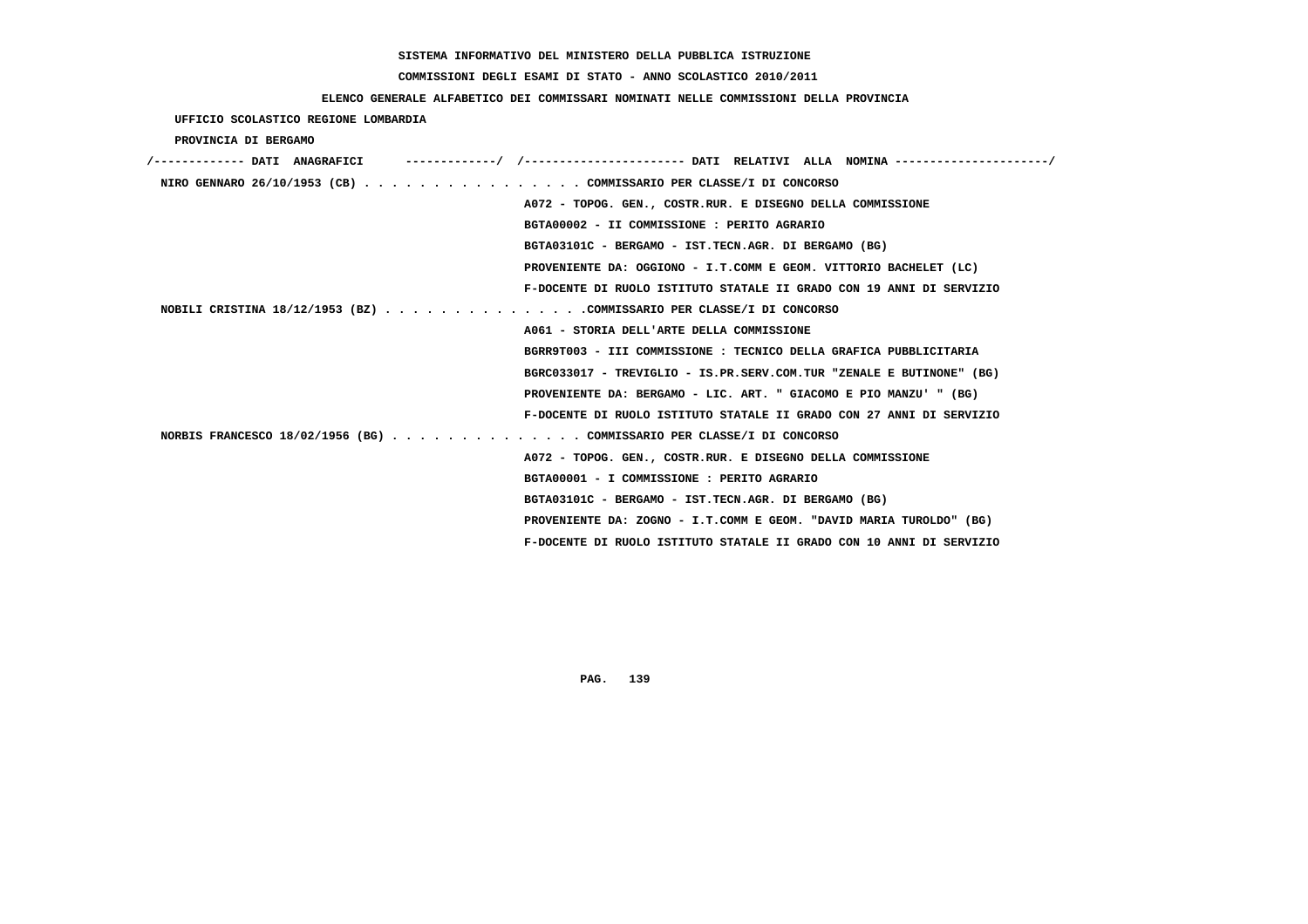# **COMMISSIONI DEGLI ESAMI DI STATO - ANNO SCOLASTICO 2010/2011**

## **ELENCO GENERALE ALFABETICO DEI COMMISSARI NOMINATI NELLE COMMISSIONI DELLA PROVINCIA**

 **UFFICIO SCOLASTICO REGIONE LOMBARDIA**

 **PROVINCIA DI BERGAMO**

| /------------- DATI ANAGRAFICI |                                                                             |
|--------------------------------|-----------------------------------------------------------------------------|
|                                | OLIVASTRI ANNA 19/09/1968 (CH) COMMISSARIO PER CLASSE/I DI CONCORSO         |
|                                | A017 - DISCIPLINE ECONOMICO-AZIENDALI DELLA COMMISSIONE                     |
|                                | BGRR9A002 - II COMMISSIONE : TECNICO GESTIONE AZIENDALE LINGUISTICA         |
|                                | BGRC033017 - TREVIGLIO - IS.PR.SERV.COM.TUR "ZENALE E BUTINONE" (BG)        |
|                                | PROVENIENTE DA: ROMANO DI LOMBARDIA - I.T.COMM E GEOM. "GIAMBATTISTA RUBINI |
|                                | I-DOCENTE NON DI RUOLO IN SERV. TERMINE ATTIV. DID. CON 7 ANNI DI SERVIZIO  |
|                                | ORIGLIO ALFIO 24/04/1967 (CT) COMMISSARIO PER CLASSE/I DI CONCORSO          |
|                                | A060 - SC.NA., CH., GEOG., MIC. DELLA COMMISSIONE                           |
|                                | BGPS00001 - I COMMISSIONE : SCIENTIFICO                                     |
|                                | BGPS095001 - BERGAMO - L.R. PAR. LIC. SCIENT. LICEO SCIENTIFICO "LEONARDO D |
|                                | PROVENIENTE DA: ZOGNO - I.P.IND. E ART. "DAVID MARIA TUROLDO" (BG)          |
|                                | I-DOCENTE NON DI RUOLO IN SERV. TERMINE ATTIV. DID. CON 10 ANNI DI SERVIZIO |
|                                | ORSINI CARLA 19/10/1973 (AQ) COMMISSARIO PER CLASSE/I DI CONCORSO           |
|                                | A346 - LINGUA E CIV. STRANIERA (INGLESE) DELLA COMMISSIONE                  |
|                                | BGTF45001 - I COMMISSIONE : PER. IND.LE CAPOTECNICO-SPECIALIZZ.:INFORMATICA |
|                                | II CLASSE: BERGAMO - L.R. PAR. IST.TECN.AERON. IST.TEC. AERONAUTICO "ANTONI |
|                                | PROVENIENTE DA: TREVIGLIO - I.P.IND. E ART. "ORESTE MOZZALI" (CORSO SERALE  |
|                                | I-DOCENTE NON DI RUOLO IN SERV. TERMINE ATTIV. DID. CON 8 ANNI DI SERVIZIO  |
|                                |                                                                             |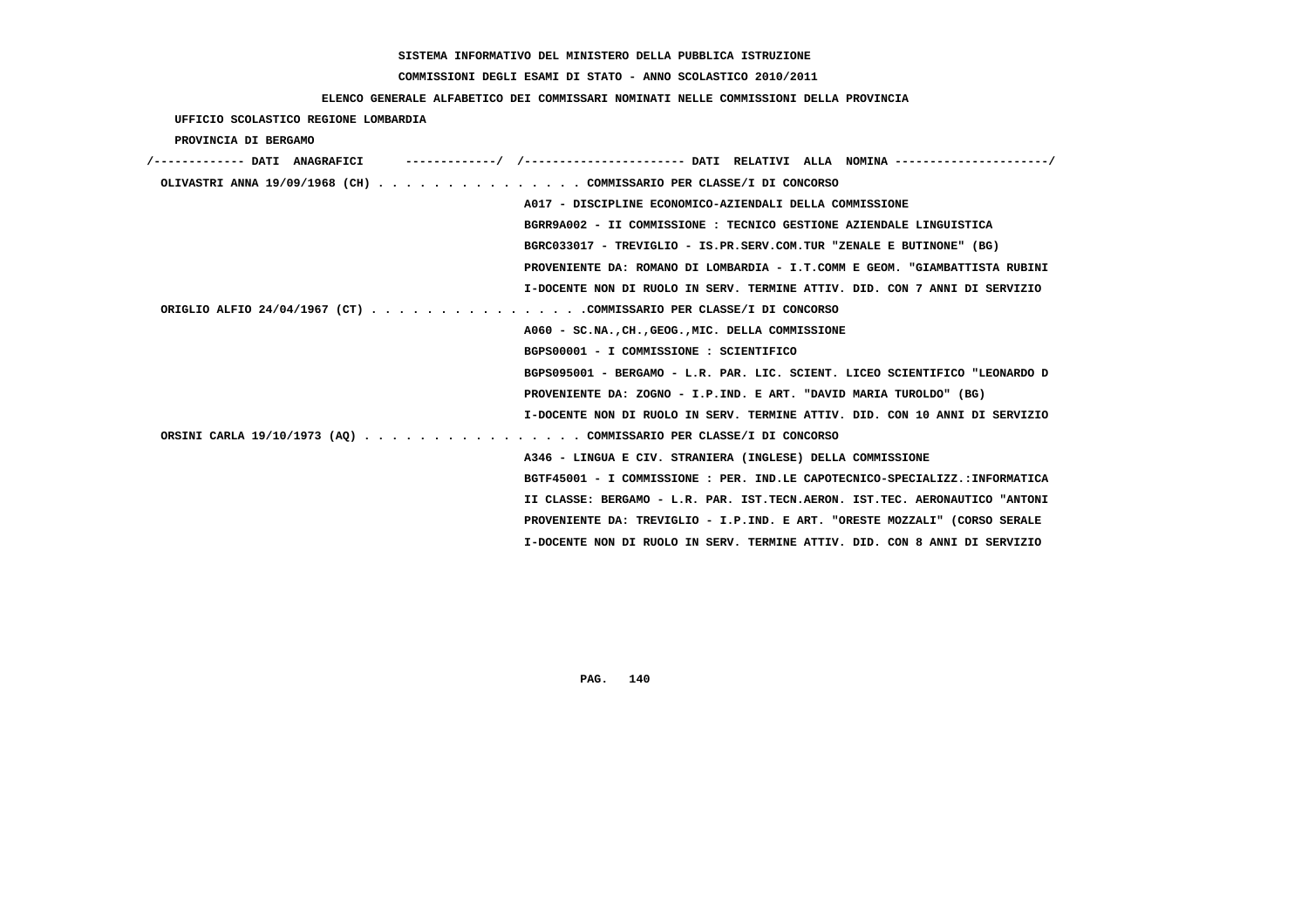# **COMMISSIONI DEGLI ESAMI DI STATO - ANNO SCOLASTICO 2010/2011**

## **ELENCO GENERALE ALFABETICO DEI COMMISSARI NOMINATI NELLE COMMISSIONI DELLA PROVINCIA**

## **UFFICIO SCOLASTICO REGIONE LOMBARDIA**

### **PROVINCIA DI BERGAMO**

| -/ /---------------------- DATI RELATIVI ALLA NOMINA ---------------------/<br>/------------- DATI ANAGRAFICI |
|---------------------------------------------------------------------------------------------------------------|
| ORTEFA NIETO TERESA SONSOLES 11/06/1967 (EE) COMMISSARIO PER CLASSE/I DI CONCORSO                             |
| A446 - LINGUA E CIV. STRANIERA (SPAGNOLO) DELLA COMMISSIONE                                                   |
| BGISFU001 - I COMMISSIONE SPERIMENTALE                                                                        |
| BGPM02000L - BERGAMO - IST. MAG. "GIOVANNI FALCONE" (BG)                                                      |
| PROVENIENTE DA: TRESCORE BALNEARIO - IST.TECN.COMM. "LORENZO LOTTO" (BG)                                      |
| H-DOCENTE NON DI RUOLO IN SERV. TERMINE ANNO SCOL. CON 6 ANNI DI SERVIZIO                                     |
| PADALINO ANTONIO 01/06/1972 (BG) COMMISSARIO PER CLASSE/I DI CONCORSO                                         |
| A020 - DISCIPLINE MECCANICHE E TECNOLOGIA DELLA COMMISSIONE                                                   |
| BGRR9J002 - II COMMISSIONE : TECNICO DELLE INDUSTRIE ELETTRICHE                                               |
| BGRI00401X - TREVIGLIO - I.P.IND. E ART. "ORESTE MOZZALI" (BG)                                                |
| PROVENIENTE DA: ROMANO DI LOMBARDIA - I.T.COMM E GEOM. "GIAMBATTISTA RUBINI                                   |
| F-DOCENTE DI RUOLO ISTITUTO STATALE II GRADO CON 3 ANNI DI SERVIZIO                                           |
| PAGNOTTA ROBERTO 28/01/1964 (CS) COMMISSARIO PER CLASSE/I DI CONCORSO                                         |
| A017 - DISCIPLINE ECONOMICO-AZIENDALI DELLA COMMISSIONE                                                       |
| BGTP03001 - I COMMISSIONE : PERITO AZIENDALE E CORRISPOND. IN LINGUE ESTERE                                   |
| BGTD05500A - BERGAMO - L.R. PAR. IST.TECN.COMM. I.T.C. "S.ANGELA MERICI" (B                                   |
| II CLASSE: S. OMOBONO TERME - L.R. PAR. IST.TECN.COMM. I.T.C. "M.CONSOLATRI                                   |
| PROVENIENTE DA: ZOGNO - I.T.COMM E GEOM. "DAVID MARIA TUROLDO" (BG)                                           |
| I-DOCENTE NON DI RUOLO IN SERV. TERMINE ATTIV. DID. CON 15 ANNI DI SERVIZIO                                   |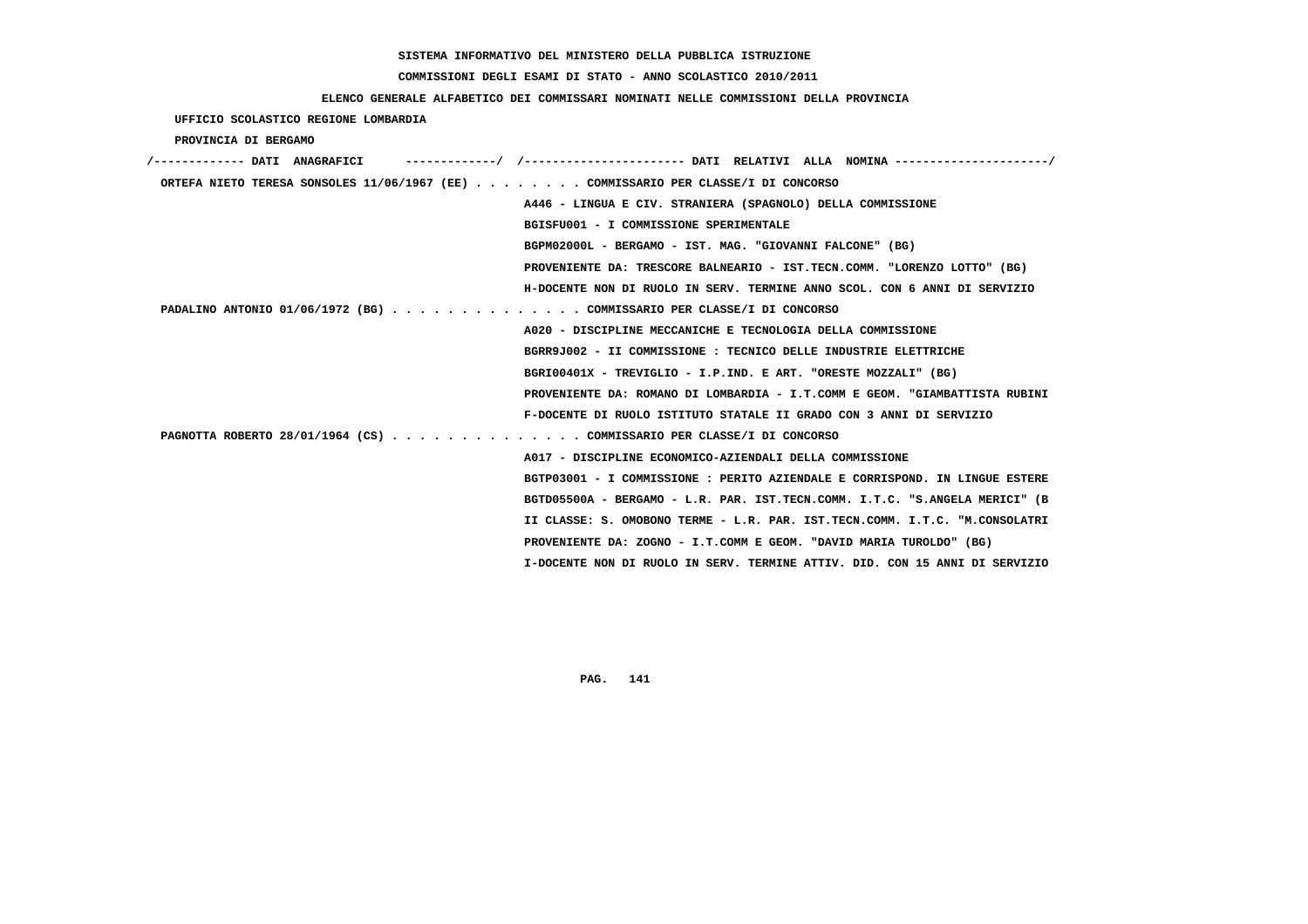# **COMMISSIONI DEGLI ESAMI DI STATO - ANNO SCOLASTICO 2010/2011**

## **ELENCO GENERALE ALFABETICO DEI COMMISSARI NOMINATI NELLE COMMISSIONI DELLA PROVINCIA**

 **UFFICIO SCOLASTICO REGIONE LOMBARDIA**

 **PROVINCIA DI BERGAMO**

| ------------/ /---------------------- DATI RELATIVI ALLA NOMINA ---------------------/<br>/------------- DATI ANAGRAFICI |
|--------------------------------------------------------------------------------------------------------------------------|
| PALERMO OSCAR 23/01/1959 (FG) COMMISSARIO PER CLASSE/I DI CONCORSO                                                       |
| A035 - ELETTROTECNICA ED APPLICAZIONI DELLA COMMISSIONE                                                                  |
| BGTF50003 - III COMMISSIONE : PER. IND.LE CAPOTEC.-SPECIAL:ELETTRON.E TELEC                                              |
| PROVENIENTE DA: GORGONZOLA - IST.TECN.IND. ITI G. MARCONI (MI)                                                           |
| F-DOCENTE DI RUOLO ISTITUTO STATALE II GRADO CON 10 ANNI DI SERVIZIO                                                     |
| PALLADINO GIOVANNINA 17/02/1954 (FG) COMMISSARIO PER CLASSE/I DI CONCORSO                                                |
| A246 - LINGUA E CIV. STRANIERA (FRANCESE) DELLA COMMISSIONE                                                              |
| BGISFU006 - VI COMMISSIONE SPERIMENTALE                                                                                  |
| BGPM03401G - ROMANO DI LOMBARDIA - IST. MAG. "DON LORENZO MILANI" (BG)                                                   |
| PROVENIENTE DA: BERGAMO - IST.TECN.COMM. "BORTOLO BELOTTI" (BG)                                                          |
| F-DOCENTE DI RUOLO ISTITUTO STATALE II GRADO CON 26 ANNI DI SERVIZIO                                                     |
| PANSERI CINZIA 16/06/1965 (BG) COMMISSARIO PER CLASSE/I DI CONCORSO                                                      |
| A012 - CHIMICA AGRARIA DELLA COMMISSIONE                                                                                 |
| BGTA00001 - I COMMISSIONE : PERITO AGRARIO                                                                               |
| BGTA03101C - BERGAMO - IST.TECN.AGR. DI BERGAMO (BG)                                                                     |
| PROVENIENTE DA: TREVIGLIO - IST.TECN.AGR. "GAETANO CANTONI" (BG)                                                         |
| F-DOCENTE DI RUOLO ISTITUTO STATALE II GRADO CON 9 ANNI DI SERVIZIO                                                      |
|                                                                                                                          |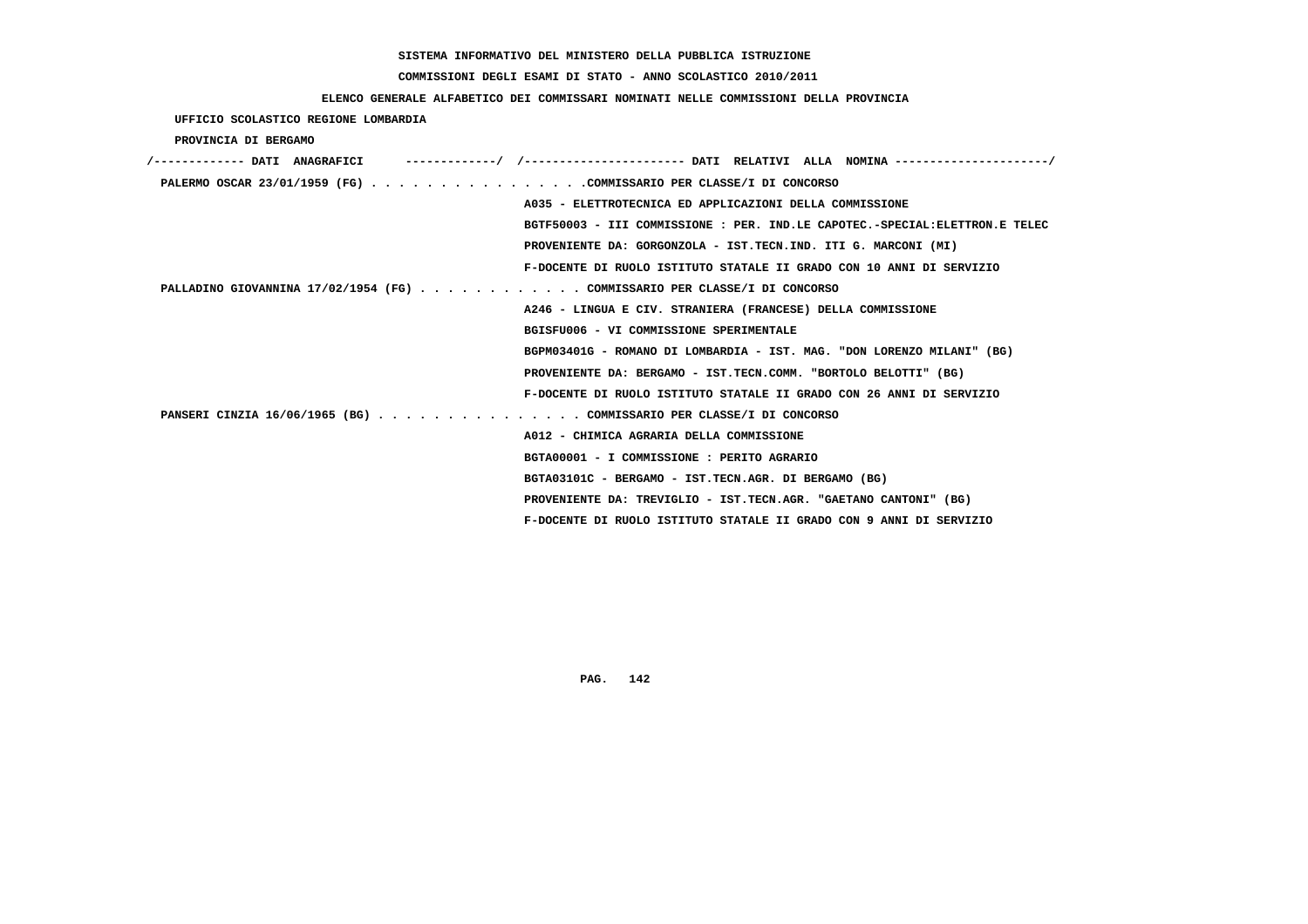# **COMMISSIONI DEGLI ESAMI DI STATO - ANNO SCOLASTICO 2010/2011**

## **ELENCO GENERALE ALFABETICO DEI COMMISSARI NOMINATI NELLE COMMISSIONI DELLA PROVINCIA**

 **UFFICIO SCOLASTICO REGIONE LOMBARDIA**

 **PROVINCIA DI BERGAMO**

| /------------- DATI ANAGRAFICI                                        | -----------/ /--------------------- DATI RELATIVI ALLA NOMINA --------------------/ |
|-----------------------------------------------------------------------|-------------------------------------------------------------------------------------|
| PANUCCIO RITA 07/01/1951 (VV) COMMISSARIO PER CLASSE/I DI CONCORSO    |                                                                                     |
|                                                                       | A052 - LETTERE, LATINO, GRECO LICEO CLASSICO DELLA COMMISSIONE                      |
|                                                                       | BGPC00009 - IX COMMISSIONE : CLASSICO                                               |
|                                                                       | BGPC00201X - TREVIGLIO - LIC. CLAS. "SIMONE WEIL" (BG)                              |
|                                                                       | PROVENIENTE DA: BERGAMO - LIC. CLAS. "PAOLO SARPI" (BG)                             |
|                                                                       | F-DOCENTE DI RUOLO ISTITUTO STATALE II GRADO CON 34 ANNI DI SERVIZIO                |
| PANZERA ISABELLA 02/03/1970 (RC) COMMISSARIO PER CLASSE/I DI CONCORSO |                                                                                     |
|                                                                       | A057 - SCIENZA DEGLI ALIMENTI DELLA COMMISSIONE                                     |
|                                                                       | BGRR9R003 - III COMMISSIONE : TECNICO DEI SERVIZI DELLA RISTORAZIONE                |
|                                                                       | BGRH01000P - SAN PELLEGRINO TERME - I.P.SERV.ALB.TUR. DI SAN PELLEGRINO TER         |
|                                                                       | PROVENIENTE DA: NEMBRO - I.P.SERV.ALB.TUR. "ALFREDO SONZOGNI" (BG)                  |
|                                                                       | F-DOCENTE DI RUOLO ISTITUTO STATALE II GRADO CON 5 ANNI DI SERVIZIO                 |
| PANZERI GIOSUE' 11/04/1965 (BG) COMMISSARIO PER CLASSE/I DI CONCORSO  |                                                                                     |
|                                                                       | A246 - LINGUA E CIV. STRANIERA (FRANCESE) DELLA COMMISSIONE                         |
|                                                                       | BGISEX001 - I COMMISSIONE SPERIMENTALE                                              |
|                                                                       | BGPC00201X - TREVIGLIO - LIC. CLAS. "SIMONE WEIL" (BG)                              |
|                                                                       | PROVENIENTE DA: CREMA - LIC. CLAS. "A. RACCHETTI" (CR)                              |
|                                                                       | F-DOCENTE DI RUOLO ISTITUTO STATALE II GRADO CON 10 ANNI DI SERVIZIO                |
|                                                                       |                                                                                     |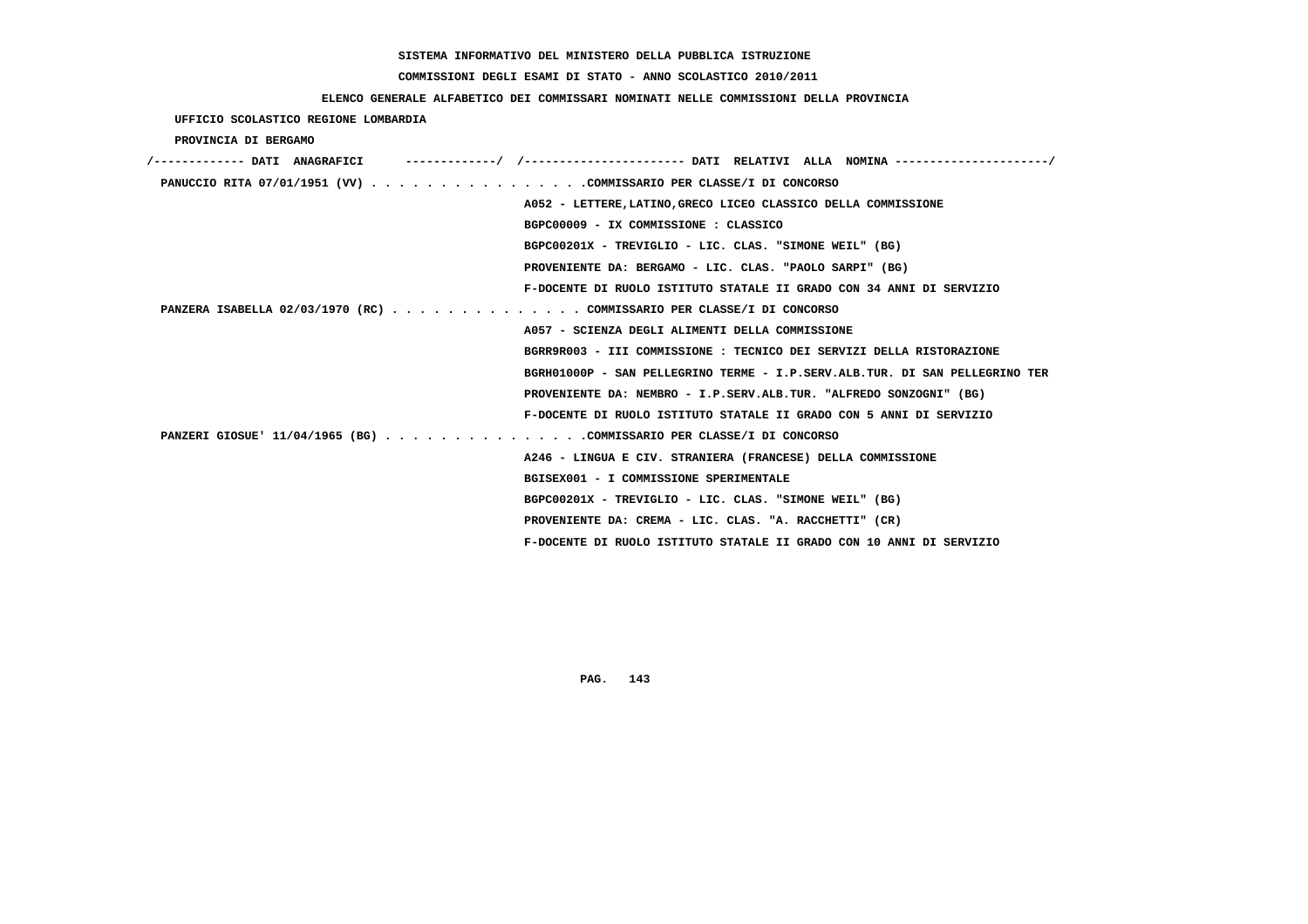# **COMMISSIONI DEGLI ESAMI DI STATO - ANNO SCOLASTICO 2010/2011**

## **ELENCO GENERALE ALFABETICO DEI COMMISSARI NOMINATI NELLE COMMISSIONI DELLA PROVINCIA**

 **UFFICIO SCOLASTICO REGIONE LOMBARDIA**

 **PROVINCIA DI BERGAMO**

| /------------- DATI ANAGRAFICI | ---------/ /---------------------- DATI RELATIVI ALLA NOMINA --------------------/ |
|--------------------------------|------------------------------------------------------------------------------------|
|                                | PANZERI MATTEO 20/08/1955 (BG) COMMISSARIO PER CLASSE/I DI CONCORSO                |
|                                | A039 - GEOGRAFIA DELLA COMMISSIONE                                                 |
|                                | BGRR9Q006 - VI COMMISSIONE : TECNICO DEI SERVIZI TURISTICI                         |
|                                | BGRC033017 - TREVIGLIO - IS.PR.SERV.COM.TUR "ZENALE E BUTINONE" (BG)               |
|                                | PROVENIENTE DA: BERGAMO - IST.TECN.COMM. "BORTOLO BELOTTI" (BG)                    |
|                                | H-DOCENTE NON DI RUOLO IN SERV. TERMINE ANNO SCOL. CON 2 ANNI DI SERVIZIO          |
|                                | PANZI INES 05/11/1948 (RC) COMMISSARIO PER CLASSE/I DI CONCORSO                    |
|                                | A025 - DISEGNO E STORIA DELL'ARTE DELLA COMMISSIONE                                |
|                                | BGPS00018 - XVIII COMMISSIONE : SCIENTIFICO                                        |
|                                | BGPS028017 - ALZANO LOMBARDO - LIC. SCIENT. "EDOARDO AMALDI" (BG)                  |
|                                | PROVENIENTE DA: BERGAMO - IST. MAG. "GIOVANNI FALCONE" (BG)                        |
|                                | F-DOCENTE DI RUOLO ISTITUTO STATALE II GRADO CON 24 ANNI DI SERVIZIO               |
|                                | PAOLINO LILIANA 22/04/1965 (SA) COMMISSARIO PER CLASSE/I DI CONCORSO               |
|                                | A016 - COSTR. TECNOL. DELLE COST. E DIS. TEC. DELLA COMMISSIONE                    |
|                                | BGTL00004 - IV COMMISSIONE : GEOMETRA                                              |
|                                | BGTD013019 - ZOGNO - I.T.COMM E GEOM. "DAVID MARIA TUROLDO" (BG)                   |
|                                | PROVENIENTE DA: VILMINORE DI SCALVE - I.T.COMM E GEOM. I.T.C.G. DI VILMINOR        |
|                                | I-DOCENTE NON DI RUOLO IN SERV. TERMINE ATTIV. DID. CON 4 ANNI DI SERVIZIO         |
|                                |                                                                                    |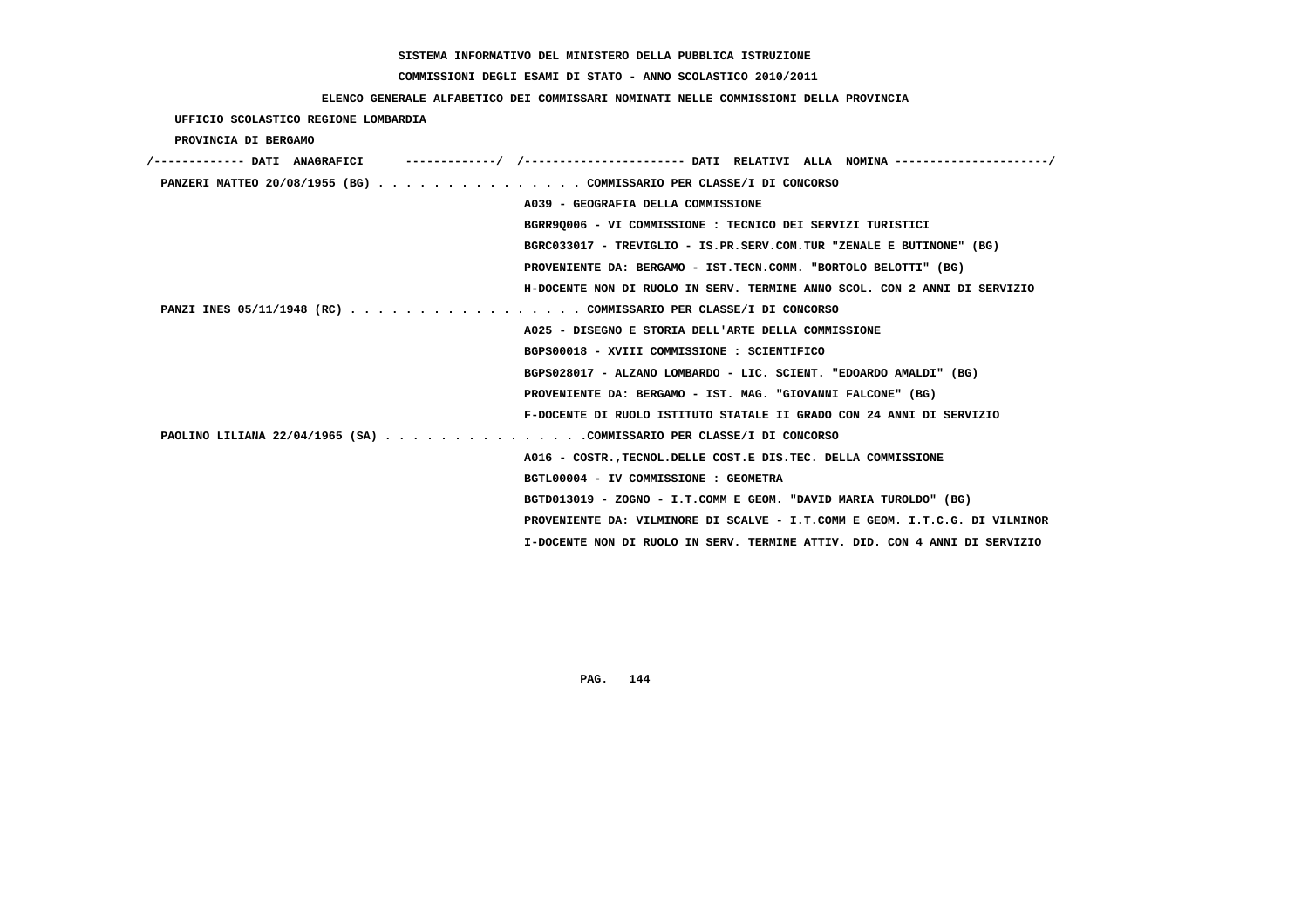# **COMMISSIONI DEGLI ESAMI DI STATO - ANNO SCOLASTICO 2010/2011**

### **ELENCO GENERALE ALFABETICO DEI COMMISSARI NOMINATI NELLE COMMISSIONI DELLA PROVINCIA**

 **UFFICIO SCOLASTICO REGIONE LOMBARDIA**

 **PROVINCIA DI BERGAMO**

| /------------- DATI ANAGRAFICI |                                                                             |
|--------------------------------|-----------------------------------------------------------------------------|
|                                | PARATICO MARINELLA 29/04/1957 (BG) COMMISSARIO PER CLASSE/I DI CONCORSO     |
|                                | A047 - MATEMATICA DELLA COMMISSIONE                                         |
|                                | BGTF51005 - V COMMISSIONE : PER. IND.LE CAPOTEC.-SPECIAL.:ELETTROTEC.E AUTO |
|                                | BGTF00401R - TREVIGLIO - IST.TECN.IND. "AUGUSTO RIGHI" (BG)                 |
|                                | PROVENIENTE DA: DALMINE - IST.TECN.IND. "GUGLIELMO MARCONI" (BG)            |
|                                | F-DOCENTE DI RUOLO ISTITUTO STATALE II GRADO CON 11 ANNI DI SERVIZIO        |
|                                | PARISE GIANFRANCO 10/12/1962 (CS) COMMISSARIO PER CLASSE/I DI CONCORSO      |
|                                | A034 - ELETTRONICA DELLA COMMISSIONE                                        |
|                                | BGTF50004 - IV COMMISSIONE : PER. IND.LE CAPOTEC.-SPECIAL:ELETTRON.E TELECO |
|                                | BGTF016013 - GAZZANIGA - IST.TECN.IND. "VALLE SERIANA" (BG)                 |
|                                | PROVENIENTE DA: BERGAMO - I.P.IND. E ART. "CESARE PESENTI" (CORSO SERALE (B |
|                                | I-DOCENTE NON DI RUOLO IN SERV. TERMINE ATTIV. DID. CON 10 ANNI DI SERVIZIO |
|                                | PARISI GIUSEPPINA 03/01/1961 (MT) COMMISSARIO PER CLASSE/I DI CONCORSO      |
|                                | A060 - SC.NA., CH., GEOG., MIC. DELLA COMMISSIONE                           |
|                                | BGPC00004 - IV COMMISSIONE : CLASSICO                                       |
|                                | BGPC02000C - BERGAMO - LIC. CLAS. "PAOLO SARPI" (BG)                        |
|                                | PROVENIENTE DA: PRESEZZO - IST. MAG. "BETTY AMBIVERI" (BG)                  |
|                                | F-DOCENTE DI RUOLO ISTITUTO STATALE II GRADO CON 18 ANNI DI SERVIZIO        |
|                                |                                                                             |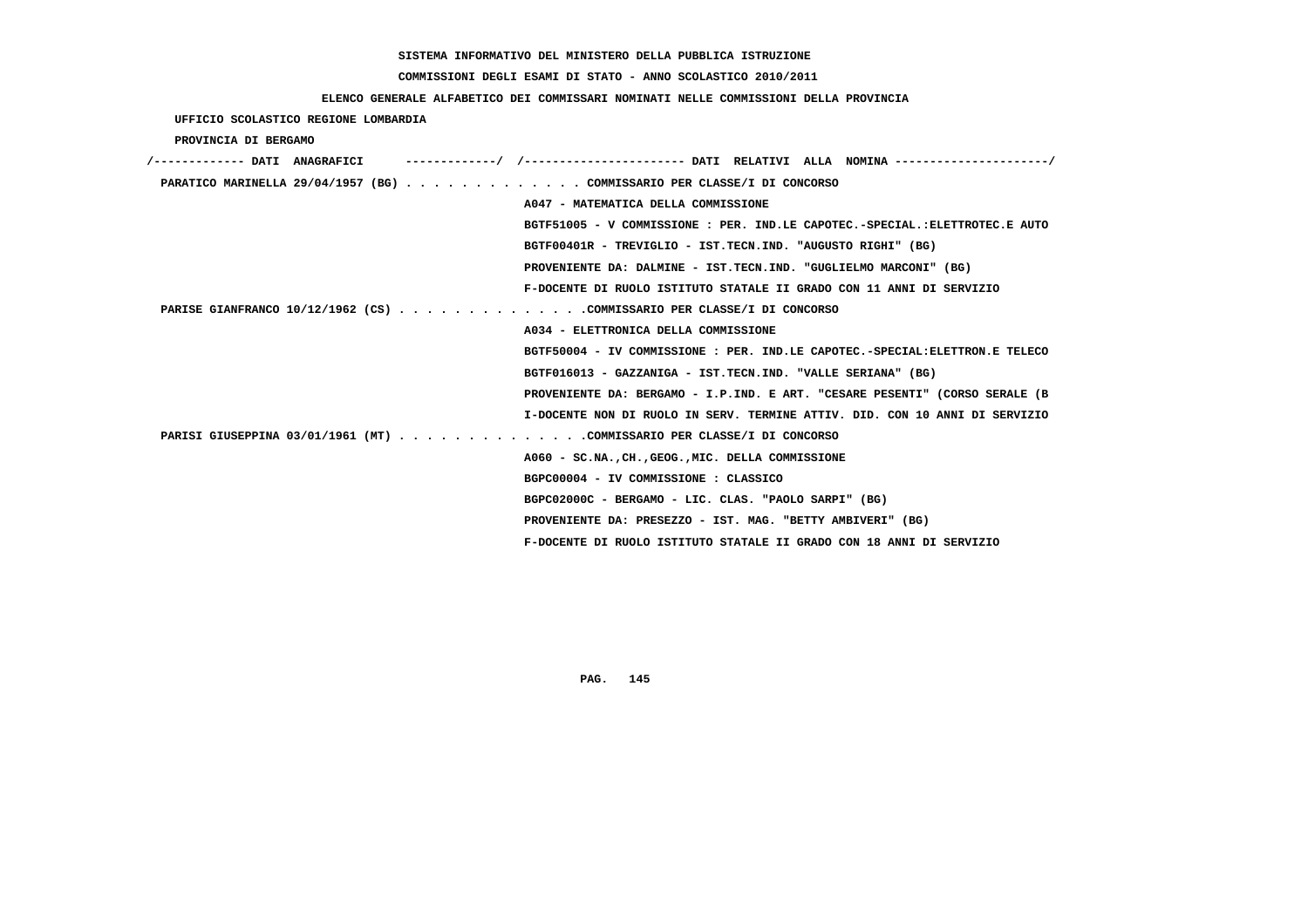# **COMMISSIONI DEGLI ESAMI DI STATO - ANNO SCOLASTICO 2010/2011**

### **ELENCO GENERALE ALFABETICO DEI COMMISSARI NOMINATI NELLE COMMISSIONI DELLA PROVINCIA**

 **UFFICIO SCOLASTICO REGIONE LOMBARDIA**

 **PROVINCIA DI BERGAMO**

| /------------- DATI ANAGRAFICI                                            |                                                                             |
|---------------------------------------------------------------------------|-----------------------------------------------------------------------------|
| PASINETTI ROSSANA 07/03/1977 (BG) COMMISSARIO PER CLASSE/I DI CONCORSO    |                                                                             |
|                                                                           | A036 - FILOSOFIA, PSICOL. E SC. DELL'EDUCAZ. DELLA COMMISSIONE              |
|                                                                           | BGTE01002 - II COMMISSIONE : ATTIVITA' SOCIALI -SPECIALIZZ. DIRIG. COMUNITA |
|                                                                           | BGTD01101N - DALMINE - I.T.COMM E GEOM. "LUIGI EINAUDI" (BG)                |
|                                                                           | PROVENIENTE DA: TREVIGLIO - IST.TECN.AGR. "GAETANO CANTONI" (BG)            |
|                                                                           | F-DOCENTE DI RUOLO ISTITUTO STATALE II GRADO CON 4 ANNI DI SERVIZIO         |
| PASSALACQUA GIOVANNI 04/04/1972 (RG) COMMISSARIO PER CLASSE/I DI CONCORSO |                                                                             |
|                                                                           | A060 - SC.NA., CH., GEOG., MIC. DELLA COMMISSIONE                           |
|                                                                           | BGIA44003 - III COMMISSIONE SPERIMENTALE                                    |
|                                                                           | II CLASSE: SARNICO - LIC. SCIENT. "SERAFINO RIVA" (BG)                      |
|                                                                           | PROVENIENTE DA: ROMANO DI LOMBARDIA - IST. MAG. "DON LORENZO MILANI" (BG)   |
|                                                                           | I-DOCENTE NON DI RUOLO IN SERV. TERMINE ATTIV. DID. CON 6 ANNI DI SERVIZIO  |
| PASSONI EZIO 09/09/1966 (BG) COMMISSARIO PER CLASSE/I DI CONCORSO         |                                                                             |
|                                                                           | A035 - ELETTROTECNICA ED APPLICAZIONI DELLA COMMISSIONE                     |
|                                                                           | BGTF51005 - V COMMISSIONE : PER. IND.LE CAPOTEC.-SPECIAL.:ELETTROTEC.E AUTO |
|                                                                           | BGTF00401R - TREVIGLIO - IST.TECN.IND. "AUGUSTO RIGHI" (BG)                 |
|                                                                           | PROVENIENTE DA: BERGAMO - IST.TECN.IND. "PIETRO PALEOCAPA" (BG)             |
|                                                                           | F-DOCENTE DI RUOLO ISTITUTO STATALE II GRADO CON 9 ANNI DI SERVIZIO         |
|                                                                           |                                                                             |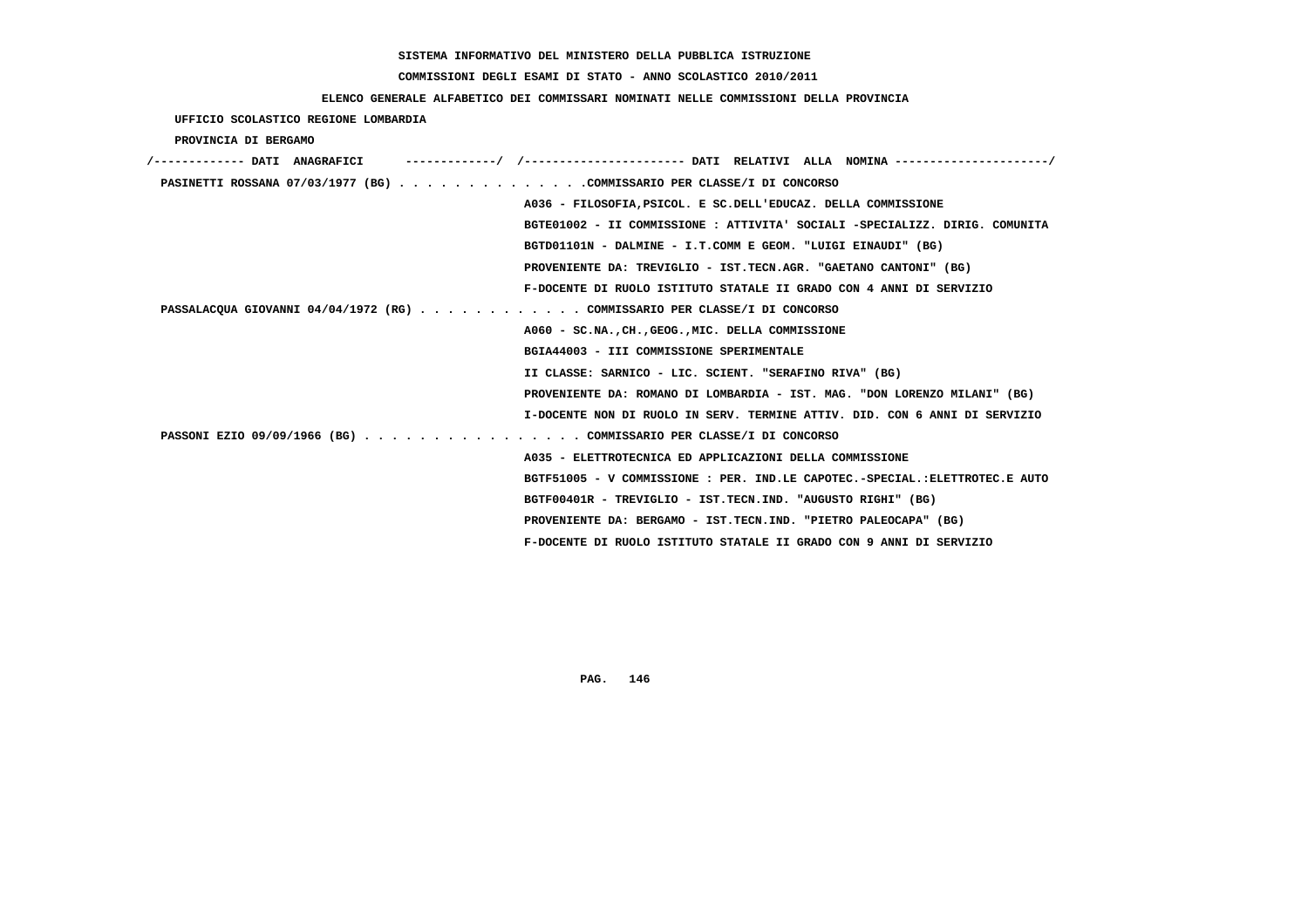# **COMMISSIONI DEGLI ESAMI DI STATO - ANNO SCOLASTICO 2010/2011**

### **ELENCO GENERALE ALFABETICO DEI COMMISSARI NOMINATI NELLE COMMISSIONI DELLA PROVINCIA**

 **UFFICIO SCOLASTICO REGIONE LOMBARDIA**

 **PROVINCIA DI BERGAMO**

| /------------- DATI ANAGRAFICI | ---------/ /--------------------- DATI RELATIVI ALLA NOMINA--------------------/ |
|--------------------------------|----------------------------------------------------------------------------------|
|                                | PASTA EMANUELA 12/10/1974 (BG) COMMISSARIO PER CLASSE/I DI CONCORSO              |
|                                | A346 - LINGUA E CIV. STRANIERA (INGLESE) DELLA COMMISSIONE                       |
|                                | BGPS00006 - VI COMMISSIONE : SCIENTIFICO                                         |
|                                | II CLASSE: CALCINATE - L.R. PAR. LIC. LING. LICEO LINGUISTICO "LA TRACCIA"       |
|                                | PROVENIENTE DA: BERGAMO - IST. MAG. "GIOVANNI FALCONE" (BG)                      |
|                                | F-DOCENTE DI RUOLO ISTITUTO STATALE II GRADO CON 9 ANNI DI SERVIZIO              |
|                                | PASTORINO ANDREA 02/06/1962 (GE) COMMISSARIO PER CLASSE/I DI CONCORSO            |
|                                | A019 - DISCIPLINE GIURIDICHE ED ECONOMIC. DELLA COMMISSIONE                      |
|                                | BGTF29001 - I COMMISSIONE : PER. IND.LE CAPOTECNICO-SPECIALIZZ.:TERMOTECNIC      |
|                                | BGTF02101E - BERGAMO - IST.TECN.IND. "CESARE PESENTI" (BG)                       |
|                                | PROVENIENTE DA: ROMANO DI LOMBARDIA - IST. MAG. "DON LORENZO MILANI" (BG)        |
|                                | F-DOCENTE DI RUOLO ISTITUTO STATALE II GRADO CON 4 ANNI DI SERVIZIO              |
|                                | PAZIENZA MARIO 01/09/1953 (FG) COMMISSARIO PER CLASSE/I DI CONCORSO              |
|                                | A017 - DISCIPLINE ECONOMICO-AZIENDALI DELLA COMMISSIONE                          |
|                                | BGRR90006 - VI COMMISSIONE : TECNICO DEI SERVIZI TURISTICI                       |
|                                | BGRC033017 - TREVIGLIO - IS.PR.SERV.COM.TUR "ZENALE E BUTINONE" (BG)             |
|                                | PROVENIENTE DA: BERGAMO - IST.PROF.SERV.COM. "GUIDO GALLI" (BG)                  |
|                                | F-DOCENTE DI RUOLO ISTITUTO STATALE II GRADO CON 27 ANNI DI SERVIZIO             |
|                                |                                                                                  |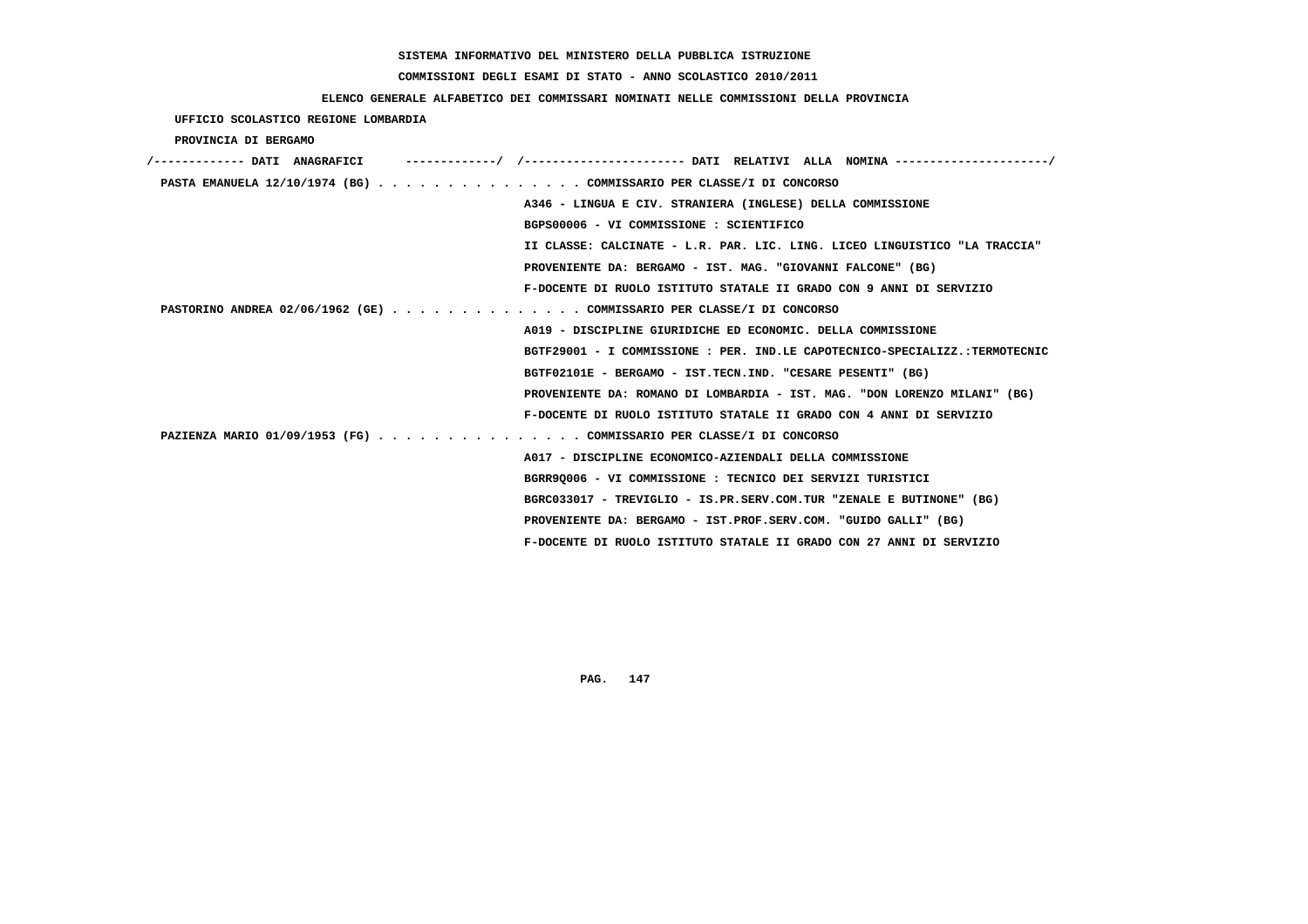# **COMMISSIONI DEGLI ESAMI DI STATO - ANNO SCOLASTICO 2010/2011**

### **ELENCO GENERALE ALFABETICO DEI COMMISSARI NOMINATI NELLE COMMISSIONI DELLA PROVINCIA**

 **UFFICIO SCOLASTICO REGIONE LOMBARDIA**

 **PROVINCIA DI BERGAMO**

| /------------- DATI ANAGRAFICI                                           |                                                                             |
|--------------------------------------------------------------------------|-----------------------------------------------------------------------------|
| PELAGALLI SALVATORE 16/03/1958 (PA) COMMISSARIO PER CLASSE/I DI CONCORSO |                                                                             |
|                                                                          | A039 - GEOGRAFIA DELLA COMMISSIONE                                          |
|                                                                          | BGRR90005 - V COMMISSIONE : TECNICO DEI SERVIZI TURISTICI                   |
|                                                                          | BGRC01401T - TRESCORE BALNEARIO - IST.PROF.SERV.COM. "LORENZO LOTTO" (BG)   |
|                                                                          | PROVENIENTE DA: CALOLZIOCORTE - IST.TECN.COMM. I.T.C.G. DI CALOLZIOCORTE (L |
|                                                                          | F-DOCENTE DI RUOLO ISTITUTO STATALE II GRADO CON 18 ANNI DI SERVIZIO        |
| PELIS FRANCESCA 04/09/1962 (BG) COMMISSARIO PER CLASSE/I DI CONCORSO     |                                                                             |
|                                                                          | A036 - FILOSOFIA, PSICOL. E SC. DELL'EDUCAZ. DELLA COMMISSIONE              |
|                                                                          | BGRR9R001 - I COMMISSIONE : TECNICO DEI SERVIZI DELLA RISTORAZIONE          |
|                                                                          | PROVENIENTE DA: DALMINE - IS.PR.SERV.COM.TUR "LUIGI EINAUDI" (BG)           |
|                                                                          | F-DOCENTE DI RUOLO ISTITUTO STATALE II GRADO CON 4 ANNI DI SERVIZIO         |
| PELIZZOLA MANUELA 22/01/1958 (MI) COMMISSARIO PER CLASSE/I DI CONCORSO   |                                                                             |
|                                                                          | A025 - DISEGNO E STORIA DELL'ARTE DELLA COMMISSIONE                         |
|                                                                          | BGPS00022 - XXII COMMISSIONE : SCIENTIFICO                                  |
|                                                                          | BGPS04000R - CARAVAGGIO - LIC. SCIENT. "GALILEO GALILEI" (BG)               |
|                                                                          | PROVENIENTE DA: ROMANO DI LOMBARDIA - IST. MAG. "DON LORENZO MILANI" (BG)   |
|                                                                          | F-DOCENTE DI RUOLO ISTITUTO STATALE II GRADO CON 22 ANNI DI SERVIZIO        |
|                                                                          |                                                                             |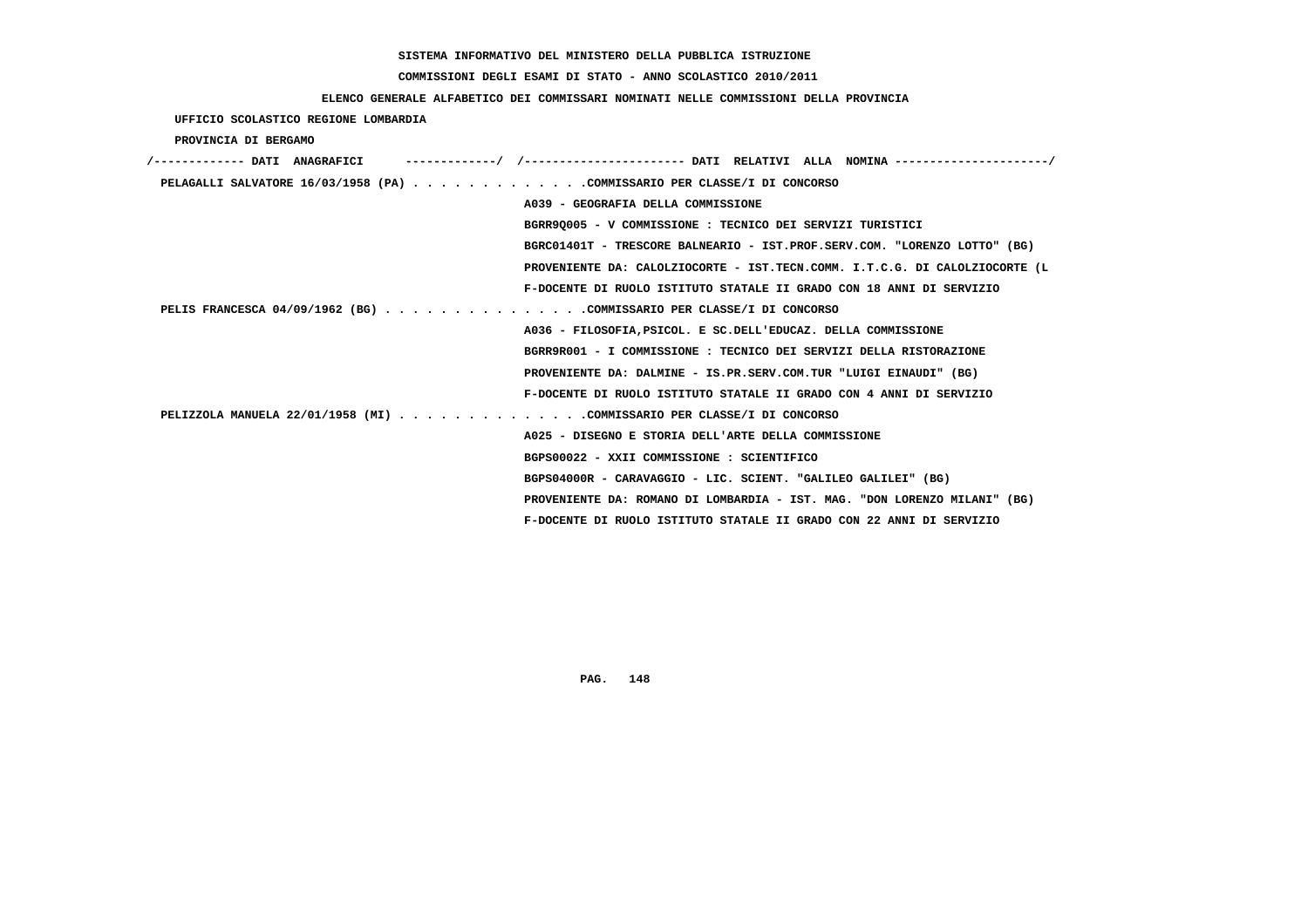# **COMMISSIONI DEGLI ESAMI DI STATO - ANNO SCOLASTICO 2010/2011**

### **ELENCO GENERALE ALFABETICO DEI COMMISSARI NOMINATI NELLE COMMISSIONI DELLA PROVINCIA**

 **UFFICIO SCOLASTICO REGIONE LOMBARDIA**

 **PROVINCIA DI BERGAMO**

| /------------- DATI ANAGRAFICI<br>-/ /---------------------- DATI RELATIVI ALLA NOMINA ---------------------/ |
|---------------------------------------------------------------------------------------------------------------|
| PELUSO GABRIELE 17/01/1959 (CE) COMMISSARIO PER CLASSE/I DI CONCORSO                                          |
| A039 - GEOGRAFIA DELLA COMMISSIONE                                                                            |
| BGTD00005 - V COMMISSIONE : RAGIONIERE E PERITO COMMERCIALE                                                   |
| BGTD030002 - BERGAMO - IST.TECN.COMM. "VITTORIO EMANUELE II" (BG)                                             |
| PROVENIENTE DA: PRESEZZO - IS.PR.SERV.COM.TUR "BETTY AMBIVERI" (BG)                                           |
| F-DOCENTE DI RUOLO ISTITUTO STATALE II GRADO CON 23 ANNI DI SERVIZIO                                          |
| PELUSO GIUSEPPE 01/09/1958 (LE) COMMISSARIO PER CLASSE/I DI CONCORSO                                          |
| A019 - DISCIPLINE GIURIDICHE ED ECONOMIC. DELLA COMMISSIONE                                                   |
| BGTD18002 - II COMMISSIONE : RAGIONIERE E PERITO COMMERCIALE                                                  |
| BGTD02000B - TREVIGLIO - IST.TECN.COMM. GUGLIELMO OBERDAN (BG)                                                |
| PROVENIENTE DA: BERGAMO - I. P. SERV. SOC. "MAMOLI" PROF.DIURNO (BG)                                          |
| F-DOCENTE DI RUOLO ISTITUTO STATALE II GRADO CON 17 ANNI DI SERVIZIO                                          |
| PERGAMI FRANCESCA 14/10/1962 (BG) COMMISSARIO PER CLASSE/I DI CONCORSO                                        |
| A007 - ARTE DELLA FOTOGR. E GRAFICA PUBBL.                                                                    |
| A025 - DISEGNO E STORIA DELL'ARTE DELLA COMMISSIONE                                                           |
| BGRR9T001 - I COMMISSIONE : TECNICO DELLA GRAFICA PUBBLICITARIA                                               |
| BGRC02901G - BERGAMO - IST.PROF.SERV.COM. "CATERINA CANIANA" (BG)                                             |
| PROVENIENTE DA: TREVIGLIO - IS.PR.SERV.COM.TUR "ZENALE E BUTINONE" (BG)                                       |
| F-DOCENTE DI RUOLO ISTITUTO STATALE II GRADO CON 9 ANNI DI SERVIZIO                                           |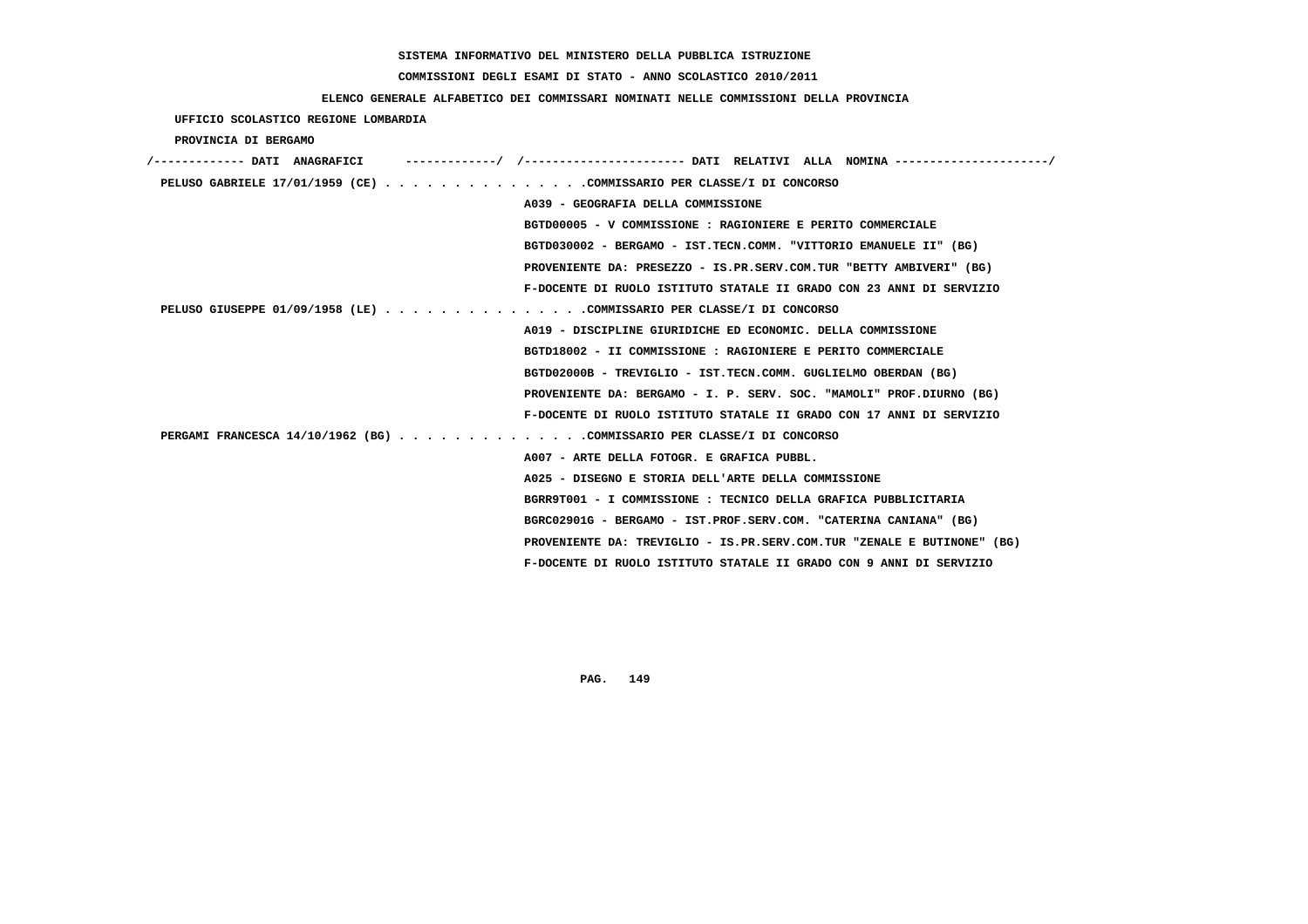# **COMMISSIONI DEGLI ESAMI DI STATO - ANNO SCOLASTICO 2010/2011**

### **ELENCO GENERALE ALFABETICO DEI COMMISSARI NOMINATI NELLE COMMISSIONI DELLA PROVINCIA**

 **UFFICIO SCOLASTICO REGIONE LOMBARDIA**

 **PROVINCIA DI BERGAMO**

| /------------- DATI ANAGRAFICI                                            |                                                                             |
|---------------------------------------------------------------------------|-----------------------------------------------------------------------------|
| PEROTTO SERENA MARIA 26/05/1962 (MI) COMMISSARIO PER CLASSE/I DI CONCORSO |                                                                             |
|                                                                           | A346 - LINGUA E CIV. STRANIERA (INGLESE) DELLA COMMISSIONE                  |
|                                                                           | BGTN01002 - II COMMISSIONE : PERITO PER IL TURISMO                          |
|                                                                           | BGTD030002 - BERGAMO - IST.TECN.COMM. "VITTORIO EMANUELE II" (BG)           |
|                                                                           | PROVENIENTE DA: ALBINO - IS.PR.SERV.COM.TUR "OSCAR ARNULFO ROMERO" (BG)     |
|                                                                           | I-DOCENTE NON DI RUOLO IN SERV. TERMINE ATTIV. DID. CON 16 ANNI DI SERVIZIO |
| PERRONE VALERIO 17/05/1959 (CZ) COMMISSARIO PER CLASSE/I DI CONCORSO      |                                                                             |
|                                                                           | A072 - TOPOG. GEN., COSTR.RUR. E DISEGNO DELLA COMMISSIONE                  |
|                                                                           | BGTL01001 - I COMMISSIONE : GEOMETRA                                        |
|                                                                           | BGTL02000T - BERGAMO - IST.TEC.GEOMETRI "GIACOMO OUARENGHI" (BG)            |
|                                                                           | PROVENIENTE DA: VILLA CORTESE - IST.TECN.AGR. GREGORIO MENDEL (MI)          |
|                                                                           | H-DOCENTE NON DI RUOLO IN SERV. TERMINE ANNO SCOL. CON 18 ANNI DI SERVIZIO  |
| PERSONENI STEFANIA 04/08/1952 (BG) COMMISSARIO PER CLASSE/I DI CONCORSO   |                                                                             |
|                                                                           | A346 - LINGUA E CIV. STRANIERA (INGLESE) DELLA COMMISSIONE                  |
|                                                                           | BGPS00007 - VII COMMISSIONE : SCIENTIFICO                                   |
|                                                                           | II CLASSE: TREVIGLIO - L.R. PAR. LIC. LING. LICEO LINGUISTICO "FACCHETTI" ( |
|                                                                           | PROVENIENTE DA: BERGAMO - IST.TECN.AGR. DI BERGAMO (BG)                     |
|                                                                           | F-DOCENTE DI RUOLO ISTITUTO STATALE II GRADO CON 35 ANNI DI SERVIZIO        |
|                                                                           |                                                                             |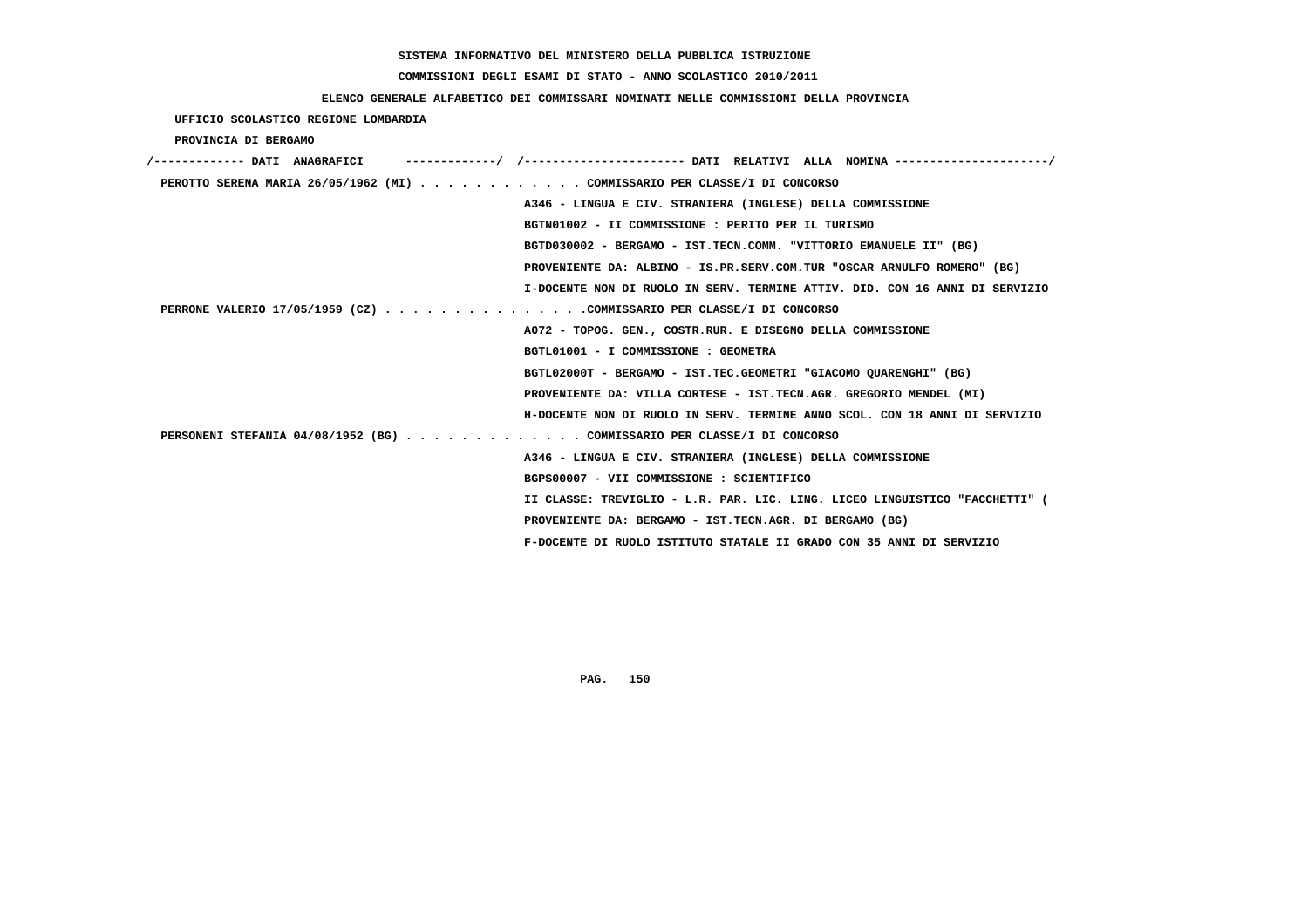# **COMMISSIONI DEGLI ESAMI DI STATO - ANNO SCOLASTICO 2010/2011**

### **ELENCO GENERALE ALFABETICO DEI COMMISSARI NOMINATI NELLE COMMISSIONI DELLA PROVINCIA**

 **UFFICIO SCOLASTICO REGIONE LOMBARDIA**

 **PROVINCIA DI BERGAMO**

| ------------- DATI ANAGRAFICI                                                | -------/ /--------------------- DATI RELATIVI ALLA NOMINA---------------------/ |
|------------------------------------------------------------------------------|---------------------------------------------------------------------------------|
| PERUZZA ROSA ANNA 02/03/1972 (TP) COMMISSARIO PER CLASSE/I DI CONCORSO       |                                                                                 |
|                                                                              | A047 - MATEMATICA DELLA COMMISSIONE                                             |
|                                                                              | BGTF51001 - I COMMISSIONE : PER. IND.LE CAPOTEC.-SPECIAL.:ELETTROTEC.E AUTO     |
|                                                                              | BGTF010003 - BERGAMO - IST.TECN.IND. "PIETRO PALEOCAPA" (BG)                    |
|                                                                              | PROVENIENTE DA: SERIATE - IST.TECN.IND. "ETTORE MAJORANA" (BG)                  |
|                                                                              | F-DOCENTE DI RUOLO ISTITUTO STATALE II GRADO CON 6 ANNI DI SERVIZIO             |
| PETRONE ANTONIO 24/07/1968 (SA) COMMISSARIO PER CLASSE/I DI CONCORSO         |                                                                                 |
|                                                                              | A019 - DISCIPLINE GIURIDICHE ED ECONOMIC. DELLA COMMISSIONE                     |
|                                                                              | BGRR9B002 - II COMMISSIONE : TECNICO GESTIONE AZIENDALE INFORMATICA             |
|                                                                              | BGRC00301B - PRESEZZO - IS.PR.SERV.COM.TUR "BETTY AMBIVERI" (BG)                |
|                                                                              | PROVENIENTE DA: TRESCORE BALNEARIO - IST.PROF.SERV.COM. "LORENZO LOTTO" (BG     |
|                                                                              | F-DOCENTE DI RUOLO ISTITUTO STATALE II GRADO CON 12 ANNI DI SERVIZIO            |
| PETRONI MARIA FRANCESCA 06/05/1968 (CS) COMMISSARIO PER CLASSE/I DI CONCORSO |                                                                                 |
|                                                                              | A057 - SCIENZA DEGLI ALIMENTI DELLA COMMISSIONE                                 |
|                                                                              | BGRR90004 - IV COMMISSIONE : TECNICO DEI SERVIZI TURISTICI                      |
|                                                                              | II CLASSE: BERGAMO - L.R. PAR. I.P.SERV.ALB.TUR. IST. PROF.SERVIZI ALBERGHI     |
|                                                                              | PROVENIENTE DA: BRESCIA - I.P.SERV.ALB.TUR. "ANDREA MANTEGNA" - BRESCIA (BS     |
|                                                                              | F-DOCENTE DI RUOLO ISTITUTO STATALE II GRADO CON 3 ANNI DI SERVIZIO             |
|                                                                              |                                                                                 |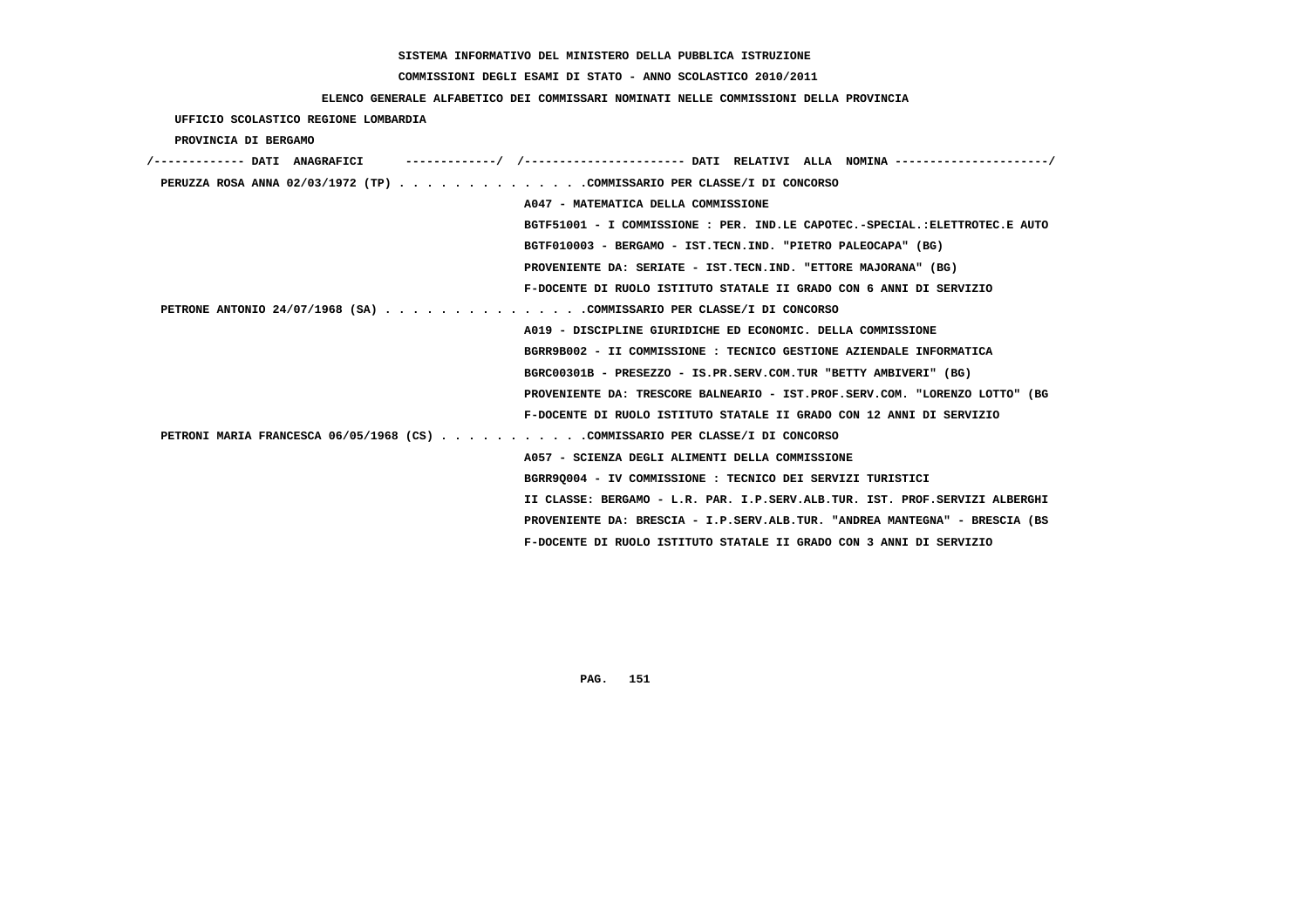# **COMMISSIONI DEGLI ESAMI DI STATO - ANNO SCOLASTICO 2010/2011**

### **ELENCO GENERALE ALFABETICO DEI COMMISSARI NOMINATI NELLE COMMISSIONI DELLA PROVINCIA**

 **UFFICIO SCOLASTICO REGIONE LOMBARDIA**

 **PROVINCIA DI BERGAMO**

| /------------- DATI ANAGRAFICI |                                                                              |
|--------------------------------|------------------------------------------------------------------------------|
|                                | PEZONE GILDA ELISABETTA 07/03/1973 (LC) COMMISSARIO PER CLASSE/I DI CONCORSO |
|                                | A025 - DISEGNO E STORIA DELL'ARTE DELLA COMMISSIONE                          |
|                                | BGPS00015 - XV COMMISSIONE : SCIENTIFICO                                     |
|                                | BGPS05000B - BERGAMO - LIC. SCIENT. "LORENZO MASCHERONI" (BG)                |
|                                | PROVENIENTE DA: LECCO - IST. MAG. GIOVANNI BERTACCHI (LC)                    |
|                                | I-DOCENTE NON DI RUOLO IN SERV. TERMINE ATTIV. DID. CON 9 ANNI DI SERVIZIO   |
|                                | PEZZICA ANNA 03/12/1955 (MS) COMMISSARIO PER CLASSE/I DI CONCORSO            |
|                                | A050 - LETTERE IST.ISTR.SECOND. DI II GR. DELLA COMMISSIONE                  |
|                                | BGC005002 - II COMMISSIONE : DURATA QUINQUENNALE                             |
|                                | BGSL00201X - TREVIGLIO - LIC. ART. "SIMONE WEIL" (BG)                        |
|                                | PROVENIENTE DA: BERGAMO - LIC. ART. " GIACOMO E PIO MANZU' " (BG)            |
|                                | F-DOCENTE DI RUOLO ISTITUTO STATALE II GRADO CON 23 ANNI DI SERVIZIO         |
|                                | PEZZOTTA LAURA TIZIANA 30/04/1960 (BG) COMMISSARIO PER CLASSE/I DI CONCORSO  |
|                                | A346 - LINGUA E CIV. STRANIERA (INGLESE) DELLA COMMISSIONE                   |
|                                | BGISFU002 - II COMMISSIONE SPERIMENTALE                                      |
|                                | BGPM02000L - BERGAMO - IST. MAG. "GIOVANNI FALCONE" (BG)                     |
|                                | PROVENIENTE DA: SERIATE - IST.TECN.IND. "ETTORE MAJORANA" (BG)               |
|                                | F-DOCENTE DI RUOLO ISTITUTO STATALE II GRADO CON 24 ANNI DI SERVIZIO         |
|                                |                                                                              |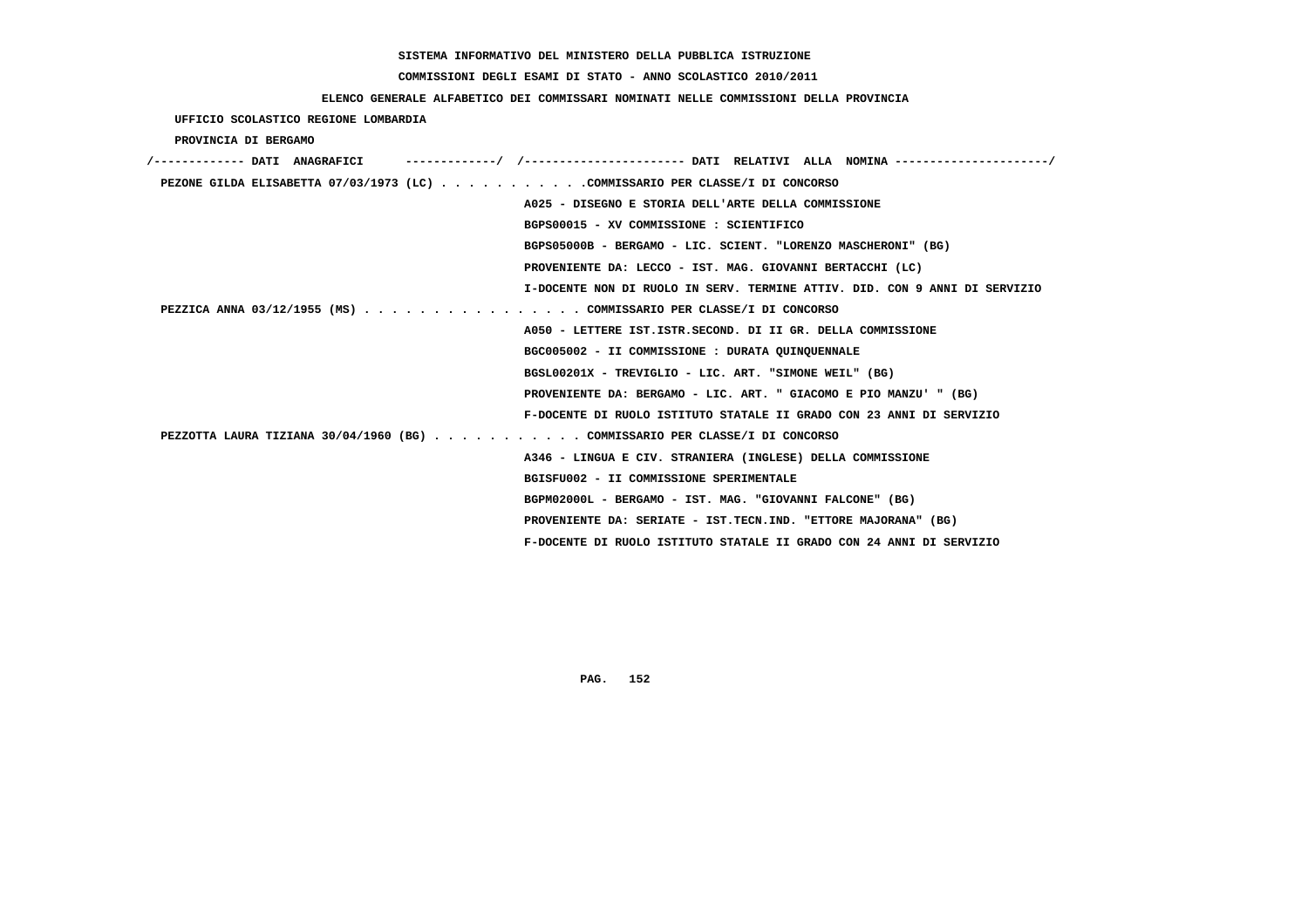# **COMMISSIONI DEGLI ESAMI DI STATO - ANNO SCOLASTICO 2010/2011**

### **ELENCO GENERALE ALFABETICO DEI COMMISSARI NOMINATI NELLE COMMISSIONI DELLA PROVINCIA**

 **UFFICIO SCOLASTICO REGIONE LOMBARDIA**

 **PROVINCIA DI BERGAMO**

| /------------- DATI ANAGRAFICI | -----------/ /--------------------- DATI RELATIVI ALLA NOMINA --------------------/ |
|--------------------------------|-------------------------------------------------------------------------------------|
|                                | PIAZZA TIZIANO 22/01/1959 (MI) COMMISSARIO PER CLASSE/I DI CONCORSO                 |
|                                | A039 - GEOGRAFIA DELLA COMMISSIONE                                                  |
|                                | BGTD00004 - IV COMMISSIONE : RAGIONIERE E PERITO COMMERCIALE                        |
|                                | BGTD030002 - BERGAMO - IST.TECN.COMM. "VITTORIO EMANUELE II" (BG)                   |
|                                | PROVENIENTE DA: ALBINO - IST.TECN.COMM. "OSCAR ARNULFO ROMERO" (BG)                 |
|                                | F-DOCENTE DI RUOLO ISTITUTO STATALE II GRADO CON 23 ANNI DI SERVIZIO                |
|                                | PICCININI FRANCA 05/05/1951 (BG) COMMISSARIO PER CLASSE/I DI CONCORSO               |
|                                | A048 - MATEMATICA APPLICATA DELLA COMMISSIONE                                       |
|                                | BGTD18002 - II COMMISSIONE : RAGIONIERE E PERITO COMMERCIALE                        |
|                                | BGTD02000B - TREVIGLIO - IST.TECN.COMM. GUGLIELMO OBERDAN (BG)                      |
|                                | PROVENIENTE DA: BERGAMO - IST.TECN.COMM. "VITTORIO EMANUELE II" (BG)                |
|                                | F-DOCENTE DI RUOLO ISTITUTO STATALE II GRADO CON 34 ANNI DI SERVIZIO                |
|                                | PICCININI KATIA 10/09/1975 (BG) COMMISSARIO PER CLASSE/I DI CONCORSO                |
|                                | A037 - FILOSOFIA E STORIA DELLA COMMISSIONE                                         |
|                                | BGPC00002 - II COMMISSIONE : CLASSICO                                               |
|                                | BGPC04500R - CAPRINO BERGAMASCO - L.R. PAR. LIC. CLAS. LICEO CLASSICO "CELA         |
|                                | PROVENIENTE DA: TRESCORE BALNEARIO - LIC. CLAS. "LORENZO FEDERICI" (BG)             |
|                                | I-DOCENTE NON DI RUOLO IN SERV. TERMINE ATTIV. DID. CON 10 ANNI DI SERVIZIO         |
|                                |                                                                                     |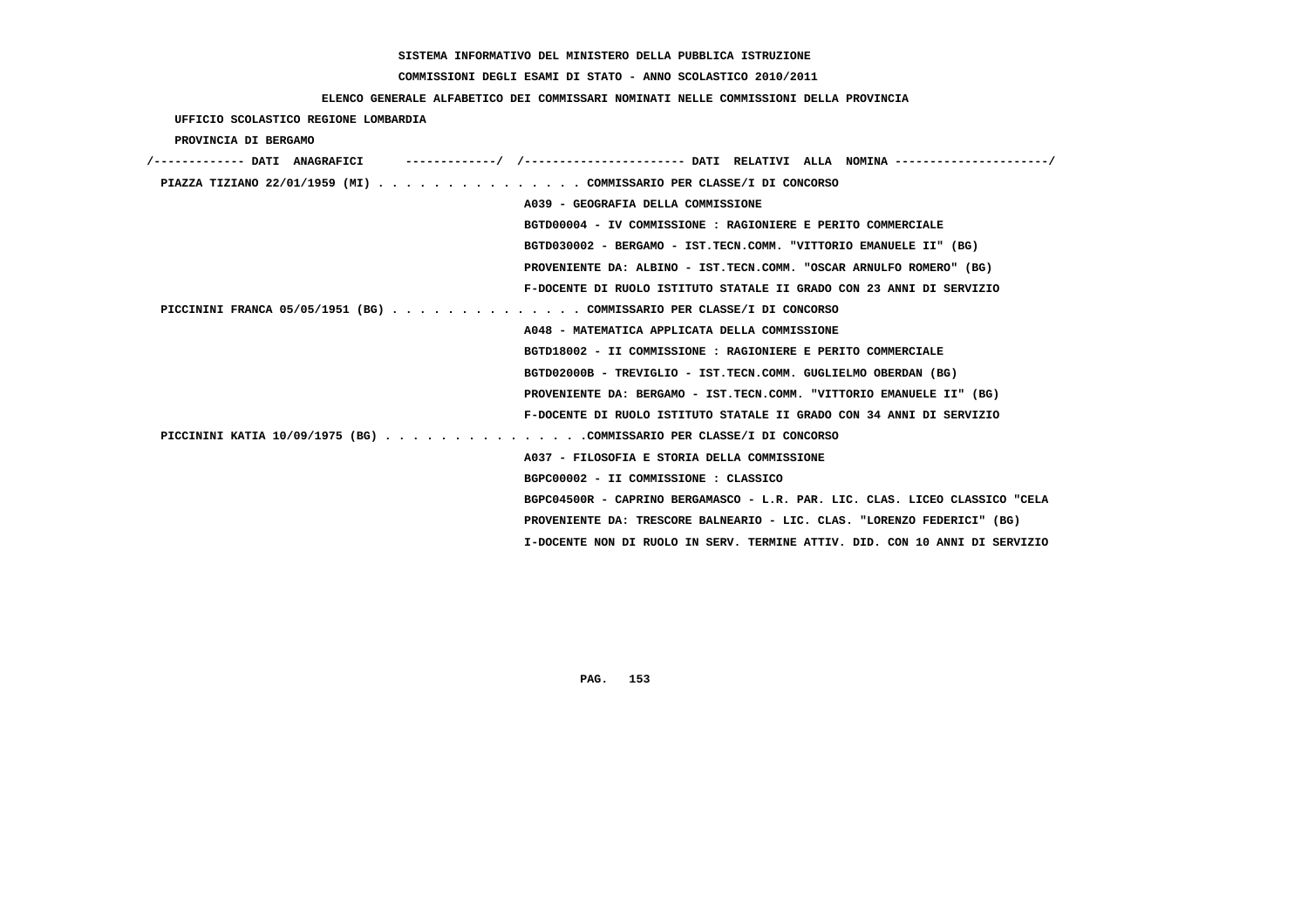# **COMMISSIONI DEGLI ESAMI DI STATO - ANNO SCOLASTICO 2010/2011**

### **ELENCO GENERALE ALFABETICO DEI COMMISSARI NOMINATI NELLE COMMISSIONI DELLA PROVINCIA**

 **UFFICIO SCOLASTICO REGIONE LOMBARDIA**

 **PROVINCIA DI BERGAMO**

| /------------- DATI ANAGRAFICI                                                     |                                                                             |
|------------------------------------------------------------------------------------|-----------------------------------------------------------------------------|
| PIETROPINTO CARMELINA 11/11/1961 (EE) COMMISSARIO PER CLASSE/I DI CONCORSO         |                                                                             |
|                                                                                    | A019 - DISCIPLINE GIURIDICHE ED ECONOMIC. DELLA COMMISSIONE                 |
|                                                                                    | BGRR9S001 - I COMMISSIONE : TECNICO SERVIZI SOCIALI                         |
|                                                                                    | BGPM02601L - BERGAMO - IST. MAG. "MAMOLI" LICEO (BG)                        |
|                                                                                    | PROVENIENTE DA: ALBINO - IST. MAG. "OSCAR ARNULFO ROMERO" (BG)              |
|                                                                                    | F-DOCENTE DI RUOLO ISTITUTO STATALE II GRADO CON 10 ANNI DI SERVIZIO        |
| PIGNATARO MARIA 29/05/1956 (CS) COMMISSARIO PER CLASSE/I DI CONCORSO               |                                                                             |
|                                                                                    | A019 - DISCIPLINE GIURIDICHE ED ECONOMIC. DELLA COMMISSIONE                 |
|                                                                                    | BGTF52003 - III COMMISSIONE : PER. IND.LE CAPOTECNICO-SPECIALIZZ.NE:MECCANI |
|                                                                                    | BGTF007018 - LOVERE - IST.TECN.IND. "GALILEO GALILEI" (BG)                  |
|                                                                                    | PROVENIENTE DA: BERGAMO - IST.TEC.GEOMETRI "GIACOMO OUARENGHI" (BG)         |
|                                                                                    | F-DOCENTE DI RUOLO ISTITUTO STATALE II GRADO CON 20 ANNI DI SERVIZIO        |
| PIGNATIELLO DI MATTEO EUGENIA 19/05/1951 (BG) COMMISSARIO PER CLASSE/I DI CONCORSO |                                                                             |
|                                                                                    | A246 - LINGUA E CIV. STRANIERA (FRANCESE) DELLA COMMISSIONE                 |
|                                                                                    | BGTP02002 - II COMMISSIONE : PERITO AZIENDALE E CORRISPOND. IN LINGUE ESTER |
|                                                                                    | BGTD06000T - BERGAMO - IST.TECN.COMM. "BORTOLO BELOTTI" (BG)                |
|                                                                                    | PROVENIENTE DA: ALBINO - IST.TECN.COMM. "OSCAR ARNULFO ROMERO" (BG)         |
|                                                                                    | F-DOCENTE DI RUOLO ISTITUTO STATALE II GRADO CON 18 ANNI DI SERVIZIO        |
|                                                                                    |                                                                             |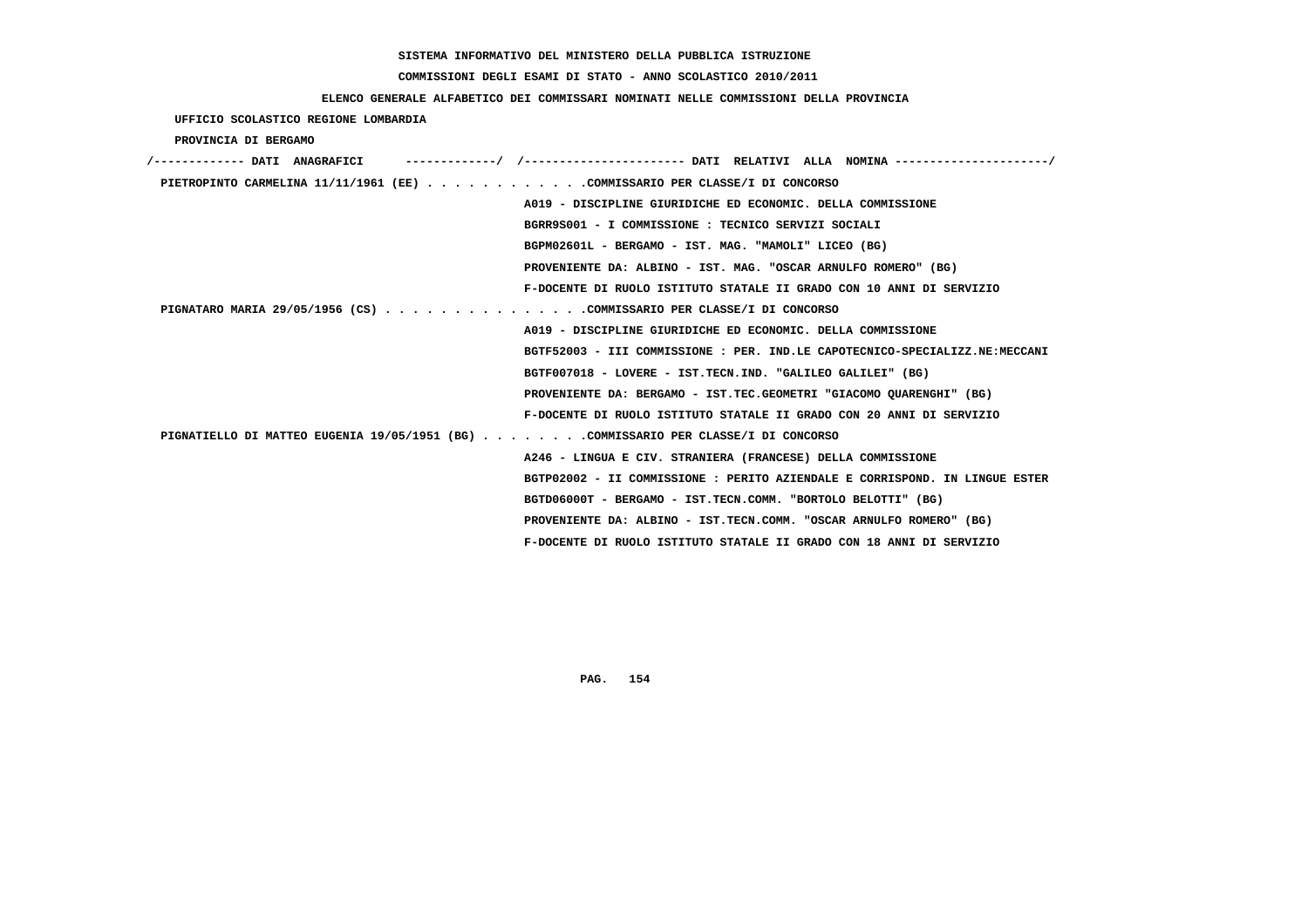# **COMMISSIONI DEGLI ESAMI DI STATO - ANNO SCOLASTICO 2010/2011**

### **ELENCO GENERALE ALFABETICO DEI COMMISSARI NOMINATI NELLE COMMISSIONI DELLA PROVINCIA**

| UFFICIO SCOLASTICO REGIONE LOMBARDIA                                 |                                                                             |
|----------------------------------------------------------------------|-----------------------------------------------------------------------------|
| PROVINCIA DI BERGAMO                                                 |                                                                             |
|                                                                      |                                                                             |
| PIGOZZI ANGELO 13/01/1947 (MN) COMMISSARIO PER CLASSE/I DI CONCORSO  |                                                                             |
|                                                                      | A072 - TOPOG. GEN., COSTR.RUR. E DISEGNO DELLA COMMISSIONE                  |
|                                                                      | BGTL00001 - I COMMISSIONE : GEOMETRA                                        |
|                                                                      | BGTL025001 - BERGAMO - L.R. PAR. IST.TEC.GEOMETRI I.T.G. "LEONARDO DA VINCI |
|                                                                      | II CLASSE: CAPRINO BERGAMASCO - L.R. PAR. IST.TEC.GEOMETRI I.T.G. "CELANA"  |
|                                                                      | PROVENIENTE DA: MANTOVA - IST.TEC.GEOMETRI ITG CARLO D ARCO MN (MN)         |
|                                                                      | I-DOCENTE NON DI RUOLO IN SERV. TERMINE ATTIV. DID. CON 25 ANNI DI SERVIZIO |
| PINTO GRAZIA 22/03/1977 (ME) COMMISSARIO PER CLASSE/I DI CONCORSO    |                                                                             |
|                                                                      | A049 - MATEMATICA E FISICA DELLA COMMISSIONE                                |
|                                                                      | BGPS00001 - I COMMISSIONE : SCIENTIFICO                                     |
|                                                                      | BGPS095001 - BERGAMO - L.R. PAR. LIC. SCIENT. LICEO SCIENTIFICO "LEONARDO D |
|                                                                      | PROVENIENTE DA: ZOGNO - LIC. SCIENT. "DAVID MARIA TUROLDO" (BG)             |
|                                                                      | I-DOCENTE NON DI RUOLO IN SERV. TERMINE ATTIV. DID. CON 8 ANNI DI SERVIZIO  |
| PIOSELLI ANDREA 11/05/1973 (BG) COMMISSARIO PER CLASSE/I DI CONCORSO |                                                                             |
|                                                                      | A037 - FILOSOFIA E STORIA DELLA COMMISSIONE                                 |
|                                                                      | BGPS00034 - XXXIV COMMISSIONE : SCIENTIFICO                                 |
|                                                                      | II CLASSE: TRESCORE BALNEARIO - IST. MAG. "LORENZO FEDERICI" (BG)           |
|                                                                      | PROVENIENTE DA: BERGAMO - LIC. CLAS. "PAOLO SARPI" (BG)                     |
|                                                                      | F-DOCENTE DI RUOLO ISTITUTO STATALE II GRADO CON 9 ANNI DI SERVIZIO         |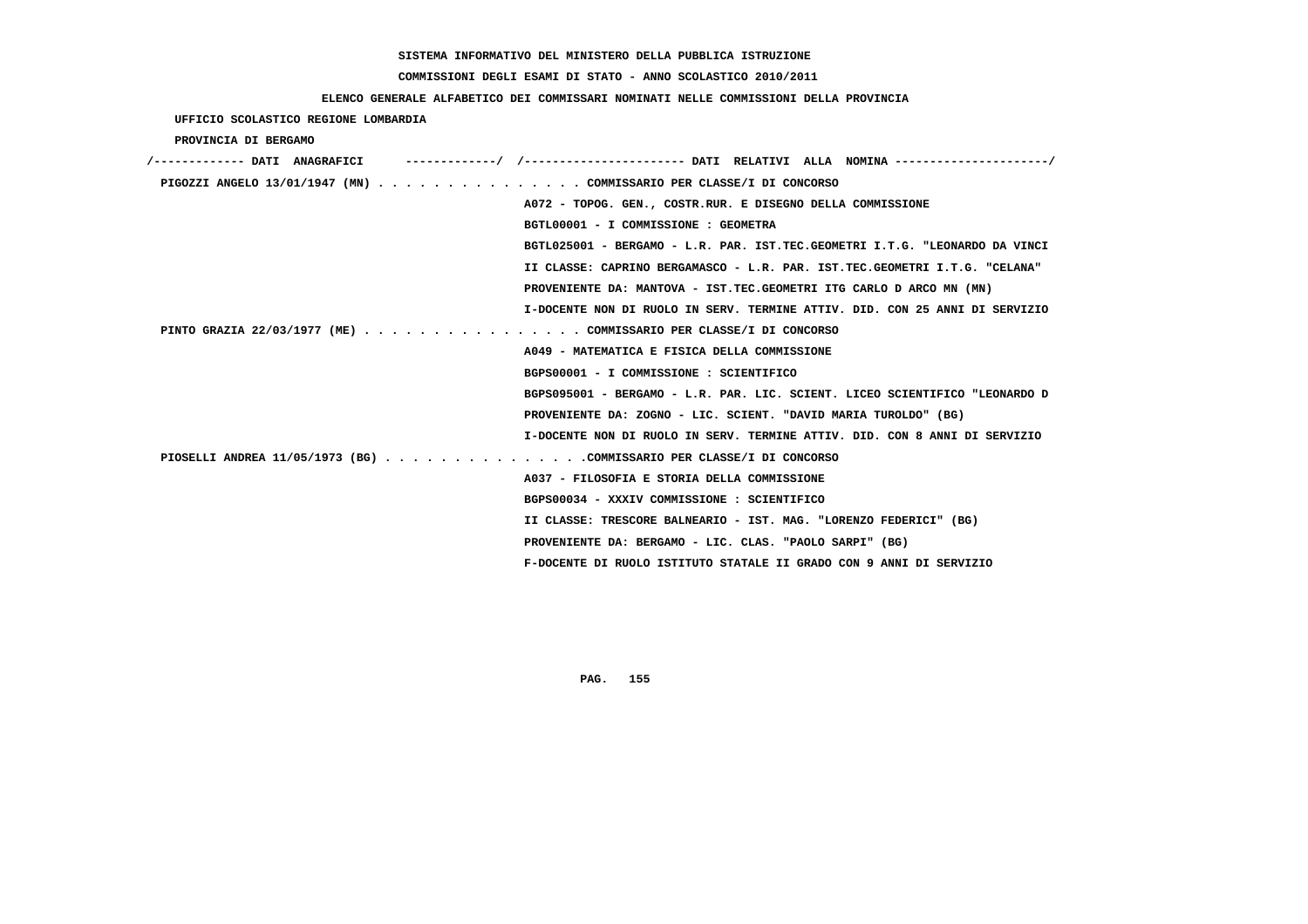# **COMMISSIONI DEGLI ESAMI DI STATO - ANNO SCOLASTICO 2010/2011**

### **ELENCO GENERALE ALFABETICO DEI COMMISSARI NOMINATI NELLE COMMISSIONI DELLA PROVINCIA**

 **UFFICIO SCOLASTICO REGIONE LOMBARDIA**

 **PROVINCIA DI BERGAMO**

| /------------- DATI ANAGRAFICI |                                                                             |
|--------------------------------|-----------------------------------------------------------------------------|
|                                | PIRRAGLIA GIOVANNI 22/01/1967 (IS) COMMISSARIO PER CLASSE/I DI CONCORSO     |
|                                | A035 - ELETTROTECNICA ED APPLICAZIONI DELLA COMMISSIONE                     |
|                                | BGTF51003 - III COMMISSIONE : PER. IND.LE CAPOTEC.-SPECIAL.:ELETTROTEC.E AU |
|                                | BGTF016013 - GAZZANIGA - IST.TECN.IND. "VALLE SERIANA" (BG)                 |
|                                | PROVENIENTE DA: PRESEZZO - I.P.IND. E ART. "BETTY AMBIVERI" (BG)            |
|                                | F-DOCENTE DI RUOLO ISTITUTO STATALE II GRADO CON 12 ANNI DI SERVIZIO        |
|                                | PITINGARO AURELIO 16/02/1963 (PA) COMMISSARIO PER CLASSE/I DI CONCORSO      |
|                                | A047 - MATEMATICA DELLA COMMISSIONE                                         |
|                                | BGTF52003 - III COMMISSIONE : PER. IND.LE CAPOTECNICO-SPECIALIZZ.NE:MECCANI |
|                                | BGTF007018 - LOVERE - IST.TECN.IND. "GALILEO GALILEI" (BG)                  |
|                                | PROVENIENTE DA: CLUSONE - I.T.COMM E GEOM. "ANDREA FANTONI" (BG)            |
|                                | F-DOCENTE DI RUOLO ISTITUTO STATALE II GRADO CON 15 ANNI DI SERVIZIO        |
|                                | PIZZI AMELIA 24/05/1964 (CH) COMMISSARIO PER CLASSE/I DI CONCORSO           |
|                                | A019 - DISCIPLINE GIURIDICHE ED ECONOMIC. DELLA COMMISSIONE                 |
|                                | BGTD00009 - IX COMMISSIONE : RAGIONIERE E PERITO COMMERCIALE                |
|                                | BGTD007012 - LOVERE - IST.TECN.COMM. "IVAN PIANA" (BG)                      |
|                                | PROVENIENTE DA: CLUSONE - I.T.COMM E GEOM. "ANDREA FANTONI" (BG)            |
|                                | F-DOCENTE DI RUOLO ISTITUTO STATALE II GRADO CON 4 ANNI DI SERVIZIO         |
|                                |                                                                             |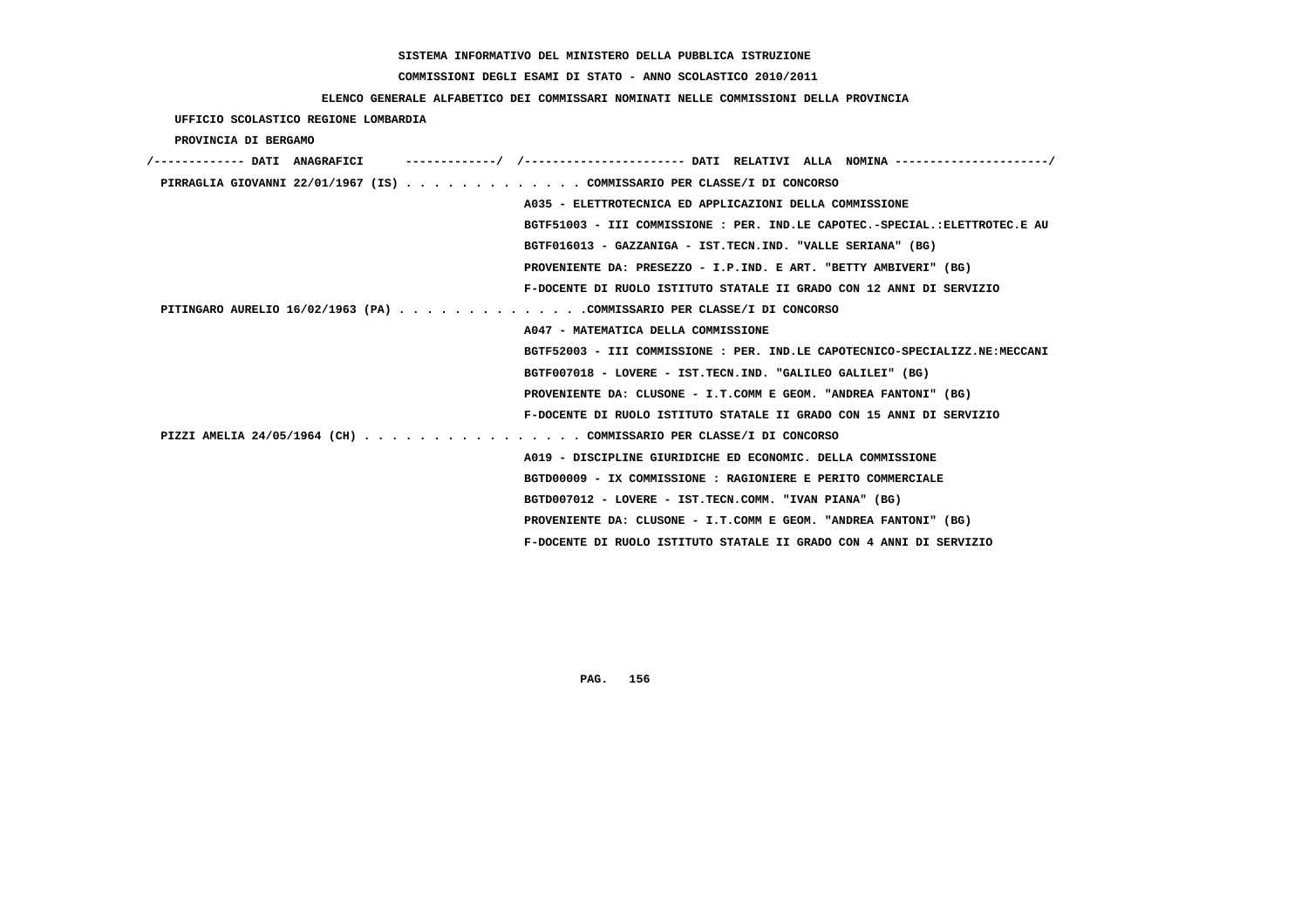# **COMMISSIONI DEGLI ESAMI DI STATO - ANNO SCOLASTICO 2010/2011**

### **ELENCO GENERALE ALFABETICO DEI COMMISSARI NOMINATI NELLE COMMISSIONI DELLA PROVINCIA**

 **UFFICIO SCOLASTICO REGIONE LOMBARDIA**

 **PROVINCIA DI BERGAMO**

| /------------- DATI ANAGRAFICI                                       | -/ /----------------------- DATI RELATIVI ALLA NOMINA ----------------------/ |
|----------------------------------------------------------------------|-------------------------------------------------------------------------------|
| PIZZO GIUSEPPA 11/07/1974 (PA) COMMISSARIO PER CLASSE/I DI CONCORSO  |                                                                               |
|                                                                      | A034 - ELETTRONICA DELLA COMMISSIONE                                          |
|                                                                      | BGTF50002 - II COMMISSIONE : PER. IND.LE CAPOTEC.-SPECIAL:ELETTRON.E TELECO   |
|                                                                      | BGTF010003 - BERGAMO - IST.TECN.IND. "PIETRO PALEOCAPA" (BG)                  |
|                                                                      | PROVENIENTE DA: CARATE BRIANZA - IST.TECN.IND. LEONARDO DA VINCI (MI)         |
|                                                                      | I-DOCENTE NON DI RUOLO IN SERV. TERMINE ATTIV. DID. CON 4 ANNI DI SERVIZIO    |
| POLISENO MARIA 04/11/1961 (BA) COMMISSARIO PER CLASSE/I DI CONCORSO  |                                                                               |
|                                                                      | A060 - SC.NA., CH., GEOG., MIC. DELLA COMMISSIONE                             |
|                                                                      | BGPS00007 - VII COMMISSIONE : SCIENTIFICO                                     |
|                                                                      | BGPS065005 - TREVIGLIO - L.R. PAR. LIC. SCIENT. LICEO SCIENTIFICO "FACCHETT   |
|                                                                      | II CLASSE: TREVIGLIO - L.R. PAR. LIC. LING. LICEO LINGUISTICO "FACCHETTI" (   |
|                                                                      | PROVENIENTE DA: ROMANO DI LOMBARDIA - I.T.COMM E GEOM. "GIAMBATTISTA RUBINI   |
|                                                                      | F-DOCENTE DI RUOLO ISTITUTO STATALE II GRADO CON 17 ANNI DI SERVIZIO          |
| POLITO DOMENICO 08/03/1965 (SA) COMMISSARIO PER CLASSE/I DI CONCORSO |                                                                               |
|                                                                      | A034 - ELETTRONICA DELLA COMMISSIONE                                          |
|                                                                      | BGRR9K002 - II COMMISSIONE : TECNICO DELLE INDUSTRIE ELETTRONICHE             |
|                                                                      | BGRI017023 - SERIATE - I.P.IND. E ART. "ETTORE MAJORANA" (BG)                 |
|                                                                      | PROVENIENTE DA: BERGAMO - I.P.IND. E ART. "CESARE PESENTI" (BG)               |
|                                                                      | F-DOCENTE DI RUOLO ISTITUTO STATALE II GRADO CON 9 ANNI DI SERVIZIO           |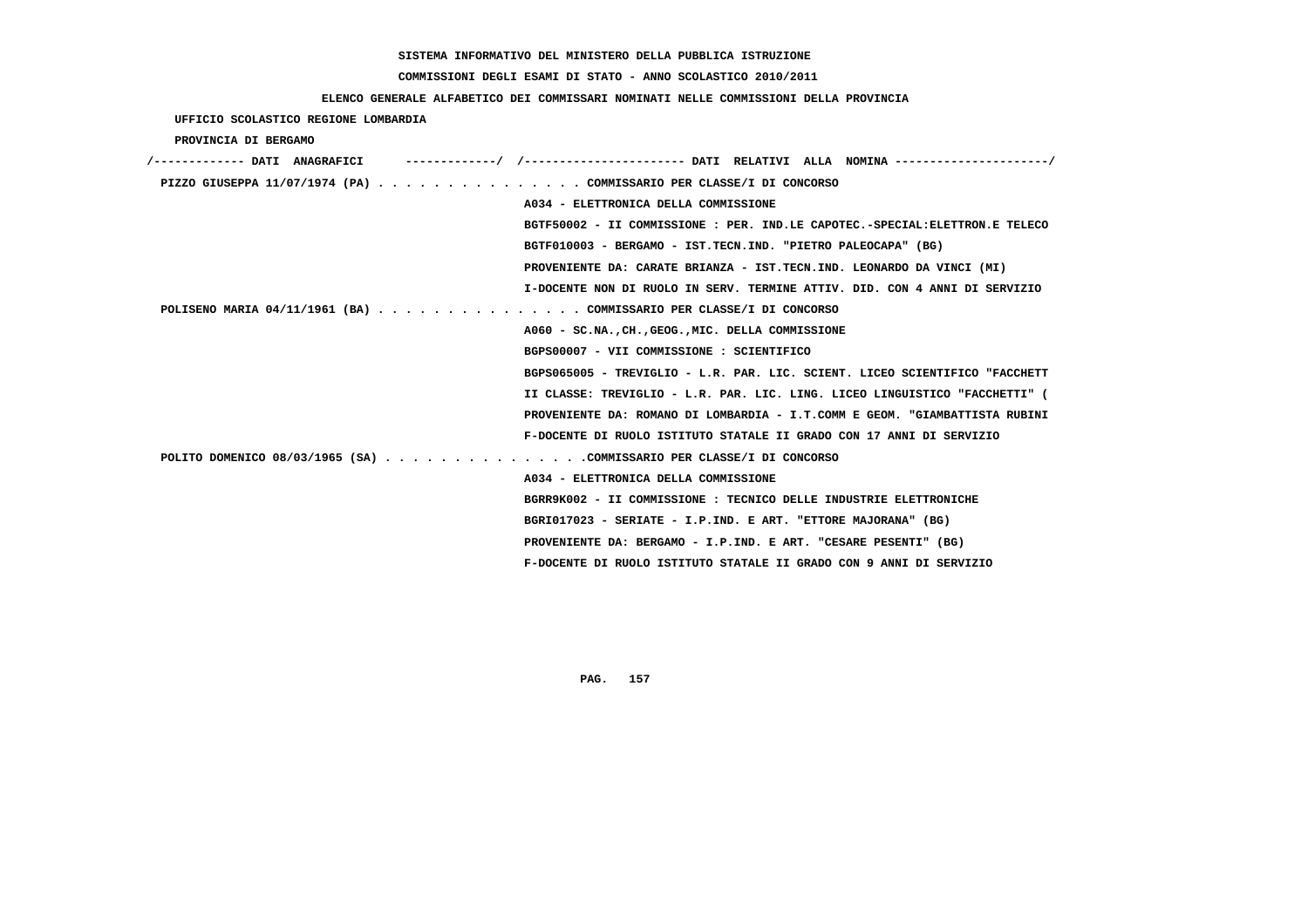#### **COMMISSIONI DEGLI ESAMI DI STATO - ANNO SCOLASTICO 2010/2011**

#### **ELENCO GENERALE ALFABETICO DEI COMMISSARI NOMINATI NELLE COMMISSIONI DELLA PROVINCIA**

# **UFFICIO SCOLASTICO REGIONE LOMBARDIA PROVINCIA DI BERGAMO /------------- DATI ANAGRAFICI -------------/ /----------------------- DATI RELATIVI ALLA NOMINA ----------------------/ POSSENTI FRANCESCA 14/08/1964 (BG) . . . . . . . . . . . . . COMMISSARIO PER CLASSE/I DI CONCORSO**

 **A061 - STORIA DELL'ARTE DELLA COMMISSIONE**

 **BGTN01001 - I COMMISSIONE : PERITO PER IL TURISMO**

 **BGTD030002 - BERGAMO - IST.TECN.COMM. "VITTORIO EMANUELE II" (BG)**

 **II CLASSE: BERGAMO - L.R. PAR. IST.TEC.TURISMO I.T.T. "LEOPARDI" (BG)**

 **PROVENIENTE DA: TREVIGLIO - LIC. ART. "SIMONE WEIL" (BG)**

 **F-DOCENTE DI RUOLO ISTITUTO STATALE II GRADO CON 1 ANNO DI SERVIZIO**

 **PRETI CLAUDIO 03/08/1952 (BG) . . . . . . . . . . . . . . . .COMMISSARIO PER CLASSE/I DI CONCORSO**

 **A016 - COSTR.,TECNOL.DELLE COST.E DIS.TEC. DELLA COMMISSIONE BGTD00012 - XII COMMISSIONE : RAGIONIERE E PERITO COMMERCIALE II CLASSE: GRUMELLO DEL MONTE - L.R. PAR. IST.TEC.GEOMETRI I.T.G. "LUIGI EI PROVENIENTE DA: ISEO - IST.TECN.COMM. IIS ANTONIETTI - ITCG (BS) F-DOCENTE DI RUOLO ISTITUTO STATALE II GRADO CON 19 ANNI DI SERVIZIO PREVITALI PATRIZIA 09/03/1960 (BG) . . . . . . . . . . . . . COMMISSARIO PER CLASSE/I DI CONCORSO A049 - MATEMATICA E FISICA DELLA COMMISSIONE BGPS00028 - XXVIII COMMISSIONE : SCIENTIFICO**

 **BGPS001017 - LOVERE - LIC. SCIENT. "DECIO CELERI" (BG)**

 **PROVENIENTE DA: BERGAMO - LIC. SCIENT. "LORENZO MASCHERONI" (BG)**

 **F-DOCENTE DI RUOLO ISTITUTO STATALE II GRADO CON 17 ANNI DI SERVIZIO**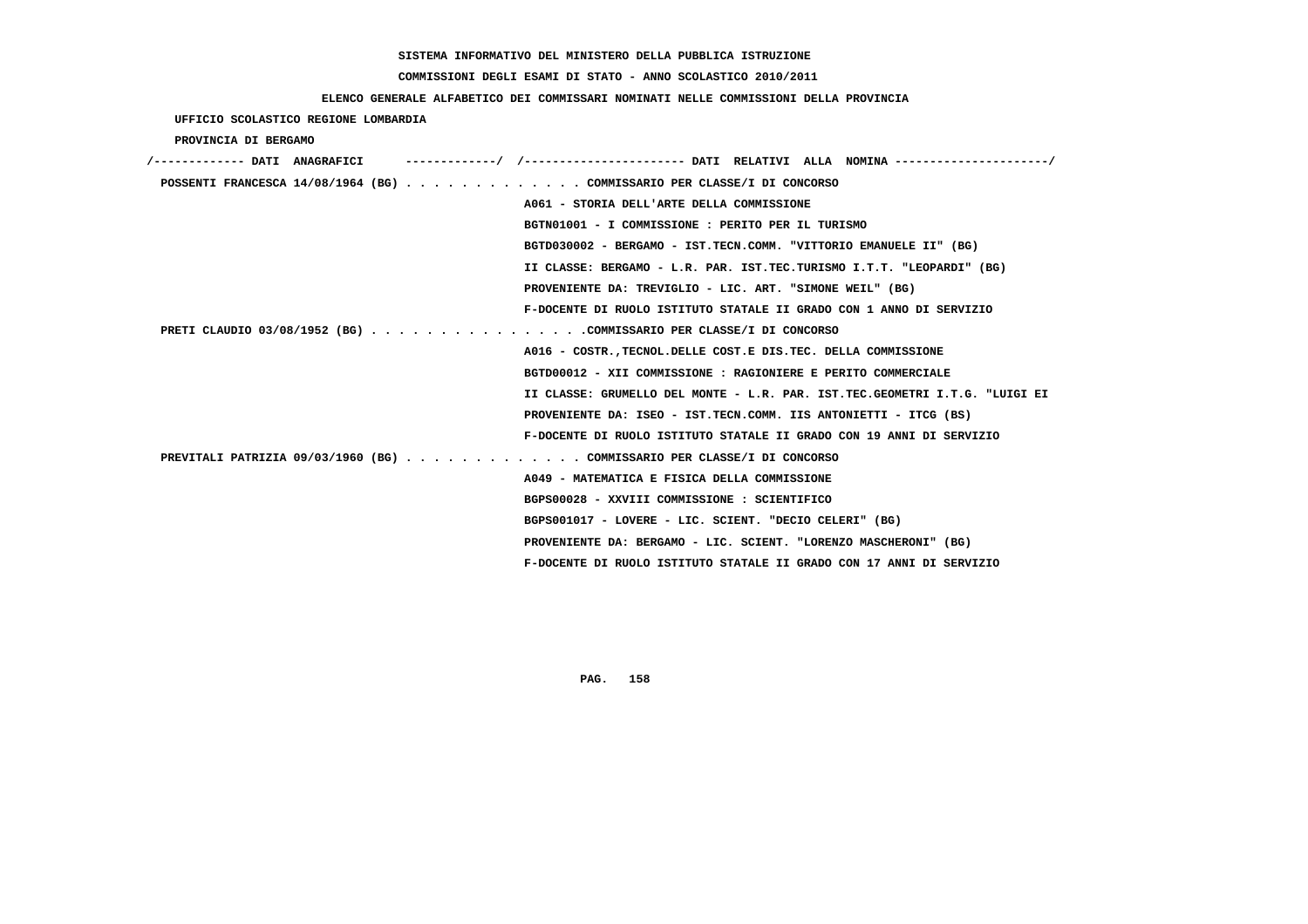# **COMMISSIONI DEGLI ESAMI DI STATO - ANNO SCOLASTICO 2010/2011**

### **ELENCO GENERALE ALFABETICO DEI COMMISSARI NOMINATI NELLE COMMISSIONI DELLA PROVINCIA**

 **UFFICIO SCOLASTICO REGIONE LOMBARDIA**

 **PROVINCIA DI BERGAMO**

| /------------- DATI ANAGRAFICI                                              |
|-----------------------------------------------------------------------------|
| PRIORI DAVIDE 30/07/1962 (CR) COMMISSARIO PER CLASSE/I DI CONCORSO          |
| A058 - SC.E MEC.AGR.E T.GEST.AZ., FIT., ENT. DELLA COMMISSIONE              |
| BGTA07001 - I COMMISSIONE : PERITO AGRARIO                                  |
| BGTA03101C - BERGAMO - IST.TECN.AGR. DI BERGAMO (BG)                        |
| PROVENIENTE DA: SORESINA - I.T.COMM E GEOM. "A. PONZINI" (CR)               |
| F-DOCENTE DI RUOLO ISTITUTO STATALE II GRADO CON 4 ANNI DI SERVIZIO         |
| PROVINZANO GIUSEPPE 16/09/1974 (CL) COMMISSARIO PER CLASSE/I DI CONCORSO    |
| A049 - MATEMATICA E FISICA DELLA COMMISSIONE                                |
| BGPS00016 - XVI COMMISSIONE : SCIENTIFICO                                   |
| BGPS05000B - BERGAMO - LIC. SCIENT. "LORENZO MASCHERONI" (BG)               |
| PROVENIENTE DA: ROMANO DI LOMBARDIA - IST. MAG. "DON LORENZO MILANI" (BG)   |
| H-DOCENTE NON DI RUOLO IN SERV. TERMINE ANNO SCOL. CON 8 ANNI DI SERVIZIO   |
| PROVINZANO SERGIO 16/09/1974 (CL) COMMISSARIO PER CLASSE/I DI CONCORSO      |
| A049 - MATEMATICA E FISICA DELLA COMMISSIONE                                |
| BGPC00002 - II COMMISSIONE : CLASSICO                                       |
| II CLASSE: CAPRINO BERGAMASCO - L.R. PAR. LIC. SCIENT. LICEO SCIENTIFICO "C |
| PROVENIENTE DA: ROMANO DI LOMBARDIA - IST. MAG. "DON LORENZO MILANI" (BG)   |
| H-DOCENTE NON DI RUOLO IN SERV. TERMINE ANNO SCOL. CON 8 ANNI DI SERVIZIO   |
|                                                                             |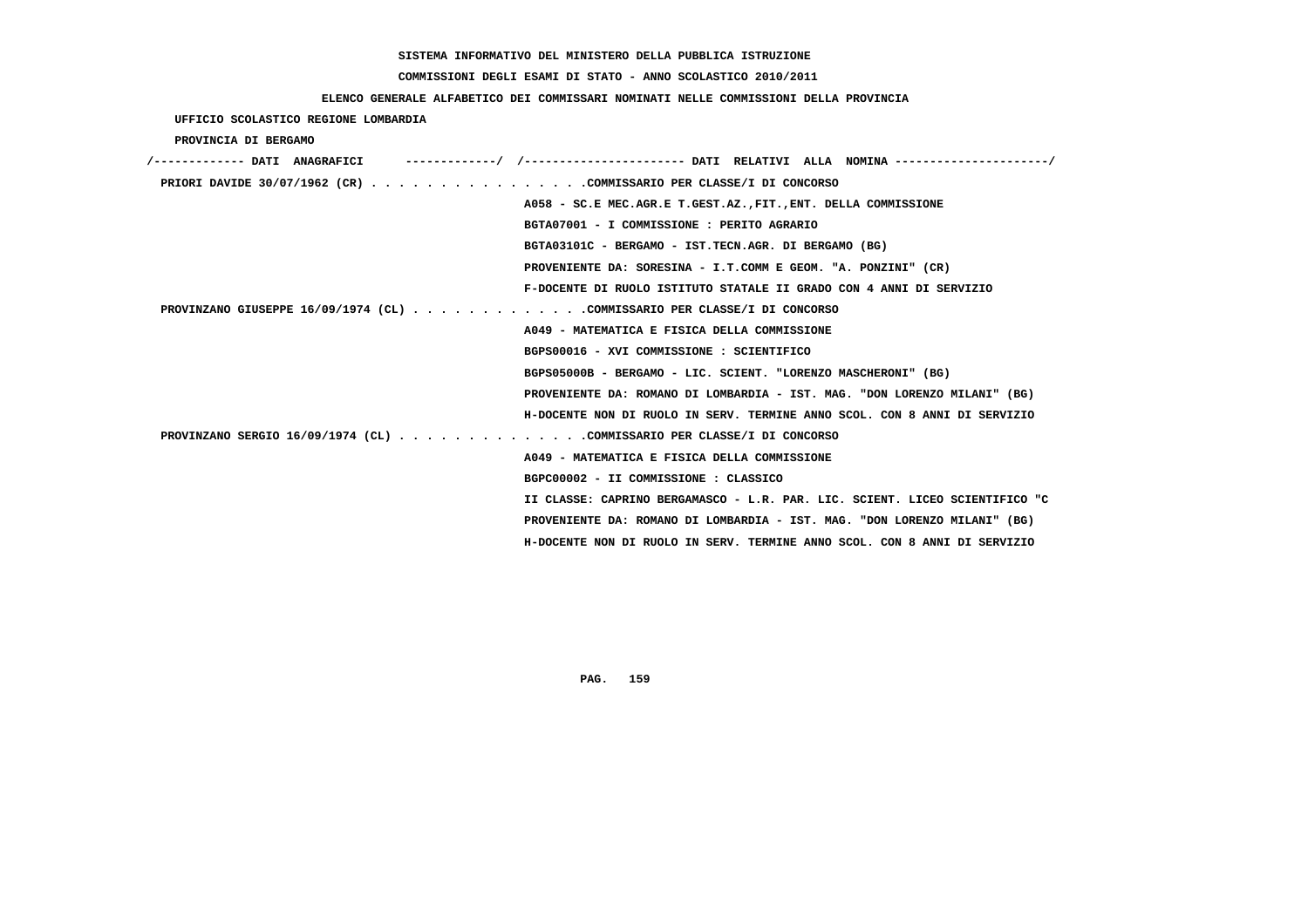# **COMMISSIONI DEGLI ESAMI DI STATO - ANNO SCOLASTICO 2010/2011**

### **ELENCO GENERALE ALFABETICO DEI COMMISSARI NOMINATI NELLE COMMISSIONI DELLA PROVINCIA**

 **UFFICIO SCOLASTICO REGIONE LOMBARDIA**

 **PROVINCIA DI BERGAMO**

| /------------- DATI ANAGRAFICI                                                  |                                                                             |
|---------------------------------------------------------------------------------|-----------------------------------------------------------------------------|
| PROVINZANO SERGIO GIOVANNI 09/09/1978 (CL) COMMISSARIO PER CLASSE/I DI CONCORSO |                                                                             |
|                                                                                 | A049 - MATEMATICA E FISICA DELLA COMMISSIONE                                |
|                                                                                 | BGPS00008 - VIII COMMISSIONE : SCIENTIFICO                                  |
|                                                                                 | BGPS02000G - BERGAMO - LIC. SCIENT. "FILIPPO LUSSANA" (BG)                  |
|                                                                                 | PROVENIENTE DA: LOVERE - LIC. SCIENT. "DECIO CELERI" (BG)                   |
|                                                                                 | I-DOCENTE NON DI RUOLO IN SERV. TERMINE ATTIV. DID. CON 5 ANNI DI SERVIZIO  |
| PRUNERI ADRIANO 01/04/1961 (BG) COMMISSARIO PER CLASSE/I DI CONCORSO            |                                                                             |
|                                                                                 | A020 - DISCIPLINE MECCANICHE E TECNOLOGIA DELLA COMMISSIONE                 |
|                                                                                 | BGTF50004 - IV COMMISSIONE : PER. IND.LE CAPOTEC.-SPECIAL:ELETTRON.E TELECO |
|                                                                                 | PROVENIENTE DA: BERGAMO - IST.TECN.IND. "PIETRO PALEOCAPA" (CORSO SERA (BG) |
|                                                                                 | F-DOCENTE DI RUOLO ISTITUTO STATALE II GRADO CON 3 ANNI DI SERVIZIO         |
| PUDDU STEFANO 25/02/1966 (SO) COMMISSARIO PER CLASSE/I DI CONCORSO              |                                                                             |
|                                                                                 | A042 - INFORMATICA DELLA COMMISSIONE                                        |
|                                                                                 | BGTF51003 - III COMMISSIONE : PER. IND.LE CAPOTEC.-SPECIAL.:ELETTROTEC.E AU |
|                                                                                 | II CLASSE: CLUSONE - IST.TECN.IND. ISTITUTO SUPERIORE "TARCISIO P (BG)      |
|                                                                                 | PROVENIENTE DA: DALMINE - IST.TECN.IND. "GUGLIELMO MARCONI" (BG)            |
|                                                                                 | F-DOCENTE DI RUOLO ISTITUTO STATALE II GRADO CON 21 ANNI DI SERVIZIO        |
|                                                                                 |                                                                             |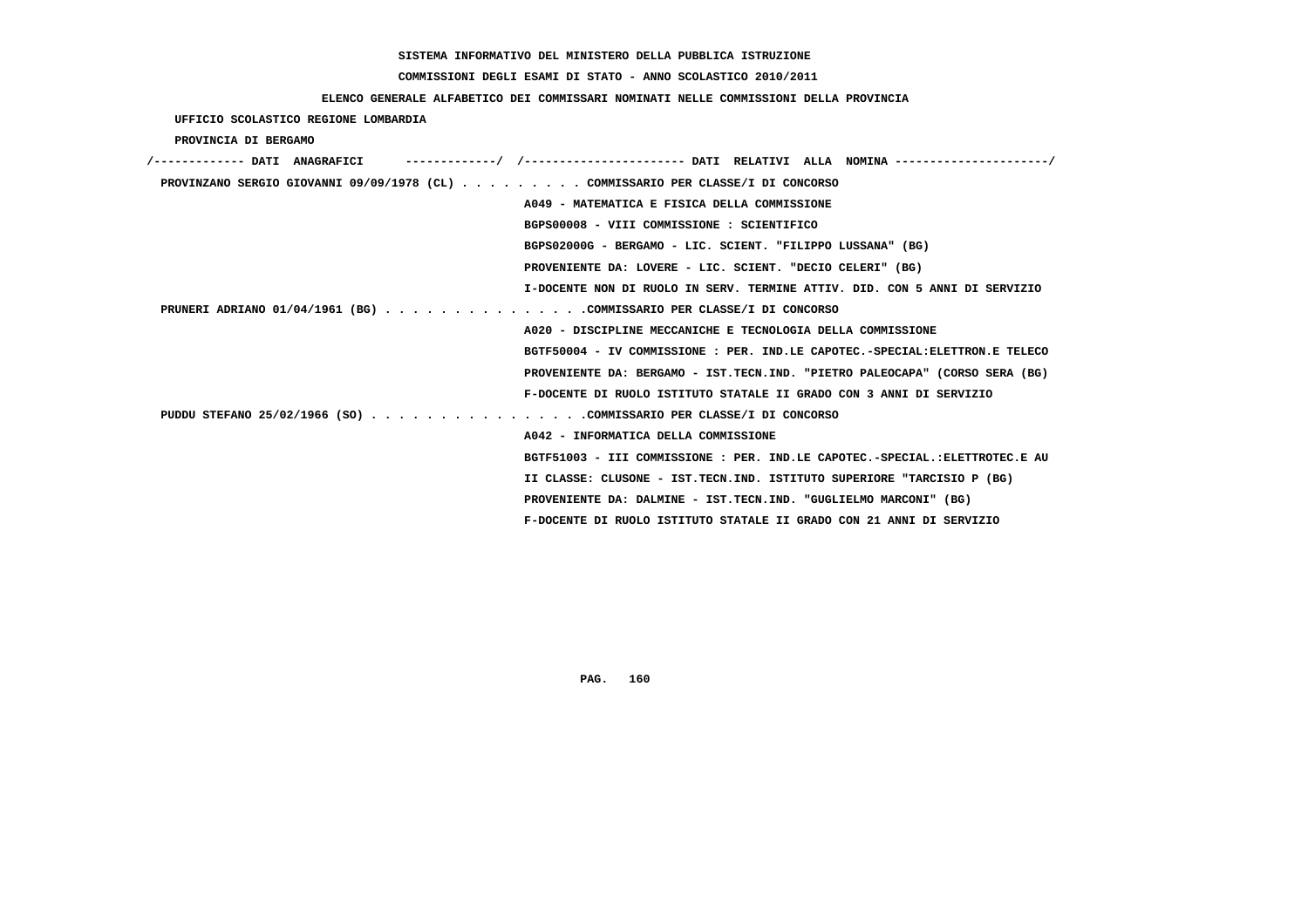#### **COMMISSIONI DEGLI ESAMI DI STATO - ANNO SCOLASTICO 2010/2011**

#### **ELENCO GENERALE ALFABETICO DEI COMMISSARI NOMINATI NELLE COMMISSIONI DELLA PROVINCIA**

 **UFFICIO SCOLASTICO REGIONE LOMBARDIA PROVINCIA DI BERGAMO /------------- DATI ANAGRAFICI -------------/ /----------------------- DATI RELATIVI ALLA NOMINA ----------------------/ QUATTROCCHI FRANCESCO 16/03/1966 (ME) . . . . . . . . . . . .COMMISSARIO PER CLASSE/I DI CONCORSO A019 - DISCIPLINE GIURIDICHE ED ECONOMIC. DELLA COMMISSIONE BGRR9Q004 - IV COMMISSIONE : TECNICO DEI SERVIZI TURISTICI II CLASSE: BERGAMO - L.R. PAR. I.P.SERV.ALB.TUR. IST. PROF.SERVIZI ALBERGHI PROVENIENTE DA: VILMINORE DI SCALVE - I.T.COMM E GEOM. I.T.C.G. DI VILMINOR I-DOCENTE NON DI RUOLO IN SERV. TERMINE ATTIV. DID. CON 14 ANNI DI SERVIZIO RADAELLI GIOVANNA 29/04/1958 (BG) . . . . . . . . . . . . . .COMMISSARIO PER CLASSE/I DI CONCORSO A017 - DISCIPLINE ECONOMICO-AZIENDALI DELLA COMMISSIONE BGRR9Q004 - IV COMMISSIONE : TECNICO DEI SERVIZI TURISTICI BGRH01000P - SAN PELLEGRINO TERME - I.P.SERV.ALB.TUR. DI SAN PELLEGRINO TER II CLASSE: BERGAMO - L.R. PAR. I.P.SERV.ALB.TUR. IST. PROF.SERVIZI ALBERGHI PROVENIENTE DA: TREVIGLIO - IST.TECN.COMM. GUGLIELMO OBERDAN (BG) F-DOCENTE DI RUOLO ISTITUTO STATALE II GRADO CON 26 ANNI DI SERVIZIO RADAELLI PAOLO CAMILLO 15/09/1953 (MI) . . . . . . . . . . . COMMISSARIO PER CLASSE/I DI CONCORSO A047 - MATEMATICA A048 - MATEMATICA APPLICATA DELLA COMMISSIONE BGTD14002 - II COMMISSIONE : RAGIONIERE PERITO COMMERCIALE E PROGRAMMATORE BGTD006016 - ROMANO DI LOMBARDIA - I.T.COMM E GEOM. "GIAMBATTISTA RUBINI" ( PROVENIENTE DA: TREVIGLIO - IST.TECN.COMM. GUGLIELMO OBERDAN (BG) F-DOCENTE DI RUOLO ISTITUTO STATALE II GRADO CON 25 ANNI DI SERVIZIO**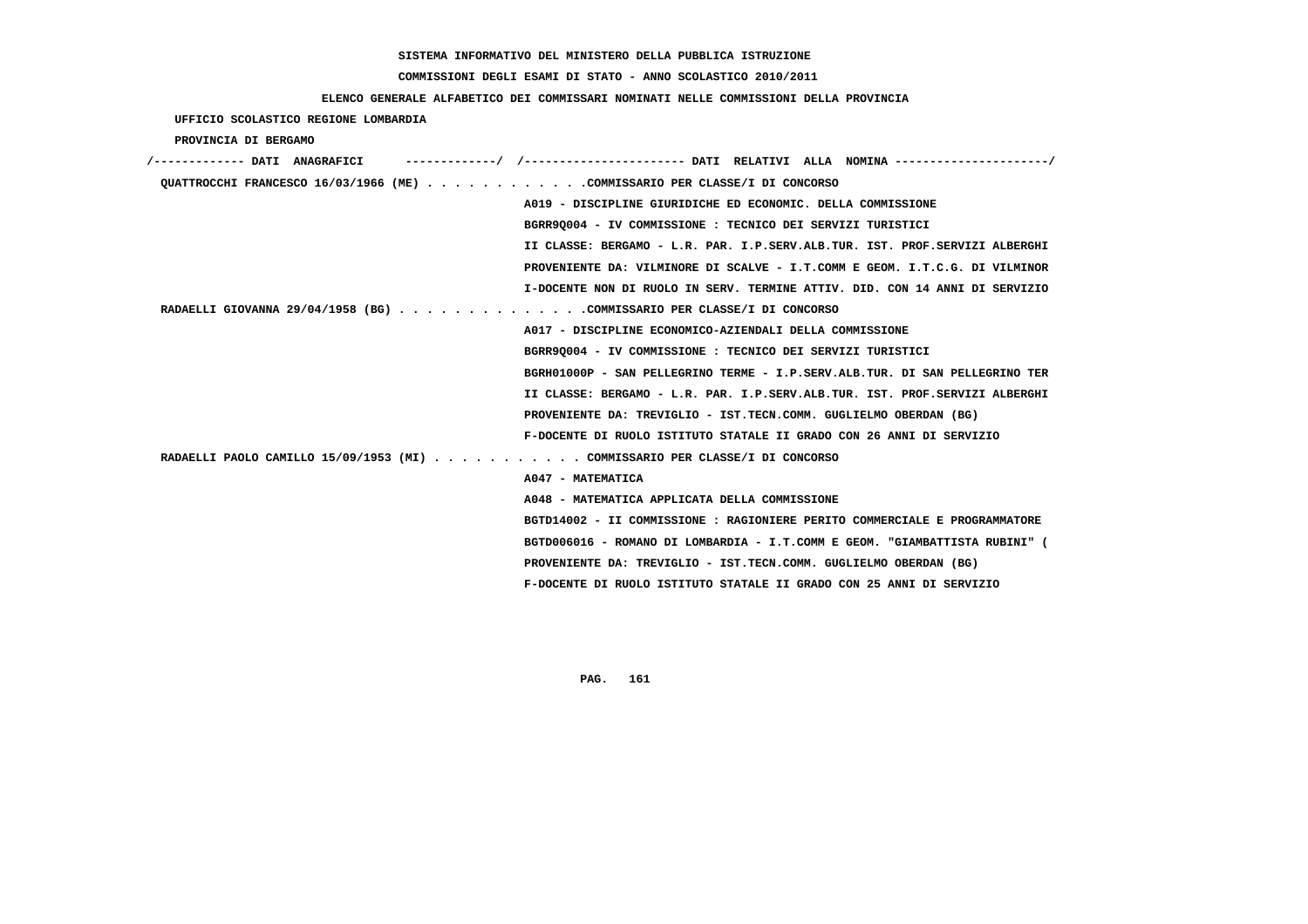# **COMMISSIONI DEGLI ESAMI DI STATO - ANNO SCOLASTICO 2010/2011**

### **ELENCO GENERALE ALFABETICO DEI COMMISSARI NOMINATI NELLE COMMISSIONI DELLA PROVINCIA**

 **UFFICIO SCOLASTICO REGIONE LOMBARDIA**

 **PROVINCIA DI BERGAMO**

| /------------- DATI ANAGRAFICI |                                                                             |
|--------------------------------|-----------------------------------------------------------------------------|
|                                | RANDO GIOVANNI 24/06/1966 (ME) COMMISSARIO PER CLASSE/I DI CONCORSO         |
|                                | A049 - MATEMATICA E FISICA DELLA COMMISSIONE                                |
|                                | BGPS00014 - XIV COMMISSIONE : SCIENTIFICO                                   |
|                                | BGPS05000B - BERGAMO - LIC. SCIENT. "LORENZO MASCHERONI" (BG)               |
|                                | PROVENIENTE DA: ROMANO DI LOMBARDIA - LIC. SCIENT. "DON LORENZO MILANI" (BG |
|                                | F-DOCENTE DI RUOLO ISTITUTO STATALE II GRADO CON 5 ANNI DI SERVIZIO         |
|                                | RAPAGGI ANTONIO 21/06/1955 (BS) COMMISSARIO PER CLASSE/I DI CONCORSO        |
|                                | A061 - STORIA DELL'ARTE DELLA COMMISSIONE                                   |
|                                | BGC003001 - I COMMISSIONE : DURATA QUINQUENNALE                             |
|                                | BGSL01000T - BERGAMO - LIC. ART. " GIACOMO E PIO MANZU' " (BG)              |
|                                | PROVENIENTE DA: BRESCIA - IST.PROF.SERV.TUR. "GOLGI" - BRESCIA (BS)         |
|                                | F-DOCENTE DI RUOLO ISTITUTO STATALE II GRADO CON 26 ANNI DI SERVIZIO        |
|                                | RATTI MICHELA 22/09/1978 (EE) COMMISSARIO PER CLASSE/I DI CONCORSO          |
|                                | A036 - FILOSOFIA, PSICOL. E SC. DELL'EDUCAZ. DELLA COMMISSIONE              |
|                                | BGRR9S003 - III COMMISSIONE : TECNICO SERVIZI SOCIALI                       |
|                                | BGRC01101A - DALMINE - IS.PR.SERV.COM.TUR "LUIGI EINAUDI" (BG)              |
|                                | PROVENIENTE DA: COMO - IS.PR.SERV.COM.TUR G.PESSINA (CO)                    |
|                                | F-DOCENTE DI RUOLO ISTITUTO STATALE II GRADO CON 3 ANNI DI SERVIZIO         |
|                                |                                                                             |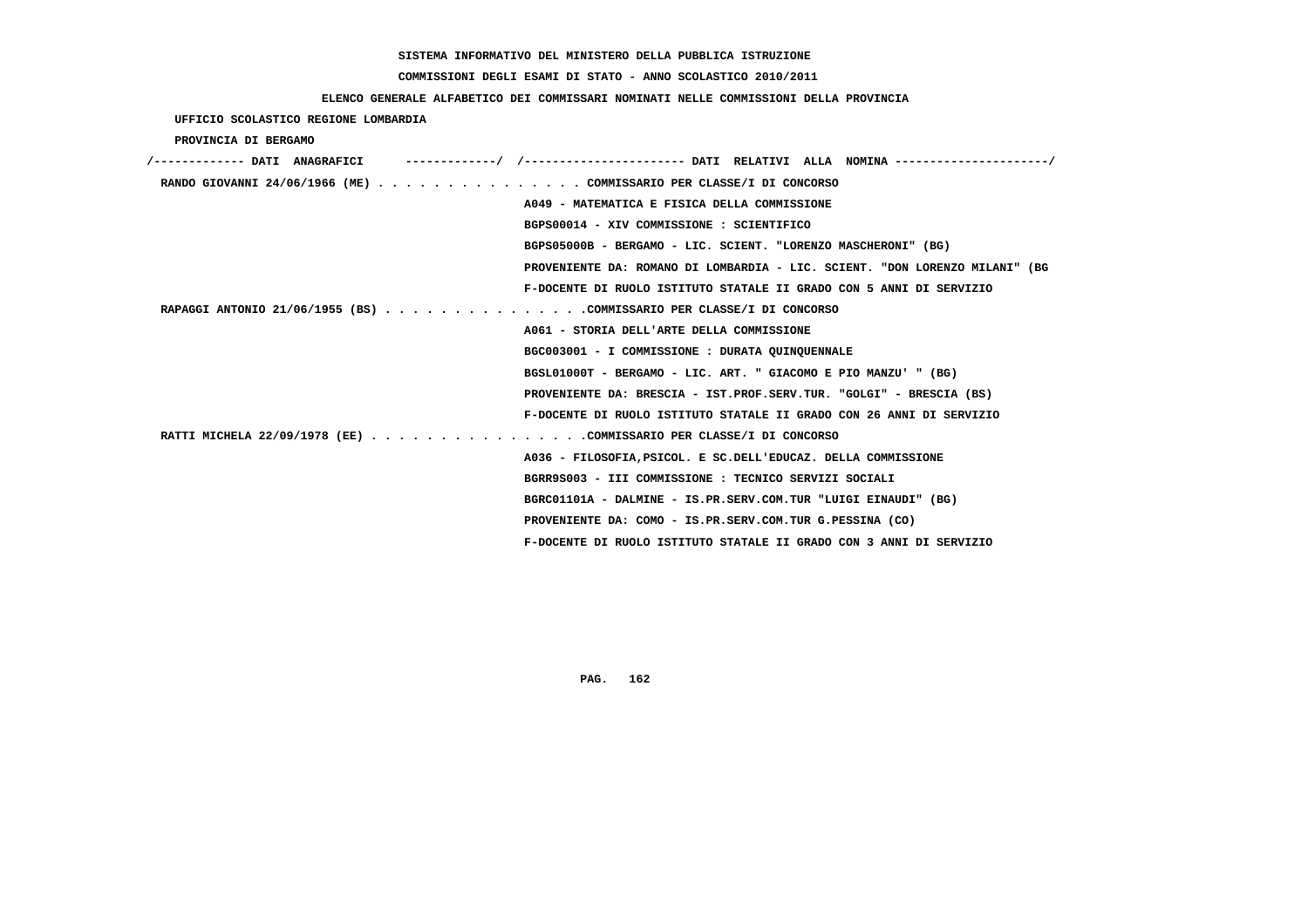# **COMMISSIONI DEGLI ESAMI DI STATO - ANNO SCOLASTICO 2010/2011**

### **ELENCO GENERALE ALFABETICO DEI COMMISSARI NOMINATI NELLE COMMISSIONI DELLA PROVINCIA**

### **UFFICIO SCOLASTICO REGIONE LOMBARDIA**

### **PROVINCIA DI BERGAMO**

| /------------- DATI ANAGRAFICI                                         | ---------/ /--------------------- DATI RELATIVI ALLA NOMINA---------------------/ |
|------------------------------------------------------------------------|-----------------------------------------------------------------------------------|
| RAVASIO GIANLUIGI 29/07/1963 (BG) COMMISSARIO PER CLASSE/I DI CONCORSO |                                                                                   |
|                                                                        | A036 - FILOSOFIA, PSICOL. E SC. DELL'EDUCAZ. DELLA COMMISSIONE                    |
|                                                                        | BGRR9S002 - II COMMISSIONE : TECNICO SERVIZI SOCIALI                              |
|                                                                        | BGPM02601L - BERGAMO - IST. MAG. "MAMOLI" LICEO (BG)                              |
|                                                                        | PROVENIENTE DA: ALBINO - IST. MAG. "OSCAR ARNULFO ROMERO" (BG)                    |
|                                                                        | F-DOCENTE DI RUOLO ISTITUTO STATALE II GRADO CON 27 ANNI DI SERVIZIO              |
| RAVASIO MARZIO 12/03/1968 (BG) COMMISSARIO PER CLASSE/I DI CONCORSO    |                                                                                   |
|                                                                        | A036 - FILOSOFIA, PSICOL, E SC. DELL'EDUCAZ, DELLA COMMISSIONE                    |
|                                                                        | BGISFP003 - III COMMISSIONE SPERIMENTALE                                          |
|                                                                        | BGPM03401G - ROMANO DI LOMBARDIA - IST. MAG. "DON LORENZO MILANI" (BG)            |
|                                                                        | II CLASSE: TREVIGLIO - L.R. PAR. IST.TECN.COMM. I.T.C. "COLLEGIO DEGLI ANGE       |
|                                                                        | PROVENIENTE DA: PRESEZZO - IST. MAG. "BETTY AMBIVERI" (BG)                        |
|                                                                        | F-DOCENTE DI RUOLO ISTITUTO STATALE II GRADO CON 15 ANNI DI SERVIZIO              |
| RAVELLI FLORA 12/01/1972 (BG) COMMISSARIO PER CLASSE/I DI CONCORSO     |                                                                                   |
|                                                                        | A050 - LETTERE IST. ISTR. SECOND. DI II GR. DELLA COMMISSIONE                     |
|                                                                        | BGTF25001 - I COMMISSIONE : PER. IND.LE CAPOTECNICO-SPECIALIZZ.NE:CHIMICO         |
|                                                                        | PROVENIENTE DA: PRESEZZO - I.P.IND. E ART. "BETTY AMBIVERI" (BG)                  |
|                                                                        | I-DOCENTE NON DI RUOLO IN SERV. TERMINE ATTIV. DID. CON 4 ANNI DI SERVIZIO        |
|                                                                        |                                                                                   |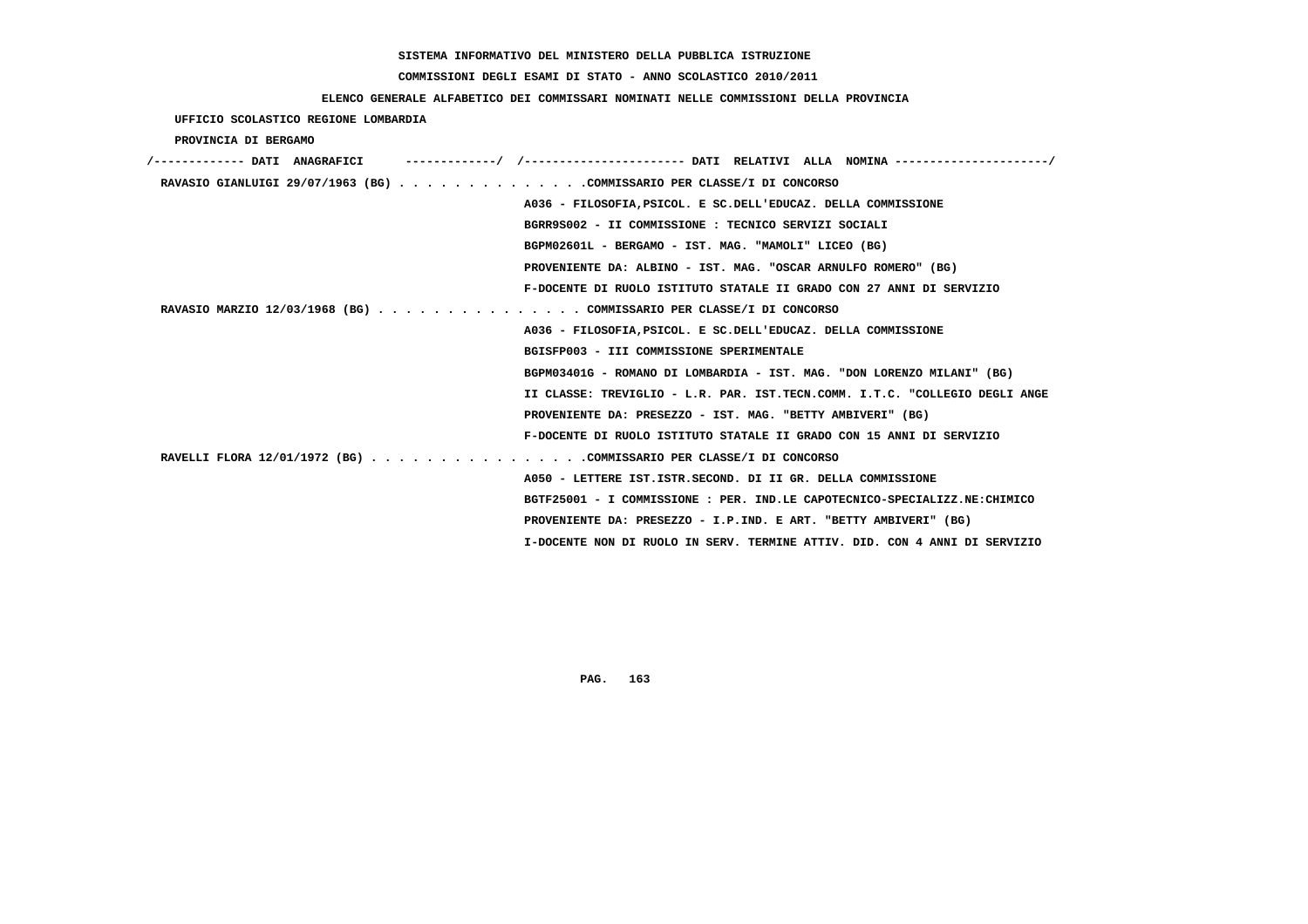# **COMMISSIONI DEGLI ESAMI DI STATO - ANNO SCOLASTICO 2010/2011**

### **ELENCO GENERALE ALFABETICO DEI COMMISSARI NOMINATI NELLE COMMISSIONI DELLA PROVINCIA**

 **UFFICIO SCOLASTICO REGIONE LOMBARDIA**

 **PROVINCIA DI BERGAMO**

| /------------- DATI ANAGRAFICI |                                                                             |
|--------------------------------|-----------------------------------------------------------------------------|
|                                | RAVERA GIANLUIGI 30/06/1961 (BG) COMMISSARIO PER CLASSE/I DI CONCORSO       |
|                                | A346 - LINGUA E CIV. STRANIERA (INGLESE) DELLA COMMISSIONE                  |
|                                | BGISFU003 - III COMMISSIONE SPERIMENTALE                                    |
|                                | BGPM02000L - BERGAMO - IST. MAG. "GIOVANNI FALCONE" (BG)                    |
|                                | PROVENIENTE DA: CARAVAGGIO - LIC. SCIENT. "GALILEO GALILEI" (BG)            |
|                                | F-DOCENTE DI RUOLO ISTITUTO STATALE II GRADO CON 9 ANNI DI SERVIZIO         |
|                                | RAVIZZA AMELIA 13/06/1977 (BG) COMMISSARIO PER CLASSE/I DI CONCORSO         |
|                                | A446 - LINGUA E CIV. STRANIERA (SPAGNOLO) DELLA COMMISSIONE                 |
|                                | BGISFU004 - IV COMMISSIONE SPERIMENTALE                                     |
|                                | BGPM02000L - BERGAMO - IST. MAG. "GIOVANNI FALCONE" (BG)                    |
|                                | PROVENIENTE DA: TREVIGLIO - LIC. CLAS. "SIMONE WEIL" (BG)                   |
|                                | H-DOCENTE NON DI RUOLO IN SERV. TERMINE ANNO SCOL. CON 3 ANNI DI SERVIZIO   |
|                                | RECUPERO DOMENICO 29/03/1955 (BA) COMMISSARIO PER CLASSE/I DI CONCORSO      |
|                                | A019 - DISCIPLINE GIURIDICHE ED ECONOMIC. DELLA COMMISSIONE                 |
|                                | BGTF50003 - III COMMISSIONE : PER. IND.LE CAPOTEC.-SPECIAL:ELETTRON.E TELEC |
|                                | BGTF05000D - DALMINE - IST.TECN.IND. "GUGLIELMO MARCONI" (BG)               |
|                                | PROVENIENTE DA: SONDRIO - IST.PROF.SERV.COM. F. BESTA (SO)                  |
|                                | F-DOCENTE DI RUOLO ISTITUTO STATALE II GRADO CON 26 ANNI DI SERVIZIO        |
|                                |                                                                             |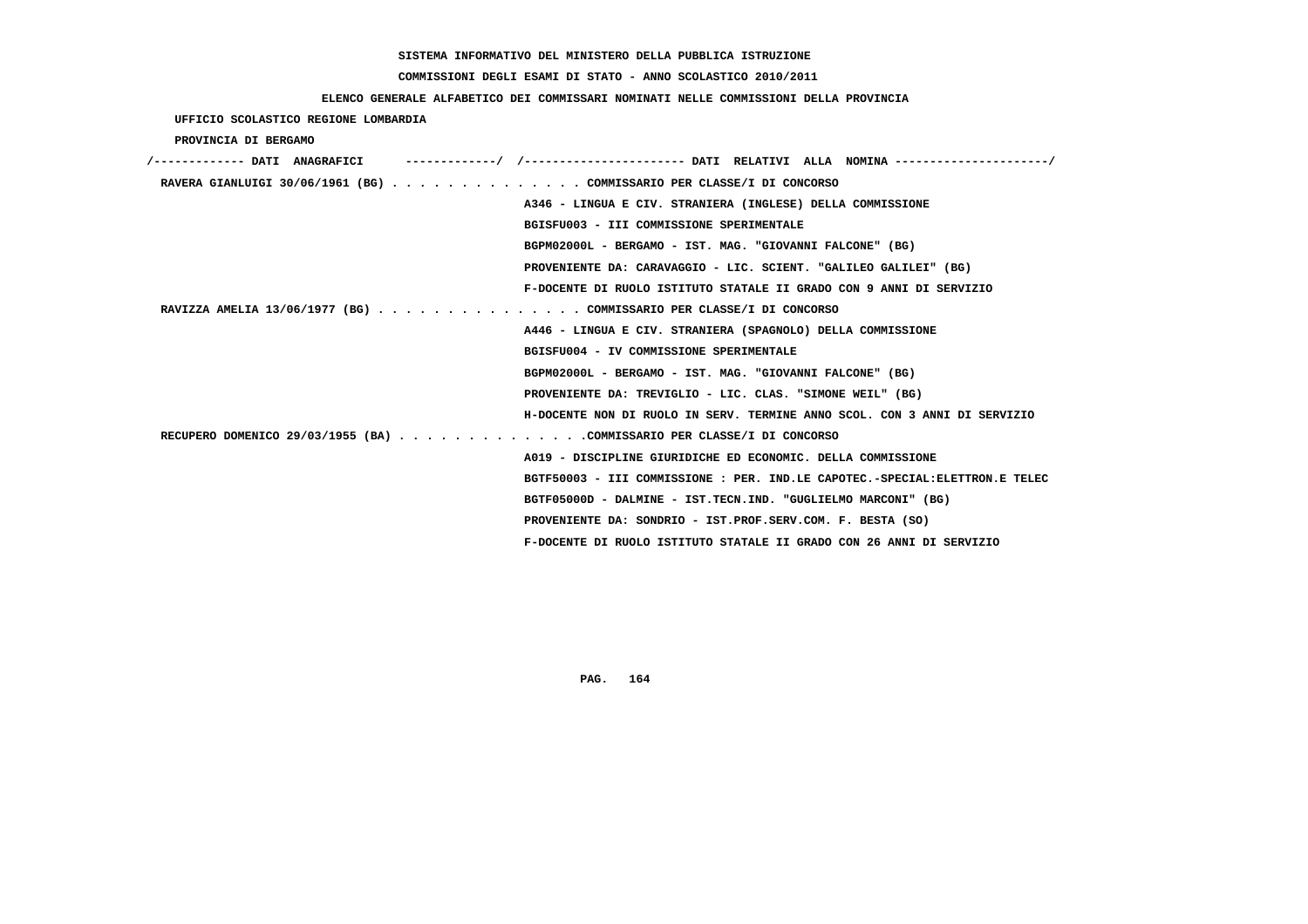# **COMMISSIONI DEGLI ESAMI DI STATO - ANNO SCOLASTICO 2010/2011**

### **ELENCO GENERALE ALFABETICO DEI COMMISSARI NOMINATI NELLE COMMISSIONI DELLA PROVINCIA**

 **UFFICIO SCOLASTICO REGIONE LOMBARDIA**

 **PROVINCIA DI BERGAMO**

| /------------- DATI ANAGRAFICI | -------------/ /--------------------- DATI RELATIVI ALLA NOMINA--------------------/ |
|--------------------------------|--------------------------------------------------------------------------------------|
|                                | REMONDI MONIA 21/01/1976 (BG) COMMISSARIO PER CLASSE/I DI CONCORSO                   |
|                                | A042 - INFORMATICA DELLA COMMISSIONE                                                 |
|                                | BGRR90005 - V COMMISSIONE : TECNICO DEI SERVIZI TURISTICI                            |
|                                | PROVENIENTE DA: LOVERE - IST.TECN.COMM. "IVAN PIANA" (BG)                            |
|                                | F-DOCENTE DI RUOLO ISTITUTO STATALE II GRADO CON 10 ANNI DI SERVIZIO                 |
|                                | RENDA ROSANNA 22/03/1979 (CZ) COMMISSARIO PER CLASSE/I DI CONCORSO                   |
|                                | A050 - LETTERE IST.ISTR.SECOND. DI II GR. DELLA COMMISSIONE                          |
|                                | BGSL02002 - II COMMISSIONE : SECONDA SEZIONE ARCHITETTURA                            |
|                                | BGSL001014 - LOVERE - LIC. ART. "DECIO CELERI" (BG)                                  |
|                                | PROVENIENTE DA: SAN PELLEGRINO TERME - I.P.SERV.ALB.TUR. DI SAN PELLEGRINO           |
|                                | I-DOCENTE NON DI RUOLO IN SERV. TERMINE ATTIV. DID. CON 5 ANNI DI SERVIZIO           |
|                                | RERA ALDO 12/07/1954 (BG) COMMISSARIO PER CLASSE/I DI CONCORSO                       |
|                                | A020 - DISCIPLINE MECCANICHE E TECNOLOGIA DELLA COMMISSIONE                          |
|                                | BGRR9L002 - II COMMISSIONE : TECNICO INDUSTRIE MECCANICHE                            |
|                                | BGRI003014 - PRESEZZO - I.P.IND. E ART. "BETTY AMBIVERI" (BG)                        |
|                                | PROVENIENTE DA: ZOGNO - I.P.IND. E ART. "DAVID MARIA TUROLDO" (BG)                   |
|                                | F-DOCENTE DI RUOLO ISTITUTO STATALE II GRADO CON 19 ANNI DI SERVIZIO                 |
|                                |                                                                                      |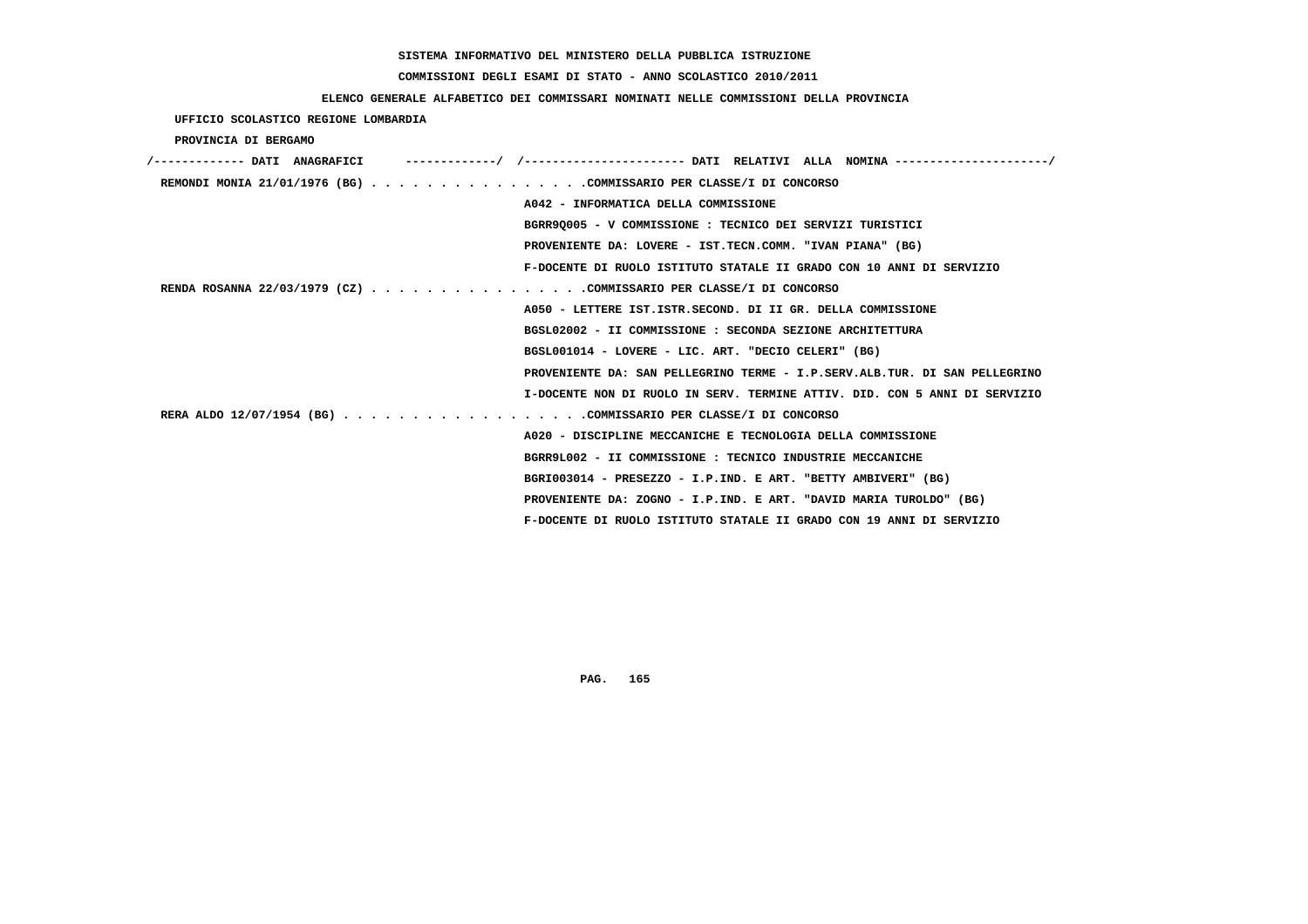# **COMMISSIONI DEGLI ESAMI DI STATO - ANNO SCOLASTICO 2010/2011**

### **ELENCO GENERALE ALFABETICO DEI COMMISSARI NOMINATI NELLE COMMISSIONI DELLA PROVINCIA**

 **UFFICIO SCOLASTICO REGIONE LOMBARDIA**

 **PROVINCIA DI BERGAMO**

| /------------- DATI ANAGRAFICI                                              |                                                                             |
|-----------------------------------------------------------------------------|-----------------------------------------------------------------------------|
| RHO STEFANO 30/03/1972 (EE) COMMISSARIO PER CLASSE/I DI CONCORSO            |                                                                             |
|                                                                             | A036 - FILOSOFIA, PSICOL. E SC. DELL'EDUCAZ. DELLA COMMISSIONE              |
|                                                                             | BGRR90002 - II COMMISSIONE : TECNICO DEI SERVIZI TURISTICI                  |
|                                                                             | BGRC01101A - DALMINE - IS.PR.SERV.COM.TUR "LUIGI EINAUDI" (BG)              |
|                                                                             | PROVENIENTE DA: PRESEZZO - IST. MAG. "BETTY AMBIVERI" (BG)                  |
|                                                                             | I-DOCENTE NON DI RUOLO IN SERV. TERMINE ATTIV. DID. CON 10 ANNI DI SERVIZIO |
| RICAPITO ROSARIA MARIA 16/01/1969 (BG) COMMISSARIO PER CLASSE/I DI CONCORSO |                                                                             |
|                                                                             | A037 - FILOSOFIA E STORIA DELLA COMMISSIONE                                 |
|                                                                             | BGPC00004 - IV COMMISSIONE : CLASSICO                                       |
|                                                                             | BGPC02000C - BERGAMO - LIC. CLAS. "PAOLO SARPI" (BG)                        |
|                                                                             | PROVENIENTE DA: TRESCORE BALNEARIO - LIC. SCIENT. "LORENZO FEDERICI" (BG)   |
|                                                                             | I-DOCENTE NON DI RUOLO IN SERV. TERMINE ATTIV. DID. CON 15 ANNI DI SERVIZIO |
| RICCI LAURA 03/08/1957 (LI) COMMISSARIO PER CLASSE/I DI CONCORSO            |                                                                             |
|                                                                             | A060 - SC.NA., CH., GEOG., MIC. DELLA COMMISSIONE                           |
|                                                                             | BGPC00009 - IX COMMISSIONE : CLASSICO                                       |
|                                                                             | BGPC00201X - TREVIGLIO - LIC. CLAS. "SIMONE WEIL" (BG)                      |
|                                                                             | PROVENIENTE DA: ROMANO DI LOMBARDIA - IST. MAG. "DON LORENZO MILANI" (BG)   |
|                                                                             | F-DOCENTE DI RUOLO ISTITUTO STATALE II GRADO CON 2 ANNI DI SERVIZIO         |
|                                                                             |                                                                             |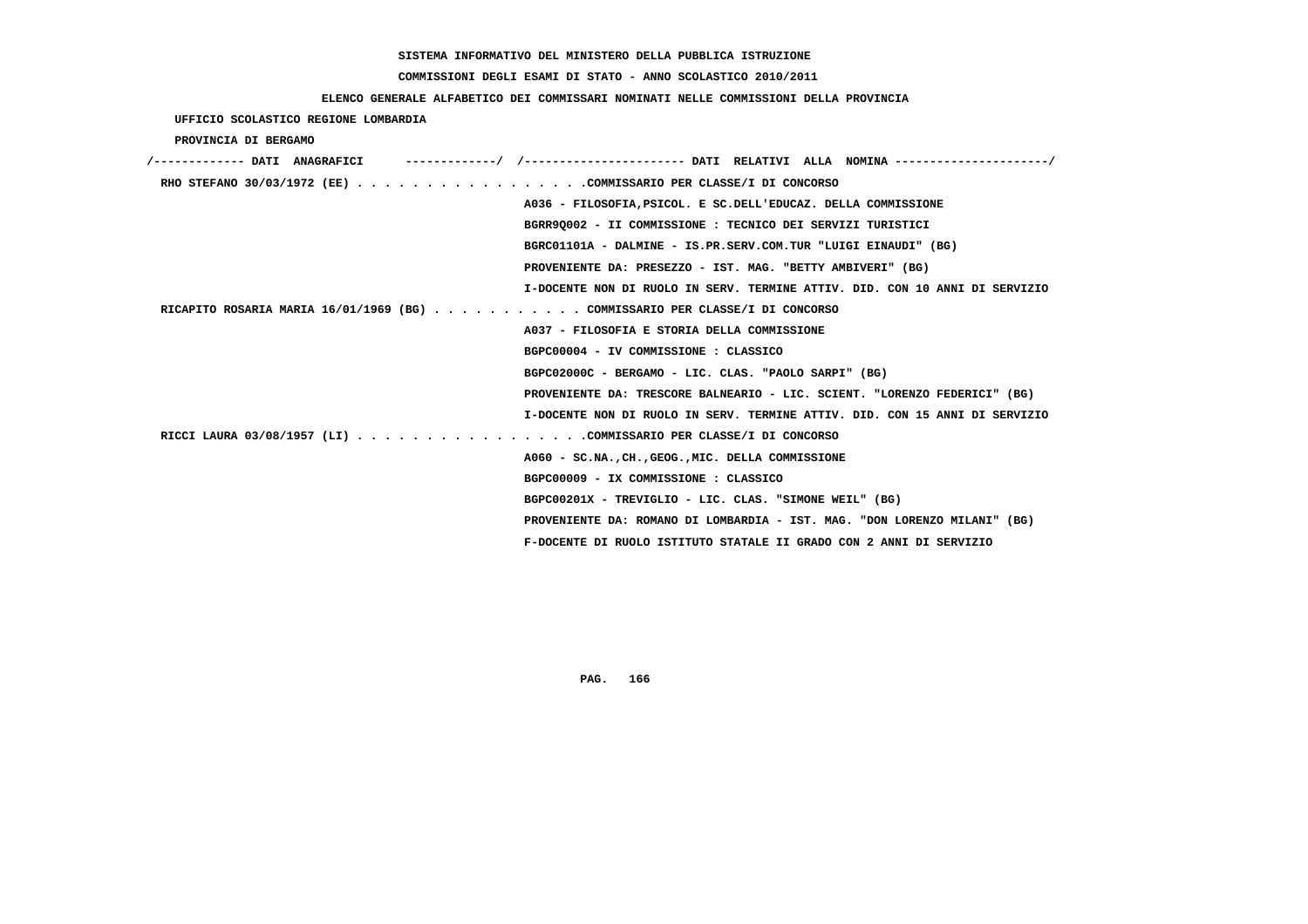# **COMMISSIONI DEGLI ESAMI DI STATO - ANNO SCOLASTICO 2010/2011**

### **ELENCO GENERALE ALFABETICO DEI COMMISSARI NOMINATI NELLE COMMISSIONI DELLA PROVINCIA**

 **UFFICIO SCOLASTICO REGIONE LOMBARDIA**

 **PROVINCIA DI BERGAMO**

| /------------- DATI ANAGRAFICI |  |                                                                            |
|--------------------------------|--|----------------------------------------------------------------------------|
|                                |  | RICCIARDONE SILVIO 24/11/1974 (EE) COMMISSARIO PER CLASSE/I DI CONCORSO    |
|                                |  | A061 - STORIA DELL'ARTE DELLA COMMISSIONE                                  |
|                                |  | BGTN01002 - II COMMISSIONE : PERITO PER IL TURISMO                         |
|                                |  | BGTD030002 - BERGAMO - IST.TECN.COMM. "VITTORIO EMANUELE II" (BG)          |
|                                |  | PROVENIENTE DA: CLUSONE - I.T.COMM E GEOM. "ANDREA FANTONI" (BG)           |
|                                |  | I-DOCENTE NON DI RUOLO IN SERV. TERMINE ATTIV. DID. CON 7 ANNI DI SERVIZIO |
|                                |  | RICUCCI RAFFAELA 31/03/1947 (FG) COMMISSARIO PER CLASSE/I DI CONCORSO      |
|                                |  | A036 - FILOSOFIA, PSICOL. E SC. DELL'EDUCAZ. DELLA COMMISSIONE             |
|                                |  | BGRR90005 - V COMMISSIONE : TECNICO DEI SERVIZI TURISTICI                  |
|                                |  | BGRC01401T - TRESCORE BALNEARIO - IST.PROF.SERV.COM. "LORENZO LOTTO" (BG)  |
|                                |  | PROVENIENTE DA: BERGAMO - IST. MAG. "P. SECCO SUARDO" (BG)                 |
|                                |  | F-DOCENTE DI RUOLO ISTITUTO STATALE II GRADO CON 19 ANNI DI SERVIZIO       |
|                                |  | RIGANO LEONARDA 09/11/1963 (BG) COMMISSARIO PER CLASSE/I DI CONCORSO       |
|                                |  | A017 - DISCIPLINE ECONOMICO-AZIENDALI DELLA COMMISSIONE                    |
|                                |  | BGTD14001 - I COMMISSIONE : RAGIONIERE PERITO COMMERCIALE E PROGRAMMATORE  |
|                                |  | BGTD06000T - BERGAMO - IST.TECN.COMM. "BORTOLO BELOTTI" (BG)               |
|                                |  | PROVENIENTE DA: TRESCORE BALNEARIO - IST.TECN.COMM. "LORENZO LOTTO" (BG)   |
|                                |  | F-DOCENTE DI RUOLO ISTITUTO STATALE II GRADO CON 17 ANNI DI SERVIZIO       |
|                                |  |                                                                            |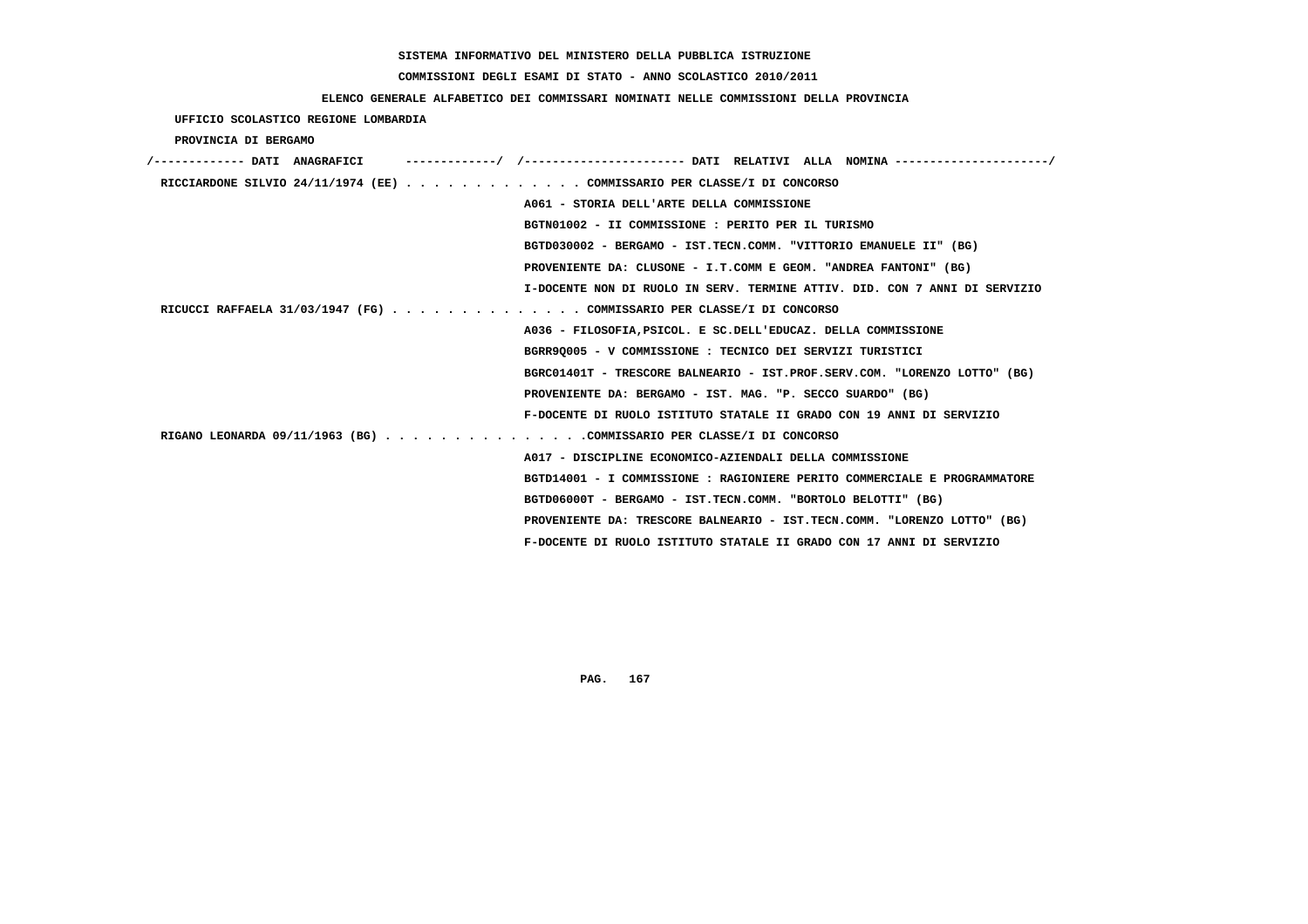# **COMMISSIONI DEGLI ESAMI DI STATO - ANNO SCOLASTICO 2010/2011**

### **ELENCO GENERALE ALFABETICO DEI COMMISSARI NOMINATI NELLE COMMISSIONI DELLA PROVINCIA**

### **UFFICIO SCOLASTICO REGIONE LOMBARDIA**

#### **PROVINCIA DI BERGAMO**

| /------------- DATI ANAGRAFICI                                             | ----------/ /--------------------- DATI RELATIVI ALLA NOMINA--------------------/ |
|----------------------------------------------------------------------------|-----------------------------------------------------------------------------------|
| RIGOLDI MARIA LETIZIA 20/06/1973 (BG) COMMISSARIO PER CLASSE/I DI CONCORSO |                                                                                   |
|                                                                            | A036 - FILOSOFIA, PSICOL. E SC. DELL'EDUCAZ.                                      |
|                                                                            | A037 - FILOSOFIA E STORIA DELLA COMMISSIONE                                       |
|                                                                            | BGIB92002 - II COMMISSIONE SPERIMENTALE                                           |
|                                                                            | BGPM010002 - BERGAMO - IST. MAG. "P. SECCO SUARDO" (BG)                           |
|                                                                            | PROVENIENTE DA: ZOGNO - IST. MAG. "DAVID MARIA TUROLDO" (BG)                      |
|                                                                            | F-DOCENTE DI RUOLO ISTITUTO STATALE II GRADO CON 3 ANNI DI SERVIZIO               |
| RIGOLI PAOLO 15/03/1959 (BG) COMMISSARIO PER CLASSE/I DI CONCORSO          |                                                                                   |
|                                                                            | A049 - MATEMATICA E FISICA DELLA COMMISSIONE                                      |
|                                                                            | BGPS00026 - XXVI COMMISSIONE : SCIENTIFICO                                        |
|                                                                            | BGPS01101T - DALMINE - LIC. SCIENT. "LUIGI EINAUDI" (BG)                          |
|                                                                            | PROVENIENTE DA: PRESEZZO - LIC. SCIENT. "MAIRONI DA PONTE" (BG)                   |
|                                                                            | F-DOCENTE DI RUOLO ISTITUTO STATALE II GRADO CON 25 ANNI DI SERVIZIO              |
| RIVA FIORELLA 25/06/1955 (FO) COMMISSARIO PER CLASSE/I DI CONCORSO         |                                                                                   |
|                                                                            | A060 - SC.NACHGEOGMIC. DELLA COMMISSIONE                                          |
|                                                                            | BGPS00014 - XIV COMMISSIONE : SCIENTIFICO                                         |
|                                                                            | BGPS05000B - BERGAMO - LIC. SCIENT. "LORENZO MASCHERONI" (BG)                     |
|                                                                            | PROVENIENTE DA: ALBINO - IST. MAG. "OSCAR ARNULFO ROMERO" (BG)                    |
|                                                                            | F-DOCENTE DI RUOLO ISTITUTO STATALE II GRADO CON 24 ANNI DI SERVIZIO              |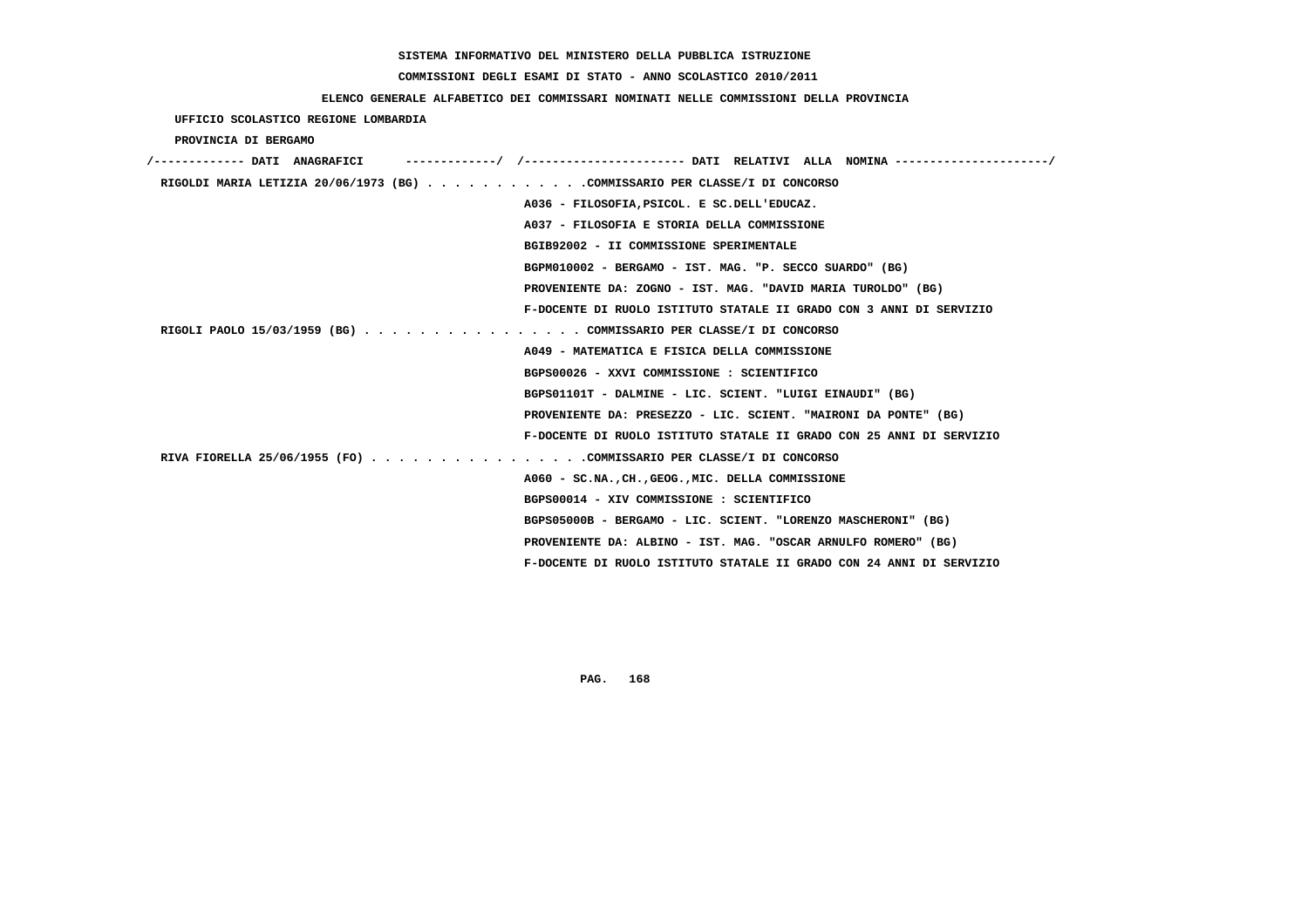# **COMMISSIONI DEGLI ESAMI DI STATO - ANNO SCOLASTICO 2010/2011**

### **ELENCO GENERALE ALFABETICO DEI COMMISSARI NOMINATI NELLE COMMISSIONI DELLA PROVINCIA**

 **UFFICIO SCOLASTICO REGIONE LOMBARDIA**

 **PROVINCIA DI BERGAMO**

| /------------- DATI ANAGRAFICI                                           | -/ /----------------------- DATI RELATIVI ALLA NOMINA ---------------------/ |
|--------------------------------------------------------------------------|------------------------------------------------------------------------------|
| RIVOLTELLA RICCARDO 05/03/1961 (BG) COMMISSARIO PER CLASSE/I DI CONCORSO |                                                                              |
|                                                                          | A042 - INFORMATICA DELLA COMMISSIONE                                         |
|                                                                          | BGTD14002 - II COMMISSIONE : RAGIONIERE PERITO COMMERCIALE E PROGRAMMATORE   |
|                                                                          | BGTD006016 - ROMANO DI LOMBARDIA - I.T.COMM E GEOM. "GIAMBATTISTA RUBINI" (  |
|                                                                          | PROVENIENTE DA: TREVIGLIO - IS.PR.SERV.COM.TUR "ZENALE E BUTINONE" (BG)      |
|                                                                          | F-DOCENTE DI RUOLO ISTITUTO STATALE II GRADO CON 13 ANNI DI SERVIZIO         |
| RIZZI FRANCESCO 13/05/1980 (BA) COMMISSARIO PER CLASSE/I DI CONCORSO     |                                                                              |
|                                                                          | A039 - GEOGRAFIA DELLA COMMISSIONE                                           |
|                                                                          | BGTD00012 - XII COMMISSIONE : RAGIONIERE E PERITO COMMERCIALE                |
|                                                                          | BGTD02301X - SARNICO - IST.TECN.COMM. "SERAFINO RIVA" (BG)                   |
|                                                                          | PROVENIENTE DA: TREVIGLIO - IST.TECN.COMM. GUGLIELMO OBERDAN (BG)            |
|                                                                          | I-DOCENTE NON DI RUOLO IN SERV. TERMINE ATTIV. DID. CON 5 ANNI DI SERVIZIO   |
| RIZZO ANGELO 21/05/1967 (ME) COMMISSARIO PER CLASSE/I DI CONCORSO        |                                                                              |
| A047 - MATEMATICA                                                        |                                                                              |
|                                                                          | A049 - MATEMATICA E FISICA DELLA COMMISSIONE                                 |
|                                                                          | BGIA44005 - V COMMISSIONE SPERIMENTALE                                       |
|                                                                          | BGPM010002 - BERGAMO - IST. MAG. "P. SECCO SUARDO" (BG)                      |
|                                                                          | PROVENIENTE DA: ZOGNO - I.P.IND. E ART. "DAVID MARIA TUROLDO" (BG)           |
|                                                                          | F-DOCENTE DI RUOLO ISTITUTO STATALE II GRADO CON 1 ANNO DI SERVIZIO          |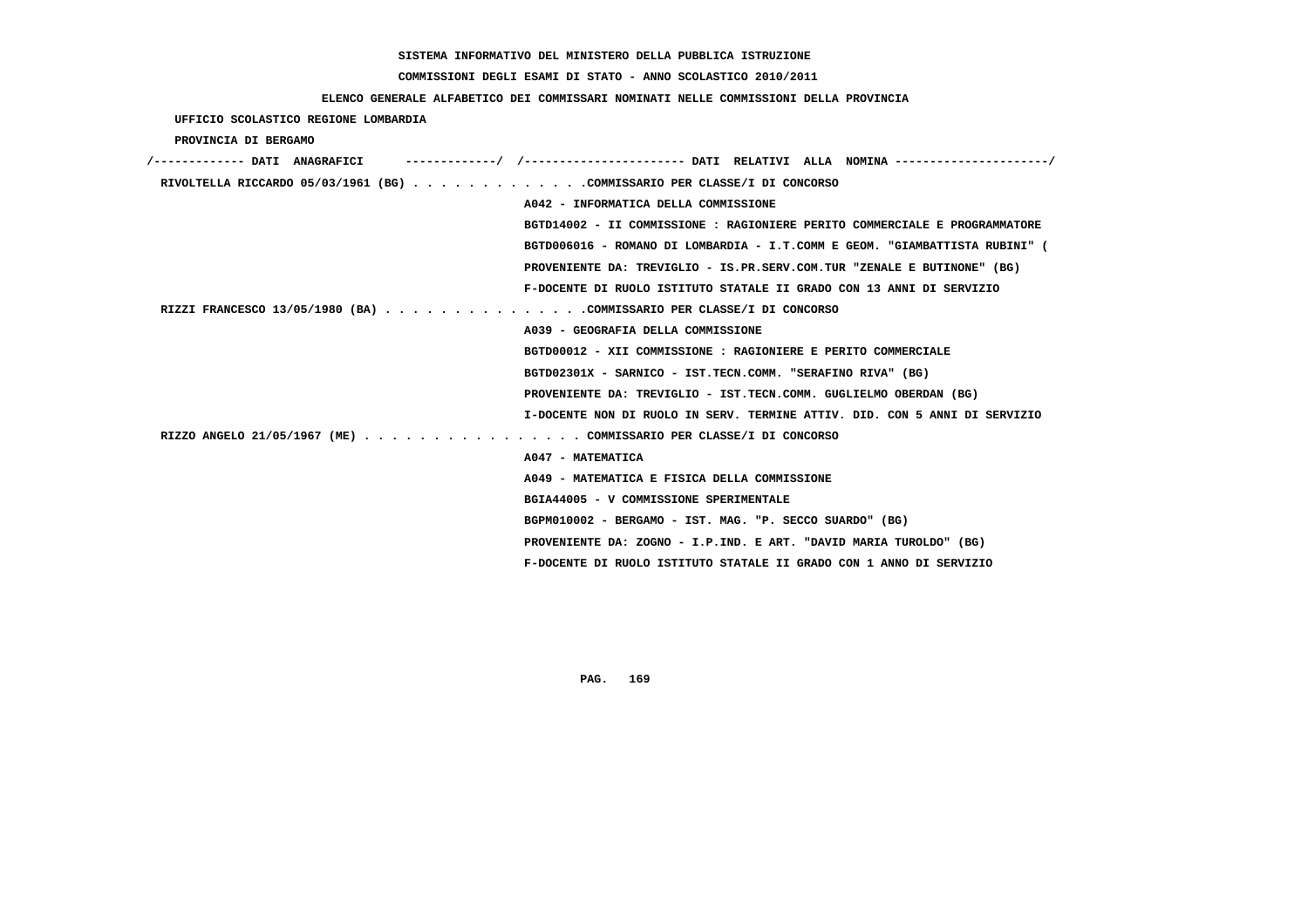# **COMMISSIONI DEGLI ESAMI DI STATO - ANNO SCOLASTICO 2010/2011**

### **ELENCO GENERALE ALFABETICO DEI COMMISSARI NOMINATI NELLE COMMISSIONI DELLA PROVINCIA**

 **UFFICIO SCOLASTICO REGIONE LOMBARDIA**

 **PROVINCIA DI BERGAMO**

| RIZZO ELVIRA 21/08/1962 (SA) COMMISSARIO PER CLASSE/I DI CONCORSO         |                                                                             |
|---------------------------------------------------------------------------|-----------------------------------------------------------------------------|
|                                                                           | A037 - FILOSOFIA E STORIA DELLA COMMISSIONE                                 |
|                                                                           | BGC002001 - I COMMISSIONE : DURATA OUINOUENNALE                             |
|                                                                           | BGSL01000T - BERGAMO - LIC. ART. " GIACOMO E PIO MANZU' " (BG)              |
|                                                                           | PROVENIENTE DA: BRESCIA - LIC. ART. "OLIVIERI MAFFEO" - BRESCIA (BS)        |
|                                                                           | I-DOCENTE NON DI RUOLO IN SERV. TERMINE ATTIV. DID. CON 11 ANNI DI SERVIZIO |
| ROCCA PLACIDO 11/02/1951 (CZ) COMMISSARIO PER CLASSE/I DI CONCORSO        |                                                                             |
|                                                                           | A020 - DISCIPLINE MECCANICHE E TECNOLOGIA DELLA COMMISSIONE                 |
|                                                                           | BGRR9K001 - I COMMISSIONE : TECNICO DELLE INDUSTRIE ELETTRONICHE            |
|                                                                           | PROVENIENTE DA: BERGAMO - I.P.IND. E ART. "CESARE PESENTI" (BG)             |
|                                                                           | F-DOCENTE DI RUOLO ISTITUTO STATALE II GRADO CON 10 ANNI DI SERVIZIO        |
| ROLLI MARIA CRISTINA 16/06/1976 (LE) COMMISSARIO PER CLASSE/I DI CONCORSO |                                                                             |
|                                                                           | A057 - SCIENZA DEGLI ALIMENTI DELLA COMMISSIONE                             |
|                                                                           | BGRR9R002 - II COMMISSIONE : TECNICO DEI SERVIZI DELLA RISTORAZIONE         |
|                                                                           | BGRH020009 - NEMBRO - I.P.SERV.ALB.TUR. "ALFREDO SONZOGNI" (BG)             |
|                                                                           | PROVENIENTE DA: SAN PELLEGRINO TERME - I.P.SERV.ALB.TUR. DI SAN PELLEGRINO  |
|                                                                           | I-DOCENTE NON DI RUOLO IN SERV. TERMINE ATTIV. DID. CON 2 ANNI DI SERVIZIO  |
|                                                                           |                                                                             |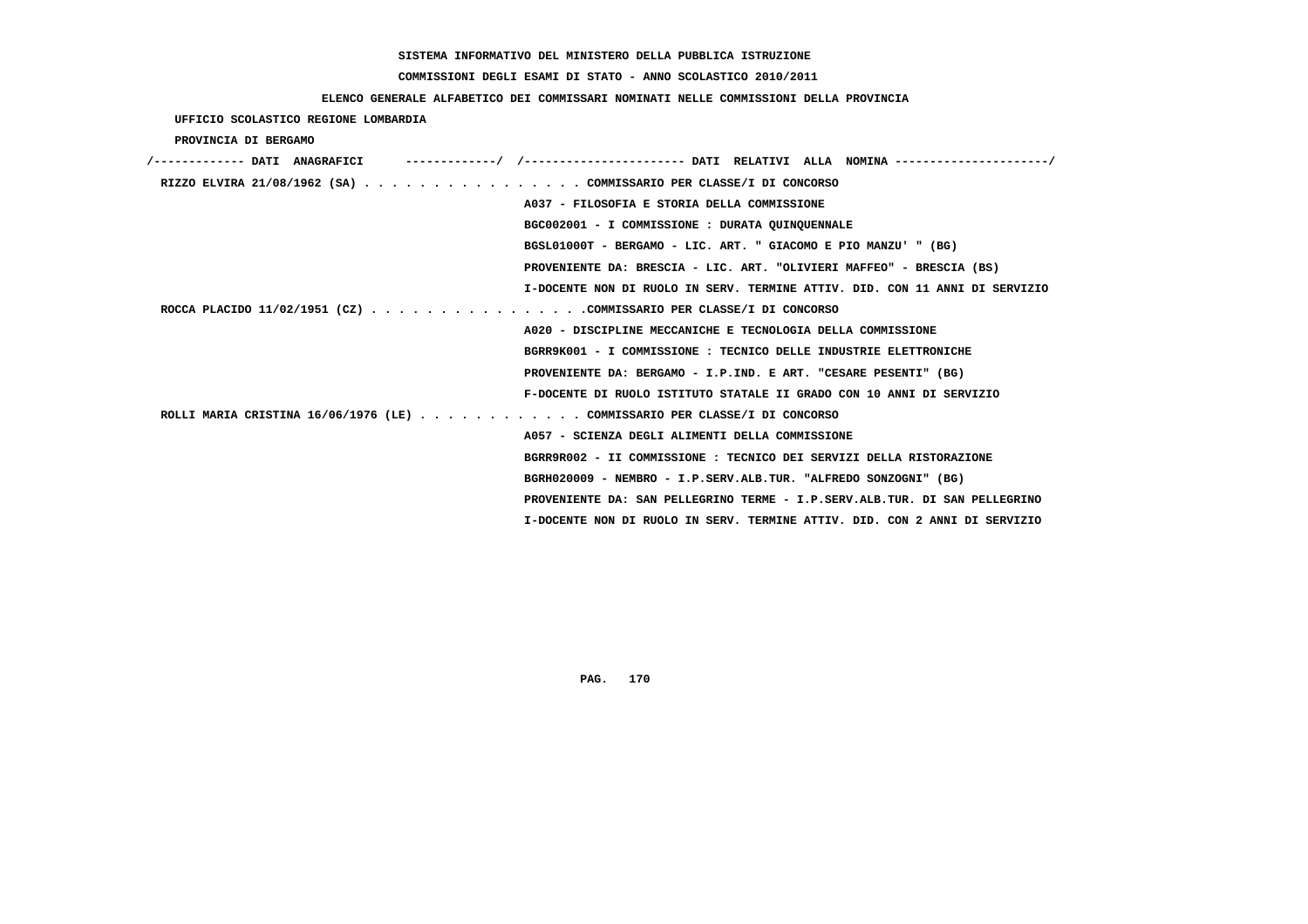# **COMMISSIONI DEGLI ESAMI DI STATO - ANNO SCOLASTICO 2010/2011**

### **ELENCO GENERALE ALFABETICO DEI COMMISSARI NOMINATI NELLE COMMISSIONI DELLA PROVINCIA**

 **UFFICIO SCOLASTICO REGIONE LOMBARDIA**

 **PROVINCIA DI BERGAMO**

| /------------- DATI ANAGRAFICI                                              |                                                                        |
|-----------------------------------------------------------------------------|------------------------------------------------------------------------|
| ROMANETTI MARIANGELA 22/08/1964 (PS) COMMISSARIO PER CLASSE/I DI CONCORSO   |                                                                        |
|                                                                             | A546 - LINGUA E CIV. STRANIERA (TEDESCO) DELLA COMMISSIONE             |
|                                                                             | BGISFU006 - VI COMMISSIONE SPERIMENTALE                                |
|                                                                             | BGPM03401G - ROMANO DI LOMBARDIA - IST. MAG. "DON LORENZO MILANI" (BG) |
|                                                                             | PROVENIENTE DA: CARAVAGGIO - LIC. SCIENT. "GALILEO GALILEI" (BG)       |
|                                                                             | F-DOCENTE DI RUOLO ISTITUTO STATALE II GRADO CON 14 ANNI DI SERVIZIO   |
| ROMANO GIUSEPPE 25/09/1958 (SR) COMMISSARIO PER CLASSE/I DI CONCORSO        |                                                                        |
|                                                                             | A025 - DISEGNO E STORIA DELL'ARTE DELLA COMMISSIONE                    |
|                                                                             | BGPS00019 - XIX COMMISSIONE : SCIENTIFICO                              |
|                                                                             | BGPS028017 - ALZANO LOMBARDO - LIC. SCIENT. "EDOARDO AMALDI" (BG)      |
|                                                                             | PROVENIENTE DA: BERGAMO - LIC. SCIENT. "FILIPPO LUSSANA" (BG)          |
|                                                                             | F-DOCENTE DI RUOLO ISTITUTO STATALE II GRADO CON 23 ANNI DI SERVIZIO   |
| ROMELLI CATERINA MARIA 13/05/1970 (BG) COMMISSARIO PER CLASSE/I DI CONCORSO |                                                                        |
|                                                                             | A012 - CHIMICA AGRARIA DELLA COMMISSIONE                               |
|                                                                             | BGTA07002 - II COMMISSIONE : PERITO AGRARIO                            |
|                                                                             | BGTA02701R - TREVIGLIO - IST.TECN.AGR. "GAETANO CANTONI" (BG)          |
|                                                                             | PROVENIENTE DA: BERGAMO - IST.TECN.AGR. DI BERGAMO (BG)                |
|                                                                             | F-DOCENTE DI RUOLO ISTITUTO STATALE II GRADO CON 5 ANNI DI SERVIZIO    |
|                                                                             |                                                                        |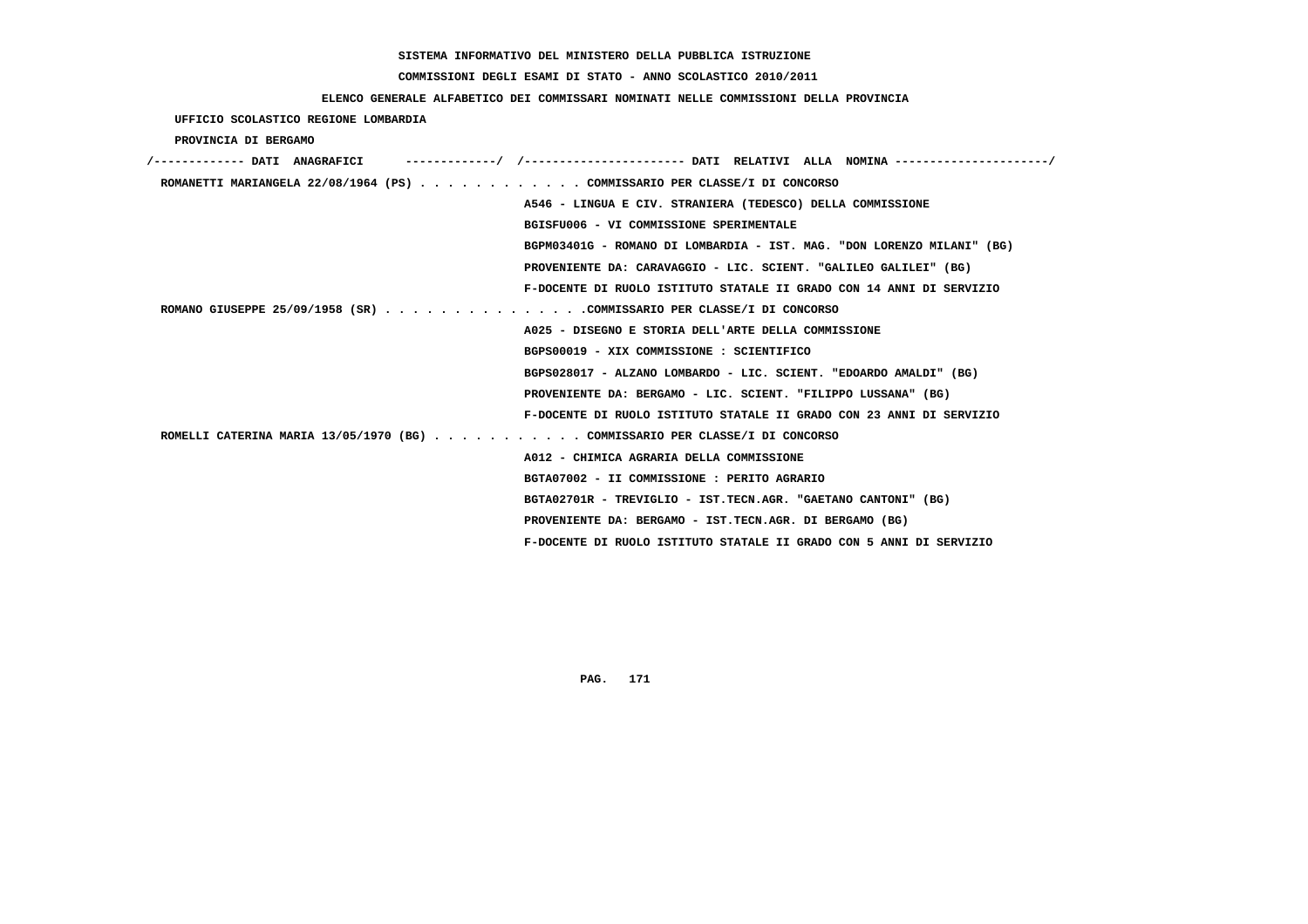# **COMMISSIONI DEGLI ESAMI DI STATO - ANNO SCOLASTICO 2010/2011**

### **ELENCO GENERALE ALFABETICO DEI COMMISSARI NOMINATI NELLE COMMISSIONI DELLA PROVINCIA**

 **UFFICIO SCOLASTICO REGIONE LOMBARDIA**

 **PROVINCIA DI BERGAMO**

| /------------- DATI ANAGRAFICI                                           | -/ /---------------------- DATI RELATIVI ALLA NOMINA ---------------------/ |
|--------------------------------------------------------------------------|-----------------------------------------------------------------------------|
| ROMEO ANTONIO 10/07/1966 (EE) COMMISSARIO PER CLASSE/I DI CONCORSO       |                                                                             |
|                                                                          | A049 - MATEMATICA E FISICA DELLA COMMISSIONE                                |
|                                                                          | BGPS00022 - XXII COMMISSIONE : SCIENTIFICO                                  |
|                                                                          | BGPS04000R - CARAVAGGIO - LIC. SCIENT. "GALILEO GALILEI" (BG)               |
|                                                                          | PROVENIENTE DA: ZOGNO - LIC. SCIENT. "DAVID MARIA TUROLDO" (BG)             |
|                                                                          | F-DOCENTE DI RUOLO ISTITUTO STATALE II GRADO CON 10 ANNI DI SERVIZIO        |
| RONDELLI GIUSEPPINA 17/07/1956 (BG) COMMISSARIO PER CLASSE/I DI CONCORSO |                                                                             |
|                                                                          | A036 - FILOSOFIA, PSICOL. E SC.DELL'EDUCAZ. DELLA COMMISSIONE               |
|                                                                          | BGIA44001 - I COMMISSIONE SPERIMENTALE                                      |
|                                                                          | BGPM02000L - BERGAMO - IST. MAG. "GIOVANNI FALCONE" (BG)                    |
|                                                                          | PROVENIENTE DA: ROMANO DI LOMBARDIA - IST. MAG. "DON LORENZO MILANI" (BG)   |
|                                                                          | F-DOCENTE DI RUOLO ISTITUTO STATALE II GRADO CON 33 ANNI DI SERVIZIO        |
| ROSA FABIO 24/06/1962 (MI) COMMISSARIO PER CLASSE/I DI CONCORSO          |                                                                             |
|                                                                          | A346 - LINGUA E CIV. STRANIERA (INGLESE) DELLA COMMISSIONE                  |
|                                                                          | BGTP02001 - I COMMISSIONE : PERITO AZIENDALE E CORRISPOND. IN LINGUE ESTERE |
|                                                                          | BGTD06000T - BERGAMO - IST.TECN.COMM. "BORTOLO BELOTTI" (BG)                |
|                                                                          | II CLASSE: LOVERE - IST.TECN.COMM. "IVAN PIANA" (BG)                        |
|                                                                          | PROVENIENTE DA: SERIATE - IST.TECN.IND. "ETTORE MAJORANA" (BG)              |
|                                                                          | I-DOCENTE NON DI RUOLO IN SERV. TERMINE ATTIV. DID. CON 3 ANNI DI SERVIZIO  |
|                                                                          |                                                                             |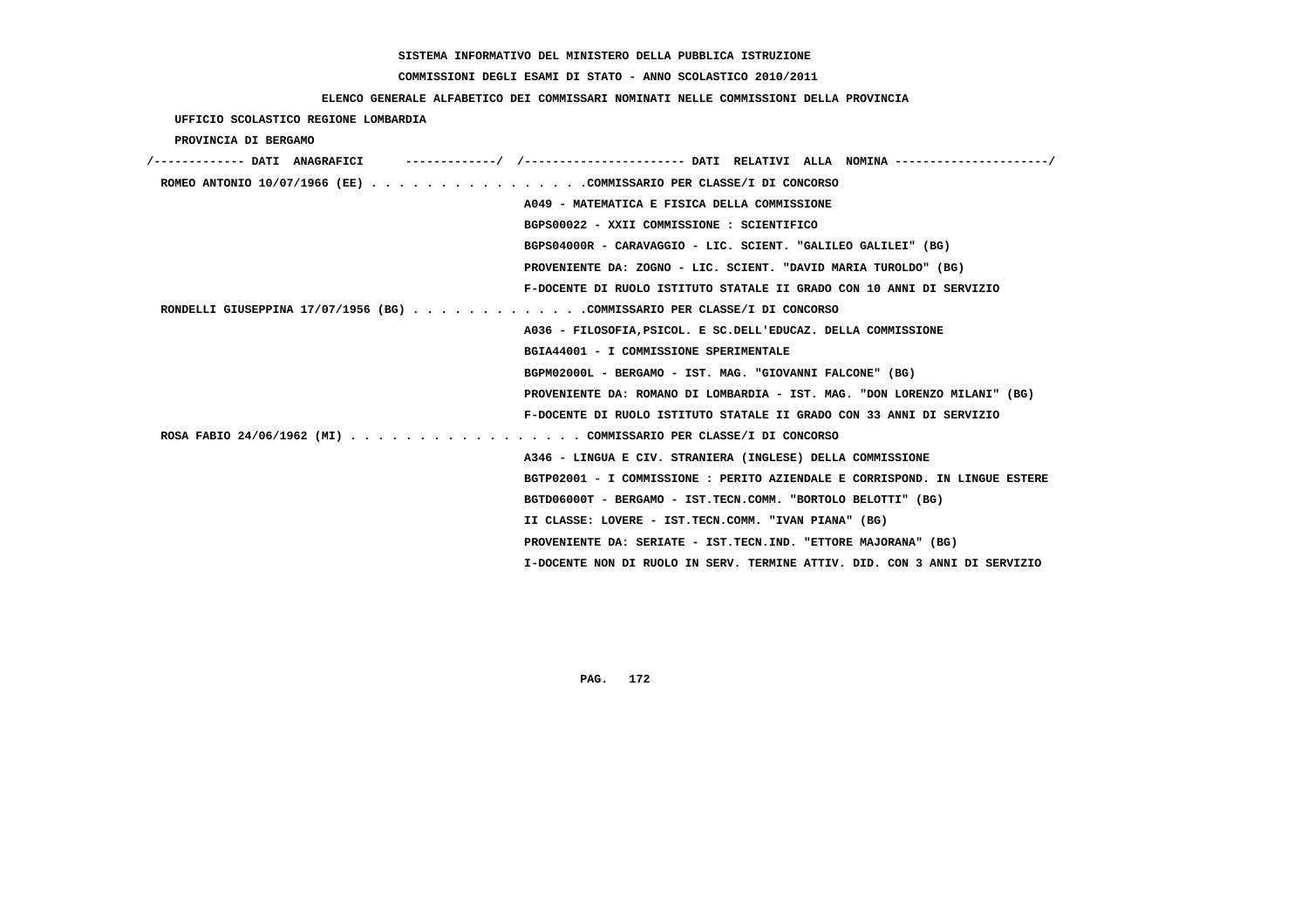# **COMMISSIONI DEGLI ESAMI DI STATO - ANNO SCOLASTICO 2010/2011**

### **ELENCO GENERALE ALFABETICO DEI COMMISSARI NOMINATI NELLE COMMISSIONI DELLA PROVINCIA**

 **UFFICIO SCOLASTICO REGIONE LOMBARDIA**

 **PROVINCIA DI BERGAMO**

| ROSATO MARIA CONCETTA 17/10/1962 (CH) COMMISSARIO PER CLASSE/I DI CONCORSO  |
|-----------------------------------------------------------------------------|
| A052 - LETTERE, LATINO, GRECO LICEO CLASSICO DELLA COMMISSIONE              |
| BGPC00002 - II COMMISSIONE : CLASSICO                                       |
| BGPC04500R - CAPRINO BERGAMASCO - L.R. PAR. LIC. CLAS. LICEO CLASSICO "CELA |
| PROVENIENTE DA: TREVIGLIO - LIC. CLAS. "SIMONE WEIL" (BG)                   |
| F-DOCENTE DI RUOLO ISTITUTO STATALE II GRADO CON 18 ANNI DI SERVIZIO        |
| ROSIGNOLI BRUNO 17/06/1956 (MN) COMMISSARIO PER CLASSE/I DI CONCORSO        |
| A034 - ELETTRONICA DELLA COMMISSIONE                                        |
| BGTF50003 - III COMMISSIONE : PER. IND.LE CAPOTEC.-SPECIAL:ELETTRON.E TELEC |
| BGTF05000D - DALMINE - IST.TECN.IND. "GUGLIELMO MARCONI" (BG)               |
| PROVENIENTE DA: MANTOVA - IST.TECN.IND. ITI FERMI MN (MN)                   |
| F-DOCENTE DI RUOLO ISTITUTO STATALE II GRADO CON 26 ANNI DI SERVIZIO        |
| ROSSANO GIACOMO 06/10/1971 (NA) COMMISSARIO PER CLASSE/I DI CONCORSO        |
| A035 - ELETTROTECNICA ED APPLICAZIONI DELLA COMMISSIONE                     |
| BGRR9K002 - II COMMISSIONE : TECNICO DELLE INDUSTRIE ELETTRONICHE           |
| PROVENIENTE DA: BERGAMO - IST.TECN.IND. "PIETRO PALEOCAPA" (CORSO SERA (BG) |
| F-DOCENTE DI RUOLO ISTITUTO STATALE II GRADO CON 2 ANNI DI SERVIZIO         |
|                                                                             |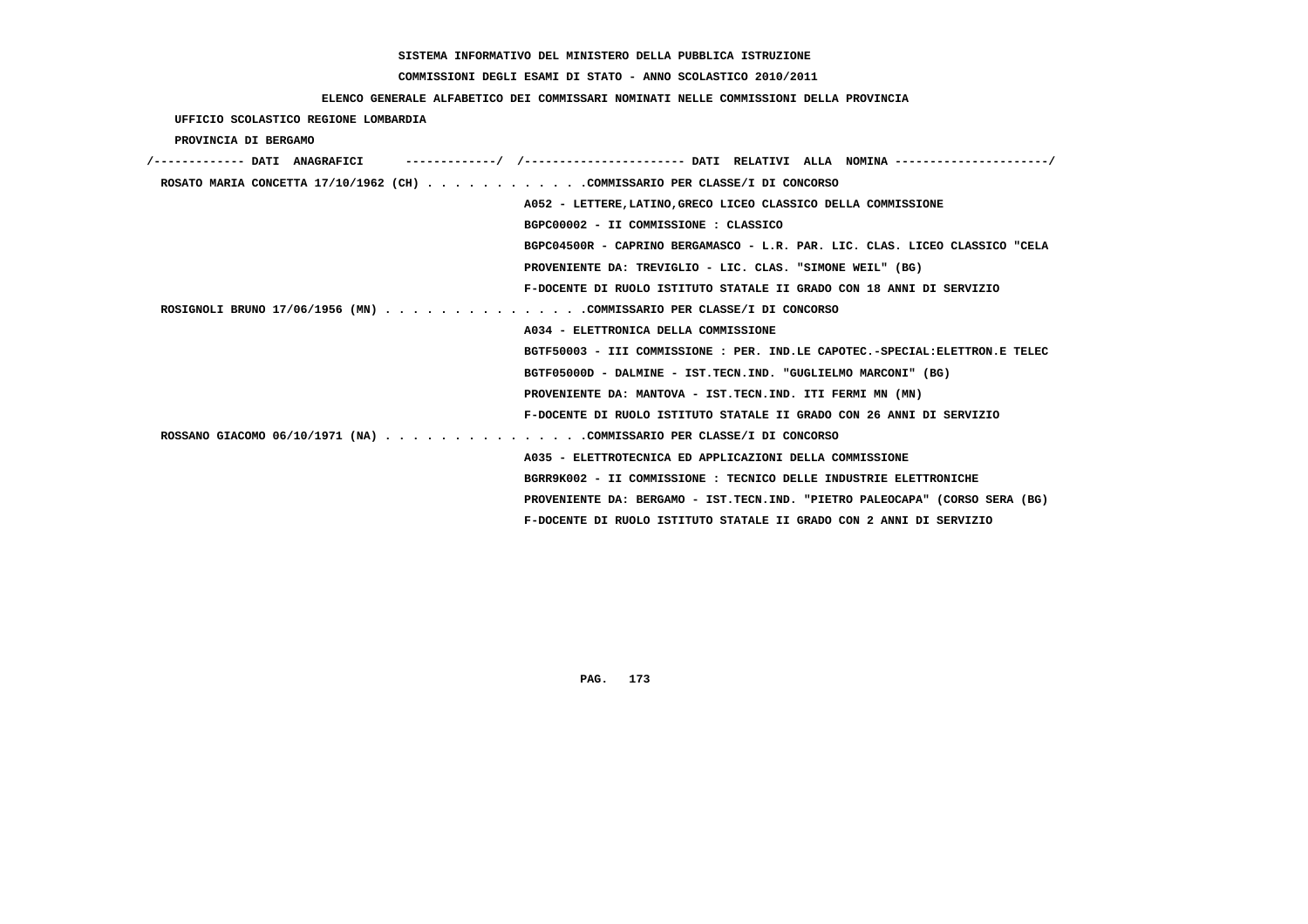# **COMMISSIONI DEGLI ESAMI DI STATO - ANNO SCOLASTICO 2010/2011**

### **ELENCO GENERALE ALFABETICO DEI COMMISSARI NOMINATI NELLE COMMISSIONI DELLA PROVINCIA**

 **UFFICIO SCOLASTICO REGIONE LOMBARDIA**

 **PROVINCIA DI BERGAMO**

| /------------- DATI ANAGRAFICI |                                                                            |
|--------------------------------|----------------------------------------------------------------------------|
|                                | ROSSI ANNA MARIA 09/01/1959 (BG) COMMISSARIO PER CLASSE/I DI CONCORSO      |
|                                | A060 - SC.NA., CH., GEOG., MIC. DELLA COMMISSIONE                          |
|                                | BGPS00021 - XXI COMMISSIONE : SCIENTIFICO                                  |
|                                | BGPS028017 - ALZANO LOMBARDO - LIC. SCIENT. "EDOARDO AMALDI" (BG)          |
|                                | PROVENIENTE DA: BERGAMO - LIC. SCIENT. "LORENZO MASCHERONI" (BG)           |
|                                | F-DOCENTE DI RUOLO ISTITUTO STATALE II GRADO CON 25 ANNI DI SERVIZIO       |
|                                | ROSSI CRISTINA 14/09/1970 (BG) COMMISSARIO PER CLASSE/I DI CONCORSO        |
|                                | A037 - FILOSOFIA E STORIA DELLA COMMISSIONE                                |
|                                | BGPC00003 - III COMMISSIONE : CLASSICO                                     |
|                                | BGPC02000C - BERGAMO - LIC. CLAS. "PAOLO SARPI" (BG)                       |
|                                | PROVENIENTE DA: CARAVAGGIO - LIC. SCIENT. "GALILEO GALILEI" (BG)           |
|                                | I-DOCENTE NON DI RUOLO IN SERV. TERMINE ATTIV. DID. CON 4 ANNI DI SERVIZIO |
|                                | ROSSI GIULIANA 25/02/1953 (CR) COMMISSARIO PER CLASSE/I DI CONCORSO        |
|                                | A036 - FILOSOFIA, PSICOL. E SC.DELL'EDUCAZ.                                |
|                                | A037 - FILOSOFIA E STORIA DELLA COMMISSIONE                                |
|                                | BGIB92003 - III COMMISSIONE SPERIMENTALE                                   |
|                                | BGPM010002 - BERGAMO - IST. MAG. "P. SECCO SUARDO" (BG)                    |
|                                | PROVENIENTE DA: CREMONA - IST. MAG. "S. ANGUISSOLA" (CR)                   |
|                                | F-DOCENTE DI RUOLO ISTITUTO STATALE II GRADO CON 25 ANNI DI SERVIZIO       |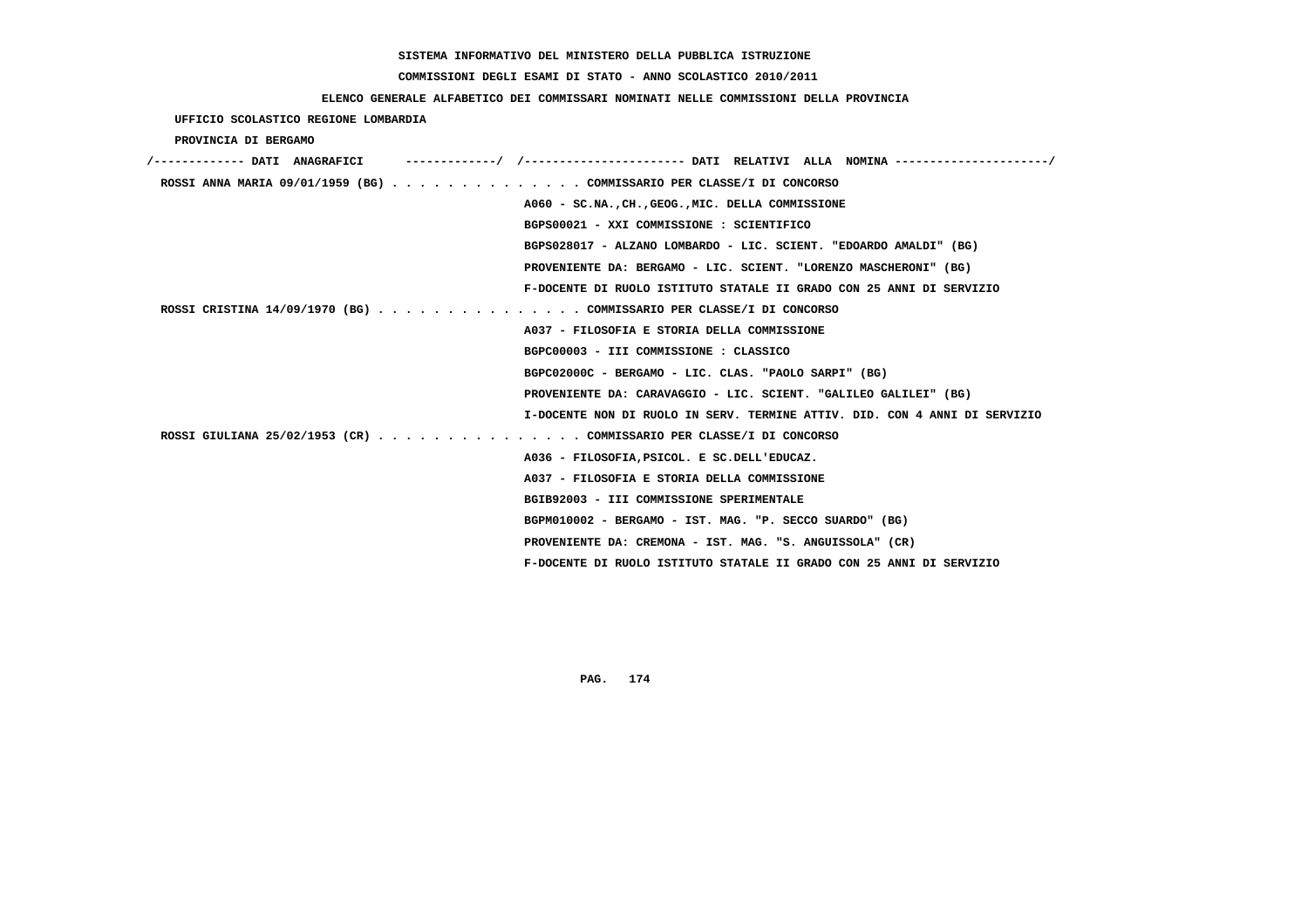# **COMMISSIONI DEGLI ESAMI DI STATO - ANNO SCOLASTICO 2010/2011**

### **ELENCO GENERALE ALFABETICO DEI COMMISSARI NOMINATI NELLE COMMISSIONI DELLA PROVINCIA**

 **UFFICIO SCOLASTICO REGIONE LOMBARDIA**

 **PROVINCIA DI BERGAMO**

| /------------- DATI ANAGRAFICI |                                                                            |
|--------------------------------|----------------------------------------------------------------------------|
|                                | ROSSI MARIA PATRIZIA 22/03/1952 (PS) COMMISSARIO PER CLASSE/I DI CONCORSO  |
|                                | A049 - MATEMATICA E FISICA DELLA COMMISSIONE                               |
|                                | BGPC00001 - I COMMISSIONE : CLASSICO                                       |
|                                | II CLASSE: BERGAMO - L.R. PAR. LIC. SCIENT. LICEO SCIENTIFICO "S. ALESSAND |
|                                | PROVENIENTE DA: ALZANO LOMBARDO - LIC. SCIENT. "EDOARDO AMALDI" (BG)       |
|                                | F-DOCENTE DI RUOLO ISTITUTO STATALE II GRADO CON 32 ANNI DI SERVIZIO       |
|                                | ROSSITTO ROSINA 08/01/1962 (SR) COMMISSARIO PER CLASSE/I DI CONCORSO       |
|                                | A019 - DISCIPLINE GIURIDICHE ED ECONOMIC. DELLA COMMISSIONE                |
|                                | BGRR90005 - V COMMISSIONE : TECNICO DEI SERVIZI TURISTICI                  |
|                                | PROVENIENTE DA: ZOGNO - I.T.COMM E GEOM. "DAVID MARIA TUROLDO" (BG)        |
|                                | F-DOCENTE DI RUOLO ISTITUTO STATALE II GRADO CON 10 ANNI DI SERVIZIO       |
|                                | ROTA GIAN PAOLO 02/01/1958 (BG) COMMISSARIO PER CLASSE/I DI CONCORSO       |
|                                | A058 - SC.E MEC.AGR.E T.GEST.AZ., FIT., ENT. DELLA COMMISSIONE             |
|                                | BGTL03001 - I COMMISSIONE : GEOMETRA                                       |
|                                | BGTD01201D - CLUSONE - I.T.COMM E GEOM. "ANDREA FANTONI" (BG)              |
|                                | PROVENIENTE DA: TREVIGLIO - IST.TECN.AGR. "GAETANO CANTONI" (BG)           |
|                                | F-DOCENTE DI RUOLO ISTITUTO STATALE II GRADO CON 17 ANNI DI SERVIZIO       |
|                                |                                                                            |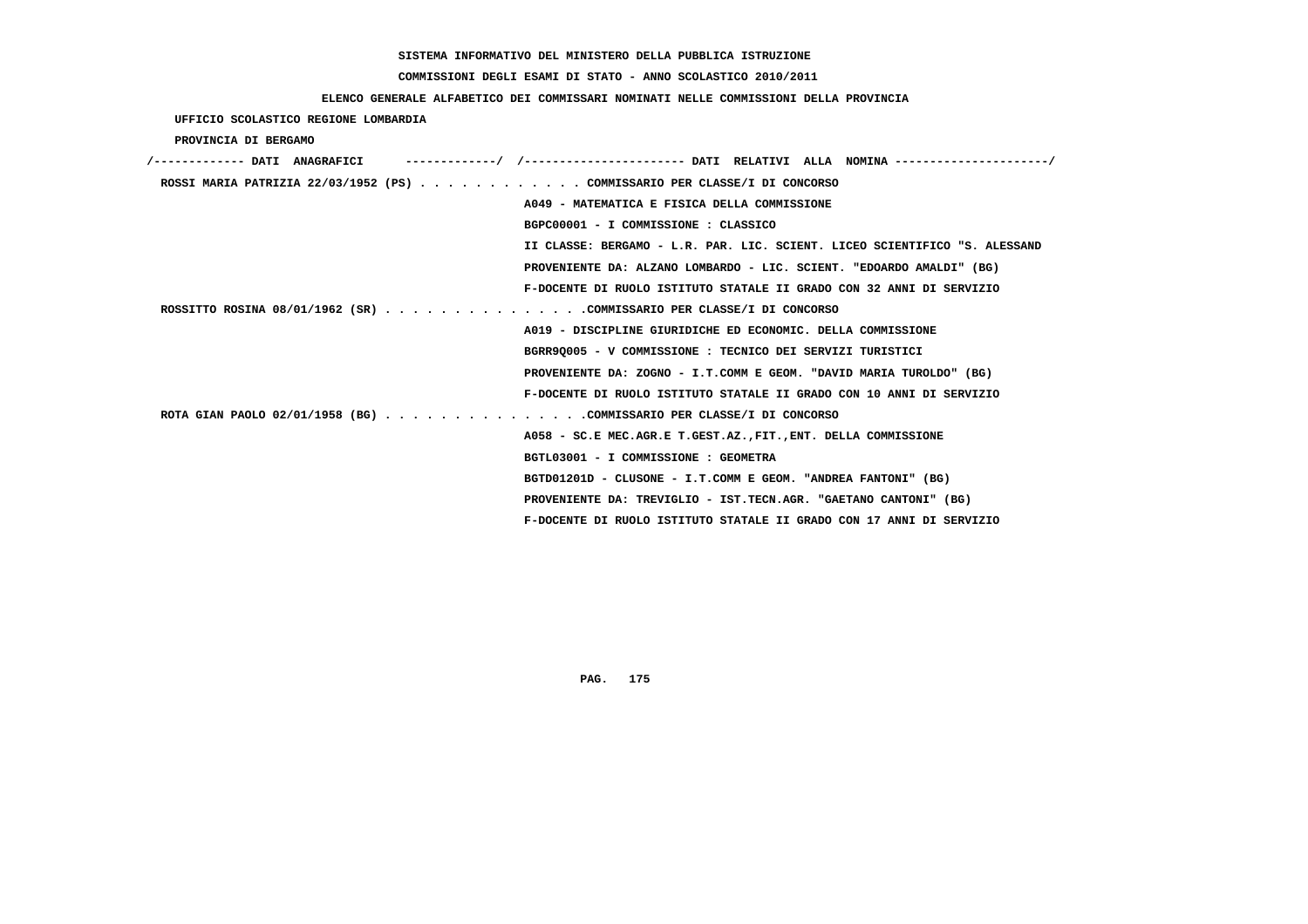# **COMMISSIONI DEGLI ESAMI DI STATO - ANNO SCOLASTICO 2010/2011**

### **ELENCO GENERALE ALFABETICO DEI COMMISSARI NOMINATI NELLE COMMISSIONI DELLA PROVINCIA**

 **UFFICIO SCOLASTICO REGIONE LOMBARDIA**

 **PROVINCIA DI BERGAMO**

| /------------- DATI ANAGRAFICI                                             |                                                                             |
|----------------------------------------------------------------------------|-----------------------------------------------------------------------------|
| ROTA LILIANA 27/12/1950 (EE) COMMISSARIO PER CLASSE/I DI CONCORSO          |                                                                             |
|                                                                            | A346 - LINGUA E CIV. STRANIERA (INGLESE) DELLA COMMISSIONE                  |
|                                                                            | BGISFU005 - V COMMISSIONE SPERIMENTALE                                      |
|                                                                            | BGPS04000R - CARAVAGGIO - LIC. SCIENT. "GALILEO GALILEI" (BG)               |
|                                                                            | PROVENIENTE DA: BERGAMO - LIC. SCIENT. "FILIPPO LUSSANA" (BG)               |
|                                                                            | F-DOCENTE DI RUOLO ISTITUTO STATALE II GRADO CON 36 ANNI DI SERVIZIO        |
| ROTA NODARI DONATELLA 28/01/1965 (BG) COMMISSARIO PER CLASSE/I DI CONCORSO |                                                                             |
|                                                                            | A025 - DISEGNO E STORIA DELL'ARTE DELLA COMMISSIONE                         |
|                                                                            | BGPS00007 - VII COMMISSIONE : SCIENTIFICO                                   |
|                                                                            | BGPS065005 - TREVIGLIO - L.R. PAR. LIC. SCIENT. LICEO SCIENTIFICO "FACCHETT |
|                                                                            | PROVENIENTE DA: TRESCORE BALNEARIO - IST. MAG. "LORENZO FEDERICI" (BG)      |
|                                                                            | I-DOCENTE NON DI RUOLO IN SERV. TERMINE ATTIV. DID. CON 10 ANNI DI SERVIZIO |
| ROTUNNO ANNA 22/11/1971 (BA) COMMISSARIO PER CLASSE/I DI CONCORSO          |                                                                             |
|                                                                            | A034 - ELETTRONICA DELLA COMMISSIONE                                        |
|                                                                            | BGTF45001 - I COMMISSIONE : PER. IND.LE CAPOTECNICO-SPECIALIZZ.:INFORMATICA |
|                                                                            | BGTF010003 - BERGAMO - IST.TECN.IND. "PIETRO PALEOCAPA" (BG)                |
|                                                                            | II CLASSE: BERGAMO - L.R. PAR. IST.TECN.AERON. IST.TEC. AERONAUTICO "ANTONI |
|                                                                            | PROVENIENTE DA: MONTICELLO BRIANZA - IST.TECN.COMM. I.I.S.S. "ALESSANDRO GR |
|                                                                            | I-DOCENTE NON DI RUOLO IN SERV. TERMINE ATTIV. DID. CON 1 ANNO DI SERVIZIO  |
|                                                                            |                                                                             |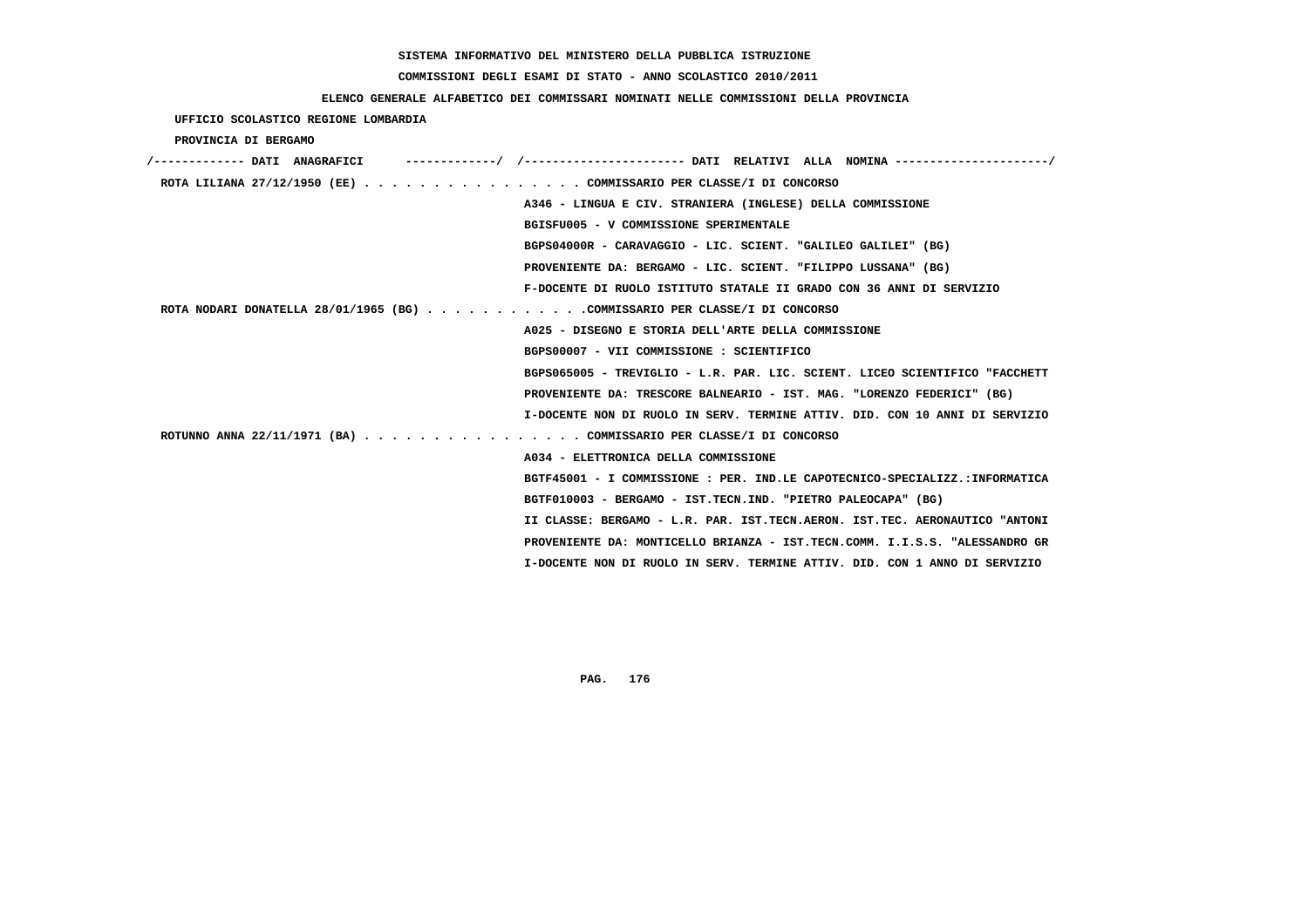# **COMMISSIONI DEGLI ESAMI DI STATO - ANNO SCOLASTICO 2010/2011**

### **ELENCO GENERALE ALFABETICO DEI COMMISSARI NOMINATI NELLE COMMISSIONI DELLA PROVINCIA**

 **UFFICIO SCOLASTICO REGIONE LOMBARDIA**

 **PROVINCIA DI BERGAMO**

| /------------- DATI ANAGRAFICI                                        |                                                                             |
|-----------------------------------------------------------------------|-----------------------------------------------------------------------------|
| ROVARIS ALICE 11/05/1965 (BG) COMMISSARIO PER CLASSE/I DI CONCORSO    |                                                                             |
|                                                                       | A049 - MATEMATICA E FISICA DELLA COMMISSIONE                                |
|                                                                       | BGPS00030 - XXX COMMISSIONE : SCIENTIFICO                                   |
|                                                                       | BGPS008012 - PRESEZZO - LIC. SCIENT. "MAIRONI DA PONTE" (BG)                |
|                                                                       | PROVENIENTE DA: DALMINE - LIC. SCIENT. "LUIGI EINAUDI" (BG)                 |
|                                                                       | F-DOCENTE DI RUOLO ISTITUTO STATALE II GRADO CON 10 ANNI DI SERVIZIO        |
| ROVERSI DANIELA 28/07/1964 (BL) COMMISSARIO PER CLASSE/I DI CONCORSO  |                                                                             |
|                                                                       | A546 - LINGUA E CIV. STRANIERA (TEDESCO) DELLA COMMISSIONE                  |
|                                                                       | BGTP02005 - V COMMISSIONE : PERITO AZIENDALE E CORRISPOND. IN LINGUE ESTERE |
|                                                                       | BGTD02301X - SARNICO - IST.TECN.COMM. "SERAFINO RIVA" (BG)                  |
|                                                                       | PROVENIENTE DA: TRESCORE BALNEARIO - IST.TECN.COMM. "LORENZO LOTTO" (BG)    |
|                                                                       | F-DOCENTE DI RUOLO ISTITUTO STATALE II GRADO CON 15 ANNI DI SERVIZIO        |
| RUFFINONI MARZIA 23/03/1961 (BG) COMMISSARIO PER CLASSE/I DI CONCORSO |                                                                             |
|                                                                       | A048 - MATEMATICA APPLICATA DELLA COMMISSIONE                               |
|                                                                       | BGTF51003 - III COMMISSIONE : PER. IND.LE CAPOTEC.-SPECIAL.:ELETTROTEC.E AU |
|                                                                       | II CLASSE: CLUSONE - IST.TECN.IND. ISTITUTO SUPERIORE "TARCISIO P (BG)      |
|                                                                       | PROVENIENTE DA: BERGAMO - IST.TECN.COMM. "BORTOLO BELOTTI" (BG)             |
|                                                                       | F-DOCENTE DI RUOLO ISTITUTO STATALE II GRADO CON 18 ANNI DI SERVIZIO        |
|                                                                       |                                                                             |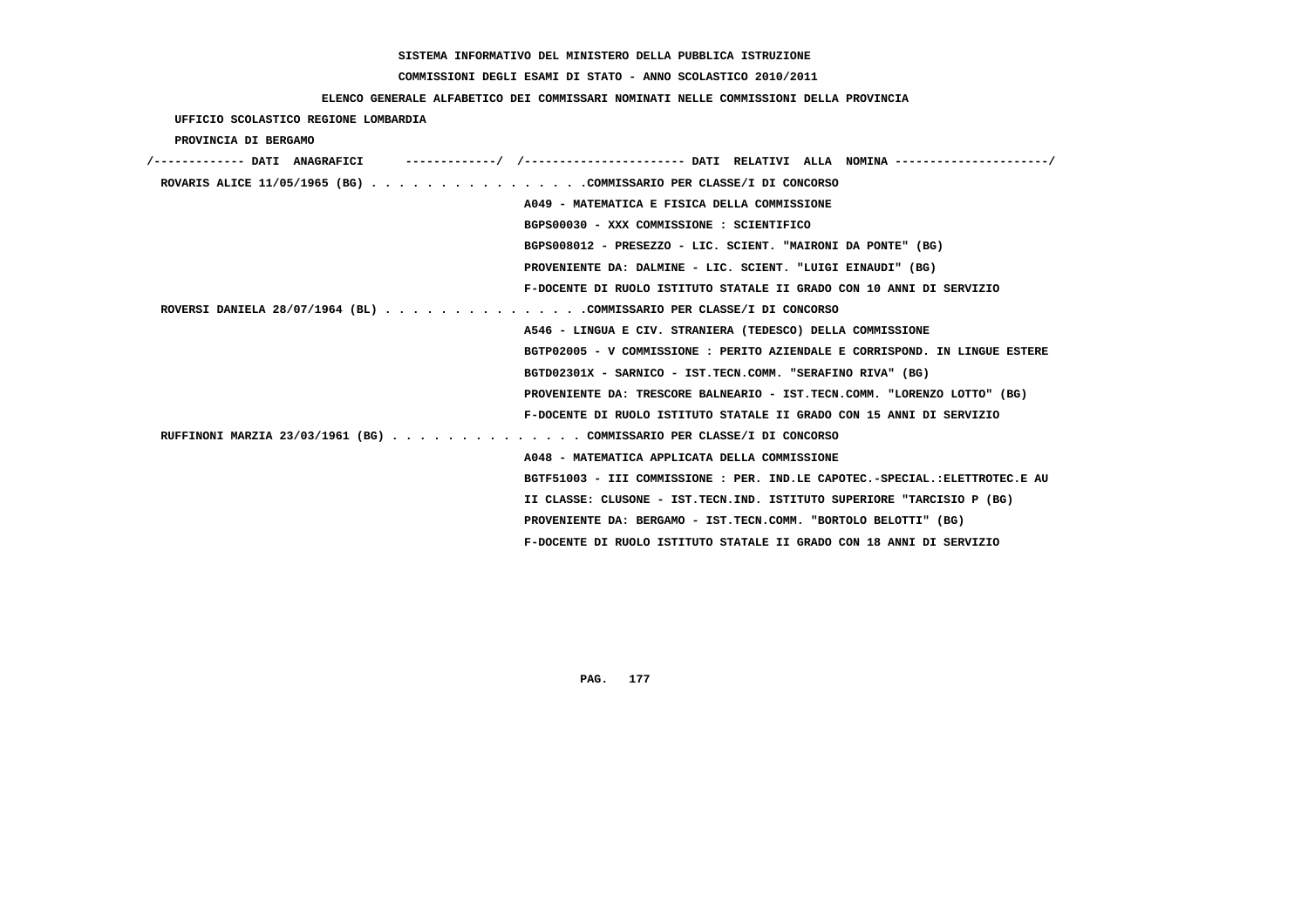# **COMMISSIONI DEGLI ESAMI DI STATO - ANNO SCOLASTICO 2010/2011**

### **ELENCO GENERALE ALFABETICO DEI COMMISSARI NOMINATI NELLE COMMISSIONI DELLA PROVINCIA**

 **UFFICIO SCOLASTICO REGIONE LOMBARDIA**

 **PROVINCIA DI BERGAMO**

| RUSSO ORAZIO VALERIO 28/01/1962 (CS) COMMISSARIO PER CLASSE/I DI CONCORSO   |
|-----------------------------------------------------------------------------|
| A020 - DISCIPLINE MECCANICHE E TECNOLOGIA DELLA COMMISSIONE                 |
| BGRR9J003 - III COMMISSIONE : TECNICO DELLE INDUSTRIE ELETTRICHE            |
| PROVENIENTE DA: PRESEZZO - I.P.IND. E ART. "BETTY AMBIVERI" (BG)            |
| F-DOCENTE DI RUOLO ISTITUTO STATALE II GRADO CON 18 ANNI DI SERVIZIO        |
| SABATINI IGNAZIO 31/07/1952 (SI) COMMISSARIO PER CLASSE/I DI CONCORSO       |
| A049 - MATEMATICA E FISICA DELLA COMMISSIONE                                |
| BGPS00020 - XX COMMISSIONE : SCIENTIFICO                                    |
| BGPS028017 - ALZANO LOMBARDO - LIC. SCIENT. "EDOARDO AMALDI" (BG)           |
| PROVENIENTE DA: PRESEZZO - LIC. SCIENT. "MAIRONI DA PONTE" (BG)             |
| F-DOCENTE DI RUOLO ISTITUTO STATALE II GRADO CON 21 ANNI DI SERVIZIO        |
| SACCO ANTONELLA 12/06/1967 (FG) COMMISSARIO PER CLASSE/I DI CONCORSO        |
| A050 - LETTERE IST.ISTR.SECOND. DI II GR. DELLA COMMISSIONE                 |
| BGRR9D001 - I COMMISSIONE : OTTICO                                          |
| BGRI015009 - BERGAMO - L.R. PAR. I.P.IND. E ART. IST. PROF. ODONTOTECNICI-O |
| PROVENIENTE DA: ROMANO DI LOMBARDIA - I.P.IND. E ART. "GIAMBATTISTA RUBINI" |
| I-DOCENTE NON DI RUOLO IN SERV. TERMINE ATTIV. DID. CON 11 ANNI DI SERVIZIO |
|                                                                             |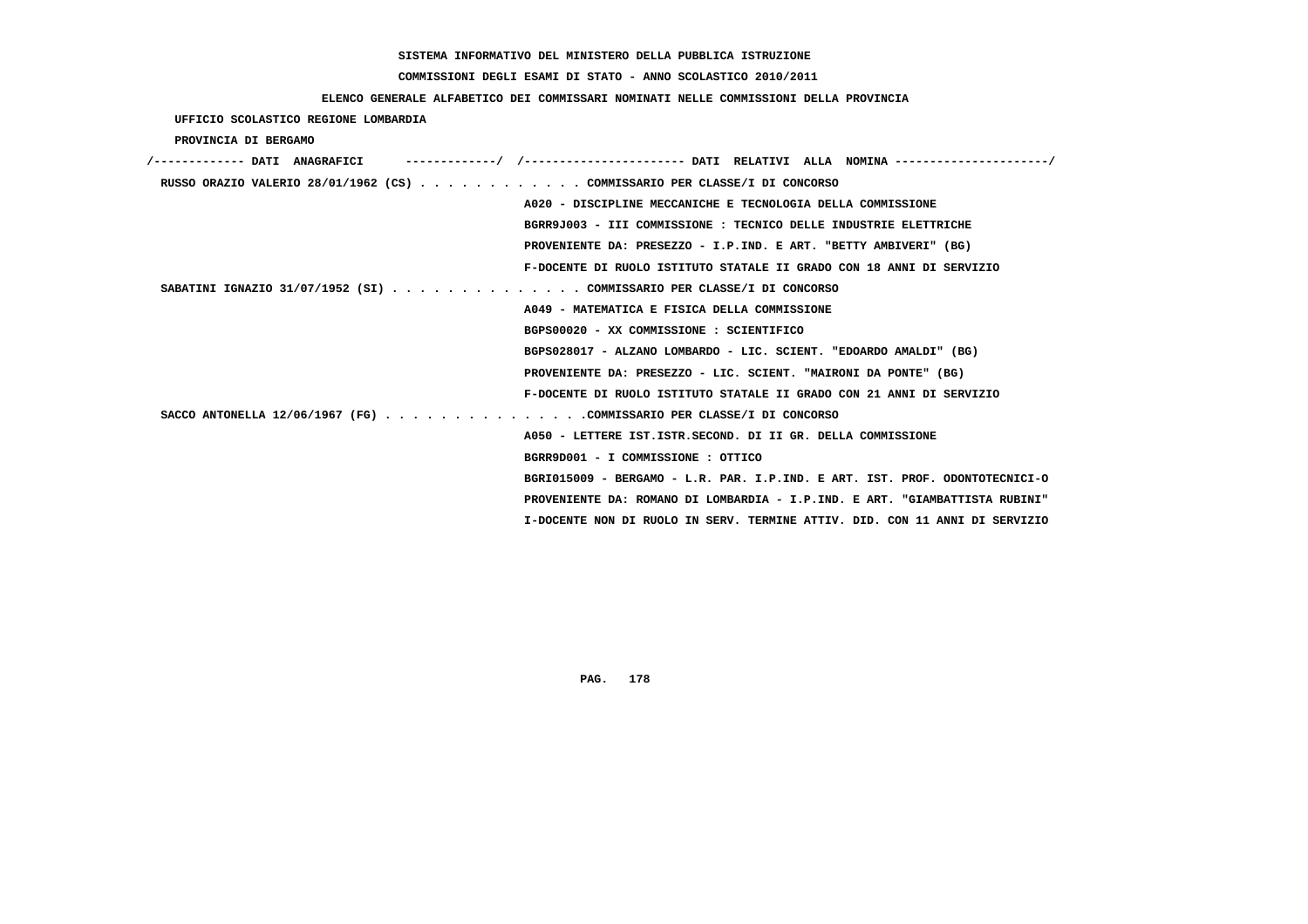#### **COMMISSIONI DEGLI ESAMI DI STATO - ANNO SCOLASTICO 2010/2011**

#### **ELENCO GENERALE ALFABETICO DEI COMMISSARI NOMINATI NELLE COMMISSIONI DELLA PROVINCIA**

 **UFFICIO SCOLASTICO REGIONE LOMBARDIA PROVINCIA DI BERGAMO /------------- DATI ANAGRAFICI -------------/ /----------------------- DATI RELATIVI ALLA NOMINA ----------------------/ SADDEMI GABRIELLA 16/11/1978 (RG) . . . . . . . . . . . . . .COMMISSARIO PER CLASSE/I DI CONCORSO A047 - MATEMATICA A049 - MATEMATICA E FISICA DELLA COMMISSIONE BGIA44002 - II COMMISSIONE SPERIMENTALE BGPM02000L - BERGAMO - IST. MAG. "GIOVANNI FALCONE" (BG) PROVENIENTE DA: TREVIGLIO - IST.TECN.AGR. "GAETANO CANTONI" (BG) I-DOCENTE NON DI RUOLO IN SERV. TERMINE ATTIV. DID. CON 2 ANNI DI SERVIZIO SALA ESTER 13/04/1950 (BG) . . . . . . . . . . . . . . . . . COMMISSARIO PER CLASSE/I DI CONCORSO A019 - DISCIPLINE GIURIDICHE ED ECONOMIC. DELLA COMMISSIONE BGRR9S004 - IV COMMISSIONE : TECNICO SERVIZI SOCIALI BGRC01401T - TRESCORE BALNEARIO - IST.PROF.SERV.COM. "LORENZO LOTTO" (BG) PROVENIENTE DA: BERGAMO - I. P. SERV. SOC. "MAMOLI" PROF.DIURNO (BG) F-DOCENTE DI RUOLO ISTITUTO STATALE II GRADO CON 11 ANNI DI SERVIZIO SALAMONE AGATINA 17/01/1953 (CT) . . . . . . . . . . . . . . COMMISSARIO PER CLASSE/I DI CONCORSO A037 - FILOSOFIA E STORIA DELLA COMMISSIONE BGISFP005 - V COMMISSIONE SPERIMENTALE BGPM03401G - ROMANO DI LOMBARDIA - IST. MAG. "DON LORENZO MILANI" (BG) PROVENIENTE DA: BERGAMO - LIC. CLAS. "PAOLO SARPI" (BG) F-DOCENTE DI RUOLO ISTITUTO STATALE II GRADO CON 32 ANNI DI SERVIZIO**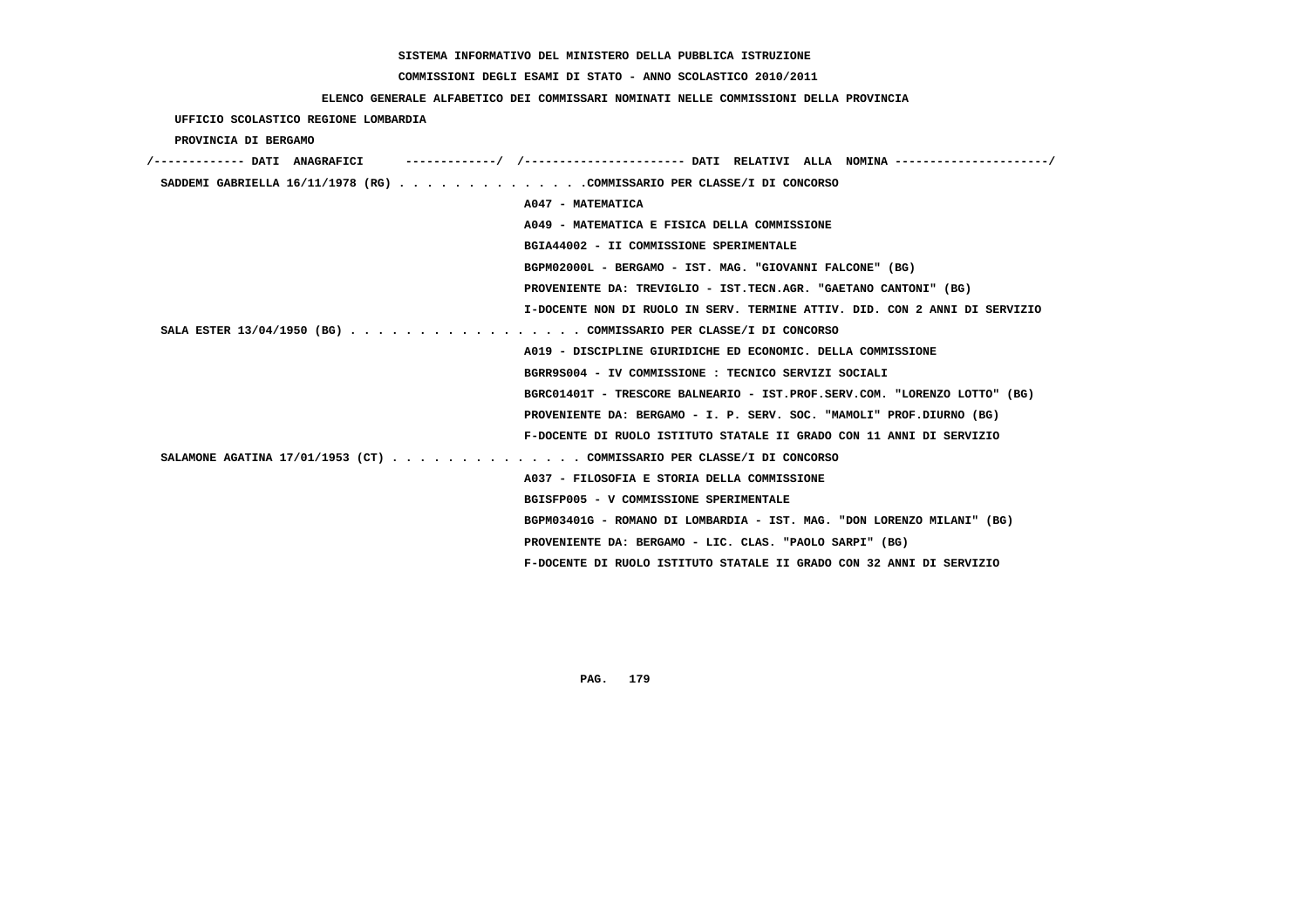# **COMMISSIONI DEGLI ESAMI DI STATO - ANNO SCOLASTICO 2010/2011**

### **ELENCO GENERALE ALFABETICO DEI COMMISSARI NOMINATI NELLE COMMISSIONI DELLA PROVINCIA**

 **UFFICIO SCOLASTICO REGIONE LOMBARDIA**

 **PROVINCIA DI BERGAMO**

| /------------- DATI ANAGRAFICI                                         |                                                                             |
|------------------------------------------------------------------------|-----------------------------------------------------------------------------|
| SALATINO DOMENICO 23/03/1967 (CS) COMMISSARIO PER CLASSE/I DI CONCORSO |                                                                             |
|                                                                        | A035 - ELETTROTECNICA ED APPLICAZIONI DELLA COMMISSIONE                     |
|                                                                        | BGTF51004 - IV COMMISSIONE : PER. IND.LE CAPOTEC.-SPECIAL.:ELETTROTEC.E AUT |
|                                                                        | BGTF01701V - SERIATE - IST.TECN.IND. "ETTORE MAJORANA" (BG)                 |
|                                                                        | PROVENIENTE DA: BERGAMO - I.P.IND. E ART. "CESARE PESENTI" (BG)             |
|                                                                        | F-DOCENTE DI RUOLO ISTITUTO STATALE II GRADO CON 10 ANNI DI SERVIZIO        |
| SALERNO LUCIANO 25/01/1952 (RM) COMMISSARIO PER CLASSE/I DI CONCORSO   |                                                                             |
|                                                                        | A017 - DISCIPLINE ECONOMICO-AZIENDALI DELLA COMMISSIONE                     |
|                                                                        | BGTD00014 - XIV COMMISSIONE : RAGIONIERE E PERITO COMMERCIALE               |
|                                                                        | BGTD02000B - TREVIGLIO - IST.TECN.COMM. GUGLIELMO OBERDAN (BG)              |
|                                                                        | PROVENIENTE DA: BERGAMO - IST.TECN.COMM. "VITTORIO EMANUELE II" (CORSO (BG) |
|                                                                        | F-DOCENTE DI RUOLO ISTITUTO STATALE II GRADO CON 27 ANNI DI SERVIZIO        |
| SALVATI ISABELLA 12/09/1954 (BG) COMMISSARIO PER CLASSE/I DI CONCORSO  |                                                                             |
|                                                                        | A060 - SC.NA., CH., GEOG., MIC. DELLA COMMISSIONE                           |
|                                                                        | BGPC00003 - III COMMISSIONE : CLASSICO                                      |
|                                                                        | BGPC02000C - BERGAMO - LIC. CLAS. "PAOLO SARPI" (BG)                        |
|                                                                        | PROVENIENTE DA: ALZANO LOMBARDO - LIC. SCIENT. "EDOARDO AMALDI" (BG)        |
|                                                                        | F-DOCENTE DI RUOLO ISTITUTO STATALE II GRADO CON 25 ANNI DI SERVIZIO        |
|                                                                        |                                                                             |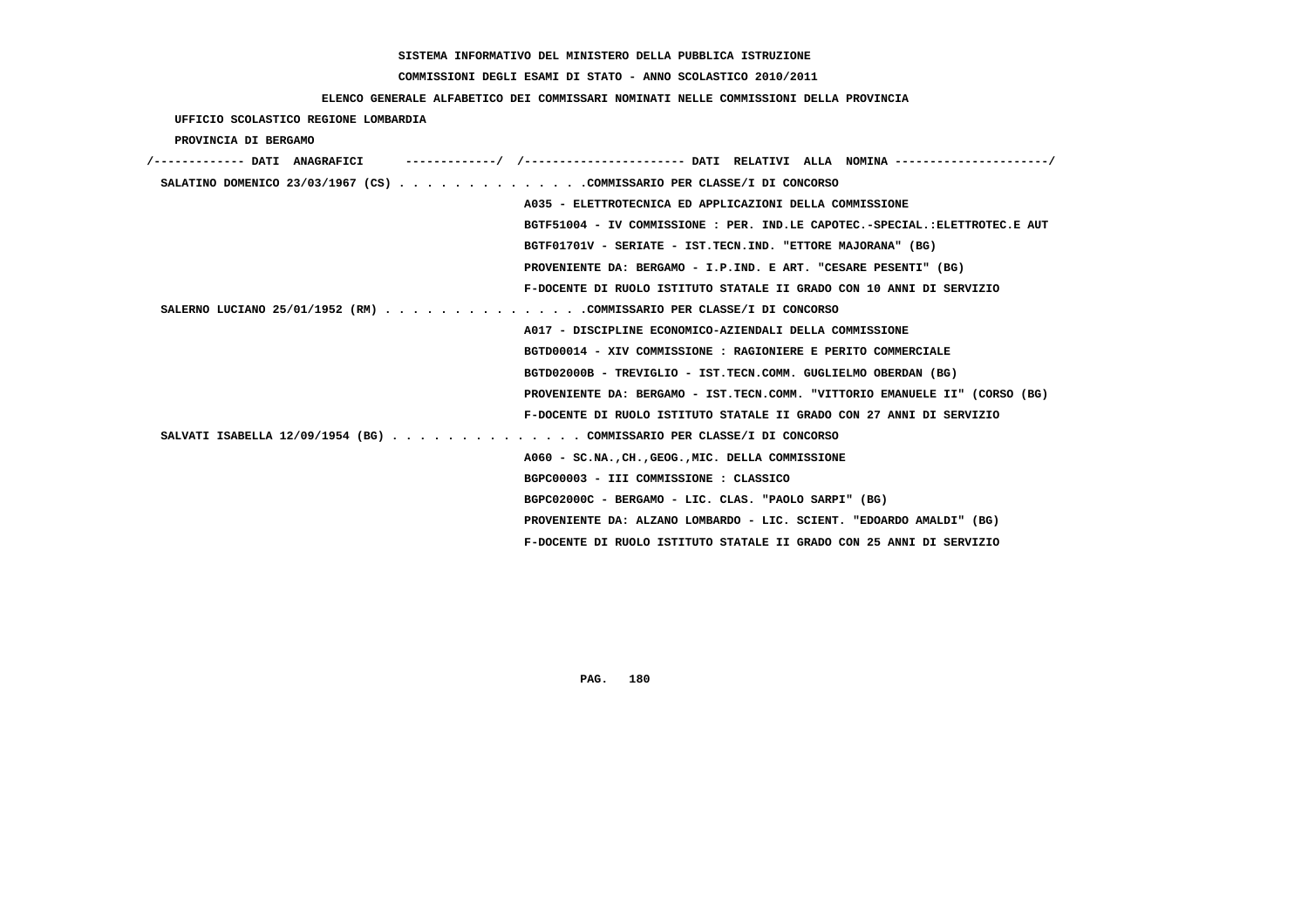# **COMMISSIONI DEGLI ESAMI DI STATO - ANNO SCOLASTICO 2010/2011**

# **ELENCO GENERALE ALFABETICO DEI COMMISSARI NOMINATI NELLE COMMISSIONI DELLA PROVINCIA**

 **UFFICIO SCOLASTICO REGIONE LOMBARDIA**

 **PROVINCIA DI BERGAMO**

| /------------- DATI ANAGRAFICI |                                                                      |
|--------------------------------|----------------------------------------------------------------------|
|                                | SALVI ANGELA 26/01/1958 (BG) COMMISSARIO PER CLASSE/I DI CONCORSO    |
|                                | A036 - FILOSOFIA, PSICOL. E SC. DELL'EDUCAZ. DELLA COMMISSIONE       |
|                                | BGISFP007 - VII COMMISSIONE SPERIMENTALE                             |
|                                | BGTD013019 - ZOGNO - I.T.COMM E GEOM. "DAVID MARIA TUROLDO" (BG)     |
|                                | PROVENIENTE DA: PRESEZZO - IST. MAG. "BETTY AMBIVERI" (BG)           |
|                                | F-DOCENTE DI RUOLO ISTITUTO STATALE II GRADO CON 29 ANNI DI SERVIZIO |
|                                | SAMOTTI LAVINIA 03/05/1957 (BG) COMMISSARIO PER CLASSE/I DI CONCORSO |
|                                | A012 - CHIMICA AGRARIA DELLA COMMISSIONE                             |
|                                | BGTA00003 - III COMMISSIONE : PERITO AGRARIO                         |
|                                | BGTA02701R - TREVIGLIO - IST.TECN.AGR. "GAETANO CANTONI" (BG)        |
|                                | PROVENIENTE DA: BERGAMO - IST.TECN.AGR. DI BERGAMO (BG)              |
|                                | F-DOCENTE DI RUOLO ISTITUTO STATALE II GRADO CON 32 ANNI DI SERVIZIO |
|                                | SANCINETO MARIA 02/03/1958 (CS) COMMISSARIO PER CLASSE/I DI CONCORSO |
|                                | A025 - DISEGNO E STORIA DELL'ARTE DELLA COMMISSIONE                  |
|                                | BGPS00021 - XXI COMMISSIONE : SCIENTIFICO                            |
|                                | BGPS028017 - ALZANO LOMBARDO - LIC. SCIENT. "EDOARDO AMALDI" (BG)    |
|                                | PROVENIENTE DA: BERGAMO - LIC. SCIENT. "FILIPPO LUSSANA" (BG)        |
|                                | F-DOCENTE DI RUOLO ISTITUTO STATALE II GRADO CON 9 ANNI DI SERVIZIO  |
|                                |                                                                      |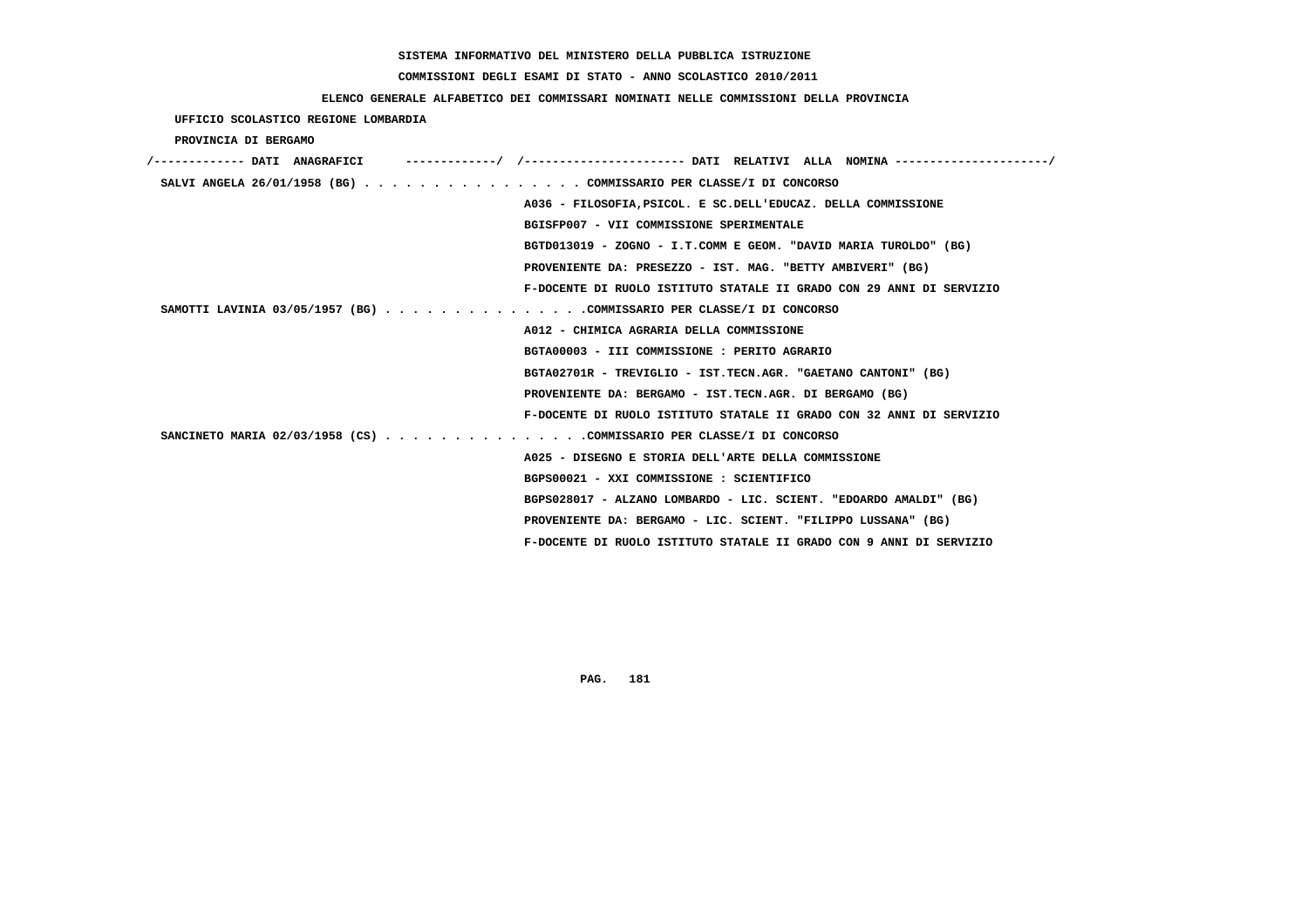# **COMMISSIONI DEGLI ESAMI DI STATO - ANNO SCOLASTICO 2010/2011**

# **ELENCO GENERALE ALFABETICO DEI COMMISSARI NOMINATI NELLE COMMISSIONI DELLA PROVINCIA**

| UFFICIO SCOLASTICO REGIONE LOMBARDIA                                   |                                                                             |
|------------------------------------------------------------------------|-----------------------------------------------------------------------------|
| PROVINCIA DI BERGAMO                                                   |                                                                             |
|                                                                        |                                                                             |
| SANSO' MARCELLA $10/04/1971$ (LE) COMMISSARIO PER CLASSE/I DI CONCORSO |                                                                             |
|                                                                        | A047 - MATEMATICA                                                           |
|                                                                        | A049 - MATEMATICA E FISICA DELLA COMMISSIONE                                |
|                                                                        | BGIB70001 - I COMMISSIONE SPERIMENTALE                                      |
|                                                                        | BGPQ235008 - BERGAMO - L.R. PAR. SC. MAG. LICEO DELLA COMUNICAZIONE "GIO (B |
|                                                                        | II CLASSE: BERGAMO - L.R. PAR. LIC. CLAS. LICEO CLASSICO "GIOVANNI XXIII (B |
|                                                                        | PROVENIENTE DA: ROMANO DI LOMBARDIA - IST. MAG. "DON LORENZO MILANI" (BG)   |
|                                                                        | H-DOCENTE NON DI RUOLO IN SERV. TERMINE ANNO SCOL. CON 7 ANNI DI SERVIZIO   |
| SANTORO GIUSEPPE 25/09/1958 (CS) COMMISSARIO PER CLASSE/I DI CONCORSO  |                                                                             |
|                                                                        | A016 - COSTR., TECNOL. DELLE COST. E DIS. TEC. DELLA COMMISSIONE            |
|                                                                        | BGTL00003 - III COMMISSIONE : GEOMETRA                                      |
|                                                                        | BGTL02000T - BERGAMO - IST.TEC.GEOMETRI "GIACOMO OUARENGHI" (BG)            |
|                                                                        | PROVENIENTE DA: ROMANO DI LOMBARDIA - I.T.COMM E GEOM. "GIAMBATTISTA RUBINI |
|                                                                        | F-DOCENTE DI RUOLO ISTITUTO STATALE II GRADO CON 22 ANNI DI SERVIZIO        |
| SARTA GIORGIO 08/12/1961 (RG) COMMISSARIO PER CLASSE/I DI CONCORSO     |                                                                             |
|                                                                        | A072 - TOPOG. GEN., COSTR.RUR. E DISEGNO DELLA COMMISSIONE                  |
|                                                                        | BGTL00002 - II COMMISSIONE : GEOMETRA                                       |
|                                                                        | BGTL02000T - BERGAMO - IST.TEC.GEOMETRI "GIACOMO QUARENGHI" (BG)            |
|                                                                        | PROVENIENTE DA: BRESCIA - IST.TECN.AGR. "PASTORI" - BRESCIA (BS)            |
|                                                                        | F-DOCENTE DI RUOLO ISTITUTO STATALE II GRADO CON 4 ANNI DI SERVIZIO         |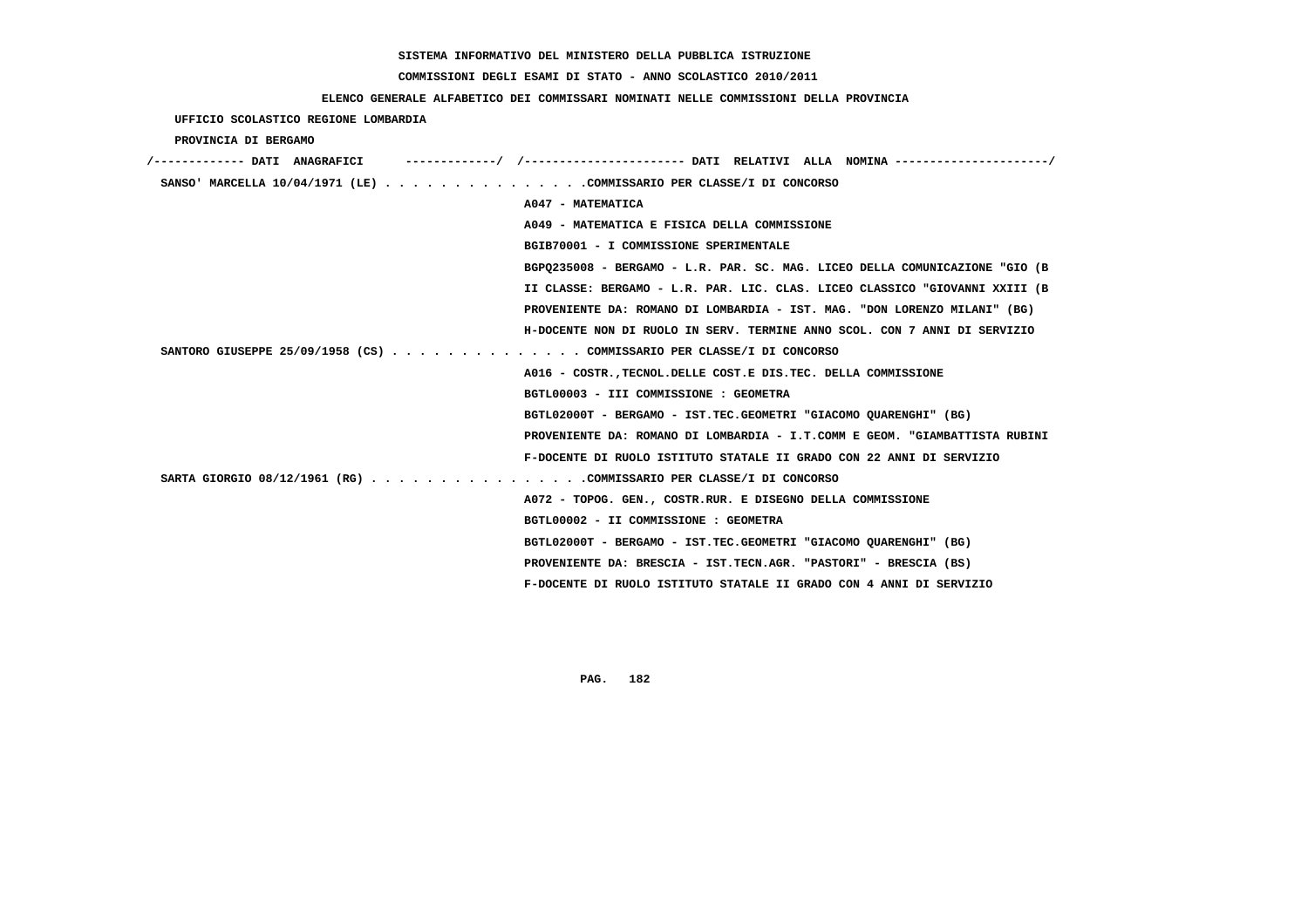# **COMMISSIONI DEGLI ESAMI DI STATO - ANNO SCOLASTICO 2010/2011**

### **ELENCO GENERALE ALFABETICO DEI COMMISSARI NOMINATI NELLE COMMISSIONI DELLA PROVINCIA**

 **UFFICIO SCOLASTICO REGIONE LOMBARDIA**

 **PROVINCIA DI BERGAMO**

| /------------- DATI ANAGRAFICI                                                   |
|----------------------------------------------------------------------------------|
| SCAFFIDI CARMELO 01/01/1963 (ME) COMMISSARIO PER CLASSE/I DI CONCORSO            |
| A036 - FILOSOFIA, PSICOL, E SC. DELL'EDUCAZ. DELLA COMMISSIONE                   |
| BGISFP004 - IV COMMISSIONE SPERIMENTALE                                          |
| BGPM03401G - ROMANO DI LOMBARDIA - IST. MAG. "DON LORENZO MILANI" (BG)           |
| PROVENIENTE DA: BERGAMO - I. P. SERV. SOC. "MAMOLI" PROF.DIURNO (BG)             |
| F-DOCENTE DI RUOLO ISTITUTO STATALE II GRADO CON 12 ANNI DI SERVIZIO             |
| SCAMARDELLA MARIA CONSIGLIA 12/09/1962 (NA) COMMISSARIO PER CLASSE/I DI CONCORSO |
| A060 - SC.NA., CH., GEOG., MIC. DELLA COMMISSIONE                                |
| BGPS00026 - XXVI COMMISSIONE : SCIENTIFICO                                       |
| BGPS01101T - DALMINE - LIC. SCIENT. "LUIGI EINAUDI" (BG)                         |
| PROVENIENTE DA: TREVIGLIO - IST.TECN.COMM. GUGLIELMO OBERDAN (BG)                |
| F-DOCENTE DI RUOLO ISTITUTO STATALE II GRADO CON 10 ANNI DI SERVIZIO             |
| SCARAMUZZI ADELAIDE IDA 21/01/1969 (MI) COMMISSARIO PER CLASSE/I DI CONCORSO     |
| A049 - MATEMATICA E FISICA DELLA COMMISSIONE                                     |
| BGPS00005 - V COMMISSIONE : SCIENTIFICO                                          |
| BGPS02500P - BERGAMO - L.R. PAR. LIC. SCIENT. LICEO SCIENTIFICO "S. ALESSAN      |
| PROVENIENTE DA: CARAVAGGIO - LIC. SCIENT. "GALILEO GALILEI" (BG)                 |
| F-DOCENTE DI RUOLO ISTITUTO STATALE II GRADO CON 4 ANNI DI SERVIZIO              |
|                                                                                  |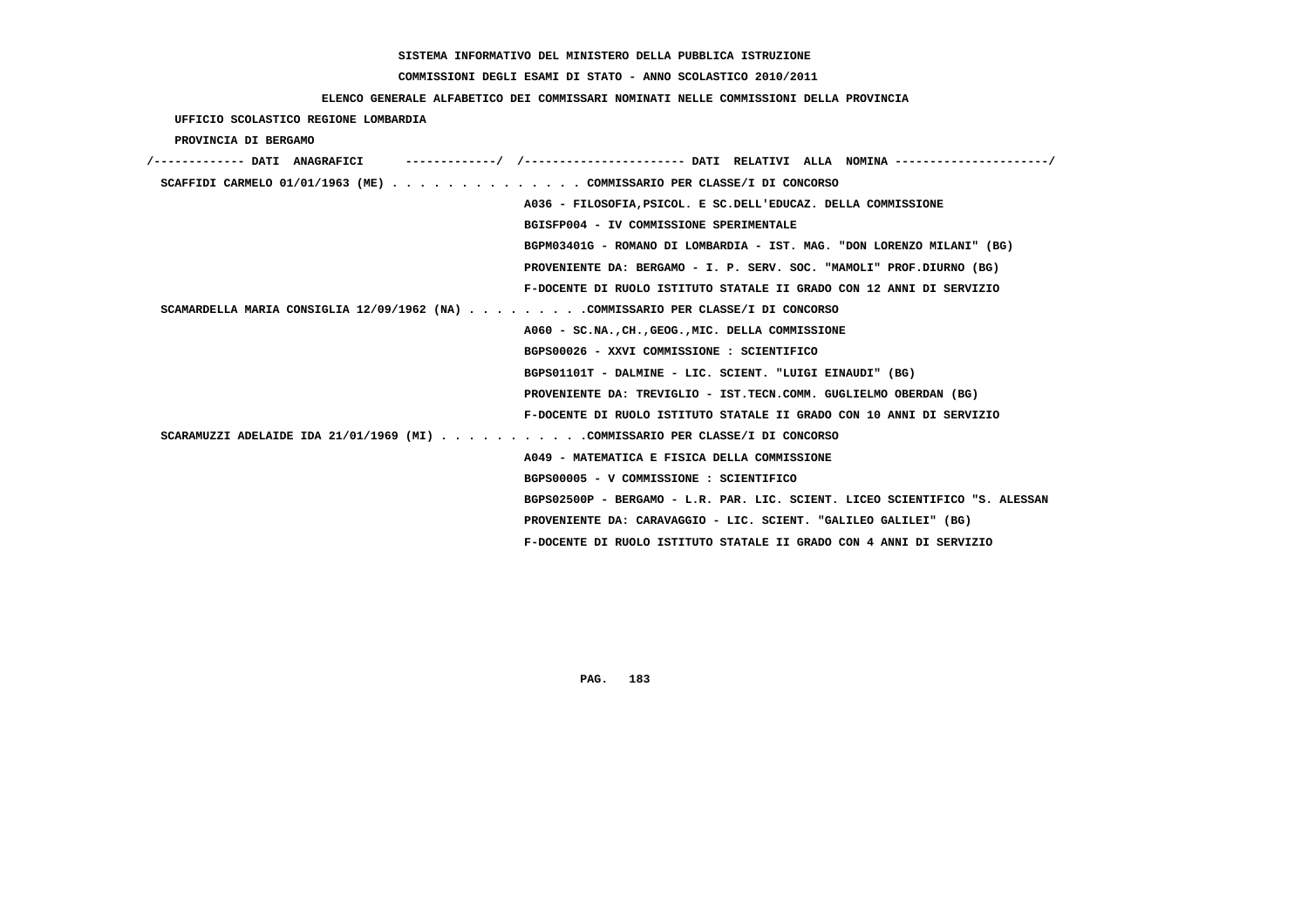# **COMMISSIONI DEGLI ESAMI DI STATO - ANNO SCOLASTICO 2010/2011**

### **ELENCO GENERALE ALFABETICO DEI COMMISSARI NOMINATI NELLE COMMISSIONI DELLA PROVINCIA**

 **UFFICIO SCOLASTICO REGIONE LOMBARDIA**

 **PROVINCIA DI BERGAMO**

| /------------- DATI ANAGRAFICI |                                                                                              |  |
|--------------------------------|----------------------------------------------------------------------------------------------|--|
|                                | SCARCIONE CONCETTA $19/02/1954$ (CZ) COMMISSARIO PER CLASSE/I DI CONCORSO                    |  |
|                                | A546 - LINGUA E CIV. STRANIERA (TEDESCO) DELLA COMMISSIONE                                   |  |
|                                | BGTP02007 - VII COMMISSIONE : PERITO AZIENDALE E CORRISPOND. IN LINGUE ESTE                  |  |
|                                | BGTD02000B - TREVIGLIO - IST.TECN.COMM. GUGLIELMO OBERDAN (BG)                               |  |
|                                | PROVENIENTE DA: BERGAMO - IST. MAG. "GIOVANNI FALCONE" (BG)                                  |  |
|                                | F-DOCENTE DI RUOLO ISTITUTO STATALE II GRADO CON 22 ANNI DI SERVIZIO                         |  |
|                                | SCARIONI FIORELLA 24/01/1958 (MI) COMMISSARIO PER CLASSE/I DI CONCORSO                       |  |
|                                | A049 - MATEMATICA E FISICA DELLA COMMISSIONE                                                 |  |
|                                | BGPS00019 - XIX COMMISSIONE : SCIENTIFICO                                                    |  |
|                                | BGPS028017 - ALZANO LOMBARDO - LIC. SCIENT. "EDOARDO AMALDI" (BG)                            |  |
|                                | PROVENIENTE DA: BERGAMO - LIC. SCIENT. "FILIPPO LUSSANA" (BG)                                |  |
|                                | F-DOCENTE DI RUOLO ISTITUTO STATALE II GRADO CON 25 ANNI DI SERVIZIO                         |  |
|                                | SCHIAVI ANTONIA 18/02/1966 (BG) $\ldots$ ,,,,,,,,,,,,,,,COMMISSARIO PER CLASSE/I DI CONCORSO |  |
|                                | A017 - DISCIPLINE ECONOMICO-AZIENDALI DELLA COMMISSIONE                                      |  |
|                                | BGTD00006 - VI COMMISSIONE : RAGIONIERE E PERITO COMMERCIALE                                 |  |
|                                | BGTD00901N - ALBINO - IST.TECN.COMM. "OSCAR ARNULFO ROMERO" (BG)                             |  |
|                                | PROVENIENTE DA: CLUSONE - I.T.COMM E GEOM. "ANDREA FANTONI" (BG)                             |  |
|                                | F-DOCENTE DI RUOLO ISTITUTO STATALE II GRADO CON 20 ANNI DI SERVIZIO                         |  |
|                                |                                                                                              |  |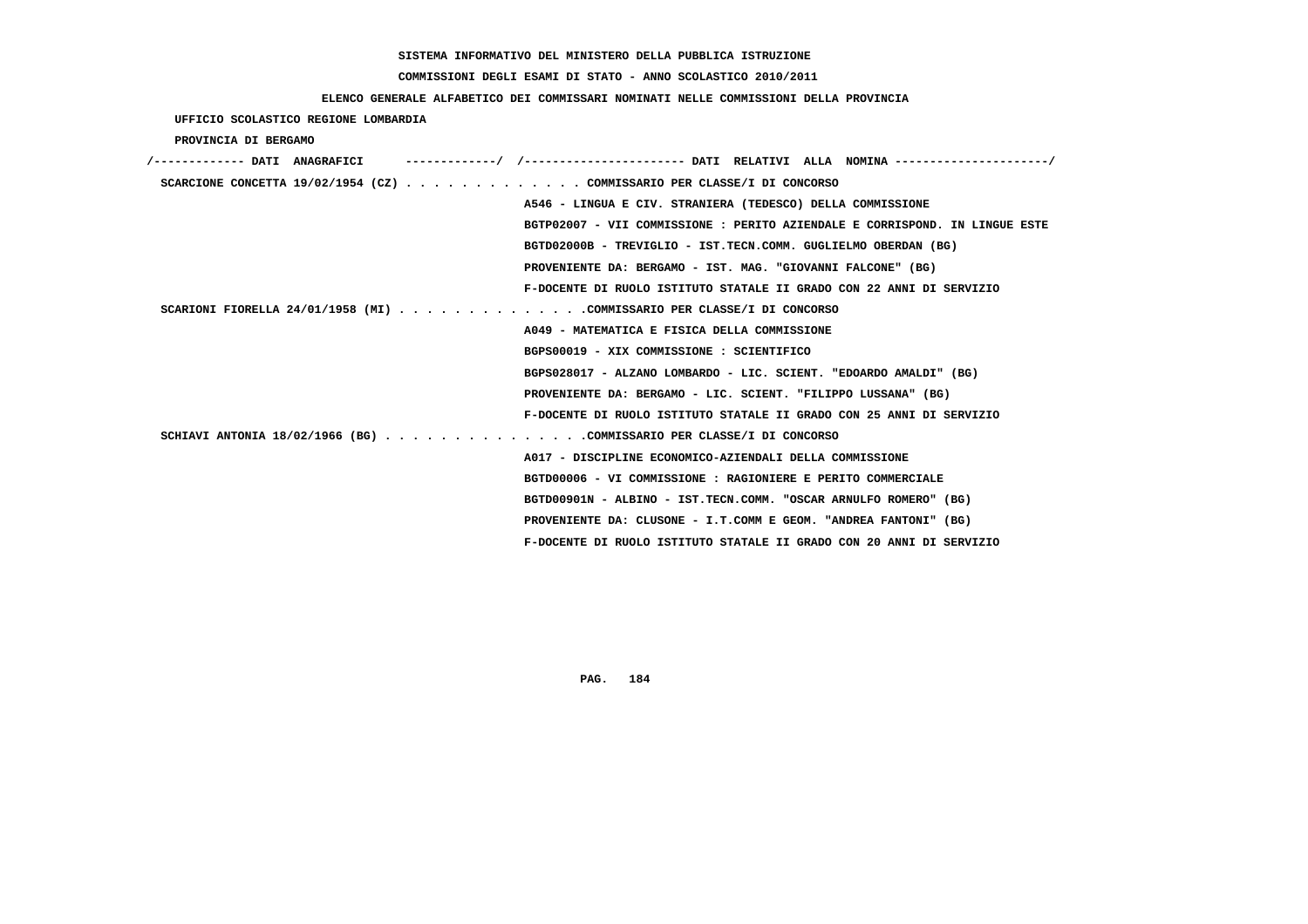# **COMMISSIONI DEGLI ESAMI DI STATO - ANNO SCOLASTICO 2010/2011**

### **ELENCO GENERALE ALFABETICO DEI COMMISSARI NOMINATI NELLE COMMISSIONI DELLA PROVINCIA**

 **UFFICIO SCOLASTICO REGIONE LOMBARDIA**

 **PROVINCIA DI BERGAMO**

| /------------- DATI ANAGRAFICI                                              |
|-----------------------------------------------------------------------------|
| SCIPIONI ANGELA 03/06/1959 (AN) COMMISSARIO PER CLASSE/I DI CONCORSO        |
| A060 - SC.NA., CH., GEOG., MIC. DELLA COMMISSIONE                           |
| BGPC00008 - VIII COMMISSIONE : CLASSICO                                     |
| BGPC00201X - TREVIGLIO - LIC. CLAS. "SIMONE WEIL" (BG)                      |
| PROVENIENTE DA: LOVERE - LIC. SCIENT. "DECIO CELERI" (BG)                   |
| F-DOCENTE DI RUOLO ISTITUTO STATALE II GRADO CON 18 ANNI DI SERVIZIO        |
| SCOPELLITI GIOVANNA 20/08/1975 (RC) COMMISSARIO PER CLASSE/I DI CONCORSO    |
| A039 - GEOGRAFIA DELLA COMMISSIONE                                          |
| BGTD00001 - I COMMISSIONE : RAGIONIERE E PERITO COMMERCIALE                 |
| BGTD085006 - BERGAMO - L.R. PAR. IST.TECN.COMM. I.T.C. "LEONARDO DA VINCI"  |
| PROVENIENTE DA: TRESCORE BALNEARIO - IST.TECN.COMM. "LORENZO LOTTO" (BG)    |
| H-DOCENTE NON DI RUOLO IN SERV. TERMINE ANNO SCOL. CON 2 ANNI DI SERVIZIO   |
| SCORPO SALVATORE 19/09/1970 (SR) COMMISSARIO PER CLASSE/I DI CONCORSO       |
| A034 - ELETTRONICA DELLA COMMISSIONE                                        |
| BGRR9J002 - II COMMISSIONE : TECNICO DELLE INDUSTRIE ELETTRICHE             |
| BGRI00401X - TREVIGLIO - I.P.IND. E ART. "ORESTE MOZZALI" (BG)              |
| PROVENIENTE DA: ROMANO DI LOMBARDIA - I.P.IND. E ART. "GIAMBATTISTA RUBINI" |
| I-DOCENTE NON DI RUOLO IN SERV. TERMINE ATTIV. DID. CON 6 ANNI DI SERVIZIO  |
|                                                                             |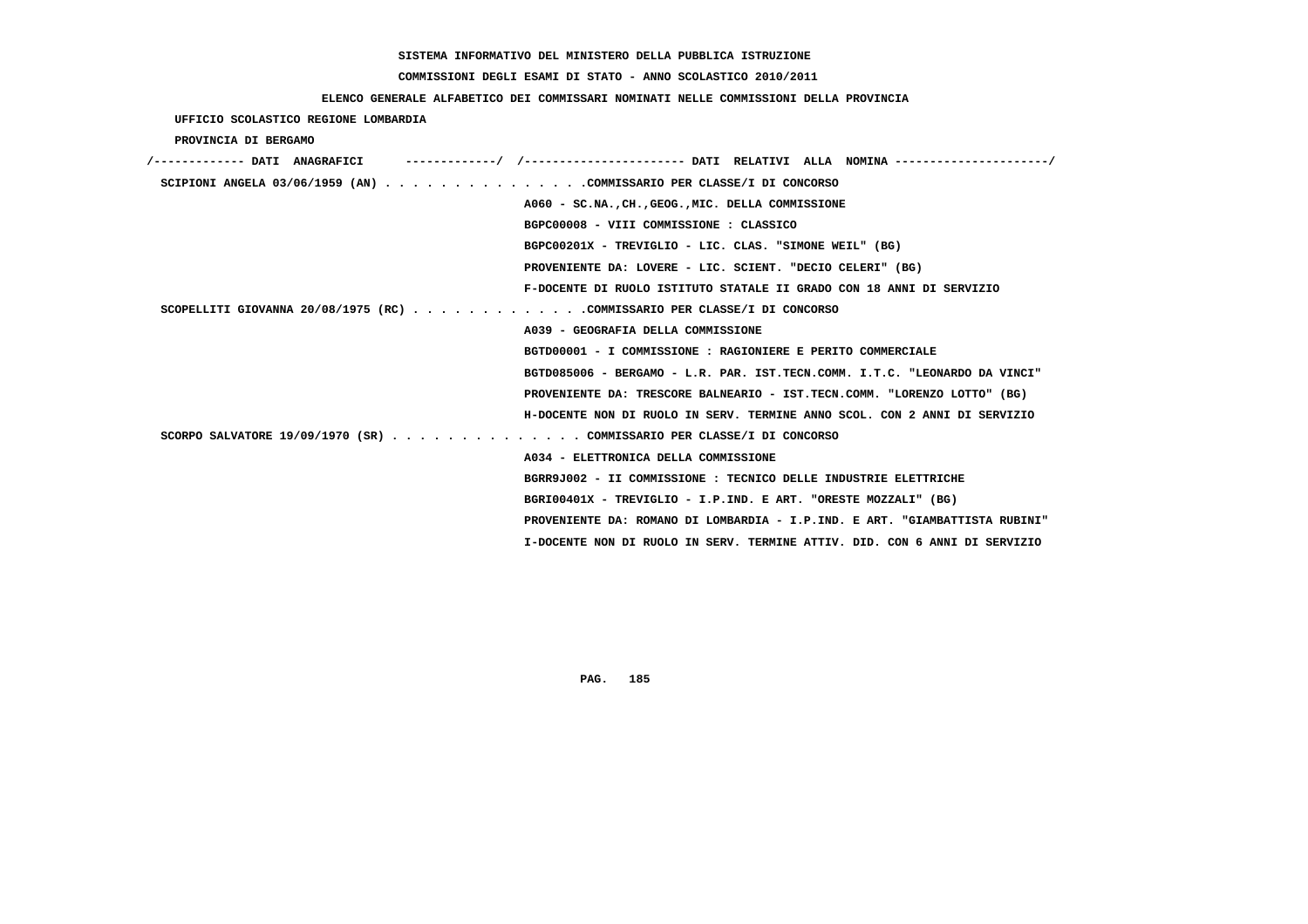#### **COMMISSIONI DEGLI ESAMI DI STATO - ANNO SCOLASTICO 2010/2011**

#### **ELENCO GENERALE ALFABETICO DEI COMMISSARI NOMINATI NELLE COMMISSIONI DELLA PROVINCIA**

 **UFFICIO SCOLASTICO REGIONE LOMBARDIA PROVINCIA DI BERGAMO /------------- DATI ANAGRAFICI -------------/ /----------------------- DATI RELATIVI ALLA NOMINA ----------------------/ SCRENCI TIZIANA 07/10/1975 (CZ) . . . . . . . . . . . . . . .COMMISSARIO PER CLASSE/I DI CONCORSO A050 - LETTERE IST.ISTR.SECOND. DI II GR. DELLA COMMISSIONE BGSL02001 - I COMMISSIONE : SECONDA SEZIONE ARCHITETTURA BGSL01000T - BERGAMO - LIC. ART. " GIACOMO E PIO MANZU' " (BG) II CLASSE: BERGAMO - LIC. ART. " GIACOMO E PIO MANZU' " (CORS (BG) PROVENIENTE DA: SAN PELLEGRINO TERME - I.P.SERV.ALB.TUR. DI SAN PELLEGRINO I-DOCENTE NON DI RUOLO IN SERV. TERMINE ATTIV. DID. CON 6 ANNI DI SERVIZIO SCURRIA MARCELLO 04/12/1950 (ME) . . . . . . . . . . . . . . COMMISSARIO PER CLASSE/I DI CONCORSO A012 - CHIMICA AGRARIA DELLA COMMISSIONE BGTP02007 - VII COMMISSIONE : PERITO AZIENDALE E CORRISPOND. IN LINGUE ESTE II CLASSE: TREVIGLIO - IST.TECN.AGR. "GAETANO CANTONI" (BG) PROVENIENTE DA: BERGAMO - IST.TECN.AGR. DI BERGAMO (BG) F-DOCENTE DI RUOLO ISTITUTO STATALE II GRADO CON 32 ANNI DI SERVIZIO SECLI' STEFANO 27/12/1968 (LE) . . . . . . . . . . . . . . . COMMISSARIO PER CLASSE/I DI CONCORSO A042 - INFORMATICA DELLA COMMISSIONE BGRR9A001 - I COMMISSIONE : TECNICO GESTIONE AZIENDALE LINGUISTICA II CLASSE: ALBINO - IS.PR.SERV.COM.TUR "OSCAR ARNULFO ROMERO" (BG) PROVENIENTE DA: CASATENOVO - IS.PR.SERV.COM.TUR GRAZIELLA FUMAGALLI (LC) H-DOCENTE NON DI RUOLO IN SERV. TERMINE ANNO SCOL. CON 4 ANNI DI SERVIZIO**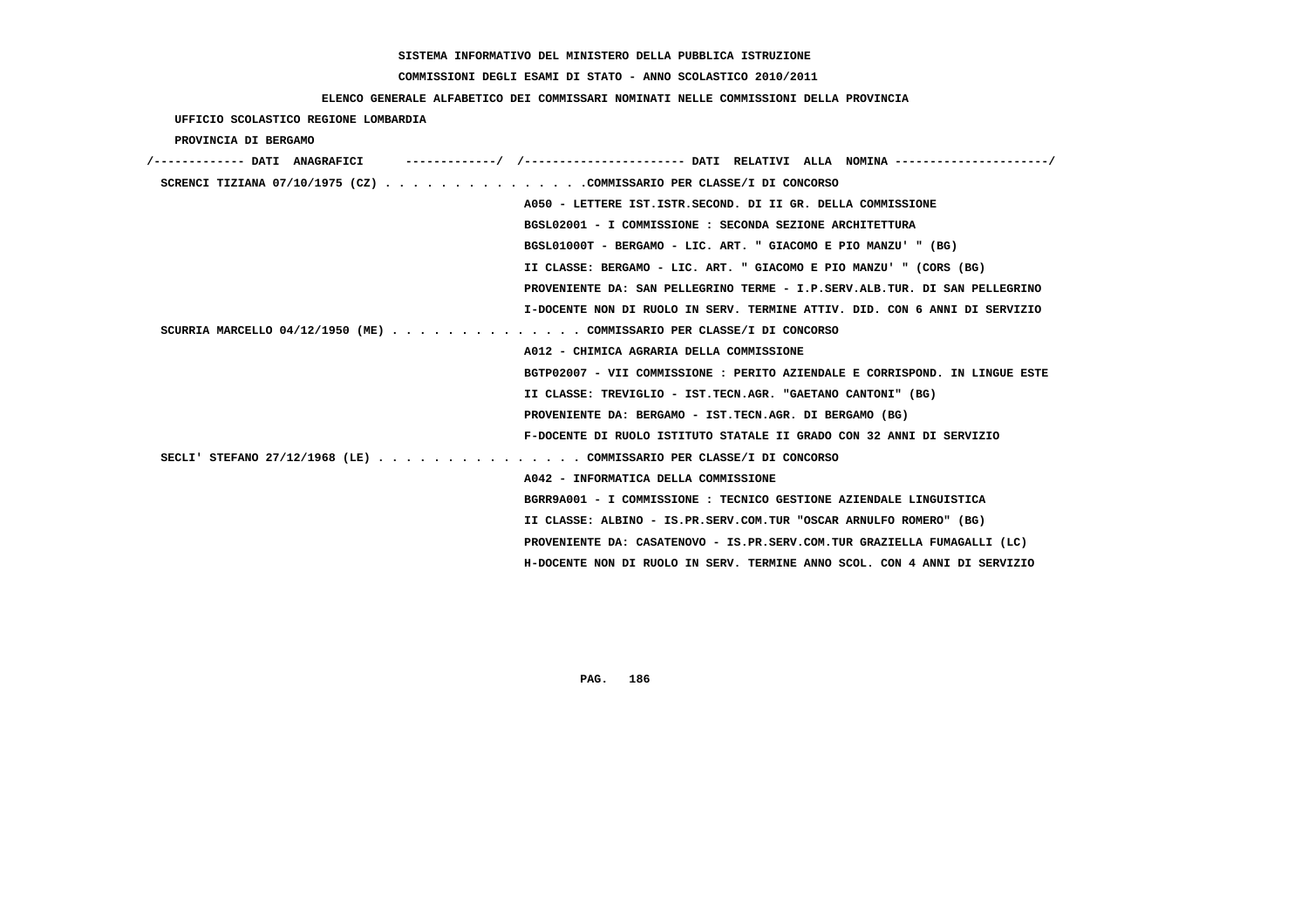# **COMMISSIONI DEGLI ESAMI DI STATO - ANNO SCOLASTICO 2010/2011**

### **ELENCO GENERALE ALFABETICO DEI COMMISSARI NOMINATI NELLE COMMISSIONI DELLA PROVINCIA**

| UFFICIO SCOLASTICO REGIONE LOMBARDIA                                      |                                                                             |
|---------------------------------------------------------------------------|-----------------------------------------------------------------------------|
| PROVINCIA DI BERGAMO                                                      |                                                                             |
| /------------- DATI ANAGRAFICI                                            |                                                                             |
| SEGALA FAUSTO 18/06/1954 (RO) COMMISSARIO PER CLASSE/I DI CONCORSO        |                                                                             |
|                                                                           | A034 - ELETTRONICA DELLA COMMISSIONE                                        |
|                                                                           | BGRR9L003 - III COMMISSIONE : TECNICO INDUSTRIE MECCANICHE                  |
|                                                                           | BGRI00401X - TREVIGLIO - I.P.IND. E ART. "ORESTE MOZZALI" (BG)              |
|                                                                           | II CLASSE: ROMANO DI LOMBARDIA - I.P.IND. E ART. "GIAMBATTISTA RUBINI" (BG) |
|                                                                           | PROVENIENTE DA: DALMINE - IST.TECN.IND. "GUGLIELMO MARCONI" (BG)            |
|                                                                           | F-DOCENTE DI RUOLO ISTITUTO STATALE II GRADO CON 26 ANNI DI SERVIZIO        |
| SEGALLI MARIA TERESA 13/06/1956 (BG) COMMISSARIO PER CLASSE/I DI CONCORSO |                                                                             |
|                                                                           | A049 - MATEMATICA E FISICA DELLA COMMISSIONE                                |
|                                                                           | BGPS00004 - IV COMMISSIONE : SCIENTIFICO                                    |
|                                                                           | BGPS135006 - BERGAMO - L.R. PAR. LIC. SCIENT. LICEO SCIENTIFICO "MARIA IMMA |
|                                                                           | PROVENIENTE DA: TREVIGLIO - LIC. CLAS. "SIMONE WEIL" (BG)                   |
|                                                                           | F-DOCENTE DI RUOLO ISTITUTO STATALE II GRADO CON 23 ANNI DI SERVIZIO        |
| SELINI DANILO 19/09/1953 (BG) COMMISSARIO PER CLASSE/I DI CONCORSO        |                                                                             |
|                                                                           | A246 - LINGUA E CIV. STRANIERA (FRANCESE) DELLA COMMISSIONE                 |
|                                                                           | BGPS00006 - VI COMMISSIONE : SCIENTIFICO                                    |
|                                                                           | II CLASSE: CALCINATE - L.R. PAR. LIC. LING. LICEO LINGUISTICO "LA TRACCIA"  |
|                                                                           | PROVENIENTE DA: ROMANO DI LOMBARDIA - I.T.COMM E GEOM. "GIAMBATTISTA RUBINI |
|                                                                           | F-DOCENTE DI RUOLO ISTITUTO STATALE II GRADO CON 20 ANNI DI SERVIZIO        |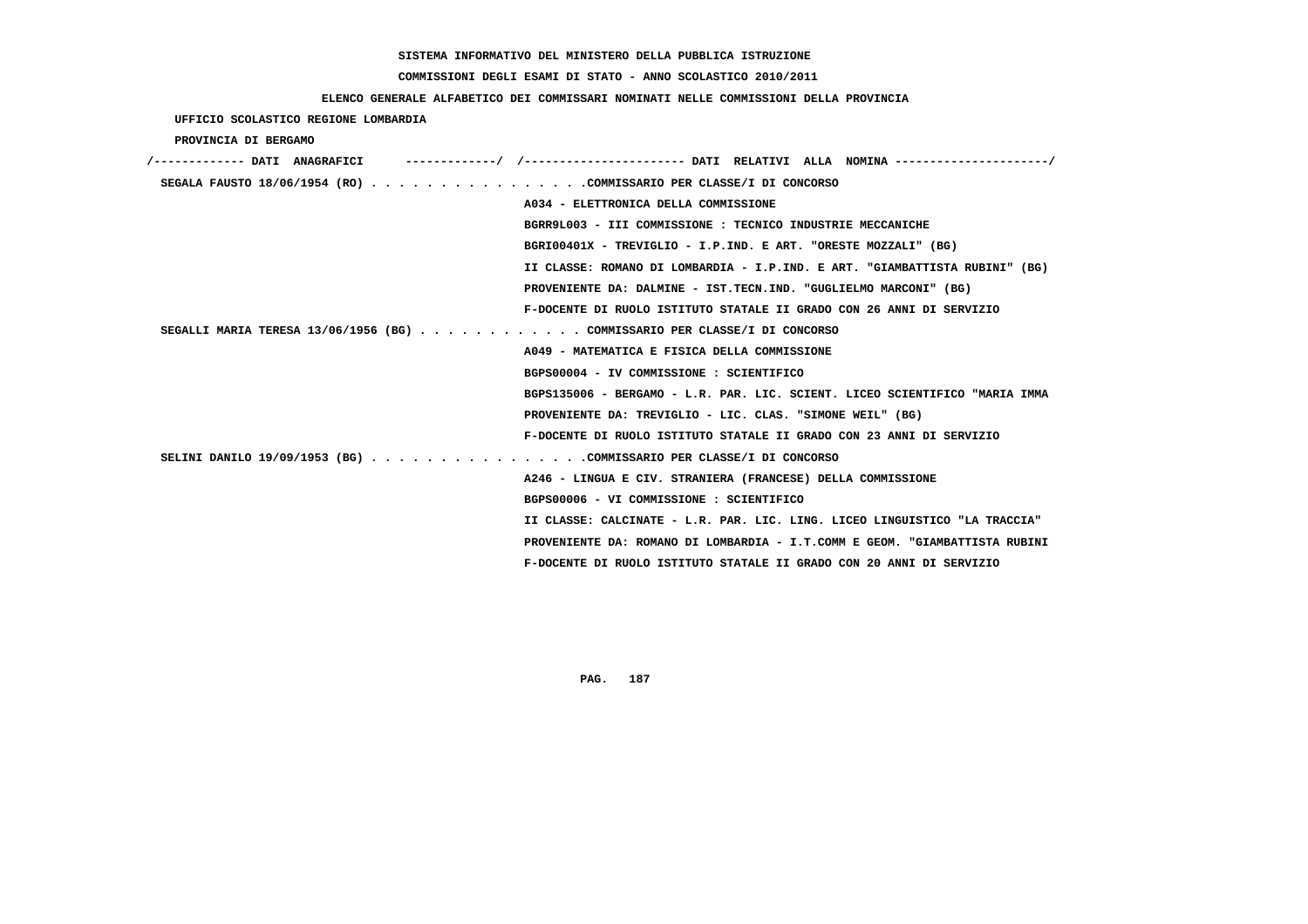#### **COMMISSIONI DEGLI ESAMI DI STATO - ANNO SCOLASTICO 2010/2011**

#### **ELENCO GENERALE ALFABETICO DEI COMMISSARI NOMINATI NELLE COMMISSIONI DELLA PROVINCIA**

 **UFFICIO SCOLASTICO REGIONE LOMBARDIA PROVINCIA DI BERGAMO /------------- DATI ANAGRAFICI -------------/ /----------------------- DATI RELATIVI ALLA NOMINA ----------------------/ SEMINARA GIOACHINO 30/09/1959 (PA) . . . . . . . . . . . . . COMMISSARIO PER CLASSE/I DI CONCORSO A017 - DISCIPLINE ECONOMICO-AZIENDALI DELLA COMMISSIONE BGTD00011 - XI COMMISSIONE : RAGIONIERE E PERITO COMMERCIALE BGTD006016 - ROMANO DI LOMBARDIA - I.T.COMM E GEOM. "GIAMBATTISTA RUBINI" ( II CLASSE: TREVIGLIO - L.R. PAR. IST.TECN.COMM. I.T.C. "COLLEGIO DEGLI ANGE PROVENIENTE DA: DALMINE - I.T.COMM E GEOM. "LUIGI EINAUDI" (BG) F-DOCENTE DI RUOLO ISTITUTO STATALE II GRADO CON 19 ANNI DI SERVIZIO SEMPERBONI CRISTINA 16/01/1964 (BG) . . . . . . . . . . . . .COMMISSARIO PER CLASSE/I DI CONCORSO A048 - MATEMATICA APPLICATA DELLA COMMISSIONE BGTF45004 - IV COMMISSIONE : PER. IND.LE CAPOTECNICO-SPECIALIZZ.:INFORMATIC BGTF01701V - SERIATE - IST.TECN.IND. "ETTORE MAJORANA" (BG) II CLASSE: SARNICO - IST.TECN.IND. "SERAFINO RIVA" (BG) PROVENIENTE DA: BERGAMO - IST.TECN.COMM. "VITTORIO EMANUELE II" (BG) F-DOCENTE DI RUOLO ISTITUTO STATALE II GRADO CON 21 ANNI DI SERVIZIO SEMPERBONI ENRICA 06/04/1959 (BG) . . . . . . . . . . . . . .COMMISSARIO PER CLASSE/I DI CONCORSO A546 - LINGUA E CIV. STRANIERA (TEDESCO) DELLA COMMISSIONE BGISEX001 - I COMMISSIONE SPERIMENTALE BGPC00201X - TREVIGLIO - LIC. CLAS. "SIMONE WEIL" (BG) PROVENIENTE DA: SAN PELLEGRINO TERME - I.P.SERV.ALB.TUR. DI SAN PELLEGRINO I-DOCENTE NON DI RUOLO IN SERV. TERMINE ATTIV. DID. CON 20 ANNI DI SERVIZIO**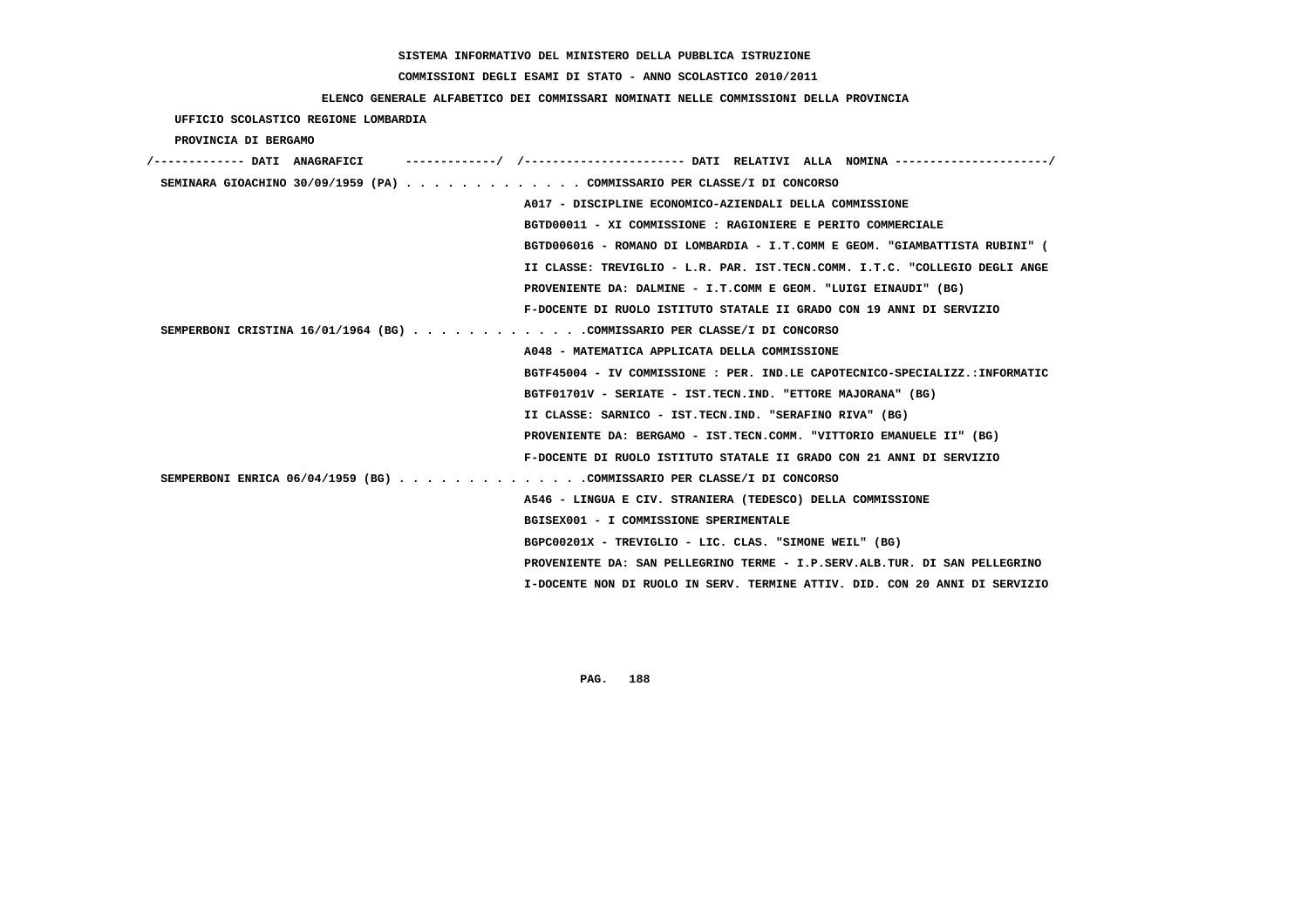# **COMMISSIONI DEGLI ESAMI DI STATO - ANNO SCOLASTICO 2010/2011**

### **ELENCO GENERALE ALFABETICO DEI COMMISSARI NOMINATI NELLE COMMISSIONI DELLA PROVINCIA**

### **UFFICIO SCOLASTICO REGIONE LOMBARDIA**

 **PROVINCIA DI BERGAMO**

| --------/ /---------------------- DATI RELATIVI ALLA NOMINA ---------<br>/------------- DATI ANAGRAFICI |
|---------------------------------------------------------------------------------------------------------|
| SERGENT MARCEAU MARIA ASSUNTA 13/05/1953 (MI) COMMISSARIO PER CLASSE/I DI CONCORSO                      |
| A050 - LETTERE IST.ISTR.SECOND. DI II GR. DELLA COMMISSIONE                                             |
| BGC002001 - I COMMISSIONE : DURATA QUINQUENNALE                                                         |
| BGSL01000T - BERGAMO - LIC. ART. " GIACOMO E PIO MANZU' " (BG)                                          |
| PROVENIENTE DA: TREVIGLIO - I.P.IND. E ART. "ORESTE MOZZALI" (CORSO SERALE                              |
| F-DOCENTE DI RUOLO ISTITUTO STATALE II GRADO CON 4 ANNI DI SERVIZIO                                     |
| SERGI FLAVIA ERMINIA 06/04/1965 (PZ) COMMISSARIO PER CLASSE/I DI CONCORSO                               |
| A019 - DISCIPLINE GIURIDICHE ED ECONOMIC. DELLA COMMISSIONE                                             |
| BGRR9B001 - I COMMISSIONE : TECNICO GESTIONE AZIENDALE INFORMATICA                                      |
| BGRC09000A - BERGAMO - IST.PROF.SERV.COM. "GUIDO GALLI" (BG)                                            |
| PROVENIENTE DA: PRESEZZO - IS.PR.SERV.COM.TUR "BETTY AMBIVERI" (BG)                                     |
| F-DOCENTE DI RUOLO ISTITUTO STATALE II GRADO CON 12 ANNI DI SERVIZIO                                    |
| SERRA MARIA GABRIELLA 08/07/1958 (CA) COMMISSARIO PER CLASSE/I DI CONCORSO                              |
| A346 - LINGUA E CIV. STRANIERA (INGLESE) DELLA COMMISSIONE                                              |
| BGISFU001 - I COMMISSIONE SPERIMENTALE                                                                  |
| BGPM02000L - BERGAMO - IST. MAG. "GIOVANNI FALCONE" (BG)                                                |
| PROVENIENTE DA: ROMANO DI LOMBARDIA - IST. MAG. "DON LORENZO MILANI" (BG)                               |
| F-DOCENTE DI RUOLO ISTITUTO STATALE II GRADO CON 17 ANNI DI SERVIZIO                                    |
|                                                                                                         |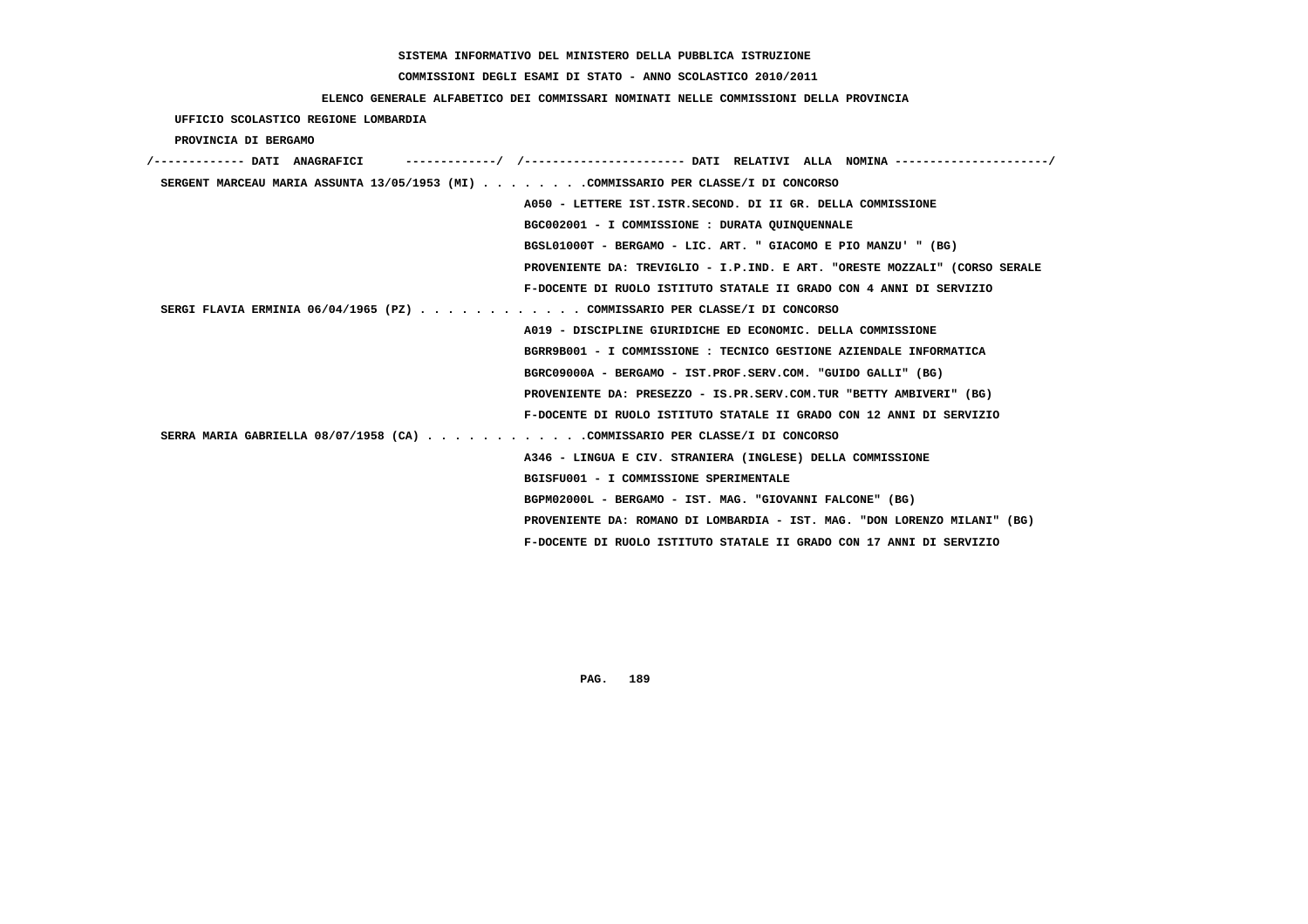# **COMMISSIONI DEGLI ESAMI DI STATO - ANNO SCOLASTICO 2010/2011**

## **ELENCO GENERALE ALFABETICO DEI COMMISSARI NOMINATI NELLE COMMISSIONI DELLA PROVINCIA**

# **UFFICIO SCOLASTICO REGIONE LOMBARDIA**

 **PROVINCIA DI BERGAMO**

| /------------- DATI ANAGRAFICI | ----------/ /---------------------- DATI RELATIVI ALLA NOMINA --------------------/ |
|--------------------------------|-------------------------------------------------------------------------------------|
|                                | SESSA TIZIANA 31/03/1978 (BS) COMMISSARIO PER CLASSE/I DI CONCORSO                  |
|                                | A052 - LETTERE, LATINO, GRECO LICEO CLASSICO DELLA COMMISSIONE                      |
|                                | BGPC00007 - VII COMMISSIONE : CLASSICO                                              |
|                                | BGPC001014 - LOVERE - LIC. CLAS. "DECIO CELERI" (BG)                                |
|                                | II CLASSE: BERGAMO - LIC. CLAS. "PAOLO SARPI" (BG)                                  |
|                                | PROVENIENTE DA: DESENZANO DEL GARDA - LIC. CLAS. "BAGATTA" - DESENZANO (BS)         |
|                                | I-DOCENTE NON DI RUOLO IN SERV. TERMINE ATTIV. DID. CON 8 ANNI DI SERVIZIO          |
|                                | SESTITO ELISABETTA 20/09/1956 (CZ) COMMISSARIO PER CLASSE/I DI CONCORSO             |
|                                | A025 - DISEGNO E STORIA DELL'ARTE DELLA COMMISSIONE                                 |
|                                | BGPS00020 - XX COMMISSIONE : SCIENTIFICO                                            |
|                                | BGPS028017 - ALZANO LOMBARDO - LIC. SCIENT. "EDOARDO AMALDI" (BG)                   |
|                                | PROVENIENTE DA: BERGAMO - LIC. SCIENT. "LORENZO MASCHERONI" (BG)                    |
|                                | F-DOCENTE DI RUOLO ISTITUTO STATALE II GRADO CON 21 ANNI DI SERVIZIO                |
|                                | SGARBI SERGIO 29/03/1953 (MN) COMMISSARIO PER CLASSE/I DI CONCORSO                  |
|                                | A034 - ELETTRONICA DELLA COMMISSIONE                                                |
|                                | BGRR9L001 - I COMMISSIONE : TECNICO INDUSTRIE MECCANICHE                            |
|                                | PROVENIENTE DA: MANTOVA - IST.TECN.IND. ITI FERMI MN (MN)                           |
|                                | F-DOCENTE DI RUOLO ISTITUTO STATALE II GRADO CON 26 ANNI DI SERVIZIO                |
|                                |                                                                                     |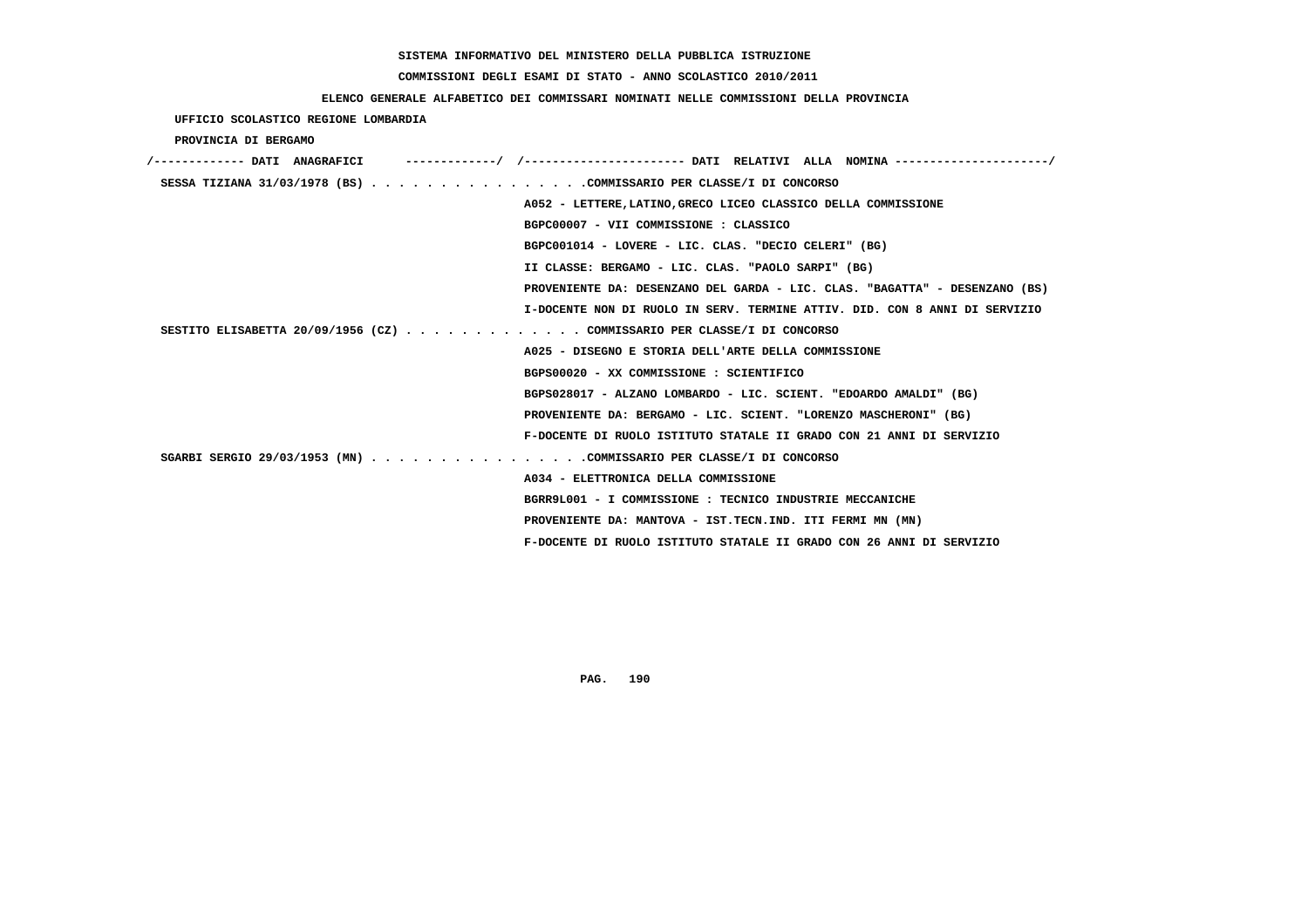# **COMMISSIONI DEGLI ESAMI DI STATO - ANNO SCOLASTICO 2010/2011**

### **ELENCO GENERALE ALFABETICO DEI COMMISSARI NOMINATI NELLE COMMISSIONI DELLA PROVINCIA**

### **UFFICIO SCOLASTICO REGIONE LOMBARDIA**

 **PROVINCIA DI BERGAMO**

| /------------- DATI ANAGRAFICI                                                 | --------/ /---------------------- DATI RELATIVI ALLA NOMINA---------------------/ |
|--------------------------------------------------------------------------------|-----------------------------------------------------------------------------------|
| SIGHINOLFI MARIA GIOVANNA 16/02/1955 (MO) COMMISSARIO PER CLASSE/I DI CONCORSO |                                                                                   |
|                                                                                | A052 - LETTERE, LATINO, GRECO LICEO CLASSICO DELLA COMMISSIONE                    |
|                                                                                | BGPC00008 - VIII COMMISSIONE : CLASSICO                                           |
|                                                                                | BGPC00201X - TREVIGLIO - LIC. CLAS. "SIMONE WEIL" (BG)                            |
|                                                                                | II CLASSE: TREVIGLIO - L.R. PAR. LIC. CLAS. LICEO CLASSICO "DON BOSCO" (BG)       |
|                                                                                | PROVENIENTE DA: BERGAMO - LIC. CLAS. "PAOLO SARPI" (BG)                           |
|                                                                                | F-DOCENTE DI RUOLO ISTITUTO STATALE II GRADO CON 26 ANNI DI SERVIZIO              |
| SILVA ANGELO 13/07/1958 (BG) COMMISSARIO PER CLASSE/I DI CONCORSO              |                                                                                   |
|                                                                                | A072 - TOPOG. GEN., COSTR.RUR. E DISEGNO DELLA COMMISSIONE                        |
|                                                                                | BGTA00003 - III COMMISSIONE : PERITO AGRARIO                                      |
|                                                                                | BGTA02701R - TREVIGLIO - IST.TECN.AGR. "GAETANO CANTONI" (BG)                     |
|                                                                                | PROVENIENTE DA: ROMANO DI LOMBARDIA - I.T.COMM E GEOM. "GIAMBATTISTA RUBINI       |
|                                                                                | F-DOCENTE DI RUOLO ISTITUTO STATALE II GRADO CON 3 ANNI DI SERVIZIO               |
| SIMONE TERESA CATERINA $10/11/1974$ (ME) COMMISSARIO PER CLASSE/I DI CONCORSO  |                                                                                   |
|                                                                                | A060 - SC.NA., CH., GEOG., MIC. DELLA COMMISSIONE                                 |
|                                                                                | BGPL00001 - I COMMISSIONE : LINGUISTICO                                           |
|                                                                                | BGPL055009 - BERGAMO - L.R. PAR. LIC. LING. LICEO LINGUISTICO "LEONARDO DA        |
|                                                                                | II CLASSE: BERGAMO - L.R. PAR. LIC. LING. LICEO LINGUISTICO "FERMI" (BG)          |
|                                                                                | PROVENIENTE DA: ROMANO DI LOMBARDIA - IST. MAG. "DON LORENZO MILANI" (BG)         |
|                                                                                | I-DOCENTE NON DI RUOLO IN SERV. TERMINE ATTIV. DID. CON 11 ANNI DI SERVIZIO       |
|                                                                                |                                                                                   |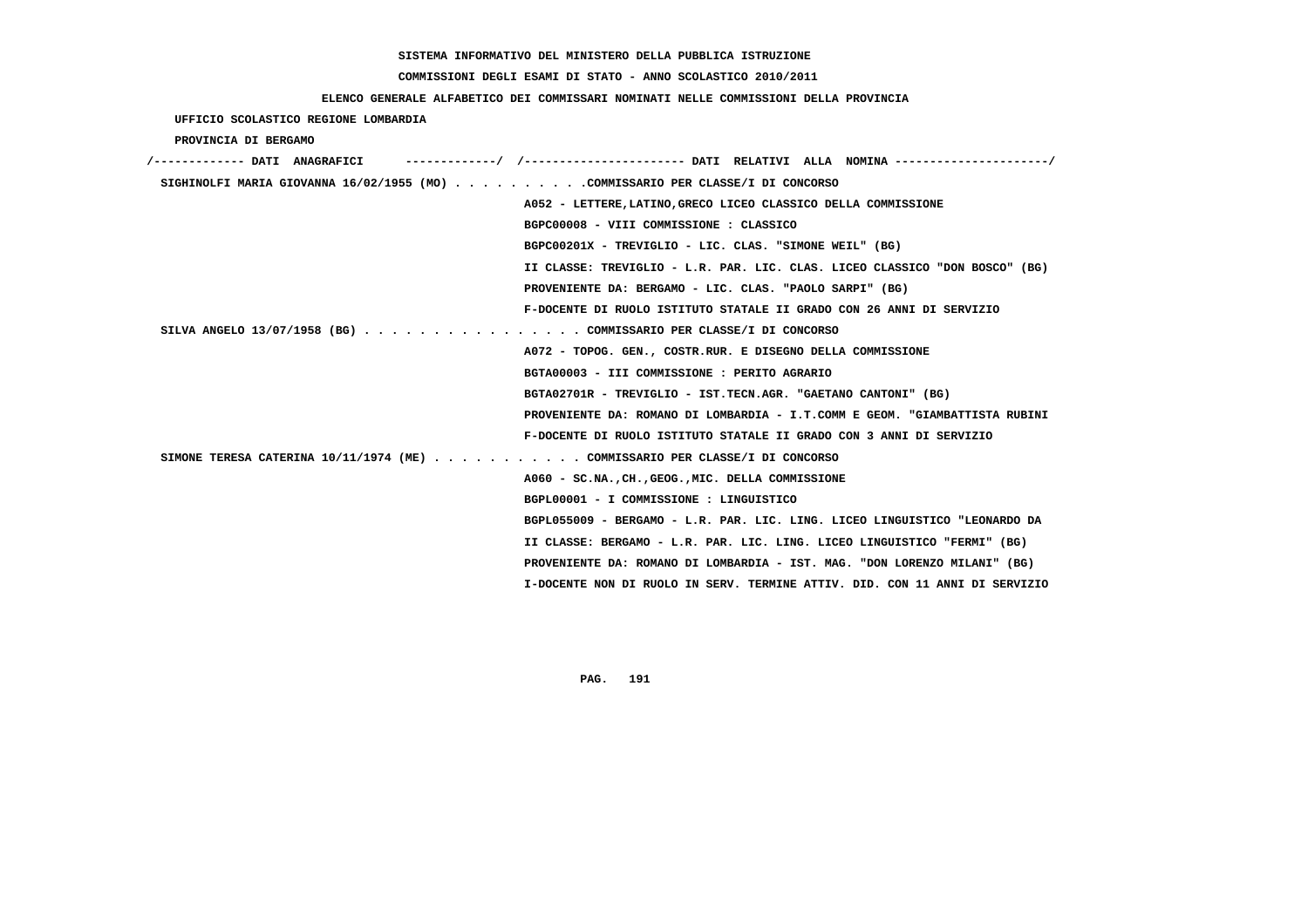# **COMMISSIONI DEGLI ESAMI DI STATO - ANNO SCOLASTICO 2010/2011**

### **ELENCO GENERALE ALFABETICO DEI COMMISSARI NOMINATI NELLE COMMISSIONI DELLA PROVINCIA**

 **UFFICIO SCOLASTICO REGIONE LOMBARDIA**

 **PROVINCIA DI BERGAMO**

| /------------- DATI ANAGRAFICI                                               |
|------------------------------------------------------------------------------|
| SIMONELLI VIVIANA 22/10/1967 (BG) COMMISSARIO PER CLASSE/I DI CONCORSO       |
| A048 - MATEMATICA APPLICATA DELLA COMMISSIONE                                |
| BGTF45003 - III COMMISSIONE : PER. IND.LE CAPOTECNICO-SPECIALIZZ.:INFORMATI  |
| BGTF05000D - DALMINE - IST.TECN.IND. "GUGLIELMO MARCONI" (BG)                |
| PROVENIENTE DA: TRESCORE BALNEARIO - IST.TECN.COMM. "LORENZO LOTTO" (BG)     |
| F-DOCENTE DI RUOLO ISTITUTO STATALE II GRADO CON 8 ANNI DI SERVIZIO          |
| SIMONETTI MARIA ANTONIA 11/12/1972 (BG) COMMISSARIO PER CLASSE/I DI CONCORSO |
| A025 - DISEGNO E STORIA DELL'ARTE DELLA COMMISSIONE                          |
| BGISFN002 - II COMMISSIONE SPERIMENTALE                                      |
| BGPM03401G - ROMANO DI LOMBARDIA - IST. MAG. "DON LORENZO MILANI" (BG)       |
| PROVENIENTE DA: SARNICO - LIC. SCIENT. "SERAFINO RIVA" (BG)                  |
| I-DOCENTE NON DI RUOLO IN SERV. TERMINE ATTIV. DID. CON 10 ANNI DI SERVIZIO  |
| SOLDANI CHIARA 22/08/1976 (BG) COMMISSARIO PER CLASSE/I DI CONCORSO          |
| A052 - LETTERE, LATINO, GRECO LICEO CLASSICO DELLA COMMISSIONE               |
| BGPC00005 - V COMMISSIONE : CLASSICO                                         |
| BGPC02000C - BERGAMO - LIC. CLAS. "PAOLO SARPI" (BG)                         |
| PROVENIENTE DA: TRESCORE BALNEARIO - LIC. CLAS. "LORENZO FEDERICI" (BG)      |
| F-DOCENTE DI RUOLO ISTITUTO STATALE II GRADO CON 3 ANNI DI SERVIZIO          |
|                                                                              |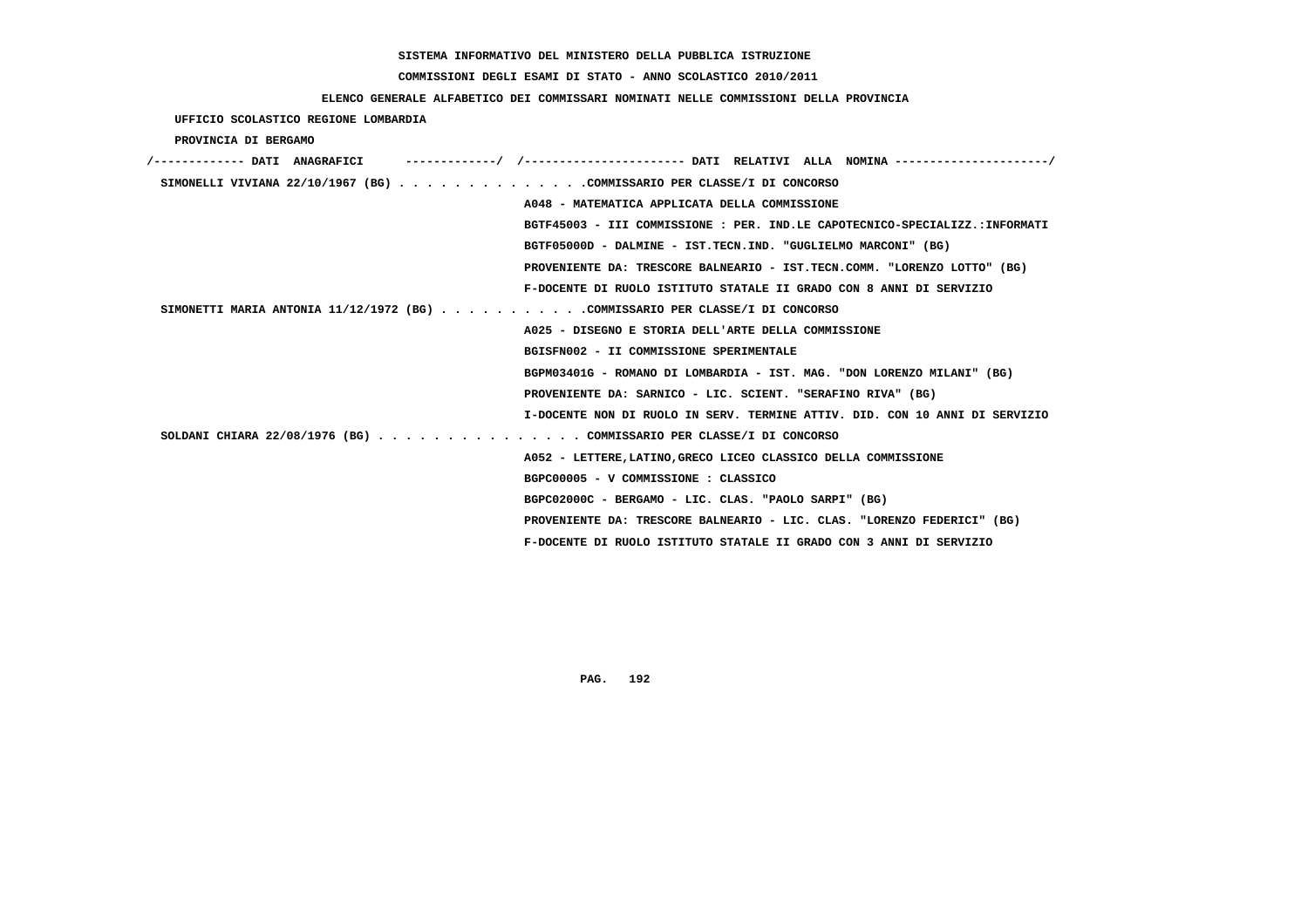# **COMMISSIONI DEGLI ESAMI DI STATO - ANNO SCOLASTICO 2010/2011**

### **ELENCO GENERALE ALFABETICO DEI COMMISSARI NOMINATI NELLE COMMISSIONI DELLA PROVINCIA**

 **UFFICIO SCOLASTICO REGIONE LOMBARDIA**

 **PROVINCIA DI BERGAMO**

| /------------- DATI ANAGRAFICI                                               | -----------/ /--------------------- DATI RELATIVI ALLA NOMINA--------------------/ |
|------------------------------------------------------------------------------|------------------------------------------------------------------------------------|
| SOLLAZZO MARIA CRISTINA 17/03/1963 (BG) COMMISSARIO PER CLASSE/I DI CONCORSO |                                                                                    |
|                                                                              | A346 - LINGUA E CIV. STRANIERA (INGLESE) DELLA COMMISSIONE                         |
|                                                                              | BGISFU006 - VI COMMISSIONE SPERIMENTALE                                            |
|                                                                              | BGPM03401G - ROMANO DI LOMBARDIA - IST. MAG. "DON LORENZO MILANI" (BG)             |
|                                                                              | PROVENIENTE DA: CARAVAGGIO - LIC. SCIENT. "GALILEO GALILEI" (BG)                   |
|                                                                              | F-DOCENTE DI RUOLO ISTITUTO STATALE II GRADO CON 17 ANNI DI SERVIZIO               |
| SORRENTINO SALVATRICE 11/06/1969 (AV) COMMISSARIO PER CLASSE/I DI CONCORSO   |                                                                                    |
|                                                                              | A019 - DISCIPLINE GIURIDICHE ED ECONOMIC. DELLA COMMISSIONE                        |
|                                                                              | BGTF52002 - II COMMISSIONE : PER. IND.LE CAPOTECNICO-SPECIALIZZ.NE:MECCANIC        |
|                                                                              | BGTF010003 - BERGAMO - IST.TECN.IND. "PIETRO PALEOCAPA" (BG)                       |
|                                                                              | PROVENIENTE DA: SONDRIO - IST.TECN.IND. ITI ENEA MATTEI (SO)                       |
|                                                                              | I-DOCENTE NON DI RUOLO IN SERV. TERMINE ATTIV. DID. CON 9 ANNI DI SERVIZIO         |
| SORTINO GRAZIELLA 07/10/1970 (MN) COMMISSARIO PER CLASSE/I DI CONCORSO       |                                                                                    |
|                                                                              | A061 - STORIA DELL'ARTE DELLA COMMISSIONE                                          |
|                                                                              | BGC005001 - I COMMISSIONE : DURATA QUINQUENNALE                                    |
|                                                                              | BGSL01000T - BERGAMO - LIC. ART. " GIACOMO E PIO MANZU' " (BG)                     |
|                                                                              | PROVENIENTE DA: GUIDIZZOLO - IST. D'ARTE IST.ARTE GUIDIZZOLO "A.DAL PRA (MN        |
|                                                                              | I-DOCENTE NON DI RUOLO IN SERV. TERMINE ATTIV. DID. CON 4 ANNI DI SERVIZIO         |
|                                                                              |                                                                                    |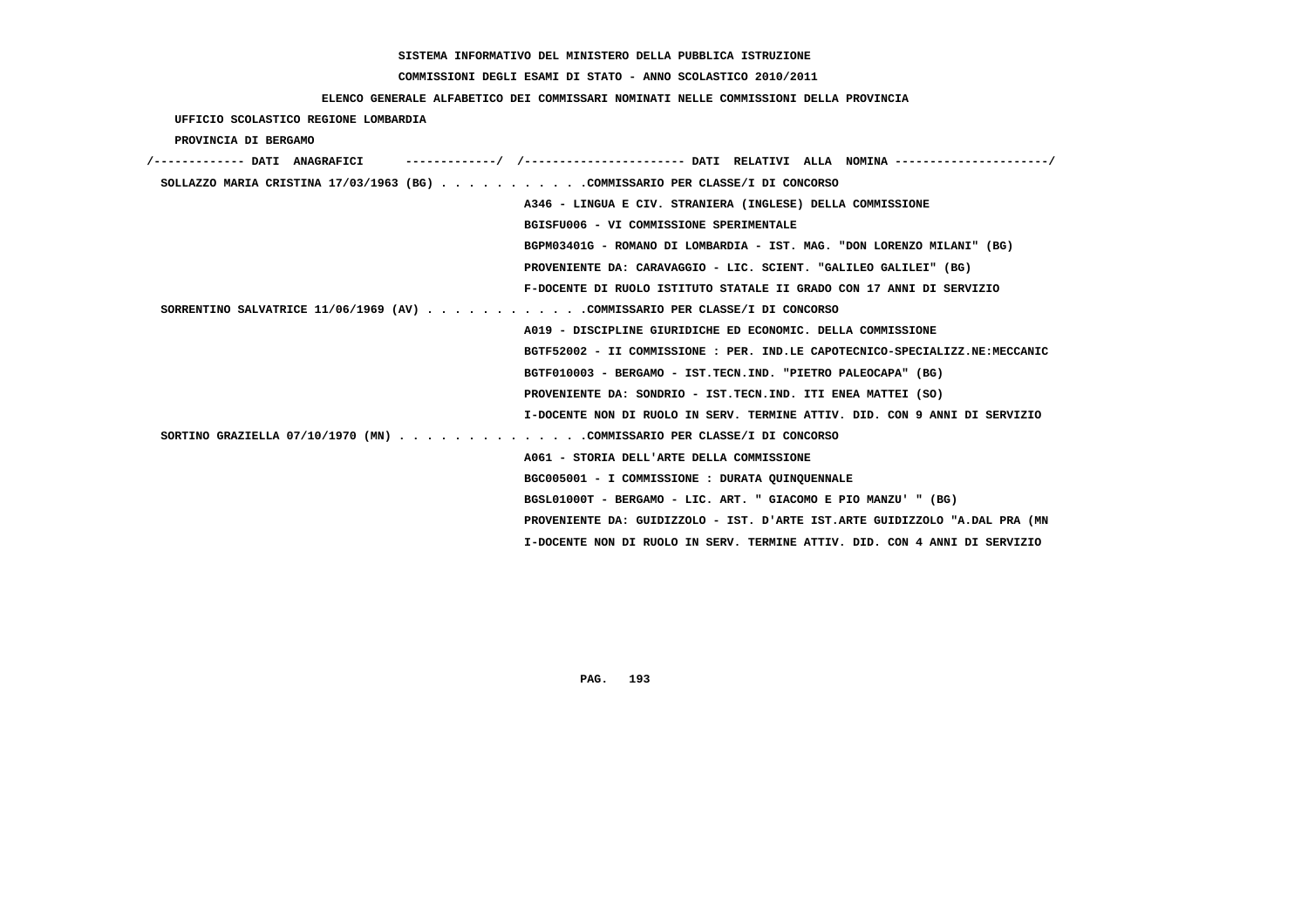# **COMMISSIONI DEGLI ESAMI DI STATO - ANNO SCOLASTICO 2010/2011**

## **ELENCO GENERALE ALFABETICO DEI COMMISSARI NOMINATI NELLE COMMISSIONI DELLA PROVINCIA**

 **UFFICIO SCOLASTICO REGIONE LOMBARDIA**

 **PROVINCIA DI BERGAMO**

| /------------- DATI ANAGRAFICI                                          | -------------/ /--------------------- DATI RELATIVI ALLA NOMINA--------------------/ |
|-------------------------------------------------------------------------|--------------------------------------------------------------------------------------|
| SPADARO CARMEN 05/01/1977 (BL) COMMISSARIO PER CLASSE/I DI CONCORSO     |                                                                                      |
|                                                                         | A052 - LETTERE, LATINO, GRECO LICEO CLASSICO DELLA COMMISSIONE                       |
|                                                                         | BGPC00003 - III COMMISSIONE : CLASSICO                                               |
|                                                                         | BGPC02000C - BERGAMO - LIC. CLAS. "PAOLO SARPI" (BG)                                 |
|                                                                         | PROVENIENTE DA: TRESCORE BALNEARIO - LIC. CLAS. "LORENZO FEDERICI" (BG)              |
|                                                                         | F-DOCENTE DI RUOLO ISTITUTO STATALE II GRADO CON 3 ANNI DI SERVIZIO                  |
| SPINA ADELE 19/09/1971 (CS) COMMISSARIO PER CLASSE/I DI CONCORSO        |                                                                                      |
|                                                                         | A060 - SC.NA., CH., GEOG., MIC. DELLA COMMISSIONE                                    |
|                                                                         | BGIB70001 - I COMMISSIONE SPERIMENTALE                                               |
|                                                                         | II CLASSE: BERGAMO - L.R. PAR. LIC. CLAS. LICEO CLASSICO "GIOVANNI XXIII (B          |
|                                                                         | PROVENIENTE DA: CARAVAGGIO - LIC. SCIENT. "GALILEO GALILEI" (BG)                     |
|                                                                         | I-DOCENTE NON DI RUOLO IN SERV. TERMINE ATTIV. DID. CON 5 ANNI DI SERVIZIO           |
| SPINELLA FORTUNATA 06/07/1971 (RC) COMMISSARIO PER CLASSE/I DI CONCORSO |                                                                                      |
|                                                                         | A052 - LETTERE, LATINO, GRECO LICEO CLASSICO DELLA COMMISSIONE                       |
|                                                                         | BGPC00004 - IV COMMISSIONE : CLASSICO                                                |
|                                                                         | BGPC02000C - BERGAMO - LIC. CLAS. "PAOLO SARPI" (BG)                                 |
|                                                                         | PROVENIENTE DA: LOVERE - LIC. CLAS. "DECIO CELERI" (BG)                              |
|                                                                         | H-DOCENTE NON DI RUOLO IN SERV. TERMINE ANNO SCOL. CON 7 ANNI DI SERVIZIO            |
|                                                                         |                                                                                      |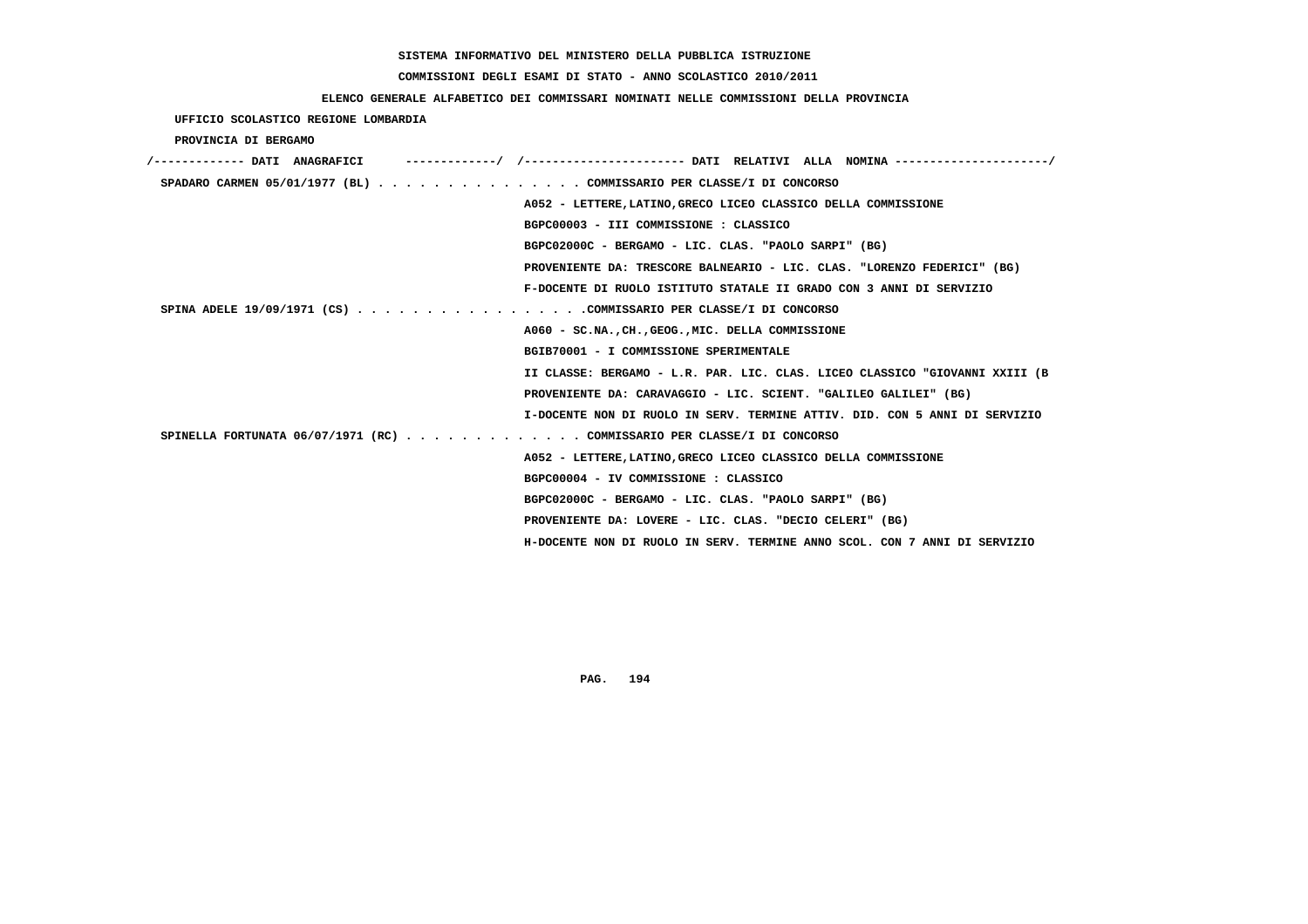# **COMMISSIONI DEGLI ESAMI DI STATO - ANNO SCOLASTICO 2010/2011**

# **ELENCO GENERALE ALFABETICO DEI COMMISSARI NOMINATI NELLE COMMISSIONI DELLA PROVINCIA**

| UFFICIO SCOLASTICO REGIONE LOMBARDIA |  |                                                                            |                                                                             |
|--------------------------------------|--|----------------------------------------------------------------------------|-----------------------------------------------------------------------------|
| PROVINCIA DI BERGAMO                 |  |                                                                            |                                                                             |
|                                      |  |                                                                            |                                                                             |
|                                      |  | STANCO CANIO 20/03/1980 (FG) COMMISSARIO PER CLASSE/I DI CONCORSO          |                                                                             |
|                                      |  | A039 - GEOGRAFIA DELLA COMMISSIONE                                         |                                                                             |
|                                      |  | BGTD00011 - XI COMMISSIONE : RAGIONIERE E PERITO COMMERCIALE               |                                                                             |
|                                      |  |                                                                            | BGTD006016 - ROMANO DI LOMBARDIA - I.T.COMM E GEOM. "GIAMBATTISTA RUBINI" ( |
|                                      |  |                                                                            | II CLASSE: TREVIGLIO - L.R. PAR. IST.TECN.COMM. I.T.C. "COLLEGIO DEGLI ANGE |
|                                      |  |                                                                            | PROVENIENTE DA: PALAZZOLO SULL'OGLIO - IS.PR.SERV.COM.TUR RC "GIOVANNI FALC |
|                                      |  | I-DOCENTE NON DI RUOLO IN SERV. TERMINE ATTIV. DID. CON 0 ANNI DI SERVIZIO |                                                                             |
|                                      |  | STEINER ROBERTA 17/09/1957 (BG) COMMISSARIO PER CLASSE/I DI CONCORSO       |                                                                             |
|                                      |  | A057 - SCIENZA DEGLI ALIMENTI DELLA COMMISSIONE                            |                                                                             |
|                                      |  | BGRR9R001 - I COMMISSIONE: TECNICO DEI SERVIZI DELLA RISTORAZIONE          |                                                                             |
|                                      |  | BGRH020009 - NEMBRO - I.P.SERV.ALB.TUR. "ALFREDO SONZOGNI" (BG)            |                                                                             |
|                                      |  | PROVENIENTE DA: SAN PELLEGRINO TERME - I.P.SERV.ALB.TUR. DI SAN PELLEGRINO |                                                                             |
|                                      |  | F-DOCENTE DI RUOLO ISTITUTO STATALE II GRADO CON 12 ANNI DI SERVIZIO       |                                                                             |
|                                      |  | STELLA GIOVANNA 29/06/1976 (BG) COMMISSARIO PER CLASSE/I DI CONCORSO       |                                                                             |
|                                      |  | A049 - MATEMATICA E FISICA DELLA COMMISSIONE                               |                                                                             |
|                                      |  | BGPS00024 - XXIV COMMISSIONE : SCIENTIFICO                                 |                                                                             |
|                                      |  | BGPS01201N - CLUSONE - LIC. SCIENT. "ANDREA FANTONI" (BG)                  |                                                                             |
|                                      |  | PROVENIENTE DA: DALMINE - LIC. SCIENT. "LUIGI EINAUDI" (BG)                |                                                                             |
|                                      |  | H-DOCENTE NON DI RUOLO IN SERV. TERMINE ANNO SCOL. CON 8 ANNI DI SERVIZIO  |                                                                             |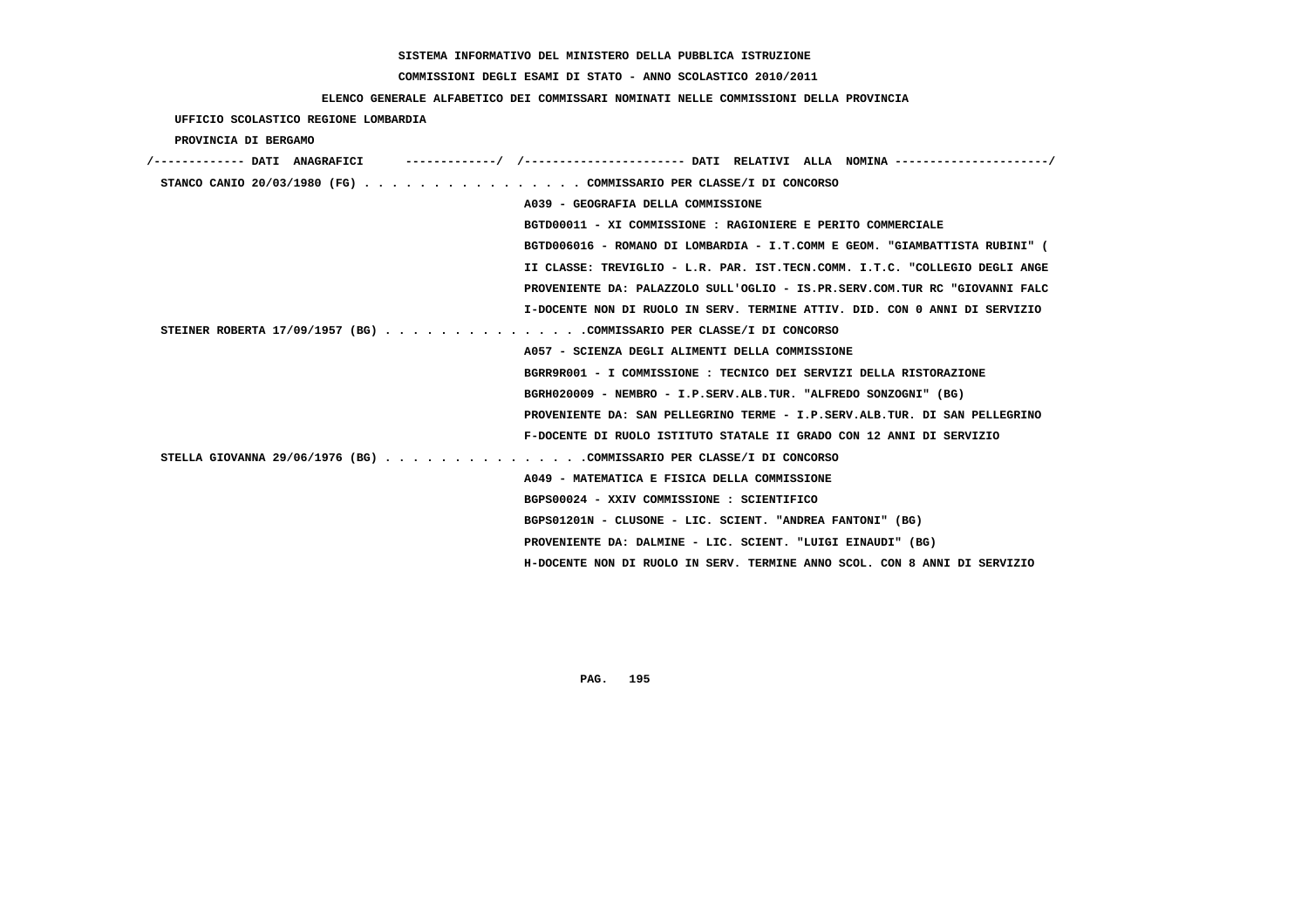# **COMMISSIONI DEGLI ESAMI DI STATO - ANNO SCOLASTICO 2010/2011**

## **ELENCO GENERALE ALFABETICO DEI COMMISSARI NOMINATI NELLE COMMISSIONI DELLA PROVINCIA**

 **UFFICIO SCOLASTICO REGIONE LOMBARDIA**

 **PROVINCIA DI BERGAMO**

| /------------- DATI ANAGRAFICI                                                   |                                                                             |
|----------------------------------------------------------------------------------|-----------------------------------------------------------------------------|
| STERLI GREGORIO 25/09/1971 (BS) COMMISSARIO PER CLASSE/I DI CONCORSO             |                                                                             |
|                                                                                  | A025 - DISEGNO E STORIA DELL'ARTE DELLA COMMISSIONE                         |
|                                                                                  | BGPS00012 - XII COMMISSIONE : SCIENTIFICO                                   |
|                                                                                  | BGPS02000G - BERGAMO - LIC. SCIENT. "FILIPPO LUSSANA" (BG)                  |
|                                                                                  | PROVENIENTE DA: CLUSONE - LIC. SCIENT. "ANDREA FANTONI" (BG)                |
|                                                                                  | I-DOCENTE NON DI RUOLO IN SERV. TERMINE ATTIV. DID. CON 11 ANNI DI SERVIZIO |
| STIGLIANI GIUSEPPE VINCENZO 05/08/1962 (EE) COMMISSARIO PER CLASSE/I DI CONCORSO |                                                                             |
|                                                                                  | A446 - LINGUA E CIV. STRANIERA (SPAGNOLO) DELLA COMMISSIONE                 |
|                                                                                  | BGPS00007 - VII COMMISSIONE : SCIENTIFICO                                   |
|                                                                                  | II CLASSE: TREVIGLIO - L.R. PAR. LIC. LING. LICEO LINGUISTICO "FACCHETTI" ( |
|                                                                                  | PROVENIENTE DA: BERGAMO - IST. MAG. "GIOVANNI FALCONE" (BG)                 |
|                                                                                  | F-DOCENTE DI RUOLO ISTITUTO STATALE II GRADO CON 5 ANNI DI SERVIZIO         |
| STRAMANDINO FLAVIA 27/02/1972 (ME) COMMISSARIO PER CLASSE/I DI CONCORSO          |                                                                             |
|                                                                                  | A037 - FILOSOFIA E STORIA DELLA COMMISSIONE                                 |
|                                                                                  | BGPC00006 - VI COMMISSIONE : CLASSICO                                       |
|                                                                                  | BGPC02000C - BERGAMO - LIC. CLAS. "PAOLO SARPI" (BG)                        |
|                                                                                  | PROVENIENTE DA: CLUSONE - LIC. SCIENT. "ANDREA FANTONI" (BG)                |
|                                                                                  | I-DOCENTE NON DI RUOLO IN SERV. TERMINE ATTIV. DID. CON 8 ANNI DI SERVIZIO  |
|                                                                                  |                                                                             |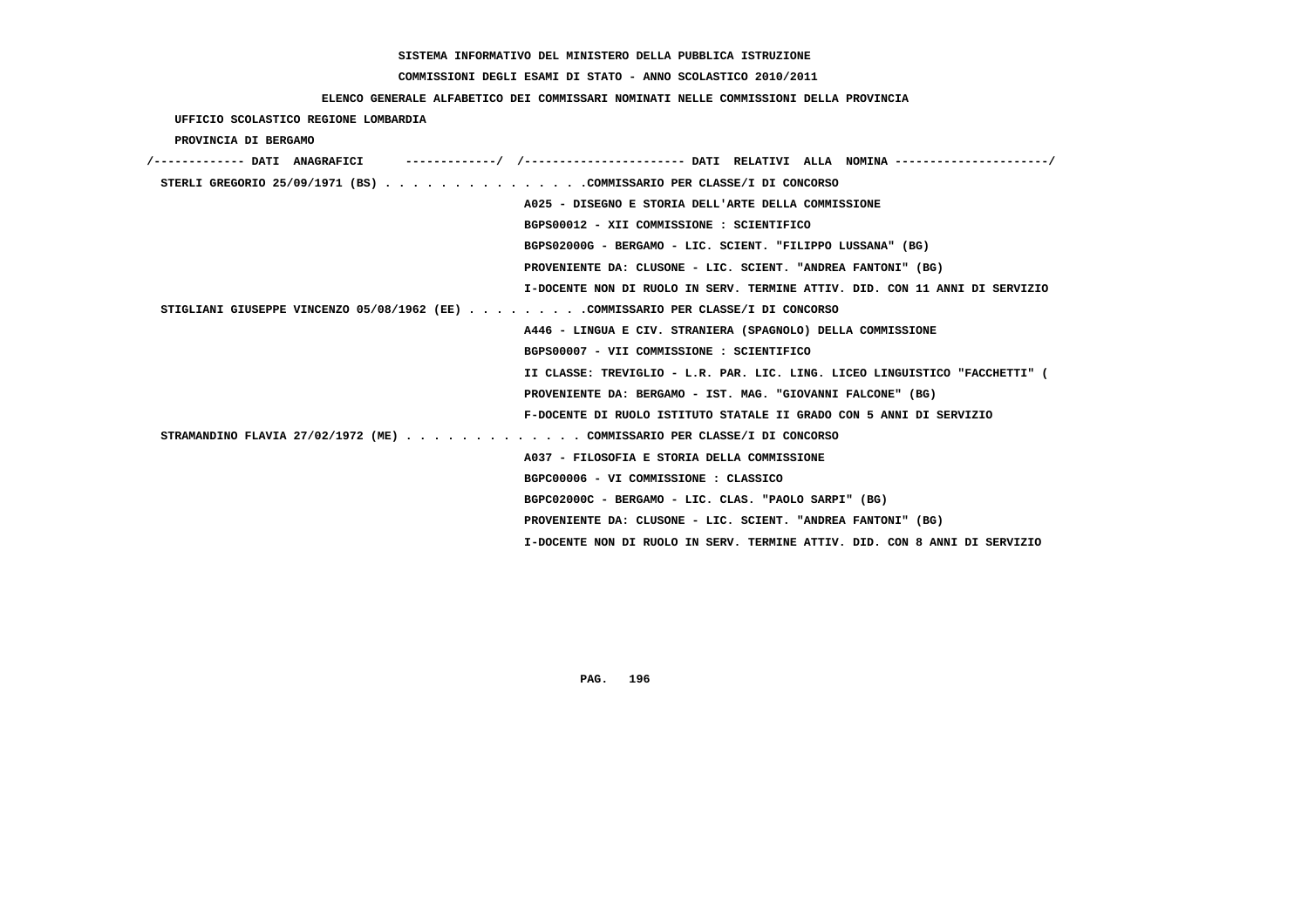# **COMMISSIONI DEGLI ESAMI DI STATO - ANNO SCOLASTICO 2010/2011**

# **ELENCO GENERALE ALFABETICO DEI COMMISSARI NOMINATI NELLE COMMISSIONI DELLA PROVINCIA**

 **UFFICIO SCOLASTICO REGIONE LOMBARDIA**

 **PROVINCIA DI BERGAMO**

| /------------- DATI ANAGRAFICI                                         |                                                                             |
|------------------------------------------------------------------------|-----------------------------------------------------------------------------|
| SUAGHER NATALIA 27/08/1962 (BG) COMMISSARIO PER CLASSE/I DI CONCORSO   |                                                                             |
|                                                                        | A346 - LINGUA E CIV. STRANIERA (INGLESE) DELLA COMMISSIONE                  |
|                                                                        | BGTN01003 - III COMMISSIONE : PERITO PER IL TURISMO                         |
|                                                                        | BGTD01201D - CLUSONE - I.T.COMM E GEOM. "ANDREA FANTONI" (BG)               |
|                                                                        | PROVENIENTE DA: ALBINO - IST.TECN.COMM. "OSCAR ARNULFO ROMERO" (BG)         |
|                                                                        | F-DOCENTE DI RUOLO ISTITUTO STATALE II GRADO CON 14 ANNI DI SERVIZIO        |
| SUARDI ROBERTA 03/02/1973 (BG) COMMISSARIO PER CLASSE/I DI CONCORSO    |                                                                             |
|                                                                        | A060 - SC.NA., CH., GEOG., MIC. DELLA COMMISSIONE                           |
|                                                                        | BGPC00001 - I COMMISSIONE : CLASSICO                                        |
|                                                                        | BGPC02500G - BERGAMO - L.R. PAR. LIC. CLAS. LICEO CLASSICO "S. ALESSANDRO"  |
|                                                                        | II CLASSE: BERGAMO - L.R. PAR. LIC. SCIENT. LICEO SCIENTIFICO "S. ALESSAND  |
|                                                                        | PROVENIENTE DA: TRESCORE BALNEARIO - IST.PROF.SERV.COM. "LORENZO LOTTO" (BG |
|                                                                        | F-DOCENTE DI RUOLO ISTITUTO STATALE II GRADO CON 5 ANNI DI SERVIZIO         |
| SUMMARIA STEFANIA 04/02/1963 (CS) COMMISSARIO PER CLASSE/I DI CONCORSO |                                                                             |
|                                                                        | A019 - DISCIPLINE GIURIDICHE ED ECONOMIC. DELLA COMMISSIONE                 |
|                                                                        | BGISFX001 - I COMMISSIONE SPERIMENTALE                                      |
|                                                                        | PROVENIENTE DA: TRESCORE BALNEARIO - IST.PROF.SERV.COM. "LORENZO LOTTO" (BG |
|                                                                        | F-DOCENTE DI RUOLO ISTITUTO STATALE II GRADO CON 9 ANNI DI SERVIZIO         |
|                                                                        |                                                                             |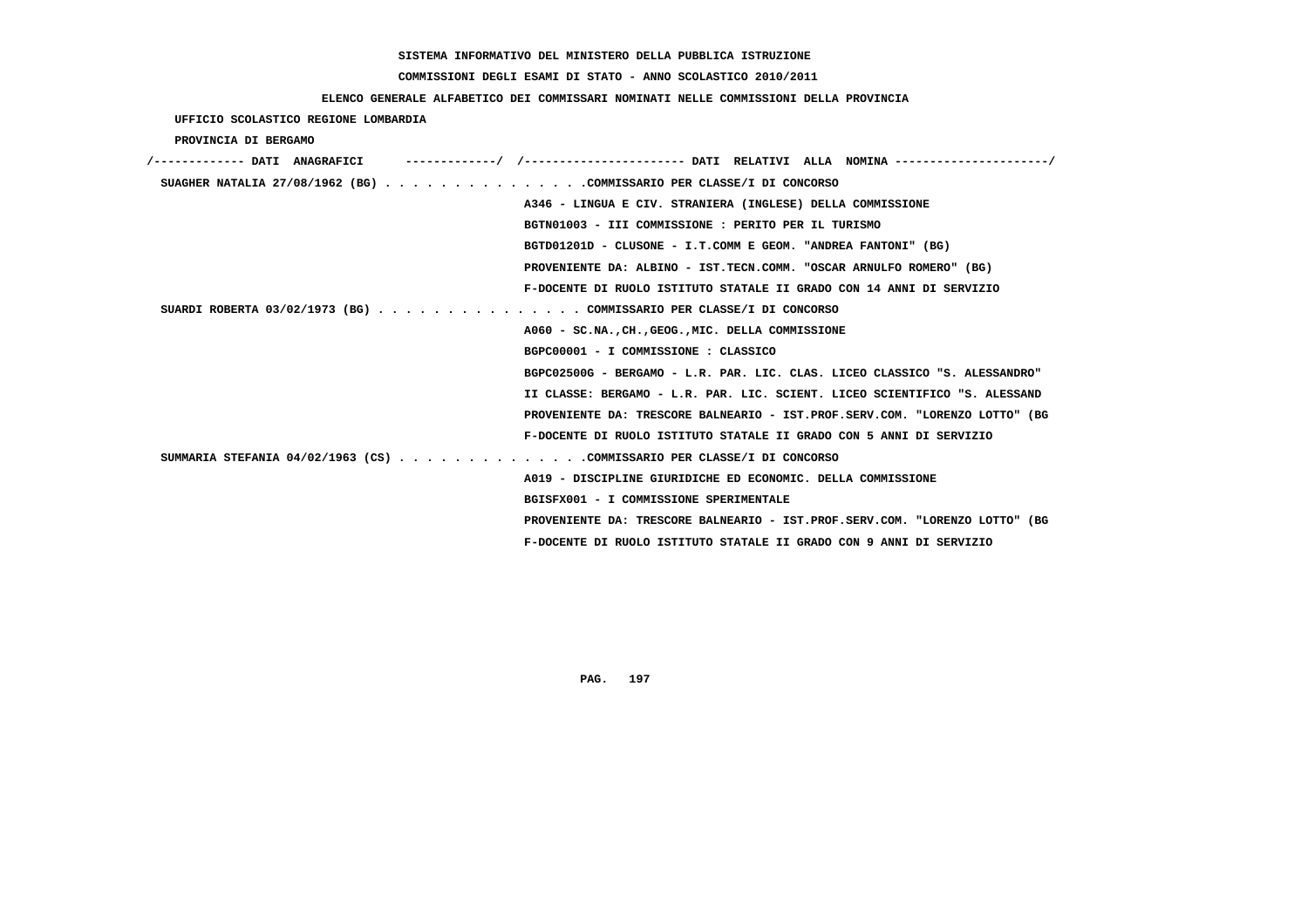#### **COMMISSIONI DEGLI ESAMI DI STATO - ANNO SCOLASTICO 2010/2011**

#### **ELENCO GENERALE ALFABETICO DEI COMMISSARI NOMINATI NELLE COMMISSIONI DELLA PROVINCIA**

 **UFFICIO SCOLASTICO REGIONE LOMBARDIA PROVINCIA DI BERGAMO /------------- DATI ANAGRAFICI -------------/ /----------------------- DATI RELATIVI ALLA NOMINA ----------------------/ TALIA TIZIANA 27/04/1976 (CT) . . . . . . . . . . . . . . . .COMMISSARIO PER CLASSE/I DI CONCORSO A042 - INFORMATICA DELLA COMMISSIONE BGRR9B001 - I COMMISSIONE : TECNICO GESTIONE AZIENDALE INFORMATICA BGRC09000A - BERGAMO - IST.PROF.SERV.COM. "GUIDO GALLI" (BG) PROVENIENTE DA: CREMA - IS.PR.SERV.COM.TUR "P.SRAFFA" (CR) H-DOCENTE NON DI RUOLO IN SERV. TERMINE ANNO SCOL. CON 8 ANNI DI SERVIZIO TARTAGLIA RITA 27/02/1948 (PE) . . . . . . . . . . . . . . . COMMISSARIO PER CLASSE/I DI CONCORSO A016 - COSTR.,TECNOL.DELLE COST.E DIS.TEC. DELLA COMMISSIONE BGIM07001 - I COMMISSIONE SPERIMENTALE BGTD006016 - ROMANO DI LOMBARDIA - I.T.COMM E GEOM. "GIAMBATTISTA RUBINI" ( II CLASSE: TREVIGLIO - L.R. PAR. IST.TEC.GEOMETRI I.T.G. "DON BOSCO" (BG) PROVENIENTE DA: BERGAMO - IST.TEC.GEOMETRI "GIACOMO QUARENGHI" (BG) F-DOCENTE DI RUOLO ISTITUTO STATALE II GRADO CON 33 ANNI DI SERVIZIO TERUZZI GIOVANNI 08/07/1954 (BG) . . . . . . . . . . . . . . COMMISSARIO PER CLASSE/I DI CONCORSO A060 - SC.NA.,CH.,GEOG.,MIC. DELLA COMMISSIONE BGPC00007 - VII COMMISSIONE : CLASSICO BGPC001014 - LOVERE - LIC. CLAS. "DECIO CELERI" (BG) II CLASSE: BERGAMO - LIC. CLAS. "PAOLO SARPI" (BG) PROVENIENTE DA: CLUSONE - I.T.COMM E GEOM. "ANDREA FANTONI" (BG) F-DOCENTE DI RUOLO ISTITUTO STATALE II GRADO CON 24 ANNI DI SERVIZIO**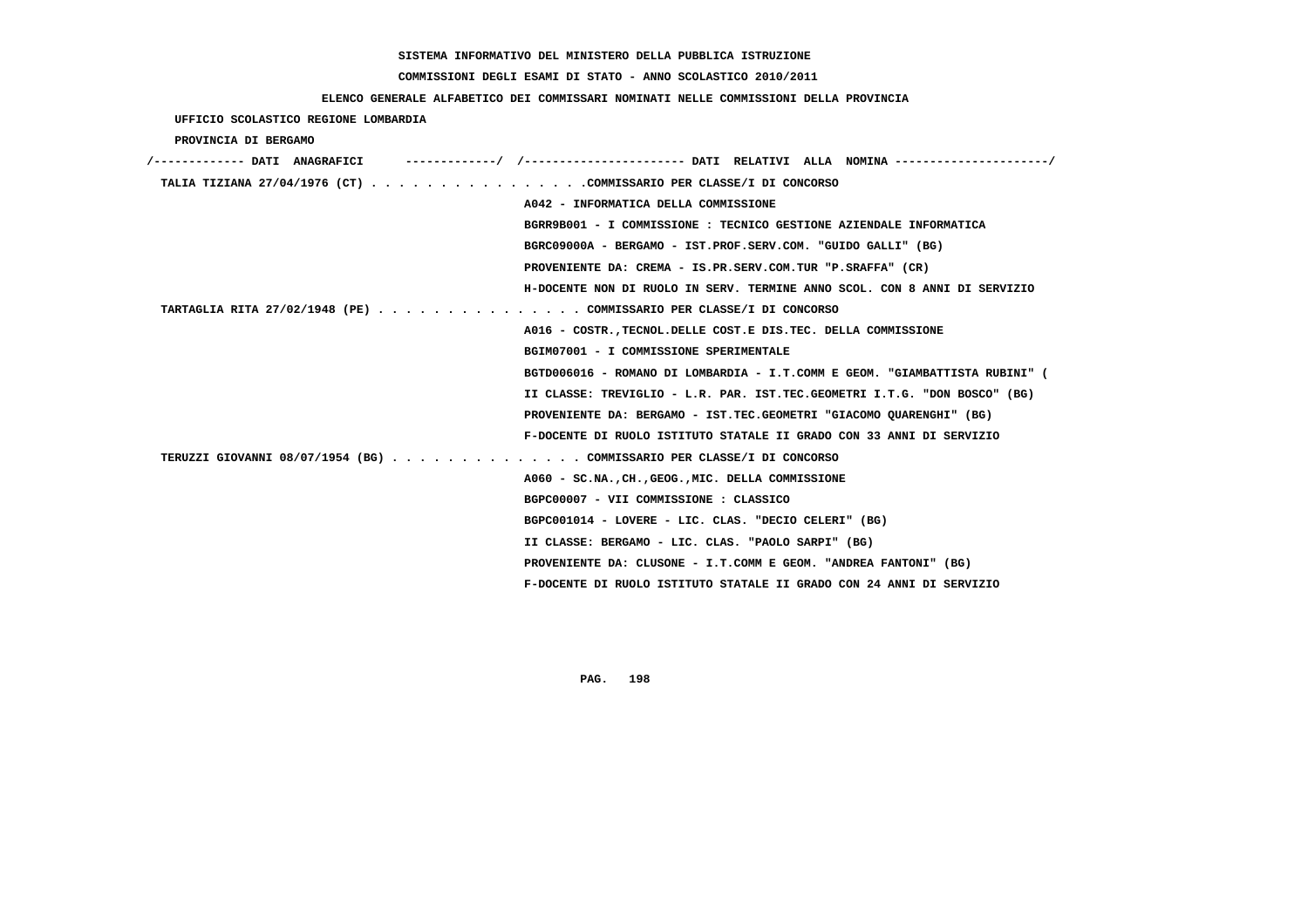# **COMMISSIONI DEGLI ESAMI DI STATO - ANNO SCOLASTICO 2010/2011**

### **ELENCO GENERALE ALFABETICO DEI COMMISSARI NOMINATI NELLE COMMISSIONI DELLA PROVINCIA**

 **UFFICIO SCOLASTICO REGIONE LOMBARDIA**

 **PROVINCIA DI BERGAMO**

| /------------- DATI ANAGRAFICI |                                                                             |
|--------------------------------|-----------------------------------------------------------------------------|
|                                | TESTA MARIA TERESA 10/05/1962 (BG) COMMISSARIO PER CLASSE/I DI CONCORSO     |
|                                | A036 - FILOSOFIA, PSICOL. E SC. DELL'EDUCAZ. DELLA COMMISSIONE              |
|                                | BGPS00025 - XXV COMMISSIONE : SCIENTIFICO                                   |
|                                | II CLASSE: CLUSONE - L.R. PAR. IST. MAG. IST. MAGISTRALE "FIGLIE DELLA (BG) |
|                                | PROVENIENTE DA: TRESCORE BALNEARIO - IST. MAG. "LORENZO FEDERICI" (BG)      |
|                                | F-DOCENTE DI RUOLO ISTITUTO STATALE II GRADO CON 5 ANNI DI SERVIZIO         |
|                                | TESTARDO CINZIA 05/03/1968 (SA) COMMISSARIO PER CLASSE/I DI CONCORSO        |
|                                | A042 - INFORMATICA DELLA COMMISSIONE                                        |
|                                | BGTF45001 - I COMMISSIONE : PER. IND.LE CAPOTECNICO-SPECIALIZZ.:INFORMATICA |
|                                | BGTF010003 - BERGAMO - IST.TECN.IND. "PIETRO PALEOCAPA" (BG)                |
|                                | PROVENIENTE DA: TREVIGLIO - IST.TECN.AGR. "GAETANO CANTONI" (BG)            |
|                                | I-DOCENTE NON DI RUOLO IN SERV. TERMINE ATTIV. DID. CON 4 ANNI DI SERVIZIO  |
|                                | TIRITICCO LOLITA 13/06/1961 (PE) COMMISSARIO PER CLASSE/I DI CONCORSO       |
|                                | A042 - INFORMATICA DELLA COMMISSIONE                                        |
|                                | BGTF45003 - III COMMISSIONE : PER. IND.LE CAPOTECNICO-SPECIALIZZ.:INFORMATI |
|                                | BGTF05000D - DALMINE - IST.TECN.IND. "GUGLIELMO MARCONI" (BG)               |
|                                | PROVENIENTE DA: GORGONZOLA - IST.TECN.IND. ITI G. MARCONI (MI)              |
|                                | F-DOCENTE DI RUOLO ISTITUTO STATALE II GRADO CON 6 ANNI DI SERVIZIO         |
|                                |                                                                             |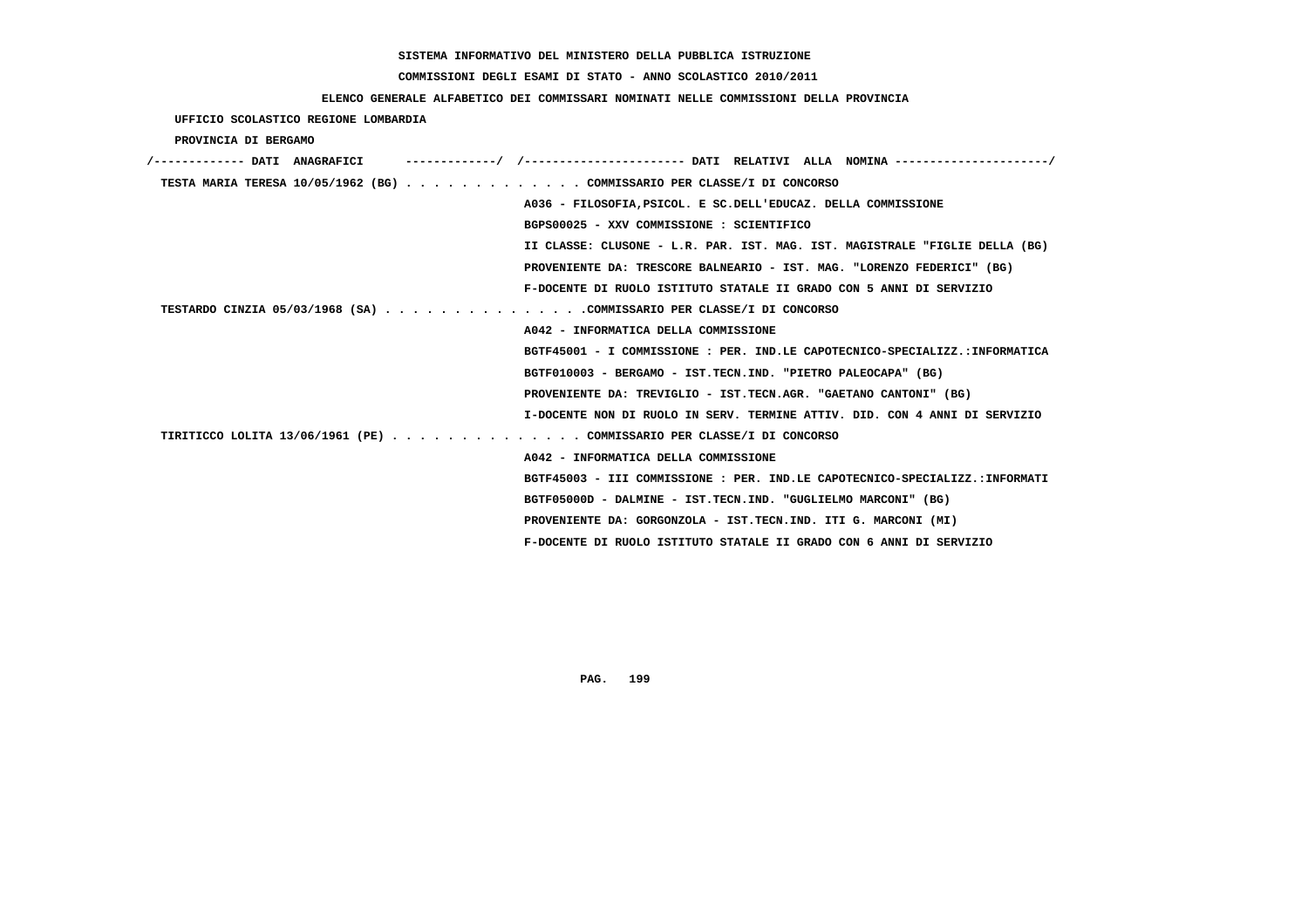# **COMMISSIONI DEGLI ESAMI DI STATO - ANNO SCOLASTICO 2010/2011**

## **ELENCO GENERALE ALFABETICO DEI COMMISSARI NOMINATI NELLE COMMISSIONI DELLA PROVINCIA**

 **UFFICIO SCOLASTICO REGIONE LOMBARDIA**

 **PROVINCIA DI BERGAMO**

| /------------- DATI ANAGRAFICI                                          |                                                                             |
|-------------------------------------------------------------------------|-----------------------------------------------------------------------------|
| TOFFI GIANMARIA 20/03/1961 (SP) COMMISSARIO PER CLASSE/I DI CONCORSO    |                                                                             |
|                                                                         | A036 - FILOSOFIA, PSICOL. E SC. DELL'EDUCAZ. DELLA COMMISSIONE              |
|                                                                         | BGIB92002 - II COMMISSIONE SPERIMENTALE                                     |
|                                                                         | BGPM010002 - BERGAMO - IST. MAG. "P. SECCO SUARDO" (BG)                     |
|                                                                         | PROVENIENTE DA: SONDRIO - IST. MAG. LENA PERPENTI (SO)                      |
|                                                                         | F-DOCENTE DI RUOLO ISTITUTO STATALE II GRADO CON 11 ANNI DI SERVIZIO        |
| TOGNI ANNALISA 30/11/1966 (BG) COMMISSARIO PER CLASSE/I DI CONCORSO     |                                                                             |
|                                                                         | A019 - DISCIPLINE GIURIDICHE ED ECONOMIC. DELLA COMMISSIONE                 |
|                                                                         | BGTD00014 - XIV COMMISSIONE : RAGIONIERE E PERITO COMMERCIALE               |
|                                                                         | BGTD02000B - TREVIGLIO - IST.TECN.COMM. GUGLIELMO OBERDAN (BG)              |
|                                                                         | PROVENIENTE DA: ROMANO DI LOMBARDIA - I.T.COMM E GEOM. "GIAMBATTISTA RUBINI |
|                                                                         | F-DOCENTE DI RUOLO ISTITUTO STATALE II GRADO CON 3 ANNI DI SERVIZIO         |
| TORNETTA SALVATORE 10/04/1956 (AG) COMMISSARIO PER CLASSE/I DI CONCORSO |                                                                             |
|                                                                         | A025 - DISEGNO E STORIA DELL'ARTE DELLA COMMISSIONE                         |
|                                                                         | BGIA44003 - III COMMISSIONE SPERIMENTALE                                    |
|                                                                         | II CLASSE: SARNICO - LIC. SCIENT. "SERAFINO RIVA" (BG)                      |
|                                                                         | PROVENIENTE DA: TRESCORE BALNEARIO - LIC. SCIENT. "LORENZO FEDERICI" (BG)   |
|                                                                         | F-DOCENTE DI RUOLO ISTITUTO STATALE II GRADO CON 16 ANNI DI SERVIZIO        |
|                                                                         |                                                                             |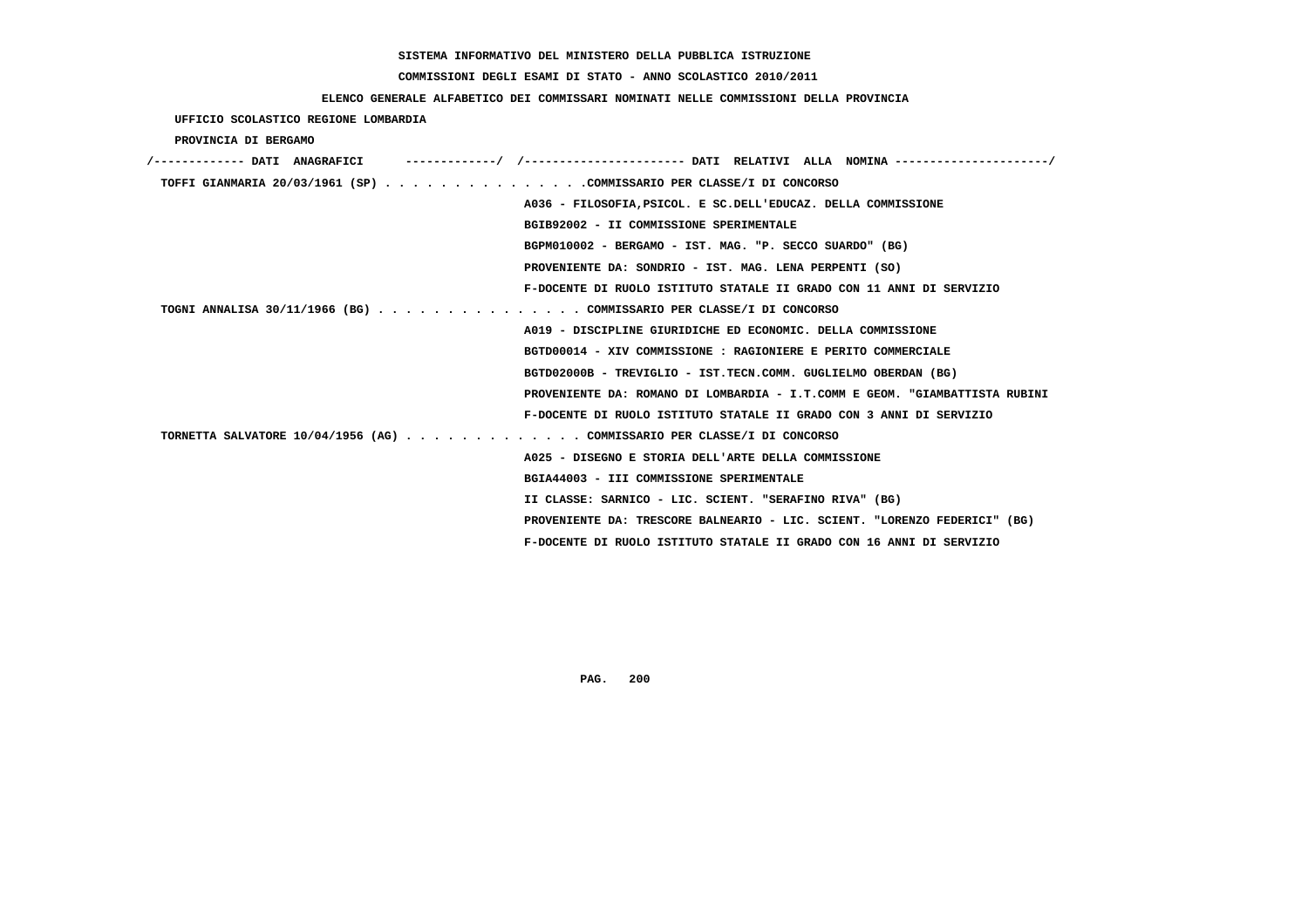# **COMMISSIONI DEGLI ESAMI DI STATO - ANNO SCOLASTICO 2010/2011**

## **ELENCO GENERALE ALFABETICO DEI COMMISSARI NOMINATI NELLE COMMISSIONI DELLA PROVINCIA**

 **UFFICIO SCOLASTICO REGIONE LOMBARDIA**

 **PROVINCIA DI BERGAMO**

| /------------- DATI ANAGRAFICI | ------------/ /---------------------- DATI RELATIVI ALLA NOMINA ---------------------/ |
|--------------------------------|----------------------------------------------------------------------------------------|
|                                | TRANCHIDA ELEUTERIA 12/03/1967 (EE) COMMISSARIO PER CLASSE/I DI CONCORSO               |
|                                | A049 - MATEMATICA E FISICA DELLA COMMISSIONE                                           |
|                                | BGISFA002 - II COMMISSIONE SPERIMENTALE                                                |
|                                | BGTF032011 - BERGAMO - IST.TECN.IND. "GIULIO NATTA" (BG)                               |
|                                | PROVENIENTE DA: LOVERE - LIC. ART. "DECIO CELERI" (BG)                                 |
|                                | F-DOCENTE DI RUOLO ISTITUTO STATALE II GRADO CON 3 ANNI DI SERVIZIO                    |
|                                | TRESOLDI DANIELE ENRICO 07/02/1961 (MI) COMMISSARIO PER CLASSE/I DI CONCORSO           |
|                                | A047 - MATEMATICA                                                                      |
|                                | A049 - MATEMATICA E FISICA DELLA COMMISSIONE                                           |
|                                | BGIA44004 - IV COMMISSIONE SPERIMENTALE                                                |
|                                | BGPM010002 - BERGAMO - IST. MAG. "P. SECCO SUARDO" (BG)                                |
|                                | PROVENIENTE DA: TREVIGLIO - IS.PR.SERV.COM.TUR "ZENALE E BUTINONE" (BG)                |
|                                | F-DOCENTE DI RUOLO ISTITUTO STATALE II GRADO CON 2 ANNI DI SERVIZIO                    |
|                                | TRONCONE CLAUDIO 31/08/1954 (BG) COMMISSARIO PER CLASSE/I DI CONCORSO                  |
|                                | A021 - DISCIPLINE PITTORICHE DELLA COMMISSIONE                                         |
|                                | BGSL02002 - II COMMISSIONE : SECONDA SEZIONE ARCHITETTURA                              |
|                                | BGSL001014 - LOVERE - LIC. ART. "DECIO CELERI" (BG)                                    |
|                                | PROVENIENTE DA: BERGAMO - LIC. ART. " GIACOMO E PIO MANZU' " (BG)                      |
|                                | F-DOCENTE DI RUOLO ISTITUTO STATALE II GRADO CON 33 ANNI DI SERVIZIO                   |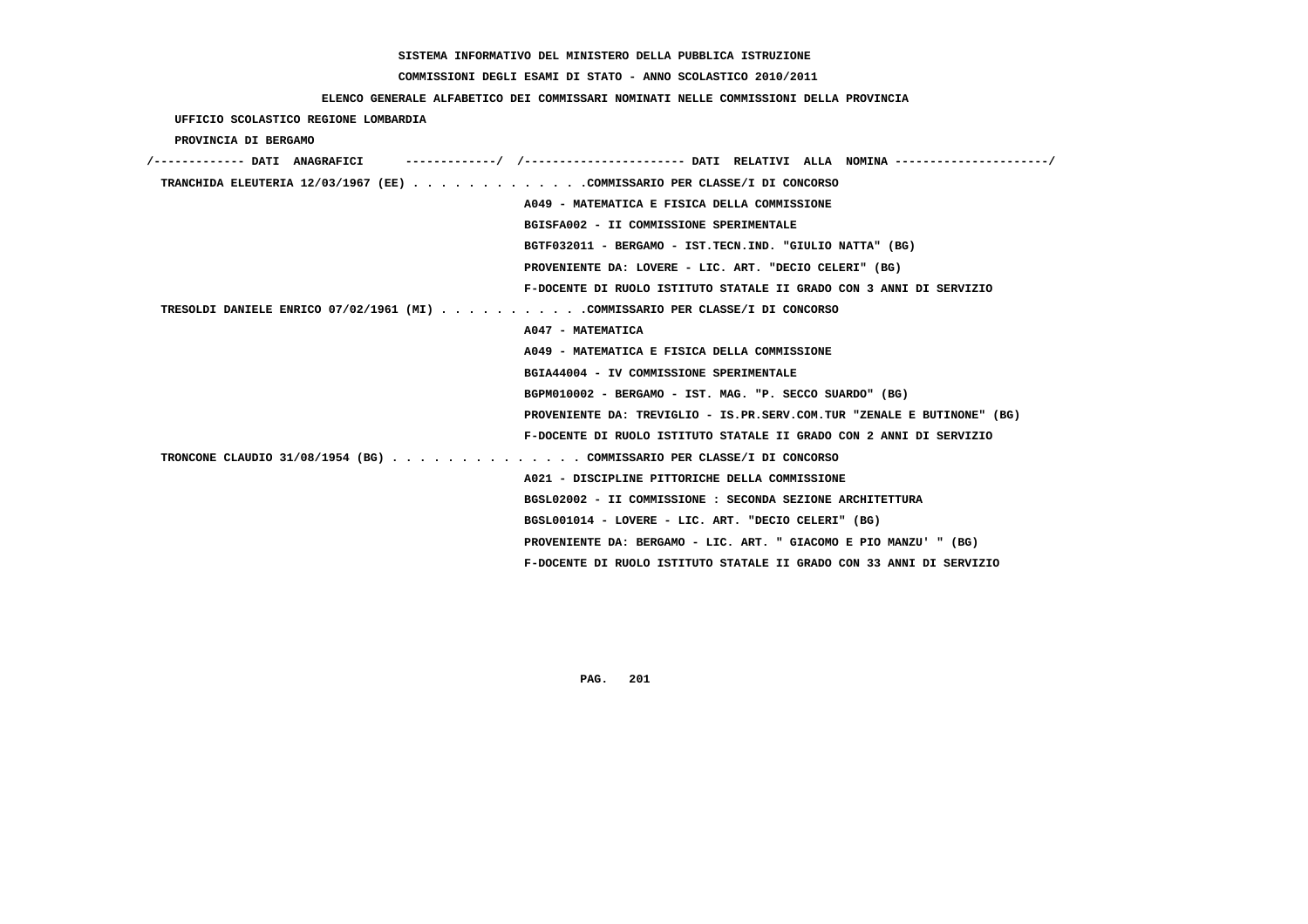# **COMMISSIONI DEGLI ESAMI DI STATO - ANNO SCOLASTICO 2010/2011**

### **ELENCO GENERALE ALFABETICO DEI COMMISSARI NOMINATI NELLE COMMISSIONI DELLA PROVINCIA**

 **UFFICIO SCOLASTICO REGIONE LOMBARDIA**

 **PROVINCIA DI BERGAMO**

| /------------- DATI ANAGRAFICI                                              |
|-----------------------------------------------------------------------------|
| TROTTA ALESSANDRO 22/07/1967 (VA) COMMISSARIO PER CLASSE/I DI CONCORSO      |
| A036 - FILOSOFIA, PSICOL. E SC. DELL'EDUCAZ. DELLA COMMISSIONE              |
| BGRR90004 - IV COMMISSIONE : TECNICO DEI SERVIZI TURISTICI                  |
| BGRH01000P - SAN PELLEGRINO TERME - I.P.SERV.ALB.TUR. DI SAN PELLEGRINO TER |
| PROVENIENTE DA: BUSTO ARSIZIO - IS.PR.SERV.COM.TUR I.P.S.S.C.T. "P.VERRI" - |
| I-DOCENTE NON DI RUOLO IN SERV. TERMINE ATTIV. DID. CON 0 ANNI DI SERVIZIO  |
| TRUSCELLO MARIA ROSA 27/01/1963 (ME) COMMISSARIO PER CLASSE/I DI CONCORSO   |
| A019 - DISCIPLINE GIURIDICHE ED ECONOMIC. DELLA COMMISSIONE                 |
| BGRR9R004 - IV COMMISSIONE : TECNICO DEI SERVIZI DELLA RISTORAZIONE         |
| BGRH01000P - SAN PELLEGRINO TERME - I.P.SERV.ALB.TUR. DI SAN PELLEGRINO TER |
| PROVENIENTE DA: BERGAMO - I.P.IND. E ART. "CESARE PESENTI" (BG)             |
| F-DOCENTE DI RUOLO ISTITUTO STATALE II GRADO CON 17 ANNI DI SERVIZIO        |
| TUPPUTI STERPETA 18/11/1964 (MI) COMMISSARIO PER CLASSE/I DI CONCORSO       |
| A017 - DISCIPLINE ECONOMICO-AZIENDALI DELLA COMMISSIONE                     |
| BGRR9S003 - III COMMISSIONE : TECNICO SERVIZI SOCIALI                       |
| BGRC01101A - DALMINE - IS.PR.SERV.COM.TUR "LUIGI EINAUDI" (BG)              |
| PROVENIENTE DA: TREVIGLIO - IST.TECN.COMM. GUGLIELMO OBERDAN (BG)           |
| H-DOCENTE NON DI RUOLO IN SERV. TERMINE ANNO SCOL. CON 14 ANNI DI SERVIZIO  |
|                                                                             |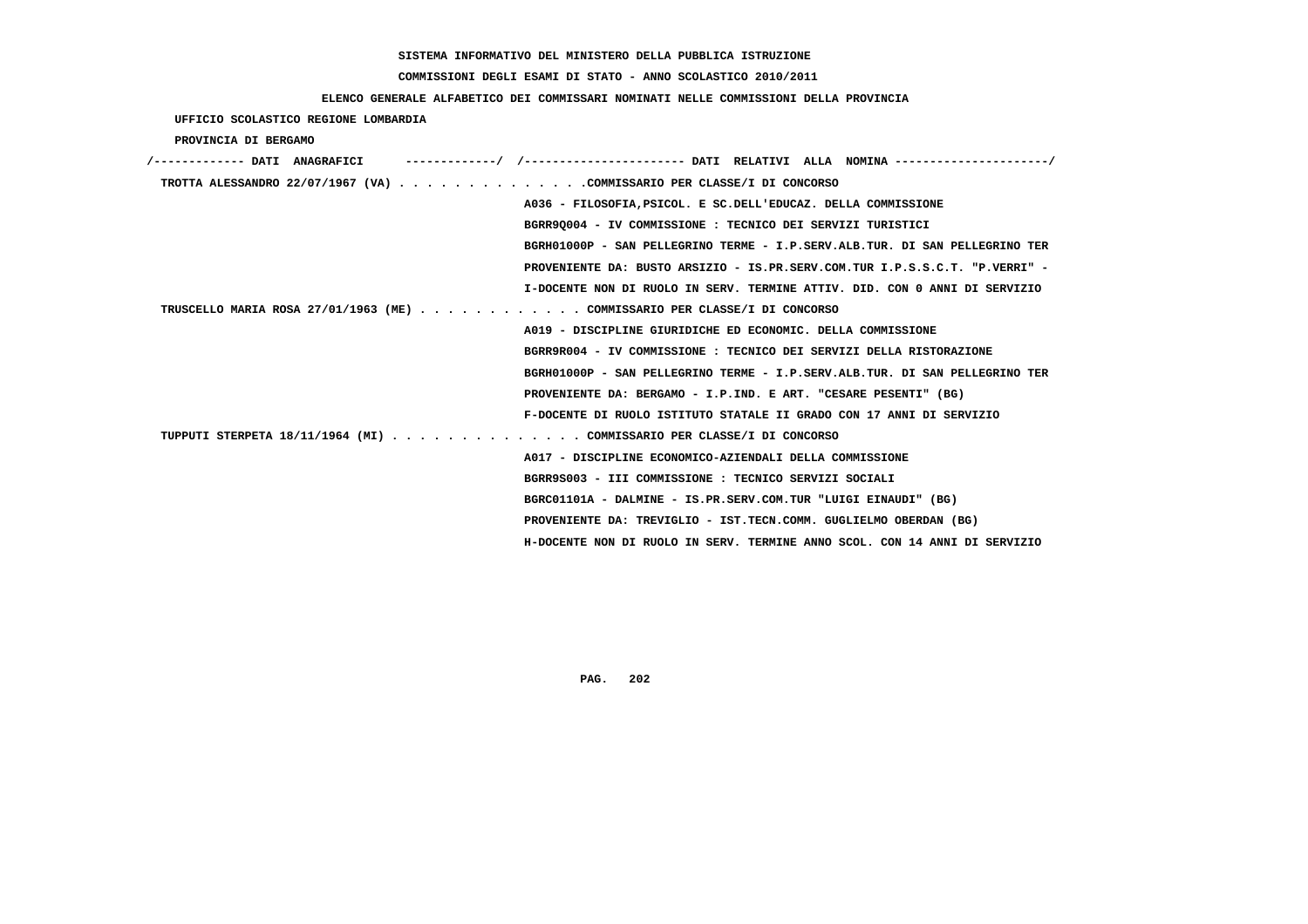# **COMMISSIONI DEGLI ESAMI DI STATO - ANNO SCOLASTICO 2010/2011**

### **ELENCO GENERALE ALFABETICO DEI COMMISSARI NOMINATI NELLE COMMISSIONI DELLA PROVINCIA**

 **UFFICIO SCOLASTICO REGIONE LOMBARDIA**

 **PROVINCIA DI BERGAMO**

| /------------- DATI ANAGRAFICI                                             | -----------/ /----------------------- DATI RELATIVI ALLA NOMINA ---------------------/ |
|----------------------------------------------------------------------------|----------------------------------------------------------------------------------------|
| TURBIGLIO ANTONINO 03/08/1960 (ME) COMMISSARIO PER CLASSE/I DI CONCORSO    |                                                                                        |
|                                                                            | A019 - DISCIPLINE GIURIDICHE ED ECONOMIC. DELLA COMMISSIONE                            |
|                                                                            | BGTD00003 - III COMMISSIONE : RAGIONIERE E PERITO COMMERCIALE                          |
|                                                                            | BGTD06000T - BERGAMO - IST.TECN.COMM. "BORTOLO BELOTTI" (BG)                           |
|                                                                            | II CLASSE: BERGAMO - L.R. PAR. IST.TECN.COMM. I.T.C "MARIA IMMACOLATA - IMI            |
|                                                                            | PROVENIENTE DA: NEMBRO - I.P.SERV.ALB.TUR. "ALFREDO SONZOGNI" (BG)                     |
|                                                                            | F-DOCENTE DI RUOLO ISTITUTO STATALE II GRADO CON 5 ANNI DI SERVIZIO                    |
| URSO ROCCO 17/12/1964 (LE) COMMISSARIO PER CLASSE/I DI CONCORSO            |                                                                                        |
|                                                                            | A047 - MATEMATICA DELLA COMMISSIONE                                                    |
|                                                                            | BGRR9K002 - II COMMISSIONE : TECNICO DELLE INDUSTRIE ELETTRONICHE                      |
|                                                                            | BGRI017023 - SERIATE - I.P.IND. E ART. "ETTORE MAJORANA" (BG)                          |
|                                                                            | PROVENIENTE DA: BERGAMO - I.P.IND. E ART. "CESARE PESENTI" (BG)                        |
|                                                                            | F-DOCENTE DI RUOLO ISTITUTO STATALE II GRADO CON 11 ANNI DI SERVIZIO                   |
| VACCARELLA ALESSANDRO 17/09/1950 (BN) COMMISSARIO PER CLASSE/I DI CONCORSO |                                                                                        |
|                                                                            | A034 - ELETTRONICA DELLA COMMISSIONE                                                   |
|                                                                            | BGTF51003 - III COMMISSIONE : PER. IND.LE CAPOTEC.-SPECIAL.:ELETTROTEC.E AU            |
|                                                                            | II CLASSE: CLUSONE - IST.TECN.IND. ISTITUTO SUPERIORE "TARCISIO P (BG)                 |
|                                                                            | PROVENIENTE DA: BERGAMO - IST.TECN.IND. "PIETRO PALEOCAPA" (BG)                        |
|                                                                            | H-DOCENTE NON DI RUOLO IN SERV. TERMINE ANNO SCOL. CON 16 ANNI DI SERVIZIO             |
|                                                                            |                                                                                        |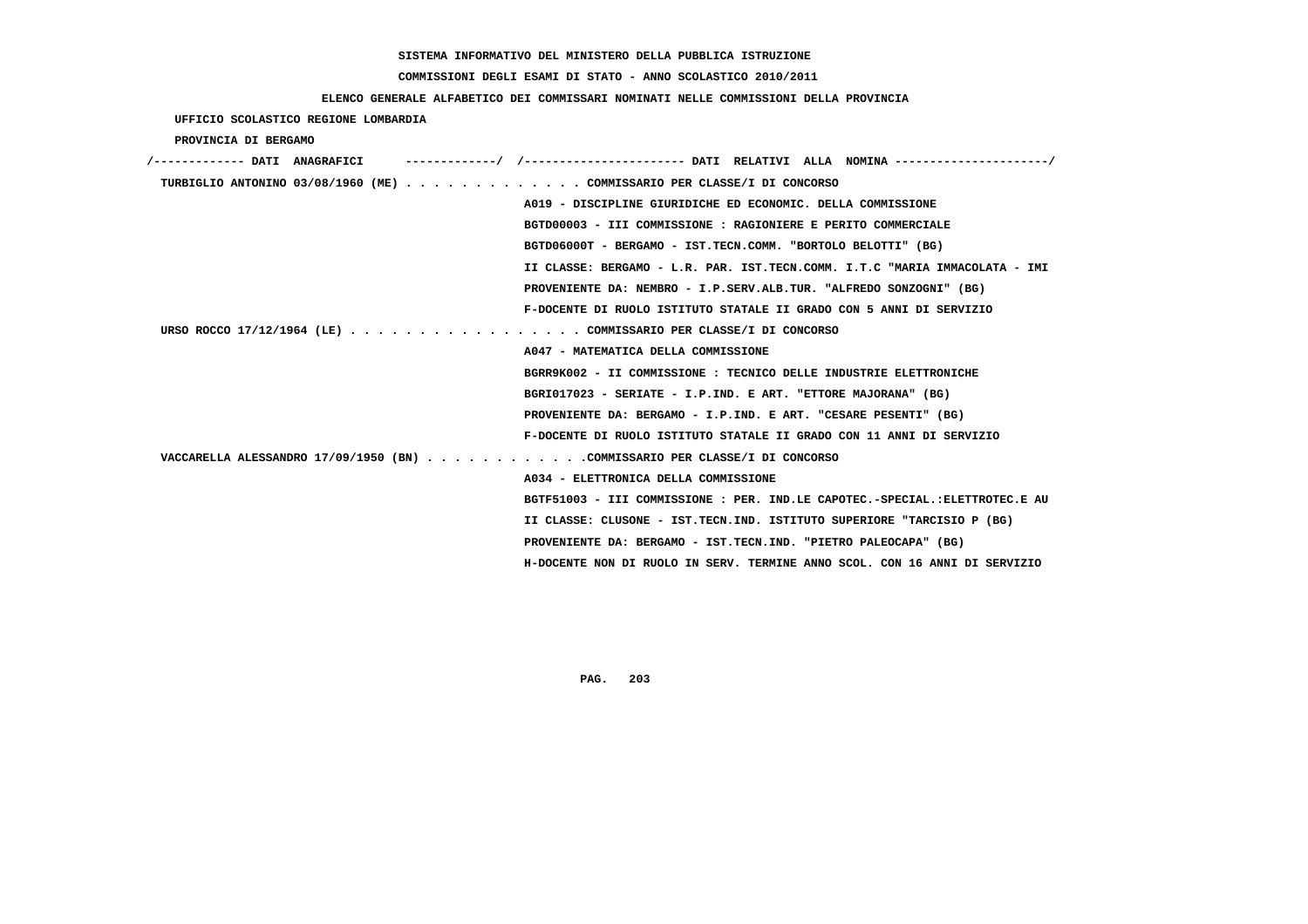# **COMMISSIONI DEGLI ESAMI DI STATO - ANNO SCOLASTICO 2010/2011**

## **ELENCO GENERALE ALFABETICO DEI COMMISSARI NOMINATI NELLE COMMISSIONI DELLA PROVINCIA**

 **UFFICIO SCOLASTICO REGIONE LOMBARDIA**

 **PROVINCIA DI BERGAMO**

| /------------- DATI ANAGRAFICI | ------------/ /---------------------- DATI RELATIVI ALLA NOMINA ---------------------/ |
|--------------------------------|----------------------------------------------------------------------------------------|
|                                | VALENARI CARMELA 29/03/1963 (BG) COMMISSARIO PER CLASSE/I DI CONCORSO                  |
|                                | A036 - FILOSOFIA, PSICOL. E SC. DELL'EDUCAZ. DELLA COMMISSIONE                         |
|                                | BGISFP001 - I COMMISSIONE SPERIMENTALE                                                 |
|                                | BGPM00901V - ALBINO - IST. MAG. "OSCAR ARNULFO ROMERO" (BG)                            |
|                                | PROVENIENTE DA: BERGAMO - IST. MAG. "P. SECCO SUARDO" (BG)                             |
|                                | F-DOCENTE DI RUOLO ISTITUTO STATALE II GRADO CON 12 ANNI DI SERVIZIO                   |
|                                | VALOTA ANNA 31/12/1952 (BG) COMMISSARIO PER CLASSE/I DI CONCORSO                       |
|                                | A050 - LETTERE IST. ISTR. SECOND. DI II GR. DELLA COMMISSIONE                          |
|                                | BGTF45001 - I COMMISSIONE : PER. IND.LE CAPOTECNICO-SPECIALIZZ.:INFORMATICA            |
|                                | II CLASSE: BERGAMO - L.R. PAR. IST.TECN.AERON. IST.TEC. AERONAUTICO "ANTONI            |
|                                | PROVENIENTE DA: TRESCORE BALNEARIO - IST.TECN.COMM. "LORENZO LOTTO" (BG)               |
|                                | F-DOCENTE DI RUOLO ISTITUTO STATALE II GRADO CON 28 ANNI DI SERVIZIO                   |
|                                | VALOTA ARTURO 02/03/1957 (BG) COMMISSARIO PER CLASSE/I DI CONCORSO                     |
|                                | A035 - ELETTROTECNICA ED APPLICAZIONI DELLA COMMISSIONE                                |
|                                | BGTF51005 - V COMMISSIONE : PER. IND.LE CAPOTEC.-SPECIAL.:ELETTROTEC.E AUTO            |
|                                | BGTF00401R - TREVIGLIO - IST.TECN.IND. "AUGUSTO RIGHI" (BG)                            |
|                                | PROVENIENTE DA: SERIATE - I.P.IND. E ART. "ETTORE MAJORANA" (BG)                       |
|                                | F-DOCENTE DI RUOLO ISTITUTO STATALE II GRADO CON 18 ANNI DI SERVIZIO                   |
|                                |                                                                                        |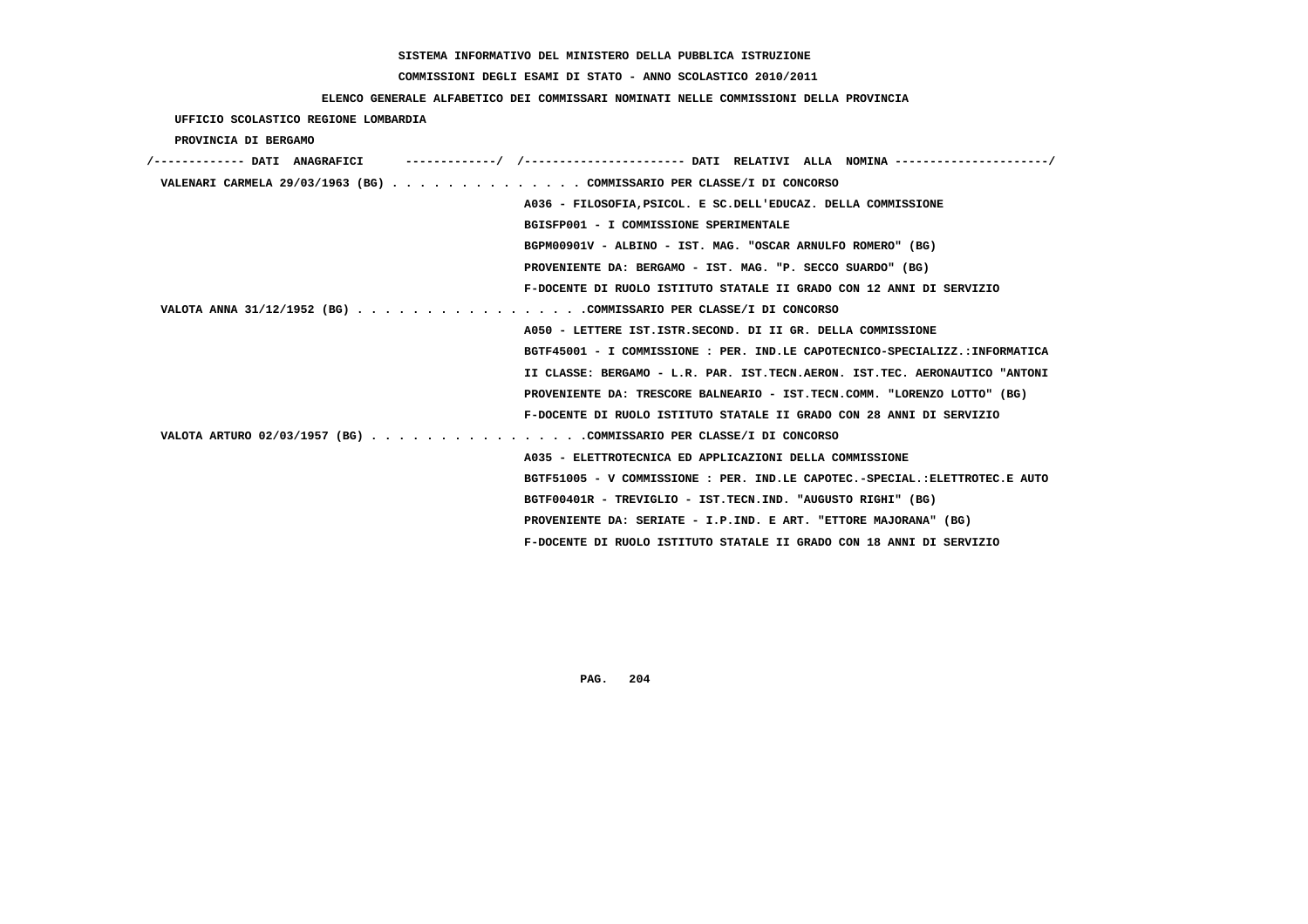# **COMMISSIONI DEGLI ESAMI DI STATO - ANNO SCOLASTICO 2010/2011**

## **ELENCO GENERALE ALFABETICO DEI COMMISSARI NOMINATI NELLE COMMISSIONI DELLA PROVINCIA**

 **UFFICIO SCOLASTICO REGIONE LOMBARDIA**

 **PROVINCIA DI BERGAMO**

| /------------- DATI ANAGRAFICI |                                                                             |  |
|--------------------------------|-----------------------------------------------------------------------------|--|
|                                | VALOTA PATRIZIA 24/04/1960 (BG) COMMISSARIO PER CLASSE/I DI CONCORSO        |  |
|                                | A019 - DISCIPLINE GIURIDICHE ED ECONOMIC. DELLA COMMISSIONE                 |  |
|                                | BGTL01003 - III COMMISSIONE : GEOMETRA                                      |  |
|                                | BGTD006016 - ROMANO DI LOMBARDIA - I.T.COMM E GEOM. "GIAMBATTISTA RUBINI" ( |  |
|                                | PROVENIENTE DA: ALBINO - IST.TECN.COMM. "OSCAR ARNULFO ROMERO" (BG)         |  |
|                                | F-DOCENTE DI RUOLO ISTITUTO STATALE II GRADO CON 19 ANNI DI SERVIZIO        |  |
|                                | VANNUCCI SILVIA 28/12/1954 (MI) COMMISSARIO PER CLASSE/I DI CONCORSO        |  |
|                                | A246 - LINGUA E CIV. STRANIERA (FRANCESE) DELLA COMMISSIONE                 |  |
|                                | BGTP02006 - VI COMMISSIONE : PERITO AZIENDALE E CORRISPOND. IN LINGUE ESTER |  |
|                                | PROVENIENTE DA: ROMANO DI LOMBARDIA - IST. MAG. "DON LORENZO MILANI" (BG)   |  |
|                                | F-DOCENTE DI RUOLO ISTITUTO STATALE II GRADO CON 18 ANNI DI SERVIZIO        |  |
|                                | VASSALLI NADINE 13/06/1979 (EE) COMMISSARIO PER CLASSE/I DI CONCORSO        |  |
|                                | A037 - FILOSOFIA E STORIA DELLA COMMISSIONE                                 |  |
|                                | BGIA44003 - III COMMISSIONE SPERIMENTALE                                    |  |
|                                | BGPM010002 - BERGAMO - IST. MAG. "P. SECCO SUARDO" (BG)                     |  |
|                                | M-DOCENTE NON DI RUOLO MIN. UN ANNO SERV. SU II GR. CON 1 ANNO DI SERVIZIO  |  |
|                                |                                                                             |  |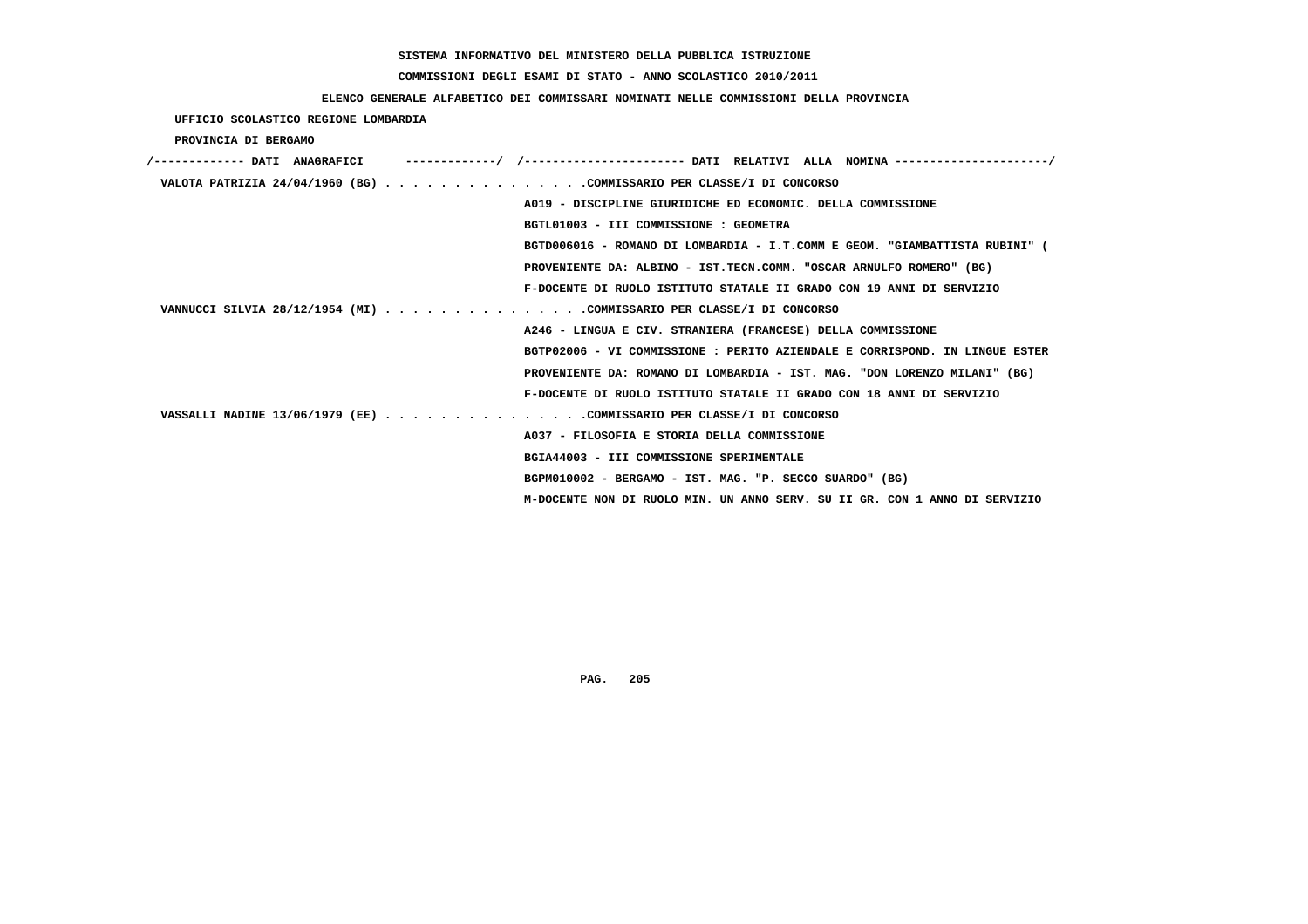# **COMMISSIONI DEGLI ESAMI DI STATO - ANNO SCOLASTICO 2010/2011**

### **ELENCO GENERALE ALFABETICO DEI COMMISSARI NOMINATI NELLE COMMISSIONI DELLA PROVINCIA**

 **UFFICIO SCOLASTICO REGIONE LOMBARDIA**

 **PROVINCIA DI BERGAMO**

| /------------- DATI ANAGRAFICI<br>-----------/ /---------------------- DATI RELATIVI ALLA NOMINA --------------------/ |
|------------------------------------------------------------------------------------------------------------------------|
| VASSALLO ERMELINDO 29/10/1968 (AV) COMMISSARIO PER CLASSE/I DI CONCORSO                                                |
| A019 - DISCIPLINE GIURIDICHE ED ECONOMIC. DELLA COMMISSIONE                                                            |
| BGRR9S003 - III COMMISSIONE : TECNICO SERVIZI SOCIALI                                                                  |
| BGRC01101A - DALMINE - IS.PR.SERV.COM.TUR "LUIGI EINAUDI" (BG)                                                         |
| PROVENIENTE DA: MORBEGNO - I.P.IND. E ART. G.P. ROMEGIALLI (SO)                                                        |
| I-DOCENTE NON DI RUOLO IN SERV. TERMINE ATTIV. DID. CON 9 ANNI DI SERVIZIO                                             |
| VECCHIERELLI SABRINA 30/07/1981 (BG) COMMISSARIO PER CLASSE/I DI CONCORSO                                              |
| A446 - LINGUA E CIV. STRANIERA (SPAGNOLO) DELLA COMMISSIONE                                                            |
| BGTP02005 - V COMMISSIONE : PERITO AZIENDALE E CORRISPOND. IN LINGUE ESTERE                                            |
| BGTD02301X - SARNICO - IST.TECN.COMM. "SERAFINO RIVA" (BG)                                                             |
| PROVENIENTE DA: TREVIGLIO - IST.TECN.COMM. GUGLIELMO OBERDAN (BG)                                                      |
| I-DOCENTE NON DI RUOLO IN SERV. TERMINE ATTIV. DID. CON 2 ANNI DI SERVIZIO                                             |
| VEDOVATI CATERINA 04/07/1965 (BG) COMMISSARIO PER CLASSE/I DI CONCORSO                                                 |
| A049 - MATEMATICA E FISICA DELLA COMMISSIONE                                                                           |
| BGPS00002 - II COMMISSIONE : SCIENTIFICO                                                                               |
| BGPS095001 - BERGAMO - L.R. PAR. LIC. SCIENT. LICEO SCIENTIFICO "LEONARDO D                                            |
| II CLASSE: BERGAMO - L.R. PAR. LIC. SCIENT. LICEO SCIENTIFICO "ANTONIO LOC                                             |
| PROVENIENTE DA: TRESCORE BALNEARIO - LIC. SCIENT. "LORENZO FEDERICI" (BG)                                              |
| I-DOCENTE NON DI RUOLO IN SERV. TERMINE ATTIV. DID. CON 8 ANNI DI SERVIZIO                                             |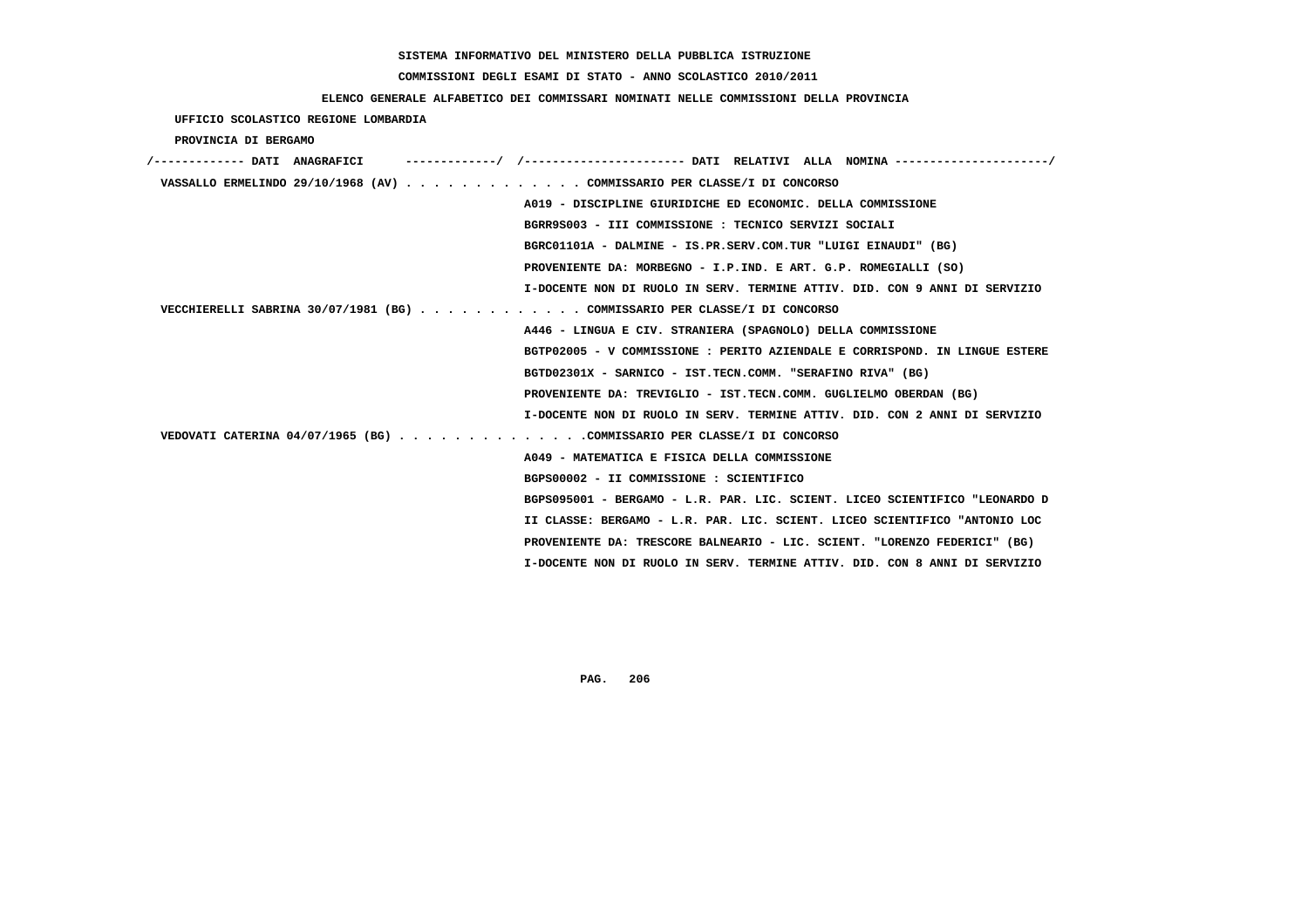# **COMMISSIONI DEGLI ESAMI DI STATO - ANNO SCOLASTICO 2010/2011**

# **ELENCO GENERALE ALFABETICO DEI COMMISSARI NOMINATI NELLE COMMISSIONI DELLA PROVINCIA**

 **UFFICIO SCOLASTICO REGIONE LOMBARDIA**

 **PROVINCIA DI BERGAMO**

| /------------- DATI ANAGRAFICI |                                                                             |
|--------------------------------|-----------------------------------------------------------------------------|
|                                | VENEZIANO SIMONE 01/05/1972 (MT) COMMISSARIO PER CLASSE/I DI CONCORSO       |
|                                | A020 - DISCIPLINE MECCANICHE E TECNOLOGIA DELLA COMMISSIONE                 |
|                                | BGRR9L001 - I COMMISSIONE : TECNICO INDUSTRIE MECCANICHE                    |
|                                | BGRI02101N - BERGAMO - I.P.IND. E ART. "CESARE PESENTI" (BG)                |
|                                | PROVENIENTE DA: TREVIGLIO - I.P.IND. E ART. "ORESTE MOZZALI" (BG)           |
|                                | F-DOCENTE DI RUOLO ISTITUTO STATALE II GRADO CON 7 ANNI DI SERVIZIO         |
|                                | VERRENGIA GIUSEPPE 05/01/1955 (CE) COMMISSARIO PER CLASSE/I DI CONCORSO     |
|                                | A346 - LINGUA E CIV. STRANIERA (INGLESE) DELLA COMMISSIONE                  |
|                                | BGISCM001 - I COMMISSIONE SPERIMENTALE                                      |
|                                | BGPC05500B - TREVIGLIO - L.R. PAR. LIC. CLAS. LICEO CLASSICO "DON BOSCO" (B |
|                                | PROVENIENTE DA: PRESEZZO - IST.TECN.COMM. "MAIRONI DA PONTE" (BG)           |
|                                | F-DOCENTE DI RUOLO ISTITUTO STATALE II GRADO CON 23 ANNI DI SERVIZIO        |
|                                | VESCIA EMANUELA 31/10/1957 (BS) COMMISSARIO PER CLASSE/I DI CONCORSO        |
|                                | A346 - LINGUA E CIV. STRANIERA (INGLESE) DELLA COMMISSIONE                  |
|                                | BGTB03001 - I COMMISSIONE : PER. AERON. SPEC.: ASS. NAVIG. AER. E NAVIG. AE |
|                                | BGTB015001 - BERGAMO - L.R. PAR. IST.TECN.AERON. IST.TEC. AERONAUTICO "ANTO |
|                                | PROVENIENTE DA: PALAZZOLO SULL'OGLIO - IST.TECN.IND. PALAZZOLO S/O (SEZ.ASS |
|                                | F-DOCENTE DI RUOLO ISTITUTO STATALE II GRADO CON 24 ANNI DI SERVIZIO        |
|                                |                                                                             |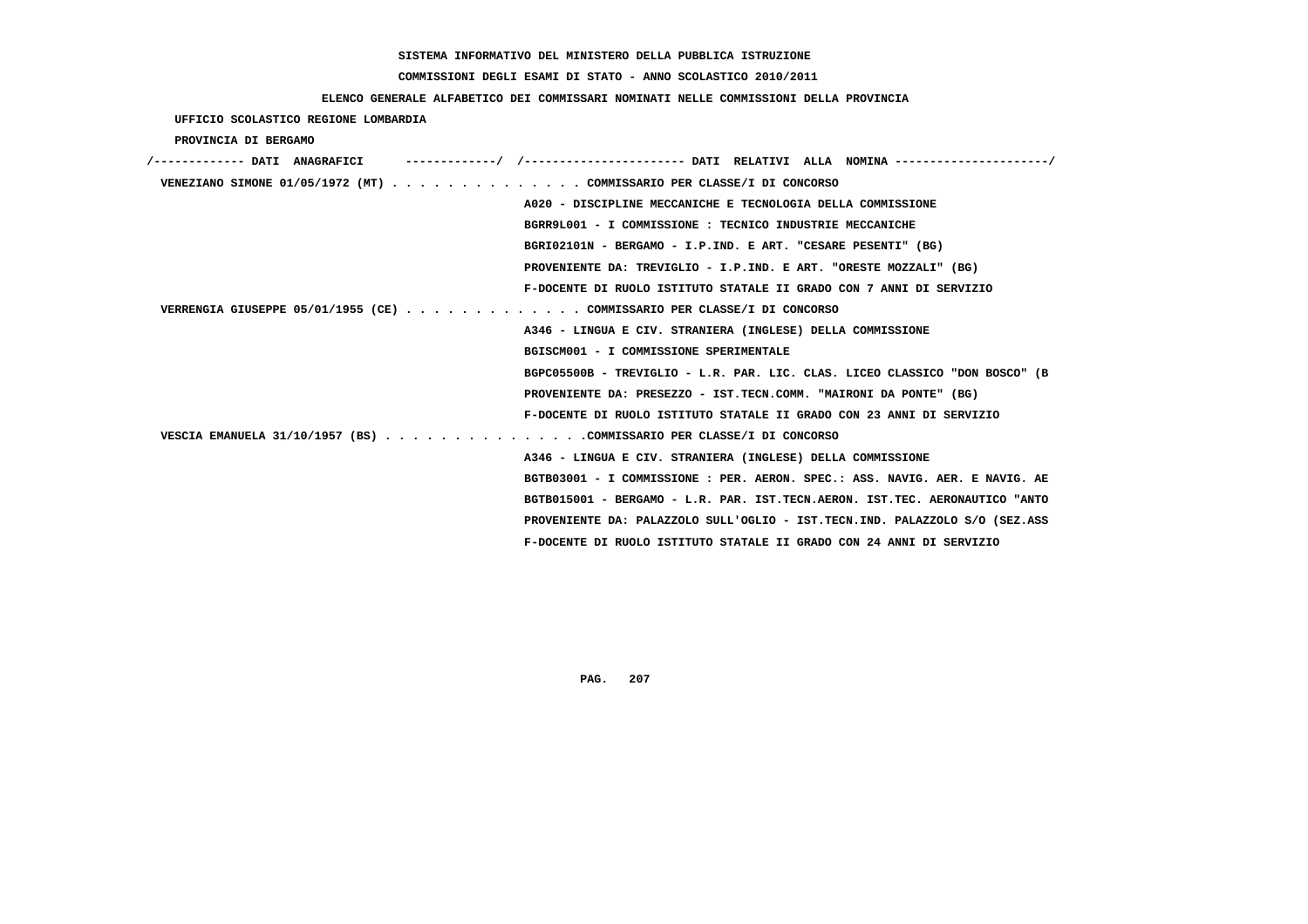# **COMMISSIONI DEGLI ESAMI DI STATO - ANNO SCOLASTICO 2010/2011**

### **ELENCO GENERALE ALFABETICO DEI COMMISSARI NOMINATI NELLE COMMISSIONI DELLA PROVINCIA**

 **UFFICIO SCOLASTICO REGIONE LOMBARDIA**

 **PROVINCIA DI BERGAMO**

| VIGANO' CARLO 23/06/1962 (BG) COMMISSARIO PER CLASSE/I DI CONCORSO            |  |
|-------------------------------------------------------------------------------|--|
| A050 - LETTERE IST.ISTR.SECOND. DI II GR. DELLA COMMISSIONE                   |  |
| BGTP03001 - I COMMISSIONE : PERITO AZIENDALE E CORRISPOND. IN LINGUE ESTERE   |  |
| BGTD05500A - BERGAMO - L.R. PAR. IST.TECN.COMM. I.T.C. "S.ANGELA MERICI" (B   |  |
| PROVENIENTE DA: NEMBRO - I.P.SERV.ALB.TUR. "ALFREDO SONZOGNI" (BG)            |  |
| F-DOCENTE DI RUOLO ISTITUTO STATALE II GRADO CON 6 ANNI DI SERVIZIO           |  |
| VIGANO' ERNESTINA LUIGIA 16/07/1958 (MI) COMMISSARIO PER CLASSE/I DI CONCORSO |  |
| A019 - DISCIPLINE GIURIDICHE ED ECONOMIC. DELLA COMMISSIONE                   |  |
| BGRR90002 - II COMMISSIONE : TECNICO DEI SERVIZI TURISTICI                    |  |
| PROVENIENTE DA: TREVIGLIO - IS.PR.SERV.COM.TUR "ZENALE E BUTINONE" (BG)       |  |
| H-DOCENTE NON DI RUOLO IN SERV. TERMINE ANNO SCOL. CON 9 ANNI DI SERVIZIO     |  |
| VIGANO' LINDA 26/01/1982 (CO) COMMISSARIO PER CLASSE/I DI CONCORSO            |  |
| A037 - FILOSOFIA E STORIA DELLA COMMISSIONE                                   |  |
| BGIA44002 - II COMMISSIONE SPERIMENTALE                                       |  |
| BGPM02000L - BERGAMO - IST. MAG. "GIOVANNI FALCONE" (BG)                      |  |
| PROVENIENTE DA: LECCO - LIC. ART. "MEDARDO ROSSO" (LC)                        |  |
| I-DOCENTE NON DI RUOLO IN SERV. TERMINE ATTIV. DID. CON 2 ANNI DI SERVIZIO    |  |
|                                                                               |  |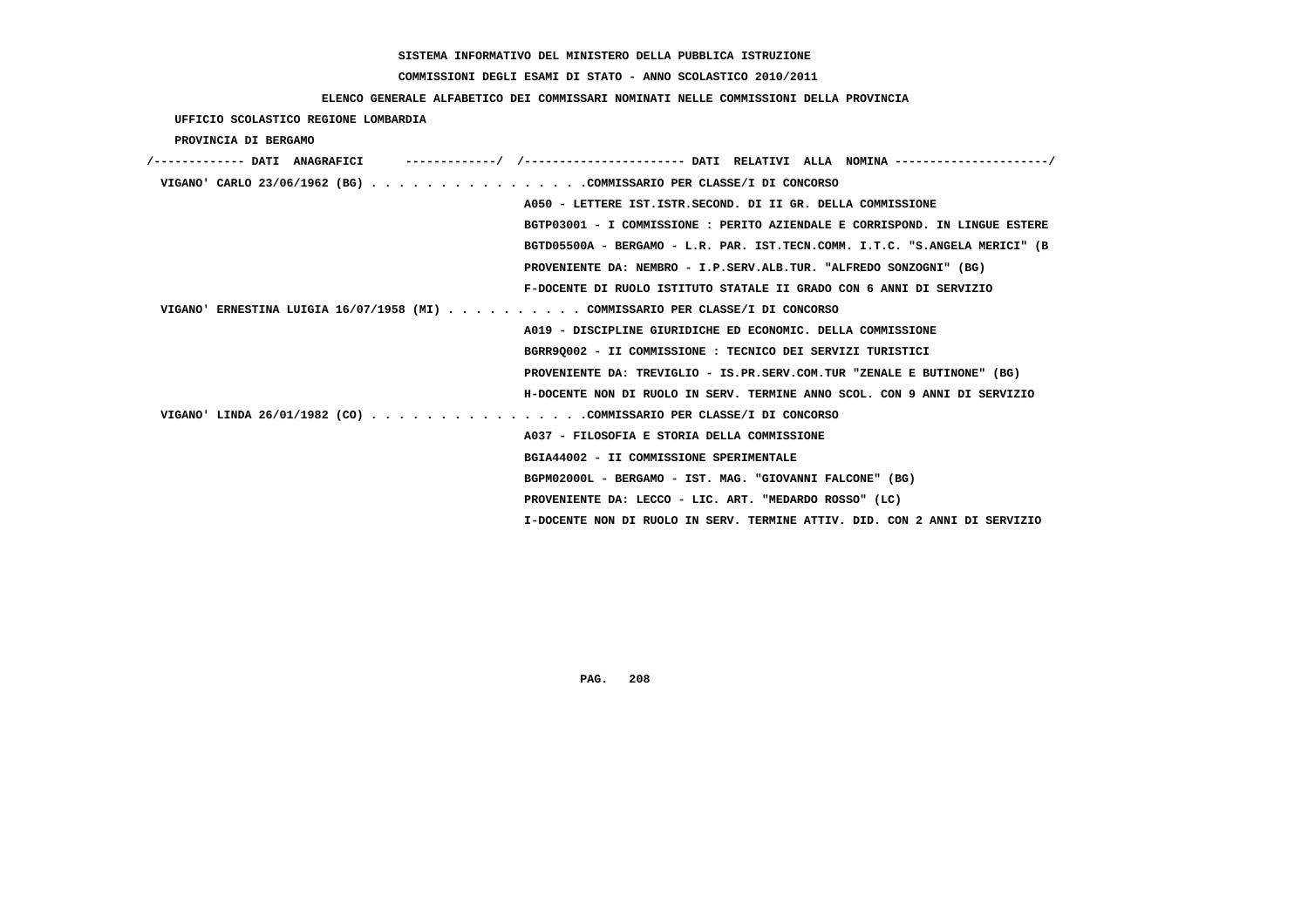# **COMMISSIONI DEGLI ESAMI DI STATO - ANNO SCOLASTICO 2010/2011**

### **ELENCO GENERALE ALFABETICO DEI COMMISSARI NOMINATI NELLE COMMISSIONI DELLA PROVINCIA**

 **UFFICIO SCOLASTICO REGIONE LOMBARDIA**

 **PROVINCIA DI BERGAMO**

| /------------- DATI ANAGRAFICI                                            |                                                                             |
|---------------------------------------------------------------------------|-----------------------------------------------------------------------------|
| VIGENTINI ELISABETTA 05/08/1972 (MI) COMMISSARIO PER CLASSE/I DI CONCORSO |                                                                             |
|                                                                           | A346 - LINGUA E CIV. STRANIERA (INGLESE) DELLA COMMISSIONE                  |
|                                                                           | BGISFU004 - IV COMMISSIONE SPERIMENTALE                                     |
|                                                                           | BGPM02000L - BERGAMO - IST. MAG. "GIOVANNI FALCONE" (BG)                    |
|                                                                           | PROVENIENTE DA: TREVIGLIO - IS.PR.SERV.COM.TUR "ZENALE E BUTINONE" (BG)     |
|                                                                           | F-DOCENTE DI RUOLO ISTITUTO STATALE II GRADO CON 1 ANNO DI SERVIZIO         |
| VILLA CARLA 21/02/1953 (BG) COMMISSARIO PER CLASSE/I DI CONCORSO          |                                                                             |
|                                                                           | A019 - DISCIPLINE GIURIDICHE ED ECONOMIC. DELLA COMMISSIONE                 |
|                                                                           | BGTD00006 - VI COMMISSIONE : RAGIONIERE E PERITO COMMERCIALE                |
|                                                                           | BGTD00901N - ALBINO - IST.TECN.COMM. "OSCAR ARNULFO ROMERO" (BG)            |
|                                                                           | PROVENIENTE DA: BERGAMO - IST.TECN.COMM. "VITTORIO EMANUELE II" (BG)        |
|                                                                           | F-DOCENTE DI RUOLO ISTITUTO STATALE II GRADO CON 30 ANNI DI SERVIZIO        |
| VILLA GIAN BRUNO 08/05/1948 (BG) COMMISSARIO PER CLASSE/I DI CONCORSO     |                                                                             |
|                                                                           | A049 - MATEMATICA E FISICA DELLA COMMISSIONE                                |
|                                                                           | BGPS00007 - VII COMMISSIONE : SCIENTIFICO                                   |
|                                                                           | BGPS065005 - TREVIGLIO - L.R. PAR. LIC. SCIENT. LICEO SCIENTIFICO "FACCHETT |
|                                                                           | PROVENIENTE DA: BERGAMO - LIC. ART. " GIACOMO E PIO MANZU' " (BG)           |
|                                                                           | C-DOCENTE DI RUOLO IDONEO CONCORSO A PRESIDE CON 27 ANNI DI SERVIZIO        |
|                                                                           |                                                                             |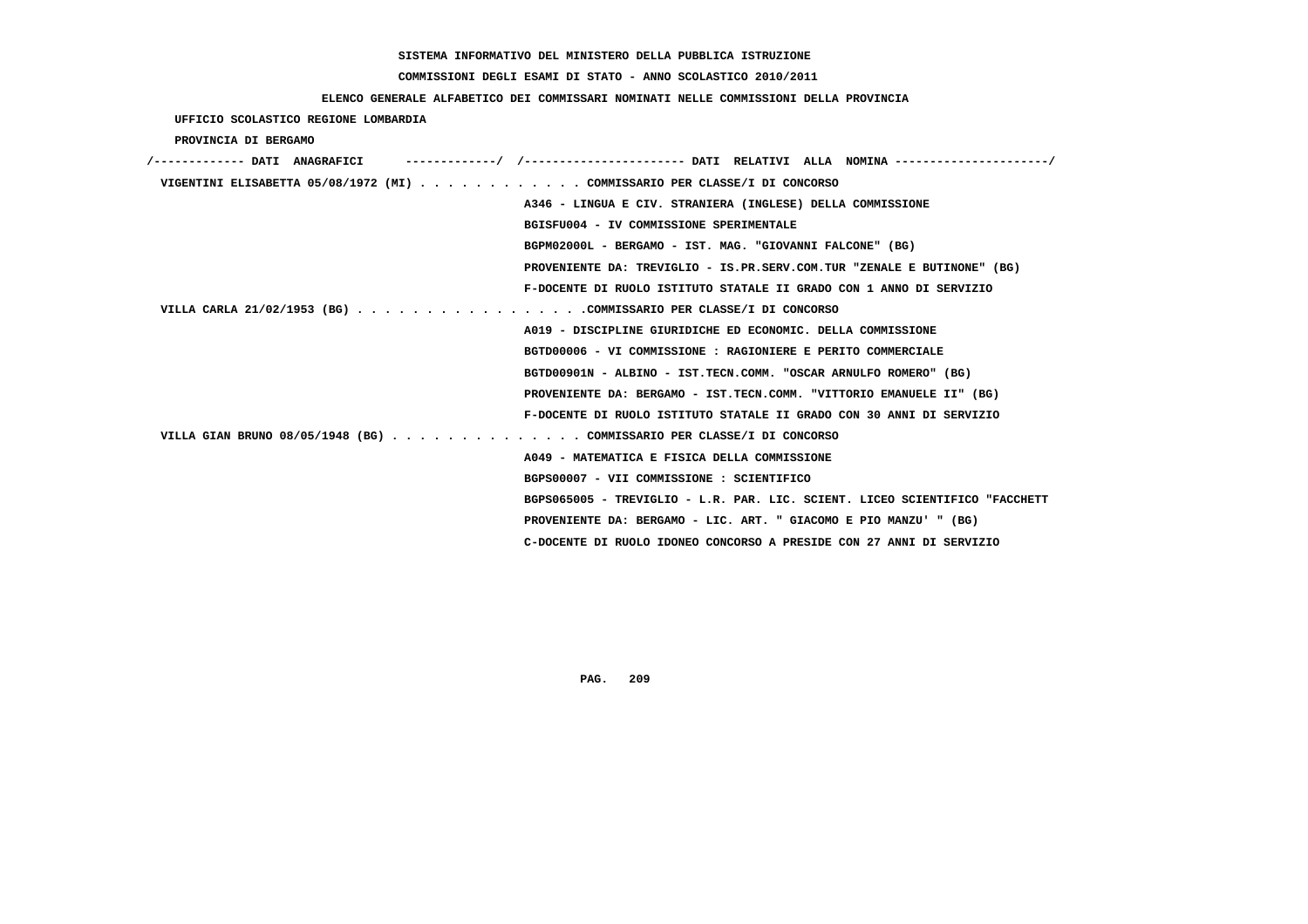# **COMMISSIONI DEGLI ESAMI DI STATO - ANNO SCOLASTICO 2010/2011**

# **ELENCO GENERALE ALFABETICO DEI COMMISSARI NOMINATI NELLE COMMISSIONI DELLA PROVINCIA**

 **UFFICIO SCOLASTICO REGIONE LOMBARDIA**

 **PROVINCIA DI BERGAMO**

| /------------- DATI ANAGRAFICI                                                | -----------/ /---------------------- DATI RELATIVI ALLA NOMINA --------------------/ |
|-------------------------------------------------------------------------------|--------------------------------------------------------------------------------------|
| VINZAN ANNA MARIA 14/02/1955 (EN) COMMISSARIO PER CLASSE/I DI CONCORSO        |                                                                                      |
|                                                                               | A019 - DISCIPLINE GIURIDICHE ED ECONOMIC. DELLA COMMISSIONE                          |
|                                                                               | BGTF50004 - IV COMMISSIONE : PER. IND.LE CAPOTEC.-SPECIAL:ELETTRON.E TELECO          |
|                                                                               | BGTF016013 - GAZZANIGA - IST.TECN.IND. "VALLE SERIANA" (BG)                          |
|                                                                               | PROVENIENTE DA: BERGAMO - IST.TECN.IND. "GIULIO NATTA" (BG)                          |
|                                                                               | F-DOCENTE DI RUOLO ISTITUTO STATALE II GRADO CON 25 ANNI DI SERVIZIO                 |
| VIOLA VITTORIO 11/09/1964 (CS) COMMISSARIO PER CLASSE/I DI CONCORSO           |                                                                                      |
|                                                                               | A072 - TOPOG. GEN., COSTR.RUR. E DISEGNO DELLA COMMISSIONE                           |
|                                                                               | BGTL03001 - I COMMISSIONE : GEOMETRA                                                 |
|                                                                               | BGTD01201D - CLUSONE - I.T.COMM E GEOM. "ANDREA FANTONI" (BG)                        |
|                                                                               | PROVENIENTE DA: ROMANO DI LOMBARDIA - I.T.COMM E GEOM. "GIAMBATTISTA RUBINI          |
|                                                                               | H-DOCENTE NON DI RUOLO IN SERV. TERMINE ANNO SCOL. CON 12 ANNI DI SERVIZIO           |
| VIRGILIO MILENA GIUSEPPA 17/02/1961 (LE) COMMISSARIO PER CLASSE/I DI CONCORSO |                                                                                      |
|                                                                               | A019 - DISCIPLINE GIURIDICHE ED ECONOMIC. DELLA COMMISSIONE                          |
|                                                                               | BGTD00015 - XV COMMISSIONE : RAGIONIERE E PERITO COMMERCIALE                         |
|                                                                               | BGTD02000B - TREVIGLIO - IST.TECN.COMM. GUGLIELMO OBERDAN (BG)                       |
|                                                                               | PROVENIENTE DA: SAN PELLEGRINO TERME - I.P.SERV.ALB.TUR. DI SAN PELLEGRINO           |
|                                                                               | F-DOCENTE DI RUOLO ISTITUTO STATALE II GRADO CON 11 ANNI DI SERVIZIO                 |
|                                                                               |                                                                                      |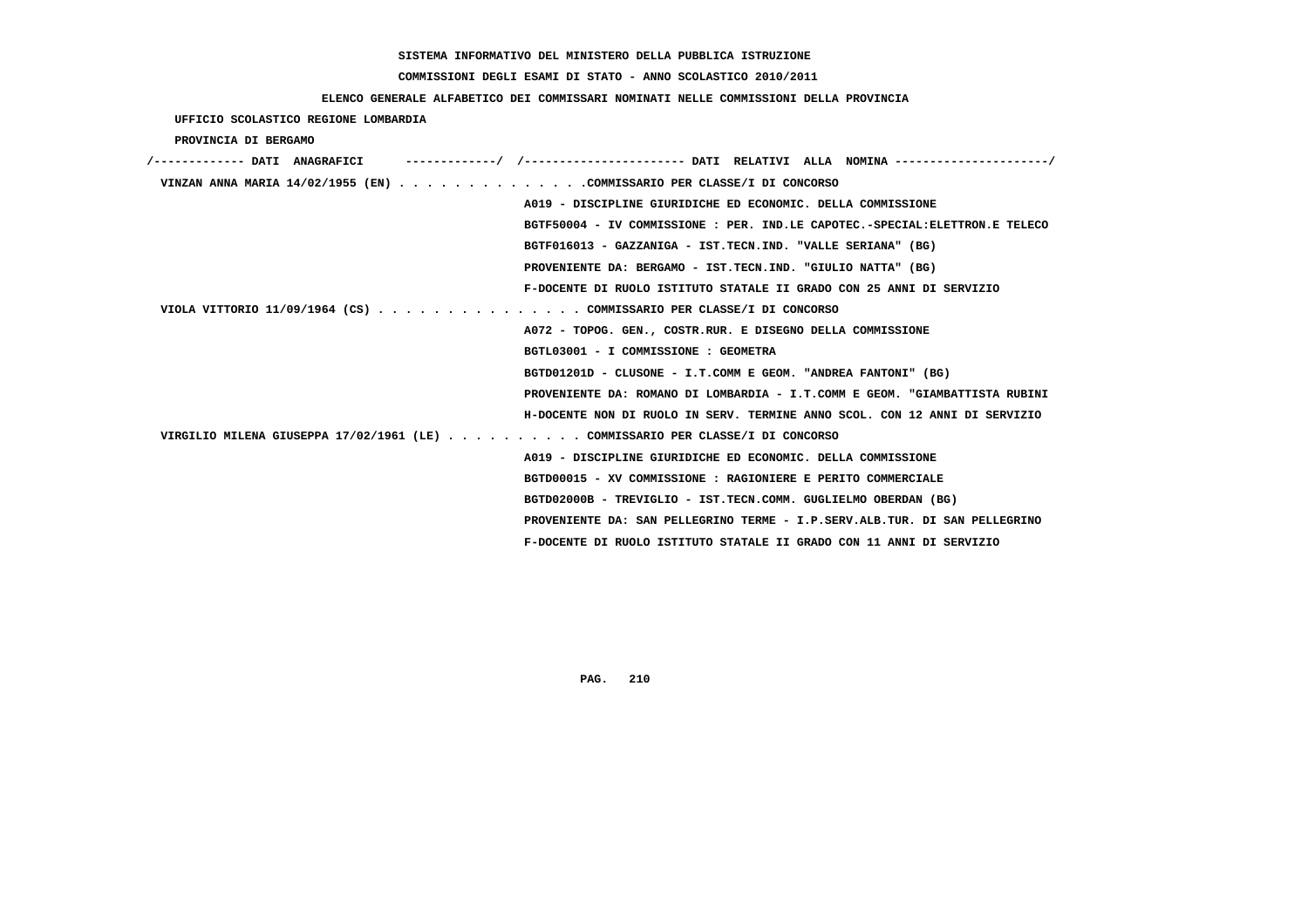# **COMMISSIONI DEGLI ESAMI DI STATO - ANNO SCOLASTICO 2010/2011**

# **ELENCO GENERALE ALFABETICO DEI COMMISSARI NOMINATI NELLE COMMISSIONI DELLA PROVINCIA**

 **UFFICIO SCOLASTICO REGIONE LOMBARDIA**

 **PROVINCIA DI BERGAMO**

| /------------- DATI ANAGRAFICI |                                                                             |
|--------------------------------|-----------------------------------------------------------------------------|
|                                | VITALI ORIETTA ANTONIA 26/09/1962 (BG) COMMISSARIO PER CLASSE/I DI CONCORSO |
|                                | A017 - DISCIPLINE ECONOMICO-AZIENDALI DELLA COMMISSIONE                     |
|                                | BGTD14003 - III COMMISSIONE : RAGIONIERE PERITO COMMERCIALE E PROGRAMMATORE |
|                                | BGTD014015 - TRESCORE BALNEARIO - IST.TECN.COMM. "LORENZO LOTTO" (BG)       |
|                                | PROVENIENTE DA: ROMANO DI LOMBARDIA - I.T.COMM E GEOM. "GIAMBATTISTA RUBINI |
|                                | F-DOCENTE DI RUOLO ISTITUTO STATALE II GRADO CON 4 ANNI DI SERVIZIO         |
|                                | VITELLO CALOGERA 26/12/1955 (CT) COMMISSARIO PER CLASSE/I DI CONCORSO       |
|                                | A048 - MATEMATICA APPLICATA DELLA COMMISSIONE                               |
|                                | BGTF50001 - I COMMISSIONE : PER. IND.LE CAPOTEC.-SPECIAL:ELETTRON.E TELECOM |
|                                | PROVENIENTE DA: ALBINO - IST.TECN.COMM. "OSCAR ARNULFO ROMERO" (BG)         |
|                                | F-DOCENTE DI RUOLO ISTITUTO STATALE II GRADO CON 3 ANNI DI SERVIZIO         |
|                                | ZAMBETTI SUSANNA 05/07/1966 (BS) COMMISSARIO PER CLASSE/I DI CONCORSO       |
|                                | A025 - DISEGNO E STORIA DELL'ARTE DELLA COMMISSIONE                         |
|                                | BGPS00027 - XXVII COMMISSIONE : SCIENTIFICO                                 |
|                                | BGPS001017 - LOVERE - LIC. SCIENT. "DECIO CELERI" (BG)                      |
|                                | PROVENIENTE DA: CLUSONE - LIC. SCIENT. "ANDREA FANTONI" (BG)                |
|                                | F-DOCENTE DI RUOLO ISTITUTO STATALE II GRADO CON 16 ANNI DI SERVIZIO        |
|                                |                                                                             |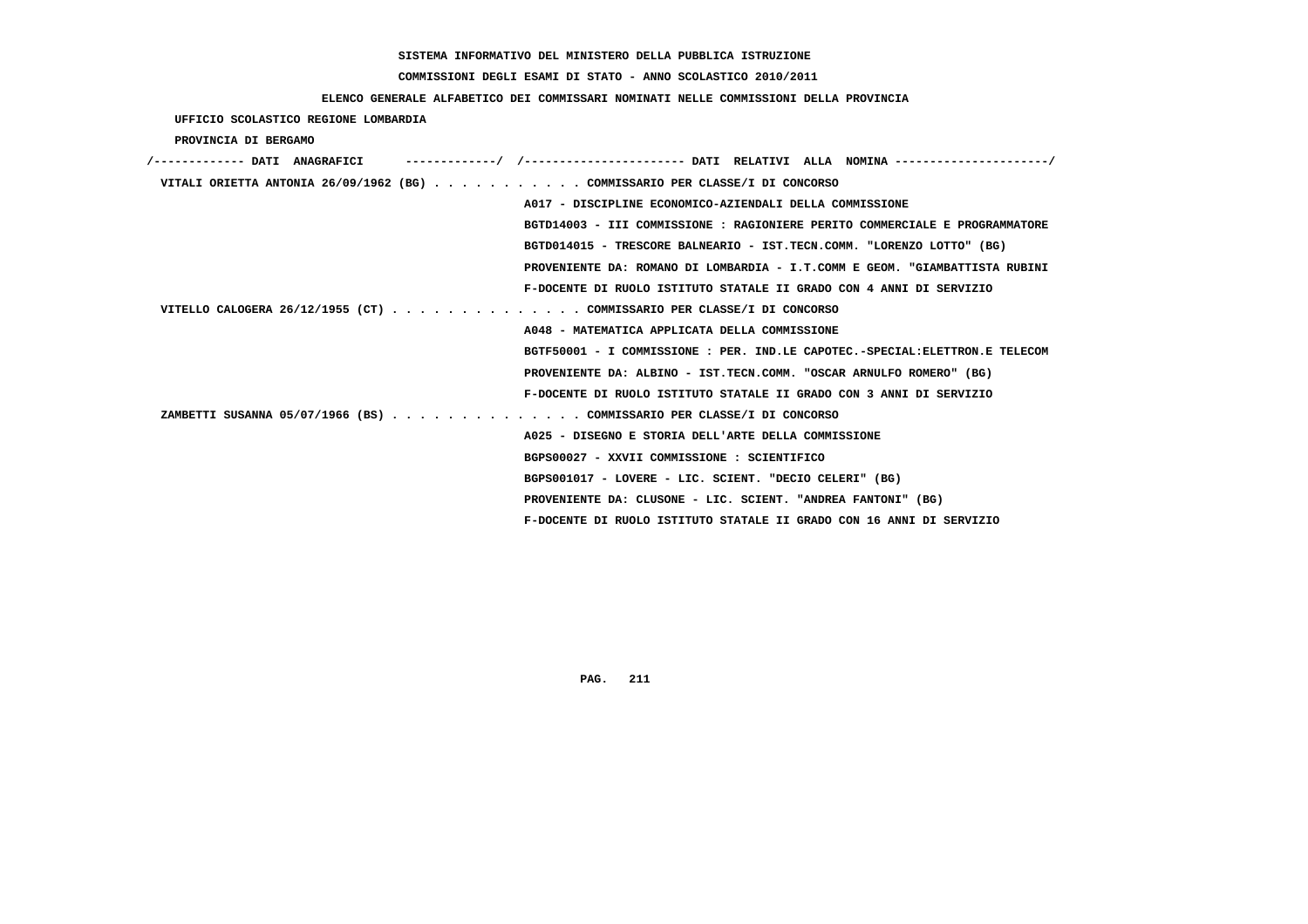# **COMMISSIONI DEGLI ESAMI DI STATO - ANNO SCOLASTICO 2010/2011**

### **ELENCO GENERALE ALFABETICO DEI COMMISSARI NOMINATI NELLE COMMISSIONI DELLA PROVINCIA**

 **UFFICIO SCOLASTICO REGIONE LOMBARDIA**

 **PROVINCIA DI BERGAMO**

| /------------- DATI ANAGRAFICI |                                                                             |
|--------------------------------|-----------------------------------------------------------------------------|
|                                | ZAMMARETTI MAURO 17/01/1965 (BG) COMMISSARIO PER CLASSE/I DI CONCORSO       |
|                                | A047 - MATEMATICA DELLA COMMISSIONE                                         |
|                                | BGRR9D001 - I COMMISSIONE : OTTICO                                          |
|                                | BGRI015009 - BERGAMO - L.R. PAR. I.P.IND. E ART. IST. PROF. ODONTOTECNICI-O |
|                                | PROVENIENTE DA: SAN PELLEGRINO TERME - I.P.SERV.ALB.TUR. DI SAN PELLEGRINO  |
|                                | F-DOCENTE DI RUOLO ISTITUTO STATALE II GRADO CON 1 ANNO DI SERVIZIO         |
|                                | ZANCHI STEFANO 28/02/1959 (BG) COMMISSARIO PER CLASSE/I DI CONCORSO         |
|                                | A017 - DISCIPLINE ECONOMICO-AZIENDALI DELLA COMMISSIONE                     |
|                                | BGRR90001 - I COMMISSIONE : TECNICO DEI SERVIZI TURISTICI                   |
|                                | BGRC09000A - BERGAMO - IST.PROF.SERV.COM. "GUIDO GALLI" (BG)                |
|                                | PROVENIENTE DA: SAN PELLEGRINO TERME - I.P.SERV.ALB.TUR. DI SAN PELLEGRINO  |
|                                | F-DOCENTE DI RUOLO ISTITUTO STATALE II GRADO CON 17 ANNI DI SERVIZIO        |
|                                | ZANETTI SILVIA 08/10/1970 (BG) COMMISSARIO PER CLASSE/I DI CONCORSO         |
|                                | A546 - LINGUA E CIV. STRANIERA (TEDESCO) DELLA COMMISSIONE                  |
|                                | BGTP02001 - I COMMISSIONE : PERITO AZIENDALE E CORRISPOND. IN LINGUE ESTERE |
|                                | BGTD06000T - BERGAMO - IST.TECN.COMM. "BORTOLO BELOTTI" (BG)                |
|                                | II CLASSE: LOVERE - IST.TECN.COMM. "IVAN PIANA" (BG)                        |
|                                | PROVENIENTE DA: PRESEZZO - IST.TECN.COMM. "MAIRONI DA PONTE" (BG)           |
|                                | H-DOCENTE NON DI RUOLO IN SERV. TERMINE ANNO SCOL. CON 12 ANNI DI SERVIZIO  |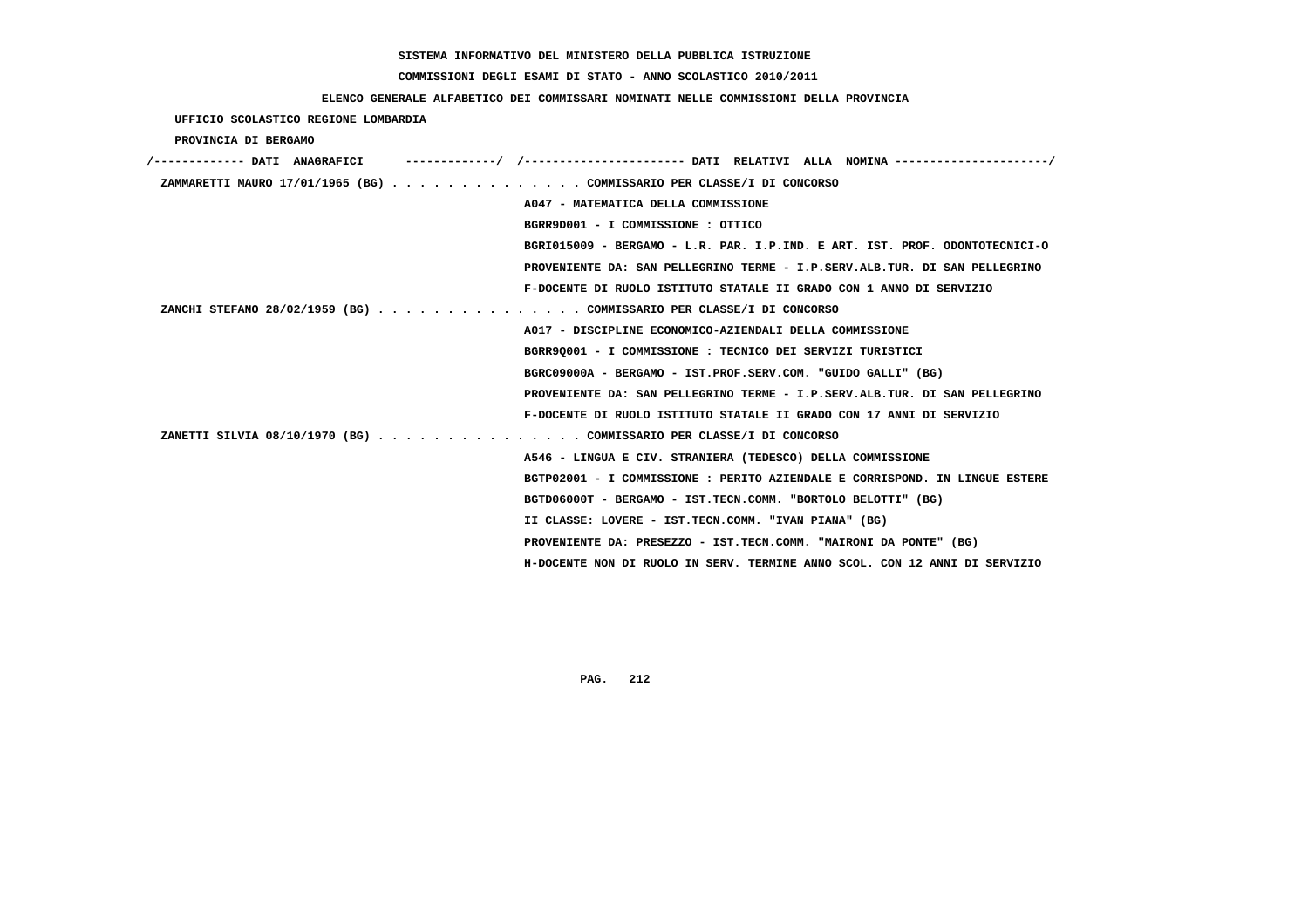# **COMMISSIONI DEGLI ESAMI DI STATO - ANNO SCOLASTICO 2010/2011**

# **ELENCO GENERALE ALFABETICO DEI COMMISSARI NOMINATI NELLE COMMISSIONI DELLA PROVINCIA**

 **UFFICIO SCOLASTICO REGIONE LOMBARDIA**

 **PROVINCIA DI BERGAMO**

| /------------- DATI ANAGRAFICI                                        |                                                                             |
|-----------------------------------------------------------------------|-----------------------------------------------------------------------------|
| ZANGA MARCO 27/03/1965 (BG) COMMISSARIO PER CLASSE/I DI CONCORSO      |                                                                             |
|                                                                       | A039 - GEOGRAFIA DELLA COMMISSIONE                                          |
|                                                                       | BGTD00016 - XVI COMMISSIONE : RAGIONIERE E PERITO COMMERCIALE               |
|                                                                       | BGTD013019 - ZOGNO - I.T.COMM E GEOM. "DAVID MARIA TUROLDO" (BG)            |
|                                                                       | PROVENIENTE DA: ALBINO - IST.TECN.COMM. "OSCAR ARNULFO ROMERO" (BG)         |
|                                                                       | F-DOCENTE DI RUOLO ISTITUTO STATALE II GRADO CON 0 ANNI DI SERVIZIO         |
| ZANGHI' CONCETTA 15/09/1953 (ME) COMMISSARIO PER CLASSE/I DI CONCORSO |                                                                             |
|                                                                       | A050 - LETTERE IST. ISTR. SECOND. DI II GR. DELLA COMMISSIONE               |
|                                                                       | BGTF51001 - I COMMISSIONE : PER. IND.LE CAPOTEC.-SPECIAL.:ELETTROTEC.E AUTO |
|                                                                       | BGTF010003 - BERGAMO - IST.TECN.IND. "PIETRO PALEOCAPA" (BG)                |
|                                                                       | PROVENIENTE DA: TRESCORE BALNEARIO - IST.TECN.COMM. "LORENZO LOTTO" (BG)    |
|                                                                       | F-DOCENTE DI RUOLO ISTITUTO STATALE II GRADO CON 29 ANNI DI SERVIZIO        |
| ZAPPA DANIELA 27/07/1962 (BG) COMMISSARIO PER CLASSE/I DI CONCORSO    |                                                                             |
|                                                                       | A019 - DISCIPLINE GIURIDICHE ED ECONOMIC. DELLA COMMISSIONE                 |
|                                                                       | BGRR9R003 - III COMMISSIONE: TECNICO DEI SERVIZI DELLA RISTORAZIONE         |
|                                                                       | BGRH01000P - SAN PELLEGRINO TERME - I.P.SERV.ALB.TUR. DI SAN PELLEGRINO TER |
|                                                                       | PROVENIENTE DA: PRESEZZO - IST.TECN.COMM. "MAIRONI DA PONTE" (BG)           |
|                                                                       | F-DOCENTE DI RUOLO ISTITUTO STATALE II GRADO CON 19 ANNI DI SERVIZIO        |
|                                                                       |                                                                             |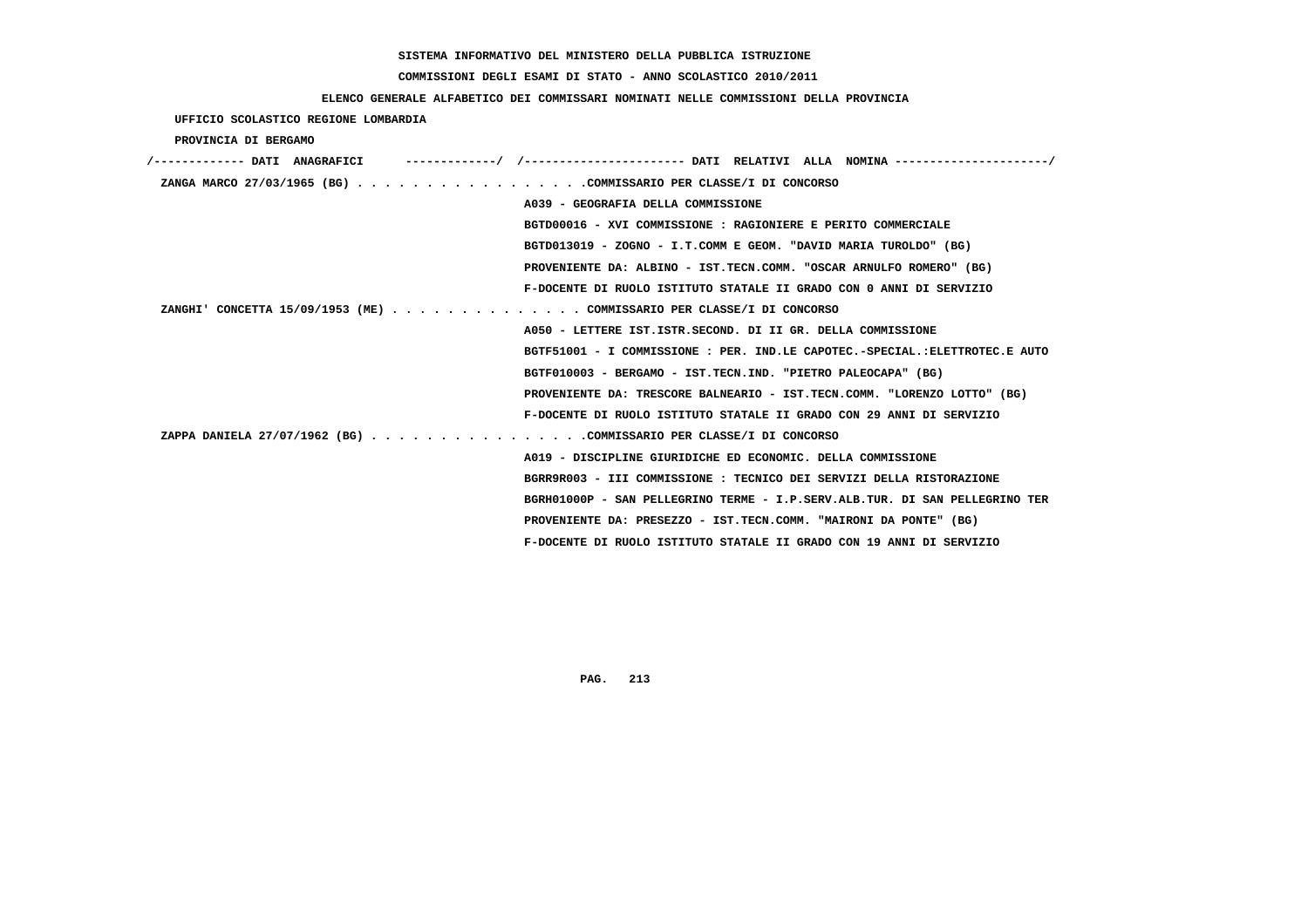# **COMMISSIONI DEGLI ESAMI DI STATO - ANNO SCOLASTICO 2010/2011**

## **ELENCO GENERALE ALFABETICO DEI COMMISSARI NOMINATI NELLE COMMISSIONI DELLA PROVINCIA**

 **UFFICIO SCOLASTICO REGIONE LOMBARDIA**

 **PROVINCIA DI BERGAMO**

| /------------- DATI ANAGRAFICI |                                                                        |
|--------------------------------|------------------------------------------------------------------------|
|                                | ZAPPOLI STEFANO 20/09/1968 (BO) COMMISSARIO PER CLASSE/I DI CONCORSO   |
|                                | A037 - FILOSOFIA E STORIA DELLA COMMISSIONE                            |
|                                | BGISFP006 - VI COMMISSIONE SPERIMENTALE                                |
|                                | BGPM024011 - TRESCORE BALNEARIO - IST. MAG. "LORENZO FEDERICI" (BG)    |
|                                | PROVENIENTE DA: BERGAMO - LIC. CLAS. "PAOLO SARPI" (BG)                |
|                                | F-DOCENTE DI RUOLO ISTITUTO STATALE II GRADO CON 11 ANNI DI SERVIZIO   |
|                                | ZECCA LUCA NICOLA 15/11/1963 (LE) COMMISSARIO PER CLASSE/I DI CONCORSO |
|                                | A246 - LINGUA E CIV. STRANIERA (FRANCESE) DELLA COMMISSIONE            |
|                                | BGISFU002 - II COMMISSIONE SPERIMENTALE                                |
|                                | BGPM02000L - BERGAMO - IST. MAG. "GIOVANNI FALCONE" (BG)               |
|                                | PROVENIENTE DA: TREVIGLIO - IST.TECN.COMM. GUGLIELMO OBERDAN (BG)      |
|                                | F-DOCENTE DI RUOLO ISTITUTO STATALE II GRADO CON 6 ANNI DI SERVIZIO    |
|                                | ZIBONI ASMARA 17/11/1956 (BG) COMMISSARIO PER CLASSE/I DI CONCORSO     |
|                                | A017 - DISCIPLINE ECONOMICO-AZIENDALI DELLA COMMISSIONE                |
|                                | BGTD00007 - VII COMMISSIONE : RAGIONIERE E PERITO COMMERCIALE          |
|                                | BGTD01201D - CLUSONE - I.T.COMM E GEOM. "ANDREA FANTONI" (BG)          |
|                                | PROVENIENTE DA: LOVERE - IST.TECN.COMM. "IVAN PIANA" (BG)              |
|                                | F-DOCENTE DI RUOLO ISTITUTO STATALE II GRADO CON 30 ANNI DI SERVIZIO   |
|                                |                                                                        |